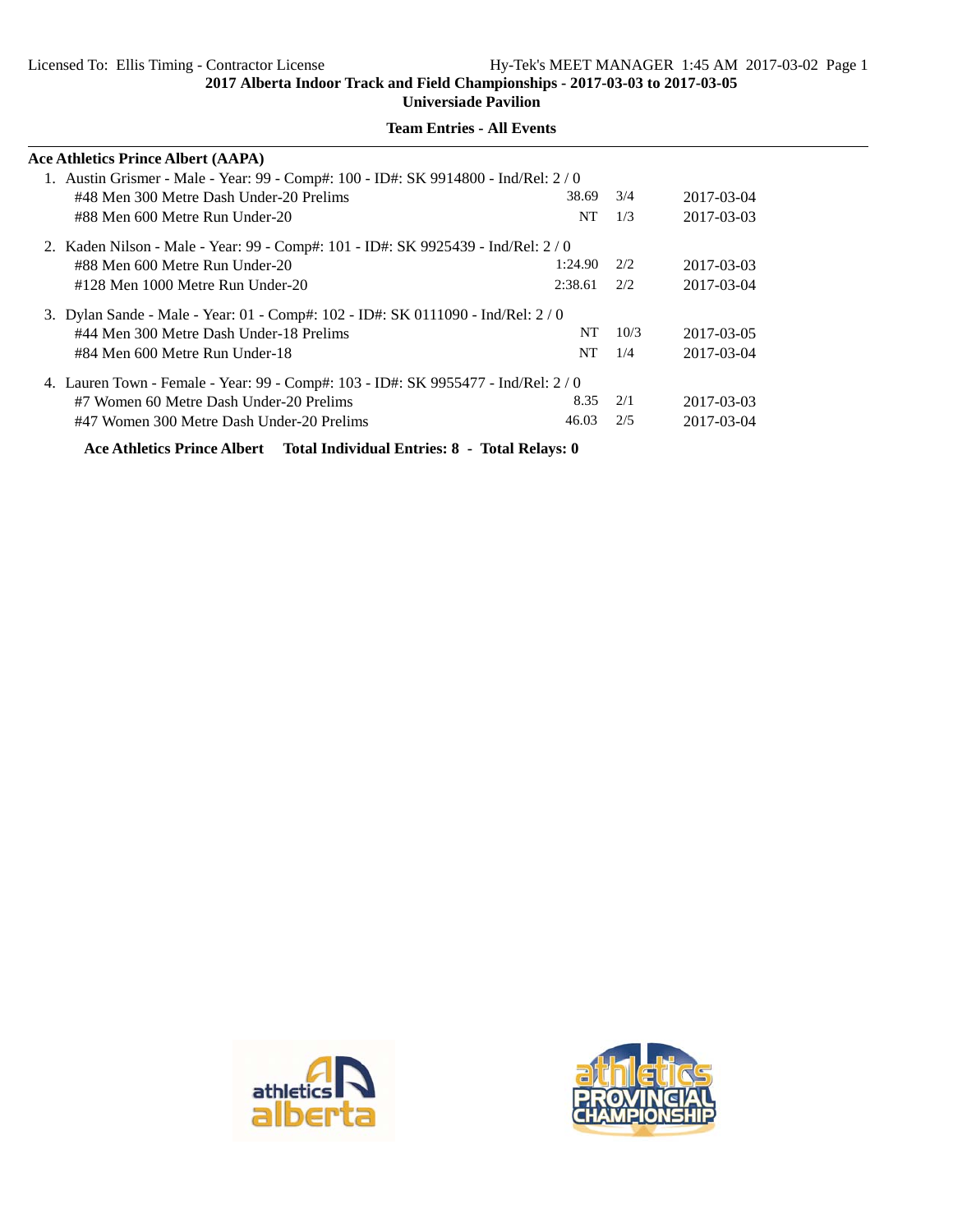#### **Team Entries - All Events**

| <b>Adrenaline Rush Athletics (ADRE)</b>                                             |  |            |  |  |  |  |  |
|-------------------------------------------------------------------------------------|--|------------|--|--|--|--|--|
|                                                                                     |  |            |  |  |  |  |  |
| 1. Susan Brooke - Female - Year: 65 - Comp#: 104 - ID#: AB 6565654 - Ind/Rel: 1/0   |  |            |  |  |  |  |  |
| 18:00.00                                                                            |  | 2017-03-04 |  |  |  |  |  |
| 2. Teresa Chiozza - Female - Year: 50 - Comp#: 105 - ID#: AB 5064131 - Ind/Rel: 1/0 |  |            |  |  |  |  |  |
| 18:35.00                                                                            |  | 2017-03-04 |  |  |  |  |  |
|                                                                                     |  | 1/2<br>1/3 |  |  |  |  |  |

**Adrenaline Rush Athletics Total Individual Entries: 2 - Total Relays: 0**



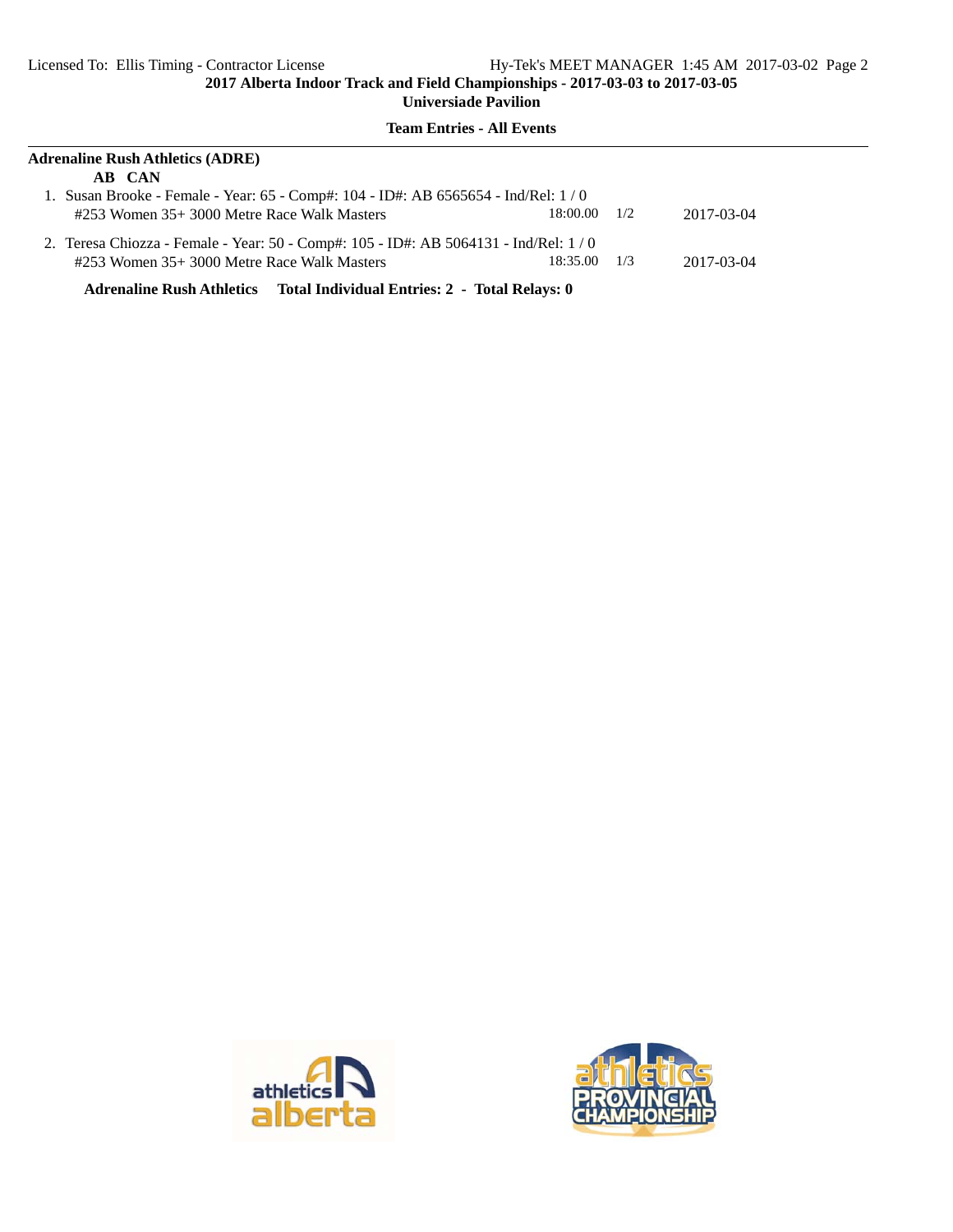| Airdrie Aces Athletics Club (AAAC)                                                                                                                |                   |      |            |  |  |
|---------------------------------------------------------------------------------------------------------------------------------------------------|-------------------|------|------------|--|--|
| 21 Aspen crescent<br>, AB T4B 1K3<br>Airdrie<br><b>CAN</b><br>1. Alistair Baron - Male - Year: 00 - Comp#: 106 - ID#: AB 0014541 - Ind/Rel: 2 / 0 |                   |      |            |  |  |
| #84 Men 600 Metre Run Under-18                                                                                                                    | 1:39.87           | 2/5  | 2017-03-04 |  |  |
| #124 Men 1000 Metre Run Under-18                                                                                                                  | 2:51.82           | 2/2  | 2017-03-05 |  |  |
| 2. Caroline Baron - Female - Year: 03 - Comp#: 107 - ID#: AB 0398730 - Ind/Rel: 2/0                                                               |                   |      |            |  |  |
| #1 Women 60 Metre Dash Midget Prelims                                                                                                             | NT                | 4/1  | 2017-03-04 |  |  |
| #41 Women 300 Metre Dash Midget Prelims                                                                                                           | NT                | 9/5  | 2017-03-05 |  |  |
| 3. Brinleigh Bean - Female - Year: 05 - Comp#: 108 - ID#: AB 0561666 - Ind/Rel: 6/0                                                               |                   |      |            |  |  |
| #741 Girls 60 Metre Dash Bantam                                                                                                                   | 9.76              | 5/9  | 2017-03-04 |  |  |
| #743 Girls High Jump Bantam                                                                                                                       | 1.10 <sub>m</sub> | 2/12 | 2017-03-04 |  |  |
| #745 Girls 600 Metre Run Bantam                                                                                                                   | NT                | 1/6  | 2017-03-04 |  |  |
| #751 Girls 150 Metre Dash Bantam                                                                                                                  | 25.02             | 5/4  | 2017-03-05 |  |  |
| #753 Girls Long Jump Bantam                                                                                                                       | ND                | 3/5  | 2017-03-05 |  |  |
| #755 Girls Shot Put 3 kg Bantam                                                                                                                   | 5.58m             | 4/1  | 2017-03-05 |  |  |
| 4. Catherine Bouchard - Female - Year: 99 - Comp#: 109 - ID#: AB 9923092 - Ind/Rel: 1 / 0                                                         |                   |      |            |  |  |
| #427 Women Weight Throw 9.08 kg Under-20                                                                                                          | ND                | 1/4  | 2017-03-03 |  |  |
| 5. Emily Brophy - Female - Year: 00 - Comp#: 110 - ID#: AB 0038100 - Ind/Rel: 1 / 1                                                               |                   |      |            |  |  |
| #43 Women 300 Metre Dash Under-18 Prelims                                                                                                         | 44.26             | 6/7  | 2017-03-05 |  |  |
| #283 Women 4x200 Metre Relay Under-18 (1)                                                                                                         | NT                | 1/6  | 2017-03-04 |  |  |
| 6. Rudy Buchanan - Male - Year: 01 - Comp#: 111 - ID#: AB 0161302 - Ind/Rel: 1 / 0                                                                |                   |      |            |  |  |
| #44 Men 300 Metre Dash Under-18 Prelims                                                                                                           | 41.81             | 2/5  | 2017-03-05 |  |  |
| 7. Abigayle Clarke - Female - Year: 06 - Comp#: 112 - ID#: AB 0671762 - Ind/Rel: 6/0                                                              |                   |      |            |  |  |
| #721 Girls 150 Metre Dash Pee Wee                                                                                                                 | 24.67             | 6/3  | 2017-03-04 |  |  |
| #723 Girls Long Jump Pee Wee                                                                                                                      | 3.14m             | 1/13 | 2017-03-04 |  |  |
| #725 Girls Shot Put 2 kg Pee Wee                                                                                                                  | 4.73m             | 2/19 | 2017-03-04 |  |  |
| #731 Girls 60 Metre Dash Pee Wee                                                                                                                  | 9.85              | 3/3  | 2017-03-05 |  |  |
| #733 Girls High Jump Pee Wee                                                                                                                      | NH                | 2/15 | 2017-03-05 |  |  |
| #735 Girls 600 Metre Run Pee Wee                                                                                                                  | 2:09.32           | 3/5  | 2017-03-05 |  |  |
| 8. Darren Clarke - Male - Year: 81 - Comp#: 113 - ID#: AB 8125176 - Ind/Rel: 1 / 0                                                                |                   |      |            |  |  |
| #37 Men 35+ 200 Metre Dash Masters                                                                                                                | 24.52             | 2/3  | 2017-03-05 |  |  |
| 9. Aiden Good - Male - Year: 02 - Comp#: 114 - ID#: AB 0225827 - Ind/Rel: 2 / 0                                                                   |                   |      |            |  |  |
| #82 Men 600 Metre Run Midget                                                                                                                      | 1:37.11           | 4/2  | 2017-03-05 |  |  |
| #142 Men 1200 Metre Run Midget                                                                                                                    | 3:44.80           | 2/13 | 2017-03-04 |  |  |



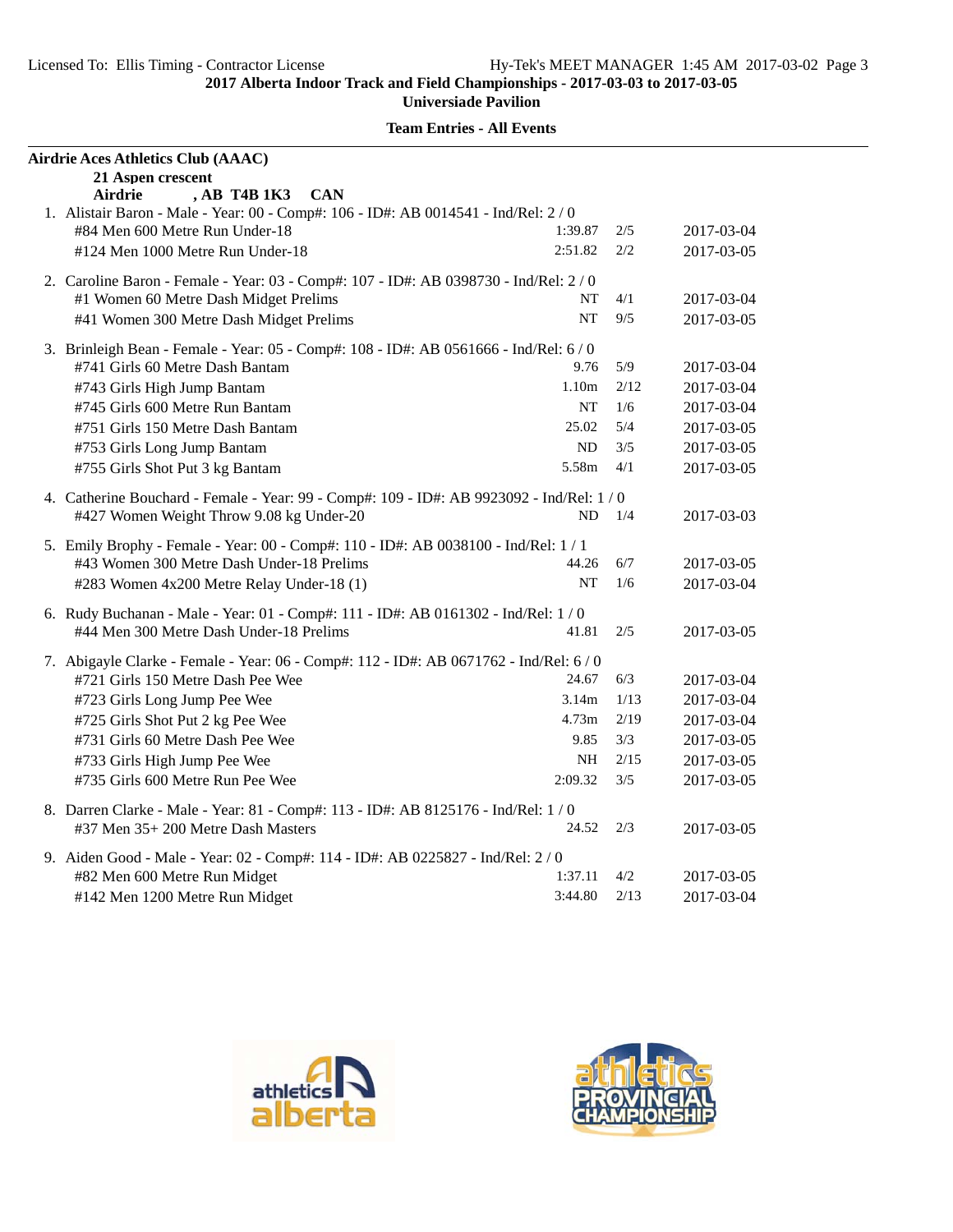| Airdrie Aces Athletics Club (AAAC)                                                                                    |            |       |            |
|-----------------------------------------------------------------------------------------------------------------------|------------|-------|------------|
| 21 Aspen crescent<br>, AB T4B 1K3<br><b>CAN</b><br>Airdrie                                                            |            |       |            |
| 10. Liam Good - Male - Year: 05 - Comp#: 115 - ID#: AB 0526754 - Ind/Rel: 6 / 0                                       |            |       |            |
| #742 Boys 60 Metre Dash Bantam                                                                                        | 10.44      | 3/3   | 2017-03-04 |
| #744 Boys High Jump Bantam                                                                                            | NH         | 1/4   | 2017-03-04 |
| #746 Boys 600 Metre Run Bantam                                                                                        | 2:08.01    | 3/2   | 2017-03-04 |
| #752 Boys 150 Metre Dash Bantam                                                                                       | 25.59      | 4/4   | 2017-03-05 |
| #754 Boys Long Jump Bantam                                                                                            | 3.19m      | 2/17  | 2017-03-05 |
| #756 Boys Shot Put 3 kg Bantam                                                                                        | 6.24m      | 2/4   | 2017-03-05 |
|                                                                                                                       |            |       |            |
| 11. Jalen Greenidge - Male - Year: 01 - Comp#: 116 - ID#: AB 0153091 - Ind/Rel: 2 / 0                                 |            |       |            |
| #4 Men 60 Metre Dash Under-18 Prelims                                                                                 | 7.86       | 2/1   | 2017-03-04 |
| #44 Men 300 Metre Dash Under-18 Prelims                                                                               | 41.44      | 6/5   | 2017-03-05 |
| 12. Hartik Grewal - Male - Year: 03 - Comp#: 117 - ID#: AB 0365738 - Ind/Rel: 2 / 0                                   |            |       |            |
| #2 Men 60 Metre Dash Midget Prelims                                                                                   | 8.65       | 1/1   | 2017-03-04 |
| #42 Men 300 Metre Dash Midget Prelims                                                                                 | 46.55      | 3/4   | 2017-03-05 |
| 13. Sehaj Grewal - Male - Year: 08 - Comp#: 118 - ID#: AB 0887739 - Ind/Rel: 6/0                                      |            |       |            |
| #702 Boys 50 Metre Dash Tyke                                                                                          | NT         | 3/1   | 2017-03-04 |
| #704 Boys Long Jump Tyke                                                                                              | 3.04m      | 1/3   | 2017-03-04 |
| #706 Boys 400 Metre Dash Tyke                                                                                         | NT         | 1/6   | 2017-03-04 |
| #712 Boys 60 Metre Dash Tyke                                                                                          | 10.42      | 3/4   | 2017-03-05 |
| #714 Boys Other Standing LJ Tyke                                                                                      | ND         | 1/15  | 2017-03-05 |
| #716 Boys Shot Put 2 kg Tyke                                                                                          | 4.44m      | 1/13  | 2017-03-05 |
|                                                                                                                       |            |       |            |
| 14. Dania Halsey - Female - Year: 00 - Comp#: 119 - ID#: AB 0080988 - Ind/Rel: 3 / 1                                  |            |       |            |
| #3 Women 60 Metre Dash Under-18 Prelims                                                                               | 8.76       | 3/2   | 2017-03-04 |
| #43 Women 300 Metre Dash Under-18 Prelims                                                                             | 45.77      | 6/4   | 2017-03-05 |
| #323 Women Long Jump Under-18                                                                                         | ND         | 1/6   | 2017-03-04 |
| #283 Women 4x200 Metre Relay Under-18 (2)                                                                             | NT         | 1/6   | 2017-03-04 |
| 15. Liam Hamm - Male - Year: 00 - Comp#: 120 - ID#: AB 0021883 - Ind/Rel: 2 / 0                                       |            |       |            |
| #44 Men 300 Metre Dash Under-18 Prelims                                                                               | 39.84      | 10/5  | 2017-03-05 |
| #84 Men 600 Metre Run Under-18                                                                                        | 1:31.37    | 3/5   | 2017-03-04 |
| 16. Nadia Hand - Female - Year: 99 - Comp#: 121 - ID#: AB 9919063 - Ind/Rel: 1 / 0                                    |            |       |            |
| #427 Women Weight Throw 9.08 kg Under-20                                                                              | $ND$ $1/3$ |       | 2017-03-03 |
|                                                                                                                       |            |       |            |
| 17. Madison Heer - Female - Year: 05 - Comp#: 122 - ID#: AB 0592276 - Ind/Rel: 6/0<br>#741 Girls 60 Metre Dash Bantam | 10.29      | 4/4   | 2017-03-04 |
| #743 Girls High Jump Bantam                                                                                           | 1.10m      | 2/1   | 2017-03-04 |
| #745 Girls 600 Metre Run Bantam                                                                                       | <b>NT</b>  | 2/4   | 2017-03-04 |
| #751 Girls 150 Metre Dash Bantam                                                                                      | 25.69      | 5/3   | 2017-03-05 |
|                                                                                                                       | ND         | 3/11  | 2017-03-05 |
| #753 Girls Long Jump Bantam                                                                                           | ND         | $3/8$ |            |
| #755 Girls Shot Put 3 kg Bantam                                                                                       |            |       | 2017-03-05 |





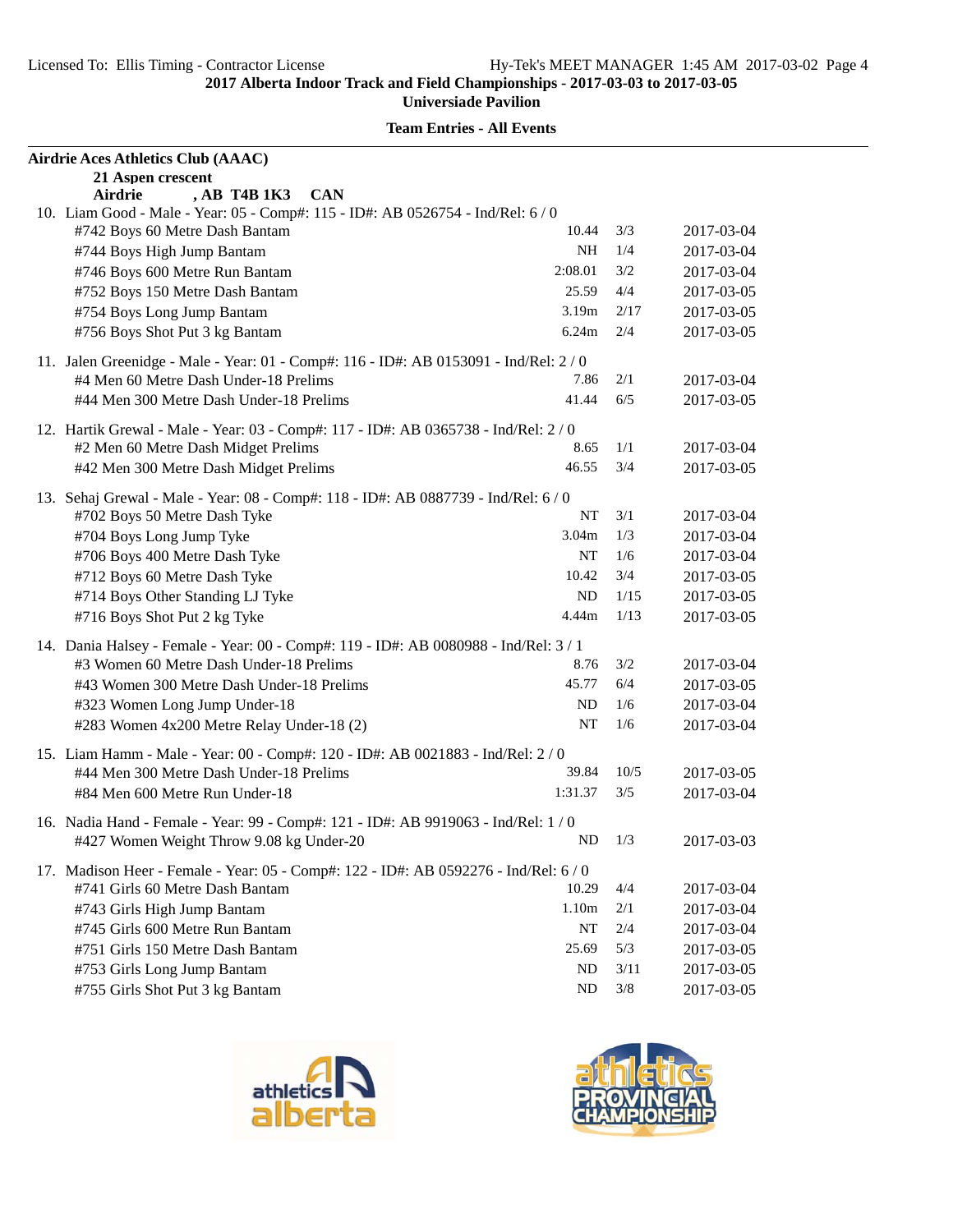| Airdrie Aces Athletics Club (AAAC)                                                       |                   |      |            |
|------------------------------------------------------------------------------------------|-------------------|------|------------|
| 21 Aspen crescent                                                                        |                   |      |            |
| <b>CAN</b><br>Airdrie<br>AB T4B 1K3                                                      |                   |      |            |
| 18. Tayemak Kelsick - Male - Year: 08 - Comp#: 123 - ID#: AB 0828560 - Ind/Rel: 6 / 0    |                   |      |            |
| #702 Boys 50 Metre Dash Tyke                                                             | NT                | 2/1  | 2017-03-04 |
| #704 Boys Long Jump Tyke                                                                 | ND                | 1/7  | 2017-03-04 |
| #706 Boys 400 Metre Dash Tyke                                                            | 1:33.36           | 2/7  | 2017-03-04 |
| #712 Boys 60 Metre Dash Tyke                                                             | 11.20             | 3/7  | 2017-03-05 |
| #714 Boys Other Standing LJ Tyke                                                         | ND                | 1/17 | 2017-03-05 |
| #716 Boys Shot Put 2 kg Tyke                                                             | <b>ND</b>         | 1/16 | 2017-03-05 |
| 19. Brennan Lowes - Male - Year: 02 - Comp#: 124 - ID#: AB 0254667 - Ind/Rel: 2/0        |                   |      |            |
| #82 Men 600 Metre Run Midget                                                             | 1:41.54           | 4/3  | 2017-03-05 |
| #142 Men 1200 Metre Run Midget                                                           | 4:06.26           | 1/4  | 2017-03-04 |
| 20. Brycen Lowes - Male - Year: 04 - Comp#: 125 - ID#: AB 0456510 - Ind/Rel: 6 / 0       |                   |      |            |
| #742 Boys 60 Metre Dash Bantam                                                           | 8.92              | 5/1  | 2017-03-04 |
| #744 Boys High Jump Bantam                                                               | 1.30 <sub>m</sub> | 3/7  | 2017-03-04 |
| #746 Boys 600 Metre Run Bantam                                                           | NT                | 2/2  | 2017-03-04 |
| #752 Boys 150 Metre Dash Bantam                                                          | 21.83             | 6/2  | 2017-03-05 |
| #754 Boys Long Jump Bantam                                                               | 3.80m             | 2/3  | 2017-03-05 |
| #756 Boys Shot Put 3 kg Bantam                                                           | 6.71m             | 2/19 | 2017-03-05 |
| 21. Olivia Marsan - Female - Year: 01 - Comp#: 126 - ID#: AB 0187478 - Ind/Rel: 2/0      |                   |      |            |
| #3 Women 60 Metre Dash Under-18 Prelims                                                  | 9.30              | 4/9  | 2017-03-04 |
| #43 Women 300 Metre Dash Under-18 Prelims                                                | 48.42             | 5/5  | 2017-03-05 |
|                                                                                          |                   |      |            |
| 22. Tanner Rent - Male - Year: 99 - Comp#: 127 - ID#: AB 9997275 - Ind/Rel: 1/0          |                   |      |            |
| #128 Men 1000 Metre Run Under-20                                                         | 3:00.25           | 1/4  | 2017-03-04 |
| 23. Prince Roberts - Male - Year: 98 - Comp#: 128 - ID#: AB 9824353 - Ind/Rel: 1 / 0     |                   |      |            |
| #48 Men 300 Metre Dash Under-20 Prelims                                                  | 40.77             | 1/4  | 2017-03-04 |
| 24. Princess Roberts - Female - Year: 01 - Comp#: 129 - ID#: AB 0197992 - Ind/Rel: 2 / 1 |                   |      |            |
| #3 Women 60 Metre Dash Under-18 Prelims                                                  | 8.03              | 2/4  | 2017-03-04 |
| #43 Women 300 Metre Dash Under-18 Prelims                                                | 42.43             | 5/7  | 2017-03-05 |
| #283 Women 4x200 Metre Relay Under-18 (4)                                                | NT                | 1/6  | 2017-03-04 |
| 25. Jinaye Shomachuk - Female - Year: 03 - Comp#: 130 - ID#: AB 0322835 - Ind/Rel: 2 / 0 |                   |      |            |
| #401 Women Shot Put 3 kg Midget                                                          | 9.55m             | 2/3  | 2017-03-04 |
| #421 Women Weight Throw 7.26 kg Midget                                                   | 12.89m            | 1/2  | 2017-03-05 |
| 26. Ava Sleik - Female - Year: 01 - Comp#: 131 - ID#: AB 0178908 - Ind/Rel: 2 / 0        |                   |      |            |
| #363 Women High Jump Under-18                                                            | NH                | 1/5  | 2017-03-04 |
| #403 Women Shot Put 3 kg Under-18                                                        | ND                | 1/2  | 2017-03-04 |
|                                                                                          |                   |      |            |





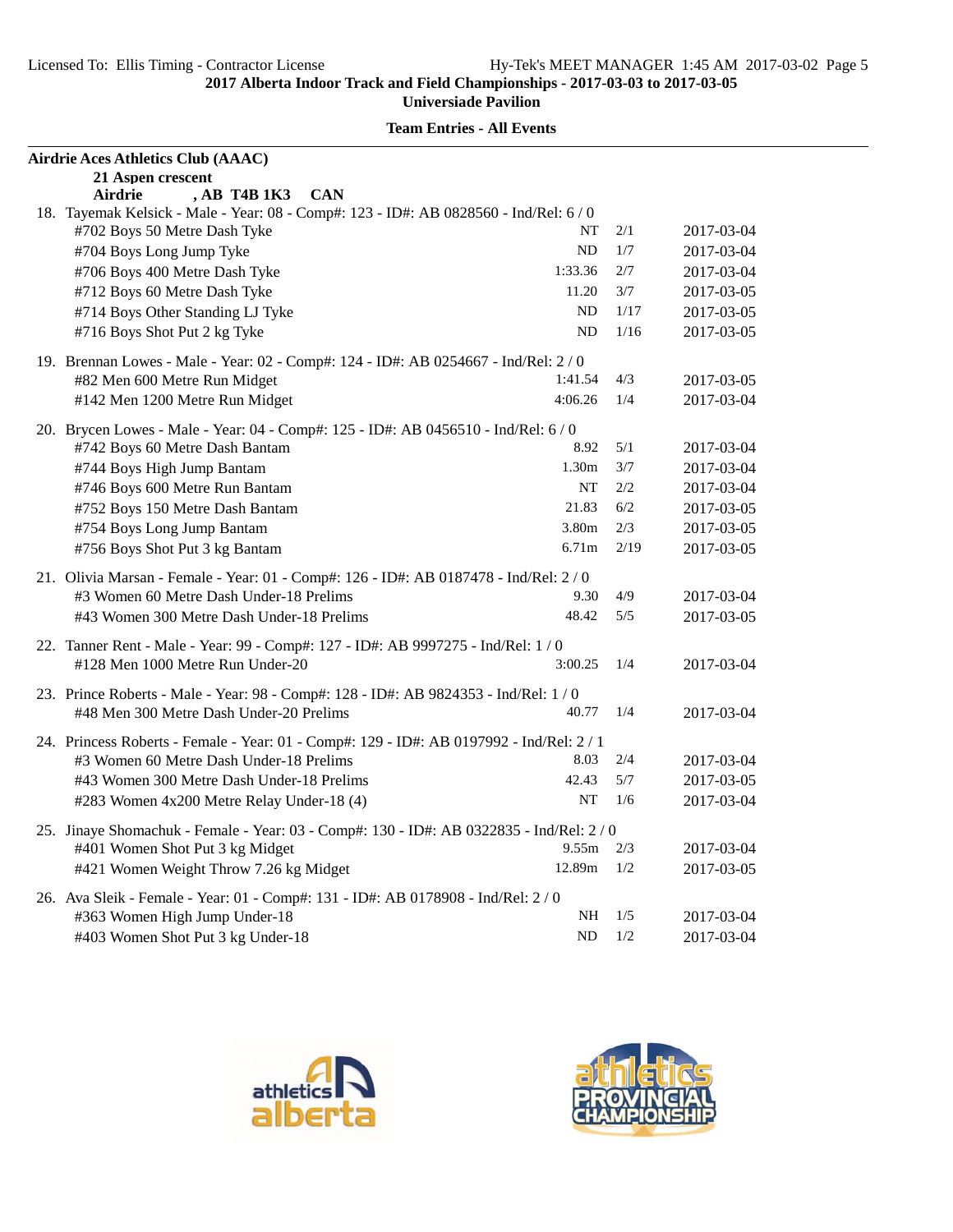| 21 Aspen crescent<br>, AB T4B 1K3<br><b>CAN</b><br>Airdrie<br>27. Geoffrey Smith - Male - Year: 09 - Comp#: 132 - ID#: AB 0976233 - Ind/Rel: 6/0<br>#702 Boys 50 Metre Dash Tyke<br>NT<br>1/2<br>2017-03-04<br>#704 Boys Long Jump Tyke<br><b>ND</b><br>1/8<br>2017-03-04<br>2/9<br>#706 Boys 400 Metre Dash Tyke<br>1:34.66<br>2017-03-04<br>#712 Boys 60 Metre Dash Tyke<br>3/1<br>11.48<br>2017-03-05<br><b>ND</b><br>1/19<br>#714 Boys Other Standing LJ Tyke<br>2017-03-05<br><b>ND</b><br>1/18<br>#716 Boys Shot Put 2 kg Tyke<br>2017-03-05<br>28. Parker Songhurst - Female - Year: 06 - Comp#: 133 - ID#: AB 0641250 - Ind/Rel: 6 / 0<br>#721 Girls 150 Metre Dash Pee Wee<br>4/6<br>28.78<br>2017-03-04<br><b>ND</b><br>1/14<br>2017-03-04<br>#723 Girls Long Jump Pee Wee<br>2/1<br>#725 Girls Shot Put 2 kg Pee Wee<br>ND<br>2017-03-04<br>#731 Girls 60 Metre Dash Pee Wee<br>NT<br>1/8<br>2017-03-05<br>#733 Girls High Jump Pee Wee<br><b>NH</b><br>2/14<br>2017-03-05<br>#735 Girls 600 Metre Run Pee Wee<br>NT<br>1/11<br>2017-03-05<br>29. Matthew Subryan - Male - Year: 03 - Comp#: 134 - ID#: AB 0366227 - Ind/Rel: 2 / 0<br>8.13<br>2/6<br>#2 Men 60 Metre Dash Midget Prelims<br>2017-03-04 | Airdrie Aces Athletics Club (AAAC)    |       |     |            |
|--------------------------------------------------------------------------------------------------------------------------------------------------------------------------------------------------------------------------------------------------------------------------------------------------------------------------------------------------------------------------------------------------------------------------------------------------------------------------------------------------------------------------------------------------------------------------------------------------------------------------------------------------------------------------------------------------------------------------------------------------------------------------------------------------------------------------------------------------------------------------------------------------------------------------------------------------------------------------------------------------------------------------------------------------------------------------------------------------------------------------------------------------------------------------------------------------------------------|---------------------------------------|-------|-----|------------|
|                                                                                                                                                                                                                                                                                                                                                                                                                                                                                                                                                                                                                                                                                                                                                                                                                                                                                                                                                                                                                                                                                                                                                                                                                    |                                       |       |     |            |
|                                                                                                                                                                                                                                                                                                                                                                                                                                                                                                                                                                                                                                                                                                                                                                                                                                                                                                                                                                                                                                                                                                                                                                                                                    |                                       |       |     |            |
|                                                                                                                                                                                                                                                                                                                                                                                                                                                                                                                                                                                                                                                                                                                                                                                                                                                                                                                                                                                                                                                                                                                                                                                                                    |                                       |       |     |            |
|                                                                                                                                                                                                                                                                                                                                                                                                                                                                                                                                                                                                                                                                                                                                                                                                                                                                                                                                                                                                                                                                                                                                                                                                                    |                                       |       |     |            |
|                                                                                                                                                                                                                                                                                                                                                                                                                                                                                                                                                                                                                                                                                                                                                                                                                                                                                                                                                                                                                                                                                                                                                                                                                    |                                       |       |     |            |
|                                                                                                                                                                                                                                                                                                                                                                                                                                                                                                                                                                                                                                                                                                                                                                                                                                                                                                                                                                                                                                                                                                                                                                                                                    |                                       |       |     |            |
|                                                                                                                                                                                                                                                                                                                                                                                                                                                                                                                                                                                                                                                                                                                                                                                                                                                                                                                                                                                                                                                                                                                                                                                                                    |                                       |       |     |            |
|                                                                                                                                                                                                                                                                                                                                                                                                                                                                                                                                                                                                                                                                                                                                                                                                                                                                                                                                                                                                                                                                                                                                                                                                                    |                                       |       |     |            |
|                                                                                                                                                                                                                                                                                                                                                                                                                                                                                                                                                                                                                                                                                                                                                                                                                                                                                                                                                                                                                                                                                                                                                                                                                    |                                       |       |     |            |
|                                                                                                                                                                                                                                                                                                                                                                                                                                                                                                                                                                                                                                                                                                                                                                                                                                                                                                                                                                                                                                                                                                                                                                                                                    |                                       |       |     |            |
|                                                                                                                                                                                                                                                                                                                                                                                                                                                                                                                                                                                                                                                                                                                                                                                                                                                                                                                                                                                                                                                                                                                                                                                                                    |                                       |       |     |            |
|                                                                                                                                                                                                                                                                                                                                                                                                                                                                                                                                                                                                                                                                                                                                                                                                                                                                                                                                                                                                                                                                                                                                                                                                                    |                                       |       |     |            |
|                                                                                                                                                                                                                                                                                                                                                                                                                                                                                                                                                                                                                                                                                                                                                                                                                                                                                                                                                                                                                                                                                                                                                                                                                    |                                       |       |     |            |
|                                                                                                                                                                                                                                                                                                                                                                                                                                                                                                                                                                                                                                                                                                                                                                                                                                                                                                                                                                                                                                                                                                                                                                                                                    |                                       |       |     |            |
|                                                                                                                                                                                                                                                                                                                                                                                                                                                                                                                                                                                                                                                                                                                                                                                                                                                                                                                                                                                                                                                                                                                                                                                                                    |                                       |       |     |            |
|                                                                                                                                                                                                                                                                                                                                                                                                                                                                                                                                                                                                                                                                                                                                                                                                                                                                                                                                                                                                                                                                                                                                                                                                                    |                                       |       |     |            |
|                                                                                                                                                                                                                                                                                                                                                                                                                                                                                                                                                                                                                                                                                                                                                                                                                                                                                                                                                                                                                                                                                                                                                                                                                    |                                       |       |     |            |
|                                                                                                                                                                                                                                                                                                                                                                                                                                                                                                                                                                                                                                                                                                                                                                                                                                                                                                                                                                                                                                                                                                                                                                                                                    |                                       |       |     |            |
|                                                                                                                                                                                                                                                                                                                                                                                                                                                                                                                                                                                                                                                                                                                                                                                                                                                                                                                                                                                                                                                                                                                                                                                                                    | #42 Men 300 Metre Dash Midget Prelims | 41.78 | 3/7 | 2017-03-05 |
| 30. Holli Szucs - Female - Year: 09 - Comp#: 135 - ID#: AB 0930032 - Ind/Rel: 6 / 0                                                                                                                                                                                                                                                                                                                                                                                                                                                                                                                                                                                                                                                                                                                                                                                                                                                                                                                                                                                                                                                                                                                                |                                       |       |     |            |
| NT<br>2/6<br>#701 Girls 50 Metre Dash Tyke<br>2017-03-04                                                                                                                                                                                                                                                                                                                                                                                                                                                                                                                                                                                                                                                                                                                                                                                                                                                                                                                                                                                                                                                                                                                                                           |                                       |       |     |            |
| <b>ND</b><br>1/1<br>#703 Girls Long Jump Tyke<br>2017-03-04                                                                                                                                                                                                                                                                                                                                                                                                                                                                                                                                                                                                                                                                                                                                                                                                                                                                                                                                                                                                                                                                                                                                                        |                                       |       |     |            |
| #705 Girls 400 Metre Dash Tyke<br>1/9<br>NT<br>2017-03-04                                                                                                                                                                                                                                                                                                                                                                                                                                                                                                                                                                                                                                                                                                                                                                                                                                                                                                                                                                                                                                                                                                                                                          |                                       |       |     |            |
| NT<br>1/6<br>#711 Girls 60 Metre Dash Tyke<br>2017-03-05                                                                                                                                                                                                                                                                                                                                                                                                                                                                                                                                                                                                                                                                                                                                                                                                                                                                                                                                                                                                                                                                                                                                                           |                                       |       |     |            |
| #713 Girls Other Standing LJ Tyke<br><b>ND</b><br>1/7<br>2017-03-05                                                                                                                                                                                                                                                                                                                                                                                                                                                                                                                                                                                                                                                                                                                                                                                                                                                                                                                                                                                                                                                                                                                                                |                                       |       |     |            |
| <b>ND</b><br>1/4<br>#715 Girls Shot Put 2 kg Tyke<br>2017-03-05                                                                                                                                                                                                                                                                                                                                                                                                                                                                                                                                                                                                                                                                                                                                                                                                                                                                                                                                                                                                                                                                                                                                                    |                                       |       |     |            |
| 31. Jasmine Szucs - Female - Year: 03 - Comp#: 136 - ID#: AB 0337281 - Ind/Rel: 4 / 1                                                                                                                                                                                                                                                                                                                                                                                                                                                                                                                                                                                                                                                                                                                                                                                                                                                                                                                                                                                                                                                                                                                              |                                       |       |     |            |
| 8.65<br>2/6<br>#1 Women 60 Metre Dash Midget Prelims<br>2017-03-04                                                                                                                                                                                                                                                                                                                                                                                                                                                                                                                                                                                                                                                                                                                                                                                                                                                                                                                                                                                                                                                                                                                                                 |                                       |       |     |            |
| 46.09<br>#41 Women 300 Metre Dash Midget Prelims<br>1/7<br>2017-03-05                                                                                                                                                                                                                                                                                                                                                                                                                                                                                                                                                                                                                                                                                                                                                                                                                                                                                                                                                                                                                                                                                                                                              |                                       |       |     |            |
| #261 Women 60 Metre Hurdles 0.76 m Midget Prelims<br>10.78<br>3/3<br>2017-03-05                                                                                                                                                                                                                                                                                                                                                                                                                                                                                                                                                                                                                                                                                                                                                                                                                                                                                                                                                                                                                                                                                                                                    |                                       |       |     |            |
| 4.88m<br>2/12<br>#321 Women Long Jump Midget<br>2017-03-04                                                                                                                                                                                                                                                                                                                                                                                                                                                                                                                                                                                                                                                                                                                                                                                                                                                                                                                                                                                                                                                                                                                                                         |                                       |       |     |            |
| NT<br>1/6<br>#283 Women 4x200 Metre Relay Under-18 (3)<br>2017-03-04                                                                                                                                                                                                                                                                                                                                                                                                                                                                                                                                                                                                                                                                                                                                                                                                                                                                                                                                                                                                                                                                                                                                               |                                       |       |     |            |
| 32. Lilie Szucs - Female - Year: 04 - Comp#: 137 - ID#: AB 0440840 - Ind/Rel: 6 / 0                                                                                                                                                                                                                                                                                                                                                                                                                                                                                                                                                                                                                                                                                                                                                                                                                                                                                                                                                                                                                                                                                                                                |                                       |       |     |            |
| 4/2<br>#741 Girls 60 Metre Dash Bantam<br>10.46<br>2017-03-04                                                                                                                                                                                                                                                                                                                                                                                                                                                                                                                                                                                                                                                                                                                                                                                                                                                                                                                                                                                                                                                                                                                                                      |                                       |       |     |            |
| 1.10m<br>2/15<br>#743 Girls High Jump Bantam<br>2017-03-04                                                                                                                                                                                                                                                                                                                                                                                                                                                                                                                                                                                                                                                                                                                                                                                                                                                                                                                                                                                                                                                                                                                                                         |                                       |       |     |            |
| 3/6<br>#745 Girls 600 Metre Run Bantam<br>2:19.06<br>2017-03-04                                                                                                                                                                                                                                                                                                                                                                                                                                                                                                                                                                                                                                                                                                                                                                                                                                                                                                                                                                                                                                                                                                                                                    |                                       |       |     |            |
| 25.60<br>5/2<br>#751 Girls 150 Metre Dash Bantam<br>2017-03-05                                                                                                                                                                                                                                                                                                                                                                                                                                                                                                                                                                                                                                                                                                                                                                                                                                                                                                                                                                                                                                                                                                                                                     |                                       |       |     |            |
| #753 Girls Long Jump Bantam<br>3.21m<br>4/6<br>2017-03-05                                                                                                                                                                                                                                                                                                                                                                                                                                                                                                                                                                                                                                                                                                                                                                                                                                                                                                                                                                                                                                                                                                                                                          |                                       |       |     |            |
| 5.42m<br>4/7<br>#755 Girls Shot Put 3 kg Bantam<br>2017-03-05                                                                                                                                                                                                                                                                                                                                                                                                                                                                                                                                                                                                                                                                                                                                                                                                                                                                                                                                                                                                                                                                                                                                                      |                                       |       |     |            |





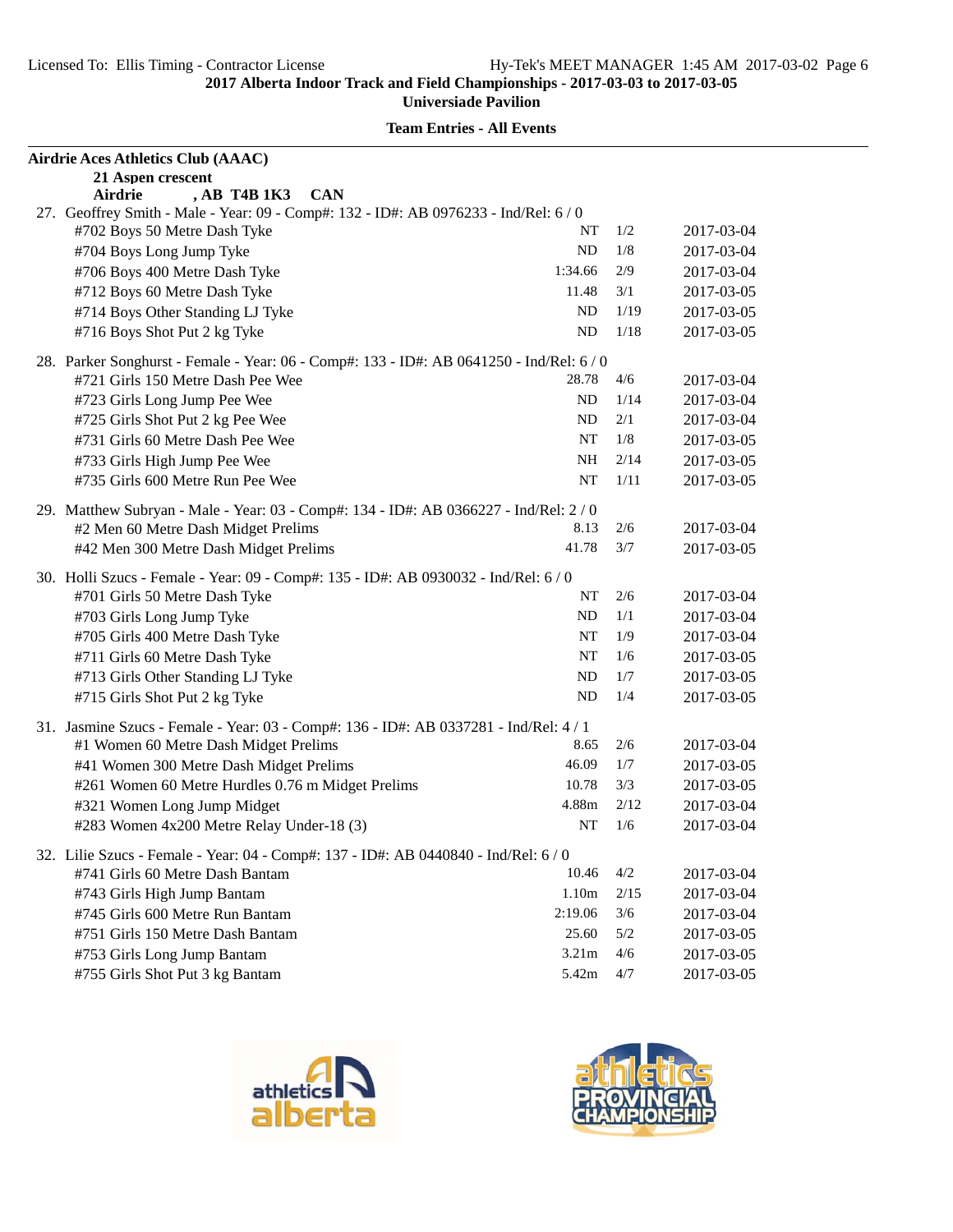| Airdrie Aces Athletics Club (AAAC)                                                          |        |      |            |
|---------------------------------------------------------------------------------------------|--------|------|------------|
| 21 Aspen crescent                                                                           |        |      |            |
| , AB T4B 1K3<br>Airdrie<br><b>CAN</b>                                                       |        |      |            |
| 33. Jonathan Urquhart - Male - Year: 08 - Comp#: 138 - ID#: AB 0880684 - Ind/Rel: 6/0       |        |      |            |
| #702 Boys 50 Metre Dash Tyke                                                                | NT     | 2/5  | 2017-03-04 |
| #704 Boys Long Jump Tyke                                                                    | ND     | 1/2  | 2017-03-04 |
| #706 Boys 400 Metre Dash Tyke                                                               | NT     | 1/3  | 2017-03-04 |
| #712 Boys 60 Metre Dash Tyke                                                                | 12.38  | 2/3  | 2017-03-05 |
| #714 Boys Other Standing LJ Tyke                                                            | ND     | 1/9  | 2017-03-05 |
| #716 Boys Shot Put 2 kg Tyke                                                                | ND     | 1/11 | 2017-03-05 |
| 34. Nic Wroe - Male - Year: 01 - Comp#: 139 - ID#: AB 0149253 - Ind/Rel: 1 / 0              |        |      |            |
| #404 Men Shot Put 5 kg Under-18                                                             | 10.13m | 1/4  | 2017-03-04 |
| Airdrie Aces Athletics Club<br>1.                                                           |        |      |            |
| #283 Women 4x200 Metre Relay Under-18                                                       | NT     | 1/6  | 2017-03-04 |
| #110 Emily Brophy 00; #119 Dania Halsey 00; #136 Jasmine Szucs 03; #129 Princess Roberts 01 |        |      |            |
| Airdrie Aces Athletics Club Total Individual Entries: 111 - Total Relays: 1                 |        |      |            |





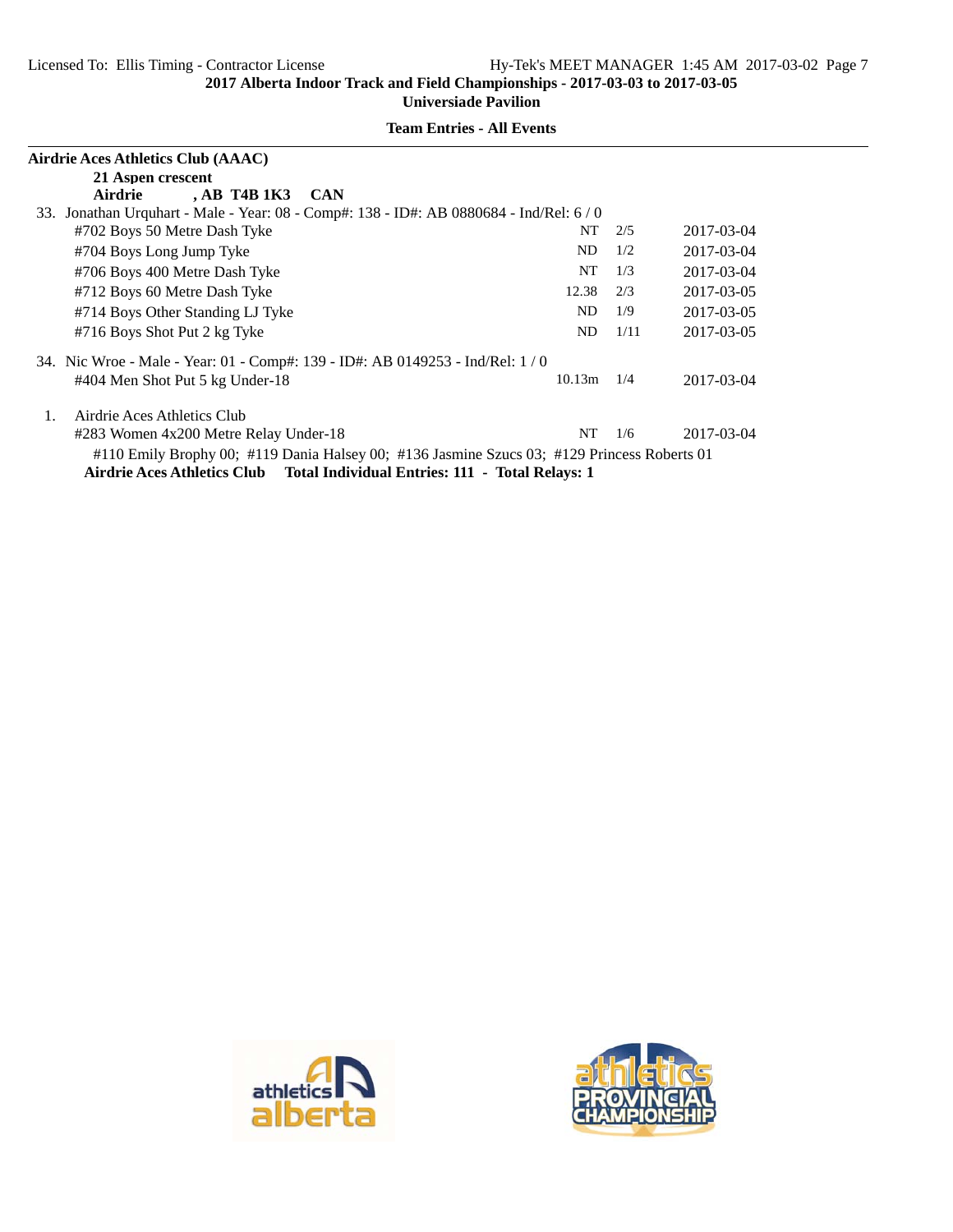**Universiade Pavilion**

| <b>Athletics Yukon (AYYK)</b>                                                                                      |           |     |                          |
|--------------------------------------------------------------------------------------------------------------------|-----------|-----|--------------------------|
| 1. Jack Amos - Male - Year: 01 - Comp#: 140 - ID#: YT 0112182 - Ind/Rel: 2 / 0<br>#164 Men 1500 Metre Run Under-18 | <b>NT</b> | 1/8 |                          |
| #204 Men 3000 Metre Run Under-18                                                                                   | <b>NT</b> | 1/3 | 2017-03-04<br>2017-03-05 |
|                                                                                                                    |           |     |                          |
| 2. Naoise Dempsey - Male - Year: 03 - Comp#: 141 - ID#: YT 0319987 - Ind/Rel: 2/0                                  |           |     |                          |
| #82 Men 600 Metre Run Midget                                                                                       | NT        | 1/2 | 2017-03-05               |
| #142 Men 1200 Metre Run Midget                                                                                     | <b>NT</b> | 1/1 | 2017-03-04               |
| 3. Brahm Hyde - Male - Year: 99 - Comp#: 142 - ID#: YT 9911865 - Ind/Rel: 2/0                                      |           |     |                          |
| #168 Men 1500 Metre Run Under-20                                                                                   | <b>NT</b> | 1/1 | 2017-03-03               |
| #208 Men 3000 Metre Run Under-20                                                                                   | <b>NT</b> | 1/4 | 2017-03-04               |
| 4. Bonnie Love - Female - Year: 58 - Comp#: 143 - ID#: YT 5856519 - Ind/Rel: 1/0                                   |           |     |                          |
| #253 Women 35+ 3000 Metre Race Walk Masters                                                                        | 23:00.00  | 1/1 | 2017-03-04               |
|                                                                                                                    |           |     |                          |
| 5. Darby McIntyre - Male - Year: 00 - Comp#: 144 - ID#: YT 0029443 - Ind/Rel: 2/0                                  |           |     |                          |
| #164 Men 1500 Metre Run Under-18                                                                                   | NT        | 1/9 | 2017-03-04               |
| #204 Men 3000 Metre Run Under-18                                                                                   | <b>NT</b> | 1/1 | 2017-03-05               |
| 6. Joseph Parker - Male - Year: 99 - Comp#: 145 - ID#: YT 9963766 - Ind/Rel: 2 / 0                                 |           |     |                          |
| #168 Men 1500 Metre Run Under-20                                                                                   | NT        | 1/3 | 2017-03-03               |
| #208 Men 3000 Metre Run Under-20                                                                                   | <b>NT</b> | 1/2 | 2017-03-04               |
|                                                                                                                    |           |     |                          |
| 7. Kuduat Shorty-Henyu - Male - Year: 97 - Comp#: 146 - ID#: YT 9717178 - Ind/Rel: 3/0                             |           |     |                          |
| #12 Men 60 Metre Dash Senior Prelims                                                                               | NT        | 1/8 | 2017-03-03               |
| #52 Men 300 Metre Dash Senior Prelims                                                                              | NT        | 3/3 | 2017-03-04               |
| #332 Men Long Jump Senior                                                                                          | ND.       | 1/2 | 2017-03-03               |
| 8. John Storms - Male - Year: 59 - Comp#: 147 - ID#: YT 5997789 - Ind/Rel: 1 / 0                                   |           |     |                          |
| #257 Men 35+ 3000 Metre Race Walk Masters                                                                          | NT        | 1/4 | 2017-03-04               |
|                                                                                                                    |           |     |                          |

**Team Entries - All Events**

**Athletics Yukon Total Individual Entries: 15 - Total Relays: 0**



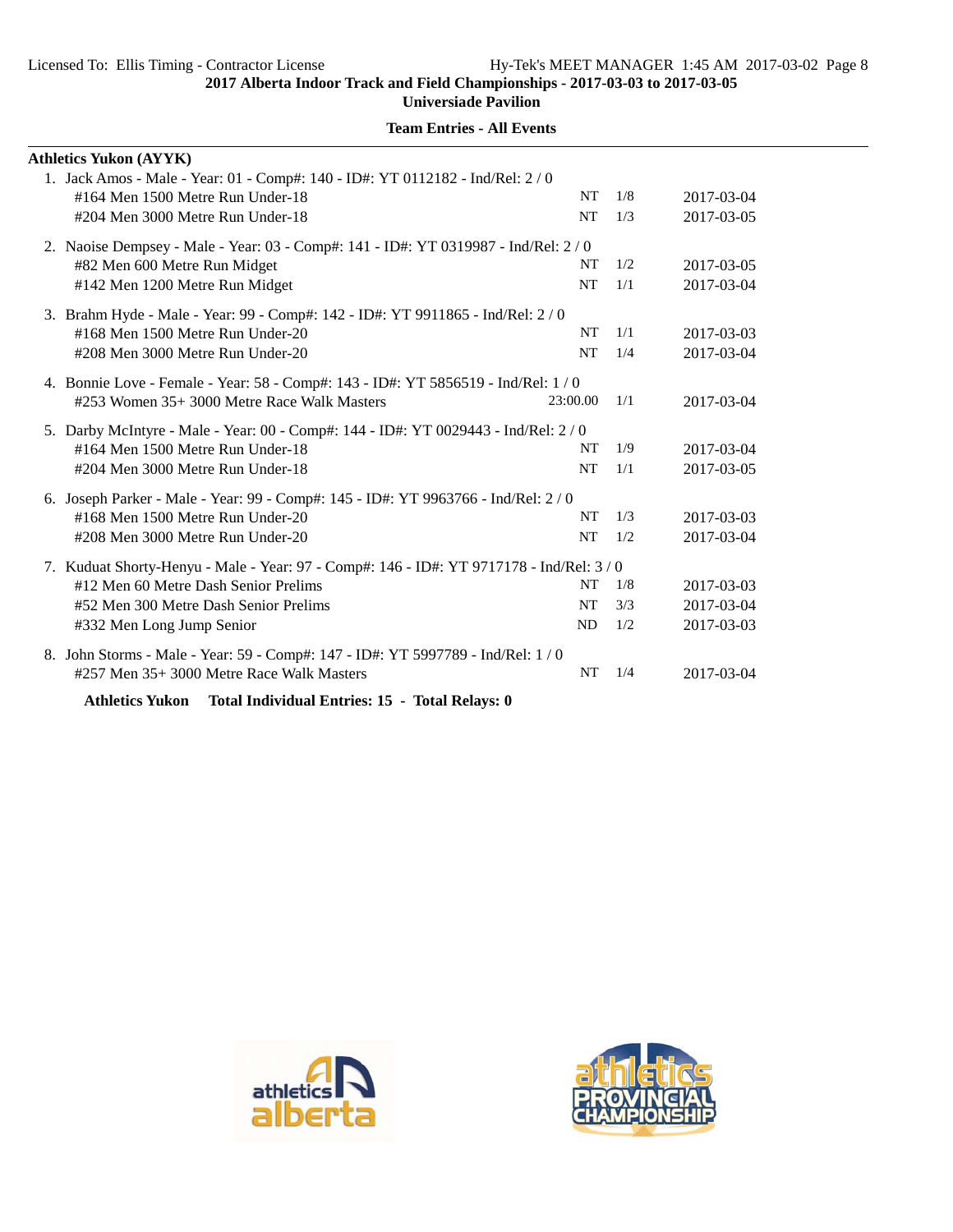**Universiade Pavilion**

| <b>Bulldogs Track &amp; Field Club (BDTF)</b>                                                |           |      |            |
|----------------------------------------------------------------------------------------------|-----------|------|------------|
| 1. Lewis Benoy - Male - Year: 00 - Comp#: 148 - ID#: AB 0041336 - Ind/Rel: 4 / 0             |           |      |            |
| #4 Men 60 Metre Dash Under-18 Prelims                                                        | 7.63      | 2/3  | 2017-03-04 |
| #324 Men Long Jump Under-18                                                                  | 6.40m     | 2/6  | 2017-03-04 |
| #344 Men Triple Jump Under-18                                                                | 13.17m    | 1/7  | 2017-03-05 |
| #364 Men High Jump Under-18                                                                  | 1.95m     | 1/8  | 2017-03-04 |
| 2. Jane Canadine - Female - Year: 00 - Comp#: 149 - ID#: AB 0057336 - Ind/Rel: 2 / 0         |           |      |            |
| #43 Women 300 Metre Dash Under-18 Prelims                                                    | 45.77     | 7/4  | 2017-03-05 |
| #83 Women 600 Metre Run Under-18                                                             | 1:48.74   | 4/3  | 2017-03-04 |
| 3. Kiana Farrell - Female - Year: 02 - Comp#: 150 - ID#: AB 0214525 - Ind/Rel: 3/0           |           |      |            |
| #1 Women 60 Metre Dash Midget Prelims                                                        | 8.94      | 6/2  | 2017-03-04 |
| #41 Women 300 Metre Dash Midget Prelims                                                      | 48.18     | 5/4  | 2017-03-05 |
| #261 Women 60 Metre Hurdles 0.76 m Midget Prelims                                            | 11.97     | 1/2  | 2017-03-05 |
| 4. Quinn Halldorson - Male - Year: 99 - Comp#: 151 - ID#: AB 9947082 - Ind/Rel: 2 / 0        |           |      |            |
| #168 Men 1500 Metre Run Under-20                                                             | 4:16.12   | 2/4  | 2017-03-03 |
| #208 Men 3000 Metre Run Under-20                                                             | 9:30.83   | 1/3  | 2017-03-04 |
| 5. Madison Kane-Rissling - Female - Year: 00 - Comp#: 152 - ID#: AB 0036017 - Ind/Rel: 3 / 0 |           |      |            |
| #3 Women 60 Metre Dash Under-18 Prelims                                                      | 8.56      | 4/7  | 2017-03-04 |
| #323 Women Long Jump Under-18                                                                | 5.13m     | 2/14 | 2017-03-04 |
| #343 Women Triple Jump Under-18                                                              | 10.10m    | 1/4  | 2017-03-05 |
| 6. Sarah Mickey - Female - Year: 98 - Comp#: 153 - ID#: AB 9863408 - Ind/Rel: 1/0            |           |      |            |
| #409 Women Shot Put Para specs Para/Special O                                                | ND        | 1/2  | 2017-03-04 |
| 7. Trevor Mickey - Male - Year: 00 - Comp#: 154 - ID#: AB 0043987 - Ind/Rel: 3 / 0           |           |      |            |
| #84 Men 600 Metre Run Under-18                                                               | NT        | 1/6  | 2017-03-04 |
| #124 Men 1000 Metre Run Under-18                                                             | NT        | 1/7  | 2017-03-05 |
| #164 Men 1500 Metre Run Under-18                                                             | NT        | 1/12 | 2017-03-04 |
| 8. Madison Pullman - Female - Year: 07 - Comp#: 155 - ID#: AB 0754711 - Ind/Rel: 6/0         |           |      |            |
| #721 Girls 150 Metre Dash Pee Wee                                                            | NT        | 2/4  | 2017-03-04 |
| #723 Girls Long Jump Pee Wee                                                                 | ND        | 2/1  | 2017-03-04 |
| #725 Girls Shot Put 2 kg Pee Wee                                                             | ND        | 1/5  | 2017-03-04 |
| #731 Girls 60 Metre Dash Pee Wee                                                             | <b>NT</b> | 1/5  | 2017-03-05 |
| #733 Girls High Jump Pee Wee                                                                 | NH        | 1/17 | 2017-03-05 |
| #735 Girls 600 Metre Run Pee Wee                                                             | NT        | 2/6  | 2017-03-05 |
| 9. Gage Reinhart - Male - Year: 01 - Comp#: 156 - ID#: AB 0172616 - Ind/Rel: 4/0             |           |      |            |
| #4 Men 60 Metre Dash Under-18 Prelims                                                        | 8.07      | 5/2  | 2017-03-04 |
| #44 Men 300 Metre Dash Under-18 Prelims                                                      | 41.26     | 7/4  | 2017-03-05 |
| #264 Men 60 Metre Hurdles 0.91 m Under-18                                                    | 9.83      | 1/4  | 2017-03-05 |
| #264X Men 60 Metre Hurdles 0.91 m Exhib Under-18                                             | 9.83      | 1/5  | 2017-03-05 |



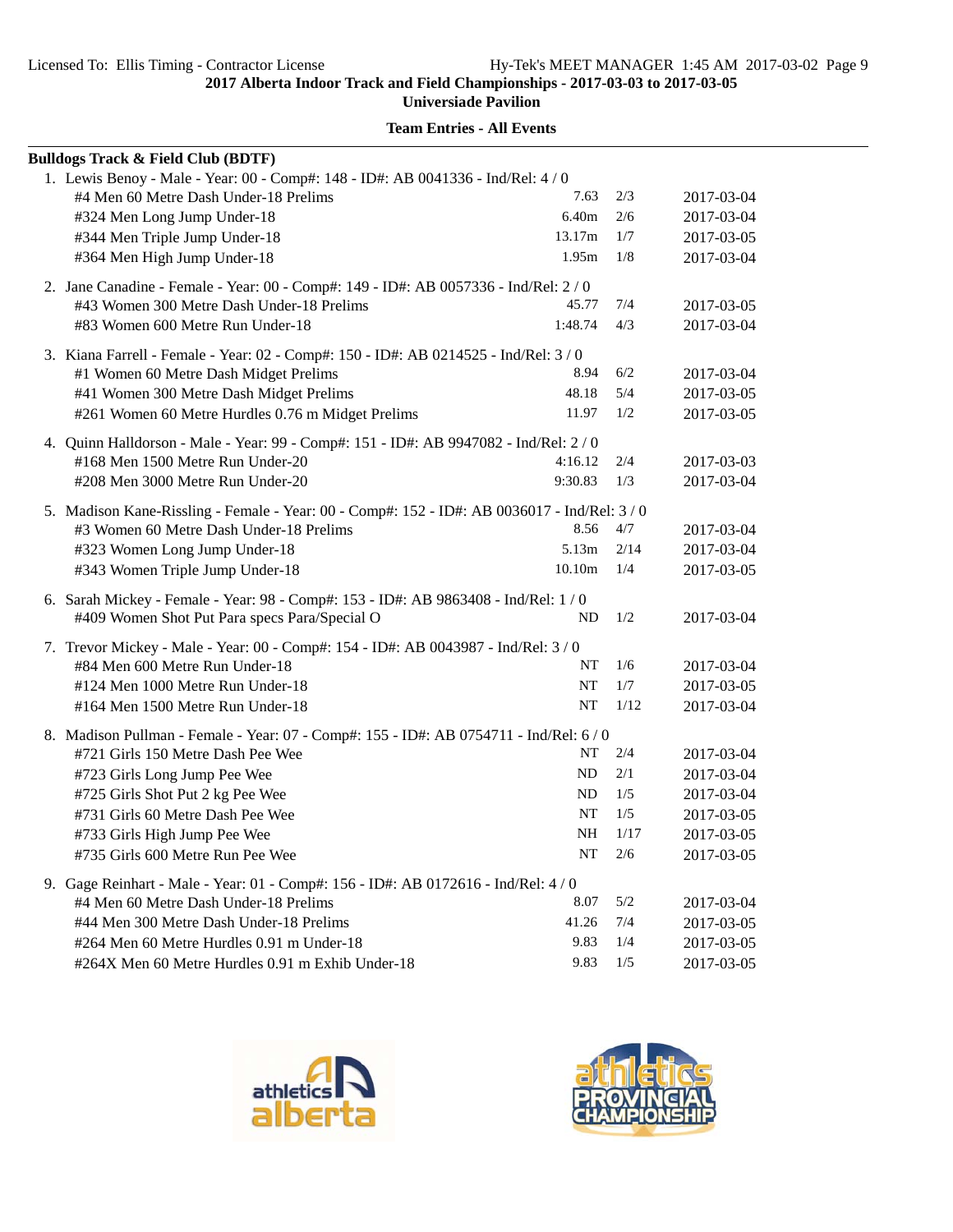**Universiade Pavilion**

| <b>Bulldogs Track &amp; Field Club (BDTF)</b>                                            |         |     |            |
|------------------------------------------------------------------------------------------|---------|-----|------------|
| 10. Reece Reinhart - Male - Year: 00 - Comp#: 157 - ID#: AB 0063838 - Ind/Rel: 3/0       |         |     |            |
| #4 Men 60 Metre Dash Under-18 Prelims                                                    | NT      | 4/8 | 2017-03-04 |
| #404 Men Shot Put 5 kg Under-18                                                          | ND      | 1/3 | 2017-03-04 |
| #424 Men Weight Throw 9.08 kg Under-18                                                   | ND      | 1/2 | 2017-03-05 |
| 11. Renae Ryan - Female - Year: 00 - Comp#: 158 - ID#: AB 0070563 - Ind/Rel: 2 / 0       |         |     |            |
| #3 Women 60 Metre Dash Under-18 Prelims                                                  | 8.31    | 2/6 | 2017-03-04 |
| #43 Women 300 Metre Dash Under-18 Prelims                                                | 46.70   | 1/4 | 2017-03-05 |
| 12. Shane Ryan - Male - Year: 71 - Comp#: 159 - ID#: AB 7161656 - Ind/Rel: 2/0           |         |     |            |
| $#17$ Men $35+60$ Metre Dash Masters                                                     | 8.17    | 2/5 | 2017-03-04 |
| #417 Men 35+ Shot Put WMA specs Masters                                                  | ND      | 1/1 | 2017-03-04 |
| 13. Faith Scrivener - Female - Year: 02 - Comp#: 160 - ID#: AB 0223475 - Ind/Rel: 4 / 0  |         |     |            |
| #1 Women 60 Metre Dash Midget Prelims                                                    | 10.36   | 2/2 | 2017-03-04 |
| #41 Women 300 Metre Dash Midget Prelims                                                  | 1:02.54 | 4/5 | 2017-03-05 |
| #321 Women Long Jump Midget                                                              | ND      | 1/3 | 2017-03-04 |
| #401 Women Shot Put 3 kg Midget                                                          | ND      | 1/3 | 2017-03-04 |
| <b>Bulldogs Track &amp; Field Club</b><br>Total Individual Entries: 39 - Total Relays: 0 |         |     |            |



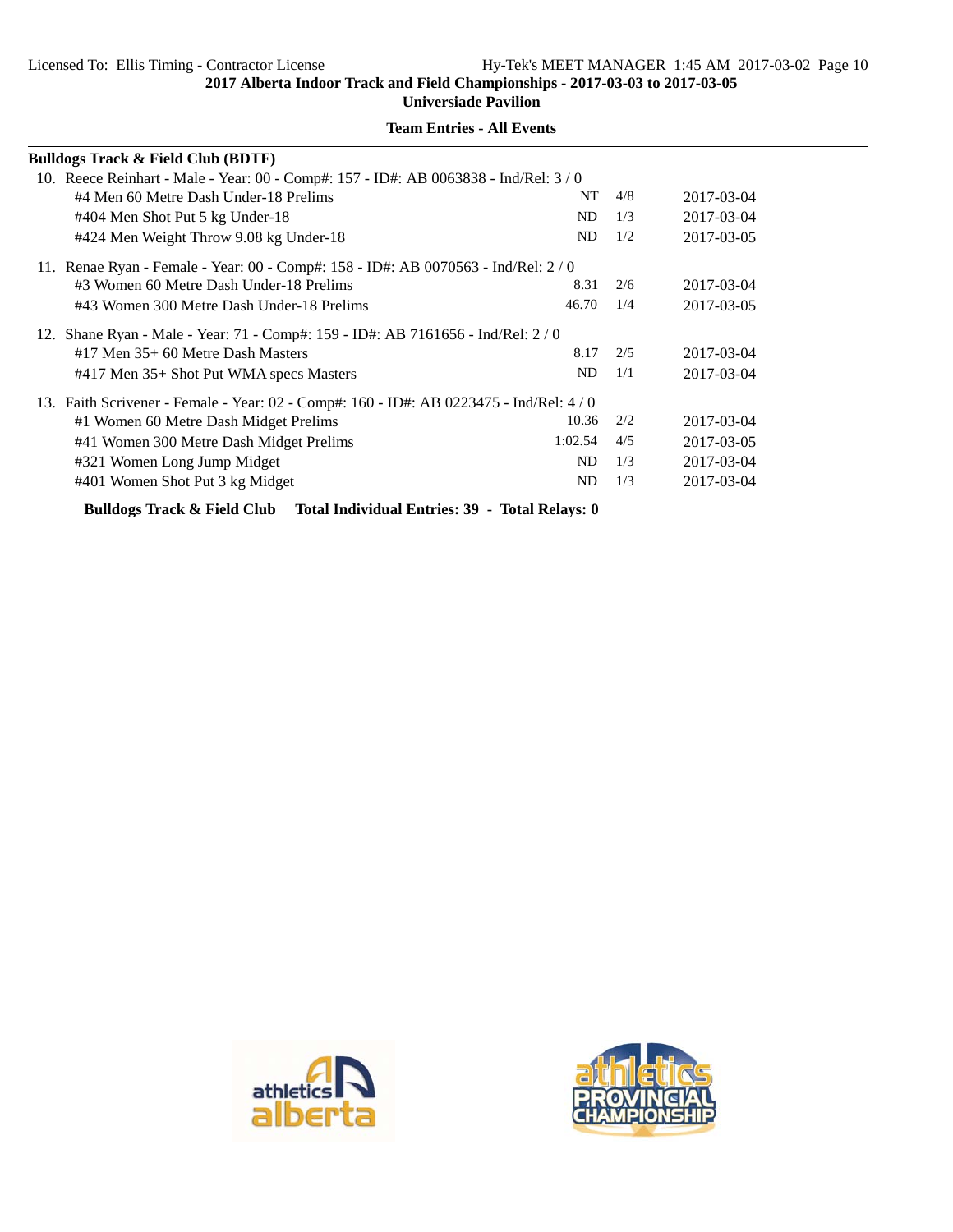**Universiade Pavilion**

| <b>Calgary International (CITC)</b>                                                        |         |      |            |
|--------------------------------------------------------------------------------------------|---------|------|------------|
| 1. Nicole Bauer - Female - Year: 93 - Comp#: 161 - ID#: AB 9348086 - Ind/Rel: 2 / 0        |         |      |            |
| #51 Women 300 Metre Dash Senior                                                            | NT      | 1/3  | 2017-03-04 |
| #91 Women 600 Metre Run Senior                                                             | 1:37.79 | 1/6  | 2017-03-03 |
| 2. Jean-Philippe Jakubec - Male - Year: 02 - Comp#: 162 - ID#: AB 0218070 - Ind/Rel: 3 / 0 |         |      |            |
| #2 Men 60 Metre Dash Midget Prelims                                                        | 7.68    | 1/3  | 2017-03-04 |
| #42 Men 300 Metre Dash Midget Prelims                                                      | 39.99   | 2/7  | 2017-03-05 |
| #322 Men Long Jump Midget                                                                  | 5.69m   | 2/10 | 2017-03-05 |
| 3. Sheldon Louza - Male - Year: 00 - Comp#: 163 - ID#: AB 0085778 - Ind/Rel: 2 / 1         |         |      |            |
| #4 Men 60 Metre Dash Under-18 Prelims                                                      | 7.22    | 1/5  | 2017-03-04 |
| #44 Men 300 Metre Dash Under-18 Prelims                                                    | 36.69   | 9/6  | 2017-03-05 |
| #288 Men 4x200 Metre Relay Under-20 (3)                                                    | 1:29.00 | 1/6  | 2017-03-03 |
| 4. Ebube Ojinnaka - Male - Year: 02 - Comp#: 164 - ID#: AB 0240127 - Ind/Rel: 1/0          |         |      |            |
| #42 Men 300 Metre Dash Midget Prelims                                                      | NT      | 5/4  | 2017-03-05 |
| 5. Ijeoma Ojinnaka - Female - Year: 01 - Comp#: 165 - ID#: AB 0111507 - Ind/Rel: 1 / 1     |         |      |            |
| #3 Women 60 Metre Dash Under-18 Prelims                                                    | 8.14    | 4/5  | 2017-03-04 |
| #287 Women 4x200 Metre Relay Under-20 (4)                                                  | 1:51.00 | 1/5  | 2017-03-03 |
| 6. Jesika Ojinnaka - Female - Year: 00 - Comp#: 166 - ID#: AB 0033992 - Ind/Rel: 1 / 1     |         |      |            |
| #3 Women 60 Metre Dash Under-18 Prelims                                                    | 8.04    | 1/3  | 2017-03-04 |
| #287 Women 4x200 Metre Relay Under-20 (4)                                                  | 1:49.00 | 1/6  | 2017-03-03 |
| 7. Damilola Olagundoye - Female - Year: 99 - Comp#: 167 - ID#: AB 9934722 - Ind/Rel: 1 / 1 |         |      |            |
| #7 Women 60 Metre Dash Under-20 Prelims                                                    | 8.45    | 1/9  | 2017-03-03 |
| #287 Women 4x200 Metre Relay Under-20 (3)                                                  | 1:51.00 | 1/5  | 2017-03-03 |
| 8. Luca Pop - Male - Year: 98 - Comp#: 168 - ID#: AB 9818735 - Ind/Rel: 2 / 0              |         |      |            |
| #48 Men 300 Metre Dash Under-20 Prelims                                                    | NT      | 4/3  | 2017-03-04 |
| #88 Men 600 Metre Run Under-20                                                             | 1:23.00 | 2/7  | 2017-03-03 |
| 9. Zion Ratudradra - Male - Year: 00 - Comp#: 169 - ID#: AB 0084013 - Ind/Rel: 2 / 0       |         |      |            |
| #84 Men 600 Metre Run Under-18                                                             | 1:34.10 | 3/3  | 2017-03-04 |
| #124 Men 1000 Metre Run Under-18                                                           | 2:54.58 | 2/12 | 2017-03-05 |
| 10. Khymani Reid - Male - Year: 00 - Comp#: 170 - ID#: AB 0080899 - Ind/Rel: 3 / 1         |         |      |            |
| #4 Men 60 Metre Dash Under-18 Prelims                                                      | 7.17    | 3/6  | 2017-03-04 |
| #264 Men 60 Metre Hurdles 0.91 m Under-18                                                  | 8.28    | 1/3  | 2017-03-05 |
| #264X Men 60 Metre Hurdles 0.91 m Exhib Under-18                                           | 8.28    | 1/6  | 2017-03-05 |
| #288 Men 4x200 Metre Relay Under-20 (2)                                                    | 1:29.00 | 1/6  | 2017-03-03 |
| 11. Isiah Richards - Male - Year: 98 - Comp#: 171 - ID#: AB 9896276 - Ind/Rel: 1 / 1       |         |      |            |
| #48 Men 300 Metre Dash Under-20 Prelims                                                    | 37.47   | 1/7  | 2017-03-04 |
| #288 Men 4x200 Metre Relay Under-20 (4)                                                    | 1:29.00 | 1/6  | 2017-03-03 |



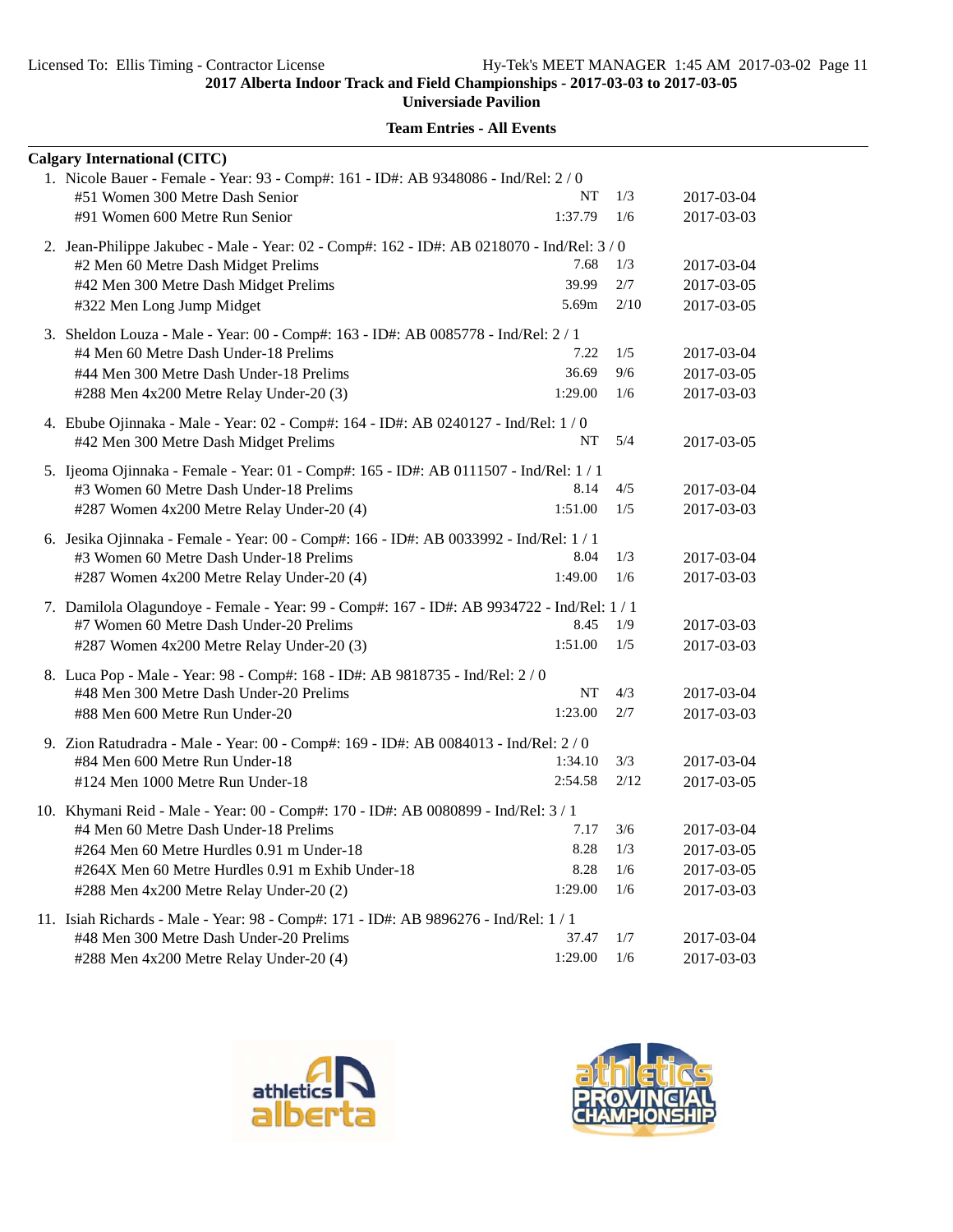**Universiade Pavilion**

|    | <b>Calgary International (CITC)</b>                                                     |         |     |            |
|----|-----------------------------------------------------------------------------------------|---------|-----|------------|
|    | 12. Rose Seaver - Female - Year: 01 - Comp#: 172 - ID#: AB 0111123 - Ind/Rel: 2 / 1     |         |     |            |
|    | #3 Women 60 Metre Dash Under-18 Prelims                                                 | 8.20    | 4/3 | 2017-03-04 |
|    | #43 Women 300 Metre Dash Under-18 Prelims                                               | 43.13   | 1/6 | 2017-03-05 |
|    | #287 Women 4x200 Metre Relay Under-20 (3)                                               | 1:49.00 | 1/6 | 2017-03-03 |
|    | 13. Kai Spierenburg - Male - Year: 99 - Comp#: 173 - ID#: AB 9943279 - Ind/Rel: 2 / 1   |         |     |            |
|    | #48 Men 300 Metre Dash Under-20 Prelims                                                 | 35.54   | 4/7 | 2017-03-04 |
|    | #88 Men 600 Metre Run Under-20                                                          | 1:24.11 | 2/5 | 2017-03-03 |
|    | #288 Men 4x200 Metre Relay Under-20 (1)                                                 | 1:29.00 | 1/6 | 2017-03-03 |
|    | 14. Sawyer Sprague - Female - Year: 01 - Comp#: 174 - ID#: AB 0115218 - Ind/Rel: 1 / 1  |         |     |            |
|    | #3 Women 60 Metre Dash Under-18 Prelims                                                 | 8.47    | 1/1 | 2017-03-04 |
|    | #287 Women 4x200 Metre Relay Under-20 (1)                                               | 1:51.00 | 1/5 | 2017-03-03 |
|    | 15. Kylie Stiel - Female - Year: 99 - Comp#: 175 - ID#: AB 9924131 - Ind/Rel: 2 / 1     |         |     |            |
|    | #7 Women 60 Metre Dash Under-20 Prelims                                                 | 8.17    | 2/5 | 2017-03-03 |
|    | #47 Women 300 Metre Dash Under-20 Prelims                                               | 43.38   | 4/4 | 2017-03-04 |
|    | #287 Women 4x200 Metre Relay Under-20 (1)                                               | 1:49.00 | 1/6 | 2017-03-03 |
|    | 16. Regev Stilman - Male - Year: 99 - Comp#: 176 - ID#: AB 9962665 - Ind/Rel: 2 / 0     |         |     |            |
|    | #88 Men 600 Metre Run Under-20                                                          | 1:23.82 | 2/4 | 2017-03-03 |
|    | #128 Men 1000 Metre Run Under-20                                                        | 2:48.51 | 2/7 | 2017-03-04 |
|    | 17. Alisi Talbot - Female - Year: 99 - Comp#: 177 - ID#: AB 9979191 - Ind/Rel: 2 / 1    |         |     |            |
|    | #47 Women 300 Metre Dash Under-20 Prelims                                               | 42.53   | 1/7 | 2017-03-04 |
|    | #87 Women 600 Metre Run Under-20                                                        | 1:37.45 | 1/6 | 2017-03-03 |
|    | #287 Women 4x200 Metre Relay Under-20 (2)                                               | 1:49.00 | 1/6 | 2017-03-03 |
|    | 18. Anok Tiordit - Female - Year: 99 - Comp#: 178 - ID#: AB 9953579 - Ind/Rel: 2 / 1    |         |     |            |
|    | #7 Women 60 Metre Dash Under-20 Prelims                                                 | 8.35    | 2/4 | 2017-03-03 |
|    | #47 Women 300 Metre Dash Under-20 Prelims                                               | 43.79   | 3/5 | 2017-03-04 |
|    | #287 Women 4x200 Metre Relay Under-20 (2)                                               | 1:51.00 | 1/5 | 2017-03-03 |
|    | 19. Mae Uhuegbulem - Female - Year: 02 - Comp#: 179 - ID#: AB 0233640 - Ind/Rel: 3 / 0  |         |     |            |
|    | #1 Women 60 Metre Dash Midget Prelims                                                   | 8.04    | 7/6 | 2017-03-04 |
|    | #41 Women 300 Metre Dash Midget Prelims                                                 | 44.60   | 8/7 | 2017-03-05 |
|    | #401 Women Shot Put 3 kg Midget                                                         | 8.75m   | 2/1 | 2017-03-04 |
|    | 20. Tegan Wilson - Female - Year: 97 - Comp#: 180 - ID#: AB 9772425 - Ind/Rel: 3 / 0    |         |     |            |
|    | #11 Women 60 Metre Dash Senior                                                          | 7.80    | 1/4 | 2017-03-03 |
|    | #11X Women 60 Metre Dash Exhibition Senior                                              | 7.80    | 1/3 | 2017-03-03 |
|    | #51 Women 300 Metre Dash Senior                                                         | NT      | 1/5 | 2017-03-04 |
|    | 21. Dalton Winkworth - Male - Year: 95 - Comp#: 181 - ID#: AB 9541571 - Ind/Rel: 1/0    |         |     |            |
|    | #12 Men 60 Metre Dash Senior Prelims                                                    | 7.04    | 2/5 | 2017-03-03 |
| 1. | Calgary International                                                                   |         |     |            |
|    | #287 Women 4x200 Metre Relay Under-20                                                   | 1:49.00 | 1/6 | 2017-03-03 |
|    | #175 Kylie Stiel 99; #177 Alisi Talbot 99; #172 Rose Seaver 01; #166 Jesika Ojinnaka 00 |         |     |            |



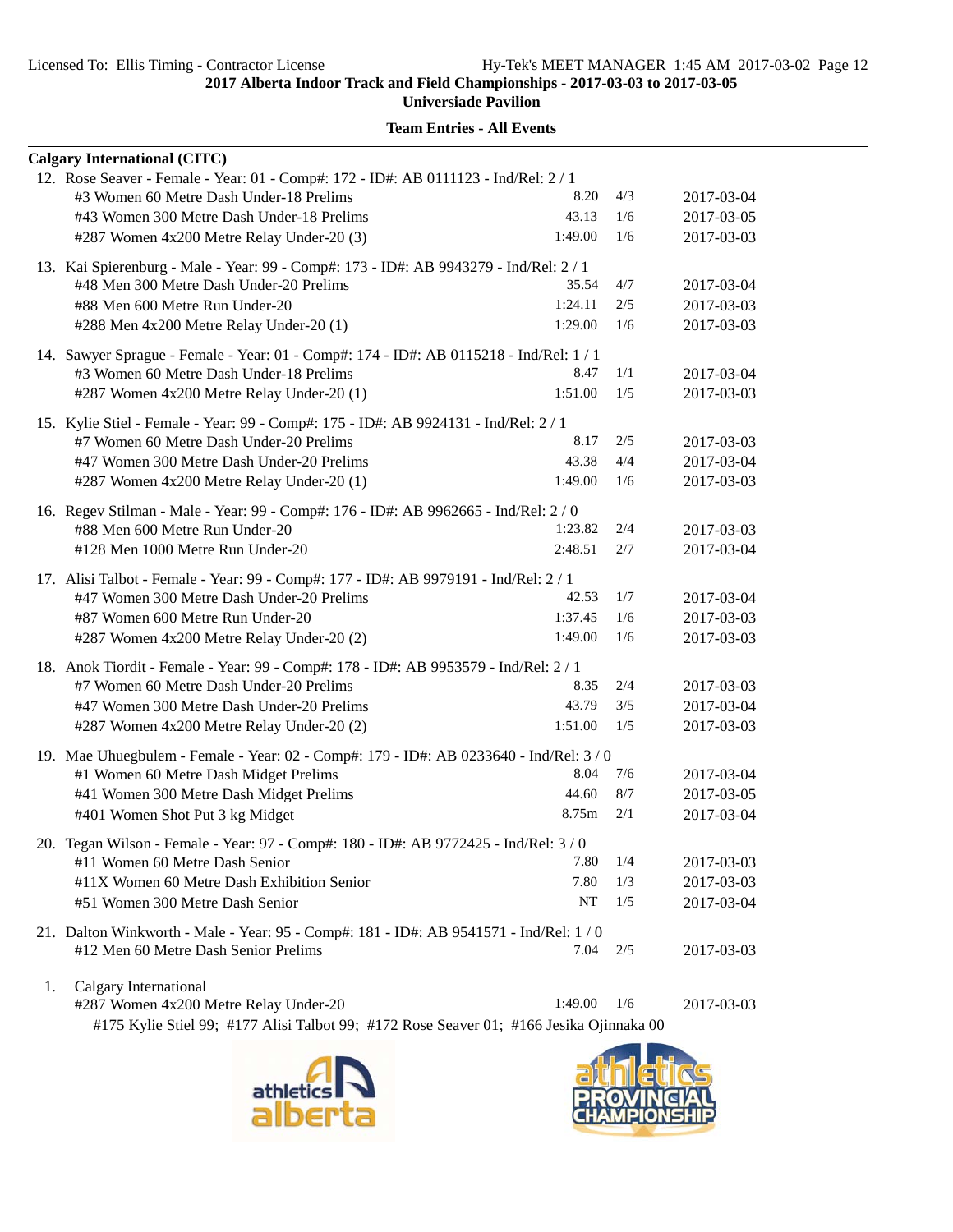**Team Entries - All Events**

#### **Calgary International (CITC)**

- 2. Calgary International 'B' #287 Women 4x200 Metre Relay Under-20 1:51.00 1/5 2017-03-03 #174 Sawyer Sprague 01; #178 Anok Tiordit 99; #167 Damilola Olagundoye 99; #165 Ijeoma Ojinnaka 01
- 3. Calgary International #288 Men 4x200 Metre Relay Under-20 1:29.00 1/6 2017-03-03 #173 Kai Spierenburg 99; #170 Khymani Reid 00; #163 Sheldon Louza 00; #171 Isiah Richards 98 **Calgary International Total Individual Entries: 39 - Total Relays: 3**



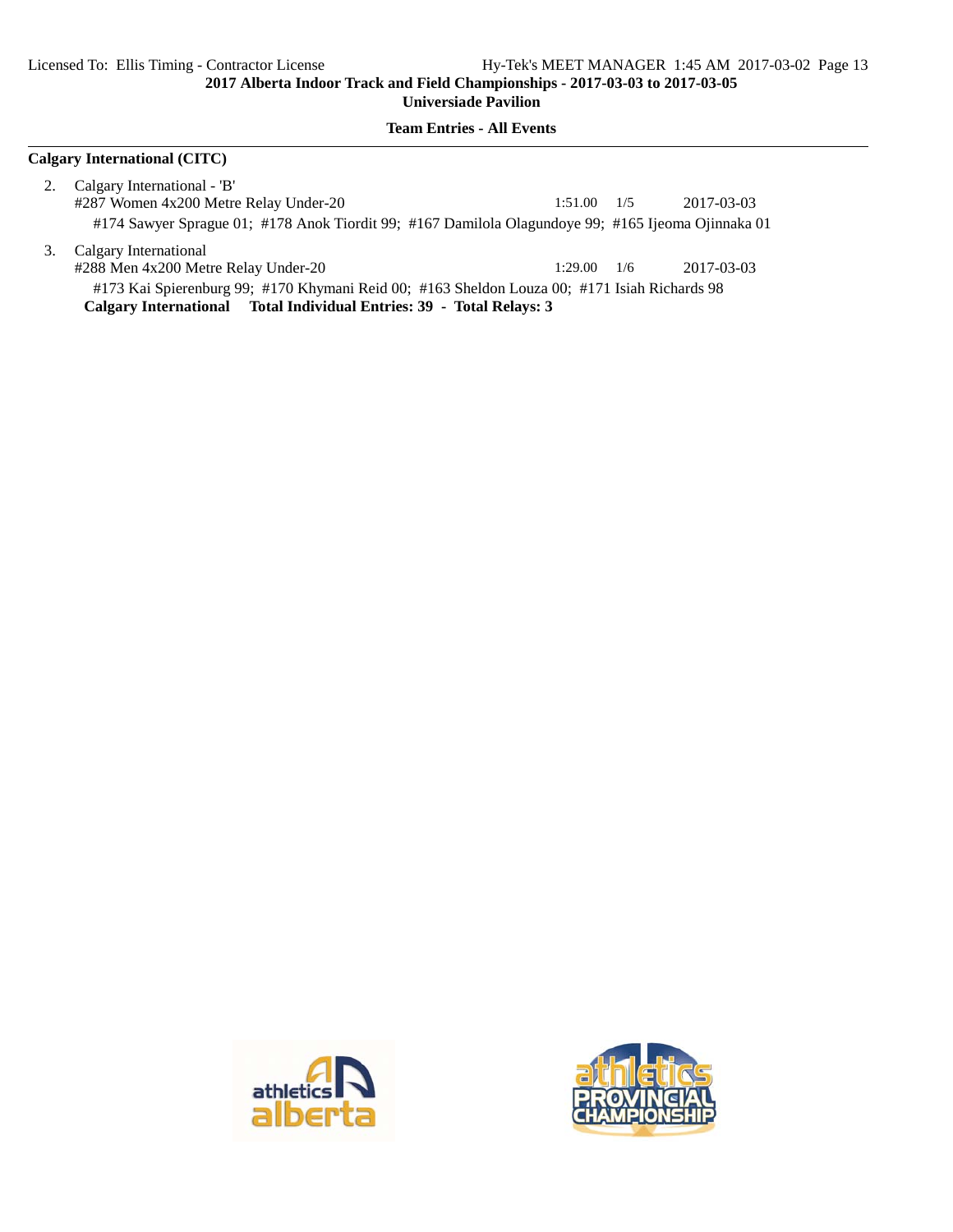| 1. Donna Dixon - Female - Year: 62 - Comp#: 182 - ID#: AB 6246252 - Ind/Rel: 2/0<br>$\#93$ Women 35+ 600 Metre Run Masters<br>NT<br>1/4<br>#171 Women 1500 Metre Run Senior<br>5:34.44<br>1/7 |                                        |  |  |  |  |  |  |
|-----------------------------------------------------------------------------------------------------------------------------------------------------------------------------------------------|----------------------------------------|--|--|--|--|--|--|
|                                                                                                                                                                                               | <b>Calgary Phoenix Striders (CGPS)</b> |  |  |  |  |  |  |
|                                                                                                                                                                                               | 2017-03-04                             |  |  |  |  |  |  |
|                                                                                                                                                                                               | 2017-03-03                             |  |  |  |  |  |  |
| 2. Maria Zambrano - Female - Year: 70 - Comp#: 183 - ID#: AB 7076264 - Ind/Rel: 2 / 0                                                                                                         |                                        |  |  |  |  |  |  |
| 4:46.80<br>1/10<br>#171 Women 1500 Metre Run Senior                                                                                                                                           | 2017-03-03                             |  |  |  |  |  |  |
| #211 Women 3000 Metre Run Senior<br>10:07.90<br>1/4                                                                                                                                           | 2017-03-04                             |  |  |  |  |  |  |

**Team Entries - All Events**

**Calgary Phoenix Striders Total Individual Entries: 4 - Total Relays: 0**



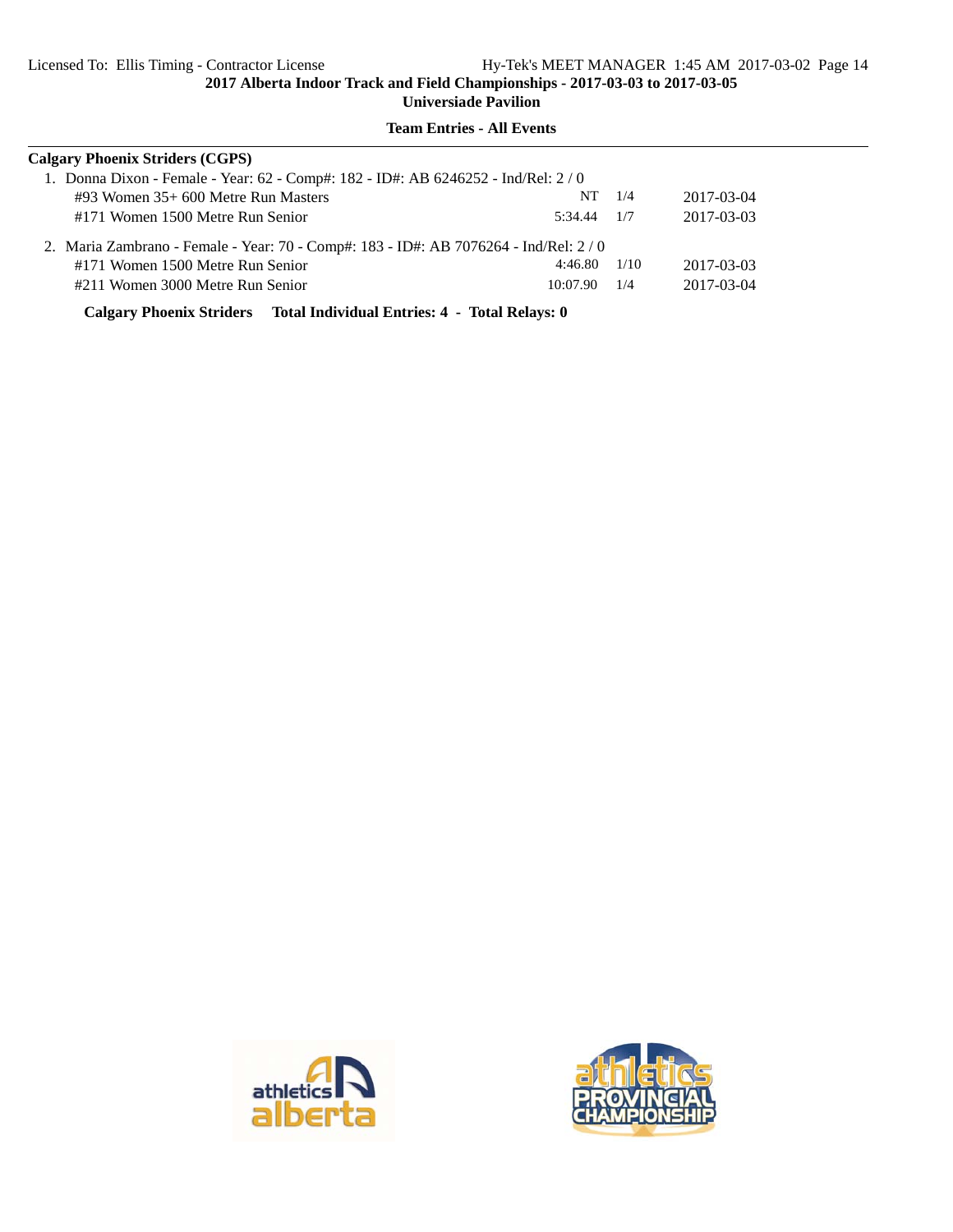**Universiade Pavilion**

| <b>Calgary Spartans (CALS)</b>                                                          |           |            |            |
|-----------------------------------------------------------------------------------------|-----------|------------|------------|
| 1. Selam Abraham - Female - Year: 01 - Comp#: 184 - ID#: AB 0114033 - Ind/Rel: 2/0      |           |            |            |
| #43 Women 300 Metre Dash Under-18 Prelims                                               | NT        | 9/5        | 2017-03-05 |
| #83 Women 600 Metre Run Under-18                                                        | NT        | 1/3        | 2017-03-04 |
| 2. Aaron Ahl - Male - Year: 99 - Comp#: 185 - ID#: AB 9970701 - Ind/Rel: 2 / 0          |           |            |            |
| 2:39.73<br>#128 Men 1000 Metre Run Under-20                                             |           | 2/9        | 2017-03-04 |
| 4:13.69<br>#168 Men 1500 Metre Run Under-20                                             |           | 2/6        | 2017-03-03 |
| 3. Dryden Bablitz - Male - Year: 01 - Comp#: 186 - ID#: AB 0194622 - Ind/Rel: 3 / 0     |           |            |            |
| #4 Men 60 Metre Dash Under-18 Prelims                                                   | 8.56      | 3/7        | 2017-03-04 |
| #44 Men 300 Metre Dash Under-18 Prelims                                                 | NT        | 6/3        | 2017-03-05 |
| #324 Men Long Jump Under-18                                                             | 4.26m     | 1/3        | 2017-03-04 |
|                                                                                         |           |            |            |
| 4. Ava Bangs - Female - Year: 05 - Comp#: 187 - ID#: AB 0593543 - Ind/Rel: 6 / 0        | 9.26      | 5/6        |            |
| #741 Girls 60 Metre Dash Bantam                                                         | <b>NH</b> |            | 2017-03-04 |
| #743 Girls High Jump Bantam<br>2:01.44                                                  |           | 1/5<br>4/5 | 2017-03-04 |
| #745 Girls 600 Metre Run Bantam                                                         |           |            | 2017-03-04 |
| #751 Girls 150 Metre Dash Bantam                                                        | 22.67     | 7/1        | 2017-03-05 |
| #753 Girls Long Jump Bantam                                                             | ND        | 3/9        | 2017-03-05 |
| #755 Girls Shot Put 3 kg Bantam                                                         | <b>ND</b> | 1/2        | 2017-03-05 |
| 5. Zach Chulsky - Male - Year: 05 - Comp#: 188 - ID#: AB 0561210 - Ind/Rel: 6 / 0       |           |            |            |
| #742 Boys 60 Metre Dash Bantam                                                          | 8.68      | 5/8        | 2017-03-04 |
| #744 Boys High Jump Bantam                                                              | <b>NH</b> | 1/9        | 2017-03-04 |
| #746 Boys 600 Metre Run Bantam                                                          | NT        | 2/9        | 2017-03-04 |
| #752 Boys 150 Metre Dash Bantam                                                         | 21.85     | 6/3        | 2017-03-05 |
| #754 Boys Long Jump Bantam                                                              | ND        | 2/14       | 2017-03-05 |
| #756 Boys Shot Put 3 kg Bantam                                                          | <b>ND</b> | 1/9        | 2017-03-05 |
| 6. Bianca Ciorac - Female - Year: 03 - Comp#: 189 - ID#: AB 0310828 - Ind/Rel: 2 / 0    |           |            |            |
| #1 Women 60 Metre Dash Midget Prelims                                                   | 9.86      | 3/2        | 2017-03-04 |
| #41 Women 300 Metre Dash Midget Prelims                                                 | NT        | 7/4        | 2017-03-05 |
| 7. Lisa Cozma - Female - Year: 01 - Comp#: 190 - ID#: AB 0195684 - Ind/Rel: 2/0         |           |            |            |
| #83 Women 600 Metre Run Under-18                                                        | <b>NT</b> | 1/5        | 2017-03-04 |
| #263 Women 60 Metre Hurdles 0.76 m Under-18 Prelim                                      | 9.51      | 1/3        | 2017-03-05 |
|                                                                                         |           |            |            |
| 8. Gezim Dimnaku - Male - Year: 72 - Comp#: 191 - ID#: AB 7269295 - Ind/Rel: 4 / 0      |           |            |            |
| #277 Men 35+ 60 Metre Hurdles WMA specs Masters                                         | NT        | 1/4        | 2017-03-04 |
| #337 Men 35+ Long Jump Masters                                                          | 6.02m     | 1/1        | 2017-03-04 |
| #357 Men 35+ Triple Jump Masters<br>13.80m                                              |           | 1/1        | 2017-03-05 |
| #377 Men 35+ High Jump Masters                                                          | 1.70m     | 1/3        | 2017-03-05 |
| 9. Hannah Dombowsky - Female - Year: 03 - Comp#: 192 - ID#: AB 0312427 - Ind/Rel: 2 / 0 |           |            |            |
| #1 Women 60 Metre Dash Midget Prelims                                                   | 9.39      | 7/8        | 2017-03-04 |
| #41 Women 300 Metre Dash Midget Prelims                                                 | 50.47     | 1/5        | 2017-03-05 |



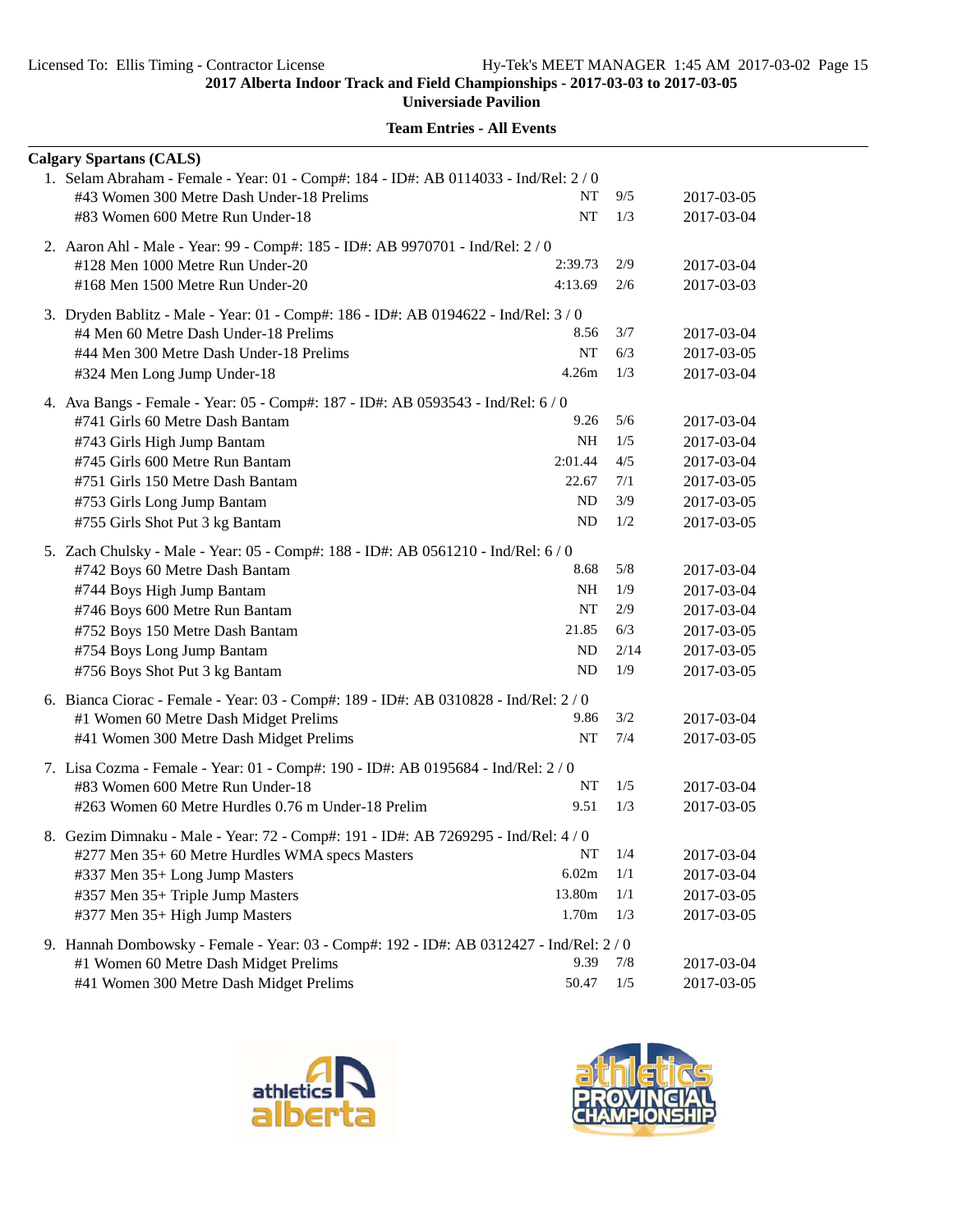**Universiade Pavilion**

|                                                                                               | <b>Calgary Spartans (CALS)</b>                                                                                            |                   |      |            |  |
|-----------------------------------------------------------------------------------------------|---------------------------------------------------------------------------------------------------------------------------|-------------------|------|------------|--|
|                                                                                               | 10. Adesola Esan - Female - Year: 02 - Comp#: 193 - ID#: AB 0288915 - Ind/Rel: 2 / 0                                      |                   |      |            |  |
|                                                                                               | #1 Women 60 Metre Dash Midget Prelims                                                                                     | 8.32              | 3/4  | 2017-03-04 |  |
|                                                                                               | #41 Women 300 Metre Dash Midget Prelims                                                                                   | 42.85             | 10/7 | 2017-03-05 |  |
| 11. Chloe Fedoruk-Corless - Female - Year: 99 - Comp#: 194 - ID#: AB 9921374 - Ind/Rel: 2 / 0 |                                                                                                                           |                   |      |            |  |
|                                                                                               | #87 Women 600 Metre Run Under-20                                                                                          | 1:53.64           | 1/3  | 2017-03-03 |  |
|                                                                                               | #127 Women 1000 Metre Run Under-20                                                                                        | 3:19.16           | 1/5  | 2017-03-04 |  |
|                                                                                               | 12. Susan Franco-Santana - Female - Year: 99 - Comp#: 195 - ID#: AB 9987351 - Ind/Rel: 3 / 0                              |                   |      |            |  |
|                                                                                               | #7 Women 60 Metre Dash Under-20 Prelims                                                                                   | 8.35              | 1/3  | 2017-03-03 |  |
|                                                                                               | #47 Women 300 Metre Dash Under-20 Prelims                                                                                 | NT                | 4/5  | 2017-03-04 |  |
|                                                                                               | #327 Women Long Jump Under-20                                                                                             | ND                | 1/1  | 2017-03-03 |  |
|                                                                                               | 13. Nicholas Horne - Male - Year: 03 - Comp#: 196 - ID#: AB 0347165 - Ind/Rel: 3/0                                        |                   |      |            |  |
|                                                                                               | #2 Men 60 Metre Dash Midget Prelims                                                                                       | 9.30              | 4/7  | 2017-03-04 |  |
|                                                                                               | #42 Men 300 Metre Dash Midget Prelims                                                                                     | 50.82             | 2/5  | 2017-03-05 |  |
|                                                                                               | #322 Men Long Jump Midget                                                                                                 | 3.09m             | 1/8  | 2017-03-05 |  |
|                                                                                               |                                                                                                                           |                   |      |            |  |
|                                                                                               | 14. Bryn Jones - Female - Year: 03 - Comp#: 197 - ID#: AB 0351375 - Ind/Rel: 2/0<br>#1 Women 60 Metre Dash Midget Prelims | 9.02              | 3/1  | 2017-03-04 |  |
|                                                                                               | #41 Women 300 Metre Dash Midget Prelims                                                                                   | NT                | 7/5  | 2017-03-05 |  |
|                                                                                               |                                                                                                                           |                   |      |            |  |
|                                                                                               | 15. Charlie Kambata - Male - Year: 99 - Comp#: 198 - ID#: AB 9913603 - Ind/Rel: 1/0                                       |                   |      |            |  |
|                                                                                               | #368 Men High Jump Under-20                                                                                               | 1.90 <sub>m</sub> | 1/4  | 2017-03-03 |  |
|                                                                                               | 16. Katarina Karagic - Female - Year: 06 - Comp#: 199 - ID#: AB 0632295 - Ind/Rel: 6 / 0                                  |                   |      |            |  |
|                                                                                               | #721 Girls 150 Metre Dash Pee Wee                                                                                         | 26.70             | 5/3  | 2017-03-04 |  |
|                                                                                               | #723 Girls Long Jump Pee Wee                                                                                              | ND                | 2/2  | 2017-03-04 |  |
|                                                                                               | #725 Girls Shot Put 2 kg Pee Wee                                                                                          | ND                | 1/4  | 2017-03-04 |  |
|                                                                                               | #731 Girls 60 Metre Dash Pee Wee                                                                                          | 10.50             | 3/2  | 2017-03-05 |  |
|                                                                                               | #733 Girls High Jump Pee Wee                                                                                              | <b>NH</b>         | 1/15 | 2017-03-05 |  |
|                                                                                               | #735 Girls 600 Metre Run Pee Wee                                                                                          | NT                | 1/8  | 2017-03-05 |  |
|                                                                                               | 17. Arianna Katsabanis - Female - Year: 00 - Comp#: 200 - ID#: AB 0068859 - Ind/Rel: 2 / 0                                |                   |      |            |  |
|                                                                                               | #3 Women 60 Metre Dash Under-18 Prelims                                                                                   | 9.08              | 4/1  | 2017-03-04 |  |
|                                                                                               | #323 Women Long Jump Under-18                                                                                             | 4.65m             | 2/10 | 2017-03-04 |  |
|                                                                                               | 18. Jaya Khuber - Female - Year: 05 - Comp#: 201 - ID#: AB 0564242 - Ind/Rel: 6/0                                         |                   |      |            |  |
|                                                                                               | #741 Girls 60 Metre Dash Bantam                                                                                           | 10.48             | 4/7  | 2017-03-04 |  |
|                                                                                               | #743 Girls High Jump Bantam                                                                                               | NH                | 1/18 | 2017-03-04 |  |
|                                                                                               | #745 Girls 600 Metre Run Bantam                                                                                           | NT                | 1/4  | 2017-03-04 |  |
|                                                                                               | #751 Girls 150 Metre Dash Bantam                                                                                          | 25.89             | 5/1  | 2017-03-05 |  |
|                                                                                               | #753 Girls Long Jump Bantam                                                                                               | ND                | 3/7  | 2017-03-05 |  |
|                                                                                               | #755 Girls Shot Put 3 kg Bantam                                                                                           | ND                | 1/6  | 2017-03-05 |  |
|                                                                                               | 19. Keaton Kottick - Male - Year: 00 - Comp#: 202 - ID#: AB 0027060 - Ind/Rel: 2 / 0                                      |                   |      |            |  |
|                                                                                               | #4 Men 60 Metre Dash Under-18 Prelims                                                                                     | 7.19              | 2/5  | 2017-03-04 |  |
|                                                                                               | #44 Men 300 Metre Dash Under-18 Prelims                                                                                   | $\rm{NT}$         | 5/3  | 2017-03-05 |  |



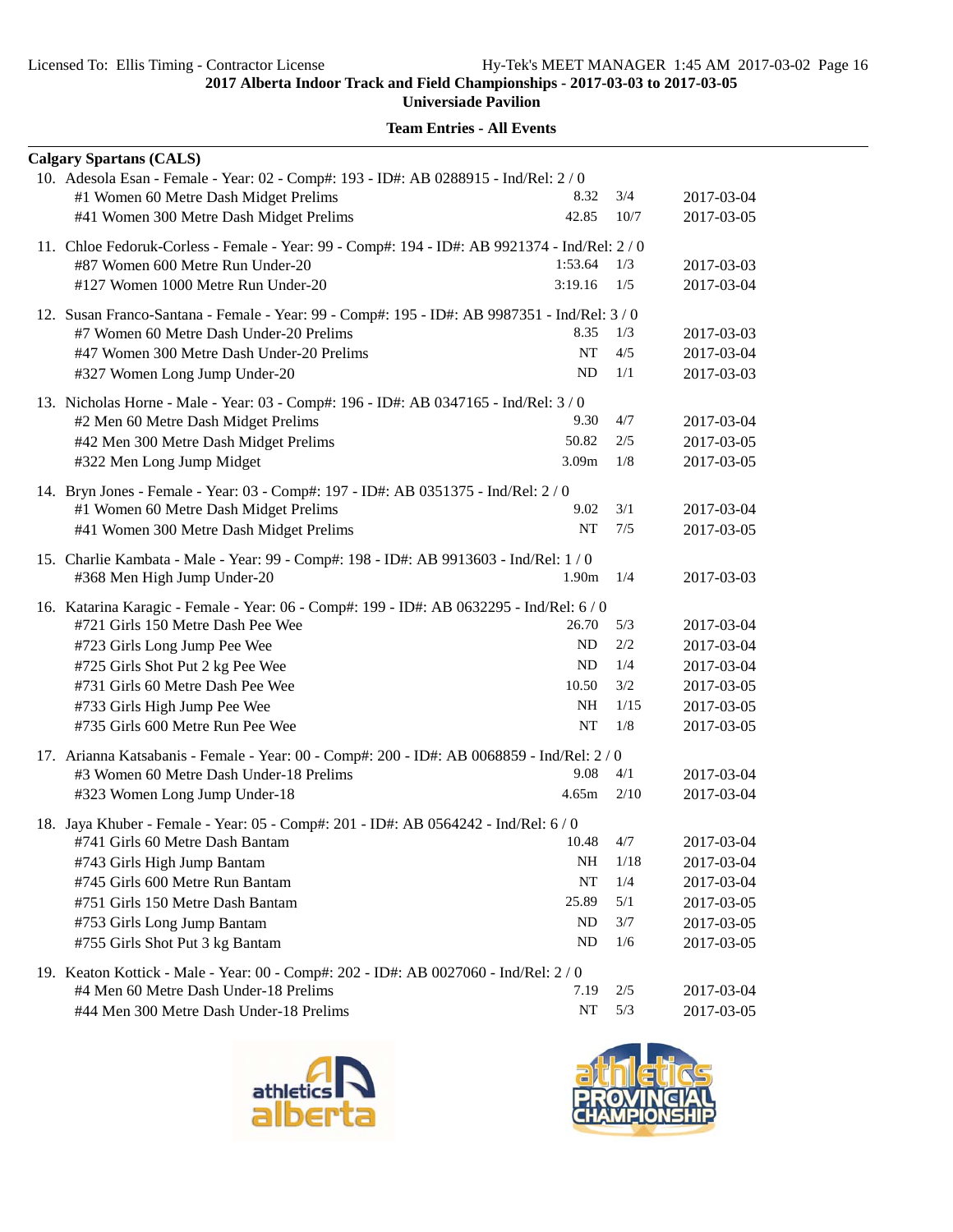| <b>Team Entries - All Events</b> |
|----------------------------------|
|----------------------------------|

| <b>Calgary Spartans (CALS)</b>                                                             |                   |      |            |
|--------------------------------------------------------------------------------------------|-------------------|------|------------|
| 20. Denver Krupity - Male - Year: 00 - Comp#: 203 - ID#: AB 0022213 - Ind/Rel: 5 / 0       |                   |      |            |
| #4 Men 60 Metre Dash Under-18 Prelims                                                      | 7.39              | 3/3  | 2017-03-04 |
| #264 Men 60 Metre Hurdles 0.91 m Under-18                                                  | 8.79              | 1/6  | 2017-03-05 |
| #264X Men 60 Metre Hurdles 0.91 m Exhib Under-18                                           | 8.79              | 1/3  | 2017-03-05 |
| #324 Men Long Jump Under-18                                                                | 6.57m             | 2/5  | 2017-03-04 |
| #384 Men Pole Vault Under-18                                                               | 3.20m             | 1/4  | 2017-03-04 |
| 21. Laila Laratta - Female - Year: 02 - Comp#: 204 - ID#: AB 0221539 - Ind/Rel: 4 / 0      |                   |      |            |
| #1 Women 60 Metre Dash Midget Prelims                                                      | 9.13              | 3/8  | 2017-03-04 |
| #41 Women 300 Metre Dash Midget Prelims                                                    | NT                | 4/3  | 2017-03-05 |
| #261 Women 60 Metre Hurdles 0.76 m Midget Prelims                                          | NT                | 2/1  | 2017-03-05 |
| #321 Women Long Jump Midget                                                                | <b>ND</b>         | 1/9  | 2017-03-04 |
| 22. Susanne Lauridsen - Female - Year: 58 - Comp#: 205 - ID#: AB 5856840 - Ind/Rel: 4 / 0  |                   |      |            |
| #13 Women 35+60 Metre Dash Masters                                                         | 10.55             | 1/4  | 2017-03-04 |
| #333 Women 35+ Long Jump Masters                                                           | 3.42m             | 1/3  | 2017-03-04 |
| #373 Women 35+ High Jump Masters                                                           | 1.24m             | 1/2  | 2017-03-05 |
| #413 Women 35+ Shot Put WMA specs Masters                                                  | 7.69m             | 1/2  | 2017-03-04 |
| 23. Jacob Lavoie - Male - Year: 02 - Comp#: 206 - ID#: AB 0298442 - Ind/Rel: 2 / 0         |                   |      |            |
| #2 Men 60 Metre Dash Midget Prelims                                                        | 8.20              | 2/5  | 2017-03-04 |
| #42 Men 300 Metre Dash Midget Prelims                                                      | NT                | 6/5  | 2017-03-05 |
| 24. Lochlan MacKenzie - Male - Year: 01 - Comp#: 207 - ID#: AB 0155180 - Ind/Rel: 3 / 0    |                   |      |            |
| #4 Men 60 Metre Dash Under-18 Prelims                                                      | 7.88              | 1/1  | 2017-03-04 |
| #44 Men 300 Metre Dash Under-18 Prelims                                                    | 39.83             | 10/6 | 2017-03-05 |
| #324 Men Long Jump Under-18                                                                | ND.               | 1/1  | 2017-03-04 |
| 25. Ivana Mendez Jimenez - Female - Year: 03 - Comp#: 208 - ID#: AB 0332349 - Ind/Rel: 2/0 |                   |      |            |
| #1 Women 60 Metre Dash Midget Prelims                                                      | 9.35              | 6/8  | 2017-03-04 |
| #361 Women High Jump Midget                                                                | 1.10 <sub>m</sub> | 1/4  | 2017-03-05 |
| 26. Amy Miller - Female - Year: 01 - Comp#: 209 - ID#: AB 0180667 - Ind/Rel: 2 / 0         |                   |      |            |
| #163 Women 1500 Metre Run Under-18                                                         | 5:25.85           | 1/8  | 2017-03-04 |
| #203 Women 3000 Metre Run Under-18                                                         | 11:39.38          | 1/2  | 2017-03-05 |
| 27. Zelie Millet - Female - Year: 02 - Comp#: 210 - ID#: AB 0227453 - Ind/Rel: 1 / 0       |                   |      |            |
| #1 Women 60 Metre Dash Midget Prelims                                                      | 8.33              | 2/5  | 2017-03-04 |
| 28. Harrison Mondragon - Male - Year: 01 - Comp#: 211 - ID#: AB 0199720 - Ind/Rel: 2 / 0   |                   |      |            |
| #4 Men 60 Metre Dash Under-18 Prelims                                                      | <b>NT</b>         | 5/8  | 2017-03-04 |
| #44 Men 300 Metre Dash Under-18 Prelims                                                    | NT                | 9/3  | 2017-03-05 |
| 29. Brendan Moore - Male - Year: 00 - Comp#: 212 - ID#: AB 0084605 - Ind/Rel: 2 / 0        |                   |      |            |
| #164 Men 1500 Metre Run Under-18                                                           | 4:52.17           | 1/4  | 2017-03-04 |
| #204 Men 3000 Metre Run Under-18                                                           | 10:38.38          | 1/8  | 2017-03-05 |
| 30. Mitchell Moore - Male - Year: 01 - Comp#: 213 - ID#: AB 0151558 - Ind/Rel: 1 / 0       |                   |      |            |
| #4 Men 60 Metre Dash Under-18 Prelims                                                      | 7.65              | 1/4  | 2017-03-04 |



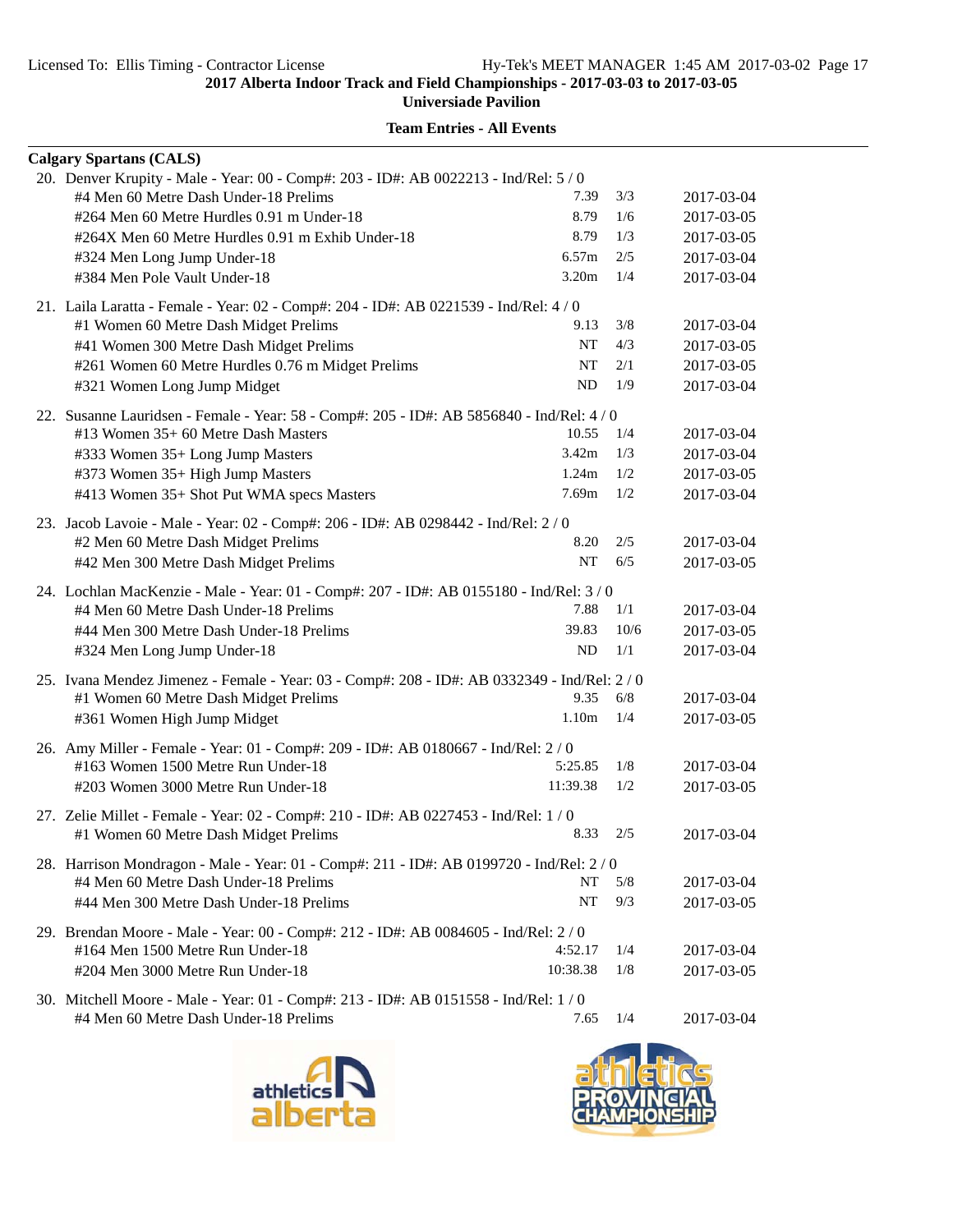**Universiade Pavilion**

| <b>Calgary Spartans (CALS)</b>                                                            |           |         |            |
|-------------------------------------------------------------------------------------------|-----------|---------|------------|
| 31. Oge Onyekonwu - Female - Year: 03 - Comp#: 214 - ID#: AB 0364550 - Ind/Rel: 2/0       |           |         |            |
| #1 Women 60 Metre Dash Midget Prelims                                                     | 8.45      | 2/3     | 2017-03-04 |
| #41 Women 300 Metre Dash Midget Prelims                                                   | 45.74     | 4/7     | 2017-03-05 |
| 32. Catalina Ortega - Female - Year: 00 - Comp#: 215 - ID#: AB 0037864 - Ind/Rel: 2/0     |           |         |            |
| #43 Women 300 Metre Dash Under-18 Prelims                                                 | NT        | 8/3     | 2017-03-05 |
| #83 Women 600 Metre Run Under-18                                                          | <b>NT</b> | 1/7     | 2017-03-04 |
| 33. Mya Phippen - Female - Year: 07 - Comp#: 216 - ID#: AB 0717534 - Ind/Rel: 6 / 0       |           |         |            |
| #721 Girls 150 Metre Dash Pee Wee                                                         | 23.18     | 6/4     | 2017-03-04 |
| #723 Girls Long Jump Pee Wee                                                              | 3.20m     | 2/15    | 2017-03-04 |
| #725 Girls Shot Put 2 kg Pee Wee                                                          | <b>ND</b> | 1/10    | 2017-03-04 |
| #731 Girls 60 Metre Dash Pee Wee                                                          | 9.50      | $4/2\,$ | 2017-03-05 |
| #733 Girls High Jump Pee Wee                                                              | <b>NH</b> | 1/16    | 2017-03-05 |
| #735 Girls 600 Metre Run Pee Wee                                                          | 2:08.15   | 3/2     | 2017-03-05 |
| 34. Simi Rai - Female - Year: 00 - Comp#: 217 - ID#: AB 0092950 - Ind/Rel: 2 / 0          |           |         |            |
| #83 Women 600 Metre Run Under-18                                                          | NT        | 1/1     | 2017-03-04 |
| #123 Women 1000 Metre Run Under-18                                                        | NT        | 1/2     | 2017-03-05 |
| 35. Zane Regel - Male - Year: 00 - Comp#: 218 - ID#: AB 0076935 - Ind/Rel: 2 / 0          |           |         |            |
| #4 Men 60 Metre Dash Under-18 Prelims                                                     | 7.65      | 1/6     | 2017-03-04 |
| #44 Men 300 Metre Dash Under-18 Prelims                                                   | <b>NT</b> | 8/3     | 2017-03-05 |
| 36. Adrian Reid - Male - Year: 02 - Comp#: 219 - ID#: AB 0222916 - Ind/Rel: 2/0           |           |         |            |
| #2 Men 60 Metre Dash Midget Prelims                                                       | 7.73      | 2/3     | 2017-03-04 |
| #42 Men 300 Metre Dash Midget Prelims                                                     | <b>NT</b> | 5/3     | 2017-03-05 |
| 37. Dawson Rowe - Male - Year: 01 - Comp#: 220 - ID#: AB 0156954 - Ind/Rel: 3 / 0         |           |         |            |
| #4 Men 60 Metre Dash Under-18 Prelims                                                     | 8.06      | 4/2     | 2017-03-04 |
| #44 Men 300 Metre Dash Under-18 Prelims                                                   | 42.12     | 1/5     | 2017-03-05 |
| #404 Men Shot Put 5 kg Under-18                                                           | 8.91m     | 1/2     | 2017-03-04 |
| 38. Hannah Saver - Female - Year: 03 - Comp#: 221 - ID#: AB 0342871 - Ind/Rel: 2 / 0      |           |         |            |
| #1 Women 60 Metre Dash Midget Prelims                                                     | 8.69      | 1/6     | 2017-03-04 |
| #361 Women High Jump Midget                                                               | 1.35m     | 2/6     | 2017-03-05 |
| 39. Tea Schlegel - Female - Year: 02 - Comp#: 222 - ID#: AB 0276102 - Ind/Rel: 2 / 0      |           |         |            |
| #1 Women 60 Metre Dash Midget Prelims                                                     | 9.44      | 7/2     | 2017-03-04 |
| #261 Women 60 Metre Hurdles 0.76 m Midget Prelims                                         | 11.01     | 1/4     | 2017-03-05 |
| 40. Hannah Schoenberger - Female - Year: 03 - Comp#: 223 - ID#: AB 0358983 - Ind/Rel: 2/0 |           |         |            |
| #1 Women 60 Metre Dash Midget Prelims                                                     | 8.88      | 5/4     | 2017-03-04 |
| #41 Women 300 Metre Dash Midget Prelims                                                   | 46.42     | 3/7     | 2017-03-05 |



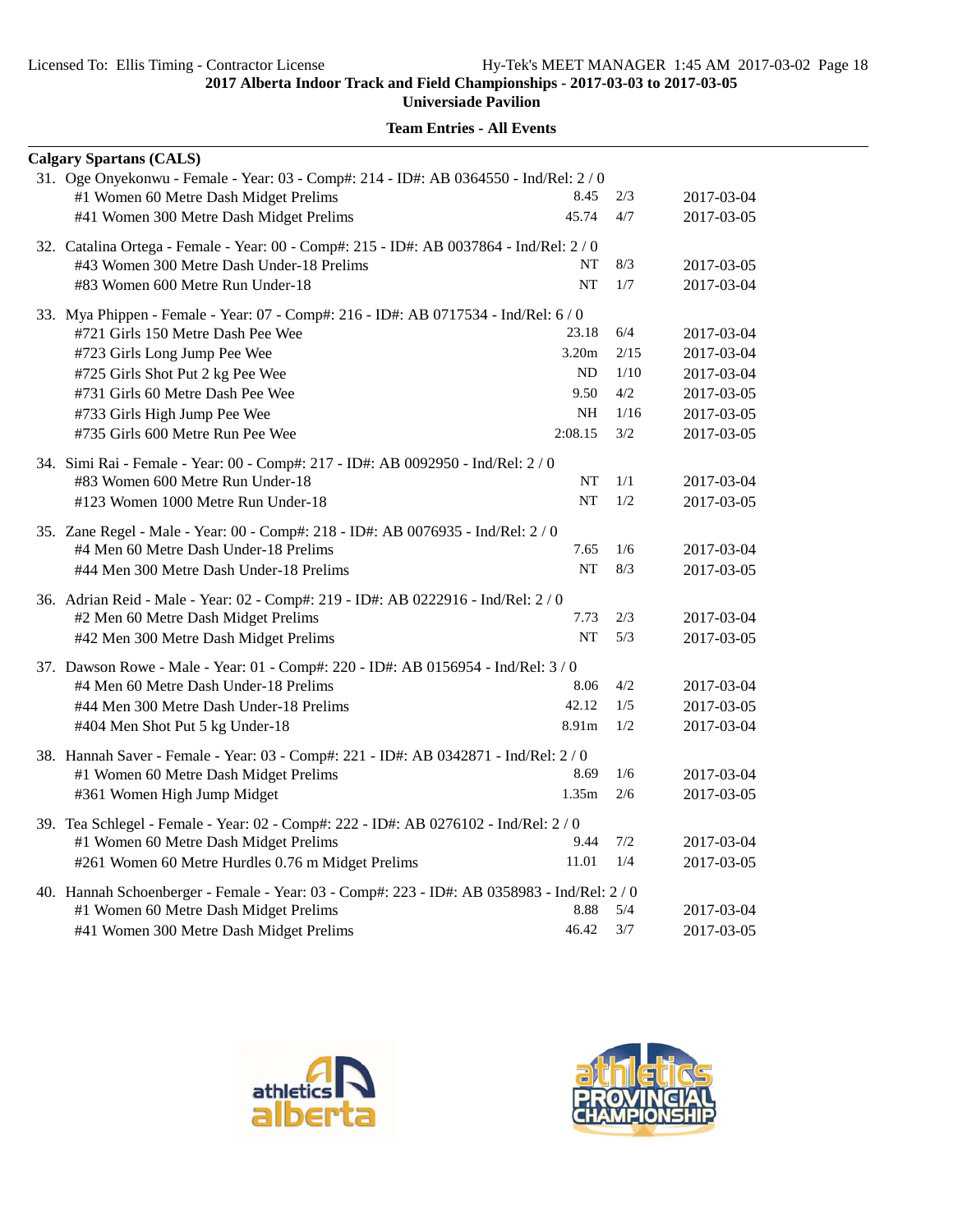| <b>Team Entries - All Events</b> |
|----------------------------------|
|----------------------------------|

| <b>Calgary Spartans (CALS)</b>                                                         |                   |      |            |
|----------------------------------------------------------------------------------------|-------------------|------|------------|
| 41. Tyson Shannon - Male - Year: 04 - Comp#: 224 - ID#: AB 0411779 - Ind/Rel: 6 / 0    |                   |      |            |
| #742 Boys 60 Metre Dash Bantam                                                         | 8.77              | 5/2  | 2017-03-04 |
| #744 Boys High Jump Bantam                                                             | <b>NH</b>         | 1/15 | 2017-03-04 |
| #746 Boys 600 Metre Run Bantam                                                         | <b>NT</b>         | 1/4  | 2017-03-04 |
| #752 Boys 150 Metre Dash Bantam                                                        | 21.79             | 6/4  | 2017-03-05 |
| #754 Boys Long Jump Bantam                                                             | N <sub>D</sub>    | 1/5  | 2017-03-05 |
| #756 Boys Shot Put 3 kg Bantam                                                         | ND                | 1/14 | 2017-03-05 |
| 42. Katie Stillwell - Female - Year: 02 - Comp#: 225 - ID#: AB 0296066 - Ind/Rel: 2/0  |                   |      |            |
| #1 Women 60 Metre Dash Midget Prelims                                                  | 9.03              | 1/2  | 2017-03-04 |
| #261 Women 60 Metre Hurdles 0.76 m Midget Prelims                                      | 11.28             | 3/1  | 2017-03-05 |
| 43. Kate Ukrainetz - Female - Year: 00 - Comp#: 226 - ID#: AB 0084004 - Ind/Rel: 2/0   |                   |      |            |
| #163 Women 1500 Metre Run Under-18                                                     | 5:34.05           | 1/3  | 2017-03-04 |
| #203 Women 3000 Metre Run Under-18                                                     | 12:08.57          | 1/3  | 2017-03-05 |
| 44. Olivia Varghese - Female - Year: 00 - Comp#: 227 - ID#: AB 0016223 - Ind/Rel: 3/0  |                   |      |            |
| #3 Women 60 Metre Dash Under-18 Prelims                                                | 8.82              | 2/7  | 2017-03-04 |
| #43 Women 300 Metre Dash Under-18 Prelims                                              | 46.02             | 5/3  | 2017-03-05 |
| #323 Women Long Jump Under-18                                                          | 4.33 <sub>m</sub> | 2/11 | 2017-03-04 |
| 45. Mckenna Waggoner - Female - Year: 03 - Comp#: 228 - ID#: AB 0332545 - Ind/Rel: 2/0 |                   |      |            |
| #1 Women 60 Metre Dash Midget Prelims                                                  | 9.50              | 6/7  | 2017-03-04 |
| #41 Women 300 Metre Dash Midget Prelims                                                | <b>NT</b>         | 10/5 | 2017-03-05 |
| Total Individual Entries: 126 - Total Relays: 0<br><b>Calgary Spartans</b>             |                   |      |            |



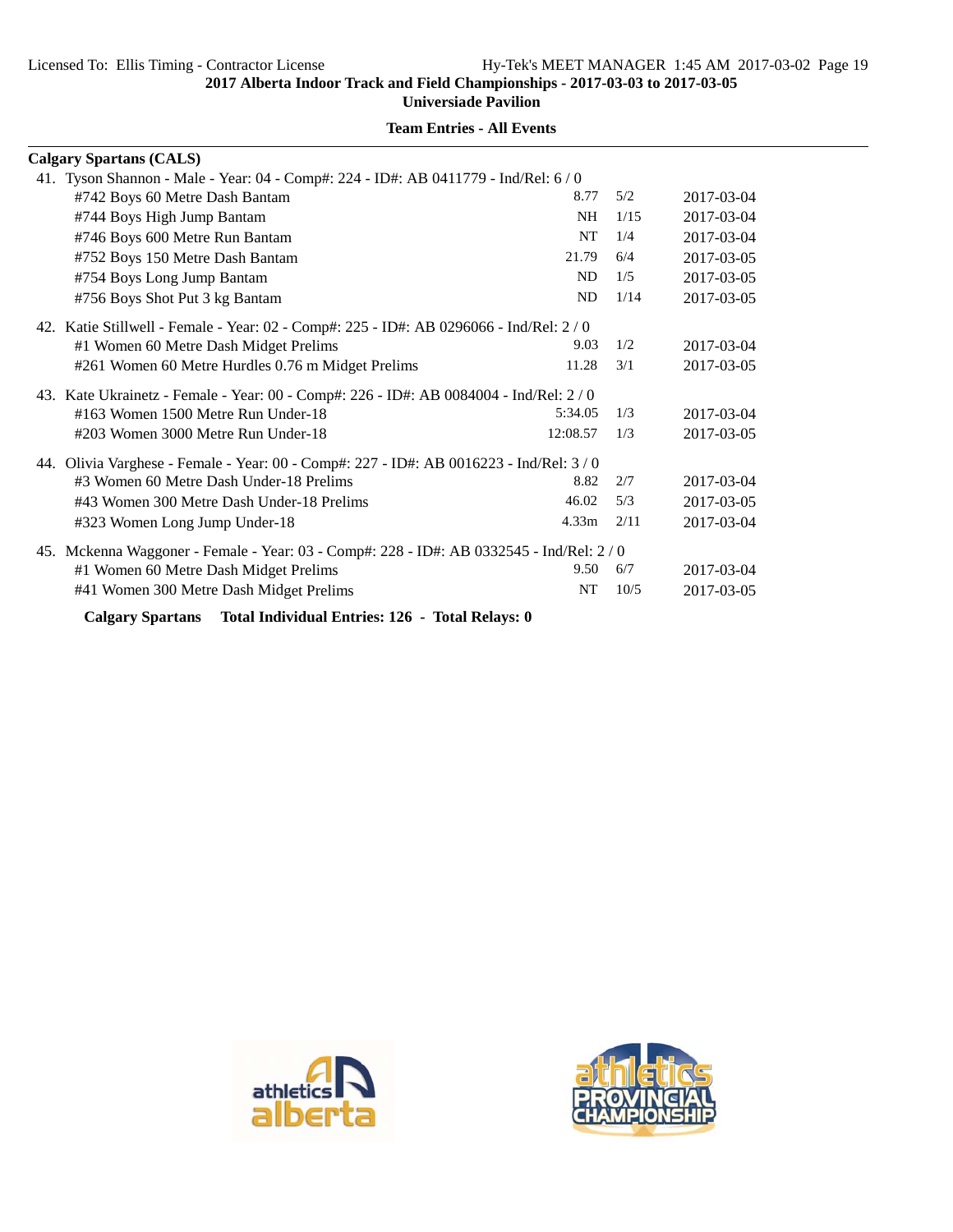**Universiade Pavilion**

| <b>Calgary Warriors Track Club (CALW)</b>                                                   |            |      |            |
|---------------------------------------------------------------------------------------------|------------|------|------------|
| 1. Lilibeth Akalonu - Female - Year: 03 - Comp#: 229 - ID#: AB 0349765 - Ind/Rel: 2 / 0     |            |      |            |
| #1 Women 60 Metre Dash Midget Prelims                                                       | 9.27       | 5/1  | 2017-03-04 |
| #41 Women 300 Metre Dash Midget Prelims                                                     | NT         | 9/3  | 2017-03-05 |
| 2. Riley Arseneau - Female - Year: 02 - Comp#: 230 - ID#: AB 0293089 - Ind/Rel: 3/0         |            |      |            |
| #41 Women 300 Metre Dash Midget Prelims                                                     | 45.00      | 6/6  | 2017-03-05 |
| #81 Women 600 Metre Run Midget                                                              | 1:49.41    | 2/2  | 2017-03-05 |
| #141 Women 1200 Metre Run Midget                                                            | 4:06.33    | 1/5  | 2017-03-04 |
| 3. Kate Aspinal - Female - Year: 03 - Comp#: 231 - ID#: AB 0390444 - Ind/Rel: 2 / 0         |            |      |            |
| #81 Women 600 Metre Run Midget                                                              | 2:05.14    | 1/4  | 2017-03-05 |
| #141 Women 1200 Metre Run Midget                                                            | NT         | 1/6  | 2017-03-04 |
| 4. Alexandra Carruthers - Female - Year: 00 - Comp#: 232 - ID#: AB 0050561 - Ind/Rel: 4 / 0 |            |      |            |
| #3 Women 60 Metre Dash Under-18 Prelims                                                     | 8.04       | 1/5  | 2017-03-04 |
| #43 Women 300 Metre Dash Under-18 Prelims                                                   | NT         | 3/3  | 2017-03-05 |
| #263 Women 60 Metre Hurdles 0.76 m Under-18 Prelim                                          | NT         | 1/7  | 2017-03-05 |
| #403 Women Shot Put 3 kg Under-18                                                           | 10.10m     | 1/9  | 2017-03-04 |
| 5. Catherine Carruthers - Female - Year: 00 - Comp#: 233 - ID#: AB 0064207 - Ind/Rel: 3/0   |            |      |            |
| #43 Women 300 Metre Dash Under-18 Prelims                                                   | NT         | 7/5  | 2017-03-05 |
| #323 Women Long Jump Under-18                                                               | ${\rm ND}$ | 1/2  | 2017-03-04 |
| #403 Women Shot Put 3 kg Under-18                                                           | 11.15m     | 1/3  | 2017-03-04 |
| 6. Winston Clarke - Male - Year: 02 - Comp#: 234 - ID#: AB 0243107 - Ind/Rel: 3 / 0         |            |      |            |
| #82 Men 600 Metre Run Midget                                                                | 1:33.94    | 4/5  | 2017-03-05 |
| #142 Men 1200 Metre Run Midget                                                              | 3:55.67    | 2/9  | 2017-03-04 |
| #322 Men Long Jump Midget                                                                   | 5.34m      | 2/6  | 2017-03-05 |
| 7. Jacob Cook - Male - Year: 02 - Comp#: 235 - ID#: AB 0234833 - Ind/Rel: 3 / 0             |            |      |            |
| #82 Men 600 Metre Run Midget                                                                | 1:41.56    | 3/6  | 2017-03-05 |
| #142 Men 1200 Metre Run Midget                                                              | 3:39.28    | 2/2  | 2017-03-04 |
| #182 Men 2000 Metre Run Midget                                                              | 6:33.33    | 1/14 | 2017-03-05 |
| 8. Sam Crouch - Male - Year: 02 - Comp#: 236 - ID#: AB 0247543 - Ind/Rel: 1 / 0             |            |      |            |
| #2 Men 60 Metre Dash Midget Prelims                                                         | 7.94       | 4/4  | 2017-03-04 |
| 9. Erika Cunniam - Female - Year: 03 - Comp#: 237 - ID#: AB 0322822 - Ind/Rel: 3/0          |            |      |            |
| #81 Women 600 Metre Run Midget                                                              | 1:52.08    | 2/3  | 2017-03-05 |
| #141 Women 1200 Metre Run Midget                                                            | 4:04.08    | 1/4  | 2017-03-04 |
| #181 Women 2000 Metre Run Midget                                                            | 7:27.12    | 1/4  | 2017-03-05 |
| 10. Giancarlo De Castro - Male - Year: 03 - Comp#: 238 - ID#: AB 0341709 - Ind/Rel: 2/0     |            |      |            |
| #82 Men 600 Metre Run Midget                                                                | 1:46.51    | 3/5  | 2017-03-05 |
| #142 Men 1200 Metre Run Midget                                                              | 4:02.03    | 1/3  | 2017-03-04 |
| 11. Ella Dickie - Female - Year: 01 - Comp#: 239 - ID#: AB 0145257 - Ind/Rel: 2/0           |            |      |            |
| #43 Women 300 Metre Dash Under-18 Prelims                                                   | 45.37      | 9/4  | 2017-03-05 |
| #83 Women 600 Metre Run Under-18                                                            | 1:47.83    | 4/2  | 2017-03-04 |



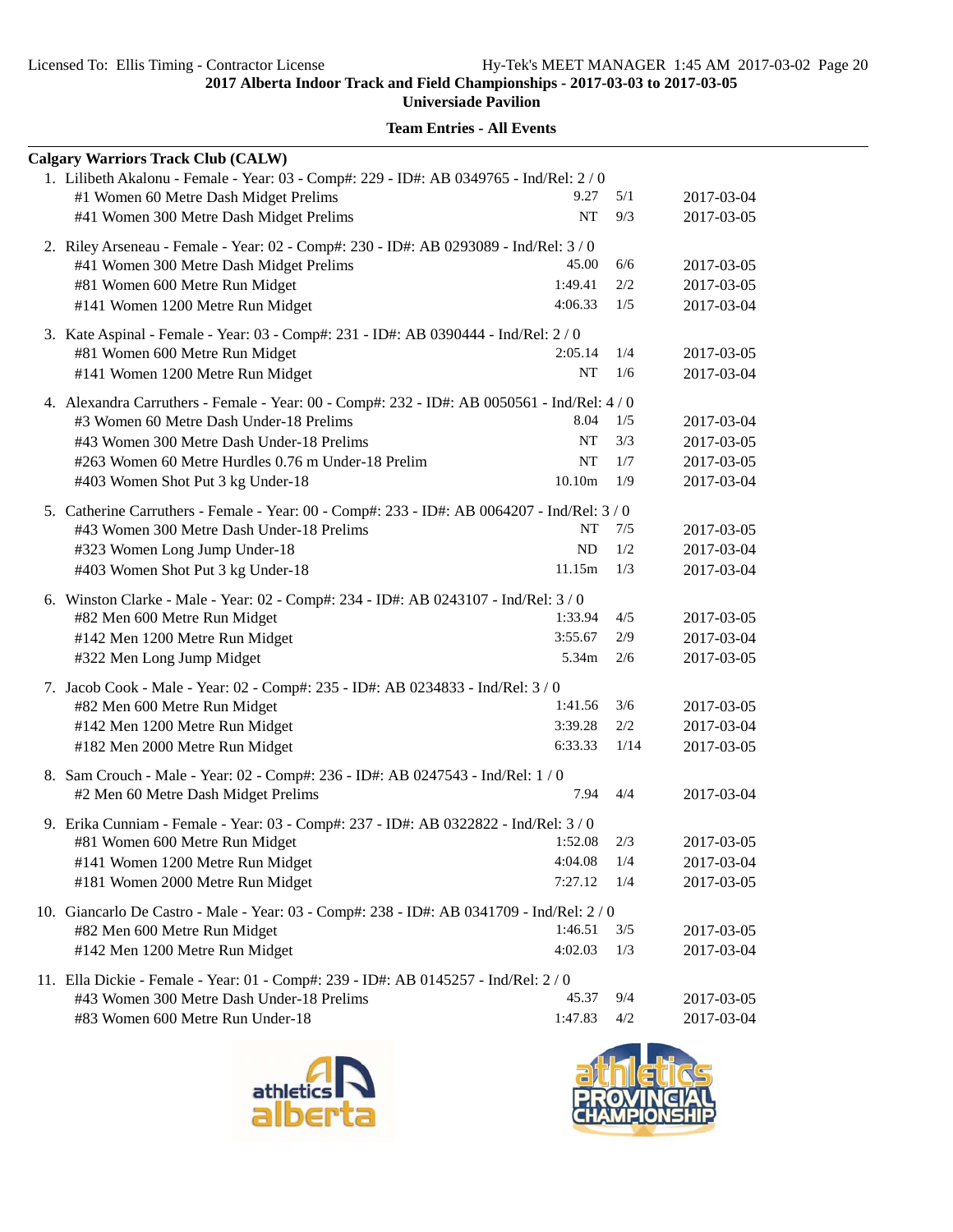| <b>Calgary Warriors Track Club (CALW)</b>                                                                                         |                   |        |            |
|-----------------------------------------------------------------------------------------------------------------------------------|-------------------|--------|------------|
|                                                                                                                                   |                   |        |            |
| 12. Charlie Everingham - Male - Year: 01 - Comp#: 240 - ID#: AB 0140652 - Ind/Rel: 2 / 0<br>#4 Men 60 Metre Dash Under-18 Prelims | 7.90              | 2/9    | 2017-03-04 |
|                                                                                                                                   |                   |        |            |
| #44 Men 300 Metre Dash Under-18 Prelims                                                                                           | 41.50             | 4/4    | 2017-03-05 |
| 13. Natasha Gatzke - Female - Year: 02 - Comp#: 241 - ID#: AB 0298378 - Ind/Rel: 3/0                                              |                   |        |            |
| #1 Women 60 Metre Dash Midget Prelims                                                                                             | 8.14              | 5/6    | 2017-03-04 |
| #261 Women 60 Metre Hurdles 0.76 m Midget Prelims                                                                                 | 9.17              | 3/6    | 2017-03-05 |
| #321 Women Long Jump Midget                                                                                                       | $4.51\mathrm{m}$  | 2/4    | 2017-03-04 |
| 14. Mimi Gbobaniyi - Female - Year: 03 - Comp#: 242 - ID#: AB 0344569 - Ind/Rel: 3 / 0                                            |                   |        |            |
| #1 Women 60 Metre Dash Midget Prelims                                                                                             | 9.16              | 4/8    | 2017-03-04 |
| #361 Women High Jump Midget                                                                                                       | 1.30 <sub>m</sub> | 2/1    | 2017-03-05 |
| #401 Women Shot Put 3 kg Midget                                                                                                   | 7.57m             | 2/4    | 2017-03-04 |
| 15. Matthew Hopkins - Male - Year: 02 - Comp#: 243 - ID#: AB 0217640 - Ind/Rel: 3 / 0                                             |                   |        |            |
| #82 Men 600 Metre Run Midget                                                                                                      | 1:51.23           | 2/7    | 2017-03-05 |
| #142 Men 1200 Metre Run Midget                                                                                                    | 3:54.00           | 2/7    | 2017-03-04 |
| #182 Men 2000 Metre Run Midget                                                                                                    | NT                | 1/7    | 2017-03-05 |
| 16. Gabriel Jukes - Male - Year: 03 - Comp#: 244 - ID#: AB 0364273 - Ind/Rel: 4 / 0                                               |                   |        |            |
| #2 Men 60 Metre Dash Midget Prelims                                                                                               | 8.48              | 3/1    | 2017-03-04 |
| #42 Men 300 Metre Dash Midget Prelims                                                                                             | 43.44             | 7/6    | 2017-03-05 |
| #322 Men Long Jump Midget                                                                                                         | 4.69m             | 2/8    | 2017-03-05 |
| #362 Men High Jump Midget                                                                                                         | 1.39m             | 2/11   | 2017-03-05 |
| 17. Laura Klinck - Female - Year: 98 - Comp#: 245 - ID#: AB 9888023Â - Ind/Rel: 2/0                                               |                   |        |            |
| #327 Women Long Jump Under-20                                                                                                     | 4.82m             | 1/8    | 2017-03-03 |
| #347 Women Triple Jump Under-20                                                                                                   | 10.72m            | 1/1    | 2017-03-04 |
|                                                                                                                                   |                   |        |            |
| 18. Danijela Marcinkovic - Female - Year: 03 - Comp#: 246 - ID#: AB 0346400 - Ind/Rel: 3 / 0                                      |                   |        |            |
| #1 Women 60 Metre Dash Midget Prelims                                                                                             | 9.09              | 2/8    | 2017-03-04 |
| #41 Women 300 Metre Dash Midget Prelims                                                                                           | 48.83             | 3/6    | 2017-03-05 |
| #261 Women 60 Metre Hurdles 0.76 m Midget Prelims                                                                                 | 11.12             | 2/4    | 2017-03-05 |
| 19. Brighid McKay - Female - Year: 00 - Comp#: 247 - ID#: AB 0053086 - Ind/Rel: 2 / 0                                             |                   |        |            |
| #43 Women 300 Metre Dash Under-18 Prelims                                                                                         | 48.06             | 4/5    | 2017-03-05 |
| #83 Women 600 Metre Run Under-18                                                                                                  | 1:58.82           | 2/4    | 2017-03-04 |
| 20. Heidi Nutting - Female - Year: 00 - Comp#: 248 - ID#: AB 0031846 - Ind/Rel: 1 / 0                                             |                   |        |            |
| #363 Women High Jump Under-18                                                                                                     | 1.50m             | 1/4    | 2017-03-04 |
| 21. Zackary Poirier - Male - Year: 02 - Comp#: 249 - ID#: AB 0265382 - Ind/Rel: 2 / 0                                             |                   |        |            |
| #322 Men Long Jump Midget                                                                                                         | 6.24m             | 2/12   | 2017-03-05 |
| #342 Men Triple Jump Midget                                                                                                       | 12.81m            | 1/1    | 2017-03-04 |
| 22. Bryn Samuel - Male - Year: 04 - Comp#: 250 - ID#: AB 0454355 - Ind/Rel: 3 / 0                                                 |                   |        |            |
| #742 Boys 60 Metre Dash Bantam                                                                                                    | NT                | 2/7    | 2017-03-04 |
| #744 Boys High Jump Bantam                                                                                                        | NH                | 1/14   | 2017-03-04 |
| #746 Boys 600 Metre Run Bantam                                                                                                    | 1:56.26           | $3/12$ | 2017-03-04 |





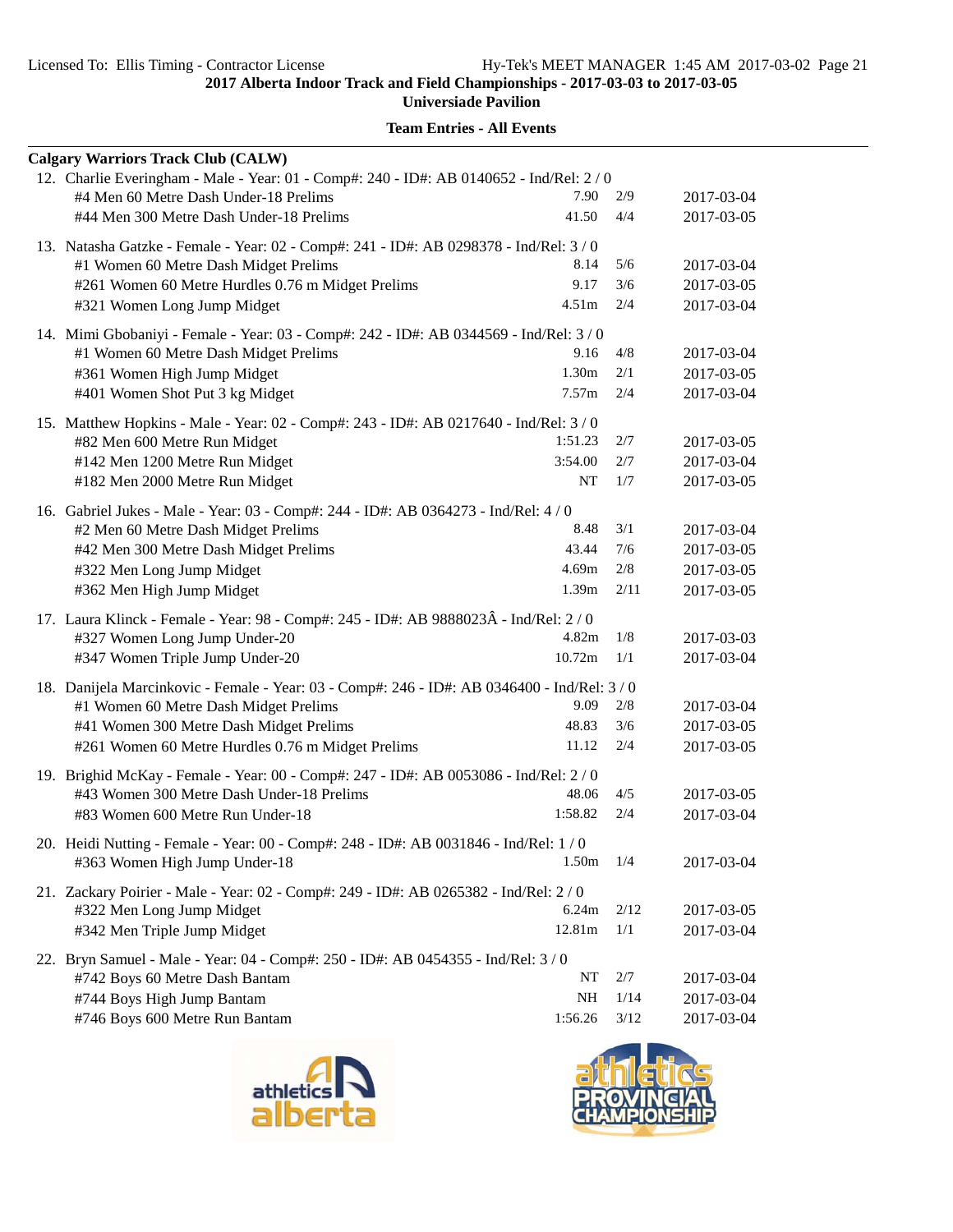**Universiade Pavilion**

| <b>Calgary Warriors Track Club (CALW)</b>                                                                                    |                   |      |            |
|------------------------------------------------------------------------------------------------------------------------------|-------------------|------|------------|
| 23. Rhyd Samuel - Female - Year: 02 - Comp#: 251 - ID#: AB 0277646 - Ind/Rel: 2 / 0<br>#1 Women 60 Metre Dash Midget Prelims | 8.95              | 5/9  | 2017-03-04 |
| #41 Women 300 Metre Dash Midget Prelims                                                                                      | 47.60             | 8/5  | 2017-03-05 |
| 24. Lauryn Tran - Female - Year: 03 - Comp#: 252 - ID#: AB 0345806 - Ind/Rel: 3 / 0                                          |                   |      |            |
| #1 Women 60 Metre Dash Midget Prelims                                                                                        | 8.59              | 6/4  | 2017-03-04 |
| #141 Women 1200 Metre Run Midget                                                                                             | 4:15.38           | 1/1  | 2017-03-04 |
| #181 Women 2000 Metre Run Midget                                                                                             | NT                | 1/3  | 2017-03-05 |
| 25. Camilo Trujillo - Male - Year: 02 - Comp#: 253 - ID#: AB 0270570 - Ind/Rel: 2 / 0                                        |                   |      |            |
| #2 Men 60 Metre Dash Midget Prelims                                                                                          | 7.94              | 3/4  | 2017-03-04 |
| #42 Men 300 Metre Dash Midget Prelims                                                                                        | <b>NT</b>         | 8/5  | 2017-03-05 |
| 26. Emy Udoh - Female - Year: 00 - Comp#: 254 - ID#: AB 0065769 - Ind/Rel: 3/0                                               |                   |      |            |
| #3 Women 60 Metre Dash Under-18 Prelims                                                                                      | 8.45              | 2/9  | 2017-03-04 |
| #323 Women Long Jump Under-18                                                                                                | 4.66m             | 2/4  | 2017-03-04 |
| #343 Women Triple Jump Under-18                                                                                              | 11.05m            | 1/8  | 2017-03-05 |
| 27. Verona Valero - Female - Year: 03 - Comp#: 255 - ID#: AB 0389333 - Ind/Rel: 6/0                                          |                   |      |            |
| #1 Women 60 Metre Dash Midget Prelims                                                                                        | 8.49              | 5/5  | 2017-03-04 |
| #41 Women 300 Metre Dash Midget Prelims                                                                                      | 46.74             | 6/7  | 2017-03-05 |
| #261 Women 60 Metre Hurdles 0.76 m Midget Prelims                                                                            | 10.28             | 1/5  | 2017-03-05 |
| #321 Women Long Jump Midget                                                                                                  | 4.44m             | 2/15 | 2017-03-04 |
| #361 Women High Jump Midget                                                                                                  | 1.51 <sub>m</sub> | 2/10 | 2017-03-05 |
| #401 Women Shot Put 3 kg Midget                                                                                              | 7.90 <sub>m</sub> | 2/2  | 2017-03-04 |
| 28. Quinn Van Roessel - Male - Year: 99 - Comp#: 256 - ID#: AB 9921109 - Ind/Rel: 3 / 0                                      |                   |      |            |
| #8 Men 60 Metre Dash Under-20 Prelims                                                                                        | 7.68              | 1/8  | 2017-03-03 |
| #48 Men 300 Metre Dash Under-20 Prelims                                                                                      | NT                | 3/3  | 2017-03-04 |
| #328 Men Long Jump Under-20                                                                                                  | 5.92m             | 1/8  | 2017-03-03 |
| 29. Ryan Wright - Male - Year: 02 - Comp#: 257 - ID#: AB 0235514 - Ind/Rel: 4/0                                              |                   |      |            |
| #2 Men 60 Metre Dash Midget Prelims                                                                                          | 8.25              | 3/6  | 2017-03-04 |
| #262 Men 60 Metre Hurdles 0.84 m Midget Prelims                                                                              | 9.88              | 1/3  | 2017-03-05 |
| #322 Men Long Jump Midget                                                                                                    | 4.73m             | 2/2  | 2017-03-05 |
| #362 Men High Jump Midget                                                                                                    | 1.36m             | 2/1  | 2017-03-05 |
| 30. Alicia Zaldivar - Female - Year: 03 - Comp#: 258 - ID#: AB 0342354 - Ind/Rel: 3 / 0                                      |                   |      |            |
| #1 Women 60 Metre Dash Midget Prelims                                                                                        | 8.92              | 7/5  | 2017-03-04 |
| #41 Women 300 Metre Dash Midget Prelims                                                                                      | 47.16             | 9/6  | 2017-03-05 |
| #321 Women Long Jump Midget                                                                                                  | 3.79m             | 1/6  | 2017-03-04 |
|                                                                                                                              |                   |      |            |

**Team Entries - All Events**

**Calgary Warriors Track Club Total Individual Entries: 82 - Total Relays: 0**



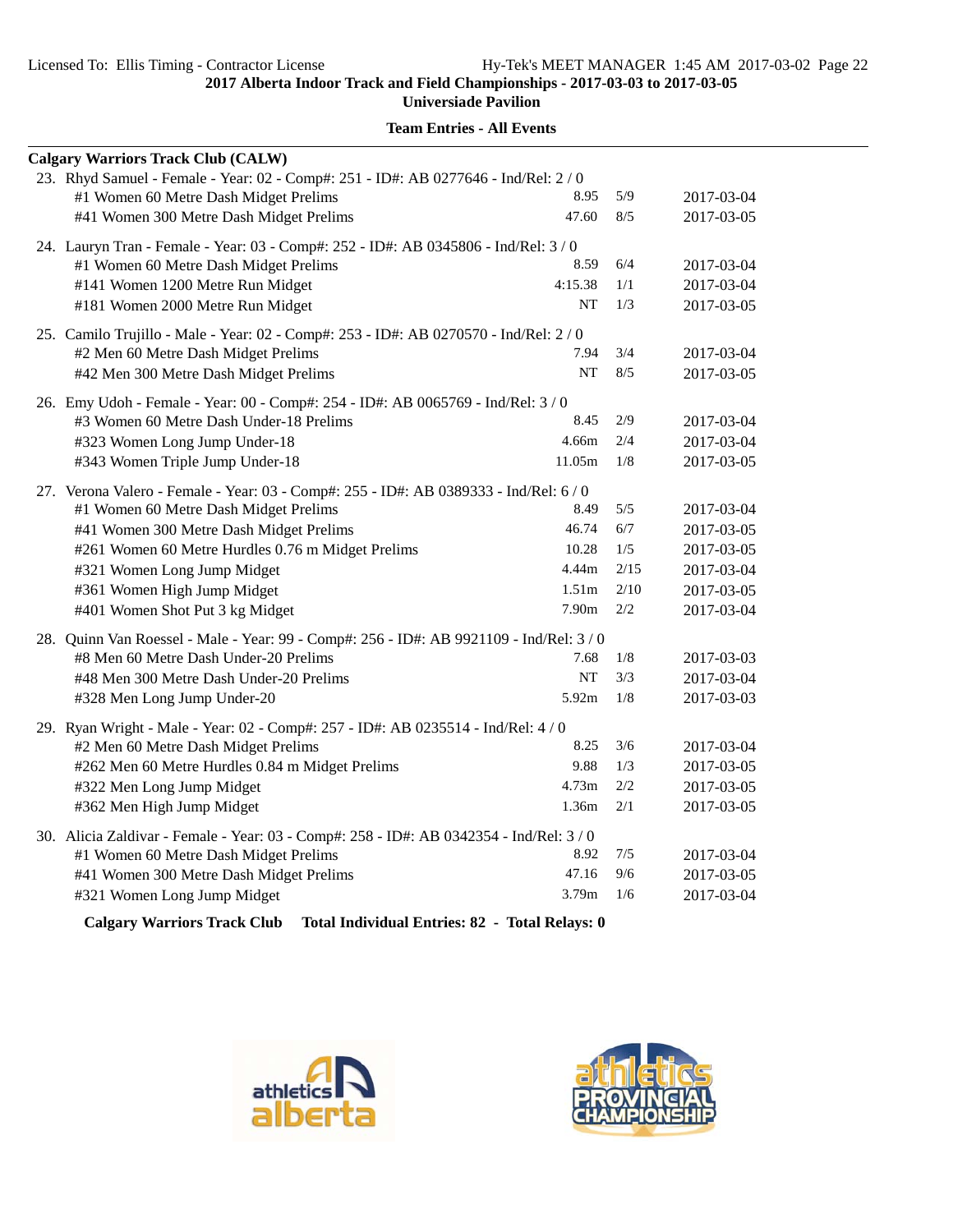**Universiade Pavilion**

| <b>Caltaf Athletic Association (CALT)</b>                                             |                   |       |            |
|---------------------------------------------------------------------------------------|-------------------|-------|------------|
| 1. Ibsa Adem - Male - Year: 99 - Comp#: 259 - ID#: AB 9950112 - Ind/Rel: 2 / 0        |                   |       |            |
| #128 Men 1000 Metre Run Under-20                                                      | NT                | 1/2   | 2017-03-04 |
| #168 Men 1500 Metre Run Under-20                                                      | <b>NT</b>         | 1/6   | 2017-03-03 |
| 2. Zaynab Adeyemi - Female - Year: 04 - Comp#: 260 - ID#: AB 0425793 - Ind/Rel: 3/0   |                   |       |            |
| #741 Girls 60 Metre Dash Bantam                                                       | 8.98              | $6/9$ | 2017-03-04 |
| #743 Girls High Jump Bantam                                                           | <b>NH</b>         | 1/6   | 2017-03-04 |
| #745 Girls 600 Metre Run Bantam                                                       | $\rm{NT}$         | 1/3   | 2017-03-04 |
| 3. Jack Agnew - Male - Year: 03 - Comp#: 261 - ID#: AB 0380394 - Ind/Rel: 5 / 0       |                   |       |            |
| #2 Men 60 Metre Dash Midget Prelims                                                   | 9.17              | 2/1   | 2017-03-04 |
| #42 Men 300 Metre Dash Midget Prelims                                                 | 49.16             | 1/4   | 2017-03-05 |
| #82 Men 600 Metre Run Midget                                                          | 1:57.88           | 2/4   | 2017-03-05 |
| #362 Men High Jump Midget                                                             | 1.27m             | 1/6   | 2017-03-05 |
| #402 Men Shot Put 4 kg Midget                                                         | 6.76m             | 1/6   | 2017-03-04 |
| 4. David Alfonso - Male - Year: 01 - Comp#: 262 - ID#: AB 0144052 - Ind/Rel: 2 / 0    |                   |       |            |
| #4 Men 60 Metre Dash Under-18 Prelims                                                 | 8.69              | 2/8   | 2017-03-04 |
| #44 Men 300 Metre Dash Under-18 Prelims                                               | 44.95             | 8/4   | 2017-03-05 |
| 5. Oren Bachand - Male - Year: 02 - Comp#: 263 - ID#: AB 0243332 - Ind/Rel: 3 / 0     |                   |       |            |
| #2 Men 60 Metre Dash Midget Prelims                                                   | 8.16              | 1/5   | 2017-03-04 |
| #262 Men 60 Metre Hurdles 0.84 m Midget Prelims                                       | 8.94              | 2/4   | 2017-03-05 |
| #362 Men High Jump Midget                                                             | NH                | 1/4   | 2017-03-05 |
| 6. Isaiah Baker - Male - Year: 06 - Comp#: 264 - ID#: AB 0638707 - Ind/Rel: 6 / 0     |                   |       |            |
| #722 Boys 150 Metre Dash Pee Wee                                                      | 25.50             | 5/3   | 2017-03-04 |
| #724 Boys Long Jump Pee Wee                                                           | 3.86m             | $2/3$ | 2017-03-04 |
| #726 Boys Shot Put 2 kg Pee Wee                                                       | 6.47m             | $2/9$ | 2017-03-04 |
| #732 Boys 60 Metre Dash Pee Wee                                                       | 9.78              | 3/3   | 2017-03-05 |
| #734 Boys High Jump Pee Wee                                                           | $\rm NH$          | 2/12  | 2017-03-05 |
| #736 Boys 600 Metre Run Pee Wee                                                       | 2:25.80           | 2/2   | 2017-03-05 |
| 7. Julia Bartlett - Female - Year: 06 - Comp#: 265 - ID#: AB 0688282 - Ind/Rel: 6 / 0 |                   |       |            |
| #721 Girls 150 Metre Dash Pee Wee                                                     | 27.17             | 5/2   | 2017-03-04 |
| #723 Girls Long Jump Pee Wee                                                          | 3.13 <sub>m</sub> | 2/5   | 2017-03-04 |
| #725 Girls Shot Put 2 kg Pee Wee                                                      | 6.49m             | 2/7   | 2017-03-04 |
| #731 Girls 60 Metre Dash Pee Wee                                                      | 10.61             | 2/5   | 2017-03-05 |
| #733 Girls High Jump Pee Wee                                                          | NH                | 2/10  | 2017-03-05 |
| #735 Girls 600 Metre Run Pee Wee                                                      | 2:33.20           | 3/4   | 2017-03-05 |



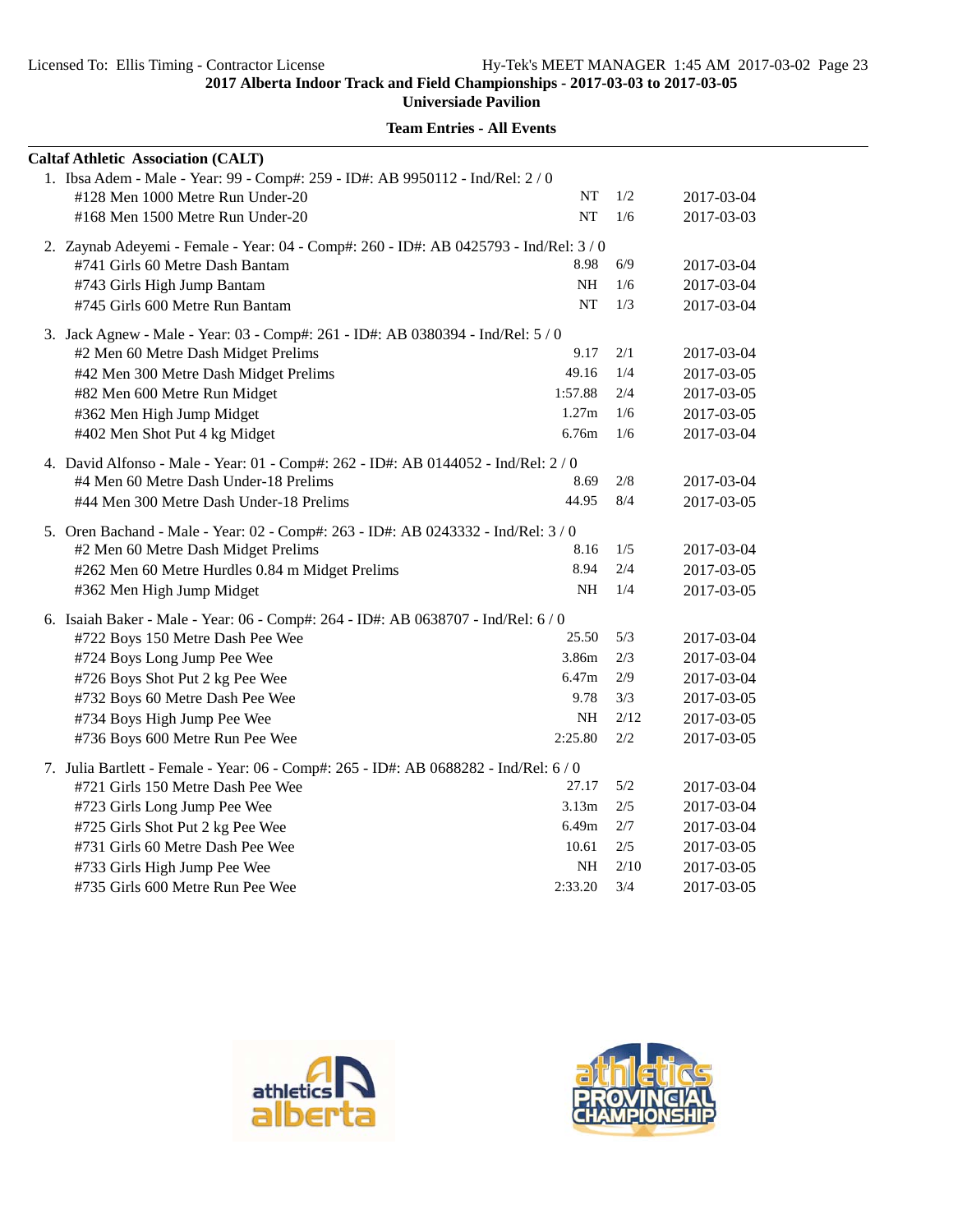**Universiade Pavilion**

| <b>Caltaf Athletic Association (CALT)</b>                                                                                                           |                    |            |                          |
|-----------------------------------------------------------------------------------------------------------------------------------------------------|--------------------|------------|--------------------------|
| 8. Malcolm Bartlett - Male - Year: 04 - Comp#: 266 - ID#: AB 0484776 - Ind/Rel: 6/0<br>#742 Boys 60 Metre Dash Bantam<br>#744 Boys High Jump Bantam | 8.67<br>1.14m      | 5/6<br>2/8 | 2017-03-04<br>2017-03-04 |
| #746 Boys 600 Metre Run Bantam                                                                                                                      | NT                 | 1/10       | 2017-03-04               |
| #752 Boys 150 Metre Dash Bantam                                                                                                                     | 22.16              | 5/6        | 2017-03-05               |
| #754 Boys Long Jump Bantam                                                                                                                          | 4.21 <sub>m</sub>  | 2/16       | 2017-03-05               |
| #756 Boys Shot Put 3 kg Bantam                                                                                                                      | 7.10m              | 2/16       | 2017-03-05               |
| 9. Jacqueline Beckett - Female - Year: 94 - Comp#: 267 - ID#: AB 9485268 - Ind/Rel: 2/0                                                             |                    |            |                          |
| #51 Women 300 Metre Dash Senior                                                                                                                     | NT                 | 1/4        | 2017-03-04               |
| #91 Women 600 Metre Run Senior                                                                                                                      | NT                 | 1/5        | 2017-03-03               |
| 10. Sydney Beres - Female - Year: 01 - Comp#: 268 - ID#: AB 0116265 - Ind/Rel: 2/0                                                                  |                    |            |                          |
| #83 Women 600 Metre Run Under-18                                                                                                                    | 1:52.55<br>3:29.07 | 3/3        | 2017-03-04               |
| #123 Women 1000 Metre Run Under-18                                                                                                                  |                    | 1/13       | 2017-03-05               |
| 11. Erika Binder - Female - Year: 00 - Comp#: 269 - ID#: AB 0086248 - Ind/Rel: 3 / 1                                                                |                    |            |                          |
| #3 Women 60 Metre Dash Under-18 Prelims                                                                                                             | 7.98               | 3/6        | 2017-03-04               |
| #43 Women 300 Metre Dash Under-18 Prelims                                                                                                           | 41.24              | 7/6        | 2017-03-05               |
| #263 Women 60 Metre Hurdles 0.76 m Under-18 Prelim                                                                                                  | 9.46               | 1/6        | 2017-03-05               |
| #283 Women 4x200 Metre Relay Under-18 (4)                                                                                                           | NT                 | 1/7        | 2017-03-04               |
| 12. Sarah Brown - Female - Year: 02 - Comp#: 270 - ID#: AB 0267972 - Ind/Rel: 1 / 1                                                                 |                    |            |                          |
| #41 Women 300 Metre Dash Midget Prelims                                                                                                             | 49.31              | 2/4        | 2017-03-05               |
| #281 Women 4x200 Metre Relay Midget (4)                                                                                                             | NT                 | 1/5        | 2017-03-04               |
| 13. Tori Brown - Female - Year: 02 - Comp#: 271 - ID#: AB 0252985 - Ind/Rel: 2 / 0                                                                  |                    |            |                          |
| #1 Women 60 Metre Dash Midget Prelims                                                                                                               | 8.52               | 7/3        | 2017-03-04               |
| #41 Women 300 Metre Dash Midget Prelims                                                                                                             | 47.60              | 7/3        | 2017-03-05               |
| 14. Eden Brulotte - Female - Year: 02 - Comp#: 272 - ID#: AB 0227672 - Ind/Rel: 4 / 0                                                               |                    |            |                          |
| #41 Women 300 Metre Dash Midget Prelims                                                                                                             | 48.27              | 4/4        | 2017-03-05               |
| #261 Women 60 Metre Hurdles 0.76 m Midget Prelims                                                                                                   | 11.56              | 2/7        | 2017-03-05               |
| #361 Women High Jump Midget                                                                                                                         | 1.24m              | 1/1        | 2017-03-05               |
| #401 Women Shot Put 3 kg Midget                                                                                                                     | 8.46m              | 2/11       | 2017-03-04               |
| 15. Sable Brulotte - Female - Year: 04 - Comp#: 273 - ID#: AB 0464479 - Ind/Rel: 3/0                                                                |                    |            |                          |
| #751 Girls 150 Metre Dash Bantam                                                                                                                    | 22.81              | 6/2        | 2017-03-05               |
| #753 Girls Long Jump Bantam                                                                                                                         | 3.74m              | 4/1        | 2017-03-05               |
| #755 Girls Shot Put 3 kg Bantam                                                                                                                     | 6.08m              | 4/10       | 2017-03-05               |
| 16. Eden Brunham - Female - Year: 01 - Comp#: 274 - ID#: AB 0141301 - Ind/Rel: 3/0                                                                  |                    |            |                          |
| #3 Women 60 Metre Dash Under-18 Prelims                                                                                                             | 9.22               | 5/8        | 2017-03-04               |
| #263 Women 60 Metre Hurdles 0.76 m Under-18 Prelim                                                                                                  | 11.14              | 1/4        | 2017-03-05               |
| #323 Women Long Jump Under-18                                                                                                                       | 3.31m              | 1/8        | 2017-03-04               |



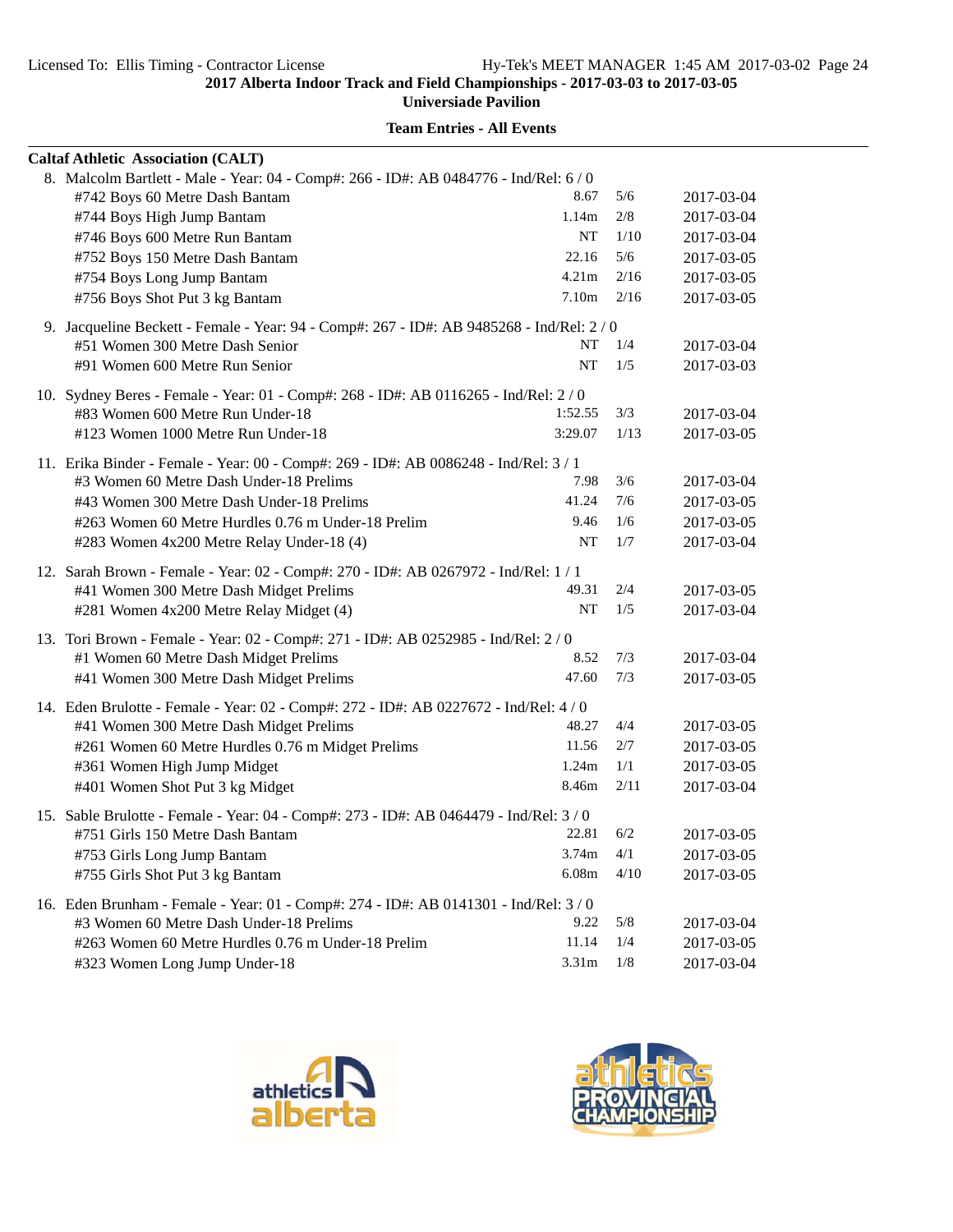**Universiade Pavilion**

| <b>Caltaf Athletic Association (CALT)</b>                                              |         |         |            |
|----------------------------------------------------------------------------------------|---------|---------|------------|
| 17. Lucas Bruno - Male - Year: 96 - Comp#: 275 - ID#: AB 9650821 - Ind/Rel: 2 / 0      |         |         |            |
| #12 Men 60 Metre Dash Senior Prelims                                                   | 8.39    | 1/2     | 2017-03-03 |
| #30 Men 200 Metre Dash Special O Para/Special O                                        | NT      | 2/3     | 2017-03-04 |
| 18. Emiley Burt - Female - Year: 02 - Comp#: 276 - ID#: AB 0243549 - Ind/Rel: 3 / 0    |         |         |            |
| #1 Women 60 Metre Dash Midget Prelims                                                  | 8.36    | 1/3     | 2017-03-04 |
| #321 Women Long Jump Midget                                                            | 4.45m   | 2/11    | 2017-03-04 |
| #361 Women High Jump Midget                                                            | 1.45m   | 2/9     | 2017-03-05 |
| 19. Roenen Chase - Male - Year: 06 - Comp#: 277 - ID#: AB 0647996 - Ind/Rel: 6 / 0     |         |         |            |
| #722 Boys 150 Metre Dash Pee Wee                                                       | 22.96   | 5/7     | 2017-03-04 |
| #724 Boys Long Jump Pee Wee                                                            | 3.86m   | 2/4     | 2017-03-04 |
| #726 Boys Shot Put 2 kg Pee Wee                                                        | 5.70m   | 2/11    | 2017-03-04 |
| #732 Boys 60 Metre Dash Pee Wee                                                        | 9.50    | 3/5     | 2017-03-05 |
| #734 Boys High Jump Pee Wee                                                            | NH      | 2/11    | 2017-03-05 |
| #736 Boys 600 Metre Run Pee Wee                                                        | 2:06.00 | 2/12    | 2017-03-05 |
| 20. Owen Dornan - Male - Year: 05 - Comp#: 278 - ID#: AB 0561879 - Ind/Rel: 6 / 0      |         |         |            |
| #742 Boys 60 Metre Dash Bantam                                                         | 9.59    | 4/8     | 2017-03-04 |
| #744 Boys High Jump Bantam                                                             | NH      | 1/1     | 2017-03-04 |
| #746 Boys 600 Metre Run Bantam                                                         | 2:18.10 | 3/3     | 2017-03-04 |
| #752 Boys 150 Metre Dash Bantam                                                        | 24.75   | 4/6     | 2017-03-05 |
| #754 Boys Long Jump Bantam                                                             | 3.35m   | 2/12    | 2017-03-05 |
| #756 Boys Shot Put 3 kg Bantam                                                         | 4.80m   | 2/6     | 2017-03-05 |
| 21. Cole Dunlop - Male - Year: 99 - Comp#: 279 - ID#: AB 9982519 - Ind/Rel: 2/0        |         |         |            |
| #48 Men 300 Metre Dash Under-20 Prelims                                                | 38.36   | 4/4     | 2017-03-04 |
| #88 Men 600 Metre Run Under-20                                                         | 1:25.79 | 1/6     | 2017-03-03 |
| 22. Ivie Ehirhieme - Female - Year: 06 - Comp#: 280 - ID#: AB 0623699 - Ind/Rel: 6 / 0 |         |         |            |
| #721 Girls 150 Metre Dash Pee Wee                                                      | NT      | 3/5     | 2017-03-04 |
| #723 Girls Long Jump Pee Wee                                                           | 2.87m   | 2/18    | 2017-03-04 |
| #725 Girls Shot Put 2 kg Pee Wee                                                       | 4.95m   | 2/2     | 2017-03-04 |
| #731 Girls 60 Metre Dash Pee Wee                                                       | 10.16   | 3/8     | 2017-03-05 |
| #733 Girls High Jump Pee Wee                                                           | NH      | 2/2     | 2017-03-05 |
| #735 Girls 600 Metre Run Pee Wee                                                       | NT      | 2/5     | 2017-03-05 |
| 23. Uwa Ehirhieme - Female - Year: 08 - Comp#: 281 - ID#: AB 0822458 - Ind/Rel: 6 / 0  |         |         |            |
| #701 Girls 50 Metre Dash Tyke                                                          | NT      | 1/4     | 2017-03-04 |
| #703 Girls Long Jump Tyke                                                              | 1.88m   | 1/6     | 2017-03-04 |
| #705 Girls 400 Metre Dash Tyke                                                         | NT      | 1/10    | 2017-03-04 |
| #711 Girls 60 Metre Dash Tyke                                                          | 11.72   | $2/2\,$ | 2017-03-05 |
| #713 Girls Other Standing LJ Tyke                                                      | ND      | 1/9     | 2017-03-05 |
| #715 Girls Shot Put 2 kg Tyke                                                          | 2.77m   | 1/1     | 2017-03-05 |



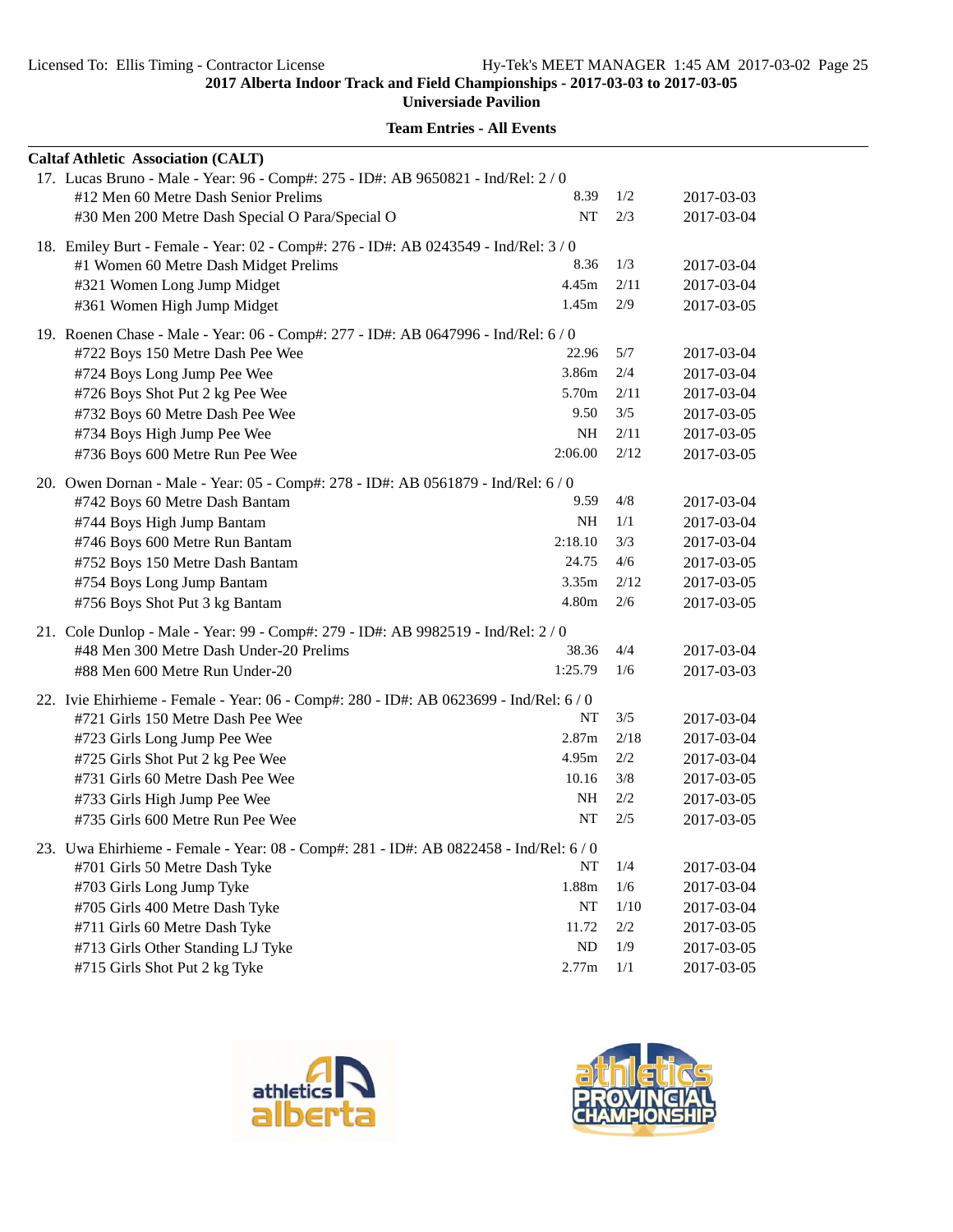**Universiade Pavilion**

| 24. Rebecca Elliott - Female - Year: 02 - Comp#: 282 - ID#: AB 0273710 - Ind/Rel: 4 / 0<br>8.50<br>6/5<br>#1 Women 60 Metre Dash Midget Prelims<br>2017-03-04 |  |
|---------------------------------------------------------------------------------------------------------------------------------------------------------------|--|
|                                                                                                                                                               |  |
|                                                                                                                                                               |  |
| 4.55m<br>#321 Women Long Jump Midget<br>2/5<br>2017-03-04                                                                                                     |  |
| ND<br>1/2<br>#341 Women Triple Jump Midget<br>2017-03-04                                                                                                      |  |
| 1.42m<br>#361 Women High Jump Midget<br>2/2<br>2017-03-05                                                                                                     |  |
| 25. Nicholas Emerson - Male - Year: 04 - Comp#: 283 - ID#: AB 0441274 - Ind/Rel: 6/0                                                                          |  |
| 9.67<br>4/9<br>#742 Boys 60 Metre Dash Bantam<br>2017-03-04                                                                                                   |  |
| 1.00m<br>2/9<br>#744 Boys High Jump Bantam<br>2017-03-04                                                                                                      |  |
| 1:52.90<br>3/9<br>#746 Boys 600 Metre Run Bantam<br>2017-03-04                                                                                                |  |
| 23.68<br>5/2<br>#752 Boys 150 Metre Dash Bantam<br>2017-03-05                                                                                                 |  |
| 3.05m<br>2/18<br>#754 Boys Long Jump Bantam<br>2017-03-05                                                                                                     |  |
| 4.69m<br>2/12<br>#756 Boys Shot Put 3 kg Bantam<br>2017-03-05                                                                                                 |  |
| 26. Thomas Emerson - Male - Year: 03 - Comp#: 284 - ID#: AB 0376193 - Ind/Rel: 4/0                                                                            |  |
| 5/8<br>9.37<br>#2 Men 60 Metre Dash Midget Prelims<br>2017-03-04                                                                                              |  |
| <b>NT</b><br>2/2<br>#262 Men 60 Metre Hurdles 0.84 m Midget Prelims<br>2017-03-05                                                                             |  |
| 3.57m<br>1/4<br>#322 Men Long Jump Midget<br>2017-03-05                                                                                                       |  |
| #402 Men Shot Put 4 kg Midget<br>7.85m<br>1/5<br>2017-03-04                                                                                                   |  |
| 27. Jessica Fahlman - Female - Year: 02 - Comp#: 285 - ID#: AB 0214858 - Ind/Rel: 2 / 1                                                                       |  |
| 6/3<br>#1 Women 60 Metre Dash Midget Prelims<br>8.13<br>2017-03-04                                                                                            |  |
| 46.07<br>2/7<br>#41 Women 300 Metre Dash Midget Prelims<br>2017-03-05                                                                                         |  |
| <b>NT</b><br>#281 Women 4x200 Metre Relay Midget (2)<br>1/5<br>2017-03-04                                                                                     |  |
| 28. Cooper Fargey - Male - Year: 99 - Comp#: 286 - ID#: AB 9919163 - Ind/Rel: 2/0                                                                             |  |
| 8.23<br>1/2<br>#8 Men 60 Metre Dash Under-20 Prelims<br>2017-03-03                                                                                            |  |
| 11.04m<br>1/3<br>#348 Men Triple Jump Under-20<br>2017-03-04                                                                                                  |  |
| 29. Daphne Fedorchuk - Female - Year: 02 - Comp#: 287 - ID#: AB 0284016 - Ind/Rel: 4 / 0                                                                      |  |
| 9.03<br>2/7<br>#1 Women 60 Metre Dash Midget Prelims<br>2017-03-04                                                                                            |  |
| 4.13m<br>2/14<br>#321 Women Long Jump Midget<br>2017-03-04                                                                                                    |  |
| 1.33 <sub>m</sub><br>2/8<br>#361 Women High Jump Midget<br>2017-03-05                                                                                         |  |
| 7.07 <sub>m</sub><br>1/4<br>#401 Women Shot Put 3 kg Midget<br>2017-03-04                                                                                     |  |
| 30. Matthew Fenwick - Male - Year: 07 - Comp#: 288 - ID#: AB 0723076 - Ind/Rel: 6 / 0                                                                         |  |
| 26.37<br>5/1<br>#722 Boys 150 Metre Dash Pee Wee<br>2017-03-04                                                                                                |  |
| 3.00m<br>2/12<br>#724 Boys Long Jump Pee Wee<br>2017-03-04                                                                                                    |  |
| 5.47m<br>2/7<br>#726 Boys Shot Put 2 kg Pee Wee<br>2017-03-04                                                                                                 |  |
| #732 Boys 60 Metre Dash Pee Wee<br>10.35<br>3/7<br>2017-03-05                                                                                                 |  |
| NH<br>#734 Boys High Jump Pee Wee<br>1/9<br>2017-03-05                                                                                                        |  |
| 2:22.30<br>2/1<br>#736 Boys 600 Metre Run Pee Wee<br>2017-03-05                                                                                               |  |



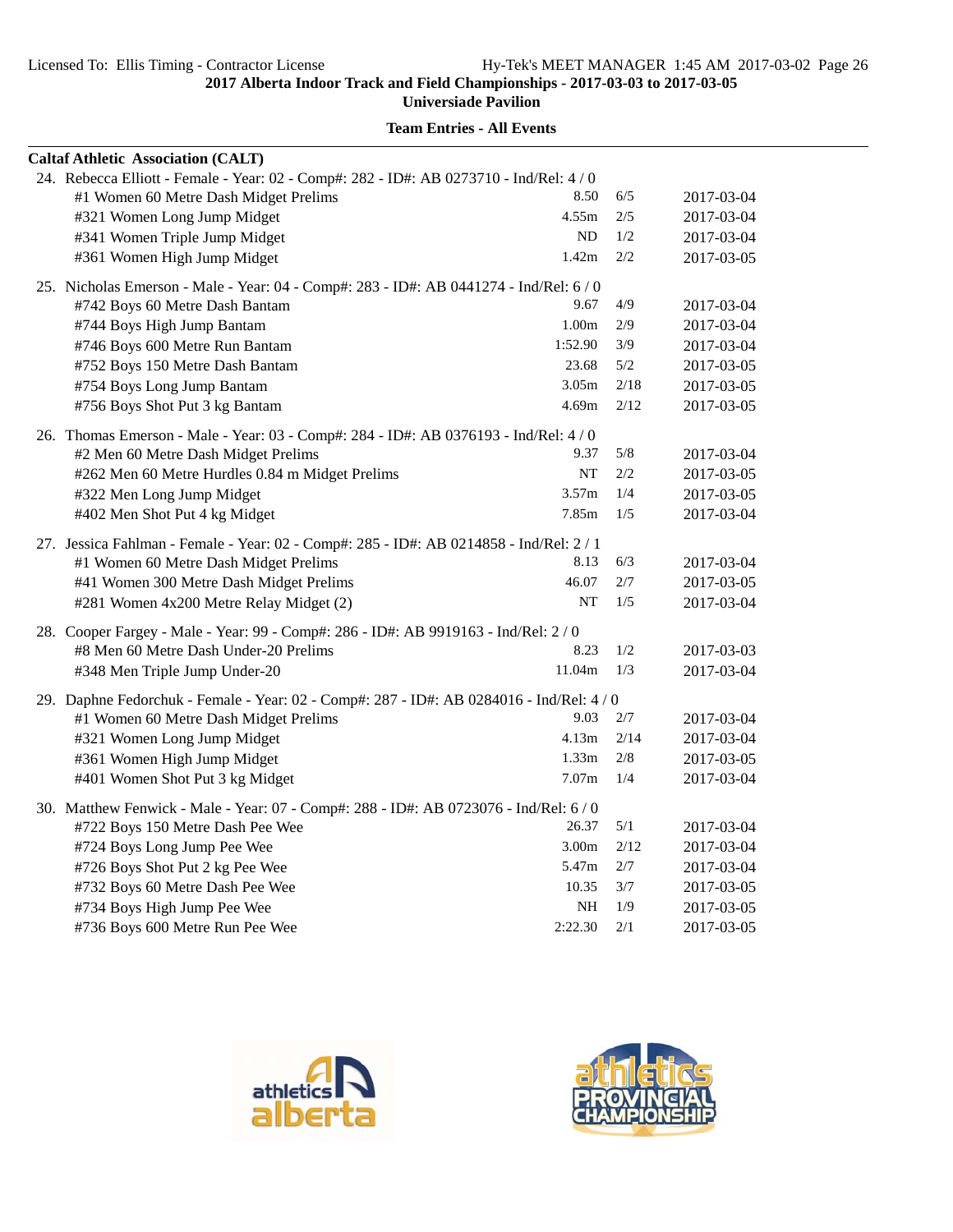**Universiade Pavilion**

| <b>Caltaf Athletic Association (CALT)</b>                                                  |           |      |            |
|--------------------------------------------------------------------------------------------|-----------|------|------------|
| 31. Ephrem Fischer - Male - Year: 08 - Comp#: 289 - ID#: AB 0858357 - Ind/Rel: 6 / 0       |           |      |            |
| #702 Boys 50 Metre Dash Tyke                                                               | NT        | 3/5  | 2017-03-04 |
| #704 Boys Long Jump Tyke                                                                   | 3.16m     | 1/15 | 2017-03-04 |
| #706 Boys 400 Metre Dash Tyke                                                              | <b>NT</b> | 1/4  | 2017-03-04 |
| #712 Boys 60 Metre Dash Tyke                                                               | 10.43     | 3/5  | 2017-03-05 |
| #714 Boys Other Standing LJ Tyke                                                           | ND        | 1/7  | 2017-03-05 |
| #716 Boys Shot Put 2 kg Tyke                                                               | 4.07m     | 1/8  | 2017-03-05 |
| 32. Justin Foley - Male - Year: 05 - Comp#: 290 - ID#: AB 0593096 - Ind/Rel: 6/0           |           |      |            |
| #742 Boys 60 Metre Dash Bantam                                                             | NT        | 3/7  | 2017-03-04 |
| #744 Boys High Jump Bantam                                                                 | <b>NH</b> | 1/3  | 2017-03-04 |
| #746 Boys 600 Metre Run Bantam                                                             | 2:13.90   | 3/4  | 2017-03-04 |
| #752 Boys 150 Metre Dash Bantam                                                            | NT        | 3/3  | 2017-03-05 |
| #754 Boys Long Jump Bantam                                                                 | ND        | 2/5  | 2017-03-05 |
| #756 Boys Shot Put 3 kg Bantam                                                             | ND        | 1/11 | 2017-03-05 |
| 33. Van-Palmond Fondeh - Female - Year: 08 - Comp#: 291 - ID#: AB 0898316 - Ind/Rel: 6 / 0 |           |      |            |
| #701 Girls 50 Metre Dash Tyke                                                              | NT        | 2/8  | 2017-03-04 |
| #703 Girls Long Jump Tyke                                                                  | 2.28m     | 1/5  | 2017-03-04 |
| #705 Girls 400 Metre Dash Tyke                                                             | NT        | 1/12 | 2017-03-04 |
| #711 Girls 60 Metre Dash Tyke                                                              | 10.73     | 2/5  | 2017-03-05 |
| #713 Girls Other Standing LJ Tyke                                                          | ND        | 1/10 | 2017-03-05 |
| #715 Girls Shot Put 2 kg Tyke                                                              | 4.60m     | 1/6  | 2017-03-05 |
| 34. Matthew Fowlow - Male - Year: 02 - Comp#: 292 - ID#: AB 0281993 - Ind/Rel: 2/0         |           |      |            |
| #142 Men 1200 Metre Run Midget                                                             | 3:46.23   | 2/8  | 2017-03-04 |
| #182 Men 2000 Metre Run Midget                                                             | 6:32.69   | 1/11 | 2017-03-05 |
| 35. Capri Galvez - Female - Year: 03 - Comp#: 293 - ID#: AB 0351139 - Ind/Rel: 5/0         |           |      |            |
| #1 Women 60 Metre Dash Midget Prelims                                                      | 9.83      | 4/2  | 2017-03-04 |
| #261 Women 60 Metre Hurdles 0.76 m Midget Prelims                                          | NT        | 1/1  | 2017-03-05 |
| #321 Women Long Jump Midget                                                                | 3.33m     | 1/11 | 2017-03-04 |
| #361 Women High Jump Midget                                                                | 1.27m     | 1/2  | 2017-03-05 |
| #401 Women Shot Put 3 kg Midget                                                            | 6.06m     | 1/6  | 2017-03-04 |
| 36. Marcus Ganz - Male - Year: 02 - Comp#: 294 - ID#: AB 0211074 - Ind/Rel: 2 / 0          |           |      |            |
| #82 Men 600 Metre Run Midget                                                               | NT        | 2/2  | 2017-03-05 |
| #142 Men 1200 Metre Run Midget                                                             | 4:13.30   | 1/7  | 2017-03-04 |
| 37. Jordan Grant - Male - Year: 02 - Comp#: 295 - ID#: AB 0269371 - Ind/Rel: 3 / 1         |           |      |            |
| #2 Men 60 Metre Dash Midget Prelims                                                        | 7.53      | 4/5  | 2017-03-04 |
| #42 Men 300 Metre Dash Midget Prelims                                                      | 39.96     | 3/6  | 2017-03-05 |
| #362 Men High Jump Midget                                                                  | NH        | 1/5  | 2017-03-05 |
| #282 Men 4x200 Metre Relay Midget (2)                                                      | NT        | 1/7  | 2017-03-04 |



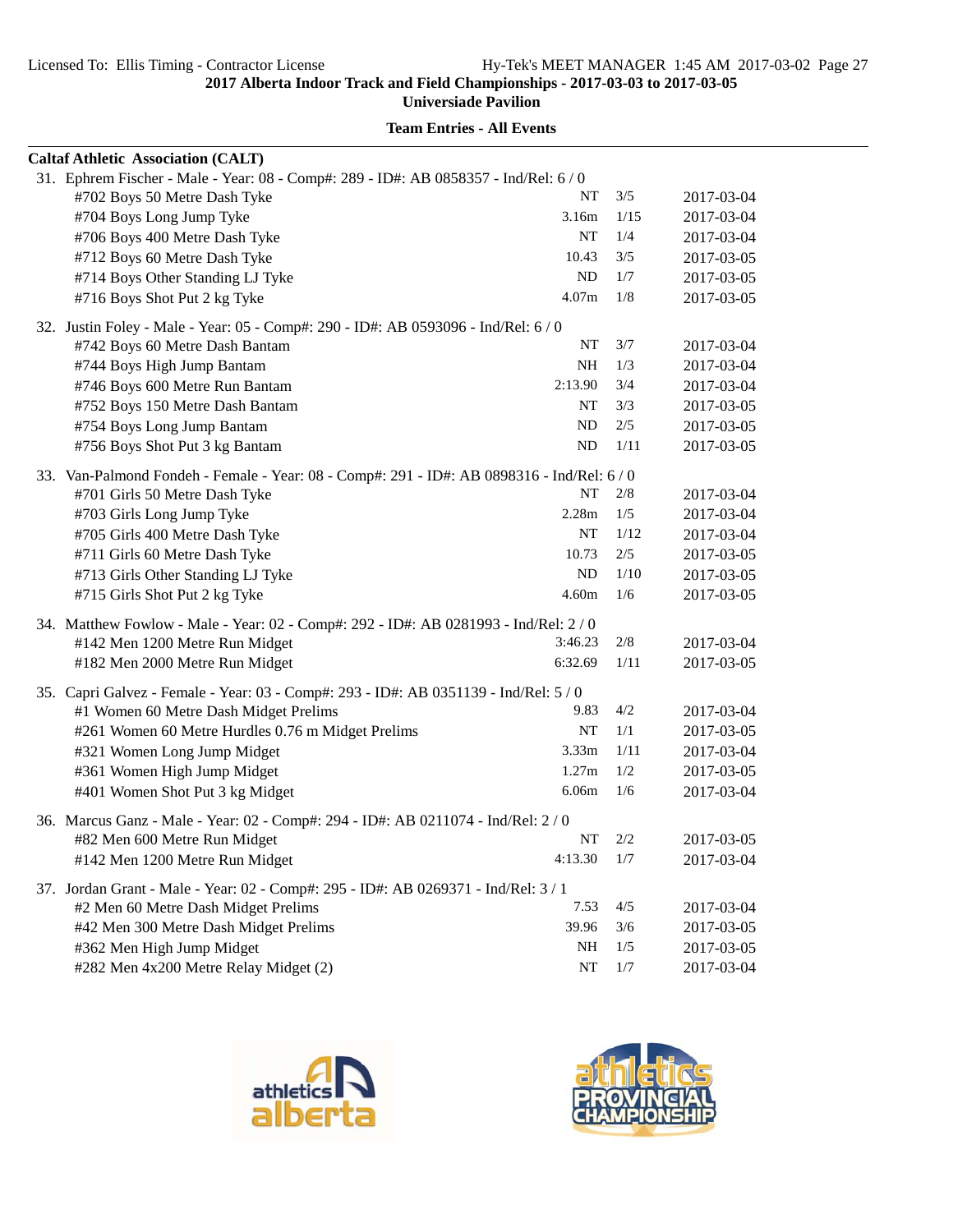**Universiade Pavilion**

| <b>Caltaf Athletic Association (CALT)</b>                                                                                    |                   |             |                          |
|------------------------------------------------------------------------------------------------------------------------------|-------------------|-------------|--------------------------|
| 38. Sarah Hartwick - Female - Year: 90 - Comp#: 296 - ID#: AB 9088577 - Ind/Rel: 2 / 0                                       |                   |             |                          |
| #91 Women 600 Metre Run Senior                                                                                               | 2:05.96           | 1/7         | 2017-03-03               |
| #131 Women 1000 Metre Run Senior                                                                                             | 3:59.71           | 1/10        | 2017-03-04               |
| 39. Kaitlin Havens - Female - Year: 01 - Comp#: 297 - ID#: AB 0121092 - Ind/Rel: 1 / 0                                       |                   |             |                          |
| #409 Women Shot Put Para specs Para/Special O                                                                                | ND                | 1/1         | 2017-03-04               |
| 40. Abdulllahi Hayato - Male - Year: 98 - Comp#: 298 - ID#: AB 9827948 - Ind/Rel: 2 / 0                                      |                   |             |                          |
| #48 Men 300 Metre Dash Under-20 Prelims                                                                                      | NT                | 4/5         | 2017-03-04               |
| #88 Men 600 Metre Run Under-20                                                                                               | <b>NT</b>         | 1/2         | 2017-03-03               |
| 41. Amoya Henry - Female - Year: 06 - Comp#: 299 - ID#: AB 0671816 - Ind/Rel: 5/0                                            |                   |             |                          |
| #721 Girls 150 Metre Dash Pee Wee                                                                                            | 23.60             | 6/1         | 2017-03-04               |
| #723 Girls Long Jump Pee Wee                                                                                                 | 2.98m             | 2/14        | 2017-03-04               |
| #725 Girls Shot Put 2 kg Pee Wee                                                                                             | 4.51 <sub>m</sub> | 2/14        | 2017-03-04               |
| #731 Girls 60 Metre Dash Pee Wee                                                                                             | 9.45              | 4/3         | 2017-03-05               |
| #733 Girls High Jump Pee Wee                                                                                                 | NH                | 1/7         | 2017-03-05               |
|                                                                                                                              |                   |             |                          |
| 42. Shaniah Hogman - Female - Year: 00 - Comp#: 300 - ID#: AB 0011841 - Ind/Rel: 2 / 0<br>#123 Women 1000 Metre Run Under-18 | 3:12.52           | 1/5         | 2017-03-05               |
| #163 Women 1500 Metre Run Under-18                                                                                           | 5:05.30           | 1/5         | 2017-03-04               |
|                                                                                                                              |                   |             |                          |
| 43. Aiden Hubbard - Male - Year: 02 - Comp#: 301 - ID#: AB 0238008 - Ind/Rel: 2 / 0                                          |                   |             |                          |
| #262 Men 60 Metre Hurdles 0.84 m Midget Prelims                                                                              | NT<br>1.42m       | 2/3<br>2/13 | 2017-03-05<br>2017-03-05 |
| #362 Men High Jump Midget                                                                                                    |                   |             |                          |
| 44. Emma Hubbard - Female - Year: 99 - Comp#: 302 - ID#: AB 9949904 - Ind/Rel: 2 / 0                                         |                   |             |                          |
| #127 Women 1000 Metre Run Under-20                                                                                           | 2:56.60           | 1/4         | 2017-03-04               |
| #167 Women 1500 Metre Run Under-20                                                                                           | 4:41.00           | 1/4         | 2017-03-03               |
| 45. Caleb Jacobs - Male - Year: 01 - Comp#: 303 - ID#: AB 0147554 - Ind/Rel: 2/0                                             |                   |             |                          |
| #4 Men 60 Metre Dash Under-18 Prelims                                                                                        | 8.00              | 3/8         | 2017-03-04               |
| #44 Men 300 Metre Dash Under-18 Prelims                                                                                      | 39.49             | 7/7         | 2017-03-05               |
| 46. Benjamin Jansen - Male - Year: 05 - Comp#: 304 - ID#: AB 0592410 - Ind/Rel: 6 / 0                                        |                   |             |                          |
| #742 Boys 60 Metre Dash Bantam                                                                                               | NT                | 1/4         | 2017-03-04               |
| #744 Boys High Jump Bantam                                                                                                   | NH                | 1/11        | 2017-03-04               |
| #746 Boys 600 Metre Run Bantam                                                                                               | NT                | 2/8         | 2017-03-04               |
| #752 Boys 150 Metre Dash Bantam                                                                                              | $\bf NT$          | 3/6         | 2017-03-05               |
| #754 Boys Long Jump Bantam                                                                                                   | ND                | 1/8         | 2017-03-05               |
| #756 Boys Shot Put 3 kg Bantam                                                                                               | <b>ND</b>         | 1/17        | 2017-03-05               |
| 47. Savanna Jordan - Female - Year: 99 - Comp#: 305 - ID#: AB 9978819 - Ind/Rel: 2/0                                         |                   |             |                          |
| #127 Women 1000 Metre Run Under-20                                                                                           | 3:02.43           | 1/2         | 2017-03-04               |
| #167 Women 1500 Metre Run Under-20                                                                                           | 4:42.50           | 1/2         | 2017-03-03               |
| 48. Liam Kramer - Male - Year: 01 - Comp#: 306 - ID#: AB 0160281 - Ind/Rel: 2 / 0                                            |                   |             |                          |
| #84 Men 600 Metre Run Under-18                                                                                               | 1:35.64           | 3/2         | 2017-03-04               |
| #124 Men 1000 Metre Run Under-18                                                                                             | 2:57.35           | 1/4         | 2017-03-05               |
|                                                                                                                              |                   |             |                          |



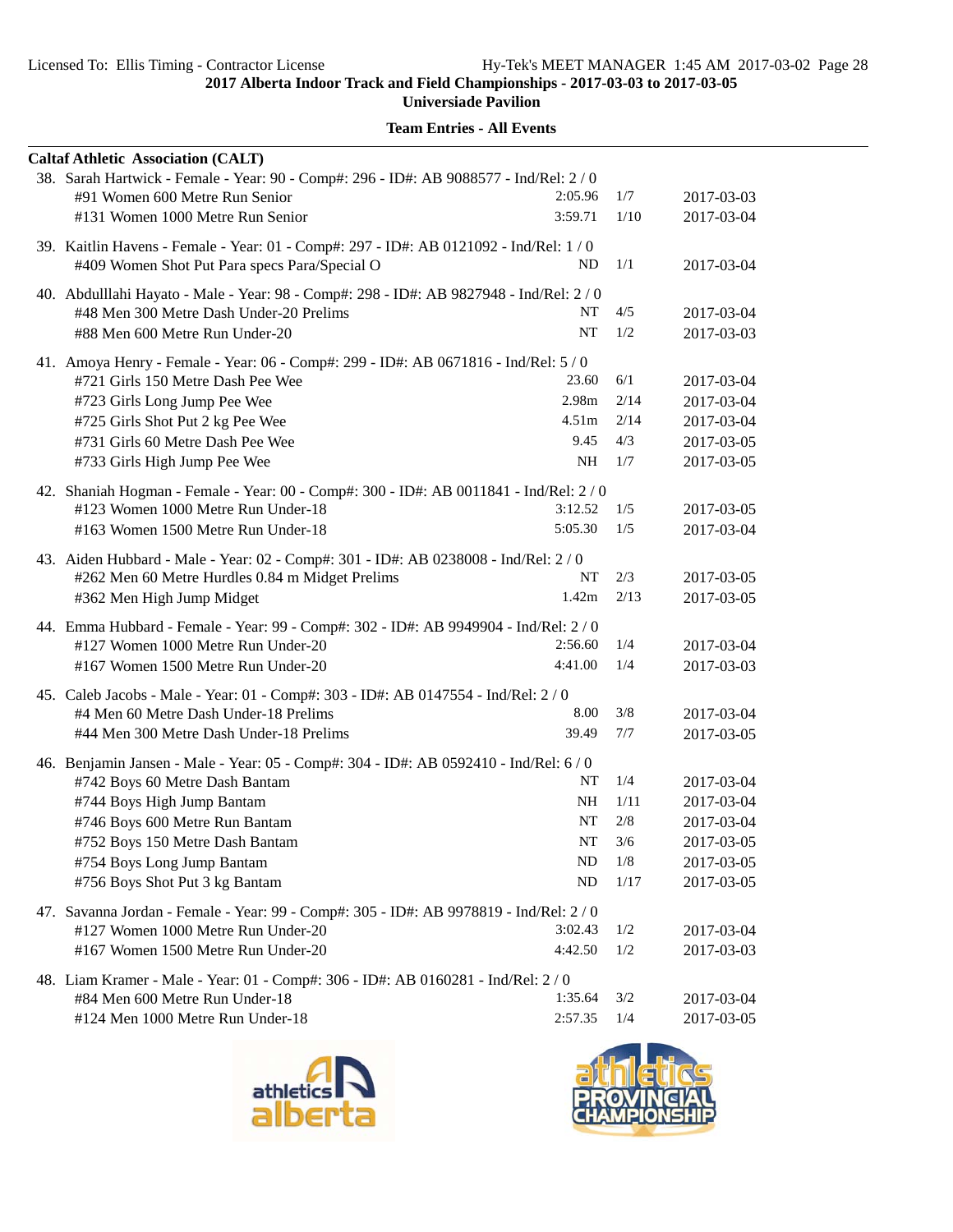**Universiade Pavilion**

| <b>Caltaf Athletic Association (CALT)</b> |                                                                                         |                   |            |            |
|-------------------------------------------|-----------------------------------------------------------------------------------------|-------------------|------------|------------|
|                                           | 49. Hayley Kryschuk - Female - Year: 06 - Comp#: 307 - ID#: AB 0675068 - Ind/Rel: 6 / 0 |                   |            |            |
| #721 Girls 150 Metre Dash Pee Wee         |                                                                                         | 25.69             | 5/7        | 2017-03-04 |
| #723 Girls Long Jump Pee Wee              |                                                                                         | 3.00m             | 2/13       | 2017-03-04 |
| #725 Girls Shot Put 2 kg Pee Wee          |                                                                                         | 3.88m             | 2/15       | 2017-03-04 |
| #731 Girls 60 Metre Dash Pee Wee          |                                                                                         | 10.12             | 3/4        | 2017-03-05 |
| #733 Girls High Jump Pee Wee              |                                                                                         | NH                | 1/5        | 2017-03-05 |
| #735 Girls 600 Metre Run Pee Wee          |                                                                                         | 2:19.90           | 3/8        | 2017-03-05 |
|                                           | 50. Lauren Kryschuk - Female - Year: 98 - Comp#: 308 - ID#: AB 9824913 - Ind/Rel: 2 / 0 |                   |            |            |
| #87 Women 600 Metre Run Under-20          |                                                                                         | 1:45.04           | 1/4        | 2017-03-03 |
| #127 Women 1000 Metre Run Under-20        |                                                                                         | 3:13.34           | 1/1        | 2017-03-04 |
|                                           | 51. Anton Kuipers - Male - Year: 01 - Comp#: 309 - ID#: AB 0169514 - Ind/Rel: 2/0       |                   |            |            |
| #124 Men 1000 Metre Run Under-18          |                                                                                         | 2:55.21           | 1/1        | 2017-03-05 |
| #164 Men 1500 Metre Run Under-18          |                                                                                         | 4:44.61           | 2/3        | 2017-03-04 |
|                                           | 52. Cameron Kuziak - Male - Year: 03 - Comp#: 310 - ID#: AB 0339721 - Ind/Rel: 1 / 0    |                   |            |            |
| #402 Men Shot Put 4 kg Midget             |                                                                                         | 8.64m             | 1/1        | 2017-03-04 |
|                                           | 53. Alexander Leote - Male - Year: 03 - Comp#: 311 - ID#: AB 0361151 - Ind/Rel: 5 / 1   |                   |            |            |
| #42 Men 300 Metre Dash Midget Prelims     |                                                                                         | 44.11             | 8/4        | 2017-03-05 |
|                                           | #262 Men 60 Metre Hurdles 0.84 m Midget Prelims                                         | 10.10             | <b>SCR</b> | 2017-03-05 |
| #322 Men Long Jump Midget                 |                                                                                         | 5.14m             | 2/7        | 2017-03-05 |
| #362 Men High Jump Midget                 |                                                                                         | 1.51 <sub>m</sub> | 2/2        | 2017-03-05 |
| #402 Men Shot Put 4 kg Midget             |                                                                                         | 8.38m             | <b>SCR</b> | 2017-03-04 |
| #282 Men 4x200 Metre Relay Midget (1)     |                                                                                         | NT                | 1/7        | 2017-03-04 |
|                                           | 54. Haylie Leote - Female - Year: 99 - Comp#: 312 - ID#: AB 9917975 - Ind/Rel: 4 / 0    |                   |            |            |
| #7 Women 60 Metre Dash Under-20 Prelims   |                                                                                         | 7.94              | 1/4        | 2017-03-03 |
| #47 Women 300 Metre Dash Under-20 Prelims |                                                                                         | NT                | 2/3        | 2017-03-04 |
|                                           | #267 Women 60 Metre Hurdles 0.84 m Under-20                                             | 9.24              | 1/4        | 2017-03-04 |
|                                           | #267X Women 60 Metre Hurdles 0.84 m Exhib Under-20                                      | 9.24              | 1/4        | 2017-03-04 |
|                                           | 55. Parker Locke - Male - Year: 00 - Comp#: 313 - ID#: AB 0011288 - Ind/Rel: 1 / 0      |                   |            |            |
| #404 Men Shot Put 5 kg Under-18           |                                                                                         | 12.45m            | 1/5        | 2017-03-04 |
|                                           | 56. Mallory Loria - Female - Year: 99 - Comp#: 314 - ID#: AB 9975698 - Ind/Rel: 2/0     |                   |            |            |
| #7 Women 60 Metre Dash Under-20 Prelims   |                                                                                         | 8.98              | 1/2        | 2017-03-03 |
| #47 Women 300 Metre Dash Under-20 Prelims |                                                                                         | NT                | 3/4        | 2017-03-04 |
|                                           | 57. Hailey Lu - Female - Year: 00 - Comp#: 315 - ID#: AB 0054520 - Ind/Rel: 3 / 1       |                   |            |            |
| #3 Women 60 Metre Dash Under-18 Prelims   |                                                                                         | 8.32              | 3/3        | 2017-03-04 |
| #323 Women Long Jump Under-18             |                                                                                         | ND                | 1/1        | 2017-03-04 |
| #343 Women Triple Jump Under-18           |                                                                                         | ND                | 1/6        | 2017-03-05 |
| #283 Women 4x200 Metre Relay Under-18 (3) |                                                                                         | NT                | $1/7$      | 2017-03-04 |



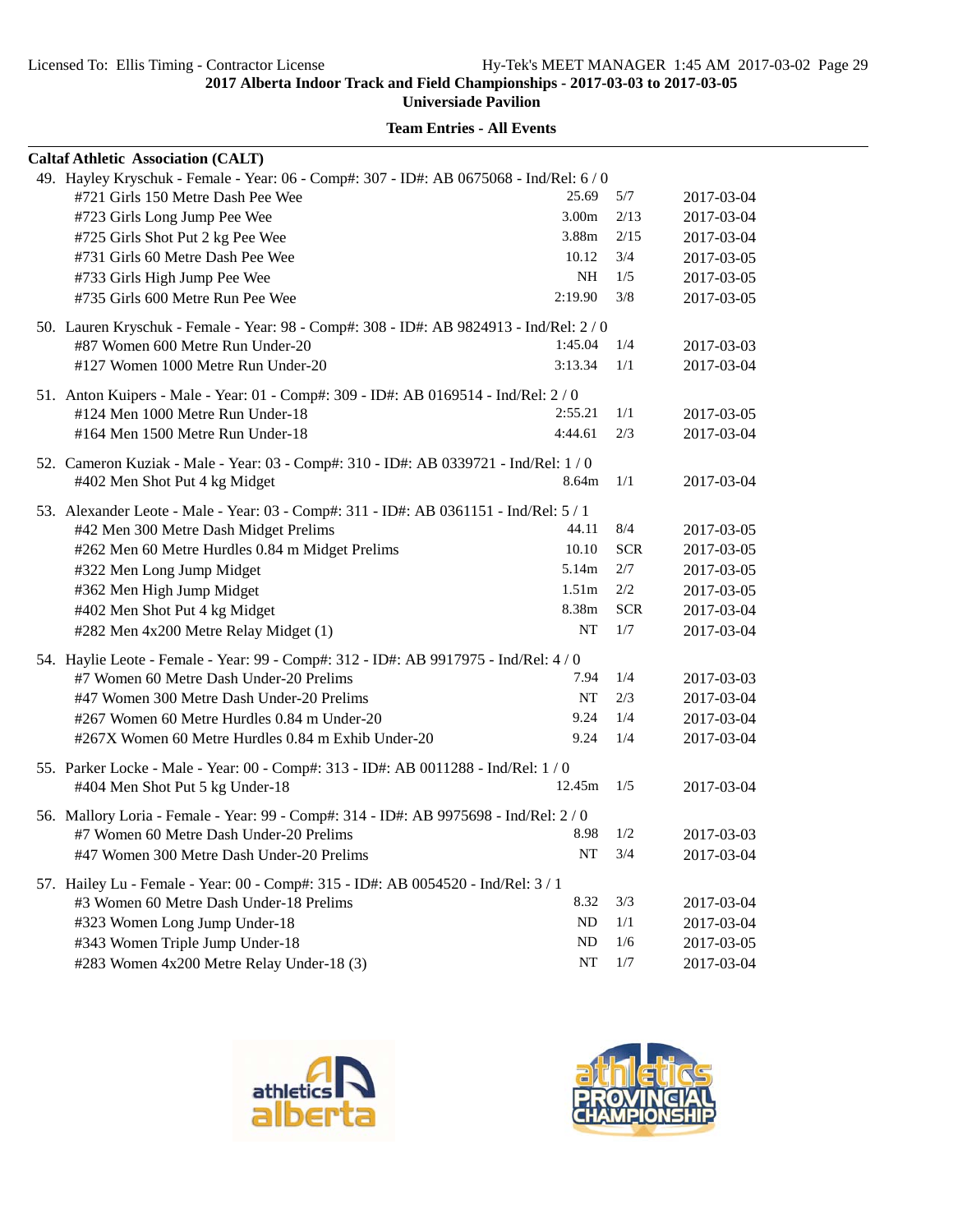| <b>Caltaf Athletic Association (CALT)</b>                                                |           |            |            |
|------------------------------------------------------------------------------------------|-----------|------------|------------|
| 58. Claire Mackinnon - Female - Year: 04 - Comp#: 316 - ID#: AB 0471026 - Ind/Rel: 6 / 0 |           |            |            |
| #741 Girls 60 Metre Dash Bantam                                                          | 8.74      | 6/6        | 2017-03-04 |
| #743 Girls High Jump Bantam                                                              | 1.30m     | 3/6        | 2017-03-04 |
| #745 Girls 600 Metre Run Bantam                                                          | NT        | 1/7        | 2017-03-04 |
| #751 Girls 150 Metre Dash Bantam                                                         | 21.77     | 7/5        | 2017-03-05 |
| #753 Girls Long Jump Bantam                                                              | ND        | 3/3        | 2017-03-05 |
| #755 Girls Shot Put 3 kg Bantam                                                          | 4.83m     | 3/11       | 2017-03-05 |
| 59. Maxwell Maclaren - Male - Year: 99 - Comp#: 317 - ID#: AB 9970421 - Ind/Rel: 5 / 0   |           |            |            |
| #8 Men 60 Metre Dash Under-20 Prelims                                                    | 7.65      | 2/8        | 2017-03-03 |
| #268 Men 60 Metre Hurdles 0.99 m Under-20                                                | 9.52      | 1/5        | 2017-03-04 |
| #268X Men 60 Metre Hurdles 0.99 m Exhib Under-20                                         | 9.52      | 1/6        | 2017-03-04 |
| #328 Men Long Jump Under-20                                                              | 5.66m     | 1/5        | 2017-03-03 |
| #388 Men Pole Vault Under-20                                                             | 3.20m     | 1/1        | 2017-03-04 |
| 60. Ella Marion - Female - Year: 02 - Comp#: 318 - ID#: AB 0289935 - Ind/Rel: 4 / 0      |           |            |            |
| #141 Women 1200 Metre Run Midget                                                         | 4:38.89   | 1/8        | 2017-03-04 |
| #181 Women 2000 Metre Run Midget                                                         | NT        | 1/5        | 2017-03-05 |
| #261 Women 60 Metre Hurdles 0.76 m Midget Prelims                                        | NT        | 2/8        | 2017-03-05 |
| #321 Women Long Jump Midget                                                              | <b>ND</b> | $1/8$      | 2017-03-04 |
| 61. Kya Marsden - Female - Year: 03 - Comp#: 319 - ID#: AB 0313817 - Ind/Rel: 6 / 0      |           |            |            |
| #41 Women 300 Metre Dash Midget Prelims                                                  | 47.88     | 6/5        | 2017-03-05 |
| #141 Women 1200 Metre Run Midget                                                         | 4:28.22   | 1/7        | 2017-03-04 |
| #261 Women 60 Metre Hurdles 0.76 m Midget Prelims                                        | 10.61     | 3/5        | 2017-03-05 |
| #321 Women Long Jump Midget                                                              | 3.69m     | 1/10       | 2017-03-04 |
| #361 Women High Jump Midget                                                              | 1.30m     | 2/7        | 2017-03-05 |
| #401 Women Shot Put 3 kg Midget                                                          | 6.58m     | 1/2        | 2017-03-04 |
| 62. Alex Matsuoka - Female - Year: 02 - Comp#: 320 - ID#: AB 0220022 - Ind/Rel: 2 / 0    |           |            |            |
| #41 Women 300 Metre Dash Midget Prelims                                                  | 47.89     | <b>SCR</b> | 2017-03-05 |
| #401 Women Shot Put 3 kg Midget                                                          | 7.82m     | 2/6        | 2017-03-04 |
| 63. Rachel Matulis - Male - Year: 06 - Comp#: 321 - ID#: AB 0646647 - Ind/Rel: 6 / 0     |           |            |            |
| #722 Boys 150 Metre Dash Pee Wee                                                         | NT        | 3/7        | 2017-03-04 |
| #724 Boys Long Jump Pee Wee                                                              | ND        | 2/5        | 2017-03-04 |
| #726 Boys Shot Put 2 kg Pee Wee                                                          | ND        | 1/5        | 2017-03-04 |
| #732 Boys 60 Metre Dash Pee Wee                                                          | 11.30     | 2/6        | 2017-03-05 |
| #734 Boys High Jump Pee Wee                                                              | NH        | 2/1        | 2017-03-05 |
| #736 Boys 600 Metre Run Pee Wee                                                          | 2:34.30   | 2/6        | 2017-03-05 |



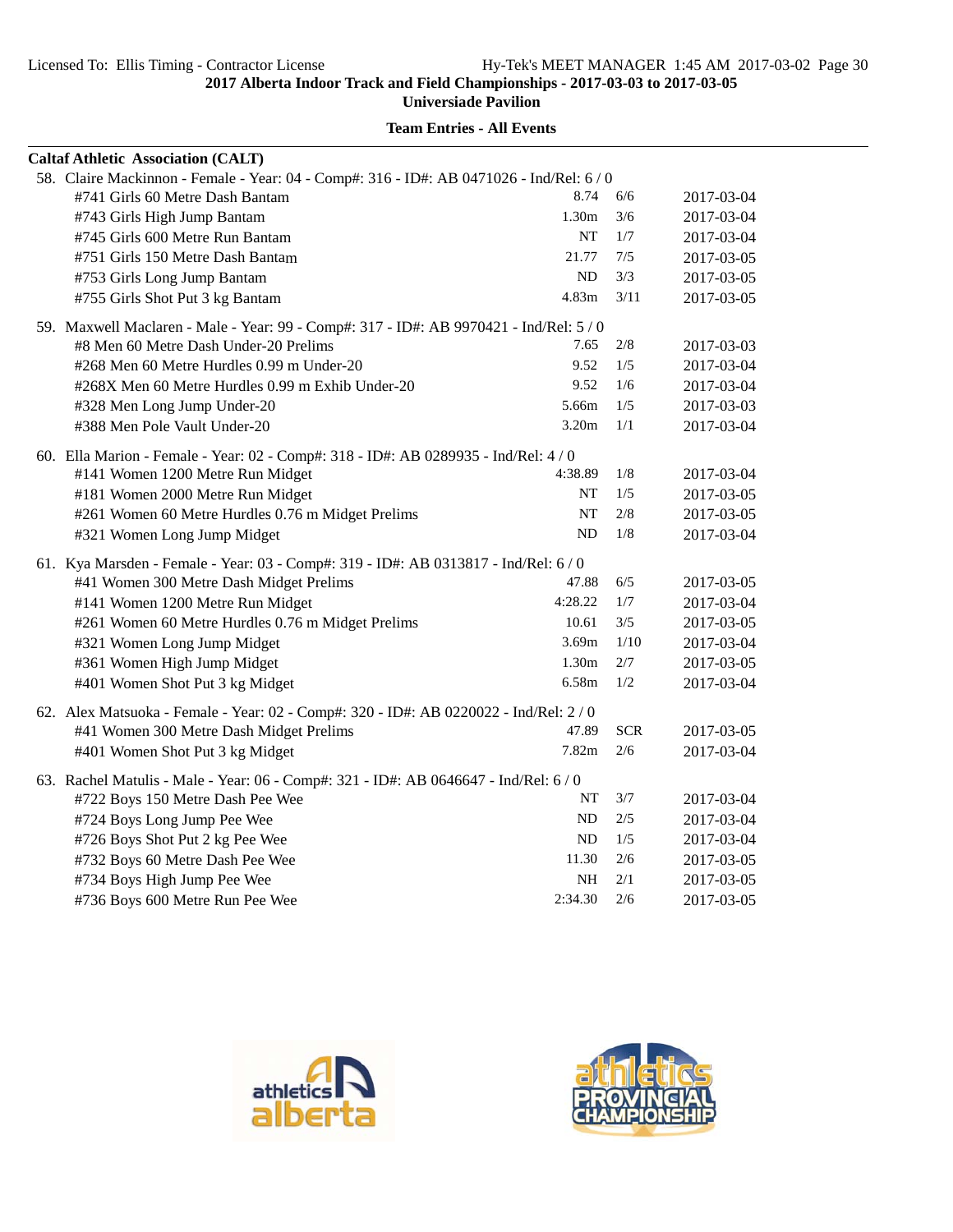**Universiade Pavilion**

| <b>Caltaf Athletic Association (CALT)</b>                                                |                   |      |            |
|------------------------------------------------------------------------------------------|-------------------|------|------------|
| 64. Forrest Mayfield - Male - Year: 08 - Comp#: 322 - ID#: AB 0884857 - Ind/Rel: 6 / 0   |                   |      |            |
| #702 Boys 50 Metre Dash Tyke                                                             | NT                | 1/5  | 2017-03-04 |
| #704 Boys Long Jump Tyke                                                                 | ND                | 1/6  | 2017-03-04 |
| #706 Boys 400 Metre Dash Tyke                                                            | NT                | 1/7  | 2017-03-04 |
| #712 Boys 60 Metre Dash Tyke                                                             | NT                | 2/5  | 2017-03-05 |
| #714 Boys Other Standing LJ Tyke                                                         | ND                | 1/18 | 2017-03-05 |
| #716 Boys Shot Put 2 kg Tyke                                                             | ND                | 1/1  | 2017-03-05 |
| 65. Jasmyn McCulloch - Female - Year: 93 - Comp#: 323 - ID#: AB 9379796 - Ind/Rel: 1 / 0 |                   |      |            |
| #411 Women Shot Put 4 kg Senior                                                          | ND                | 1/2  | 2017-03-04 |
| 66. Alexa McGannon - Female - Year: 01 - Comp#: 324 - ID#: AB 0131014 - Ind/Rel: 4 / 0   |                   |      |            |
| #3 Women 60 Metre Dash Under-18 Prelims                                                  | 9.08              | 5/2  | 2017-03-04 |
| #43 Women 300 Metre Dash Under-18 Prelims                                                | NT                | 9/3  | 2017-03-05 |
| #263 Women 60 Metre Hurdles 0.76 m Under-18 Prelim                                       | 11.24             | 1/5  | 2017-03-05 |
| #323 Women Long Jump Under-18                                                            | 4.33 <sub>m</sub> | 2/8  | 2017-03-04 |
| 67. Shackleton McGowan - Male - Year: 04 - Comp#: 325 - ID#: AB 0464050 - Ind/Rel: 6/0   |                   |      |            |
| #742 Boys 60 Metre Dash Bantam                                                           | 9.73              | 4/7  | 2017-03-04 |
| #744 Boys High Jump Bantam                                                               | 1.10 <sub>m</sub> | 2/3  | 2017-03-04 |
| #746 Boys 600 Metre Run Bantam                                                           | 2:08.30           | 3/10 | 2017-03-04 |
| #752 Boys 150 Metre Dash Bantam                                                          | 24.68             | 5/1  | 2017-03-05 |
| #754 Boys Long Jump Bantam                                                               | 3.72m             | 2/9  | 2017-03-05 |
| #756 Boys Shot Put 3 kg Bantam                                                           | 6.19m             | 2/1  | 2017-03-05 |
| 68. Kells Moore - Male - Year: 01 - Comp#: 326 - ID#: AB 0137480 - Ind/Rel: 2 / 0        |                   |      |            |
| #44 Men 300 Metre Dash Under-18 Prelims                                                  | 42.29             | 3/5  | 2017-03-05 |
| #84 Men 600 Metre Run Under-18                                                           | NT                | 1/5  | 2017-03-04 |
| 69. Huw Morgan - Male - Year: 02 - Comp#: 327 - ID#: AB 0286368 - Ind/Rel: 2 / 1         |                   |      |            |
| #82 Men 600 Metre Run Midget                                                             | NT                | 1/5  | 2017-03-05 |
| #142 Men 1200 Metre Run Midget                                                           | 3:38.62           | 2/10 | 2017-03-04 |
| #282 Men 4x200 Metre Relay Midget (3)                                                    | NT                | 1/7  | 2017-03-04 |
| 70. Kylie Morrison - Female - Year: 99 - Comp#: 328 - ID#: AB 9957161 - Ind/Rel: 1 / 0   |                   |      |            |
| #327 Women Long Jump Under-20                                                            | 4.96m             | 1/3  | 2017-03-03 |
| 71. Tristan Murphy - Female - Year: 04 - Comp#: 329 - ID#: AB 0466161 - Ind/Rel: 6 / 0   |                   |      |            |
| #741 Girls 60 Metre Dash Bantam                                                          | 9.02              | 6/1  | 2017-03-04 |
| #743 Girls High Jump Bantam                                                              | 1.05m             | 2/13 | 2017-03-04 |
| #745 Girls 600 Metre Run Bantam                                                          | 2:11.30           | 4/4  | 2017-03-04 |
| #751 Girls 150 Metre Dash Bantam                                                         | 22.34             | 7/2  | 2017-03-05 |
| #753 Girls Long Jump Bantam                                                              | 3.72 <sub>m</sub> | 4/4  | 2017-03-05 |
| #755 Girls Shot Put 3 kg Bantam                                                          | 5.60m             | 4/5  | 2017-03-05 |



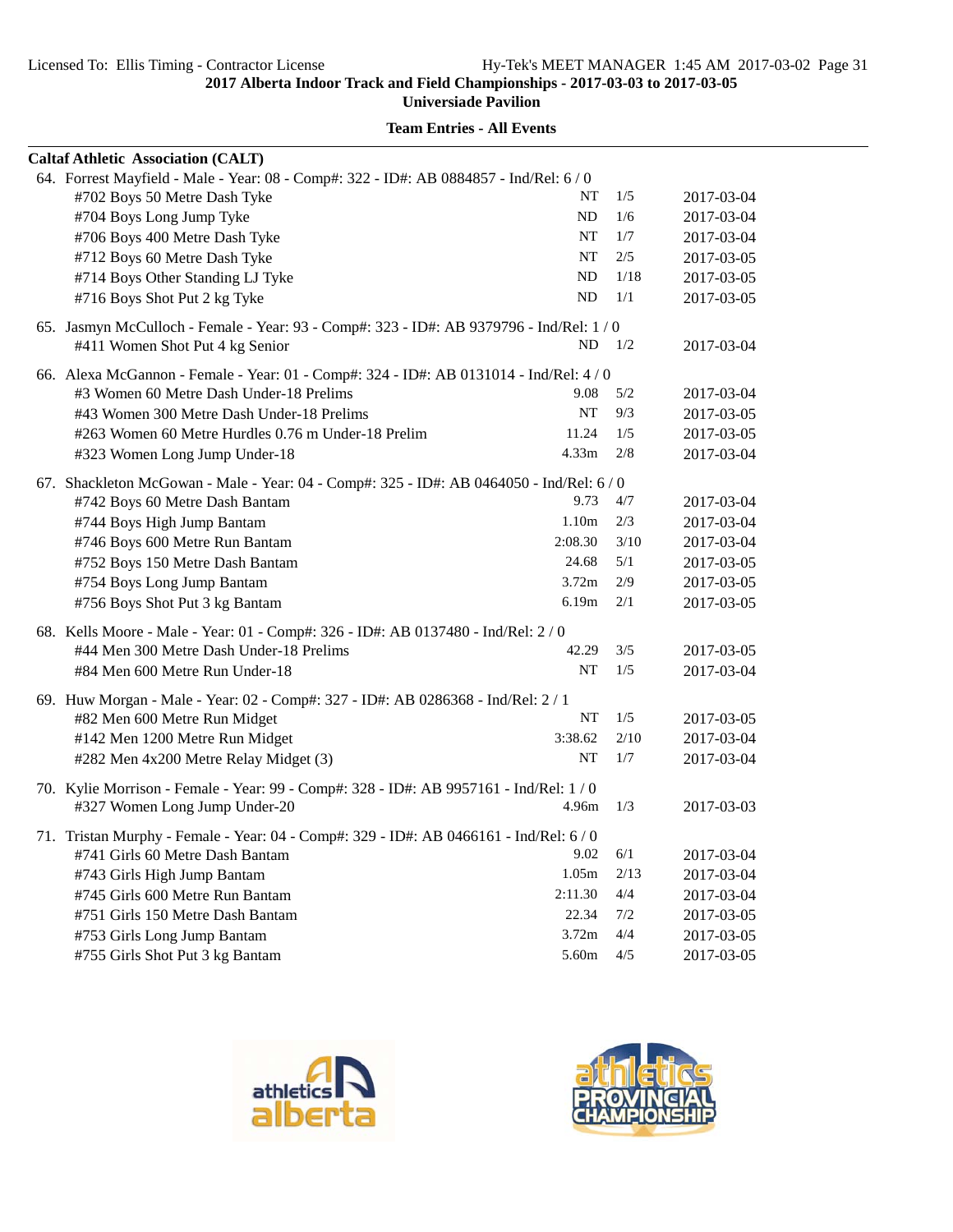**Universiade Pavilion**

| <b>Caltaf Athletic Association (CALT)</b>                                               |                   |      |            |
|-----------------------------------------------------------------------------------------|-------------------|------|------------|
| 72. Alexis Newell - Female - Year: 05 - Comp#: 330 - ID#: AB 0539440 - Ind/Rel: 6 / 0   |                   |      |            |
| #741 Girls 60 Metre Dash Bantam                                                         | NT                | 2/1  | 2017-03-04 |
| #743 Girls High Jump Bantam                                                             | NH                | 1/3  | 2017-03-04 |
| #745 Girls 600 Metre Run Bantam                                                         | 2:16.30           | 4/2  | 2017-03-04 |
| #751 Girls 150 Metre Dash Bantam                                                        | NT                | 3/7  | 2017-03-05 |
| #753 Girls Long Jump Bantam                                                             | 2.72m             | 3/1  | 2017-03-05 |
| #755 Girls Shot Put 3 kg Bantam                                                         | 4.51 <sub>m</sub> | 3/10 | 2017-03-05 |
| 73. Ayda Nsabiyeze - Female - Year: 07 - Comp#: 331 - ID#: AB 0711207 - Ind/Rel: 6 / 0  |                   |      |            |
| #721 Girls 150 Metre Dash Pee Wee                                                       | 28.04             | 5/1  | 2017-03-04 |
| #723 Girls Long Jump Pee Wee                                                            | ND                | 2/9  | 2017-03-04 |
| #725 Girls Shot Put 2 kg Pee Wee                                                        | ND                | 1/1  | 2017-03-04 |
| #731 Girls 60 Metre Dash Pee Wee                                                        | 11.05             | 2/3  | 2017-03-05 |
| #733 Girls High Jump Pee Wee                                                            | NH                | 1/14 | 2017-03-05 |
| #735 Girls 600 Metre Run Pee Wee                                                        | <b>NT</b>         | 1/1  | 2017-03-05 |
| 74. Hanna Nyssen - Female - Year: 03 - Comp#: 332 - ID#: AB 0399932 - Ind/Rel: 4/0      |                   |      |            |
| #1 Women 60 Metre Dash Midget Prelims                                                   | 8.46              | 4/6  | 2017-03-04 |
| #41 Women 300 Metre Dash Midget Prelims                                                 | 45.85             | 3/3  | 2017-03-05 |
| #261 Women 60 Metre Hurdles 0.76 m Midget Prelims                                       | NT                | 2/2  | 2017-03-05 |
| #401 Women Shot Put 3 kg Midget                                                         | 7.83m             | 2/7  | 2017-03-04 |
| 75. Alexander Odenyo - Male - Year: 09 - Comp#: 333 - ID#: AB 0962189 - Ind/Rel: 6 / 0  |                   |      |            |
| #702 Boys 50 Metre Dash Tyke                                                            | NT                | 3/4  | 2017-03-04 |
| #704 Boys Long Jump Tyke                                                                | 2.58m             | 1/1  | 2017-03-04 |
| #706 Boys 400 Metre Dash Tyke                                                           | NT                | 2/5  | 2017-03-04 |
| #712 Boys 60 Metre Dash Tyke                                                            | 10.08             | 3/6  | 2017-03-05 |
| #714 Boys Other Standing LJ Tyke                                                        | ND                | 1/2  | 2017-03-05 |
| #716 Boys Shot Put 2 kg Tyke                                                            | 4.39 <sub>m</sub> | 1/10 | 2017-03-05 |
| 76. Immaculate Ooko - Female - Year: 00 - Comp#: 334 - ID#: AB 0094970 - Ind/Rel: 2 / 0 |                   |      |            |
| #43 Women 300 Metre Dash Under-18 Prelims                                               | 46.27             | 2/4  | 2017-03-05 |
| #83 Women 600 Metre Run Under-18                                                        | 1:55.52           | 2/6  | 2017-03-04 |
| 77. Danielle Perri - Female - Year: 02 - Comp#: 335 - ID#: AB 0243551 - Ind/Rel: 3 / 1  |                   |      |            |
| #41 Women 300 Metre Dash Midget Prelims                                                 | 46.80             | 8/6  | 2017-03-05 |
| #321 Women Long Jump Midget                                                             | 4.36m             | 2/2  | 2017-03-04 |
| #401 Women Shot Put 3 kg Midget                                                         | 7.79m             | 2/10 | 2017-03-04 |
| #281 Women 4x200 Metre Relay Midget (3)                                                 | NT                | 1/5  | 2017-03-04 |



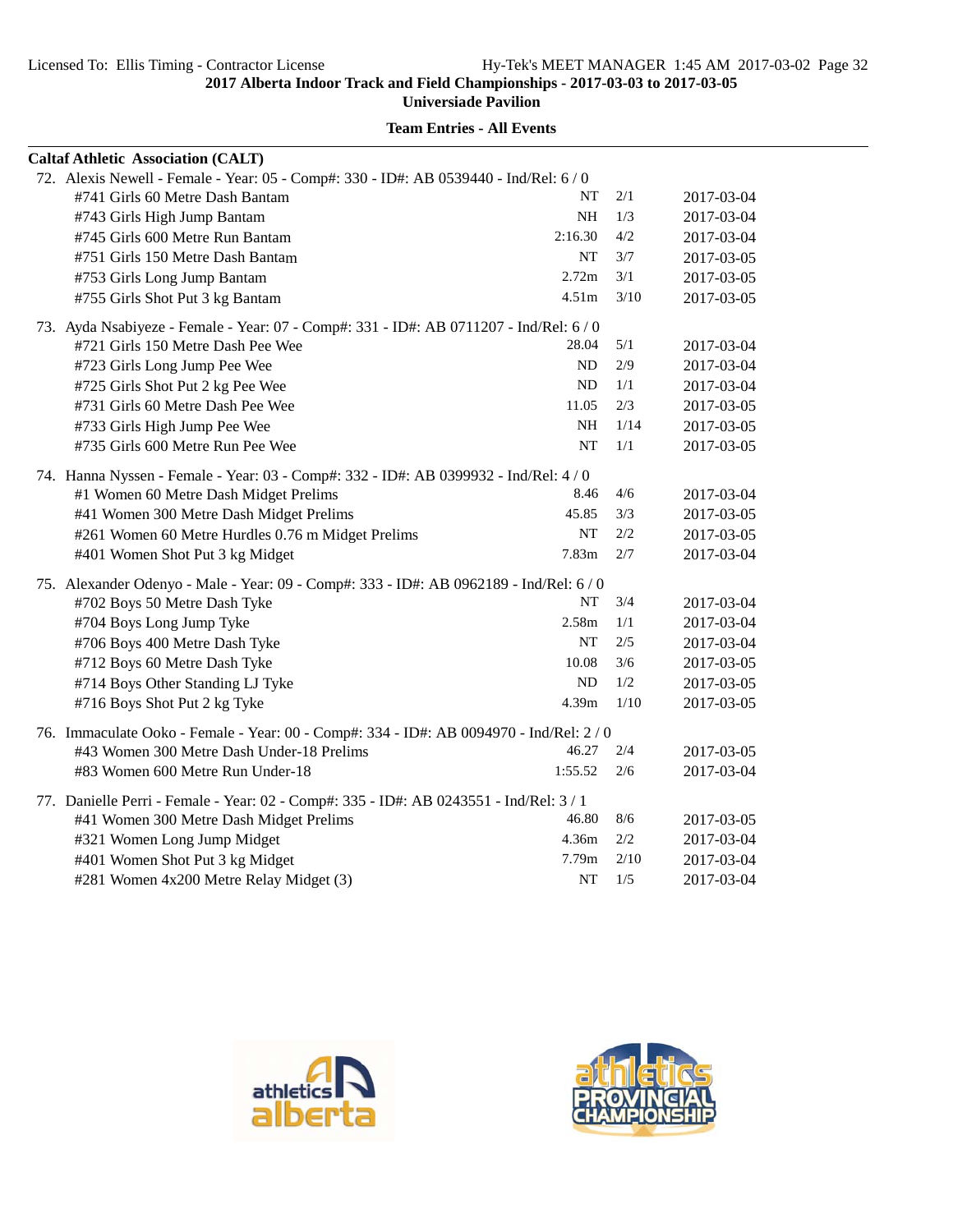**Universiade Pavilion**

| <b>Caltaf Athletic Association (CALT)</b>                                               |                   |       |            |
|-----------------------------------------------------------------------------------------|-------------------|-------|------------|
| 78. Meghan Perri - Female - Year: 04 - Comp#: 336 - ID#: AB 0484975 - Ind/Rel: 6 / 0    |                   |       |            |
| #741 Girls 60 Metre Dash Bantam                                                         | 9.14              | 5/4   | 2017-03-04 |
| #743 Girls High Jump Bantam                                                             | 1.20m             | 3/10  | 2017-03-04 |
| #745 Girls 600 Metre Run Bantam                                                         | 2:06.30           | 4/13  | 2017-03-04 |
| #751 Girls 150 Metre Dash Bantam                                                        | 22.79             | 6/5   | 2017-03-05 |
| #753 Girls Long Jump Bantam                                                             | 3.73 <sub>m</sub> | 4/2   | 2017-03-05 |
| #755 Girls Shot Put 3 kg Bantam                                                         | 6.84m             | 4/9   | 2017-03-05 |
| 79. Carter Pottruff - Male - Year: 06 - Comp#: 337 - ID#: AB 0680083 - Ind/Rel: 6 / 0   |                   |       |            |
| #722 Boys 150 Metre Dash Pee Wee                                                        | 23.72             | 5/5   | 2017-03-04 |
| #724 Boys Long Jump Pee Wee                                                             | 3.71 <sub>m</sub> | 2/1   | 2017-03-04 |
| #726 Boys Shot Put 2 kg Pee Wee                                                         | 5.73m             | 2/12  | 2017-03-04 |
| #732 Boys 60 Metre Dash Pee Wee                                                         | 9.38              | 3/6   | 2017-03-05 |
| #734 Boys High Jump Pee Wee                                                             | NH                | 2/8   | 2017-03-05 |
| #736 Boys 600 Metre Run Pee Wee                                                         | 1:59.30           | $2/7$ | 2017-03-05 |
| 80. Joshua Read - Male - Year: 05 - Comp#: 338 - ID#: AB 0518182 - Ind/Rel: 6/0         |                   |       |            |
| #742 Boys 60 Metre Dash Bantam                                                          | 9.26              | 4/3   | 2017-03-04 |
| #744 Boys High Jump Bantam                                                              | NH                | 1/2   | 2017-03-04 |
| #746 Boys 600 Metre Run Bantam                                                          | 2:07.20           | 3/14  | 2017-03-04 |
| #752 Boys 150 Metre Dash Bantam                                                         | 23.83             | 5/3   | 2017-03-05 |
| #754 Boys Long Jump Bantam                                                              | 4.03 <sub>m</sub> | 2/10  | 2017-03-05 |
| #756 Boys Shot Put 3 kg Bantam                                                          | 5.88m             | 2/10  | 2017-03-05 |
| 81. Manessa Redford - Female - Year: 07 - Comp#: 339 - ID#: AB 0727834 - Ind/Rel: 6 / 0 |                   |       |            |
| #721 Girls 150 Metre Dash Pee Wee                                                       | 28.56             | 4/7   | 2017-03-04 |
| #723 Girls Long Jump Pee Wee                                                            | ND.               | 2/17  | 2017-03-04 |
| #725 Girls Shot Put 2 kg Pee Wee                                                        | ND                | 2/11  | 2017-03-04 |
| #731 Girls 60 Metre Dash Pee Wee                                                        | 11.05             | 2/4   | 2017-03-05 |
| #733 Girls High Jump Pee Wee                                                            | <b>NH</b>         | 1/8   | 2017-03-05 |
| #735 Girls 600 Metre Run Pee Wee                                                        | NT                | 2/11  | 2017-03-05 |
| 82. Allie Reimer - Female - Year: 05 - Comp#: 340 - ID#: AB 0580790 - Ind/Rel: 6 / 0    |                   |       |            |
| #741 Girls 60 Metre Dash Bantam                                                         | 9.49              | 5/1   | 2017-03-04 |
| #743 Girls High Jump Bantam                                                             | <b>NH</b>         | 1/15  | 2017-03-04 |
| #745 Girls 600 Metre Run Bantam                                                         | NT                | 3/10  | 2017-03-04 |
| #751 Girls 150 Metre Dash Bantam                                                        | 24.74             | 5/5   | 2017-03-05 |
| #753 Girls Long Jump Bantam                                                             | ND                | 3/2   | 2017-03-05 |
| #755 Girls Shot Put 3 kg Bantam                                                         | ND                | 3/5   | 2017-03-05 |



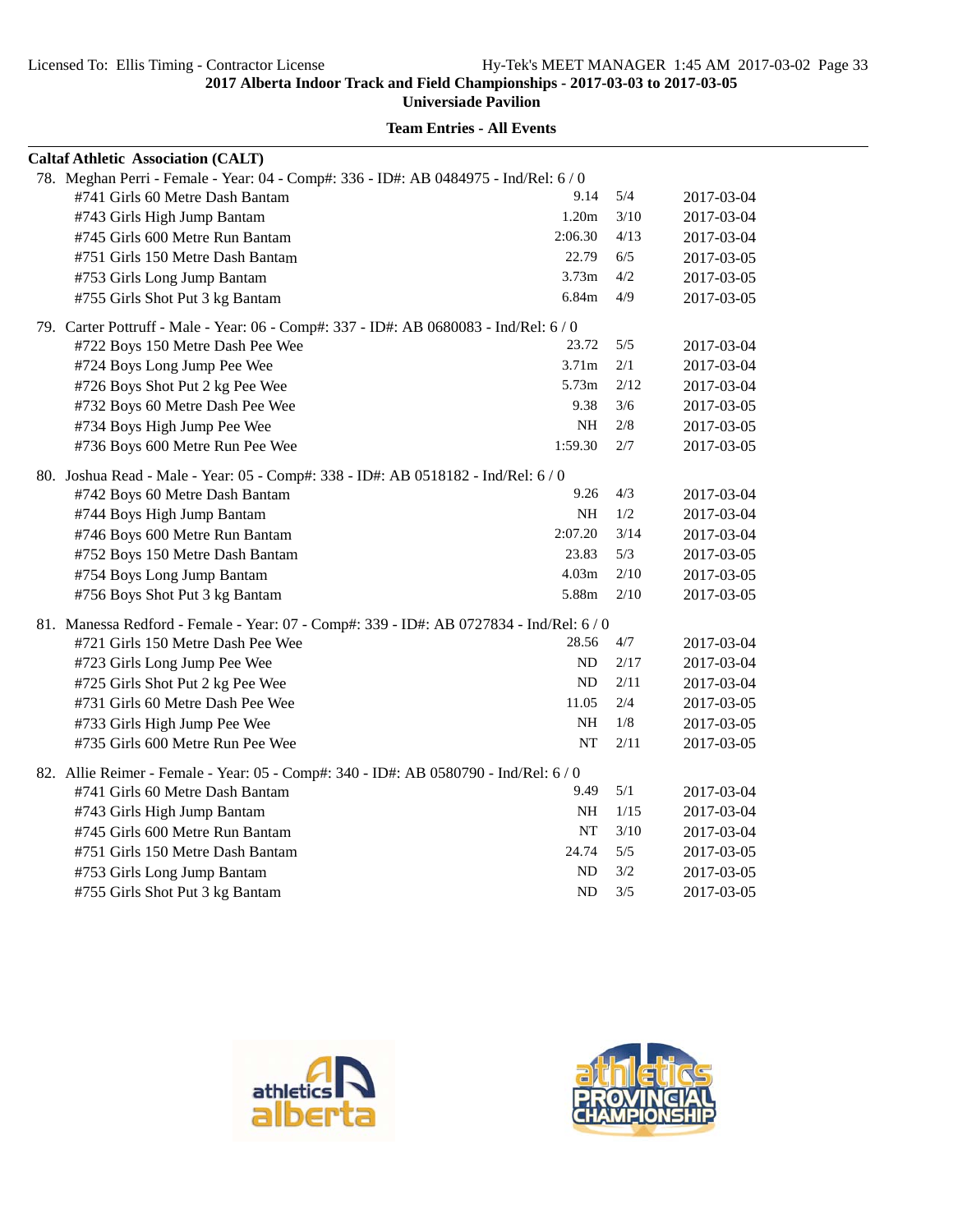**Universiade Pavilion**

| <b>Caltaf Athletic Association (CALT)</b>                                            |                   |      |            |
|--------------------------------------------------------------------------------------|-------------------|------|------------|
| 83. Tatiana Reyes - Female - Year: 07 - Comp#: 341 - ID#: AB 0766515 - Ind/Rel: 6/0  |                   |      |            |
| #721 Girls 150 Metre Dash Pee Wee                                                    | 24.80             | 5/6  | 2017-03-04 |
| #723 Girls Long Jump Pee Wee                                                         | 3.20m             | 2/12 | 2017-03-04 |
| #725 Girls Shot Put 2 kg Pee Wee                                                     | 4.21 <sub>m</sub> | 2/5  | 2017-03-04 |
| #731 Girls 60 Metre Dash Pee Wee                                                     | 9.67              | 4/8  | 2017-03-05 |
| #733 Girls High Jump Pee Wee                                                         | NH                | 1/10 | 2017-03-05 |
| #735 Girls 600 Metre Run Pee Wee                                                     | 2:09.20           | 3/7  | 2017-03-05 |
| 84. Apoline Ryan - Female - Year: 06 - Comp#: 342 - ID#: AB 0629880 - Ind/Rel: 6 / 0 |                   |      |            |
| #721 Girls 150 Metre Dash Pee Wee                                                    | 32.60             | 4/3  | 2017-03-04 |
| #723 Girls Long Jump Pee Wee                                                         | 2.66m             | 2/11 | 2017-03-04 |
| #725 Girls Shot Put 2 kg Pee Wee                                                     | 4.37m             | 2/9  | 2017-03-04 |
| #731 Girls 60 Metre Dash Pee Wee                                                     | 12.10             | 2/8  | 2017-03-05 |
| #733 Girls High Jump Pee Wee                                                         | NH                | 2/3  | 2017-03-05 |
| #735 Girls 600 Metre Run Pee Wee                                                     | NT                | 1/5  | 2017-03-05 |
| 85. Kayla Rzepa - Female - Year: 03 - Comp#: 343 - ID#: AB 0358074 - Ind/Rel: 2/0    |                   |      |            |
| #1 Women 60 Metre Dash Midget Prelims                                                | 8.93              | 7/1  | 2017-03-04 |
| #401 Women Shot Put 3 kg Midget                                                      | 6.44m             | 1/5  | 2017-03-04 |
| 86. Robyn Savage - Female - Year: 01 - Comp#: 344 - ID#: AB 0142871 - Ind/Rel: 2/0   |                   |      |            |
| #43 Women 300 Metre Dash Under-18 Prelims                                            | 45.63             | 8/4  | 2017-03-05 |
| #83 Women 600 Metre Run Under-18                                                     | 1:51.75           | 3/2  | 2017-03-04 |
| 87. Bjorn Savoie - Male - Year: 00 - Comp#: 345 - ID#: AB 0093814 - Ind/Rel: 2 / 0   |                   |      |            |
| #324 Men Long Jump Under-18                                                          | 6.05m             | 2/11 | 2017-03-04 |
| #364 Men High Jump Under-18                                                          | 1.08m             | 1/7  | 2017-03-04 |
| 88. Weston Serl - Male - Year: 09 - Comp#: 346 - ID#: AB 0995836 - Ind/Rel: 6/0      |                   |      |            |
| #702 Boys 50 Metre Dash Tyke                                                         | NT                | 2/2  | 2017-03-04 |
| #704 Boys Long Jump Tyke                                                             | 4.00m             | 1/14 | 2017-03-04 |
| #706 Boys 400 Metre Dash Tyke                                                        | NT                | 2/1  | 2017-03-04 |
| #712 Boys 60 Metre Dash Tyke                                                         | 11.09             | 3/2  | 2017-03-05 |
| #714 Boys Other Standing LJ Tyke                                                     | ND                | 1/1  | 2017-03-05 |
| #716 Boys Shot Put 2 kg Tyke                                                         | 3.46m             | 1/3  | 2017-03-05 |
| 89. Tyler Sharpe - Male - Year: 04 - Comp#: 347 - ID#: AB 0419231 - Ind/Rel: 6/0     |                   |      |            |
| #742 Boys 60 Metre Dash Bantam                                                       | 8.89              | 5/7  | 2017-03-04 |
| #744 Boys High Jump Bantam                                                           | 1.35m             | 3/6  | 2017-03-04 |
| #746 Boys 600 Metre Run Bantam                                                       | 1:50.30           | 3/1  | 2017-03-04 |
| #752 Boys 150 Metre Dash Bantam                                                      | 21.52             | 6/5  | 2017-03-05 |
| #754 Boys Long Jump Bantam                                                           | 3.83m             | 2/8  | 2017-03-05 |
| #756 Boys Shot Put 3 kg Bantam                                                       | 7.66m             | 2/14 | 2017-03-05 |
| 90. Dom Shaw - Male - Year: 71 - Comp#: 348 - ID#: AB 7150214 - Ind/Rel: 1 / 0       |                   |      |            |
| #410 Men Shot Put Para specs Para/Special O                                          | ND                | 1/2  | 2017-03-04 |



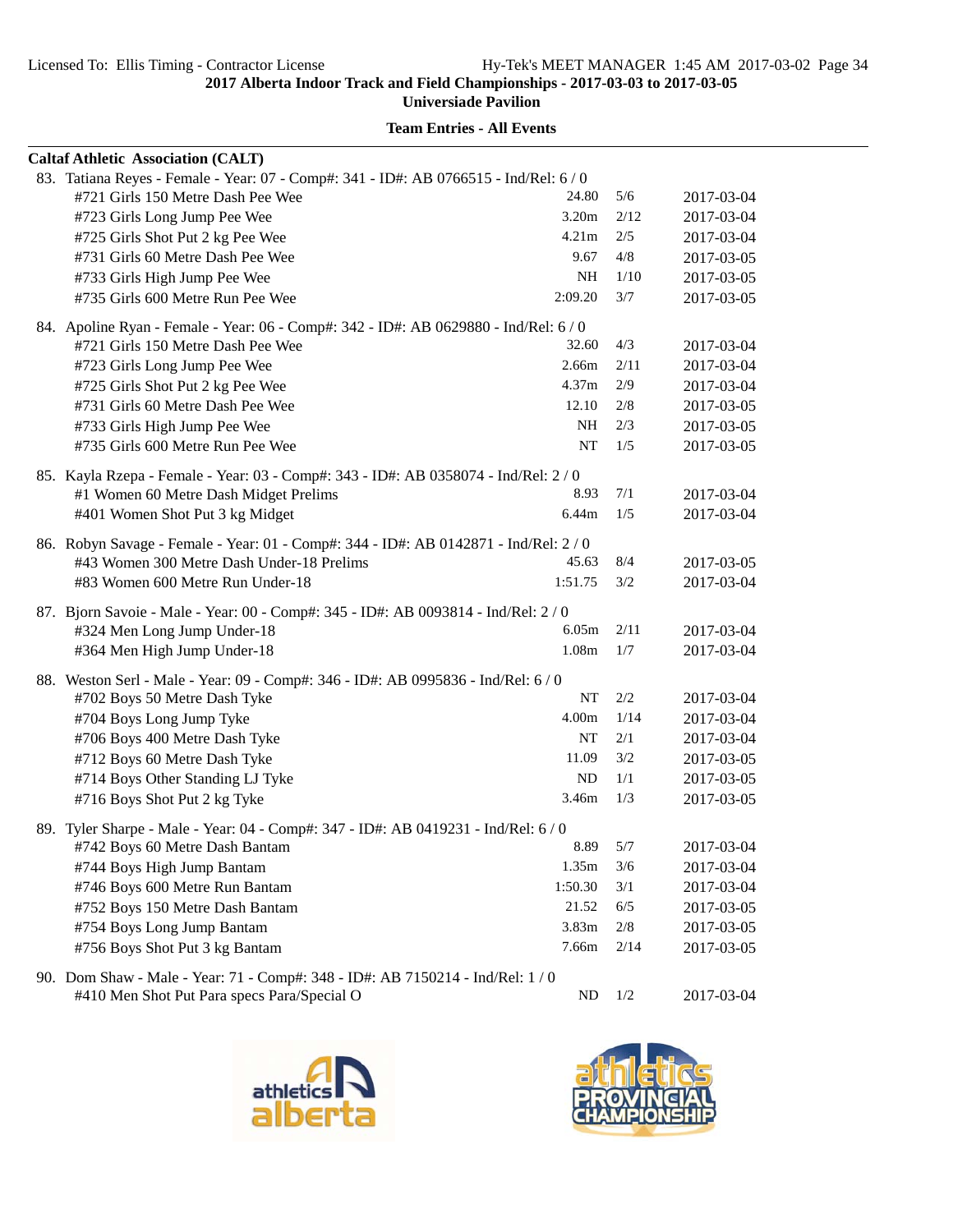**Universiade Pavilion**

|  | <b>Caltaf Athletic Association (CALT)</b>                                               |         |      |            |  |  |
|--|-----------------------------------------------------------------------------------------|---------|------|------------|--|--|
|  | 91. Mehrdad Shokoohi - Male - Year: 99 - Comp#: 349 - ID#: AB 9970018 - Ind/Rel: 4 / 0  |         |      |            |  |  |
|  | #8 Men 60 Metre Dash Under-20 Prelims                                                   | 7.42    | 2/4  | 2017-03-03 |  |  |
|  | #48 Men 300 Metre Dash Under-20 Prelims                                                 | 37.96   | 2/6  | 2017-03-04 |  |  |
|  | #268 Men 60 Metre Hurdles 0.99 m Under-20                                               | 8.36    | 1/6  | 2017-03-04 |  |  |
|  | #268X Men 60 Metre Hurdles 0.99 m Exhib Under-20                                        | 8.36    | 1/3  | 2017-03-04 |  |  |
|  | 92. Drew Stanford - Male - Year: 06 - Comp#: 350 - ID#: AB 0628031 - Ind/Rel: 6 / 0     |         |      |            |  |  |
|  | #722 Boys 150 Metre Dash Pee Wee                                                        | NT      | 1/4  | 2017-03-04 |  |  |
|  | #724 Boys Long Jump Pee Wee                                                             | ND      | 2/8  | 2017-03-04 |  |  |
|  | #726 Boys Shot Put 2 kg Pee Wee                                                         | ND      | 2/10 | 2017-03-04 |  |  |
|  | #732 Boys 60 Metre Dash Pee Wee                                                         | 10.21   | 3/2  | 2017-03-05 |  |  |
|  | #734 Boys High Jump Pee Wee                                                             | NH      | 2/3  | 2017-03-05 |  |  |
|  | #736 Boys 600 Metre Run Pee Wee                                                         | NT      | 1/4  | 2017-03-05 |  |  |
|  | 93. Kyle Stang - Male - Year: 01 - Comp#: 351 - ID#: AB 0166771 - Ind/Rel: 2 / 0        |         |      |            |  |  |
|  | #84 Men 600 Metre Run Under-18                                                          | 1:38.35 | 2/4  | 2017-03-04 |  |  |
|  | #124 Men 1000 Metre Run Under-18                                                        | 2:57.81 | 1/6  | 2017-03-05 |  |  |
|  | 94. Tinsae Stern - Female - Year: 07 - Comp#: 352 - ID#: AB 0734023 - Ind/Rel: 3/0      |         |      |            |  |  |
|  | #721 Girls 150 Metre Dash Pee Wee                                                       | 25.70   | 5/5  | 2017-03-04 |  |  |
|  | #723 Girls Long Jump Pee Wee                                                            | 3.22m   | 2/3  | 2017-03-04 |  |  |
|  | #725 Girls Shot Put 2 kg Pee Wee                                                        | 5.65m   | 2/16 | 2017-03-04 |  |  |
|  | 95. Hanna Stoddart - Female - Year: 00 - Comp#: 353 - ID#: AB 0020048 - Ind/Rel: 2 / 0  |         |      |            |  |  |
|  | #83 Women 600 Metre Run Under-18                                                        | 1:49.10 | 3/7  | 2017-03-04 |  |  |
|  | #123 Women 1000 Metre Run Under-18                                                      | NT      | 1/7  | 2017-03-05 |  |  |
|  | 96. Mykaela Strauss - Female - Year: 03 - Comp#: 354 - ID#: AB 0326244 - Ind/Rel: 5 / 1 |         |      |            |  |  |
|  | #1 Women 60 Metre Dash Midget Prelims                                                   | 8.60    | 5/3  | 2017-03-04 |  |  |
|  | #41 Women 300 Metre Dash Midget Prelims                                                 | 46.48   | 4/6  | 2017-03-05 |  |  |
|  | #261 Women 60 Metre Hurdles 0.76 m Midget Prelims                                       | NT      | 3/8  | 2017-03-05 |  |  |
|  | #321 Women Long Jump Midget                                                             | 4.15m   | 2/1  | 2017-03-04 |  |  |
|  | #401 Women Shot Put 3 kg Midget                                                         | 7.70m   | 2/9  | 2017-03-04 |  |  |
|  | #281 Women 4x200 Metre Relay Midget (1)                                                 | NT      | 1/5  | 2017-03-04 |  |  |
|  | 97. Siri Svensson - Female - Year: 96 - Comp#: 355 - ID#: AB 9698026 - Ind/Rel: 2 / 0   |         |      |            |  |  |
|  | #411 Women Shot Put 4 kg Senior                                                         | ND      | 1/4  | 2017-03-04 |  |  |
|  | #431 Women Weight Throw 9.08 kg Senior                                                  | ND      | 1/3  | 2017-03-03 |  |  |
|  | 98. Paul Sze - Male - Year: 68 - Comp#: 356 - ID#: AB 6826171 - Ind/Rel: 1 / 0          |         |      |            |  |  |
|  | #417 Men 35+ Shot Put WMA specs Masters                                                 | 11.57m  | 1/2  | 2017-03-04 |  |  |



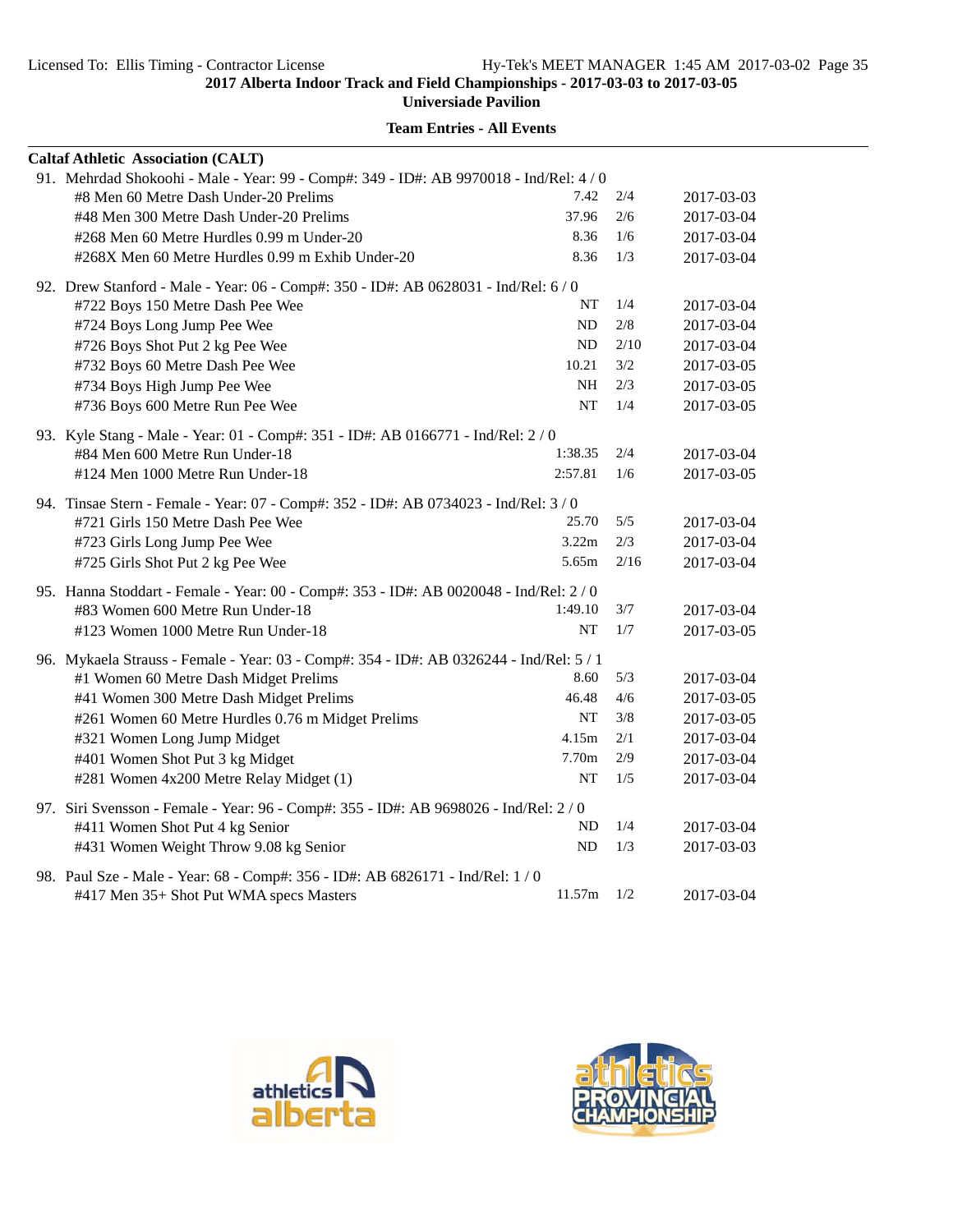**Universiade Pavilion**

|                                                                                          | <b>Caltaf Athletic Association (CALT)</b>                                                    |                   |      |            |  |  |
|------------------------------------------------------------------------------------------|----------------------------------------------------------------------------------------------|-------------------|------|------------|--|--|
|                                                                                          | 99. Marissa Tawiah - Female - Year: 05 - Comp#: 357 - ID#: AB 0582594 - Ind/Rel: 6 / 0       |                   |      |            |  |  |
|                                                                                          | #741 Girls 60 Metre Dash Bantam                                                              | 9.12              | 6/8  | 2017-03-04 |  |  |
|                                                                                          | #743 Girls High Jump Bantam                                                                  | 1.10 <sub>m</sub> | 2/16 | 2017-03-04 |  |  |
|                                                                                          | #745 Girls 600 Metre Run Bantam                                                              | NT                | 1/9  | 2017-03-04 |  |  |
|                                                                                          | #751 Girls 150 Metre Dash Bantam                                                             | 22.76             | 6/7  | 2017-03-05 |  |  |
|                                                                                          | #753 Girls Long Jump Bantam                                                                  | 3.67m             | 4/5  | 2017-03-05 |  |  |
|                                                                                          | #755 Girls Shot Put 3 kg Bantam                                                              | 5.64m             | 4/8  | 2017-03-05 |  |  |
|                                                                                          | 100. Maddie Thirnbeck - Female - Year: 01 - Comp#: 358 - ID#: AB 0125449 - Ind/Rel: 2 / 1    |                   |      |            |  |  |
|                                                                                          | #323 Women Long Jump Under-18                                                                | 4.70m             | 2/7  | 2017-03-04 |  |  |
|                                                                                          | #343 Women Triple Jump Under-18                                                              | 9.49m             | 1/1  | 2017-03-05 |  |  |
|                                                                                          | #283 Women 4x200 Metre Relay Under-18 (1)                                                    | NT                | 1/7  | 2017-03-04 |  |  |
|                                                                                          | 101. Evan Vadnai - Male - Year: 99 - Comp#: 359 - ID#: AB 9919375 - Ind/Rel: 2 / 0           |                   |      |            |  |  |
|                                                                                          | #48 Men 300 Metre Dash Under-20 Prelims                                                      | NT                | 3/5  | 2017-03-04 |  |  |
|                                                                                          | #88 Men 600 Metre Run Under-20                                                               | 1:33.75           | 1/4  | 2017-03-03 |  |  |
|                                                                                          | 102. Evan Vammen - Male - Year: 02 - Comp#: 360 - ID#: AB 0259510 - Ind/Rel: 2/0             |                   |      |            |  |  |
|                                                                                          | #142 Men 1200 Metre Run Midget                                                               | 4:04.17           | 1/12 | 2017-03-04 |  |  |
|                                                                                          | #182 Men 2000 Metre Run Midget                                                               | <b>NT</b>         | 1/15 | 2017-03-05 |  |  |
|                                                                                          | 103. Elizabeth Vanderput - Female - Year: 02 - Comp#: 361 - ID#: AB 0261964 - Ind/Rel: 3 / 0 |                   |      |            |  |  |
|                                                                                          | #1 Women 60 Metre Dash Midget Prelims                                                        | 8.83              | 2/4  | 2017-03-04 |  |  |
|                                                                                          | #41 Women 300 Metre Dash Midget Prelims                                                      | 46.80             | 7/6  | 2017-03-05 |  |  |
|                                                                                          | #361 Women High Jump Midget                                                                  | 1.33 <sub>m</sub> | 2/12 | 2017-03-05 |  |  |
|                                                                                          | 104. Emiliano Velazquez - Male - Year: 03 - Comp#: 362 - ID#: AB 0331043 - Ind/Rel: 3 / 0    |                   |      |            |  |  |
|                                                                                          | #82 Men 600 Metre Run Midget                                                                 | 1:44.58           | 3/4  | 2017-03-05 |  |  |
|                                                                                          | #142 Men 1200 Metre Run Midget                                                               | NT                | 1/5  | 2017-03-04 |  |  |
|                                                                                          | #322 Men Long Jump Midget                                                                    | ND                | 1/6  | 2017-03-05 |  |  |
| 105. Sydney Veldhoen - Female - Year: 06 - Comp#: 363 - ID#: AB 0639227 - Ind/Rel: 6 / 0 |                                                                                              |                   |      |            |  |  |
|                                                                                          | #721 Girls 150 Metre Dash Pee Wee                                                            | NT                | 3/6  | 2017-03-04 |  |  |
|                                                                                          | #723 Girls Long Jump Pee Wee                                                                 | 3.23 <sub>m</sub> | 2/16 | 2017-03-04 |  |  |
|                                                                                          | #725 Girls Shot Put 2 kg Pee Wee                                                             | 4.64m             | 2/12 | 2017-03-04 |  |  |
|                                                                                          | #731 Girls 60 Metre Dash Pee Wee                                                             | 9.98              | 3/5  | 2017-03-05 |  |  |
|                                                                                          | #733 Girls High Jump Pee Wee                                                                 | NH                | 1/6  | 2017-03-05 |  |  |
|                                                                                          | #735 Girls 600 Metre Run Pee Wee                                                             | 2:08.10           | 3/6  | 2017-03-05 |  |  |
|                                                                                          | 106. Isa Videler - Female - Year: 98 - Comp#: 364 - ID#: AB 9894861 - Ind/Rel: 1/0           |                   |      |            |  |  |
|                                                                                          | #47 Women 300 Metre Dash Under-20 Prelims                                                    | 40.93             | 4/7  | 2017-03-04 |  |  |



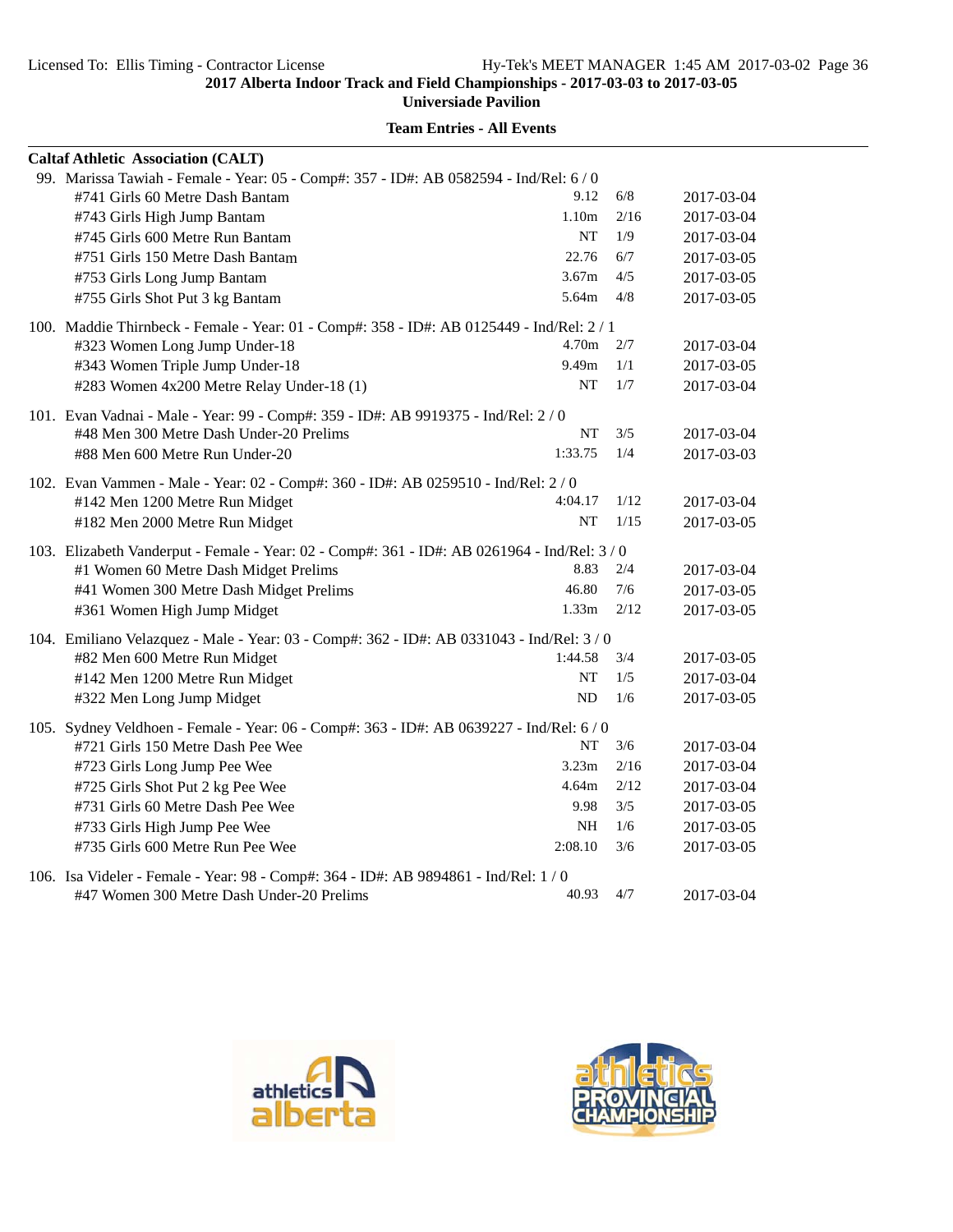**Universiade Pavilion**

| <b>Caltaf Athletic Association (CALT)</b>                                                |                   |      |            |  |
|------------------------------------------------------------------------------------------|-------------------|------|------------|--|
| 107. Alexi Wallace - Female - Year: 05 - Comp#: 365 - ID#: AB 0588388 - Ind/Rel: 6 / 0   |                   |      |            |  |
| #741 Girls 60 Metre Dash Bantam                                                          | 9.20              | 5/3  | 2017-03-04 |  |
| #743 Girls High Jump Bantam                                                              | 1.00m             | 2/4  | 2017-03-04 |  |
| #745 Girls 600 Metre Run Bantam                                                          | 2:08.00           | 4/14 | 2017-03-04 |  |
| #751 Girls 150 Metre Dash Bantam                                                         | 23.46             | 6/1  | 2017-03-05 |  |
| #753 Girls Long Jump Bantam                                                              | 3.03 <sub>m</sub> | 3/8  | 2017-03-05 |  |
| #755 Girls Shot Put 3 kg Bantam                                                          | 3.91 <sub>m</sub> | 3/6  | 2017-03-05 |  |
| 108. Kylie Wallace - Female - Year: 07 - Comp#: 366 - ID#: AB 0753515 - Ind/Rel: 6/0     |                   |      |            |  |
| #721 Girls 150 Metre Dash Pee Wee                                                        | 28.96             | 4/5  | 2017-03-04 |  |
| #723 Girls Long Jump Pee Wee                                                             | 3.19m             | 2/4  | 2017-03-04 |  |
| #725 Girls Shot Put 2 kg Pee Wee                                                         | 4.17m             | 2/13 | 2017-03-04 |  |
| #731 Girls 60 Metre Dash Pee Wee                                                         | 10.48             | 3/1  | 2017-03-05 |  |
| #733 Girls High Jump Pee Wee                                                             | NH                | 1/3  | 2017-03-05 |  |
| #735 Girls 600 Metre Run Pee Wee                                                         | NT                | 1/4  | 2017-03-05 |  |
| 109. Neesha Walter - Female - Year: 08 - Comp#: 367 - ID#: AB 0857167 - Ind/Rel: 6/0     |                   |      |            |  |
| #701 Girls 50 Metre Dash Tyke                                                            | NT                | 2/7  | 2017-03-04 |  |
| #703 Girls Long Jump Tyke                                                                | 2.59m             | 1/10 | 2017-03-04 |  |
| #705 Girls 400 Metre Dash Tyke                                                           | NT                | 1/8  | 2017-03-04 |  |
| #711 Girls 60 Metre Dash Tyke                                                            | 10.88             | 2/6  | 2017-03-05 |  |
| #713 Girls Other Standing LJ Tyke                                                        | ND                | 1/12 | 2017-03-05 |  |
| #715 Girls Shot Put 2 kg Tyke                                                            | 3.27m             | 1/7  | 2017-03-05 |  |
| 110. Taej Walter - Male - Year: 05 - Comp#: 368 - ID#: AB 0566234 - Ind/Rel: 6 / 0       |                   |      |            |  |
| #742 Boys 60 Metre Dash Bantam                                                           | 9.23              | 4/6  | 2017-03-04 |  |
| #744 Boys High Jump Bantam                                                               | 1.20 <sub>m</sub> | 3/8  | 2017-03-04 |  |
| #746 Boys 600 Metre Run Bantam                                                           | NT                | 2/12 | 2017-03-04 |  |
| #752 Boys 150 Metre Dash Bantam                                                          | 22.88             | 5/4  | 2017-03-05 |  |
| #754 Boys Long Jump Bantam                                                               | ND                | 1/11 | 2017-03-05 |  |
| #756 Boys Shot Put 3 kg Bantam                                                           | 6.47m             | 2/15 | 2017-03-05 |  |
| 111. Ava Ward-Bakken - Female - Year: 07 - Comp#: 369 - ID#: AB 0794228 - Ind/Rel: 5 / 0 |                   |      |            |  |
| #721 Girls 150 Metre Dash Pee Wee                                                        | 30.89             | 4/4  | 2017-03-04 |  |
| #723 Girls Long Jump Pee Wee                                                             | ND                | 2/7  | 2017-03-04 |  |
| #725 Girls Shot Put 2 kg Pee Wee                                                         | ND                | 1/17 | 2017-03-04 |  |
| #731 Girls 60 Metre Dash Pee Wee                                                         | 11.84             | 2/6  | 2017-03-05 |  |
| #733 Girls High Jump Pee Wee                                                             | <b>NH</b>         | 1/1  | 2017-03-05 |  |
| 112. Janae Watts - Female - Year: 98 - Comp#: 370 - ID#: AB 9878878 - Ind/Rel: 2 / 0     |                   |      |            |  |
| #47 Women 300 Metre Dash Under-20 Prelims                                                | 42.95             | 3/7  | 2017-03-04 |  |
| #87 Women 600 Metre Run Under-20                                                         | 1:37.24           | 1/7  | 2017-03-03 |  |



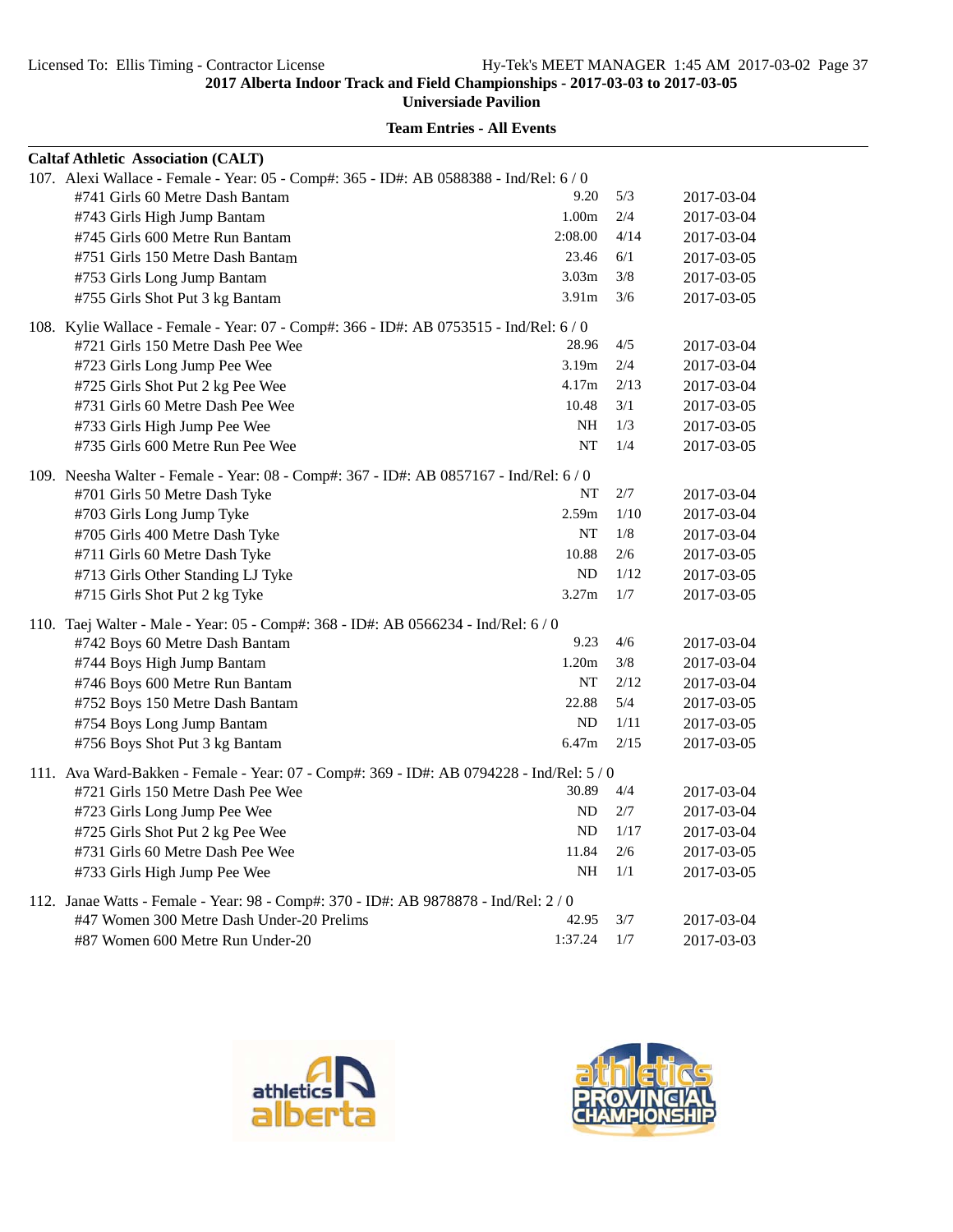**Universiade Pavilion**

| <b>Caltaf Athletic Association (CALT)</b>                                                     |           |      |            |
|-----------------------------------------------------------------------------------------------|-----------|------|------------|
| 113. Gabrielle Wesolowski - Female - Year: 01 - Comp#: 371 - ID#: AB 0128202 - Ind/Rel: 3 / 1 |           |      |            |
| #3 Women 60 Metre Dash Under-18 Prelims                                                       | 8.46      | 1/8  | 2017-03-04 |
| #43 Women 300 Metre Dash Under-18 Prelims                                                     | 41.70     | 6/6  | 2017-03-05 |
| #83 Women 600 Metre Run Under-18                                                              | 1:50.68   | 3/5  | 2017-03-04 |
| #283 Women 4x200 Metre Relay Under-18 (2)                                                     | NT        | 1/7  | 2017-03-04 |
| 114. Jack Wesolowski - Male - Year: 02 - Comp#: 372 - ID#: AB 0227349 - Ind/Rel: 5 / 1        |           |      |            |
| #2 Men 60 Metre Dash Midget Prelims                                                           | 8.43      | 4/9  | 2017-03-04 |
| #42 Men 300 Metre Dash Midget Prelims                                                         | 43.24     | 6/6  | 2017-03-05 |
| #262 Men 60 Metre Hurdles 0.84 m Midget Prelims                                               | 9.53      | 2/5  | 2017-03-05 |
| #322 Men Long Jump Midget                                                                     | 5.24m     | 2/5  | 2017-03-05 |
| #362 Men High Jump Midget                                                                     | 1.57m     | 2/5  | 2017-03-05 |
| #282 Men 4x200 Metre Relay Midget (4)                                                         | NT        | 1/7  | 2017-03-04 |
| 115. Wyatt Wesolowski - Male - Year: 07 - Comp#: 373 - ID#: AB 0758820 - Ind/Rel: 6 / 0       |           |      |            |
| #722 Boys 150 Metre Dash Pee Wee                                                              | 26.21     | 5/2  | 2017-03-04 |
| #724 Boys Long Jump Pee Wee                                                                   | 3.46m     | 2/13 | 2017-03-04 |
| #726 Boys Shot Put 2 kg Pee Wee                                                               | 6.12m     | 2/3  | 2017-03-04 |
| #732 Boys 60 Metre Dash Pee Wee                                                               | 10.44     | 3/8  | 2017-03-05 |
| #734 Boys High Jump Pee Wee                                                                   | NH        | 1/4  | 2017-03-05 |
| #736 Boys 600 Metre Run Pee Wee                                                               | 2:22.60   | 2/3  | 2017-03-05 |
| 116. Jax White - Male - Year: 00 - Comp#: 374 - ID#: AB 0034013? - Ind/Rel: 2/0               |           |      |            |
| #4 Men 60 Metre Dash Under-18 Prelims                                                         | 7.67      | 2/6  | 2017-03-04 |
| #44 Men 300 Metre Dash Under-18 Prelims                                                       | 39.77     | 9/7  | 2017-03-05 |
| 117. Evan Wildman - Male - Year: 99 - Comp#: 375 - ID#: AB 9955616 - Ind/Rel: 2/0             |           |      |            |
| #128 Men 1000 Metre Run Under-20                                                              | 2:44.80   | 2/6  | 2017-03-04 |
| #168 Men 1500 Metre Run Under-20                                                              | 4:23.72   | 2/7  | 2017-03-03 |
|                                                                                               |           |      |            |
| 118. Kerry Williams - Male - Year: 07 - Comp#: 376 - ID#: AB 0724093 - Ind/Rel: 6 / 0         |           |      |            |
| #722 Boys 150 Metre Dash Pee Wee                                                              | NT        | 2/4  | 2017-03-04 |
| #724 Boys Long Jump Pee Wee                                                                   | ND        | 2/2  | 2017-03-04 |
| #726 Boys Shot Put 2 kg Pee Wee                                                               | ND        | 1/1  | 2017-03-04 |
| #732 Boys 60 Metre Dash Pee Wee                                                               | NT        | 2/3  | 2017-03-05 |
| #734 Boys High Jump Pee Wee                                                                   | <b>NH</b> | 1/3  | 2017-03-05 |
| #736 Boys 600 Metre Run Pee Wee                                                               | NT        | 1/6  | 2017-03-05 |
| 1.<br>Caltaf Athletic Association                                                             |           |      |            |
| #281 Women 4x200 Metre Relay Midget                                                           | NT        | 1/5  | 2017-03-04 |
| #354 Mykaela Strauss 03; #285 Jessica Fahlman 02; #335 Danielle Perri 02; #270 Sarah Brown 02 |           |      |            |
| <b>Caltaf Athletic Association</b><br>2.                                                      |           |      |            |
| #282 Men 4x200 Metre Relay Midget                                                             | NT        | 1/7  | 2017-03-04 |

**Team Entries - All Events**

#311 Alexander Leote 03; #295 Jordan Grant 02; #327 Huw Morgan 02; #372 Jack Wesolowski 02



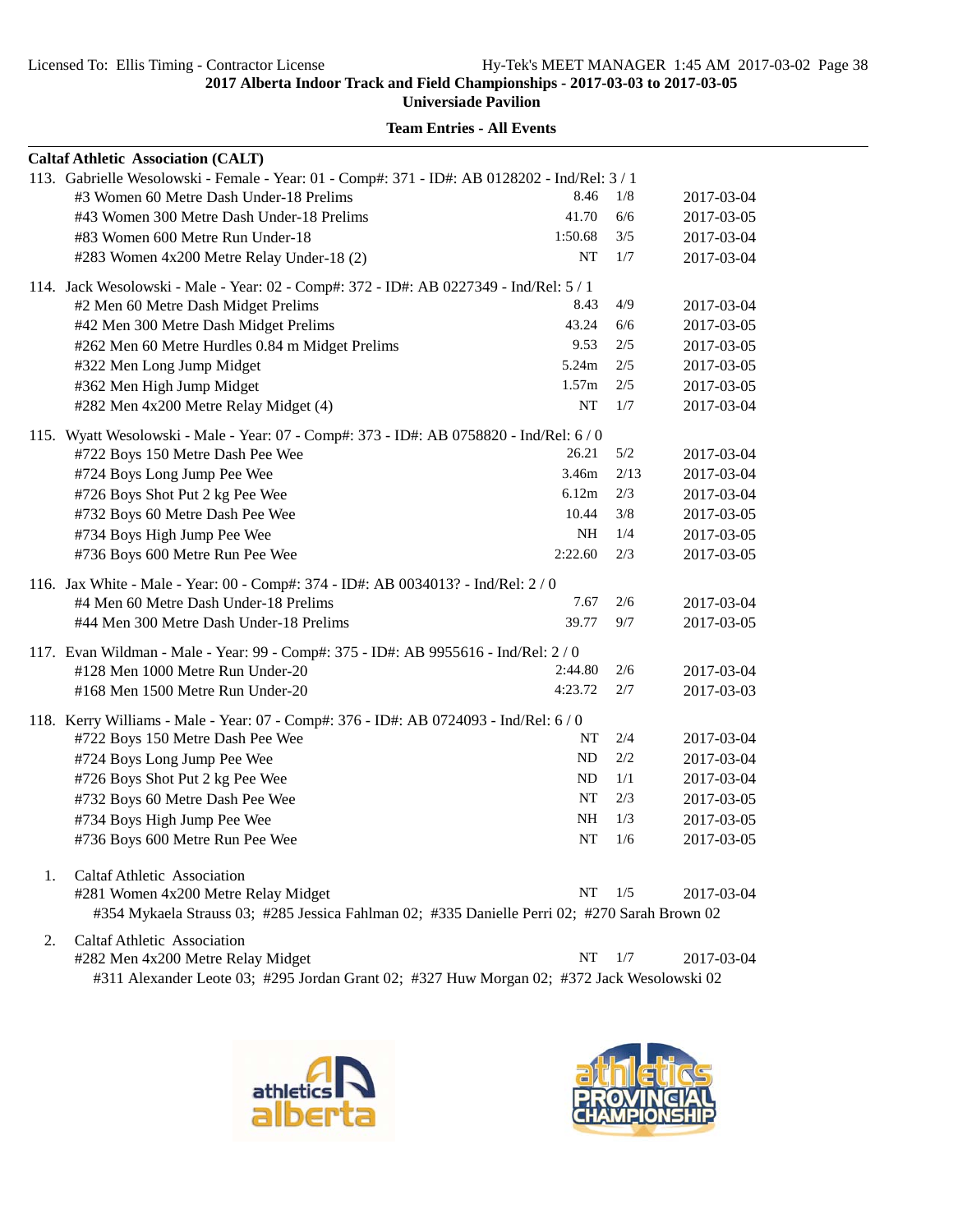**Team Entries - All Events**

#### **Caltaf Athletic Association (CALT)**

3. Caltaf Athletic Association #283 Women 4x200 Metre Relay Under-18 NT 1/7 2017-03-04 #358 Maddie Thirnbeck 01; #371 Gabrielle Wesolowski 01; #315 Hailey Lu 00; #269 Erika Binder 00 **Caltaf Athletic Association Total Individual Entries: 446 - Total Relays: 3**



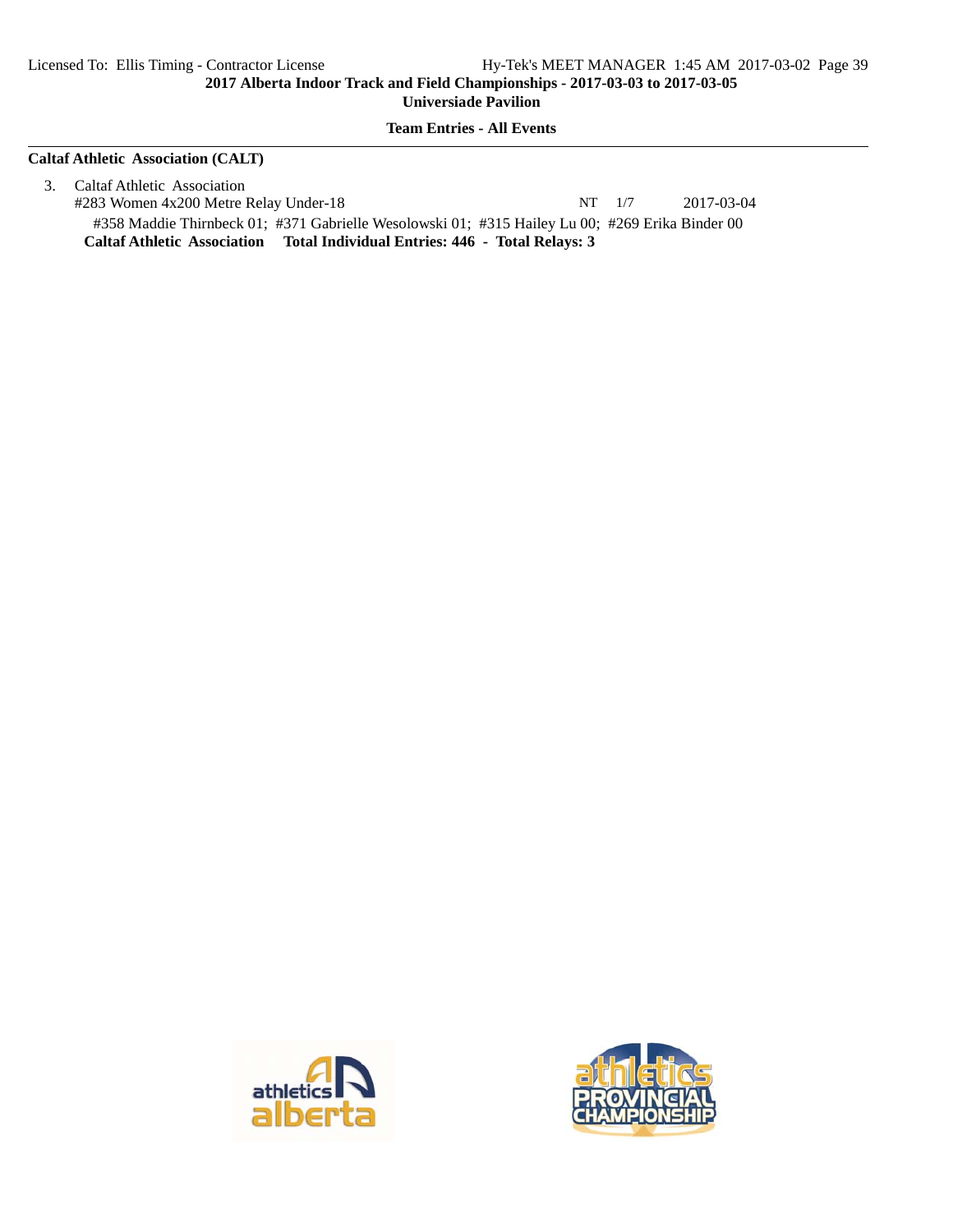**Universiade Pavilion**

| <b>Capital City Track Club (CAPI)</b>                                                                               |                   |       |            |
|---------------------------------------------------------------------------------------------------------------------|-------------------|-------|------------|
| 1. Jahmar Bernard - Male - Year: 09 - Comp#: 377 - ID#: AB 0942413 - Ind/Rel: 6 / 0<br>#702 Boys 50 Metre Dash Tyke | NT                | 2/3   | 2017-03-04 |
| #704 Boys Long Jump Tyke                                                                                            | 2.51m             | 1/10  | 2017-03-04 |
| #706 Boys 400 Metre Dash Tyke                                                                                       | NT                | 1/5   | 2017-03-04 |
| #712 Boys 60 Metre Dash Tyke                                                                                        | 12.02             | 3/9   | 2017-03-05 |
| #714 Boys Other Standing LJ Tyke                                                                                    | ND                | 1/6   | 2017-03-05 |
| #716 Boys Shot Put 2 kg Tyke                                                                                        | 4.26m             | 1/14  | 2017-03-05 |
| 2. Nick Boomer - Male - Year: 97 - Comp#: 378 - ID#: AB 9789760 - Ind/Rel: 2 / 0                                    |                   |       |            |
| #12 Men 60 Metre Dash Senior Prelims                                                                                | 7.32              | 1/3   | 2017-03-03 |
| #52 Men 300 Metre Dash Senior Prelims                                                                               | 38.02             | 3/4   | 2017-03-04 |
| 3. Wesley Calef - Male - Year: 99 - Comp#: 379 - ID#: AB 9928247 - Ind/Rel: 1 / 0                                   |                   |       |            |
| #368 Men High Jump Under-20                                                                                         | 2.02 <sub>m</sub> | 1/5   | 2017-03-03 |
| 4. Lewis Collin - Male - Year: 98 - Comp#: 380 - ID#: AB 9833997 - Ind/Rel: 3/0                                     |                   |       |            |
| #8 Men 60 Metre Dash Under-20 Prelims                                                                               | 6.96              | 2/6   | 2017-03-03 |
| #48 Men 300 Metre Dash Under-20 Prelims                                                                             | NT                | 2/4   | 2017-03-04 |
| #328 Men Long Jump Under-20                                                                                         | 6.80m             | 1/3   | 2017-03-03 |
| 5. Jacob Danyluk - Male - Year: 05 - Comp#: 381 - ID#: AB 0554840 - Ind/Rel: 6/0                                    |                   |       |            |
| #742 Boys 60 Metre Dash Bantam                                                                                      | NT                | 3/2   | 2017-03-04 |
| #744 Boys High Jump Bantam                                                                                          | NΗ                | 1/5   | 2017-03-04 |
| #746 Boys 600 Metre Run Bantam                                                                                      | NT                | 1/3   | 2017-03-04 |
| #752 Boys 150 Metre Dash Bantam                                                                                     | NT                | 2/5   | 2017-03-05 |
| #754 Boys Long Jump Bantam                                                                                          | ND                | 1/4   | 2017-03-05 |
| #756 Boys Shot Put 3 kg Bantam                                                                                      | ND                | 1/15  | 2017-03-05 |
| 6. Ethan Davis - Male - Year: 02 - Comp#: 382 - ID#: AB 0251273 - Ind/Rel: 2 / 0                                    |                   |       |            |
| #2 Men 60 Metre Dash Midget Prelims                                                                                 | 7.96              | 5/6   | 2017-03-04 |
| #42 Men 300 Metre Dash Midget Prelims                                                                               | 40.77             | 1/6   | 2017-03-05 |
| 7. Haeden Ford - Male - Year: 99 - Comp#: 383 - ID#: AB 9919034 - Ind/Rel: 2/0                                      |                   |       |            |
| #408 Men Shot Put 6 kg Under-20                                                                                     | 13.52m            | 1/1   | 2017-03-04 |
| #428 Men Weight Throw 11.34 kg Under-20                                                                             | 15.14m            | 1/2   | 2017-03-03 |
| 8. Quinn Gilmore - Female - Year: 98 - Comp#: 384 - ID#: AB 9892772 - Ind/Rel: 1 / 0                                |                   |       |            |
| #7 Women 60 Metre Dash Under-20 Prelims                                                                             | 8.18              | 2/3   | 2017-03-03 |
| 9. Clayton Hayes - Male - Year: 88 - Comp#: 385 - ID#: AB 8828344 - Ind/Rel: 1/0                                    |                   |       |            |
| #52 Men 300 Metre Dash Senior Prelims                                                                               | 36.57             | 1/7   | 2017-03-04 |
| 10. Cole Huebner - Male - Year: 03 - Comp#: 386 - ID#: AB 0350152 - Ind/Rel: 2/0                                    |                   |       |            |
| #2 Men 60 Metre Dash Midget Prelims                                                                                 | 9.59              | 5/2   | 2017-03-04 |
| #42 Men 300 Metre Dash Midget Prelims                                                                               | 48.77             | 1/5   | 2017-03-05 |
| 11. Daniel Hyde - Male - Year: 02 - Comp#: 387 - ID#: AB 0269416 - Ind/Rel: 1 / 0                                   |                   |       |            |
| #362 Men High Jump Midget                                                                                           | 1.50m             | $2/3$ | 2017-03-05 |



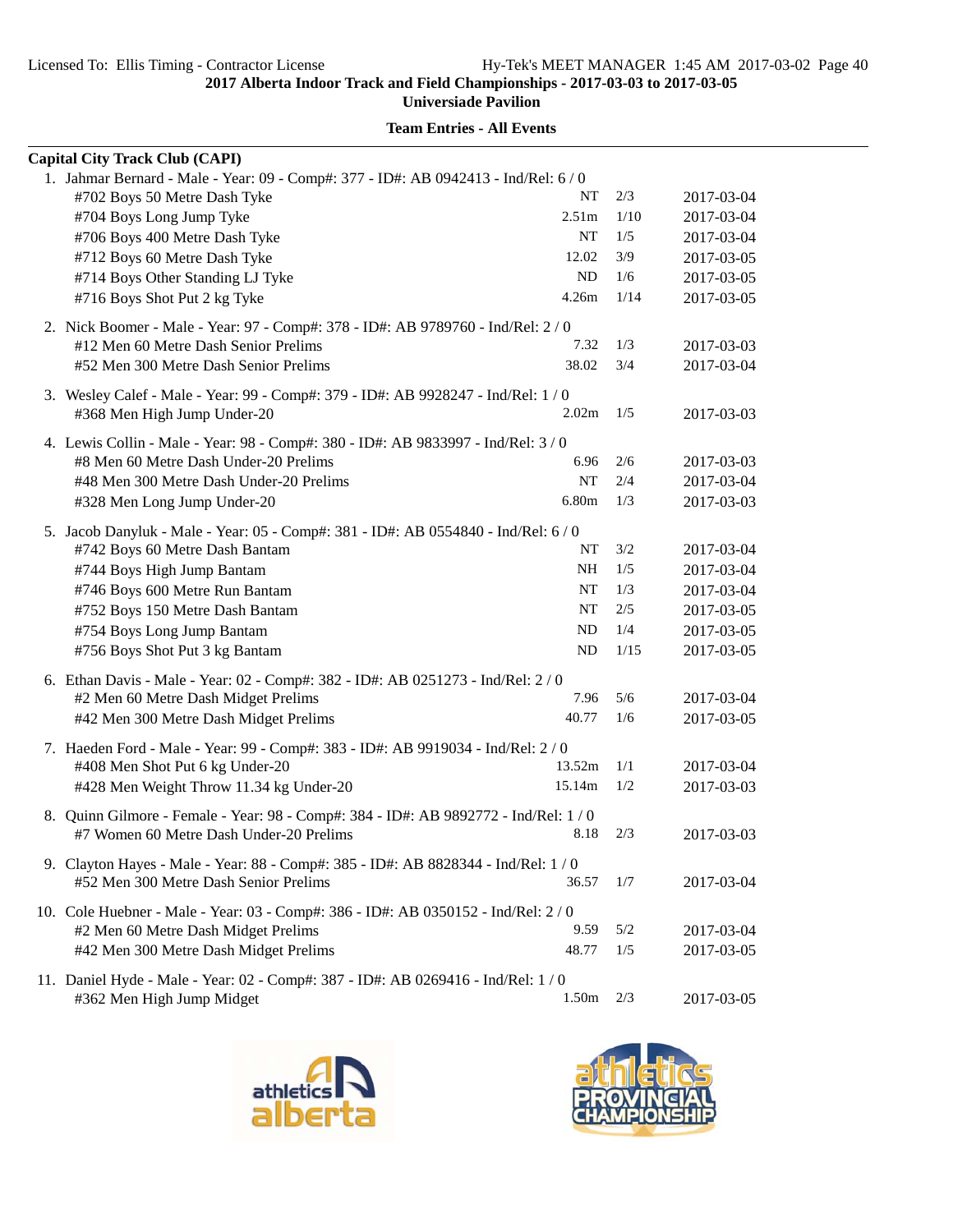**Universiade Pavilion**

|                                                                                      | <b>Capital City Track Club (CAPI)</b>                                                      |           |      |            |  |
|--------------------------------------------------------------------------------------|--------------------------------------------------------------------------------------------|-----------|------|------------|--|
|                                                                                      | 12. Emma Jobs - Female - Year: 02 - Comp#: 388 - ID#: AB 0265637 - Ind/Rel: 2 / 0          |           |      |            |  |
|                                                                                      | #1 Women 60 Metre Dash Midget Prelims                                                      | 8.65      | 3/5  | 2017-03-04 |  |
|                                                                                      | #41 Women 300 Metre Dash Midget Prelims                                                    | 46.53     | 5/7  | 2017-03-05 |  |
| 13. Andrea Jokic - Female - Year: 00 - Comp#: 389 - ID#: AB 0023129 - Ind/Rel: 2 / 0 |                                                                                            |           |      |            |  |
|                                                                                      | #3 Women 60 Metre Dash Under-18 Prelims                                                    | 8.10      | 2/5  | 2017-03-04 |  |
|                                                                                      | #323 Women Long Jump Under-18                                                              | 5.05m     | 2/16 | 2017-03-04 |  |
|                                                                                      | 14. Catherine Kluyts - Female - Year: 99 - Comp#: 390 - ID#: AB 9973942 - Ind/Rel: 4 / 0   |           |      |            |  |
|                                                                                      | #7 Women 60 Metre Dash Under-20 Prelims                                                    | 7.81      | 2/6  | 2017-03-03 |  |
|                                                                                      | #47 Women 300 Metre Dash Under-20 Prelims                                                  | 41.83     | 3/6  | 2017-03-04 |  |
|                                                                                      | #267 Women 60 Metre Hurdles 0.84 m Under-20                                                | 8.77      | 1/6  | 2017-03-04 |  |
|                                                                                      | #267X Women 60 Metre Hurdles 0.84 m Exhib Under-20                                         | 8.77      | 1/3  | 2017-03-04 |  |
|                                                                                      | 15. Alex Lau - Male - Year: 01 - Comp#: 391 - ID#: AB 0134743 - Ind/Rel: 3 / 0             |           |      |            |  |
|                                                                                      | #4 Men 60 Metre Dash Under-18 Prelims                                                      | 7.75      | 3/5  | 2017-03-04 |  |
|                                                                                      | #44 Men 300 Metre Dash Under-18 Prelims                                                    | 43.32     | 7/5  | 2017-03-05 |  |
|                                                                                      | #344 Men Triple Jump Under-18                                                              | 10.92m    | 1/2  | 2017-03-05 |  |
|                                                                                      | 16. Emily Livingstone - Female - Year: 98 - Comp#: 392 - ID#: AB 9854180 - Ind/Rel: 2/0    |           |      |            |  |
|                                                                                      | #407 Women Shot Put 4 kg Under-20                                                          | 8.36m     | 1/3  | 2017-03-04 |  |
|                                                                                      | #427 Women Weight Throw 9.08 kg Under-20                                                   | 9.82m     | 1/1  | 2017-03-03 |  |
|                                                                                      | 17. Makenna Macwhinnie - Female - Year: 04 - Comp#: 393 - ID#: AB 0496157 - Ind/Rel: 3 / 0 |           |      |            |  |
|                                                                                      | #1 Women 60 Metre Dash Midget Prelims                                                      | NT        | 2/1  | 2017-03-04 |  |
|                                                                                      | #41 Women 300 Metre Dash Midget Prelims                                                    | <b>NT</b> | 6/3  | 2017-03-05 |  |
|                                                                                      | #261 Women 60 Metre Hurdles 0.76 m Midget Prelims                                          | <b>NT</b> | 1/7  | 2017-03-05 |  |
|                                                                                      | 18. Melia Martyniuk - Female - Year: 99 - Comp#: 394 - ID#: AB 9975819 - Ind/Rel: 3/0      |           |      |            |  |
|                                                                                      | #47 Women 300 Metre Dash Under-20 Prelims                                                  | 44.90     | 1/5  | 2017-03-04 |  |
|                                                                                      | #327 Women Long Jump Under-20                                                              | 4.28m     | 1/5  | 2017-03-03 |  |
|                                                                                      | #407 Women Shot Put 4 kg Under-20                                                          | <b>ND</b> | 1/2  | 2017-03-04 |  |
|                                                                                      | 19. Sajan Pannu - Male - Year: 02 - Comp#: 395 - ID#: AB 0257219 - Ind/Rel: 2 / 0          |           |      |            |  |
|                                                                                      | #402 Men Shot Put 4 kg Midget                                                              | ND        | 1/4  | 2017-03-04 |  |
|                                                                                      | #422 Men Weight Throw 7.26 kg Midget                                                       | <b>ND</b> | 1/1  | 2017-03-05 |  |
|                                                                                      | 20. Cierra Rebnord - Female - Year: 01 - Comp#: 396 - ID#: AB 0123832 - Ind/Rel: 2/0       |           |      |            |  |
|                                                                                      | #3 Women 60 Metre Dash Under-18 Prelims                                                    | 8.82      | 1/2  | 2017-03-04 |  |
|                                                                                      | #43 Women 300 Metre Dash Under-18 Prelims                                                  | 46.05     | 4/4  | 2017-03-05 |  |
|                                                                                      | 21. Christina Toovey - Female - Year: 00 - Comp#: 397 - ID#: AB 0037493 - Ind/Rel: 2 / 0   |           |      |            |  |
|                                                                                      | #3 Women 60 Metre Dash Under-18 Prelims                                                    | 8.17      | 5/6  | 2017-03-04 |  |
|                                                                                      | #43 Women 300 Metre Dash Under-18 Prelims                                                  | 43.50     | 4/6  | 2017-03-05 |  |



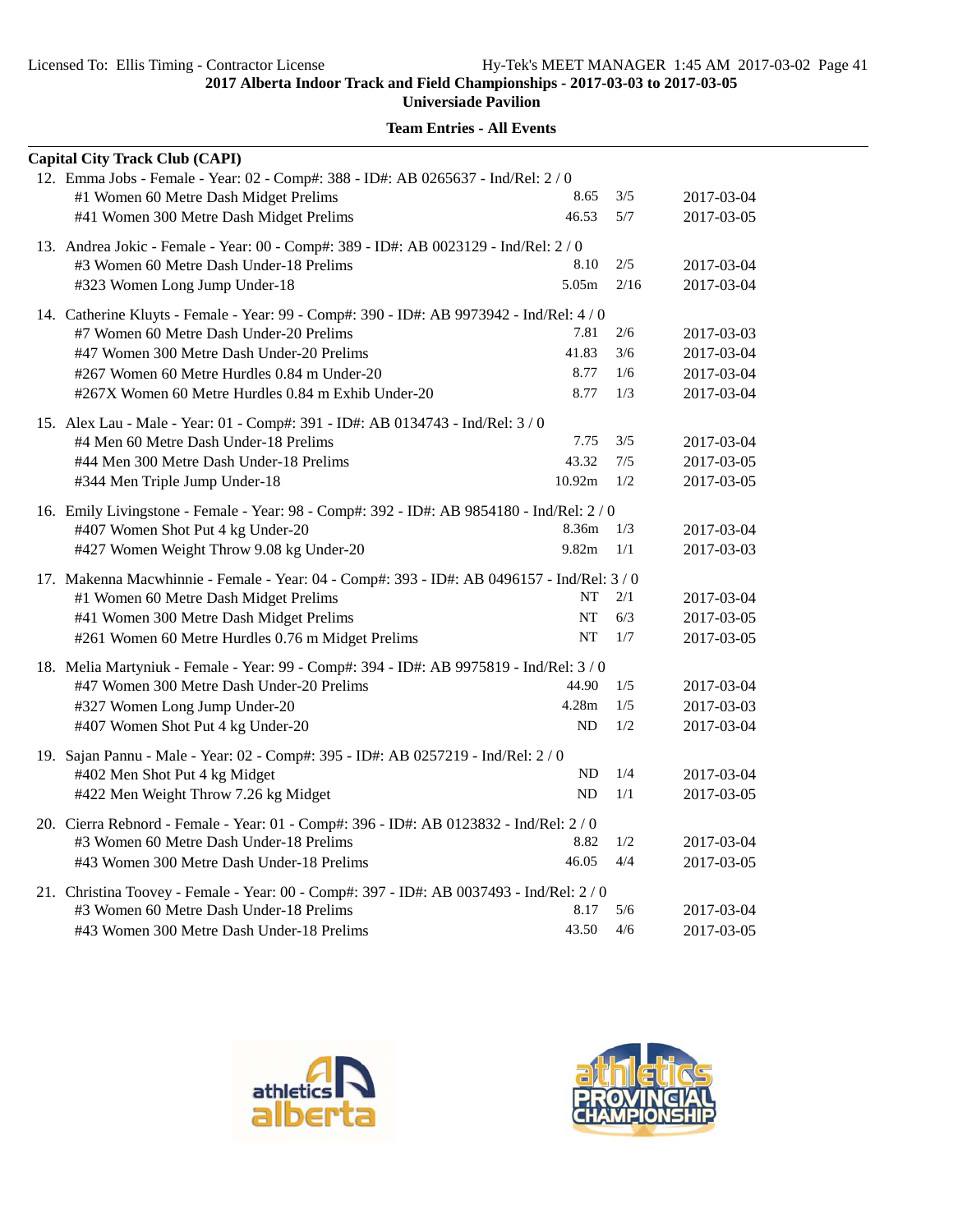**Team Entries - All Events**

| <b>Capital City Track Club (CAPI)</b>                                                |                |            |
|--------------------------------------------------------------------------------------|----------------|------------|
| 22. Jennifer Weber - Female - Year: 96 - Comp#: 398 - ID#: AB 9617694 - Ind/Rel: 2/0 |                |            |
| #411 Women Shot Put 4 kg Senior                                                      | $13.41m$ $1/1$ | 2017-03-04 |
| #431 Women Weight Throw 9.08 kg Senior                                               | $15.56m$ 1/4   | 2017-03-03 |

**Capital City Track Club Total Individual Entries: 54 - Total Relays: 0**



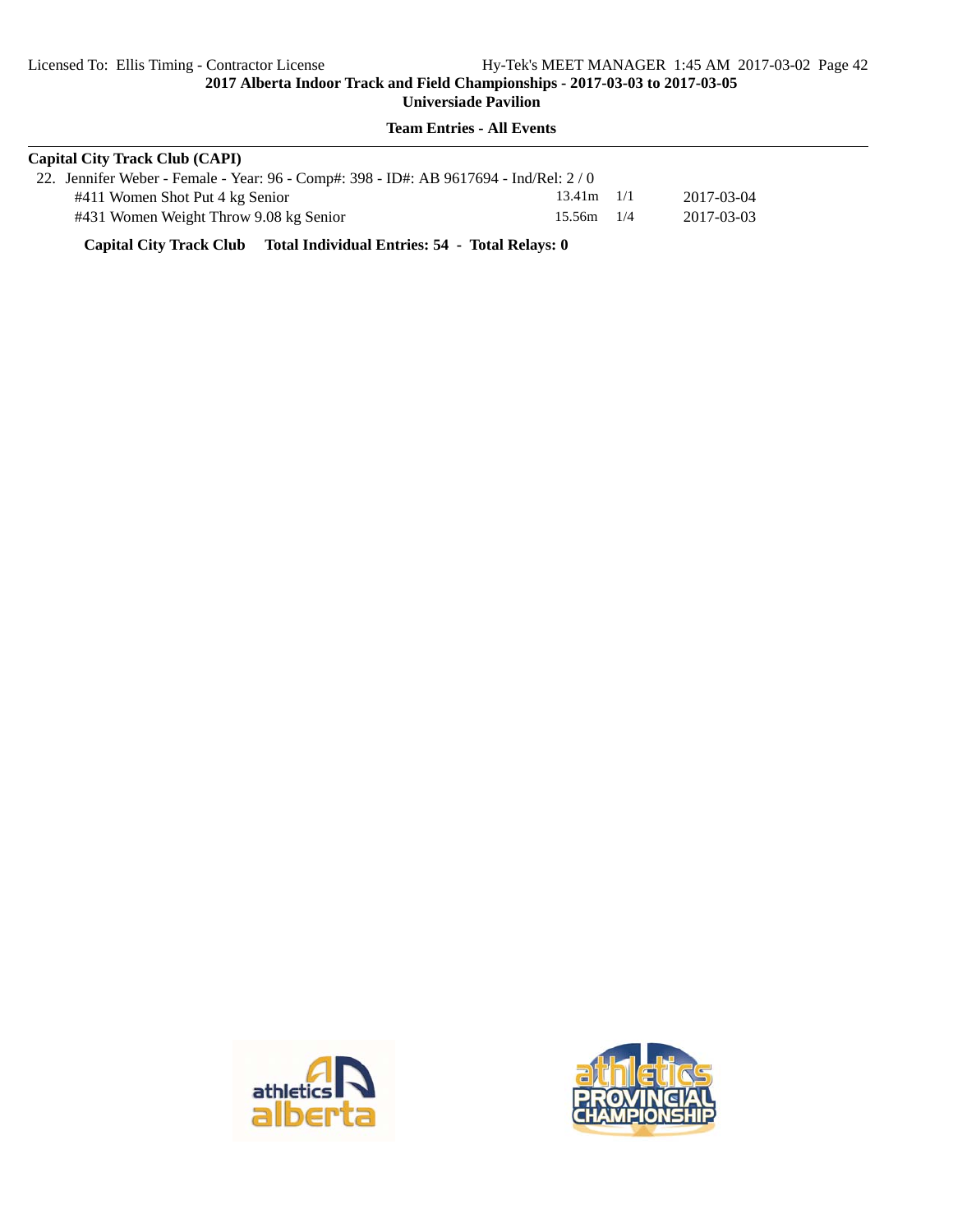**Universiade Pavilion**

| Chinook Track & Field Club (CHIN)                                                      |                   |     |            |  |  |
|----------------------------------------------------------------------------------------|-------------------|-----|------------|--|--|
| 1. Emma Bauer - Female - Year: 00 - Comp#: 399 - ID#: AB 0092697 - Ind/Rel: 1/0        |                   |     |            |  |  |
| #423 Women Weight Throw 7.26 kg Under-18                                               | 15.87m            | 1/1 | 2017-03-05 |  |  |
| 2. Logan Boras - Male - Year: 00 - Comp#: 400 - ID#: AB 0066976 - Ind/Rel: 1/0         |                   |     |            |  |  |
| #384 Men Pole Vault Under-18                                                           | 3.20m             | 1/1 | 2017-03-04 |  |  |
| 3. Phillip Rockerbie - Male - Year: 88 - Comp#: 401 - ID#: AB 8846050 - Ind/Rel: 3 / 0 |                   |     |            |  |  |
| #12 Men 60 Metre Dash Senior Prelims                                                   | 7.12              | 1/9 | 2017-03-03 |  |  |
| #272 Men 60 Metre Hurdles 1.07 m Senior                                                | 8.46              | 1/5 | 2017-03-04 |  |  |
| #272X Men 60 Metre Hurdles 1.07 m Exhib Senior                                         | 8.46              | 1/3 | 2017-03-04 |  |  |
| 4. Noel Vanderzee - Male - Year: 99 - Comp#: 402 - ID#: AB 9951243 - Ind/Rel: 2/0      |                   |     |            |  |  |
| #348 Men Triple Jump Under-20                                                          | 13.11m            | 1/2 | 2017-03-04 |  |  |
| #368 Men High Jump Under-20                                                            | 2.00 <sub>m</sub> | 1/1 | 2017-03-03 |  |  |
| Chinook Track & Field Club Total Individual Entries: 7 - Total Relays: 0               |                   |     |            |  |  |



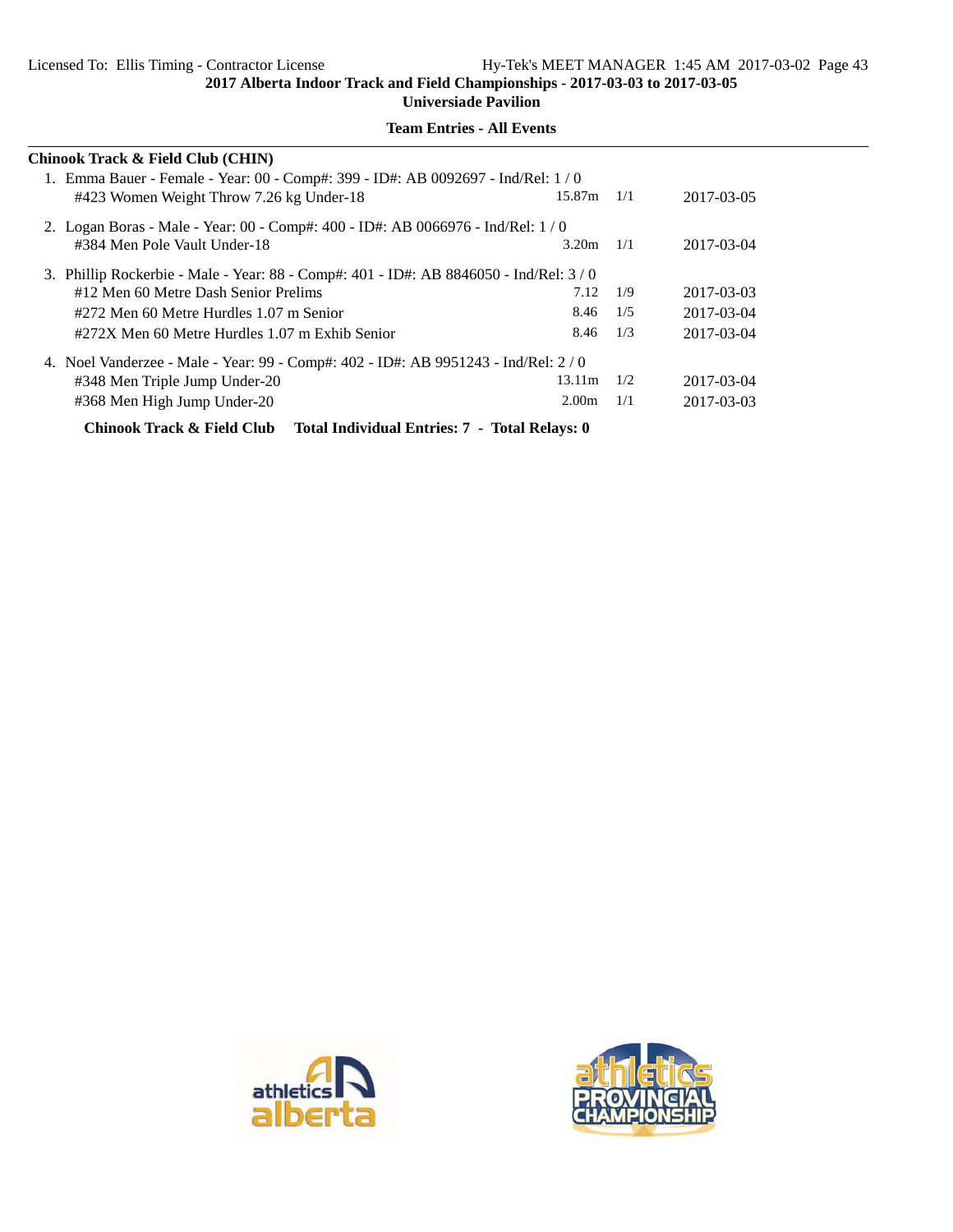## **Team Entries - All Events**

| Dino Youth Track And Field (DINOY)                                                  |                  |            |
|-------------------------------------------------------------------------------------|------------------|------------|
| 1. Helana Santema - Female - Year: 01 - Comp#: 403 - ID#: AB 0166223 - Ind/Rel: 2/0 |                  |            |
| #83 Women 600 Metre Run Under-18                                                    | $1:54.68$ $2/7$  | 2017-03-04 |
| #123 Women 1000 Metre Run Under-18                                                  | $3:40.11$ $1/14$ | 2017-03-05 |

**Dino Youth Track And Field Total Individual Entries: 2 - Total Relays: 0**



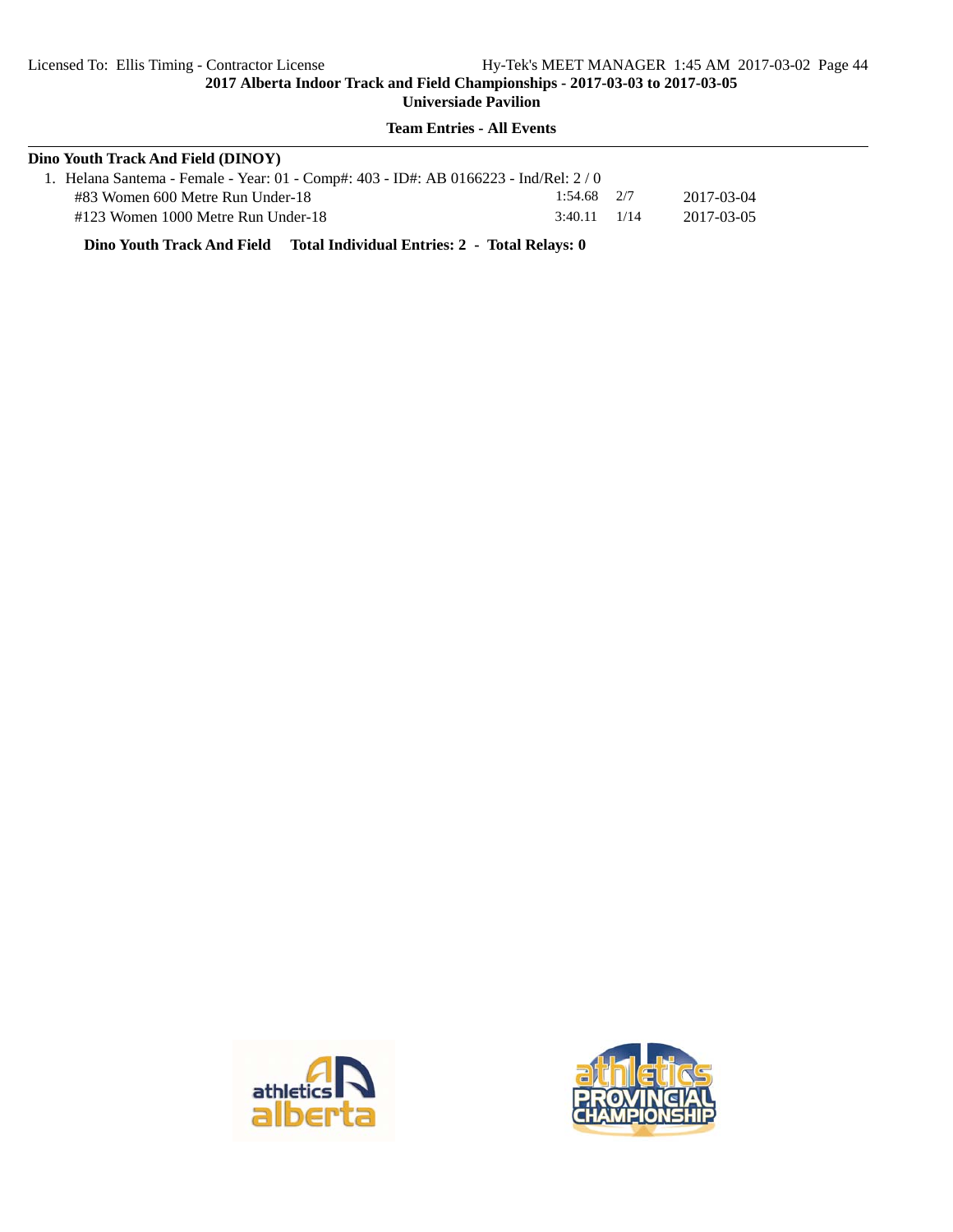**Universiade Pavilion**

| Dunamis Athletic Training Club (DATC)                                                |       |            |            |  |  |  |  |
|--------------------------------------------------------------------------------------|-------|------------|------------|--|--|--|--|
| 1. Hanna Stewart - Female - Year: 00 - Comp#: 404 - ID#: SK 0056689 - Ind/Rel: 1 / 0 |       |            |            |  |  |  |  |
| #43 Women 300 Metre Dash Under-18 Prelims                                            |       | $NT = 5/4$ | 2017-03-05 |  |  |  |  |
| 2. Sofia Stewart - Female - Year: 97 - Comp#: 405 - ID#: SK 9751382 - Ind/Rel: 1/0   |       |            |            |  |  |  |  |
| #51 Women 300 Metre Dash Senior                                                      | 42.35 | 1/7        | 2017-03-04 |  |  |  |  |
| 3. Chance Wylie - Male - Year: 97 - Comp#: 406 - ID#: SK 9715155 - Ind/Rel: 3/0      |       |            |            |  |  |  |  |
| #52 Men 300 Metre Dash Senior Prelims                                                | 37.27 | 3/6        | 2017-03-04 |  |  |  |  |
| #272 Men 60 Metre Hurdles 1.07 m Senior                                              | 9.53  | 1/7        | 2017-03-04 |  |  |  |  |
| #272X Men 60 Metre Hurdles 1.07 m Exhib Senior                                       | 9.53  | 1/2        | 2017-03-04 |  |  |  |  |
| Dunamis Athletic Training Club Total Individual Entries: 5 - Total Relays: 0         |       |            |            |  |  |  |  |



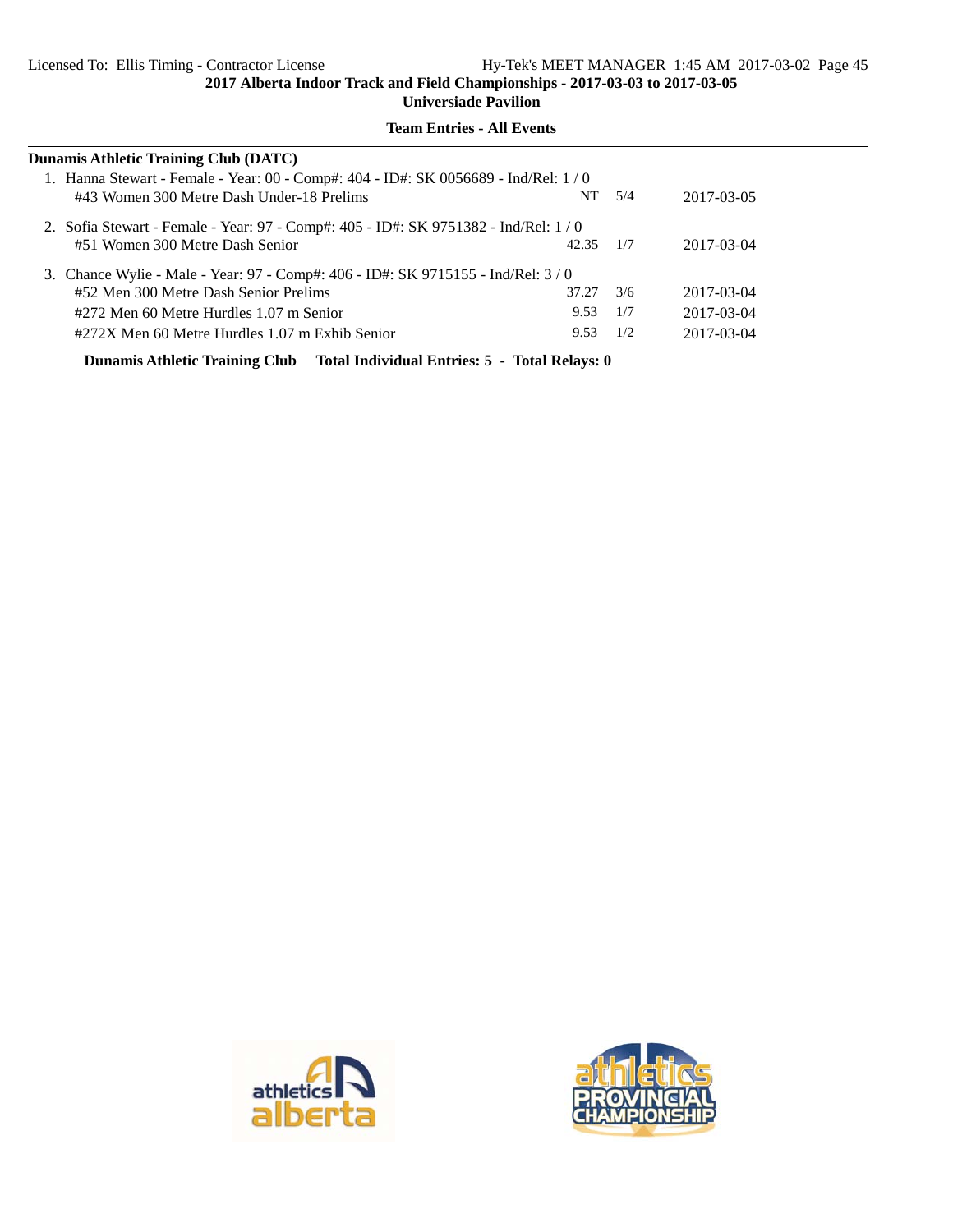| <b>Edmonton Columbians Track Club (ECTC)</b>                                                                                      |                   |      |            |
|-----------------------------------------------------------------------------------------------------------------------------------|-------------------|------|------------|
| <b>645 Bevington Place</b>                                                                                                        |                   |      |            |
| , AB T5T 6G6 CAN<br><b>Edmonton</b>                                                                                               |                   |      |            |
| 1. Riley Andruchow - Female - Year: 01 - Comp#: 407 - ID#: AB 0194107 - Ind/Rel: 4 / 0<br>#3 Women 60 Metre Dash Under-18 Prelims | 8.33              | 5/4  | 2017-03-04 |
| #43 Women 300 Metre Dash Under-18 Prelims                                                                                         | 44.81             | 9/6  | 2017-03-05 |
| #323 Women Long Jump Under-18                                                                                                     | $5.05\mathrm{m}$  | 2/5  | 2017-03-04 |
| #343 Women Triple Jump Under-18                                                                                                   | 9.68m             | 1/2  | 2017-03-05 |
|                                                                                                                                   |                   |      |            |
| 2. Caelen Begg - Male - Year: 99 - Comp#: 408 - ID#: AB 9911281 - Ind/Rel: 2/0                                                    |                   |      |            |
| #8 Men 60 Metre Dash Under-20 Prelims                                                                                             | 7.74              | 1/1  | 2017-03-03 |
| #48 Men 300 Metre Dash Under-20 Prelims                                                                                           | 38.25             | 4/6  | 2017-03-04 |
| 3. Iain Bishop - Male - Year: 02 - Comp#: 409 - ID#: AB 0242874 - Ind/Rel: 3 / 0                                                  |                   |      |            |
| #2 Men 60 Metre Dash Midget Prelims                                                                                               | NT                | 5/7  | 2017-03-04 |
| #322 Men Long Jump Midget                                                                                                         | ND                | 1/2  | 2017-03-05 |
| #362 Men High Jump Midget                                                                                                         | <b>NH</b>         | 1/1  | 2017-03-05 |
| 4. Dalyn Cerra - Male - Year: 00 - Comp#: 410 - ID#: AB 0081300 - Ind/Rel: 2 / 0                                                  |                   |      |            |
| #4 Men 60 Metre Dash Under-18 Prelims                                                                                             | 7.12              | 4/3  | 2017-03-04 |
| #44 Men 300 Metre Dash Under-18 Prelims                                                                                           | 37.95             | 4/7  | 2017-03-05 |
|                                                                                                                                   |                   |      |            |
| 5. Luke Christian - Male - Year: 06 - Comp#: 411 - ID#: AB 0660317 - Ind/Rel: 6 / 0                                               |                   |      |            |
| #722 Boys 150 Metre Dash Pee Wee                                                                                                  | NT                | 3/6  | 2017-03-04 |
| #724 Boys Long Jump Pee Wee                                                                                                       | <b>ND</b>         | 1/8  | 2017-03-04 |
| #726 Boys Shot Put 2 kg Pee Wee                                                                                                   | <b>ND</b>         | 1/10 | 2017-03-04 |
| #732 Boys 60 Metre Dash Pee Wee                                                                                                   | NT                | 2/8  | 2017-03-05 |
| #734 Boys High Jump Pee Wee                                                                                                       | NH                | 1/8  | 2017-03-05 |
| #736 Boys 600 Metre Run Pee Wee                                                                                                   | NT                | 1/5  | 2017-03-05 |
| 6. Finn Crowe - Male - Year: 03 - Comp#: 412 - ID#: AB 0319748 - Ind/Rel: 2 / 0                                                   |                   |      |            |
| #182 Men 2000 Metre Run Midget                                                                                                    | 6:36.39           | 1/9  | 2017-03-05 |
| #362 Men High Jump Midget                                                                                                         | 1.33 <sub>m</sub> | 2/6  | 2017-03-05 |
| 7. Luke Dawson - Male - Year: 04 - Comp#: 413 - ID#: AB 0477839 - Ind/Rel: 6 / 0                                                  |                   |      |            |
| #742 Boys 60 Metre Dash Bantam                                                                                                    | 9.05              | 4/5  | 2017-03-04 |
| #744 Boys High Jump Bantam                                                                                                        | 1.30m             | 3/2  | 2017-03-04 |
| #746 Boys 600 Metre Run Bantam                                                                                                    | 1:51.98           | 3/6  | 2017-03-04 |
| #752 Boys 150 Metre Dash Bantam                                                                                                   | 22.00             | 6/1  | 2017-03-05 |
| #754 Boys Long Jump Bantam                                                                                                        | ND                | 1/17 | 2017-03-05 |
| #756 Boys Shot Put 3 kg Bantam                                                                                                    | ND                | 1/1  | 2017-03-05 |
| 8. Shea Doyle - Male - Year: 01 - Comp#: 414 - ID#: AB 0160845 - Ind/Rel: 2 / 0                                                   |                   |      |            |
| #4 Men 60 Metre Dash Under-18 Prelims                                                                                             | 7.79              | 5/5  | 2017-03-04 |
| #44 Men 300 Metre Dash Under-18 Prelims                                                                                           | 40.56             | 9/4  | 2017-03-05 |
|                                                                                                                                   |                   |      |            |
| 9. Georges Frechette - Male - Year: 03 - Comp#: 415 - ID#: AB 0340355 - Ind/Rel: 2/0                                              |                   |      |            |
| #2 Men 60 Metre Dash Midget Prelims                                                                                               | 8.02              | 4/6  | 2017-03-04 |
| #42 Men 300 Metre Dash Midget Prelims                                                                                             | 41.72             | 2/6  | 2017-03-05 |



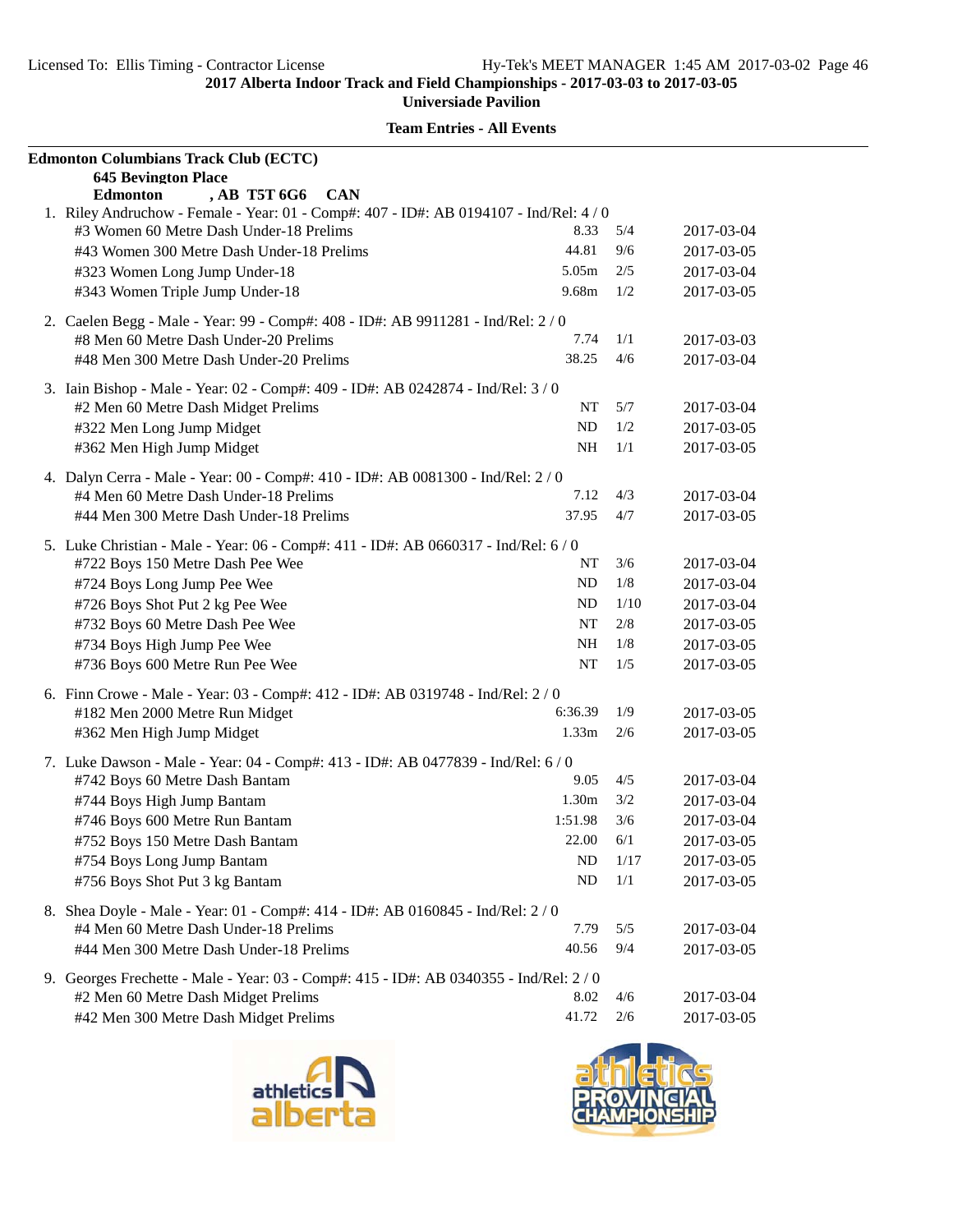| <b>Edmonton Columbians Track Club (ECTC)</b>                                                                                          |           |         |            |
|---------------------------------------------------------------------------------------------------------------------------------------|-----------|---------|------------|
| <b>645 Bevington Place</b>                                                                                                            |           |         |            |
| , AB T5T 6G6<br><b>Edmonton</b><br><b>CAN</b><br>10. Talia French - Female - Year: 02 - Comp#: 416 - ID#: AB 0236588 - Ind/Rel: 4 / 0 |           |         |            |
| #1 Women 60 Metre Dash Midget Prelims                                                                                                 | NT        | 3/7     | 2017-03-04 |
| #261 Women 60 Metre Hurdles 0.76 m Midget Prelims                                                                                     | 10.53     | 2/3     | 2017-03-05 |
| #321 Women Long Jump Midget                                                                                                           | 4.58m     | 2/13    | 2017-03-04 |
| #361 Women High Jump Midget                                                                                                           | 1.45m     | 2/5     | 2017-03-05 |
|                                                                                                                                       |           |         |            |
| 11. Newton Grey - Male - Year: 65 - Comp#: 417 - ID#: AB 6573483 - Ind/Rel: 2/0<br>#17 Men 35+ 60 Metre Dash Masters                  | 7.42      | 2/3     |            |
|                                                                                                                                       | 24.11     | 2/6     | 2017-03-04 |
| #37 Men 35+ 200 Metre Dash Masters                                                                                                    |           |         | 2017-03-05 |
| 12. Reem Hamdon - Female - Year: 01 - Comp#: 418 - ID#: AB 0146101 - Ind/Rel: 2/0                                                     |           |         |            |
| #3 Women 60 Metre Dash Under-18 Prelims                                                                                               | 8.54      | 3/7     | 2017-03-04 |
| #43 Women 300 Metre Dash Under-18 Prelims                                                                                             | NT        | 2/3     | 2017-03-05 |
| 13. Jaxon Hume - Male - Year: 02 - Comp#: 419 - ID#: AB 0275898 - Ind/Rel: 3 / 0                                                      |           |         |            |
| #2 Men 60 Metre Dash Midget Prelims                                                                                                   | 7.40      | 5/3     | 2017-03-04 |
| #42 Men 300 Metre Dash Midget Prelims                                                                                                 | 38.63     | 8/6     | 2017-03-05 |
| #362 Men High Jump Midget                                                                                                             | 1.75m     | 2/10    | 2017-03-05 |
| 14. Kristofor Ilkiw - Male - Year: 93 - Comp#: 420 - ID#: AB 9316427 - Ind/Rel: 1 / 0                                                 |           |         |            |
| #92 Men 600 Metre Run Senior                                                                                                          | NT        | 1/4     | 2017-03-03 |
| 15. Romando Jean - Male - Year: 91 - Comp#: 421 - ID#: AB 9118515 - Ind/Rel: 2 / 0                                                    |           |         |            |
| #12 Men 60 Metre Dash Senior Prelims                                                                                                  | 7.30      | 2/3     | 2017-03-03 |
| #52 Men 300 Metre Dash Senior Prelims                                                                                                 | 36.18     | 2/7     | 2017-03-04 |
| 16. Ella Kern - Female - Year: 05 - Comp#: 422 - ID#: AB 0528478 - Ind/Rel: 6 / 0                                                     |           |         |            |
| #741 Girls 60 Metre Dash Bantam                                                                                                       | NT        | 2/6     | 2017-03-04 |
| #743 Girls High Jump Bantam                                                                                                           | NH        | 1/2     | 2017-03-04 |
| #745 Girls 600 Metre Run Bantam                                                                                                       | NT        | 3/12    | 2017-03-04 |
| #751 Girls 150 Metre Dash Bantam                                                                                                      | NT        | 3/6     | 2017-03-05 |
| #753 Girls Long Jump Bantam                                                                                                           | ND        | 1/3     | 2017-03-05 |
| #755 Girls Shot Put 3 kg Bantam                                                                                                       | <b>ND</b> | 1/1     | 2017-03-05 |
| 17. Michael King-McKenzie - Male - Year: 94 - Comp#: 423 - ID#: AB 9497239 - Ind/Rel: 2/0                                             |           |         |            |
| #12 Men 60 Metre Dash Senior Prelims                                                                                                  | 7.20      | 1/5     | 2017-03-03 |
| #52 Men 300 Metre Dash Senior Prelims                                                                                                 | 36.55     | 1/6     | 2017-03-04 |
| 18. Evan Klein - Male - Year: 07 - Comp#: 424 - ID#: AB 0769063 - Ind/Rel: 6 / 0                                                      |           |         |            |
| #722 Boys 150 Metre Dash Pee Wee                                                                                                      | NT        | $2/5$   | 2017-03-04 |
| #724 Boys Long Jump Pee Wee                                                                                                           | ND        | $1/4\,$ | 2017-03-04 |
| #726 Boys Shot Put 2 kg Pee Wee                                                                                                       | ND        | 1/4     | 2017-03-04 |
| #732 Boys 60 Metre Dash Pee Wee                                                                                                       | NT        | $2/2\,$ | 2017-03-05 |
| #734 Boys High Jump Pee Wee                                                                                                           | NH        | 1/11    | 2017-03-05 |
| #736 Boys 600 Metre Run Pee Wee                                                                                                       | NT        | 1/7     | 2017-03-05 |



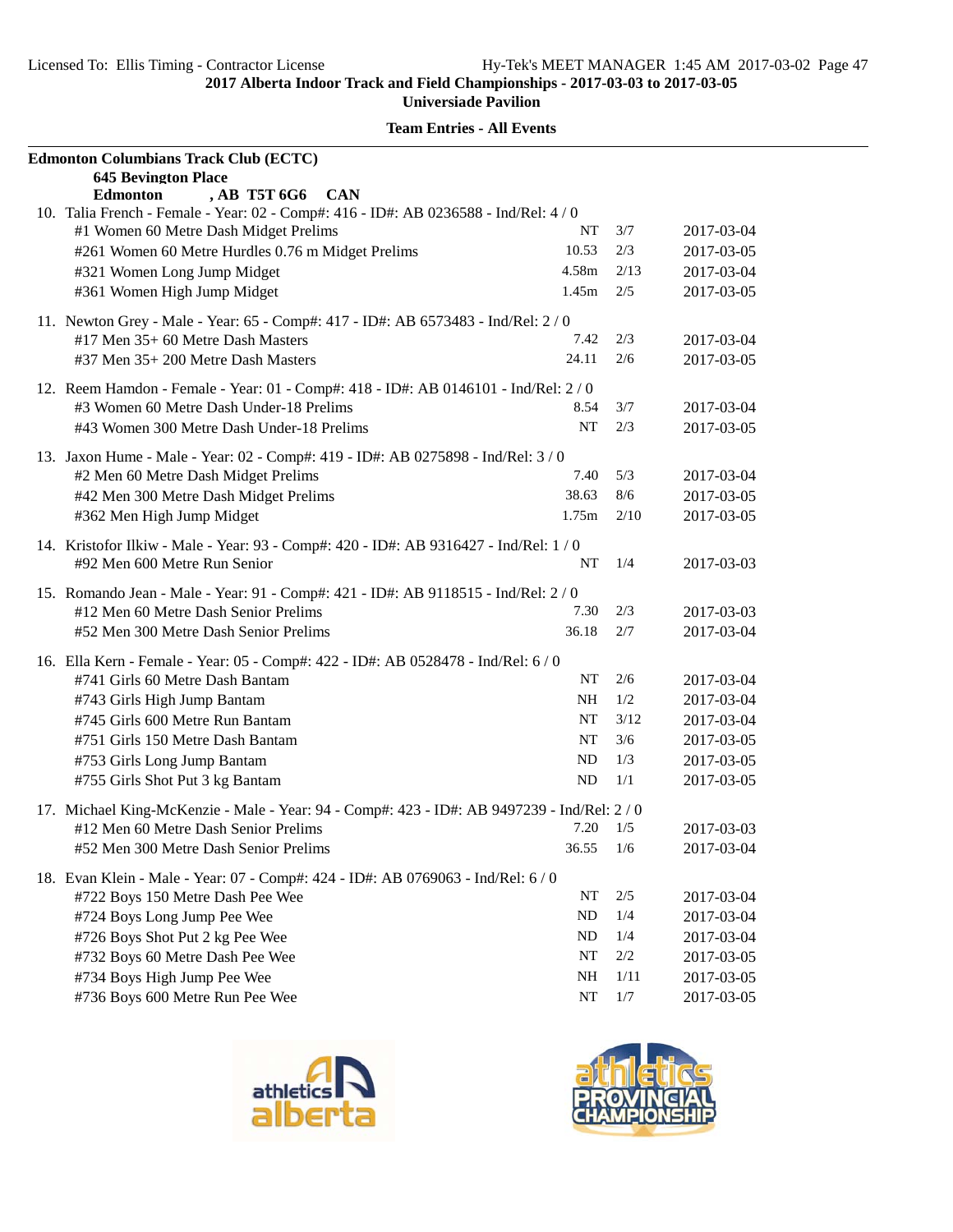| <b>Edmonton Columbians Track Club (ECTC)</b>                                                                                        |                   |      |            |
|-------------------------------------------------------------------------------------------------------------------------------------|-------------------|------|------------|
| <b>645 Bevington Place</b>                                                                                                          |                   |      |            |
| , AB T5T 6G6<br><b>Edmonton</b><br><b>CAN</b><br>19. Luis Koidjos - Male - Year: 99 - Comp#: 425 - ID#: AB 9934916 - Ind/Rel: 3 / 0 |                   |      |            |
| #48 Men 300 Metre Dash Under-20 Prelims                                                                                             | 40.72             | 1/5  | 2017-03-04 |
| #88 Men 600 Metre Run Under-20                                                                                                      | 1:33.20           | 1/5  | 2017-03-03 |
|                                                                                                                                     | NH                | 1/3  |            |
| #368 Men High Jump Under-20                                                                                                         |                   |      | 2017-03-03 |
| 20. Whitney LaFayette - Female - Year: 05 - Comp#: 426 - ID#: AB 0554156 - Ind/Rel: 6 / 0                                           |                   |      |            |
| #741 Girls 60 Metre Dash Bantam                                                                                                     | 9.09              | 6/7  | 2017-03-04 |
| #743 Girls High Jump Bantam                                                                                                         | 1.35m             | 3/12 | 2017-03-04 |
| #745 Girls 600 Metre Run Bantam                                                                                                     | 2:17.82           | 4/6  | 2017-03-04 |
| #751 Girls 150 Metre Dash Bantam                                                                                                    | 22.70             | 6/6  | 2017-03-05 |
| #753 Girls Long Jump Bantam                                                                                                         | ND                | 1/4  | 2017-03-05 |
| #755 Girls Shot Put 3 kg Bantam                                                                                                     | ND                | 1/9  | 2017-03-05 |
| 21. Benjamin Low-On - Male - Year: 04 - Comp#: 427 - ID#: AB 0477968 - Ind/Rel: 6 / 0                                               |                   |      |            |
| #742 Boys 60 Metre Dash Bantam                                                                                                      | NT                | 1/5  | 2017-03-04 |
| #744 Boys High Jump Bantam                                                                                                          | 1.20 <sub>m</sub> | 3/10 | 2017-03-04 |
| #746 Boys 600 Metre Run Bantam                                                                                                      | NT                | 1/9  | 2017-03-04 |
| #752 Boys 150 Metre Dash Bantam                                                                                                     | NT                | 2/4  | 2017-03-05 |
| #754 Boys Long Jump Bantam                                                                                                          | ND                | 1/6  | 2017-03-05 |
| #756 Boys Shot Put 3 kg Bantam                                                                                                      | ND                | 1/10 | 2017-03-05 |
|                                                                                                                                     |                   |      |            |
| 22. Nishawn Mann - Male - Year: 03 - Comp#: 428 - ID#: AB 0314930 - Ind/Rel: 1 / 0                                                  |                   |      |            |
| #42 Men 300 Metre Dash Midget Prelims                                                                                               | 48.13             | 2/4  | 2017-03-05 |
| 23. Dean Marcynuk - Male - Year: 02 - Comp#: 429 - ID#: AB 0290054 - Ind/Rel: 3 / 0                                                 |                   |      |            |
| #42 Men 300 Metre Dash Midget Prelims                                                                                               | 42.32             | 4/6  | 2017-03-05 |
| #262 Men 60 Metre Hurdles 0.84 m Midget Prelims                                                                                     | 9.34              | 1/6  | 2017-03-05 |
| #362 Men High Jump Midget                                                                                                           | 1.51 <sub>m</sub> | 2/9  | 2017-03-05 |
|                                                                                                                                     |                   |      |            |
| 24. Darcy Meyers - Male - Year: 62 - Comp#: 430 - ID#: AB 6281154 - Ind/Rel: 2/0<br>#17 Men 35+ 60 Metre Dash Masters               | 8.79              | 2/1  | 2017-03-04 |
|                                                                                                                                     | 30.70             | 1/6  | 2017-03-05 |
| #37 Men 35+ 200 Metre Dash Masters                                                                                                  |                   |      |            |
| 25. Iqra Nanji - Female - Year: 97 - Comp#: 431 - ID#: AB 9727238 - Ind/Rel: 3/0                                                    |                   |      |            |
| #11 Women 60 Metre Dash Senior                                                                                                      | 8.27              | 1/7  | 2017-03-03 |
| #11X Women 60 Metre Dash Exhibition Senior                                                                                          | $8.27$ $1/2$      |      | 2017-03-03 |
| #51 Women 300 Metre Dash Senior                                                                                                     | NT                | 1/1  | 2017-03-04 |
| 26. Tien Nguyen - Male - Year: 00 - Comp#: 432 - ID#: AB 0046981 - Ind/Rel: 2/0                                                     |                   |      |            |
| #4 Men 60 Metre Dash Under-18 Prelims                                                                                               | NT                | 3/1  | 2017-03-04 |
| #44 Men 300 Metre Dash Under-18 Prelims                                                                                             | 40.59             | 8/5  | 2017-03-05 |
|                                                                                                                                     |                   |      |            |
| 27. Amanda Ntiamoah - Female - Year: 92 - Comp#: 433 - ID#: AB 9233886 - Ind/Rel: 2 / 0                                             |                   |      |            |
| #11 Women 60 Metre Dash Senior                                                                                                      | 7.79              | 1/3  | 2017-03-03 |
| #11X Women 60 Metre Dash Exhibition Senior                                                                                          | 7.79              | 1/6  | 2017-03-03 |



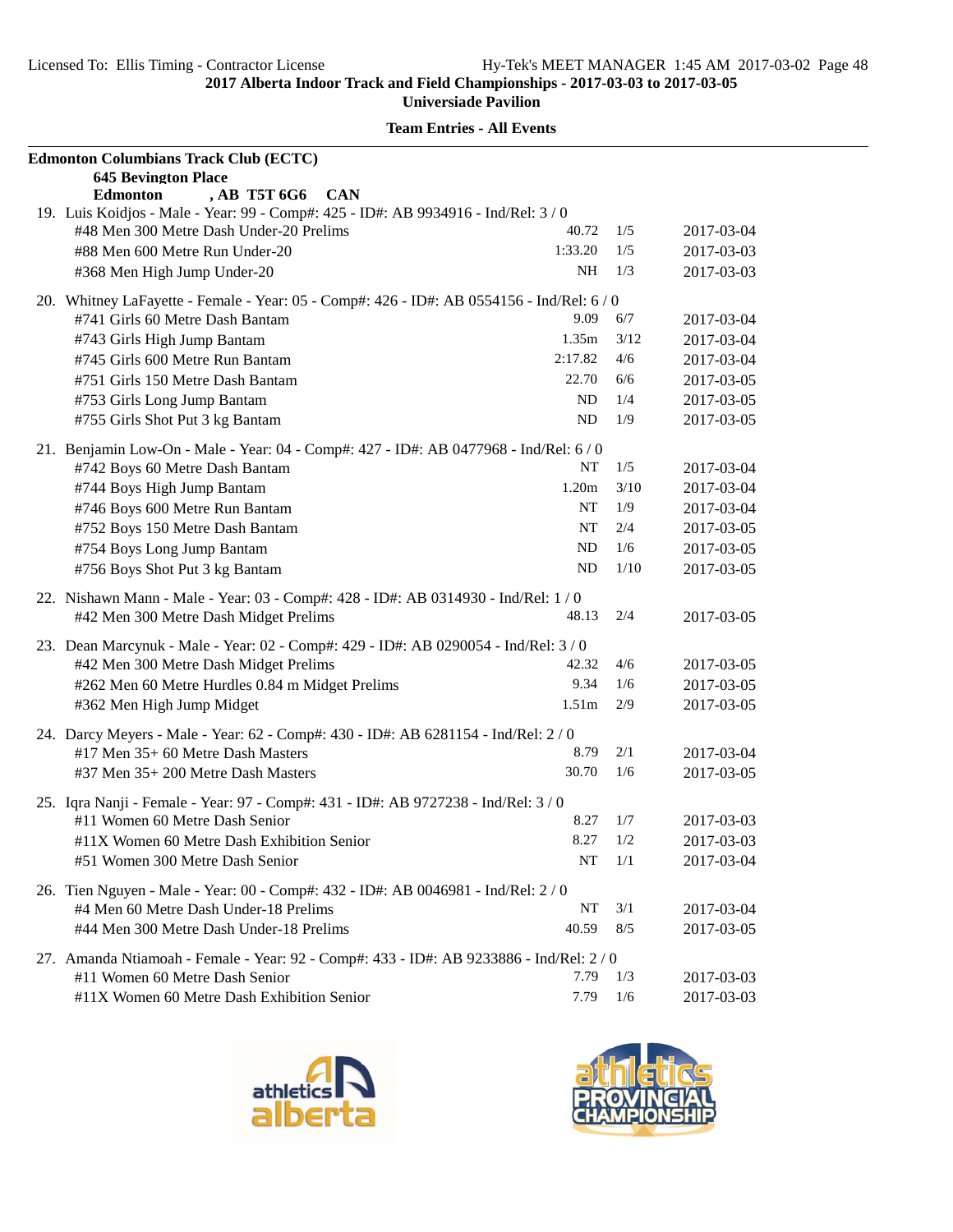| <b>Edmonton Columbians Track Club (ECTC)</b>                                               |           |       |            |
|--------------------------------------------------------------------------------------------|-----------|-------|------------|
| <b>645 Bevington Place</b>                                                                 |           |       |            |
| , AB T5T 6G6<br><b>Edmonton</b><br><b>CAN</b>                                              |           |       |            |
| 28. Holly Pougnet - Female - Year: 04 - Comp#: 434 - ID#: AB 0417760 - Ind/Rel: 3/0        |           |       |            |
| #751 Girls 150 Metre Dash Bantam                                                           | 23.58     | 5/6   | 2017-03-05 |
| #753 Girls Long Jump Bantam                                                                | ND        | 1/2   | 2017-03-05 |
| #755 Girls Shot Put 3 kg Bantam                                                            | ND        | 1/7   | 2017-03-05 |
| 29. Leif Pougnet - Male - Year: 02 - Comp#: 435 - ID#: AB 0250585 - Ind/Rel: 2/0           |           |       |            |
| #82 Men 600 Metre Run Midget                                                               | 1:37.02   | 4/4   | 2017-03-05 |
| #142 Men 1200 Metre Run Midget                                                             | <b>NT</b> | 1/8   | 2017-03-04 |
| 30. Violette Reppert - Female - Year: 01 - Comp#: 436 - ID#: AB 0184259 - Ind/Rel: 3 / 0   |           |       |            |
| #3 Women 60 Metre Dash Under-18 Prelims                                                    | 8.54      | 2/1   | 2017-03-04 |
| #323 Women Long Jump Under-18                                                              | 4.63m     | 2/6   | 2017-03-04 |
| #343 Women Triple Jump Under-18                                                            | 10.15m    | 1/10  | 2017-03-05 |
| 31. Jenny Rintoul - Female - Year: 90 - Comp#: 437 - ID#: AB 9018865 - Ind/Rel: 3 / 0      |           |       |            |
| #11 Women 60 Metre Dash Senior                                                             | 7.66      | 1/5   | 2017-03-03 |
| #11X Women 60 Metre Dash Exhibition Senior                                                 | 7.66      | 1/5   | 2017-03-03 |
| #51 Women 300 Metre Dash Senior                                                            | 40.71     | 1/6   | 2017-03-04 |
| 32. Venus Sabourin - Female - Year: 02 - Comp#: 438 - ID#: AB 0226998 - Ind/Rel: 6 / 0     |           |       |            |
| #41 Women 300 Metre Dash Midget Prelims                                                    | 46.14     | 1/6   | 2017-03-05 |
| #81 Women 600 Metre Run Midget                                                             | NT        | 1/2   | 2017-03-05 |
| #261 Women 60 Metre Hurdles 0.76 m Midget Prelims                                          | 10.39     | 1/3   | 2017-03-05 |
| #321 Women Long Jump Midget                                                                | 4.70m     | 2/8   | 2017-03-04 |
| #341 Women Triple Jump Midget                                                              | <b>ND</b> | 1/1   | 2017-03-04 |
| #361 Women High Jump Midget                                                                | 1.55m     | 2/14  | 2017-03-05 |
| 33. Aaron Schaber - Male - Year: 03 - Comp#: 439 - ID#: AB 0392244 - Ind/Rel: 3 / 0        |           |       |            |
| #2 Men 60 Metre Dash Midget Prelims                                                        | 8.78      | 1/8   | 2017-03-04 |
| #322 Men Long Jump Midget                                                                  | 4.63m     | 2/1   | 2017-03-05 |
| #402 Men Shot Put 4 kg Midget                                                              | 8.35m     | 1/2   | 2017-03-04 |
| 34. Jillian Schaber - Female - Year: 03 - Comp#: 440 - ID#: AB 0365566 - Ind/Rel: 2/0      |           |       |            |
| #41 Women 300 Metre Dash Midget Prelims                                                    | NT        | 6/4   | 2017-03-05 |
| #81 Women 600 Metre Run Midget                                                             | 1:46.19   | 2/5   | 2017-03-05 |
| 35. Tristan Sinnatamby - Female - Year: 00 - Comp#: 441 - ID#: AB 0066071 - Ind/Rel: 2 / 0 |           |       |            |
| #43 Women 300 Metre Dash Under-18 Prelims                                                  | 42.96     | 3/6   | 2017-03-05 |
| #263 Women 60 Metre Hurdles 0.76 m Under-18 Prelim                                         | 9.16      | 2/4   | 2017-03-05 |
| 36. Robert Trapp - Male - Year: 61 - Comp#: 442 - ID#: AB 6156078 - Ind/Rel: 2 / 0         |           |       |            |
| #17 Men 35+60 Metre Dash Masters                                                           | 8.25      | 2/8   | 2017-03-04 |
| #37 Men 35+ 200 Metre Dash Masters                                                         | 27.08     | $2/5$ | 2017-03-05 |
|                                                                                            |           |       |            |



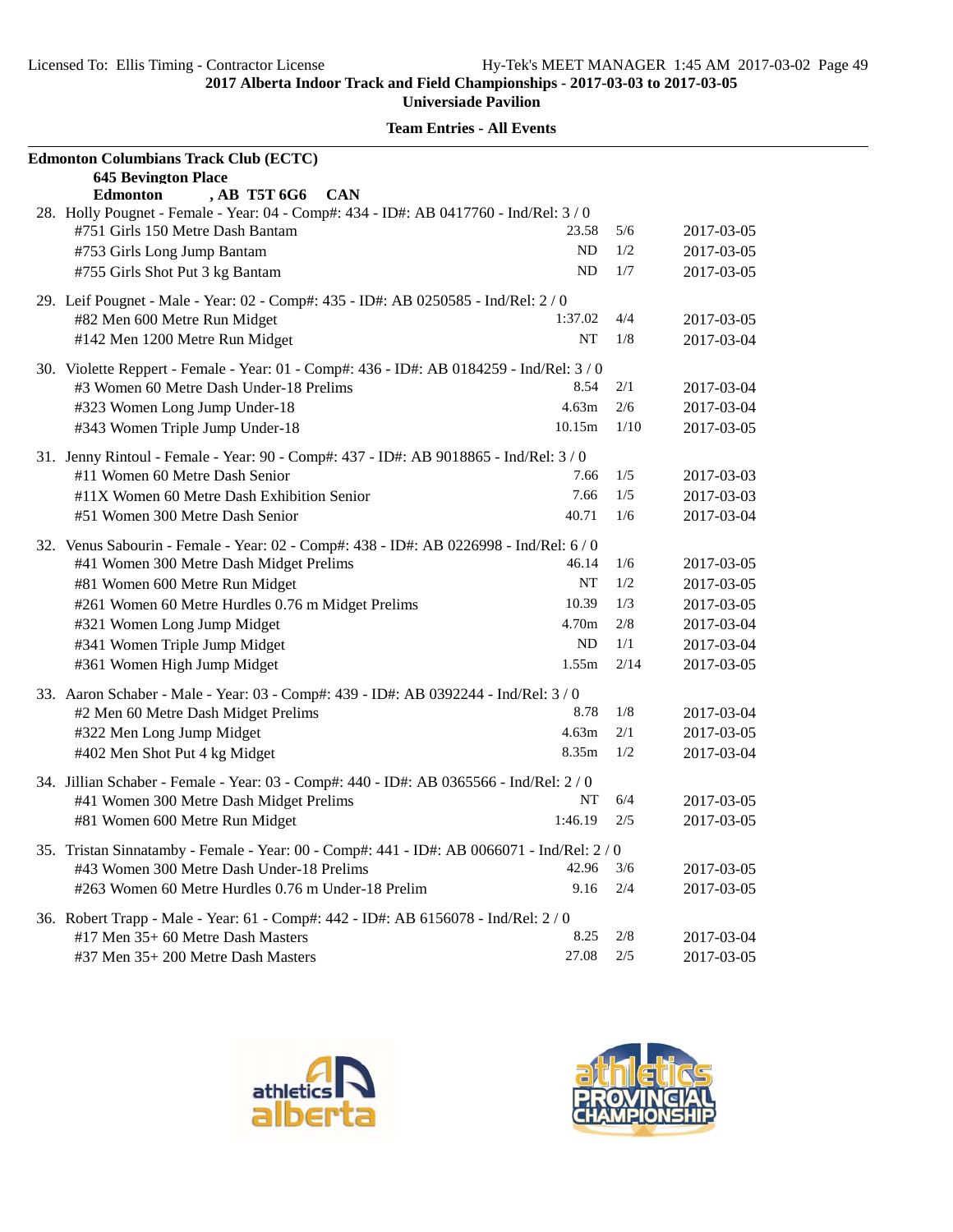## **Team Entries - All Events**

| <b>Edmonton Columbians Track Club (ECTC)</b> |                                                                                      |               |            |  |  |  |
|----------------------------------------------|--------------------------------------------------------------------------------------|---------------|------------|--|--|--|
|                                              | <b>645 Bevington Place</b>                                                           |               |            |  |  |  |
|                                              | $AB$ T5T 6G6 CAN<br>Edmonton                                                         |               |            |  |  |  |
|                                              | 37. Candace Wonago - Female - Year: 01 - Comp#: 443 - ID#: AB 0151243 - Ind/Rel: 2/0 |               |            |  |  |  |
|                                              | #3 Women 60 Metre Dash Under-18 Prelims                                              | 2/8<br>NT.    | 2017-03-04 |  |  |  |
|                                              | #43 Women 300 Metre Dash Under-18 Prelims                                            | $42.78$ $4/7$ | 2017-03-05 |  |  |  |

**Edmonton Columbians Track Club Total Individual Entries: 113 - Total Relays: 0**



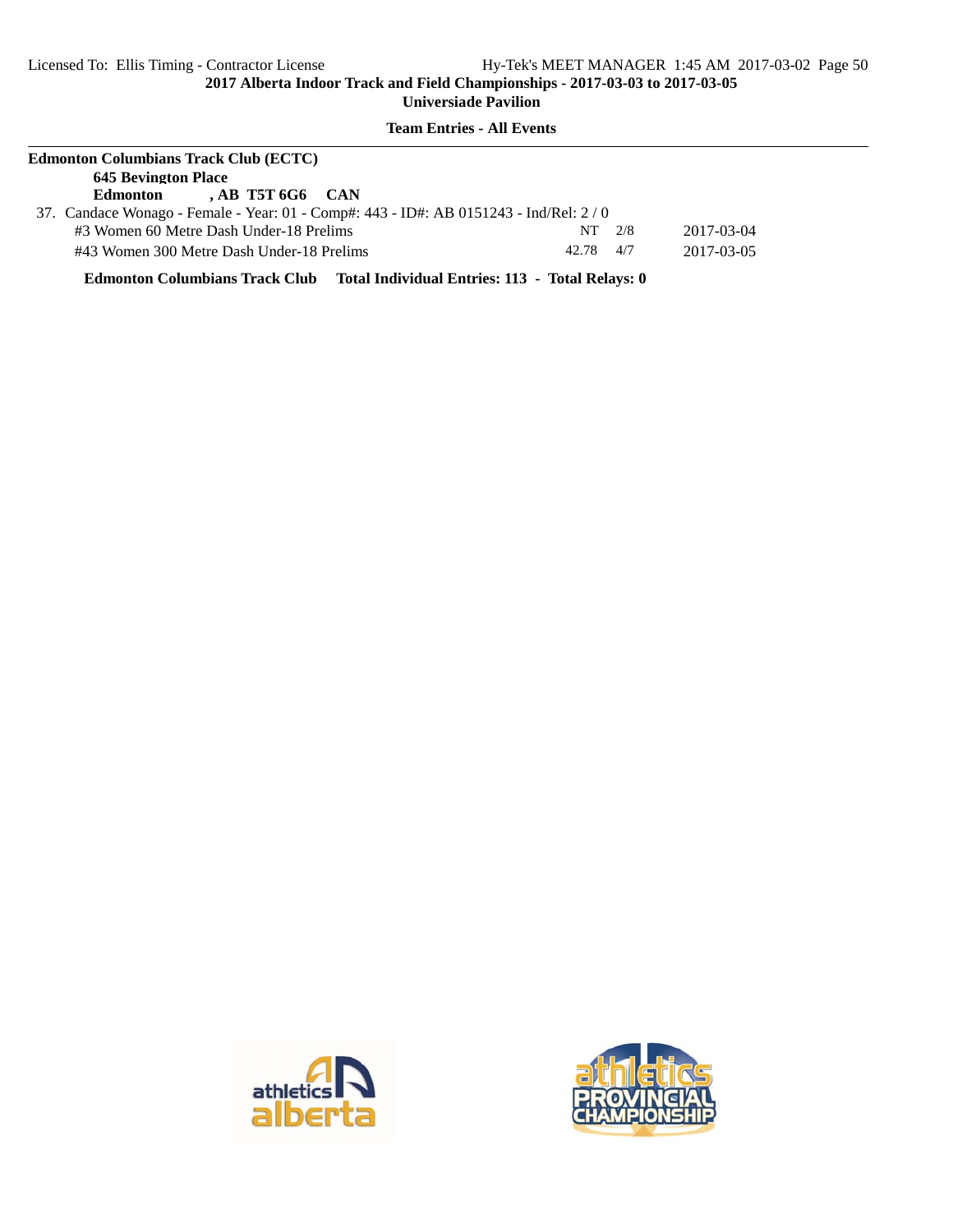| <b>Team Entries - All Events</b> |
|----------------------------------|
|----------------------------------|

| , AB T5R 5Y1<br><b>CAN</b><br><b>Edmonton</b><br>1. Danica Antoniuk - Female - Year: 06 - Comp#: 444 - ID#: AB 0644146 - Ind/Rel: 6/0<br>#721 Girls 150 Metre Dash Pee Wee<br>NT<br>3/1<br>2017-03-04<br><b>ND</b><br>1/18<br>#723 Girls Long Jump Pee Wee<br>2017-03-04<br>ND<br>1/6<br>#725 Girls Shot Put 2 kg Pee Wee<br>2017-03-04<br>#731 Girls 60 Metre Dash Pee Wee<br>1/7<br>NT<br>2017-03-05<br>1.00m<br>2/17<br>#733 Girls High Jump Pee Wee<br>2017-03-05<br>#735 Girls 600 Metre Run Pee Wee<br>NT<br>2/8<br>2017-03-05<br>2. David Bouferguene - Male - Year: 99 - Comp#: 445 - ID#: AB 9982913 - Ind/Rel: 2/0<br>#88 Men 600 Metre Run Under-20<br>1:28.81<br>1/7<br>2017-03-03<br>#128 Men 1000 Metre Run Under-20<br>2:45.02<br>2/4<br>2017-03-04<br>3. Aidan Boyko - Male - Year: 02 - Comp#: 446 - ID#: AB 0219835 - Ind/Rel: 1 / 0<br>#82 Men 600 Metre Run Midget<br>1:47.24<br>3/3<br>2017-03-05<br>4. Eric Boyko - Male - Year: 04 - Comp#: 447 - ID#: AB 0488427 - Ind/Rel: 3 / 0<br>NT<br>#752 Boys 150 Metre Dash Bantam<br>2/6<br>2017-03-05<br>#754 Boys Long Jump Bantam<br>3.94m<br>2/6<br>2017-03-05<br>#756 Boys Shot Put 3 kg Bantam<br>8.03m<br>2/7<br>2017-03-05<br>5. Hannah Bryan - Female - Year: 00 - Comp#: 448 - ID#: AB 0026246 - Ind/Rel: 2 / 0<br>#43 Women 300 Metre Dash Under-18 Prelims<br>5/6<br>44.09<br>2017-03-05<br>#83 Women 600 Metre Run Under-18<br>1:43.12<br>4/5<br>2017-03-04<br>6. Nicholas Cook - Male - Year: 01 - Comp#: 449 - ID#: AB 0197373 - Ind/Rel: 2/0<br>3/4<br>#84 Men 600 Metre Run Under-18<br>1:31.04<br>2017-03-04<br>2:45.31<br>2/11<br>#124 Men 1000 Metre Run Under-18<br>2017-03-05<br>7. Olivia Cooper - Female - Year: 01 - Comp#: 450 - ID#: AB 0186709 - Ind/Rel: 3/0<br>#83 Women 600 Metre Run Under-18<br>4/6<br>1:39.82<br>2017-03-04<br>#123 Women 1000 Metre Run Under-18<br>1/3<br>3:01.78<br>2017-03-05<br>4:48.79<br>1/10<br>2017-03-04<br>#163 Women 1500 Metre Run Under-18<br>8. Connor Cunningham - Male - Year: 05 - Comp#: 451 - ID#: AB 0538099 - Ind/Rel: 6 / 0<br>#742 Boys 60 Metre Dash Bantam<br>9.84<br>4/2<br>2017-03-04<br>#744 Boys High Jump Bantam<br>1.00m<br>2/6<br>2017-03-04<br>#746 Boys 600 Metre Run Bantam<br>NT<br>2/4<br>2017-03-04<br>25.15<br>4/7<br>#752 Boys 150 Metre Dash Bantam<br>2017-03-05<br>#754 Boys Long Jump Bantam<br>3.16m<br>2/11<br>2017-03-05<br>5.10m<br>2/2<br>#756 Boys Shot Put 3 kg Bantam<br>2017-03-05<br>9. Hannah Dean - Female - Year: 02 - Comp#: 452 - ID#: AB 0229806 - Ind/Rel: 3 / 1<br>8.96<br>4/7<br>#1 Women 60 Metre Dash Midget Prelims<br>2017-03-04<br>#41 Women 300 Metre Dash Midget Prelims<br>47.34<br>10/3<br>2017-03-05<br>$1/8$<br>#261 Women 60 Metre Hurdles 0.76 m Midget Prelims<br>11.84<br>2017-03-05 | <b>Edmonton Harriers (EDMH)</b>         |    |     |            |
|----------------------------------------------------------------------------------------------------------------------------------------------------------------------------------------------------------------------------------------------------------------------------------------------------------------------------------------------------------------------------------------------------------------------------------------------------------------------------------------------------------------------------------------------------------------------------------------------------------------------------------------------------------------------------------------------------------------------------------------------------------------------------------------------------------------------------------------------------------------------------------------------------------------------------------------------------------------------------------------------------------------------------------------------------------------------------------------------------------------------------------------------------------------------------------------------------------------------------------------------------------------------------------------------------------------------------------------------------------------------------------------------------------------------------------------------------------------------------------------------------------------------------------------------------------------------------------------------------------------------------------------------------------------------------------------------------------------------------------------------------------------------------------------------------------------------------------------------------------------------------------------------------------------------------------------------------------------------------------------------------------------------------------------------------------------------------------------------------------------------------------------------------------------------------------------------------------------------------------------------------------------------------------------------------------------------------------------------------------------------------------------------------------------------------------------------------------------------------------------------------------------------------------------------------------------------------------------------------------------------------------------------------------------------------------------------------------------------------------------------------------------------------------------|-----------------------------------------|----|-----|------------|
|                                                                                                                                                                                                                                                                                                                                                                                                                                                                                                                                                                                                                                                                                                                                                                                                                                                                                                                                                                                                                                                                                                                                                                                                                                                                                                                                                                                                                                                                                                                                                                                                                                                                                                                                                                                                                                                                                                                                                                                                                                                                                                                                                                                                                                                                                                                                                                                                                                                                                                                                                                                                                                                                                                                                                                                        | 3 Patricia Pl                           |    |     |            |
|                                                                                                                                                                                                                                                                                                                                                                                                                                                                                                                                                                                                                                                                                                                                                                                                                                                                                                                                                                                                                                                                                                                                                                                                                                                                                                                                                                                                                                                                                                                                                                                                                                                                                                                                                                                                                                                                                                                                                                                                                                                                                                                                                                                                                                                                                                                                                                                                                                                                                                                                                                                                                                                                                                                                                                                        |                                         |    |     |            |
|                                                                                                                                                                                                                                                                                                                                                                                                                                                                                                                                                                                                                                                                                                                                                                                                                                                                                                                                                                                                                                                                                                                                                                                                                                                                                                                                                                                                                                                                                                                                                                                                                                                                                                                                                                                                                                                                                                                                                                                                                                                                                                                                                                                                                                                                                                                                                                                                                                                                                                                                                                                                                                                                                                                                                                                        |                                         |    |     |            |
|                                                                                                                                                                                                                                                                                                                                                                                                                                                                                                                                                                                                                                                                                                                                                                                                                                                                                                                                                                                                                                                                                                                                                                                                                                                                                                                                                                                                                                                                                                                                                                                                                                                                                                                                                                                                                                                                                                                                                                                                                                                                                                                                                                                                                                                                                                                                                                                                                                                                                                                                                                                                                                                                                                                                                                                        |                                         |    |     |            |
|                                                                                                                                                                                                                                                                                                                                                                                                                                                                                                                                                                                                                                                                                                                                                                                                                                                                                                                                                                                                                                                                                                                                                                                                                                                                                                                                                                                                                                                                                                                                                                                                                                                                                                                                                                                                                                                                                                                                                                                                                                                                                                                                                                                                                                                                                                                                                                                                                                                                                                                                                                                                                                                                                                                                                                                        |                                         |    |     |            |
|                                                                                                                                                                                                                                                                                                                                                                                                                                                                                                                                                                                                                                                                                                                                                                                                                                                                                                                                                                                                                                                                                                                                                                                                                                                                                                                                                                                                                                                                                                                                                                                                                                                                                                                                                                                                                                                                                                                                                                                                                                                                                                                                                                                                                                                                                                                                                                                                                                                                                                                                                                                                                                                                                                                                                                                        |                                         |    |     |            |
|                                                                                                                                                                                                                                                                                                                                                                                                                                                                                                                                                                                                                                                                                                                                                                                                                                                                                                                                                                                                                                                                                                                                                                                                                                                                                                                                                                                                                                                                                                                                                                                                                                                                                                                                                                                                                                                                                                                                                                                                                                                                                                                                                                                                                                                                                                                                                                                                                                                                                                                                                                                                                                                                                                                                                                                        |                                         |    |     |            |
|                                                                                                                                                                                                                                                                                                                                                                                                                                                                                                                                                                                                                                                                                                                                                                                                                                                                                                                                                                                                                                                                                                                                                                                                                                                                                                                                                                                                                                                                                                                                                                                                                                                                                                                                                                                                                                                                                                                                                                                                                                                                                                                                                                                                                                                                                                                                                                                                                                                                                                                                                                                                                                                                                                                                                                                        |                                         |    |     |            |
|                                                                                                                                                                                                                                                                                                                                                                                                                                                                                                                                                                                                                                                                                                                                                                                                                                                                                                                                                                                                                                                                                                                                                                                                                                                                                                                                                                                                                                                                                                                                                                                                                                                                                                                                                                                                                                                                                                                                                                                                                                                                                                                                                                                                                                                                                                                                                                                                                                                                                                                                                                                                                                                                                                                                                                                        |                                         |    |     |            |
|                                                                                                                                                                                                                                                                                                                                                                                                                                                                                                                                                                                                                                                                                                                                                                                                                                                                                                                                                                                                                                                                                                                                                                                                                                                                                                                                                                                                                                                                                                                                                                                                                                                                                                                                                                                                                                                                                                                                                                                                                                                                                                                                                                                                                                                                                                                                                                                                                                                                                                                                                                                                                                                                                                                                                                                        |                                         |    |     |            |
|                                                                                                                                                                                                                                                                                                                                                                                                                                                                                                                                                                                                                                                                                                                                                                                                                                                                                                                                                                                                                                                                                                                                                                                                                                                                                                                                                                                                                                                                                                                                                                                                                                                                                                                                                                                                                                                                                                                                                                                                                                                                                                                                                                                                                                                                                                                                                                                                                                                                                                                                                                                                                                                                                                                                                                                        |                                         |    |     |            |
|                                                                                                                                                                                                                                                                                                                                                                                                                                                                                                                                                                                                                                                                                                                                                                                                                                                                                                                                                                                                                                                                                                                                                                                                                                                                                                                                                                                                                                                                                                                                                                                                                                                                                                                                                                                                                                                                                                                                                                                                                                                                                                                                                                                                                                                                                                                                                                                                                                                                                                                                                                                                                                                                                                                                                                                        |                                         |    |     |            |
|                                                                                                                                                                                                                                                                                                                                                                                                                                                                                                                                                                                                                                                                                                                                                                                                                                                                                                                                                                                                                                                                                                                                                                                                                                                                                                                                                                                                                                                                                                                                                                                                                                                                                                                                                                                                                                                                                                                                                                                                                                                                                                                                                                                                                                                                                                                                                                                                                                                                                                                                                                                                                                                                                                                                                                                        |                                         |    |     |            |
|                                                                                                                                                                                                                                                                                                                                                                                                                                                                                                                                                                                                                                                                                                                                                                                                                                                                                                                                                                                                                                                                                                                                                                                                                                                                                                                                                                                                                                                                                                                                                                                                                                                                                                                                                                                                                                                                                                                                                                                                                                                                                                                                                                                                                                                                                                                                                                                                                                                                                                                                                                                                                                                                                                                                                                                        |                                         |    |     |            |
|                                                                                                                                                                                                                                                                                                                                                                                                                                                                                                                                                                                                                                                                                                                                                                                                                                                                                                                                                                                                                                                                                                                                                                                                                                                                                                                                                                                                                                                                                                                                                                                                                                                                                                                                                                                                                                                                                                                                                                                                                                                                                                                                                                                                                                                                                                                                                                                                                                                                                                                                                                                                                                                                                                                                                                                        |                                         |    |     |            |
|                                                                                                                                                                                                                                                                                                                                                                                                                                                                                                                                                                                                                                                                                                                                                                                                                                                                                                                                                                                                                                                                                                                                                                                                                                                                                                                                                                                                                                                                                                                                                                                                                                                                                                                                                                                                                                                                                                                                                                                                                                                                                                                                                                                                                                                                                                                                                                                                                                                                                                                                                                                                                                                                                                                                                                                        |                                         |    |     |            |
|                                                                                                                                                                                                                                                                                                                                                                                                                                                                                                                                                                                                                                                                                                                                                                                                                                                                                                                                                                                                                                                                                                                                                                                                                                                                                                                                                                                                                                                                                                                                                                                                                                                                                                                                                                                                                                                                                                                                                                                                                                                                                                                                                                                                                                                                                                                                                                                                                                                                                                                                                                                                                                                                                                                                                                                        |                                         |    |     |            |
|                                                                                                                                                                                                                                                                                                                                                                                                                                                                                                                                                                                                                                                                                                                                                                                                                                                                                                                                                                                                                                                                                                                                                                                                                                                                                                                                                                                                                                                                                                                                                                                                                                                                                                                                                                                                                                                                                                                                                                                                                                                                                                                                                                                                                                                                                                                                                                                                                                                                                                                                                                                                                                                                                                                                                                                        |                                         |    |     |            |
|                                                                                                                                                                                                                                                                                                                                                                                                                                                                                                                                                                                                                                                                                                                                                                                                                                                                                                                                                                                                                                                                                                                                                                                                                                                                                                                                                                                                                                                                                                                                                                                                                                                                                                                                                                                                                                                                                                                                                                                                                                                                                                                                                                                                                                                                                                                                                                                                                                                                                                                                                                                                                                                                                                                                                                                        |                                         |    |     |            |
|                                                                                                                                                                                                                                                                                                                                                                                                                                                                                                                                                                                                                                                                                                                                                                                                                                                                                                                                                                                                                                                                                                                                                                                                                                                                                                                                                                                                                                                                                                                                                                                                                                                                                                                                                                                                                                                                                                                                                                                                                                                                                                                                                                                                                                                                                                                                                                                                                                                                                                                                                                                                                                                                                                                                                                                        |                                         |    |     |            |
|                                                                                                                                                                                                                                                                                                                                                                                                                                                                                                                                                                                                                                                                                                                                                                                                                                                                                                                                                                                                                                                                                                                                                                                                                                                                                                                                                                                                                                                                                                                                                                                                                                                                                                                                                                                                                                                                                                                                                                                                                                                                                                                                                                                                                                                                                                                                                                                                                                                                                                                                                                                                                                                                                                                                                                                        |                                         |    |     |            |
|                                                                                                                                                                                                                                                                                                                                                                                                                                                                                                                                                                                                                                                                                                                                                                                                                                                                                                                                                                                                                                                                                                                                                                                                                                                                                                                                                                                                                                                                                                                                                                                                                                                                                                                                                                                                                                                                                                                                                                                                                                                                                                                                                                                                                                                                                                                                                                                                                                                                                                                                                                                                                                                                                                                                                                                        |                                         |    |     |            |
|                                                                                                                                                                                                                                                                                                                                                                                                                                                                                                                                                                                                                                                                                                                                                                                                                                                                                                                                                                                                                                                                                                                                                                                                                                                                                                                                                                                                                                                                                                                                                                                                                                                                                                                                                                                                                                                                                                                                                                                                                                                                                                                                                                                                                                                                                                                                                                                                                                                                                                                                                                                                                                                                                                                                                                                        |                                         |    |     |            |
|                                                                                                                                                                                                                                                                                                                                                                                                                                                                                                                                                                                                                                                                                                                                                                                                                                                                                                                                                                                                                                                                                                                                                                                                                                                                                                                                                                                                                                                                                                                                                                                                                                                                                                                                                                                                                                                                                                                                                                                                                                                                                                                                                                                                                                                                                                                                                                                                                                                                                                                                                                                                                                                                                                                                                                                        |                                         |    |     |            |
|                                                                                                                                                                                                                                                                                                                                                                                                                                                                                                                                                                                                                                                                                                                                                                                                                                                                                                                                                                                                                                                                                                                                                                                                                                                                                                                                                                                                                                                                                                                                                                                                                                                                                                                                                                                                                                                                                                                                                                                                                                                                                                                                                                                                                                                                                                                                                                                                                                                                                                                                                                                                                                                                                                                                                                                        |                                         |    |     |            |
|                                                                                                                                                                                                                                                                                                                                                                                                                                                                                                                                                                                                                                                                                                                                                                                                                                                                                                                                                                                                                                                                                                                                                                                                                                                                                                                                                                                                                                                                                                                                                                                                                                                                                                                                                                                                                                                                                                                                                                                                                                                                                                                                                                                                                                                                                                                                                                                                                                                                                                                                                                                                                                                                                                                                                                                        |                                         |    |     |            |
|                                                                                                                                                                                                                                                                                                                                                                                                                                                                                                                                                                                                                                                                                                                                                                                                                                                                                                                                                                                                                                                                                                                                                                                                                                                                                                                                                                                                                                                                                                                                                                                                                                                                                                                                                                                                                                                                                                                                                                                                                                                                                                                                                                                                                                                                                                                                                                                                                                                                                                                                                                                                                                                                                                                                                                                        |                                         |    |     |            |
|                                                                                                                                                                                                                                                                                                                                                                                                                                                                                                                                                                                                                                                                                                                                                                                                                                                                                                                                                                                                                                                                                                                                                                                                                                                                                                                                                                                                                                                                                                                                                                                                                                                                                                                                                                                                                                                                                                                                                                                                                                                                                                                                                                                                                                                                                                                                                                                                                                                                                                                                                                                                                                                                                                                                                                                        |                                         |    |     |            |
|                                                                                                                                                                                                                                                                                                                                                                                                                                                                                                                                                                                                                                                                                                                                                                                                                                                                                                                                                                                                                                                                                                                                                                                                                                                                                                                                                                                                                                                                                                                                                                                                                                                                                                                                                                                                                                                                                                                                                                                                                                                                                                                                                                                                                                                                                                                                                                                                                                                                                                                                                                                                                                                                                                                                                                                        |                                         |    |     |            |
|                                                                                                                                                                                                                                                                                                                                                                                                                                                                                                                                                                                                                                                                                                                                                                                                                                                                                                                                                                                                                                                                                                                                                                                                                                                                                                                                                                                                                                                                                                                                                                                                                                                                                                                                                                                                                                                                                                                                                                                                                                                                                                                                                                                                                                                                                                                                                                                                                                                                                                                                                                                                                                                                                                                                                                                        |                                         |    |     |            |
|                                                                                                                                                                                                                                                                                                                                                                                                                                                                                                                                                                                                                                                                                                                                                                                                                                                                                                                                                                                                                                                                                                                                                                                                                                                                                                                                                                                                                                                                                                                                                                                                                                                                                                                                                                                                                                                                                                                                                                                                                                                                                                                                                                                                                                                                                                                                                                                                                                                                                                                                                                                                                                                                                                                                                                                        |                                         |    |     |            |
|                                                                                                                                                                                                                                                                                                                                                                                                                                                                                                                                                                                                                                                                                                                                                                                                                                                                                                                                                                                                                                                                                                                                                                                                                                                                                                                                                                                                                                                                                                                                                                                                                                                                                                                                                                                                                                                                                                                                                                                                                                                                                                                                                                                                                                                                                                                                                                                                                                                                                                                                                                                                                                                                                                                                                                                        |                                         |    |     |            |
|                                                                                                                                                                                                                                                                                                                                                                                                                                                                                                                                                                                                                                                                                                                                                                                                                                                                                                                                                                                                                                                                                                                                                                                                                                                                                                                                                                                                                                                                                                                                                                                                                                                                                                                                                                                                                                                                                                                                                                                                                                                                                                                                                                                                                                                                                                                                                                                                                                                                                                                                                                                                                                                                                                                                                                                        |                                         |    |     |            |
|                                                                                                                                                                                                                                                                                                                                                                                                                                                                                                                                                                                                                                                                                                                                                                                                                                                                                                                                                                                                                                                                                                                                                                                                                                                                                                                                                                                                                                                                                                                                                                                                                                                                                                                                                                                                                                                                                                                                                                                                                                                                                                                                                                                                                                                                                                                                                                                                                                                                                                                                                                                                                                                                                                                                                                                        |                                         |    |     |            |
|                                                                                                                                                                                                                                                                                                                                                                                                                                                                                                                                                                                                                                                                                                                                                                                                                                                                                                                                                                                                                                                                                                                                                                                                                                                                                                                                                                                                                                                                                                                                                                                                                                                                                                                                                                                                                                                                                                                                                                                                                                                                                                                                                                                                                                                                                                                                                                                                                                                                                                                                                                                                                                                                                                                                                                                        |                                         |    |     |            |
|                                                                                                                                                                                                                                                                                                                                                                                                                                                                                                                                                                                                                                                                                                                                                                                                                                                                                                                                                                                                                                                                                                                                                                                                                                                                                                                                                                                                                                                                                                                                                                                                                                                                                                                                                                                                                                                                                                                                                                                                                                                                                                                                                                                                                                                                                                                                                                                                                                                                                                                                                                                                                                                                                                                                                                                        |                                         |    |     |            |
|                                                                                                                                                                                                                                                                                                                                                                                                                                                                                                                                                                                                                                                                                                                                                                                                                                                                                                                                                                                                                                                                                                                                                                                                                                                                                                                                                                                                                                                                                                                                                                                                                                                                                                                                                                                                                                                                                                                                                                                                                                                                                                                                                                                                                                                                                                                                                                                                                                                                                                                                                                                                                                                                                                                                                                                        |                                         |    |     |            |
|                                                                                                                                                                                                                                                                                                                                                                                                                                                                                                                                                                                                                                                                                                                                                                                                                                                                                                                                                                                                                                                                                                                                                                                                                                                                                                                                                                                                                                                                                                                                                                                                                                                                                                                                                                                                                                                                                                                                                                                                                                                                                                                                                                                                                                                                                                                                                                                                                                                                                                                                                                                                                                                                                                                                                                                        |                                         |    |     |            |
|                                                                                                                                                                                                                                                                                                                                                                                                                                                                                                                                                                                                                                                                                                                                                                                                                                                                                                                                                                                                                                                                                                                                                                                                                                                                                                                                                                                                                                                                                                                                                                                                                                                                                                                                                                                                                                                                                                                                                                                                                                                                                                                                                                                                                                                                                                                                                                                                                                                                                                                                                                                                                                                                                                                                                                                        |                                         |    |     |            |
|                                                                                                                                                                                                                                                                                                                                                                                                                                                                                                                                                                                                                                                                                                                                                                                                                                                                                                                                                                                                                                                                                                                                                                                                                                                                                                                                                                                                                                                                                                                                                                                                                                                                                                                                                                                                                                                                                                                                                                                                                                                                                                                                                                                                                                                                                                                                                                                                                                                                                                                                                                                                                                                                                                                                                                                        | #281 Women 4x200 Metre Relay Midget (2) | NT | 1/4 | 2017-03-04 |



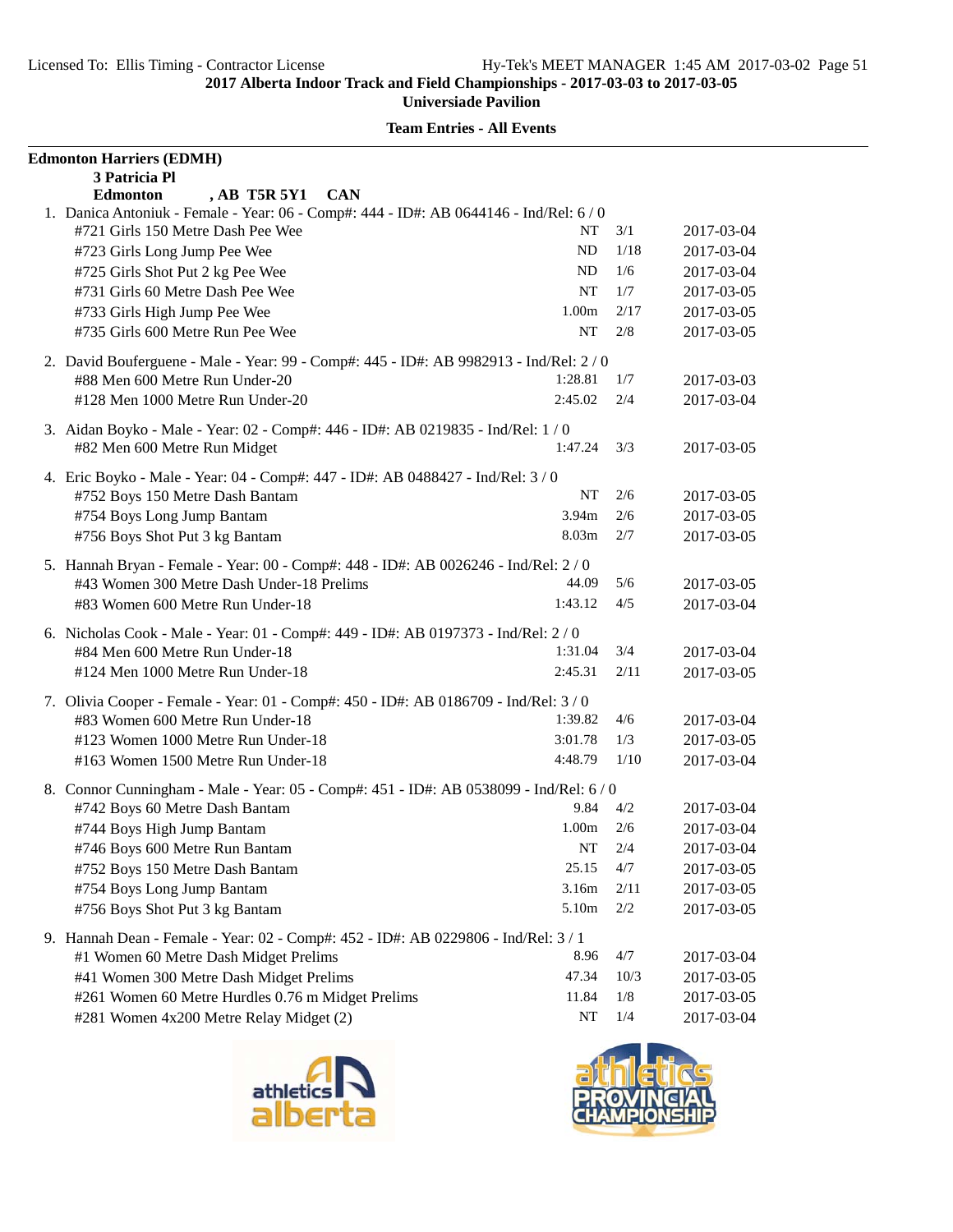| <b>Team Entries - All Events</b> |
|----------------------------------|
|----------------------------------|

| <b>Edmonton Harriers (EDMH)</b>                                                     |                   |      |            |
|-------------------------------------------------------------------------------------|-------------------|------|------------|
| 3 Patricia Pl<br>, AB T5R 5Y1<br><b>CAN</b><br><b>Edmonton</b>                      |                   |      |            |
| 10. Joel Fenske - Male - Year: 01 - Comp#: 453 - ID#: AB 0142155 - Ind/Rel: 1 / 0   |                   |      |            |
| #84 Men 600 Metre Run Under-18                                                      | 1:30.07           | 4/2  | 2017-03-04 |
| 11. Madison Ford - Female - Year: 02 - Comp#: 454 - ID#: AB 0236156 - Ind/Rel: 3/0  |                   |      |            |
| #41 Women 300 Metre Dash Midget Prelims                                             | 44.10             | 9/7  | 2017-03-05 |
| #81 Women 600 Metre Run Midget                                                      | 1:40.34           | 2/6  | 2017-03-05 |
| #141 Women 1200 Metre Run Midget                                                    | 3:54.39           | 1/11 | 2017-03-04 |
| 12. Emaj Hassan - Male - Year: 00 - Comp#: 455 - ID#: AB 0038193 - Ind/Rel: 2/0     |                   |      |            |
| #124 Men 1000 Metre Run Under-18                                                    | NT                | 1/3  | 2017-03-05 |
| #164 Men 1500 Metre Run Under-18                                                    | NT                | 1/3  | 2017-03-04 |
| 13. Annie Hiebert - Female - Year: 06 - Comp#: 456 - ID#: AB 0681330 - Ind/Rel: 6/0 |                   |      |            |
| #721 Girls 150 Metre Dash Pee Wee                                                   | NT                | 2/7  | 2017-03-04 |
| #723 Girls Long Jump Pee Wee                                                        | 3.68m             | 1/8  | 2017-03-04 |
| #725 Girls Shot Put 2 kg Pee Wee                                                    | 5.26m             | 2/10 | 2017-03-04 |
| #731 Girls 60 Metre Dash Pee Wee                                                    | 9.48              | 4/5  | 2017-03-05 |
| #733 Girls High Jump Pee Wee                                                        | NH                | 2/16 | 2017-03-05 |
| #735 Girls 600 Metre Run Pee Wee                                                    | NT                | 2/10 | 2017-03-05 |
| 14. Brynn Hobal - Female - Year: 05 - Comp#: 457 - ID#: AB 0554813 - Ind/Rel: 6/0   |                   |      |            |
| #741 Girls 60 Metre Dash Bantam                                                     | 9.11              | 6/2  | 2017-03-04 |
| #743 Girls High Jump Bantam                                                         | 1.20m             | 3/11 | 2017-03-04 |
| #745 Girls 600 Metre Run Bantam                                                     | 2:02.84           | 4/1  | 2017-03-04 |
| #751 Girls 150 Metre Dash Bantam                                                    | 21.98             | 7/4  | 2017-03-05 |
| #753 Girls Long Jump Bantam                                                         | 3.90 <sub>m</sub> | 4/9  | 2017-03-05 |
| #755 Girls Shot Put 3 kg Bantam                                                     | 6.46m             | 4/4  | 2017-03-05 |
| 15. Ammad Hussain - Male - Year: 01 - Comp#: 458 - ID#: AB 0152066 - Ind/Rel: 2/0   |                   |      |            |
| #84 Men 600 Metre Run Under-18                                                      | 1:37.23           | 2/7  | 2017-03-04 |
| #124 Men 1000 Metre Run Under-18                                                    | 3:04.18           | 1/2  | 2017-03-05 |
| 16. Charlie Kerr - Male - Year: 06 - Comp#: 459 - ID#: AB 0672642 - Ind/Rel: 6 / 0  |                   |      |            |
| #722 Boys 150 Metre Dash Pee Wee                                                    | 24.24             | 5/4  | 2017-03-04 |
| #724 Boys Long Jump Pee Wee                                                         | 3.75m             | 1/10 | 2017-03-04 |
| #726 Boys Shot Put 2 kg Pee Wee                                                     | 4.41 <sub>m</sub> | 2/14 | 2017-03-04 |
| #732 Boys 60 Metre Dash Pee Wee                                                     | 9.69              | 3/4  | 2017-03-05 |
| #734 Boys High Jump Pee Wee                                                         | 1.14m             | 2/7  | 2017-03-05 |
| #736 Boys 600 Metre Run Pee Wee                                                     | 2:20.37           | 2/13 | 2017-03-05 |
| 17. Shea Koebel - Female - Year: 05 - Comp#: 460 - ID#: AB 0568441 - Ind/Rel: 3/0   |                   |      |            |
| #741 Girls 60 Metre Dash Bantam                                                     | 9.79              | 4/3  | 2017-03-04 |
| #743 Girls High Jump Bantam                                                         | 1.14m             | 2/14 | 2017-03-04 |
| #745 Girls 600 Metre Run Bantam                                                     | 1:57.39           | 4/9  | 2017-03-04 |



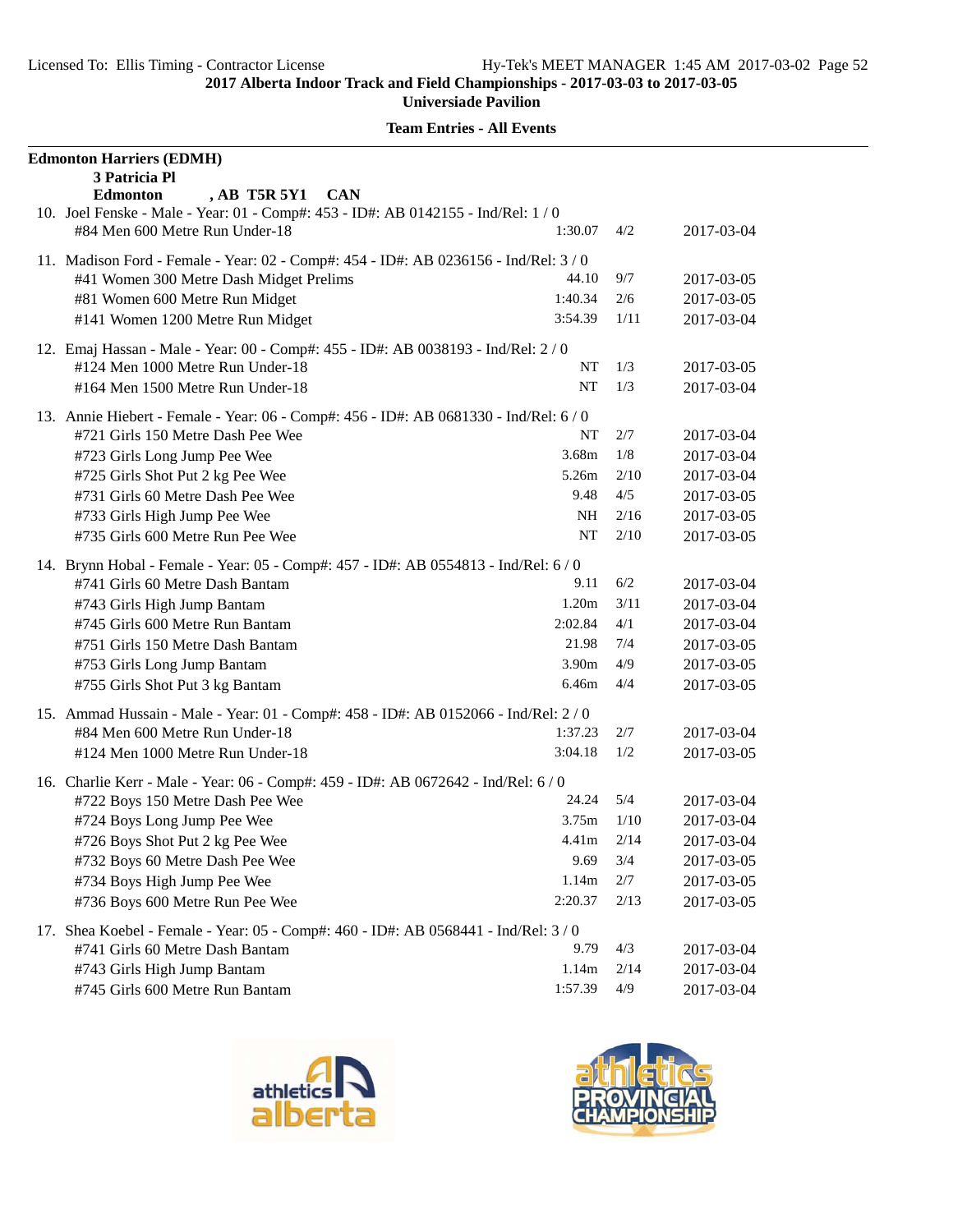| <b>Edmonton Harriers (EDMH)</b>  |                                                                                          |          |      |            |
|----------------------------------|------------------------------------------------------------------------------------------|----------|------|------------|
| 3 Patricia Pl                    |                                                                                          |          |      |            |
| <b>Edmonton</b>                  | <b>AB T5R 5Y1</b><br><b>CAN</b>                                                          |          |      |            |
|                                  | 18. Emily Li - Female - Year: 05 - Comp#: 461 - ID#: AB 0556267 - Ind/Rel: 6 / 0         | 8.90     | 6/5  |            |
| #741 Girls 60 Metre Dash Bantam  |                                                                                          |          |      | 2017-03-04 |
| #743 Girls High Jump Bantam      |                                                                                          | NH.      | 1/11 | 2017-03-04 |
| #745 Girls 600 Metre Run Bantam  |                                                                                          | NT       | 2/10 | 2017-03-04 |
|                                  | #751 Girls 150 Metre Dash Bantam                                                         | 22.28    | 7/3  | 2017-03-05 |
| #753 Girls Long Jump Bantam      |                                                                                          | 3.76m    | 4/7  | 2017-03-05 |
| #755 Girls Shot Put 3 kg Bantam  |                                                                                          | ND       | 3/2  | 2017-03-05 |
|                                  | 19. Julia Lovsin - Female - Year: 01 - Comp#: 462 - ID#: AB 0170966 - Ind/Rel: 3/0       |          |      |            |
|                                  | #3 Women 60 Metre Dash Under-18 Prelims                                                  | 7.89     | 4/4  | 2017-03-04 |
|                                  | #43 Women 300 Metre Dash Under-18 Prelims                                                | 40.95    | 9/7  | 2017-03-05 |
|                                  | #263 Women 60 Metre Hurdles 0.76 m Under-18 Prelim                                       | 10.21    | 2/5  | 2017-03-05 |
|                                  | 20. Karen Mah - Female - Year: 04 - Comp#: 463 - ID#: AB 0487010 - Ind/Rel: 6 / 0        |          |      |            |
| #741 Girls 60 Metre Dash Bantam  |                                                                                          | 8.54     | 6/3  | 2017-03-04 |
| #743 Girls High Jump Bantam      |                                                                                          | 1.30m    | 3/4  | 2017-03-04 |
| #745 Girls 600 Metre Run Bantam  |                                                                                          | NT       | 2/2  | 2017-03-04 |
|                                  | #751 Girls 150 Metre Dash Bantam                                                         | 20.91    | 7/6  | 2017-03-05 |
| #753 Girls Long Jump Bantam      |                                                                                          | 3.90m    | 4/11 | 2017-03-05 |
| #755 Girls Shot Put 3 kg Bantam  |                                                                                          | 6.36m    | 4/6  | 2017-03-05 |
|                                  | 21. Thea McDougald - Female - Year: 06 - Comp#: 464 - ID#: AB 0672578 - Ind/Rel: 6 / 0   |          |      |            |
|                                  | #721 Girls 150 Metre Dash Pee Wee                                                        | NT       | 1/7  | 2017-03-04 |
| #723 Girls Long Jump Pee Wee     |                                                                                          | ND       | 1/15 | 2017-03-04 |
| #725 Girls Shot Put 2 kg Pee Wee |                                                                                          | ND       | 1/13 | 2017-03-04 |
|                                  | #731 Girls 60 Metre Dash Pee Wee                                                         | NT       | 1/3  | 2017-03-05 |
| #733 Girls High Jump Pee Wee     |                                                                                          | NH       | 1/13 | 2017-03-05 |
|                                  | #735 Girls 600 Metre Run Pee Wee                                                         | NT       | 1/6  | 2017-03-05 |
|                                  | 22. Austin Moore-Payot - Male - Year: 99 - Comp#: 465 - ID#: AB 9932403 - Ind/Rel: 2 / 0 |          |      |            |
|                                  | #168 Men 1500 Metre Run Under-20                                                         | 4:35.87  | 1/7  | 2017-03-03 |
|                                  | #208 Men 3000 Metre Run Under-20                                                         | 10:03.64 | 1/1  | 2017-03-04 |
|                                  |                                                                                          |          |      |            |
|                                  | 23. Fiona Murphy - Female - Year: 02 - Comp#: 466 - ID#: AB 0224199 - Ind/Rel: 4/0       |          |      |            |
|                                  | #81 Women 600 Metre Run Midget                                                           | 2:01.69  | 1/6  | 2017-03-05 |
|                                  | #141 Women 1200 Metre Run Midget                                                         | 4:22.20  | 1/9  | 2017-03-04 |
| #321 Women Long Jump Midget      |                                                                                          | 3.40m    | 1/5  | 2017-03-04 |
| #341 Women Triple Jump Midget    |                                                                                          | 7.66m    | 1/3  | 2017-03-04 |
|                                  | 24. Nadia Myroon - Female - Year: 03 - Comp#: 467 - ID#: AB 0366662 - Ind/Rel: 1/0       |          |      |            |
|                                  | #181 Women 2000 Metre Run Midget                                                         | 7:40.71  | 1/2  | 2017-03-05 |



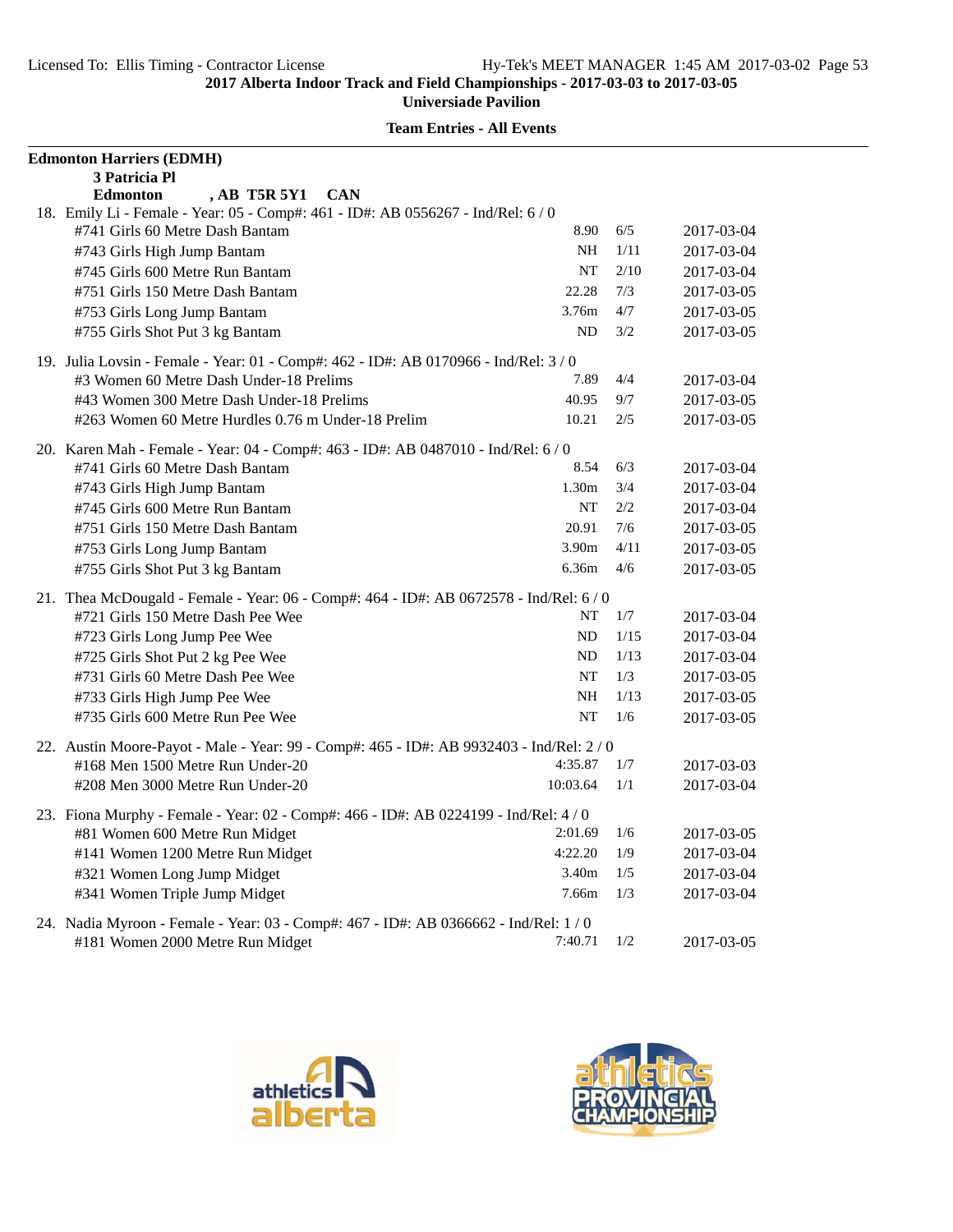| <b>Edmonton Harriers (EDMH)</b>                                                                                       |         |         |            |
|-----------------------------------------------------------------------------------------------------------------------|---------|---------|------------|
| 3 Patricia Pl                                                                                                         |         |         |            |
| , AB T5R 5Y1<br><b>CAN</b><br><b>Edmonton</b>                                                                         |         |         |            |
| 25. Charlize Ostapowich - Female - Year: 05 - Comp#: 468 - ID#: AB 0568856 - Ind/Rel: 6/0                             |         |         |            |
| #741 Girls 60 Metre Dash Bantam                                                                                       | 9.32    | 5/2     | 2017-03-04 |
| #743 Girls High Jump Bantam                                                                                           | 1.30m   | 3/5     | 2017-03-04 |
| #745 Girls 600 Metre Run Bantam                                                                                       | 1:59.73 | 4/10    | 2017-03-04 |
| #751 Girls 150 Metre Dash Bantam                                                                                      | 22.94   | 6/3     | 2017-03-05 |
| #753 Girls Long Jump Bantam                                                                                           | 4.20m   | 4/3     | 2017-03-05 |
| #755 Girls Shot Put 3 kg Bantam                                                                                       | 5.10m   | 3/9     | 2017-03-05 |
| 26. Chloe Palmer - Female - Year: 02 - Comp#: 469 - ID#: AB 0226601 - Ind/Rel: 2/0                                    |         |         |            |
| #81 Women 600 Metre Run Midget                                                                                        | 1:38.07 | 2/7     | 2017-03-05 |
| #141 Women 1200 Metre Run Midget                                                                                      | 3:45.69 | 1/10    | 2017-03-04 |
| 27. Hannah Perry - Female - Year: 02 - Comp#: 470 - ID#: AB 0218311 - Ind/Rel: 5 / 1                                  |         |         |            |
| #1 Women 60 Metre Dash Midget Prelims                                                                                 | 8.90    | 6/6     | 2017-03-04 |
| #41 Women 300 Metre Dash Midget Prelims                                                                               | NT      | 8/4     | 2017-03-05 |
|                                                                                                                       | 9.90    | 2/6     | 2017-03-05 |
| #261 Women 60 Metre Hurdles 0.76 m Midget Prelims                                                                     | 1.39m   | 2/3     |            |
| #361 Women High Jump Midget                                                                                           |         |         | 2017-03-05 |
| #401 Women Shot Put 3 kg Midget                                                                                       | 7.56m   | 2/8     | 2017-03-04 |
| #281 Women 4x200 Metre Relay Midget (4)                                                                               | NT      | 1/4     | 2017-03-04 |
| 28. Noah Rankel - Male - Year: 03 - Comp#: 471 - ID#: AB 0389209 - Ind/Rel: 2/0                                       |         |         |            |
| #142 Men 1200 Metre Run Midget                                                                                        | 3:56.17 | 2/6     | 2017-03-04 |
| #182 Men 2000 Metre Run Midget                                                                                        | NT      | 1/3     | 2017-03-05 |
| 29. Sadie Sigfstead - Female - Year: 03 - Comp#: 472 - ID#: AB 0330332 - Ind/Rel: 3/0                                 |         |         |            |
| #81 Women 600 Metre Run Midget                                                                                        | 1:40.36 | 2/4     | 2017-03-05 |
| #141 Women 1200 Metre Run Midget                                                                                      | 3:38.52 | 1/3     | 2017-03-04 |
| #181 Women 2000 Metre Run Midget                                                                                      | 6:24.83 | 1/1     | 2017-03-05 |
|                                                                                                                       |         |         |            |
| 30. Chloe Slupek - Female - Year: 04 - Comp#: 473 - ID#: AB 0473639 - Ind/Rel: 6/0<br>#741 Girls 60 Metre Dash Bantam | 9.12    | 5/5     | 2017-03-04 |
|                                                                                                                       | 1.10m   | 2/6     | 2017-03-04 |
| #743 Girls High Jump Bantam                                                                                           | 2:02.69 | 4/7     |            |
| #745 Girls 600 Metre Run Bantam                                                                                       |         |         | 2017-03-04 |
| #751 Girls 150 Metre Dash Bantam                                                                                      | 22.77   | 6/4     | 2017-03-05 |
| #753 Girls Long Jump Bantam                                                                                           | 2.85m   | 3/6     | 2017-03-05 |
| #755 Girls Shot Put 3 kg Bantam                                                                                       | 5.12m   | $4/2\,$ | 2017-03-05 |
| 31. Derrick Ushko - Male - Year: 99 - Comp#: 474 - ID#: AB 9923218 - Ind/Rel: 2 / 0                                   |         |         |            |
| #88 Men 600 Metre Run Under-20                                                                                        | 1:24.61 | 2/3     | 2017-03-03 |
| #128 Men 1000 Metre Run Under-20                                                                                      | 2:44.12 | 2/3     | 2017-03-04 |
| 32. Jason Ushko - Male - Year: 02 - Comp#: 475 - ID#: AB 0230691 - Ind/Rel: 2/0                                       |         |         |            |
| #82 Men 600 Metre Run Midget                                                                                          | 1:28.90 | 4/6     | 2017-03-05 |
| #142 Men 1200 Metre Run Midget                                                                                        | 3:39.89 | 2/4     | 2017-03-04 |



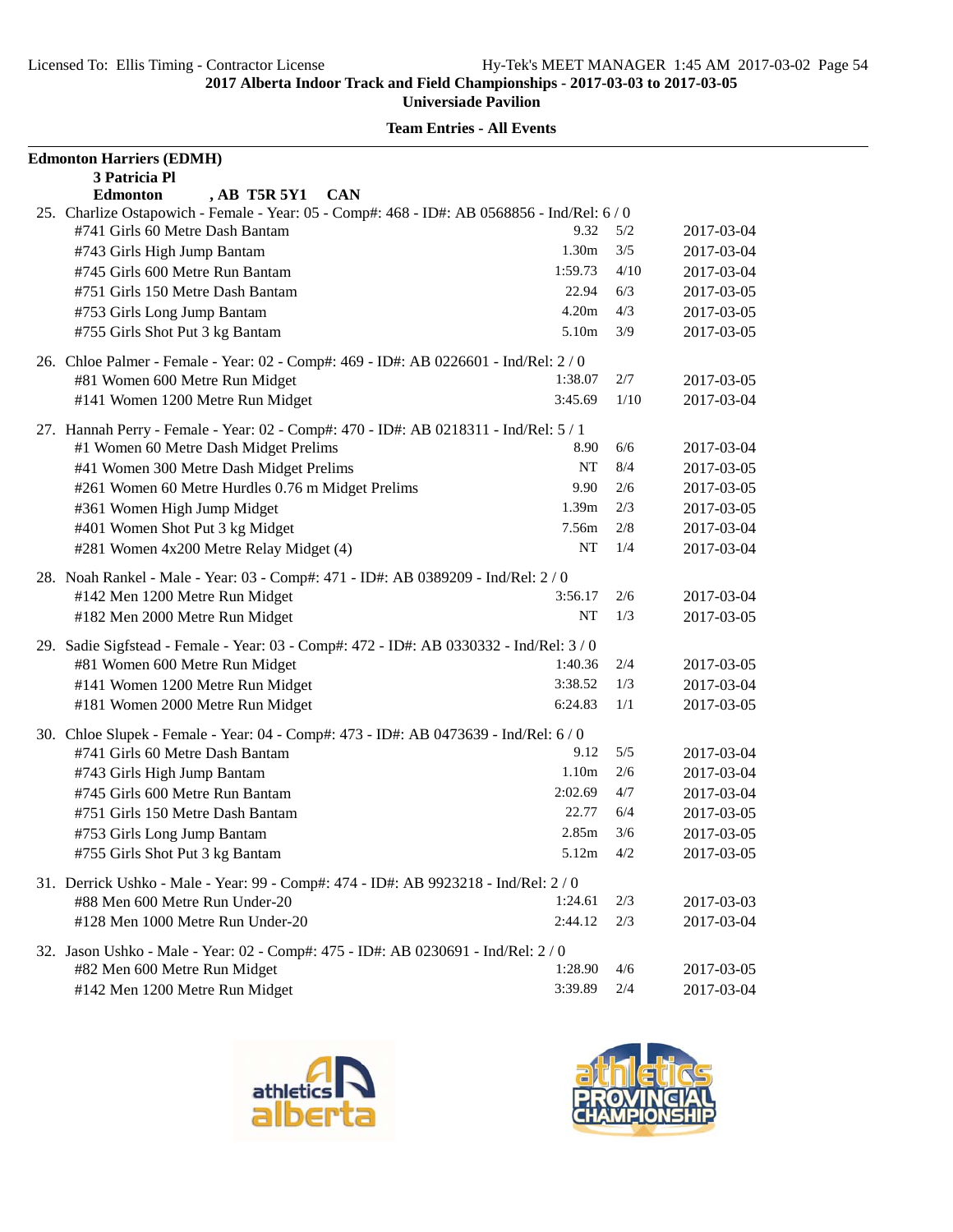| <b>Team Entries - All Events</b> |  |
|----------------------------------|--|
|----------------------------------|--|

| <b>Edmonton Harriers (EDMH)</b>                                                       |               |        |            |
|---------------------------------------------------------------------------------------|---------------|--------|------------|
| 3 Patricia Pl<br>, AB T5R 5Y1<br><b>CAN</b><br><b>Edmonton</b>                        |               |        |            |
| 33. Brandon Vail - Male - Year: 99 - Comp#: 476 - ID#: AB 9967654 - Ind/Rel: 2 / 0    |               |        |            |
| #168 Men 1500 Metre Run Under-20                                                      | 4:03.38       | 2/5    | 2017-03-03 |
| #208 Men 3000 Metre Run Under-20                                                      | 8:51.14       | 1/8    | 2017-03-04 |
| 34. Matthew Wafer - Male - Year: 02 - Comp#: 477 - ID#: AB 0228264 - Ind/Rel: 2 / 0   |               |        |            |
| #82 Men 600 Metre Run Midget                                                          | 1:29.44       | 4/7    | 2017-03-05 |
| #142 Men 1200 Metre Run Midget                                                        | 3:38.84       | 2/3    | 2017-03-04 |
| 35. Andrew Weinkauf - Male - Year: 00 - Comp#: 478 - ID#: AB 0063523 - Ind/Rel: 1/0   |               |        |            |
| #84 Men 600 Metre Run Under-18                                                        | 1:29.31       | 4/5    | 2017-03-04 |
| 36. Emily Wilke - Female - Year: 03 - Comp#: 479 - ID#: AB 0377957 - Ind/Rel: 1 / 1   |               |        |            |
| #41 Women 300 Metre Dash Midget Prelims                                               | 45.68         | 5/6    | 2017-03-05 |
| #281 Women 4x200 Metre Relay Midget (3)                                               | <b>NT</b>     | 1/4    | 2017-03-04 |
| 37. Campbell Wood - Female - Year: 06 - Comp#: 480 - ID#: AB 0642570 - Ind/Rel: 6 / 0 |               |        |            |
| #721 Girls 150 Metre Dash Pee Wee                                                     | NT            | 1/6    | 2017-03-04 |
| #723 Girls Long Jump Pee Wee                                                          | 3.32m         | 1/11   | 2017-03-04 |
| #725 Girls Shot Put 2 kg Pee Wee                                                      | 4.87m         | 2/17   | 2017-03-04 |
| #731 Girls 60 Metre Dash Pee Wee                                                      | 9.83          | 4/9    | 2017-03-05 |
| #733 Girls High Jump Pee Wee                                                          | <b>NH</b>     | 1/4    | 2017-03-05 |
| #735 Girls 600 Metre Run Pee Wee                                                      | NT            | 2/3    | 2017-03-05 |
| 38. Lily Wood - Female - Year: 06 - Comp#: 481 - ID#: AB 0612550 - Ind/Rel: 6/0       |               |        |            |
| #721 Girls 150 Metre Dash Pee Wee                                                     | NT            | 3/2    | 2017-03-04 |
| #723 Girls Long Jump Pee Wee                                                          | 3.25m         | 1/16   | 2017-03-04 |
| #725 Girls Shot Put 2 kg Pee Wee                                                      | 4.95m         | 2/3    | 2017-03-04 |
| #731 Girls 60 Metre Dash Pee Wee                                                      | 10.19         | 3/9    | 2017-03-05 |
| #733 Girls High Jump Pee Wee                                                          | <b>NH</b>     | 2/6    | 2017-03-05 |
| #735 Girls 600 Metre Run Pee Wee                                                      | NT            | 1/3    | 2017-03-05 |
| 39. Parker Wood - Male - Year: 04 - Comp#: 482 - ID#: AB 0475786 - Ind/Rel: 6 / 0     |               |        |            |
| #742 Boys 60 Metre Dash Bantam                                                        | 9.15          | 4/4    | 2017-03-04 |
| #744 Boys High Jump Bantam                                                            | 1.10m         | 2/7    | 2017-03-04 |
| #746 Boys 600 Metre Run Bantam                                                        | 1:53.87       | 3/13   | 2017-03-04 |
| #752 Boys 150 Metre Dash Bantam                                                       | 22.05         | 5/7    | 2017-03-05 |
| #754 Boys Long Jump Bantam                                                            | 4.02m         | 2/15   | 2017-03-05 |
| #756 Boys Shot Put 3 kg Bantam                                                        | 5.07m         | 2/13   | 2017-03-05 |
| 40. Christy Xie - Female - Year: 03 - Comp#: 483 - ID#: AB 0363539 - Ind/Rel: 2 / 1   |               |        |            |
| #1 Women 60 Metre Dash Midget Prelims                                                 | 8.70          | 1/4    | 2017-03-04 |
| #41 Women 300 Metre Dash Midget Prelims                                               | 47.28         | $10/6$ | 2017-03-05 |
| #281 Women 4x200 Metre Relay Midget (1)                                               | $\mathbf{NT}$ | 1/4    | 2017-03-04 |



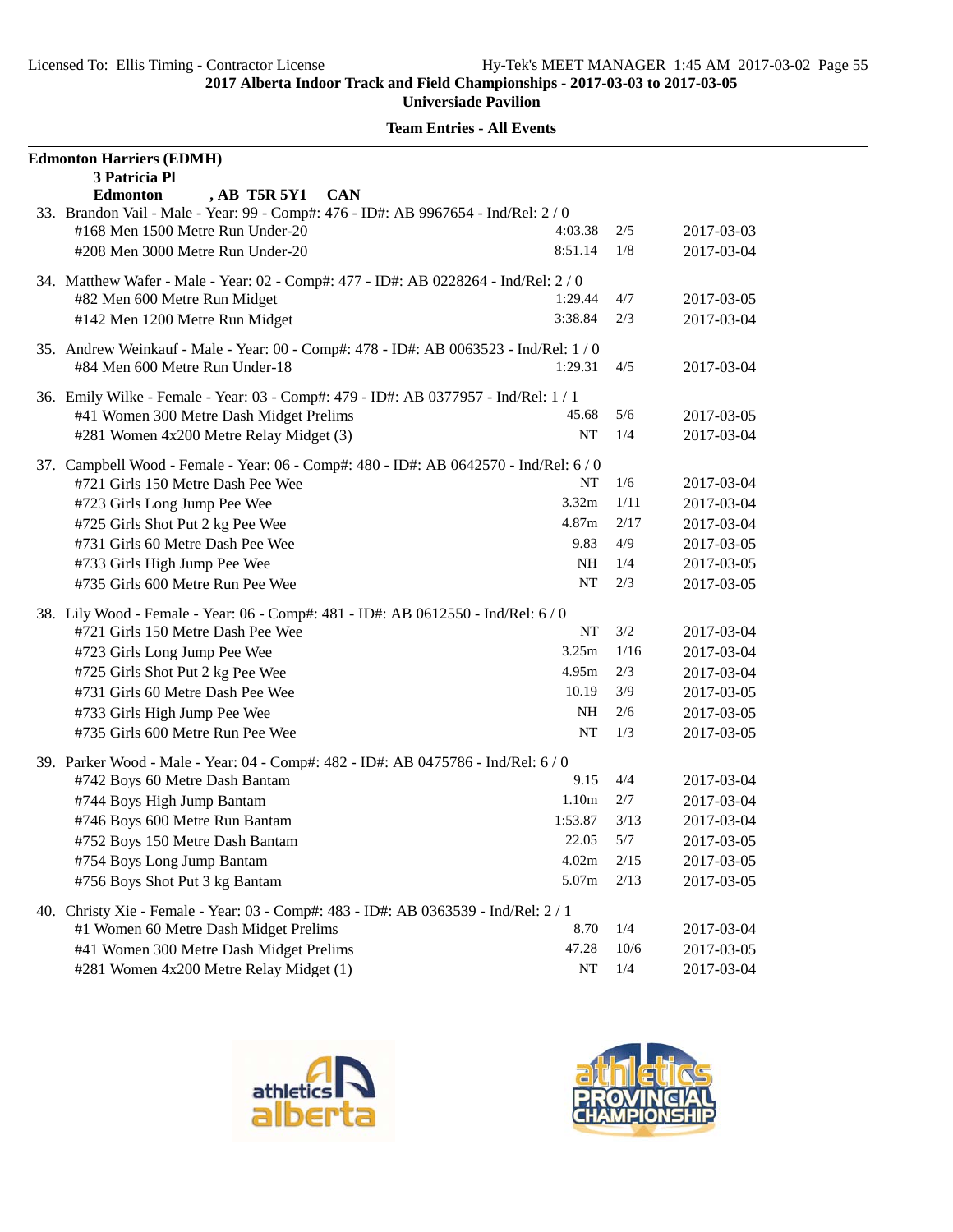| <b>Edmonton Harriers (EDMH)</b>                                                     |         |     |            |  |  |
|-------------------------------------------------------------------------------------|---------|-----|------------|--|--|
| 3 Patricia Pl                                                                       |         |     |            |  |  |
| $AB$ T5R 5Y1 CAN<br>Edmonton                                                        |         |     |            |  |  |
| 41. Skyler York - Male - Year: 01 - Comp#: 484 - ID#: AB 0112792 - Ind/Rel: 3 / 0   |         |     |            |  |  |
| #124 Men 1000 Metre Run Under-18                                                    | 2:46.62 | 2/8 | 2017-03-05 |  |  |
| $\#164$ Men 1500 Metre Run Under-18                                                 | 4:19.75 | 2/1 | 2017-03-04 |  |  |
| #204 Men 3000 Metre Run Under-18                                                    | 9:25.90 | 1/4 | 2017-03-05 |  |  |
| 42. Geoff Yuzyk - Male - Year: 75 - Comp#: 485 - ID#: AB 7527759 - Ind/Rel: 3/0     |         |     |            |  |  |
| $#17$ Men $35+60$ Metre Dash Masters                                                | 9.35    | 1/6 | 2017-03-04 |  |  |
| $\#37$ Men $35+200$ Metre Dash Masters                                              | 34.43   | 1/4 | 2017-03-05 |  |  |
| #417 Men 35+ Shot Put WMA specs Masters                                             | ND.     | 1/3 | 2017-03-04 |  |  |
| <b>Edmonton Harriers</b><br>1.                                                      |         |     |            |  |  |
| #281 Women 4x200 Metre Relay Midget                                                 | NT.     | 1/4 | 2017-03-04 |  |  |
| #483 Christy Xie 03; #452 Hannah Dean 02; #479 Emily Wilke 03; #470 Hannah Perry 02 |         |     |            |  |  |
| <b>Edmonton Harriers</b> Total Individual Entries: 145 - Total Relays: 1            |         |     |            |  |  |



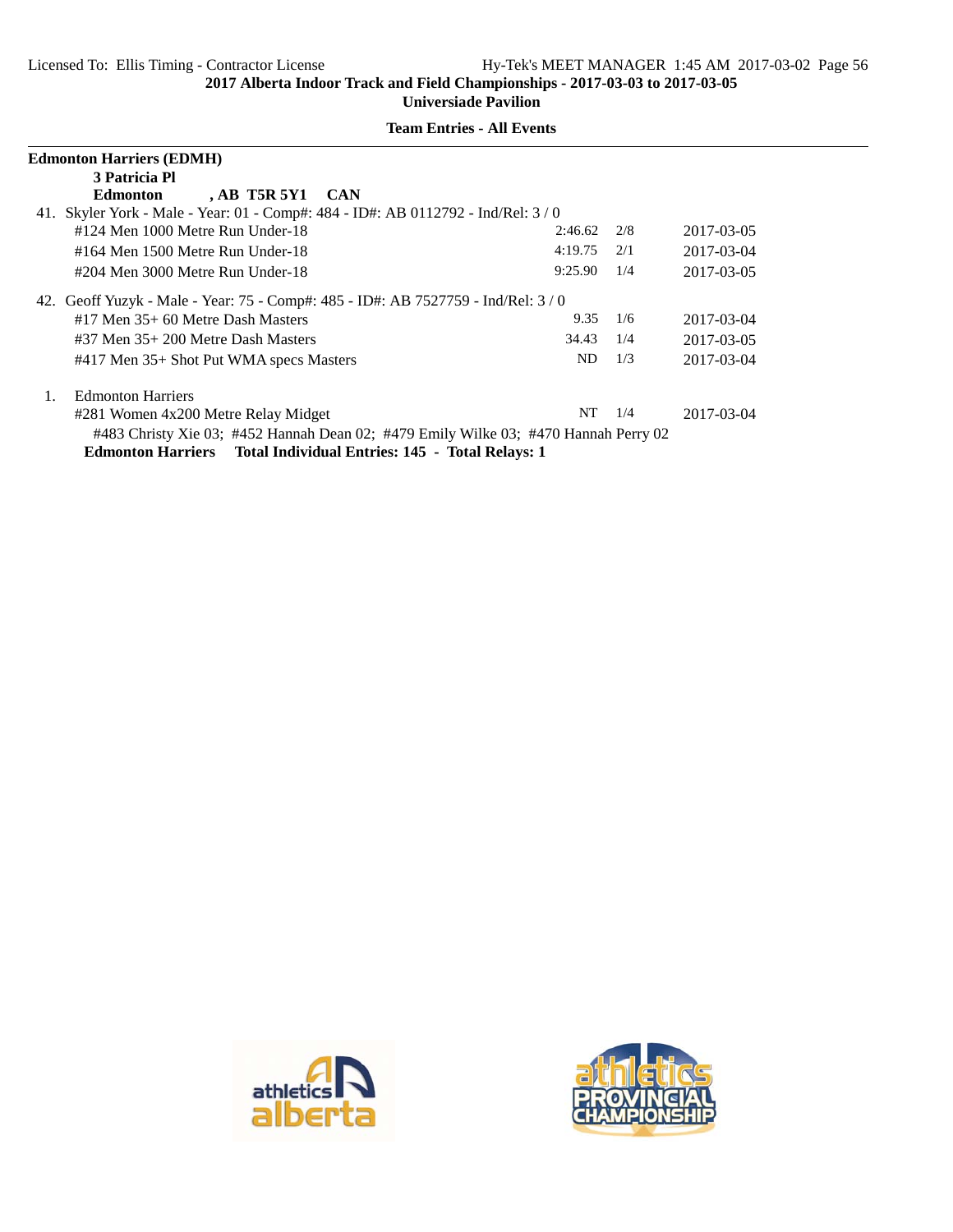| <b>Edmonton International Track C (EITC)</b>                                                                        |                   |     |            |  |  |
|---------------------------------------------------------------------------------------------------------------------|-------------------|-----|------------|--|--|
| <b>1086 Carter Crest Road</b><br>, AB T6R2N3<br>Edmonton<br><b>CAN</b>                                              |                   |     |            |  |  |
| 1. Haley Dunger - Female - Year: 99 - Comp#: 486 - ID#: AB 9959625 - Ind/Rel: 1/0<br>#387 Women Pole Vault Under-20 | 3.10 <sub>m</sub> | 1/4 | 2017-03-04 |  |  |
| 2. Lauren Ellis - Female - Year: 99 - Comp#: 487 - ID#: AB 9989089 - Ind/Rel: 1/0<br>#387 Women Pole Vault Under-20 | 3.50m             | 1/3 | 2017-03-04 |  |  |
| 3. Camille Parker - Female - Year: 95 - Comp#: 488 - ID#: AB 9532397 - Ind/Rel: 1/0<br>#391 Women Pole Vault Senior | 2.70 <sub>m</sub> | 1/2 | 2017-03-04 |  |  |
| 4. Deryk Theodore - Male - Year: 89 - Comp#: 489 - ID#: AB 8954984 - Ind/Rel: 1/0<br>#392 Men Pole Vault Senior     | 5.35m             | 1/2 | 2017-03-04 |  |  |
| 5. Robyn Webster - Female - Year: 88 - Comp#: 490 - ID#: AB 8817131 - Ind/Rel: 3/0                                  |                   |     |            |  |  |
| #11 Women 60 Metre Dash Senior                                                                                      | 7.94              | 1/2 | 2017-03-03 |  |  |
| #11X Women 60 Metre Dash Exhibition Senior                                                                          | 7.94              | 1/7 | 2017-03-03 |  |  |
| #391 Women Pole Vault Senior                                                                                        | 3.71 <sub>m</sub> | 1/3 | 2017-03-04 |  |  |
| 6. Kyle Weiman - Male - Year: 89 - Comp#: 491 - ID#: AB 8910737 - Ind/Rel: 1 / 0                                    |                   |     |            |  |  |
| #392 Men Pole Vault Senior                                                                                          | 4.42m             | 1/1 | 2017-03-04 |  |  |
| 7. Brielle Wilchuck - Female - Year: 96 - Comp#: 492 - ID#: AB 9649932 - Ind/Rel: 1 / 0                             |                   |     |            |  |  |
| #391 Women Pole Vault Senior                                                                                        | 2.20 <sub>m</sub> | 1/1 | 2017-03-04 |  |  |
| <b>Edmonton International Track C</b><br>Total Individual Entries: 9 - Total Relays: 0                              |                   |     |            |  |  |



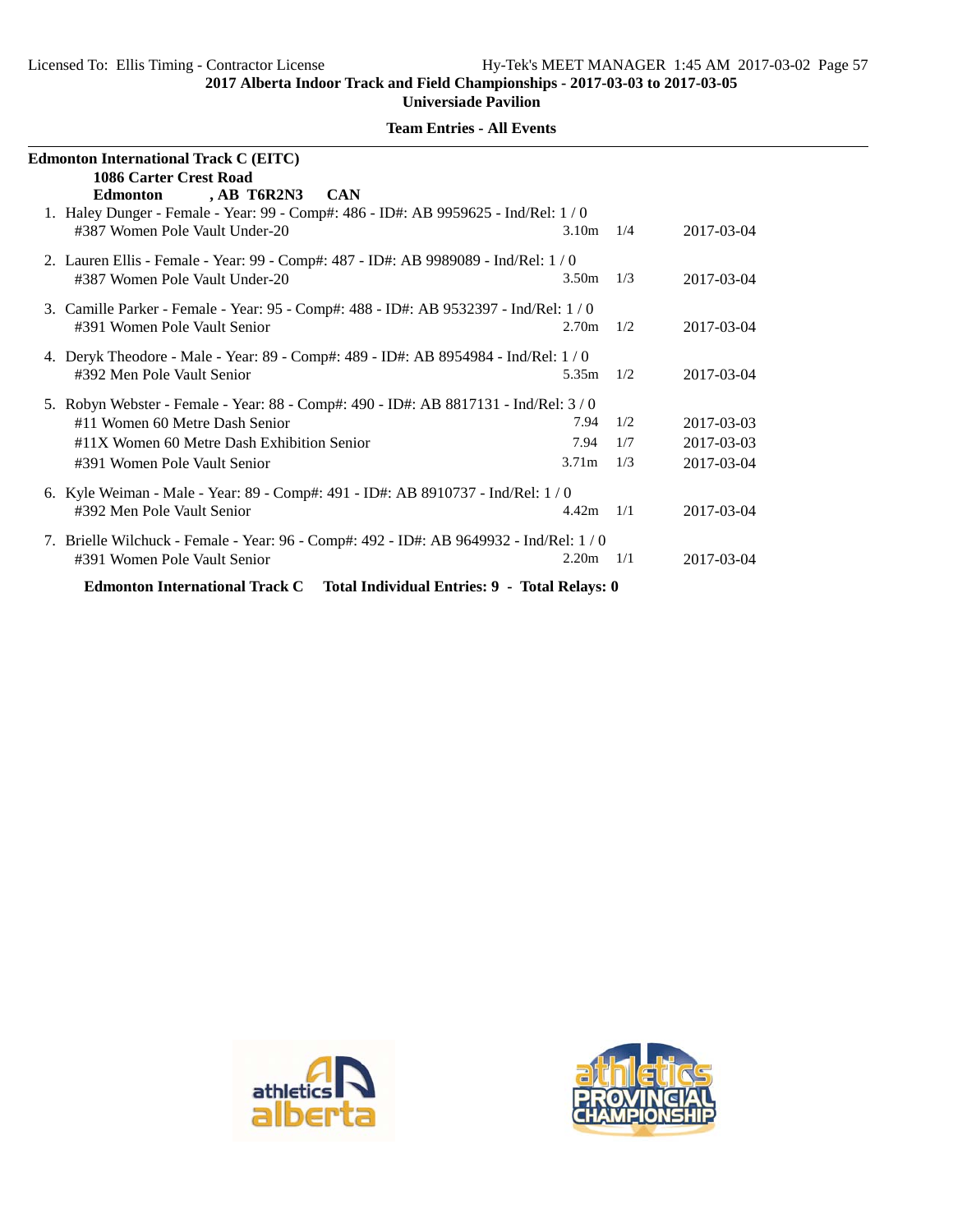| <b>Edmonton Masters (EDMM)</b>                                                              |                   |     |            |
|---------------------------------------------------------------------------------------------|-------------------|-----|------------|
| AB CAN<br>1. Murray Black - Male - Year: 59 - Comp#: 493 - ID#: AB 5951794 - Ind/Rel: 6 / 0 |                   |     |            |
| #17 Men 35+ 60 Metre Dash Masters                                                           | 8.39              | 2/2 | 2017-03-04 |
| #37 Men 35+ 200 Metre Dash Masters                                                          | 26.76             | 2/4 | 2017-03-05 |
| #277 Men 35+ 60 Metre Hurdles WMA specs Masters                                             | NT                | 1/7 | 2017-03-04 |
| #377 Men 35+ High Jump Masters                                                              | NH.               | 1/1 | 2017-03-05 |
| #397 Men 35+ Pole Vault Masters                                                             | NH                | 1/1 | 2017-03-04 |
| #417 Men 35+ Shot Put WMA specs Masters                                                     | ND                | 1/5 | 2017-03-04 |
| 2. Lucille Burton - Female - Year: 41 - Comp#: 494 - ID#: AB 4141987 - Ind/Rel: 1 / 0       |                   |     |            |
| #333 Women 35+ Long Jump Masters                                                            | 2.40 <sub>m</sub> | 1/4 | 2017-03-04 |
| 3. Dale Cocks - Male - Year: 52 - Comp#: 495 - ID#: AB 5227148 - Ind/Rel: 2 / 0             |                   |     |            |
| #377 Men 35+ High Jump Masters                                                              | NH                | 1/4 | 2017-03-05 |
| #437 Men 35+ Weight Throw WMA specs Masters                                                 | ND                | 1/3 | 2017-03-05 |
| 4. Don Crothers - Male - Year: 62 - Comp#: 496 - ID#: AB 6232189 - Ind/Rel: 1 / 0           |                   |     |            |
| $#17$ Men $35+60$ Metre Dash Masters                                                        | <b>NT</b>         | 1/5 | 2017-03-04 |
| 5. David Dunn - Male - Year: 36 - Comp#: 497 - ID#: AB 3674681 - Ind/Rel: 1 / 0             |                   |     |            |
| #37 Men 35+ 200 Metre Dash Masters                                                          | 33.07             | 1/5 | 2017-03-05 |
| 6. Liz McBlain - Female - Year: 48 - Comp#: 498 - ID#: AB 4855128 - Ind/Rel: 2 / 0          |                   |     |            |
| #413 Women 35+ Shot Put WMA specs Masters                                                   | ND                | 1/1 | 2017-03-04 |
| #433 Women 35+ Weight Throw WMA specs Masters                                               | ND                | 1/2 | 2017-03-05 |
| 7. Bruce Mintz - Male - Year: 46 - Comp#: 499 - ID#: AB 4614979 - Ind/Rel: 2 / 0            |                   |     |            |
| #17 Men 35+ 60 Metre Dash Masters                                                           | 9.40              | 1/4 | 2017-03-04 |
| #37 Men 35+ 200 Metre Dash Masters                                                          | 31.62             | 1/3 | 2017-03-05 |
| 8. Catherine Roberts - Female - Year: 47 - Comp#: 500 - ID#: AB 4778159 - Ind/Rel: 2/0      |                   |     |            |
| #413 Women 35+ Shot Put WMA specs Masters                                                   | ND                | 1/3 | 2017-03-04 |
| #433 Women 35+ Weight Throw WMA specs Masters                                               | ND                | 1/1 | 2017-03-05 |
| 9. Richard Roberts - Male - Year: 42 - Comp#: 501 - ID#: AB 4258029 - Ind/Rel: 3 / 0        |                   |     |            |
| #397 Men 35+ Pole Vault Masters                                                             | NH                | 1/4 | 2017-03-04 |
| #417 Men 35+ Shot Put WMA specs Masters                                                     | ND                | 1/7 | 2017-03-04 |
| #437 Men 35+ Weight Throw WMA specs Masters                                                 | ND                | 1/2 | 2017-03-05 |
| 10. Dwight Swane - Male - Year: 44 - Comp#: 502 - ID#: AB 4491007 - Ind/Rel: 1 / 0          |                   |     |            |
| $#17$ Men $35+60$ Metre Dash Masters                                                        | 9.77              | 1/3 | 2017-03-04 |
| 11. Nikki Swinton - Female - Year: 67 - Comp#: 503 - ID#: AB 6781505 - Ind/Rel: 2/0         |                   |     |            |
| #13 Women 35+ 60 Metre Dash Masters                                                         | NT                | 1/6 | 2017-03-04 |
| #33 Women 35+ 200 Metre Dash Masters                                                        | NT                | 1/6 | 2017-03-05 |



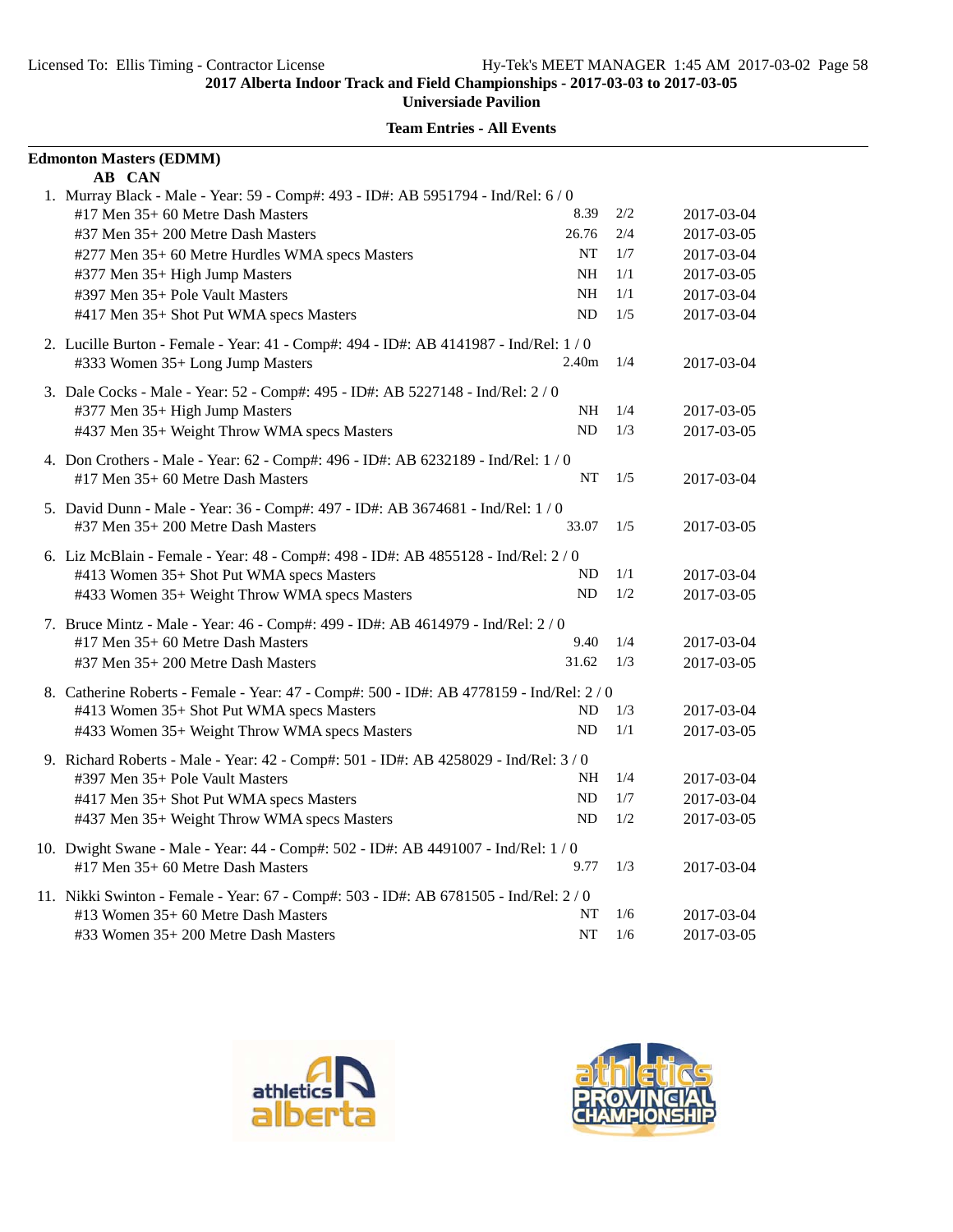## **Team Entries - All Events**

| <b>Edmonton Masters (EDMM)</b>                                                   |          |     |            |  |
|----------------------------------------------------------------------------------|----------|-----|------------|--|
| AB CAN                                                                           |          |     |            |  |
| 12. Todd Tretiak - Male - Year: 62 - Comp#: 504 - ID#: AB 6265756 - Ind/Rel: 3/0 |          |     |            |  |
| #377 Men 35+ High Jump Masters                                                   | $NH$ 1/2 |     | 2017-03-05 |  |
| $\#397$ Men $35+$ Pole Vault Masters                                             | NH .     | 1/3 | 2017-03-04 |  |
| #417 Men 35+ Shot Put WMA specs Masters                                          | ND.      | 1/6 | 2017-03-04 |  |

**Edmonton Masters Total Individual Entries: 26 - Total Relays: 0**



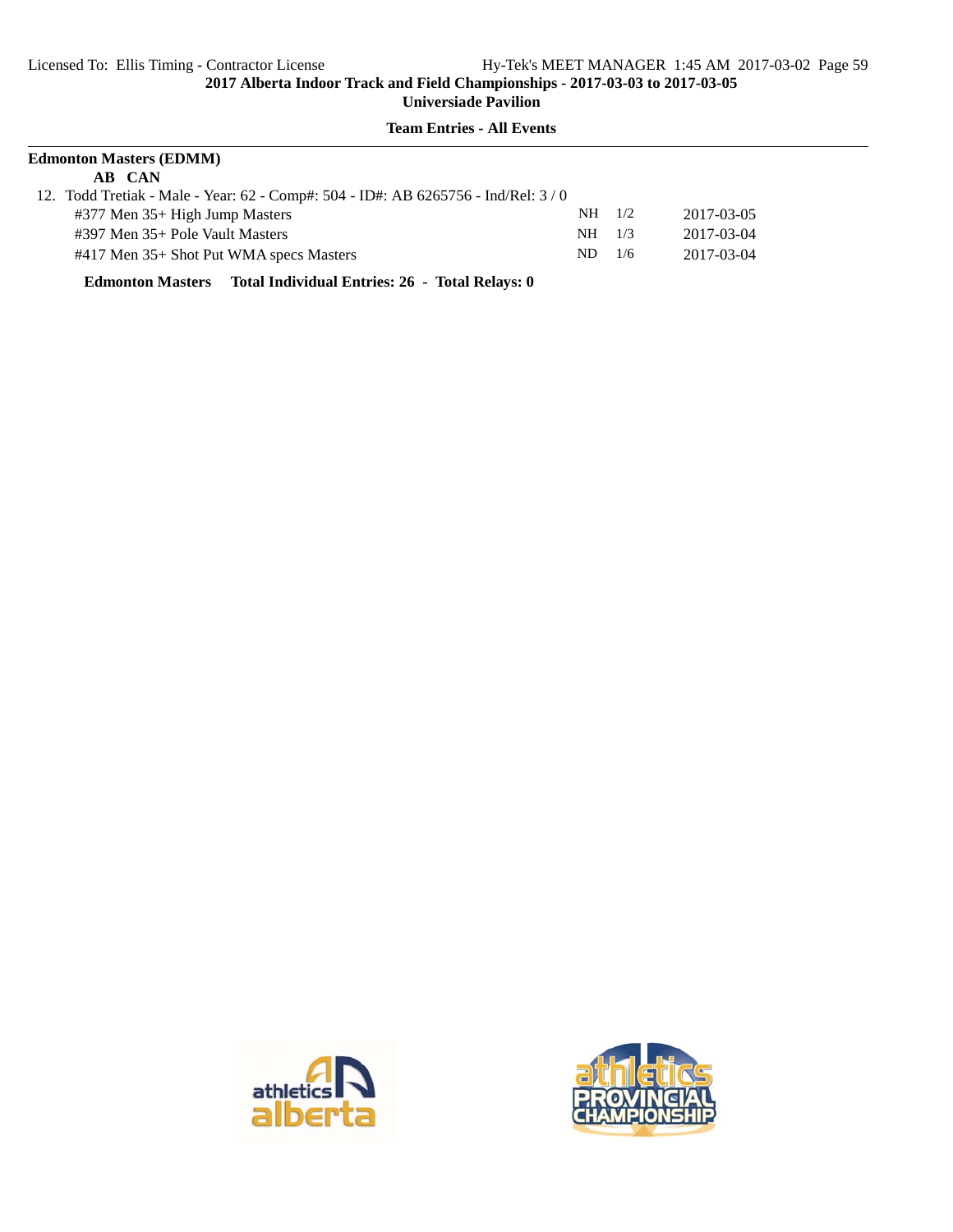| <b>Edmonton Olympic Club (EDMO)</b><br>#207, 12615 - 152 Avenue                                                                     |      |            |
|-------------------------------------------------------------------------------------------------------------------------------------|------|------------|
| <b>CAN</b><br><b>Edmonton</b><br><b>AB T5X6E9</b>                                                                                   |      |            |
| 1. Kelly Akoum - Female - Year: 02 - Comp#: 505 - ID#: AB 0293993 - Ind/Rel: 2 / 0                                                  |      |            |
| #1 Women 60 Metre Dash Midget Prelims<br>NT                                                                                         | 1/7  | 2017-03-04 |
| #41 Women 300 Metre Dash Midget Prelims<br>51.66                                                                                    | 3/5  | 2017-03-05 |
|                                                                                                                                     |      |            |
| 2. Michael Basaraba - Male - Year: 11 - Comp#: 506 - ID#: AB 1146818 - Ind/Rel: 6/0<br>#702 Boys 50 Metre Dash Tyke<br>NT           | 1/3  | 2017-03-04 |
| #704 Boys Long Jump Tyke<br>ND                                                                                                      | 1/19 | 2017-03-04 |
| #706 Boys 400 Metre Dash Tyke<br>NT                                                                                                 | 1/9  | 2017-03-04 |
| #712 Boys 60 Metre Dash Tyke<br>NT                                                                                                  | 1/4  | 2017-03-05 |
| #714 Boys Other Standing LJ Tyke<br>ND                                                                                              | 1/16 | 2017-03-05 |
| #716 Boys Shot Put 2 kg Tyke<br><b>ND</b>                                                                                           | 1/2  | 2017-03-05 |
|                                                                                                                                     |      |            |
| 3. Mosetta Bodah - Female - Year: 01 - Comp#: 507 - ID#: AB 0139544 - Ind/Rel: 2/0                                                  |      |            |
| #3 Women 60 Metre Dash Under-18 Prelims<br>8.12                                                                                     | 3/5  | 2017-03-04 |
| 43.20<br>#43 Women 300 Metre Dash Under-18 Prelims                                                                                  | 2/7  | 2017-03-05 |
| 4. Tj Boussombo - Male - Year: 08 - Comp#: 508 - ID#: AB 0839465 - Ind/Rel: 3 / 0                                                   |      |            |
| #702 Boys 50 Metre Dash Tyke<br>NT                                                                                                  | 3/7  | 2017-03-04 |
| #704 Boys Long Jump Tyke<br>ND                                                                                                      | 1/17 | 2017-03-04 |
| <b>NT</b><br>#706 Boys 400 Metre Dash Tyke                                                                                          | 1/8  | 2017-03-04 |
| 5. Maia Elcock - Female - Year: 03 - Comp#: 509 - ID#: AB 0359160 - Ind/Rel: 4 / 0                                                  |      |            |
| NT<br>#1 Women 60 Metre Dash Midget Prelims                                                                                         | 6/9  | 2017-03-04 |
| 50.92<br>#41 Women 300 Metre Dash Midget Prelims                                                                                    | 2/5  | 2017-03-05 |
| 1:57.77<br>#81 Women 600 Metre Run Midget                                                                                           | 1/7  | 2017-03-05 |
| 3.53 <sub>m</sub><br>#321 Women Long Jump Midget                                                                                    | 1/4  | 2017-03-04 |
|                                                                                                                                     |      |            |
| 6. Brady Galvin - Male - Year: 01 - Comp#: 510 - ID#: AB 0162016 - Ind/Rel: 2/0<br>38.22<br>#44 Men 300 Metre Dash Under-18 Prelims | 2/6  | 2017-03-05 |
| #84 Men 600 Metre Run Under-18<br>1:30.71                                                                                           | 3/6  | 2017-03-04 |
|                                                                                                                                     |      |            |
| 7. Zion James - Male - Year: 10 - Comp#: 511 - ID#: AB 1036688 - Ind/Rel: 3 / 0                                                     |      |            |
| #712 Boys 60 Metre Dash Tyke<br>NT                                                                                                  | 1/3  | 2017-03-05 |
| #714 Boys Other Standing LJ Tyke<br><b>ND</b>                                                                                       | 1/14 | 2017-03-05 |
| #716 Boys Shot Put 2 kg Tyke<br>ND                                                                                                  | 1/17 | 2017-03-05 |
| 8. Anthony McLean - Male - Year: 01 - Comp#: 512 - ID#: AB 0192699 - Ind/Rel: 3/0                                                   |      |            |
| 8.24<br>#4 Men 60 Metre Dash Under-18 Prelims                                                                                       | 4/9  | 2017-03-04 |
| #44 Men 300 Metre Dash Under-18 Prelims<br>NT                                                                                       | 10/4 | 2017-03-05 |
| ND<br>#324 Men Long Jump Under-18                                                                                                   | 1/5  | 2017-03-04 |



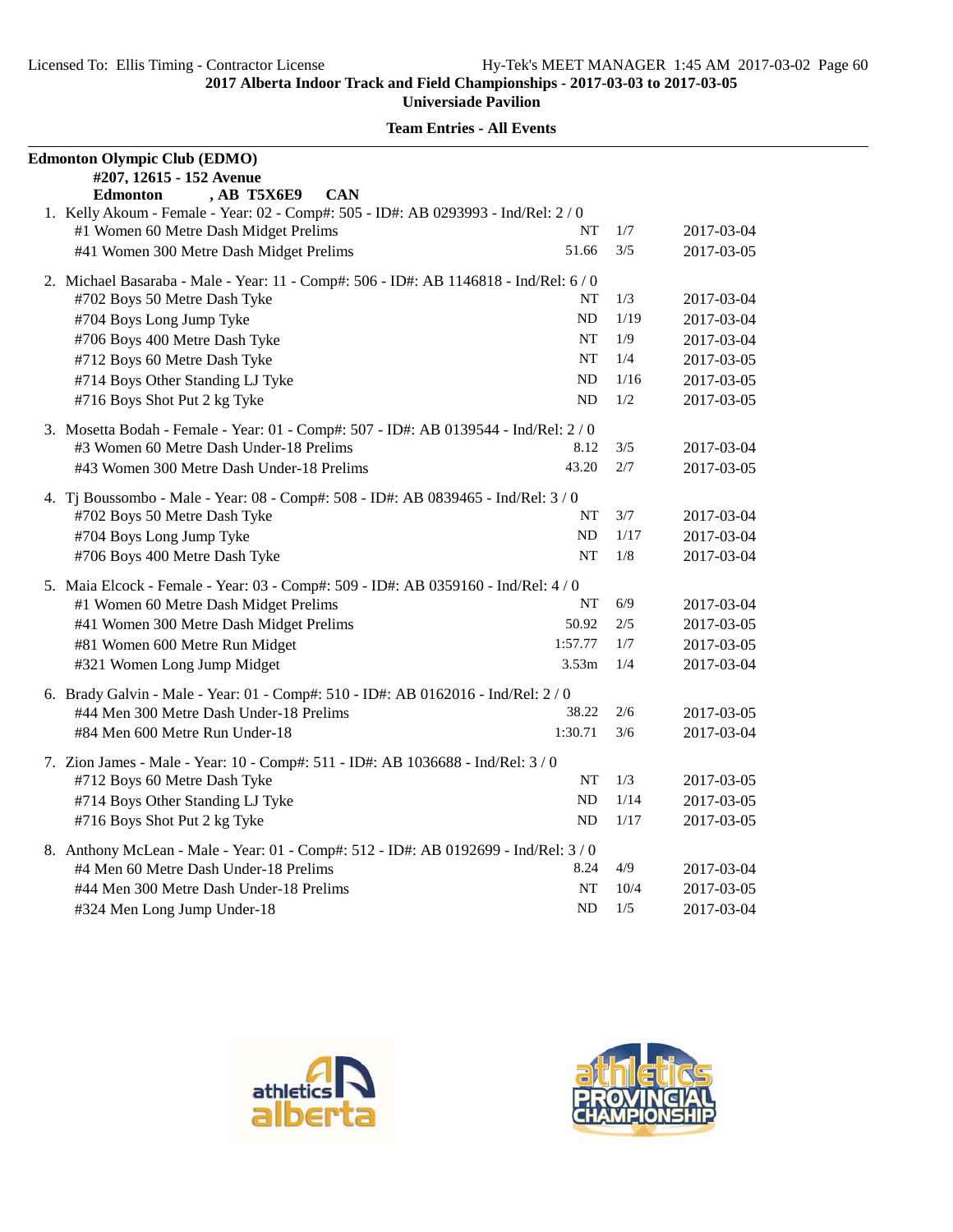| <b>Edmonton Olympic Club (EDMO)</b>                                                       |           |      |            |
|-------------------------------------------------------------------------------------------|-----------|------|------------|
| #207, 12615 - 152 Avenue                                                                  |           |      |            |
| , AB T5X6E9<br><b>Edmonton</b><br><b>CAN</b>                                              |           |      |            |
| 9. Isaiah McLean - Male - Year: 04 - Comp#: 513 - ID#: AB 0434825 - Ind/Rel: 6 / 0        |           |      |            |
| #742 Boys 60 Metre Dash Bantam                                                            | 9.62      | 4/1  | 2017-03-04 |
| #744 Boys High Jump Bantam                                                                | 1.25m     | 3/9  | 2017-03-04 |
| #746 Boys 600 Metre Run Bantam                                                            | NT        | 2/1  | 2017-03-04 |
| #752 Boys 150 Metre Dash Bantam                                                           | <b>NT</b> | 3/5  | 2017-03-05 |
| #754 Boys Long Jump Bantam                                                                | ND        | 1/3  | 2017-03-05 |
| #756 Boys Shot Put 3 kg Bantam                                                            | 6.63m     | 2/17 | 2017-03-05 |
| 10. Zachary Schmidt - Male - Year: 02 - Comp#: 514 - ID#: AB 0223534 - Ind/Rel: 2 / 0     |           |      |            |
| #42 Men 300 Metre Dash Midget Prelims                                                     | 45.24     | 5/5  | 2017-03-05 |
| #82 Men 600 Metre Run Midget                                                              | <b>NT</b> | 1/3  | 2017-03-05 |
| 11. Nicolas Searle - Male - Year: 08 - Comp#: 515 - ID#: AB 0816325 - Ind/Rel: 6 / 0      |           |      |            |
| #702 Boys 50 Metre Dash Tyke                                                              | NT        | 1/6  | 2017-03-04 |
| #704 Boys Long Jump Tyke                                                                  | ND        | 1/16 | 2017-03-04 |
| #706 Boys 400 Metre Dash Tyke                                                             | <b>NT</b> | 1/2  | 2017-03-04 |
| #712 Boys 60 Metre Dash Tyke                                                              | NT        | 1/5  | 2017-03-05 |
| #714 Boys Other Standing LJ Tyke                                                          | ND        | 1/10 | 2017-03-05 |
| #716 Boys Shot Put 2 kg Tyke                                                              | ND        | 1/15 | 2017-03-05 |
| 12. Habeeba Sharafeldin - Female - Year: 05 - Comp#: 516 - ID#: AB 0572624 - Ind/Rel: 6/0 |           |      |            |
| #741 Girls 60 Metre Dash Bantam                                                           | 11.51     | 4/8  | 2017-03-04 |
| #743 Girls High Jump Bantam                                                               | <b>NH</b> | 1/16 | 2017-03-04 |
| #745 Girls 600 Metre Run Bantam                                                           | 2:39.65   | 3/8  | 2017-03-04 |
| #751 Girls 150 Metre Dash Bantam                                                          | 30.73     | 4/7  | 2017-03-05 |
| #753 Girls Long Jump Bantam                                                               | 2.24m     | 3/10 | 2017-03-05 |
| #755 Girls Shot Put 3 kg Bantam                                                           | 4.88m     | 3/4  | 2017-03-05 |
| 13. Jacob Stepaniuk - Male - Year: 00 - Comp#: 517 - ID#: AB 0095878 - Ind/Rel: 3/0       |           |      |            |
| #4 Men 60 Metre Dash Under-18 Prelims                                                     | 8.22      | 5/7  | 2017-03-04 |
| #44 Men 300 Metre Dash Under-18 Prelims                                                   | 41.45     | 5/4  | 2017-03-05 |
| #84 Men 600 Metre Run Under-18                                                            | 1:41.84   | 2/3  | 2017-03-04 |
| 14. Olivia Stepaniuk - Female - Year: 00 - Comp#: 518 - ID#: AB 0087620 - Ind/Rel: 3/0    |           |      |            |
| #3 Women 60 Metre Dash Under-18 Prelims                                                   | 8.40      | 3/9  | 2017-03-04 |
| #43 Women 300 Metre Dash Under-18 Prelims                                                 | 50.28     | 6/5  | 2017-03-05 |
| #83 Women 600 Metre Run Under-18                                                          | 2:12.65   | 2/5  | 2017-03-04 |
| 15. Whitney Teske - Female - Year: 00 - Comp#: 519 - ID#: AB 0054873 - Ind/Rel: 2 / 0     |           |      |            |
| #43 Women 300 Metre Dash Under-18 Prelims                                                 | 43.17     | 1/7  | 2017-03-05 |
| #83 Women 600 Metre Run Under-18                                                          | 1:47.25   | 4/4  | 2017-03-04 |





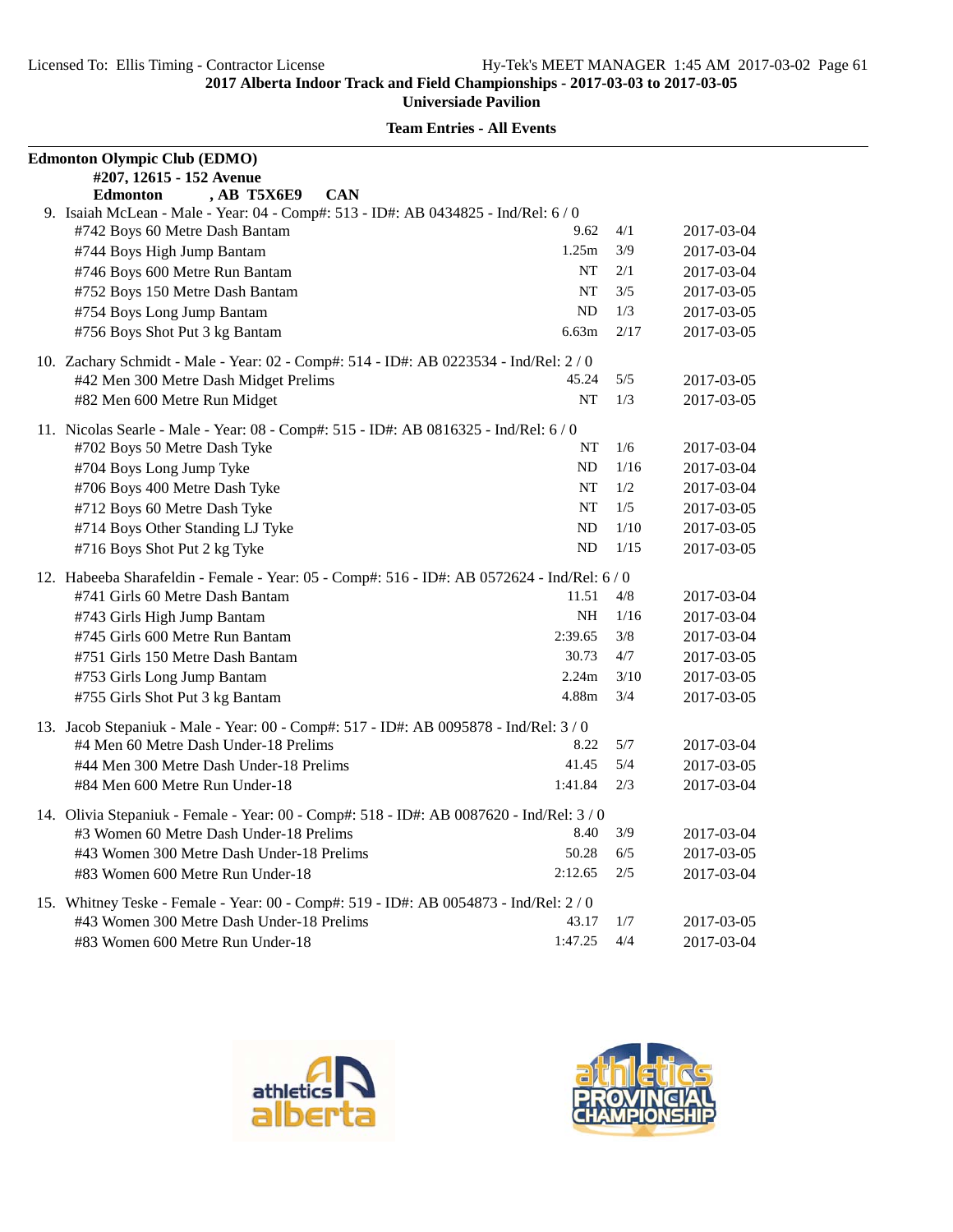|     | <b>Edmonton Olympic Club (EDMO)</b>                                                   |                   |      |            |
|-----|---------------------------------------------------------------------------------------|-------------------|------|------------|
|     | #207, 12615 - 152 Avenue                                                              |                   |      |            |
|     | <b>AB T5X6E9</b><br><b>Edmonton</b><br><b>CAN</b>                                     |                   |      |            |
|     | 16. Journi Thompson - Female - Year: 04 - Comp#: 520 - ID#: AB 0483483 - Ind/Rel: 6/0 |                   |      |            |
|     | #741 Girls 60 Metre Dash Bantam                                                       | NT                | 3/4  | 2017-03-04 |
|     | #743 Girls High Jump Bantam                                                           | 1.30 <sub>m</sub> | 3/13 | 2017-03-04 |
|     | #745 Girls 600 Metre Run Bantam                                                       | NT                | 3/3  | 2017-03-04 |
|     | #751 Girls 150 Metre Dash Bantam                                                      | NT                | 4/5  | 2017-03-05 |
|     | #753 Girls Long Jump Bantam                                                           | N <sub>D</sub>    | 1/6  | 2017-03-05 |
|     | #755 Girls Shot Put 3 kg Bantam                                                       | ND.               | 3/3  | 2017-03-05 |
| 17. | Isaiah Yongo - Male - Year: 10 - Comp#: 521 - ID#: AB 1088655 - Ind/Rel: 6/0          |                   |      |            |
|     | #702 Boys 50 Metre Dash Tyke                                                          | 10.53             | 3/3  | 2017-03-04 |
|     | #704 Boys Long Jump Tyke                                                              | 2.23 <sub>m</sub> | 1/9  | 2017-03-04 |
|     | #706 Boys 400 Metre Dash Tyke                                                         | 2:00.35           | 2/6  | 2017-03-04 |
|     | #712 Boys 60 Metre Dash Tyke                                                          | 11.77             | 3/8  | 2017-03-05 |
|     | #714 Boys Other Standing LJ Tyke                                                      | 1.06m             | 1/5  | 2017-03-05 |
|     | #716 Boys Shot Put 2 kg Tyke                                                          | 2.75m             | 1/9  | 2017-03-05 |
|     |                                                                                       |                   |      |            |

**Team Entries - All Events**

**Edmonton Olympic Club Total Individual Entries: 65 - Total Relays: 0**



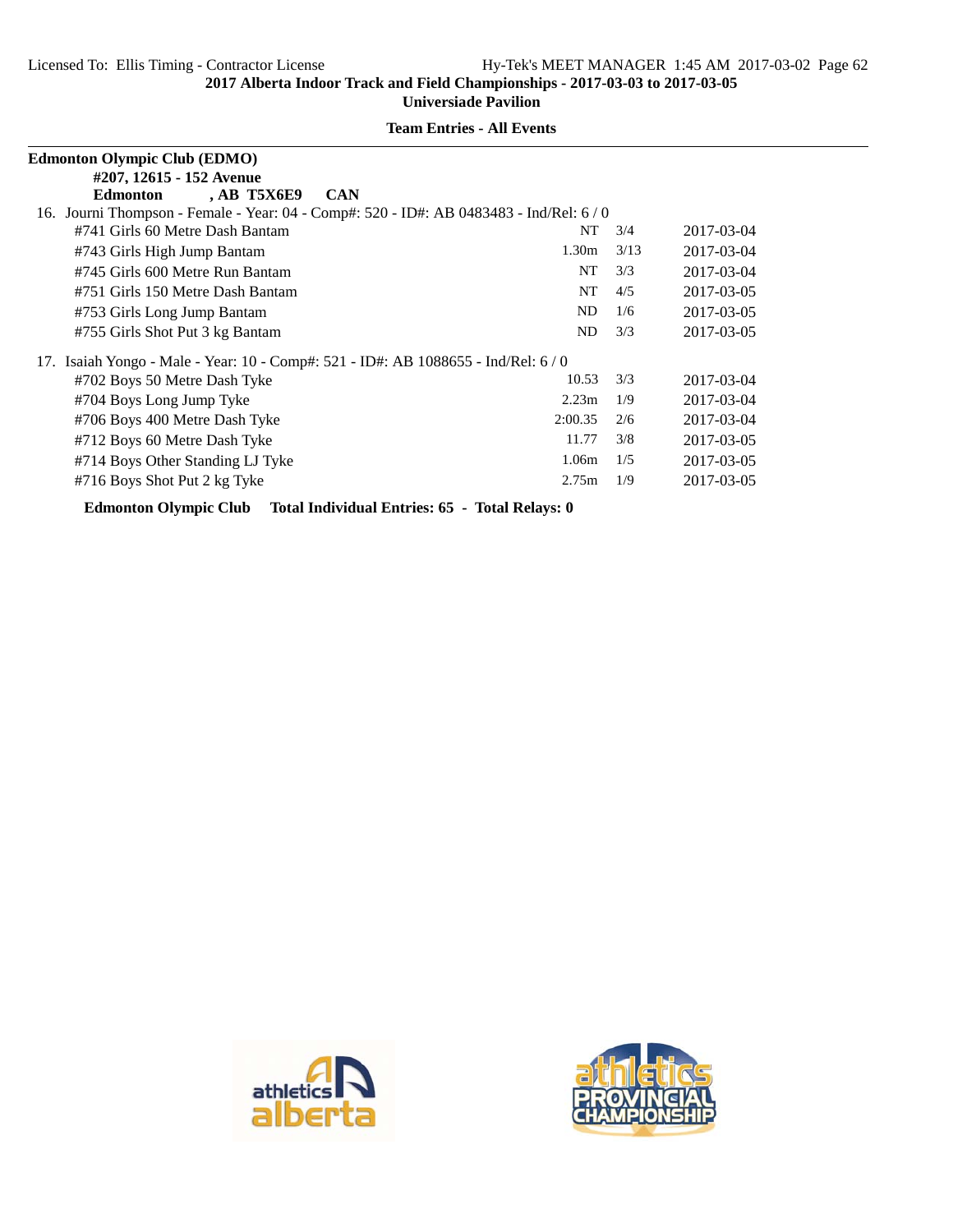**Team Entries - All Events**

| <b>Edmonton Racewalk (EDMR)</b>                                                   |                |            |
|-----------------------------------------------------------------------------------|----------------|------------|
| 1. Henry Charrois - Male - Year: 51 - Comp#: 522 - ID#: AB 5158706 - Ind/Rel: 1/0 |                |            |
| #257 Men 35+3000 Metre Race Walk Masters                                          | $NT \quad 1/5$ | 2017-03-04 |
| 2. Ian Lamplough - Male - Year: 61 - Comp#: 523 - ID#: AB 6152022 - Ind/Rel: 1/0  |                |            |
| #257 Men 35+3000 Metre Race Walk Masters                                          | $NT \t1/2$     | 2017-03-04 |
| Edmonton Racewalk Total Individual Entries: 2 - Total Relays: 0                   |                |            |

athletic

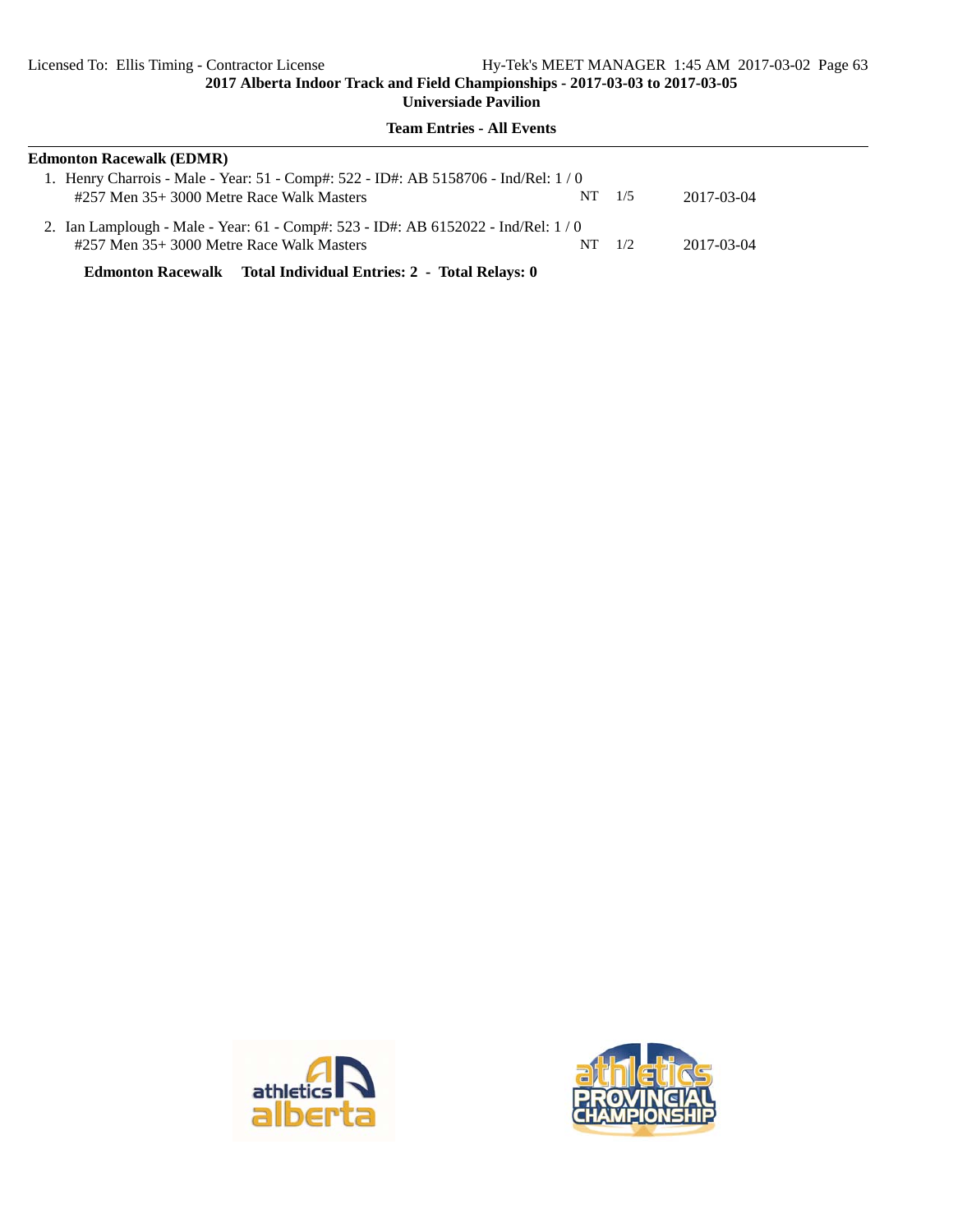**2017 Alberta Indoor Track and Field Championships - 2017-03-03 to 2017-03-05 Universiade Pavilion**

**Team Entries - All Events**

| <b>Edmonton Royals Track And Fiel (ERTC)</b>                                    |           |            |  |
|---------------------------------------------------------------------------------|-----------|------------|--|
| 1. Max Sharpe - Male - Year: 01 - Comp#: 524 - ID#: AB 0196470 - Ind/Rel: $2/0$ |           |            |  |
| #4 Men 60 Metre Dash Under-18 Prelims                                           | 7.41 5/6  | 2017-03-04 |  |
| #44 Men 300 Metre Dash Under-18 Prelims                                         | 38.54 1/6 | 2017-03-05 |  |

**Edmonton Royals Track And Fiel Total Individual Entries: 2 - Total Relays: 0**



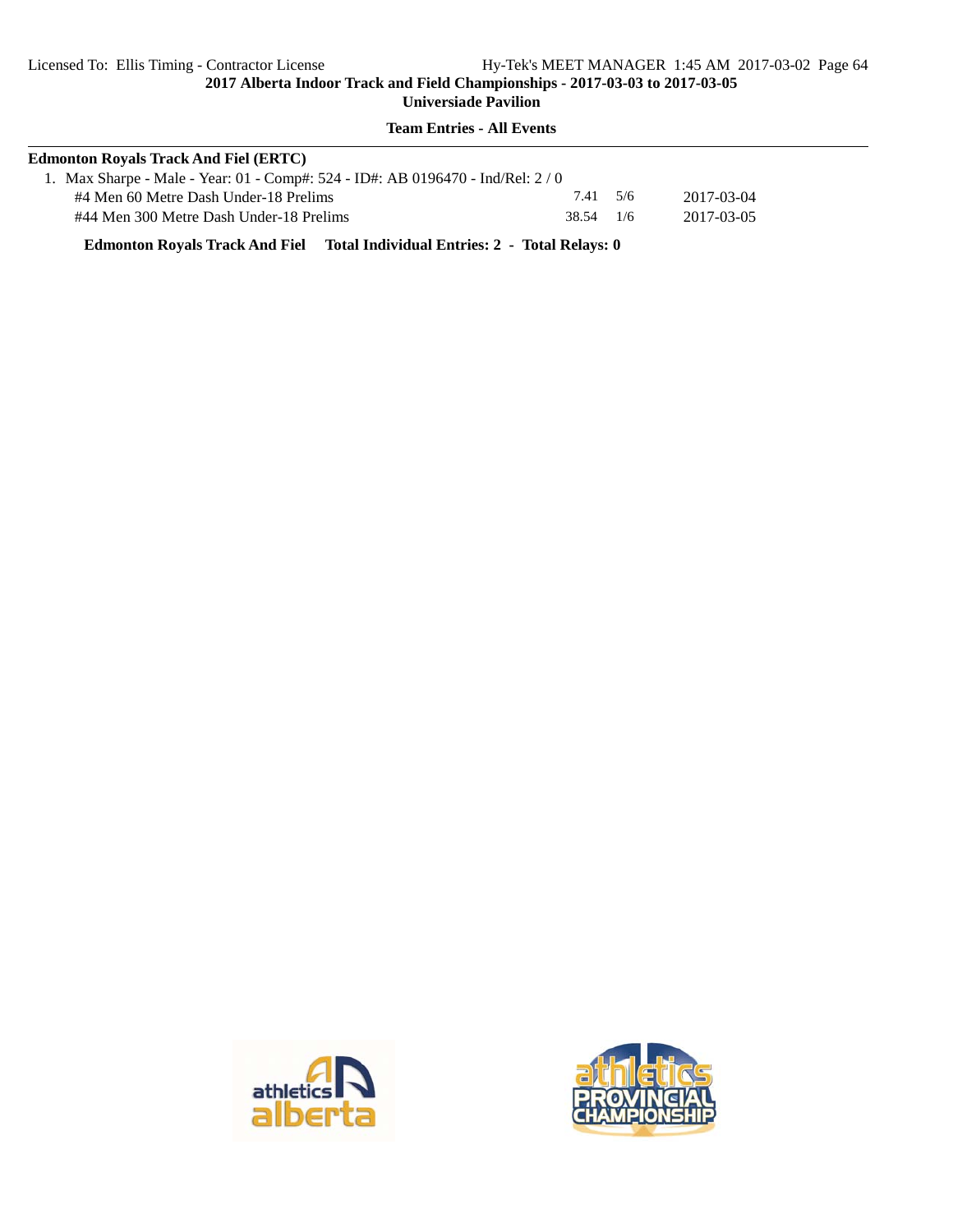$\overline{\phantom{a}}$ 

**2017 Alberta Indoor Track and Field Championships - 2017-03-03 to 2017-03-05**

**Universiade Pavilion**

| <b>Edmonton Thunder (EDMT)</b>                                                     |           |      |            |
|------------------------------------------------------------------------------------|-----------|------|------------|
| 1. Anoop Bains - Male - Year: 02 - Comp#: 525 - ID#: AB 0219652 - Ind/Rel: 1 / 0   |           |      |            |
| #42 Men 300 Metre Dash Midget Prelims                                              | 39.37     | 5/7  | 2017-03-05 |
| 2. Emma Besko - Female - Year: 04 - Comp#: 526 - ID#: AB 0436042 - Ind/Rel: 6 / 0  |           |      |            |
| #741 Girls 60 Metre Dash Bantam                                                    | NT        | 2/7  | 2017-03-04 |
| #743 Girls High Jump Bantam                                                        | 1.20m     | 3/3  | 2017-03-04 |
| #745 Girls 600 Metre Run Bantam                                                    | <b>NT</b> | 2/6  | 2017-03-04 |
| #751 Girls 150 Metre Dash Bantam                                                   | NT        | 3/1  | 2017-03-05 |
| #753 Girls Long Jump Bantam                                                        | ND        | 1/9  | 2017-03-05 |
| #755 Girls Shot Put 3 kg Bantam                                                    | ND        | 1/4  | 2017-03-05 |
| 3. Michael Besko - Male - Year: 05 - Comp#: 527 - ID#: AB 0588646 - Ind/Rel: 6 / 0 |           |      |            |
| #742 Boys 60 Metre Dash Bantam                                                     | NT        | 3/5  | 2017-03-04 |
| #744 Boys High Jump Bantam                                                         | 1.10m     | 2/10 | 2017-03-04 |
| #746 Boys 600 Metre Run Bantam                                                     | NT        | 1/2  | 2017-03-04 |
| #752 Boys 150 Metre Dash Bantam                                                    | NT        | 3/4  | 2017-03-05 |
| #754 Boys Long Jump Bantam                                                         | ND        | 1/15 | 2017-03-05 |
| #756 Boys Shot Put 3 kg Bantam                                                     | ND        | 1/12 | 2017-03-05 |
| 4. Josh Bethel - Male - Year: 02 - Comp#: 528 - ID#: AB 0283291 - Ind/Rel: 1 / 0   |           |      |            |
| #2 Men 60 Metre Dash Midget Prelims                                                | NT        | 2/2  | 2017-03-04 |
| 5. Aidan Du Toit - Male - Year: 07 - Comp#: 529 - ID#: AB 0762619 - Ind/Rel: 6 / 0 |           |      |            |
| #722 Boys 150 Metre Dash Pee Wee                                                   | NT        | 4/5  | 2017-03-04 |
| #724 Boys Long Jump Pee Wee                                                        | ND        | 1/15 | 2017-03-04 |
| #726 Boys Shot Put 2 kg Pee Wee                                                    | ND        | 2/6  | 2017-03-04 |
| #732 Boys 60 Metre Dash Pee Wee                                                    | NT        | 1/5  | 2017-03-05 |
| #734 Boys High Jump Pee Wee                                                        | <b>NH</b> | 1/2  | 2017-03-05 |
| #736 Boys 600 Metre Run Pee Wee                                                    | <b>NT</b> | 1/3  | 2017-03-05 |
| 6. Kiersten Epp - Female - Year: 05 - Comp#: 530 - ID#: AB 0524694 - Ind/Rel: 3/0  |           |      |            |
| #751 Girls 150 Metre Dash Bantam                                                   | NT        | 2/3  | 2017-03-05 |
| #753 Girls Long Jump Bantam                                                        | ND        | 1/7  | 2017-03-05 |
| #755 Girls Shot Put 3 kg Bantam                                                    | ND        | 1/5  | 2017-03-05 |
| 7. Tamika Fast - Female - Year: 07 - Comp#: 531 - ID#: AB 0732492 - Ind/Rel: 3/0   |           |      |            |
| #721 Girls 150 Metre Dash Pee Wee                                                  | NT        | 3/4  | 2017-03-04 |
| #723 Girls Long Jump Pee Wee                                                       | ND        | 1/3  | 2017-03-04 |
| #725 Girls Shot Put 2 kg Pee Wee                                                   | ND        | 1/11 | 2017-03-04 |
| 8. Robert Fidler - Male - Year: 01 - Comp#: 532 - ID#: AB 0171352 - Ind/Rel: 3/0   |           |      |            |
| #4 Men 60 Metre Dash Under-18 Prelims                                              | NT        | 1/9  | 2017-03-04 |
| #44 Men 300 Metre Dash Under-18 Prelims                                            | 39.71     | 8/7  | 2017-03-05 |
| #324 Men Long Jump Under-18                                                        | 5.23m     | 2/7  | 2017-03-04 |



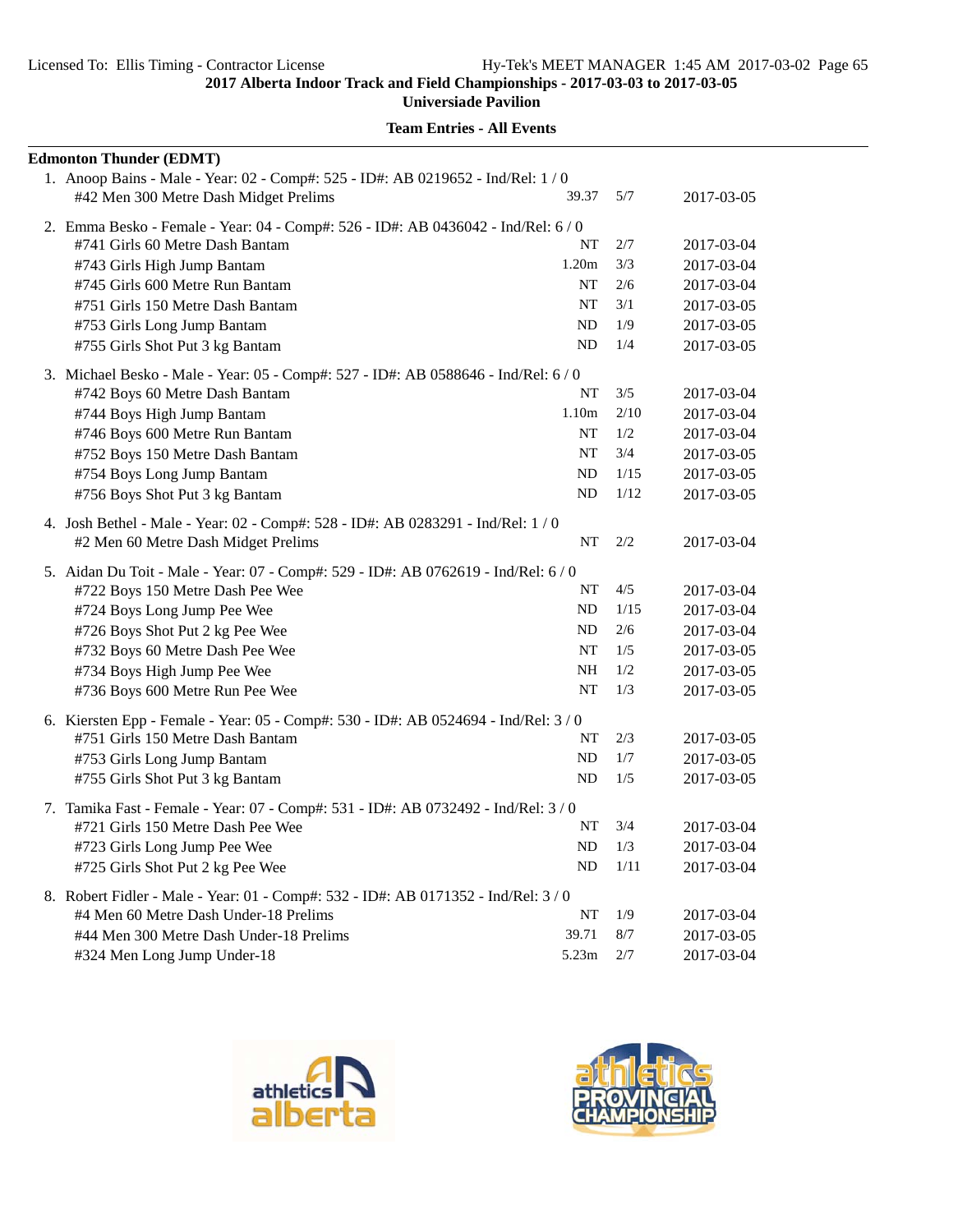**Universiade Pavilion**

| <b>Team Entries - All Events</b> |
|----------------------------------|
|----------------------------------|

| <b>Edmonton Thunder (EDMT)</b>                                                                                          |                   |      |            |
|-------------------------------------------------------------------------------------------------------------------------|-------------------|------|------------|
| 9. Keithan Fisher - Male - Year: 06 - Comp#: 533 - ID#: AB 0690898 - Ind/Rel: 6 / 0                                     |                   |      |            |
| #722 Boys 150 Metre Dash Pee Wee                                                                                        | NT                | 3/4  | 2017-03-04 |
| #724 Boys Long Jump Pee Wee                                                                                             | ND                | 1/9  | 2017-03-04 |
| #726 Boys Shot Put 2 kg Pee Wee                                                                                         | ND                | 2/2  | 2017-03-04 |
| #732 Boys 60 Metre Dash Pee Wee                                                                                         | NT                | 1/7  | 2017-03-05 |
| #734 Boys High Jump Pee Wee                                                                                             | 0.90 <sub>m</sub> | 2/13 | 2017-03-05 |
| #736 Boys 600 Metre Run Pee Wee                                                                                         | NT                | 1/12 | 2017-03-05 |
| 10. Hanna Forster - Female - Year: 02 - Comp#: 534 - ID#: AB 0242367 - Ind/Rel: 2/0                                     |                   |      |            |
| #1 Women 60 Metre Dash Midget Prelims                                                                                   | NT                | 5/8  | 2017-03-04 |
| #261 Women 60 Metre Hurdles 0.76 m Midget Prelims                                                                       | 10.82             | 2/5  | 2017-03-05 |
| 11. Domynic Gamboa - Male - Year: 01 - Comp#: 535 - ID#: AB 0172988 - Ind/Rel: 2 / 0                                    |                   |      |            |
| #4 Men 60 Metre Dash Under-18 Prelims                                                                                   | NT                | 5/9  | 2017-03-04 |
| #44 Men 300 Metre Dash Under-18 Prelims                                                                                 | 39.48             | 6/7  | 2017-03-05 |
| 12. Natasha Iwuc - Female - Year: 05 - Comp#: 536 - ID#: AB 0553239 - Ind/Rel: 6/0                                      |                   |      |            |
| #741 Girls 60 Metre Dash Bantam                                                                                         | NT                | 4/1  | 2017-03-04 |
| #743 Girls High Jump Bantam                                                                                             | 1.10m             | 2/9  | 2017-03-04 |
| #745 Girls 600 Metre Run Bantam                                                                                         | <b>NT</b>         | 3/9  | 2017-03-04 |
| #751 Girls 150 Metre Dash Bantam                                                                                        | NT                | 2/7  | 2017-03-05 |
| #753 Girls Long Jump Bantam                                                                                             | ND                | 1/5  | 2017-03-05 |
| #755 Girls Shot Put 3 kg Bantam                                                                                         | ND                | 1/3  | 2017-03-05 |
| 13. Dathan Jalal - Male - Year: 03 - Comp#: 537 - ID#: AB 0375885 - Ind/Rel: 2 / 0                                      |                   |      |            |
| #2 Men 60 Metre Dash Midget Prelims                                                                                     | NT                | 5/9  | 2017-03-04 |
| #42 Men 300 Metre Dash Midget Prelims                                                                                   | 46.45             | 4/5  | 2017-03-05 |
|                                                                                                                         |                   |      |            |
| 14. Noah Jalal - Male - Year: 03 - Comp#: 538 - ID#: AB 0381794 - Ind/Rel: 2 / 0<br>#2 Men 60 Metre Dash Midget Prelims | NT                | 1/7  | 2017-03-04 |
| #42 Men 300 Metre Dash Midget Prelims                                                                                   | 44.95             | 6/3  | 2017-03-05 |
|                                                                                                                         |                   |      |            |
| 15. Aidan McIntyre - Male - Year: 02 - Comp#: 539 - ID#: AB 0257671 - Ind/Rel: 3 / 0                                    |                   |      |            |
| #2 Men 60 Metre Dash Midget Prelims                                                                                     | NT                | 4/2  | 2017-03-04 |
| #42 Men 300 Metre Dash Midget Prelims                                                                                   | 42.47             | 5/6  | 2017-03-05 |
| #262 Men 60 Metre Hurdles 0.84 m Midget Prelims                                                                         | 9.35              | 1/4  | 2017-03-05 |
| 16. Claude Ngwa - Male - Year: 99 - Comp#: 540 - ID#: AB 9939649 - Ind/Rel: 1 / 0                                       |                   |      |            |
| #8 Men 60 Metre Dash Under-20 Prelims                                                                                   | NT                | 1/7  | 2017-03-03 |
| 17. Max Pinchbeck - Male - Year: 03 - Comp#: 541 - ID#: AB 0322402 - Ind/Rel: 2/0                                       |                   |      |            |
| #322 Men Long Jump Midget                                                                                               | ND                | 1/7  | 2017-03-05 |
| #402 Men Shot Put 4 kg Midget                                                                                           | ND                | 1/7  | 2017-03-04 |
| 18. Chad Read - Male - Year: 04 - Comp#: 542 - ID#: AB 0420482 - Ind/Rel: 3/0                                           |                   |      |            |
| #752 Boys 150 Metre Dash Bantam                                                                                         | NT                | 1/6  | 2017-03-05 |
| #754 Boys Long Jump Bantam                                                                                              | ND                | 1/2  | 2017-03-05 |
| #756 Boys Shot Put 3 kg Bantam                                                                                          | ND                | 1/6  | 2017-03-05 |



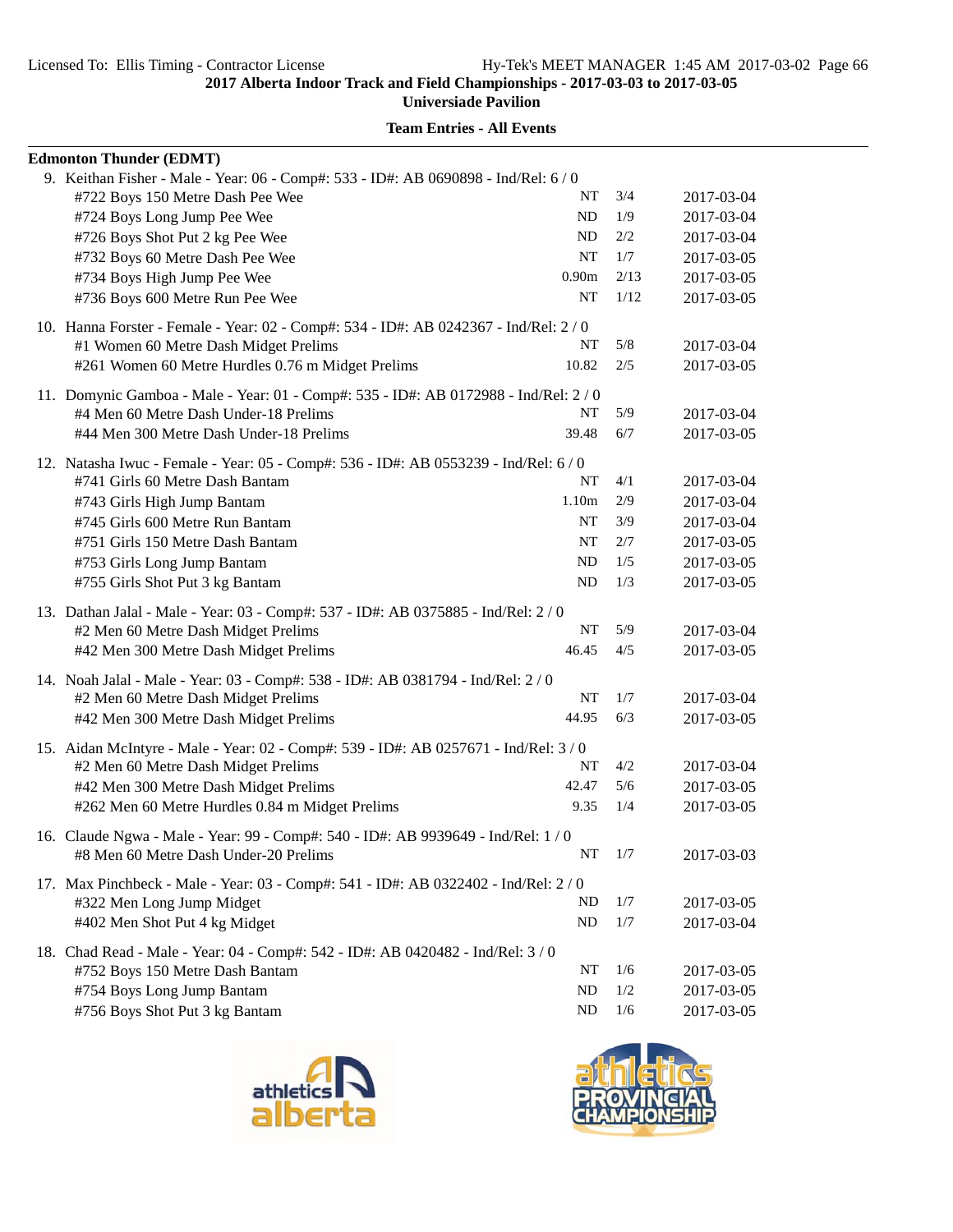**Universiade Pavilion**

| <b>Edmonton Thunder (EDMT)</b>                                                         |                   |      |            |
|----------------------------------------------------------------------------------------|-------------------|------|------------|
| 19. Tea Samac - Female - Year: 05 - Comp#: 543 - ID#: AB 0581048 - Ind/Rel: 6/0        |                   |      |            |
| #741 Girls 60 Metre Dash Bantam                                                        | <b>NT</b>         | 1/2  | 2017-03-04 |
| #743 Girls High Jump Bantam                                                            | 1.30 <sub>m</sub> | 3/7  | 2017-03-04 |
| #745 Girls 600 Metre Run Bantam                                                        | <b>NT</b>         | 1/5  | 2017-03-04 |
| #751 Girls 150 Metre Dash Bantam                                                       | <b>NT</b>         | 2/4  | 2017-03-05 |
| #753 Girls Long Jump Bantam                                                            | <b>ND</b>         | 1/8  | 2017-03-05 |
| #755 Girls Shot Put 3 kg Bantam                                                        | <b>ND</b>         | 1/8  | 2017-03-05 |
| 20. Kinsey Verbeek - Female - Year: 06 - Comp#: 544 - ID#: AB 0663585 - Ind/Rel: 6 / 0 |                   |      |            |
| #721 Girls 150 Metre Dash Pee Wee                                                      | NT                | 3/3  | 2017-03-04 |
| #723 Girls Long Jump Pee Wee                                                           | <b>ND</b>         | 1/1  | 2017-03-04 |
| #725 Girls Shot Put 2 kg Pee Wee                                                       | <b>ND</b>         | 1/16 | 2017-03-04 |
| #731 Girls 60 Metre Dash Pee Wee                                                       | <b>NT</b>         | 1/4  | 2017-03-05 |
| #733 Girls High Jump Pee Wee                                                           | <b>NH</b>         | 2/9  | 2017-03-05 |
| #735 Girls 600 Metre Run Pee Wee                                                       | NT                | 2/1  | 2017-03-05 |
| 21. Ridley Verbeek - Male - Year: 05 - Comp#: 545 - ID#: AB 0578647 - Ind/Rel: 6/0     |                   |      |            |
| #742 Boys 60 Metre Dash Bantam                                                         | NT                | 2/4  | 2017-03-04 |
| #744 Boys High Jump Bantam                                                             | 1.10 <sub>m</sub> | 2/1  | 2017-03-04 |
| #746 Boys 600 Metre Run Bantam                                                         | NT                | 1/5  | 2017-03-04 |
| #752 Boys 150 Metre Dash Bantam                                                        | <b>NT</b>         | 4/3  | 2017-03-05 |
| #754 Boys Long Jump Bantam                                                             | <b>ND</b>         | 1/12 | 2017-03-05 |
| #756 Boys Shot Put 3 kg Bantam                                                         | <b>ND</b>         | 1/5  | 2017-03-05 |
|                                                                                        |                   |      |            |

**Edmonton Thunder Total Individual Entries: 76 - Total Relays: 0**



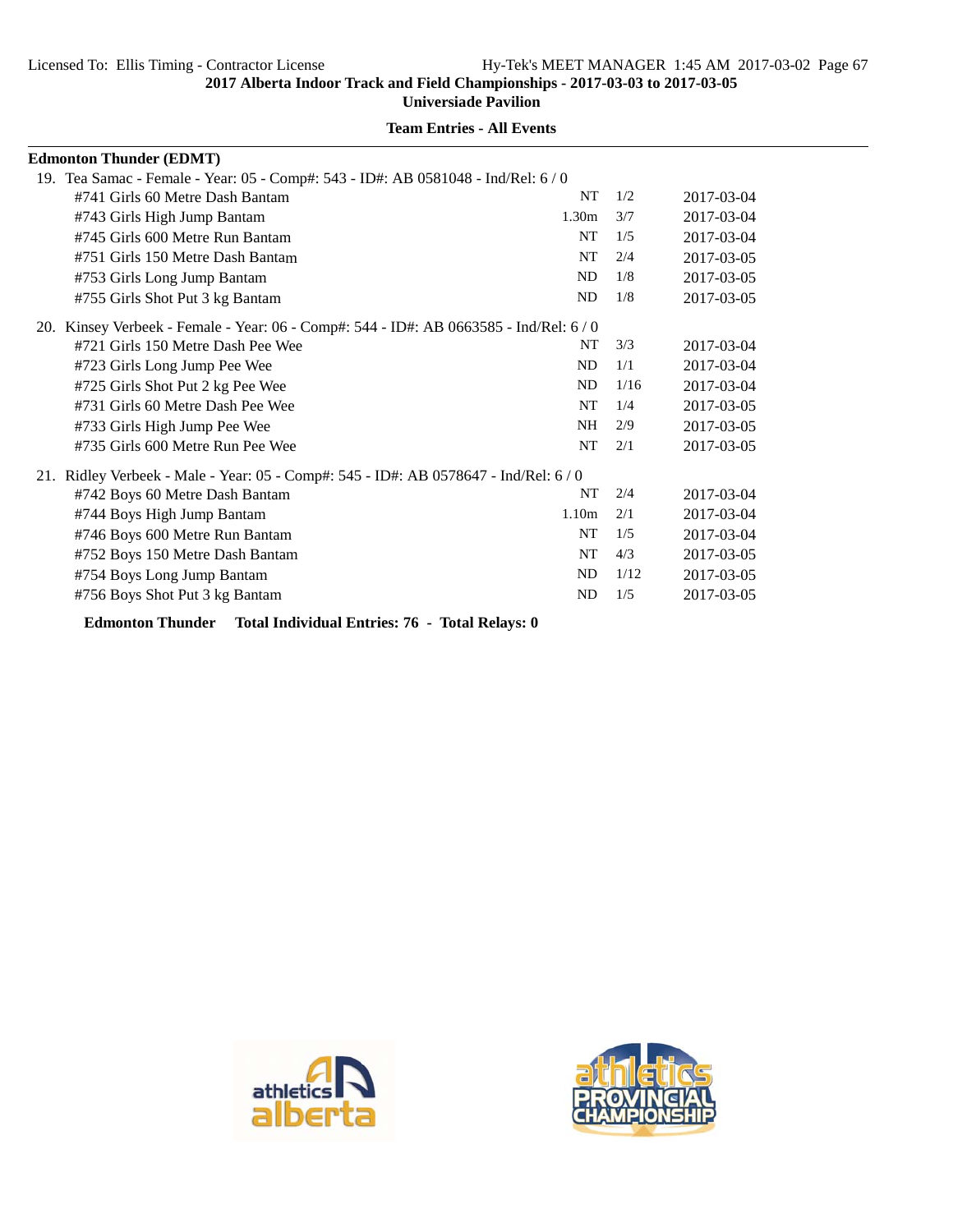**Universiade Pavilion**

# **Team Entries - All Events**

| Edmonton Triathlon Academy (ETA)                                                   |               |            |  |
|------------------------------------------------------------------------------------|---------------|------------|--|
| 1. Jesse Bauer - Male - Year: 89 - Comp#: 546 - ID#: AB 8926685 - Ind/Rel: 1/0     |               |            |  |
| #212 Men 3000 Metre Run Senior                                                     | $9:15.90$ 1/9 | 2017-03-04 |  |
| Total Individual Entries: 1 - Total Relays: 0<br><b>Edmonton Triathlon Academy</b> |               |            |  |

athleti

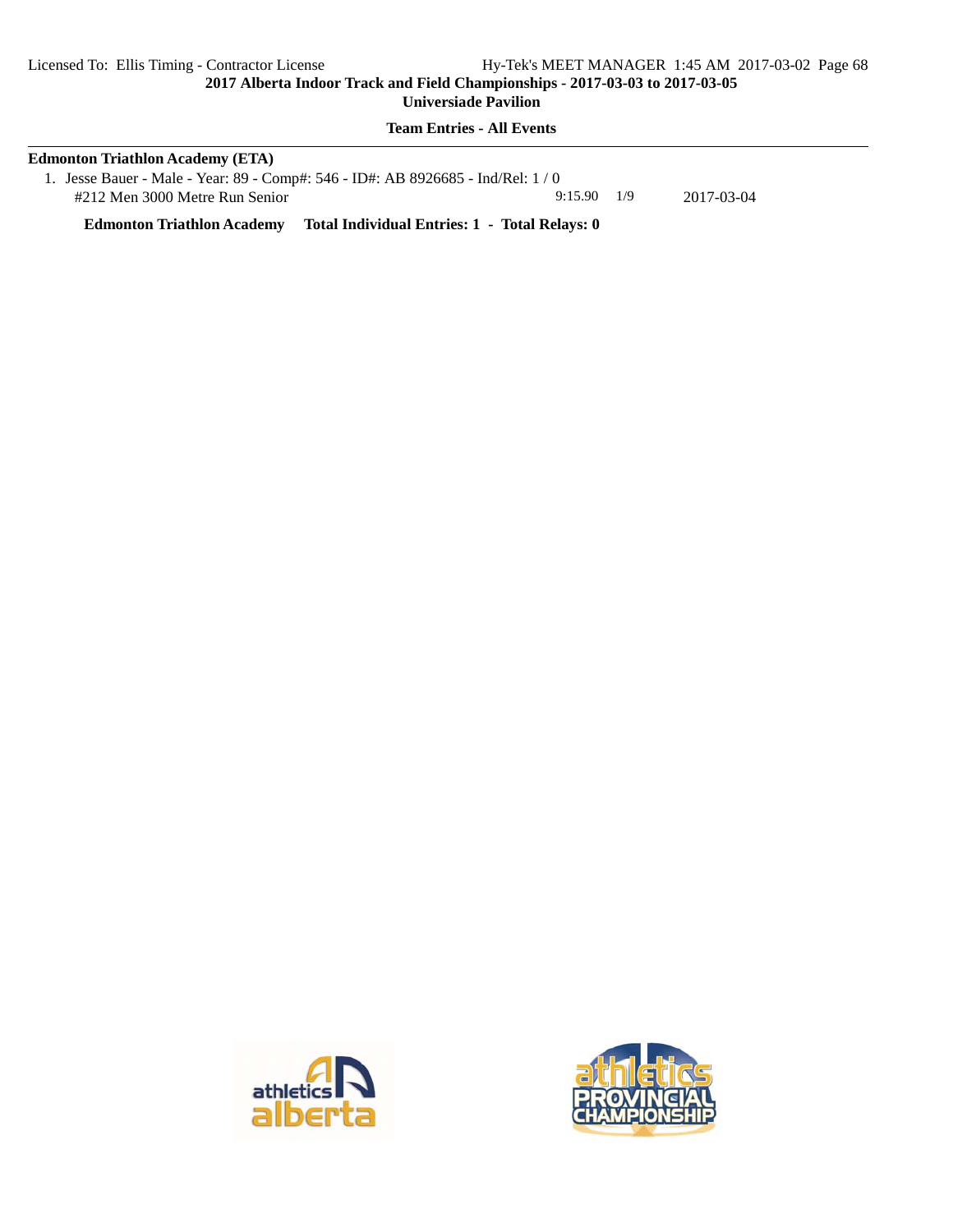### **Team Entries - All Events**

| Heartland Racewalk Club (HRWC)                                                  |          |     |            |  |
|---------------------------------------------------------------------------------|----------|-----|------------|--|
| AB CAN                                                                          |          |     |            |  |
| 1. Dave Keenan - Male - Year: 57 - Comp#: 547 - ID#: AB 5790341 - Ind/Rel: 1/0  |          |     |            |  |
| #257 Men 35+3000 Metre Race Walk Masters                                        | NT -     | 1/3 | 2017-03-04 |  |
| 2. Marc Mundell - Male - Year: 83 - Comp#: 548 - ID#: AB 8342890 - Ind/Rel: 1/0 |          |     |            |  |
| #252 Men 3000 Metre Race Walk Senior                                            | 12:10.00 | 1/1 | 2017-03-04 |  |

**Heartland Racewalk Club Total Individual Entries: 2 - Total Relays: 0**



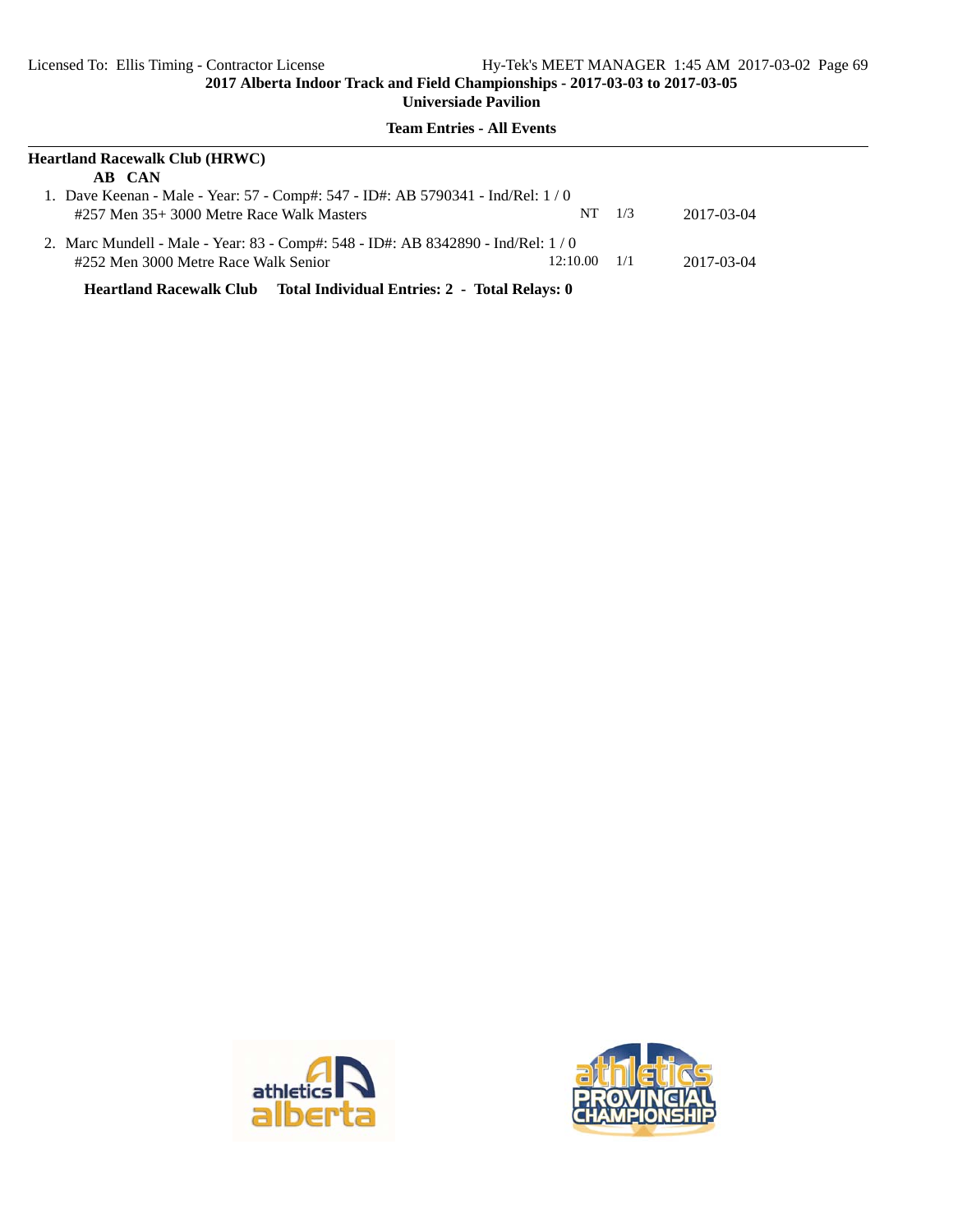**Team Entries - All Events**

| Kajaks Track & Field Club (KJAK)                                                 |                 |             |            |  |
|----------------------------------------------------------------------------------|-----------------|-------------|------------|--|
| 1. Mark Pinckard - Male - Year: 60 - Comp#: 549 - ID#: BC 6092860 - Ind/Rel: 2/0 |                 |             |            |  |
| $\#97$ Men 35+ 600 Metre Run Masters                                             | $1:39.00$ $1/7$ |             | 2017-03-04 |  |
| $\#137$ Men $35+1000$ Metre Run Masters                                          |                 | $NT = 1/12$ | 2017-03-05 |  |

**Kajaks Track & Field Club Total Individual Entries: 2 - Total Relays: 0**



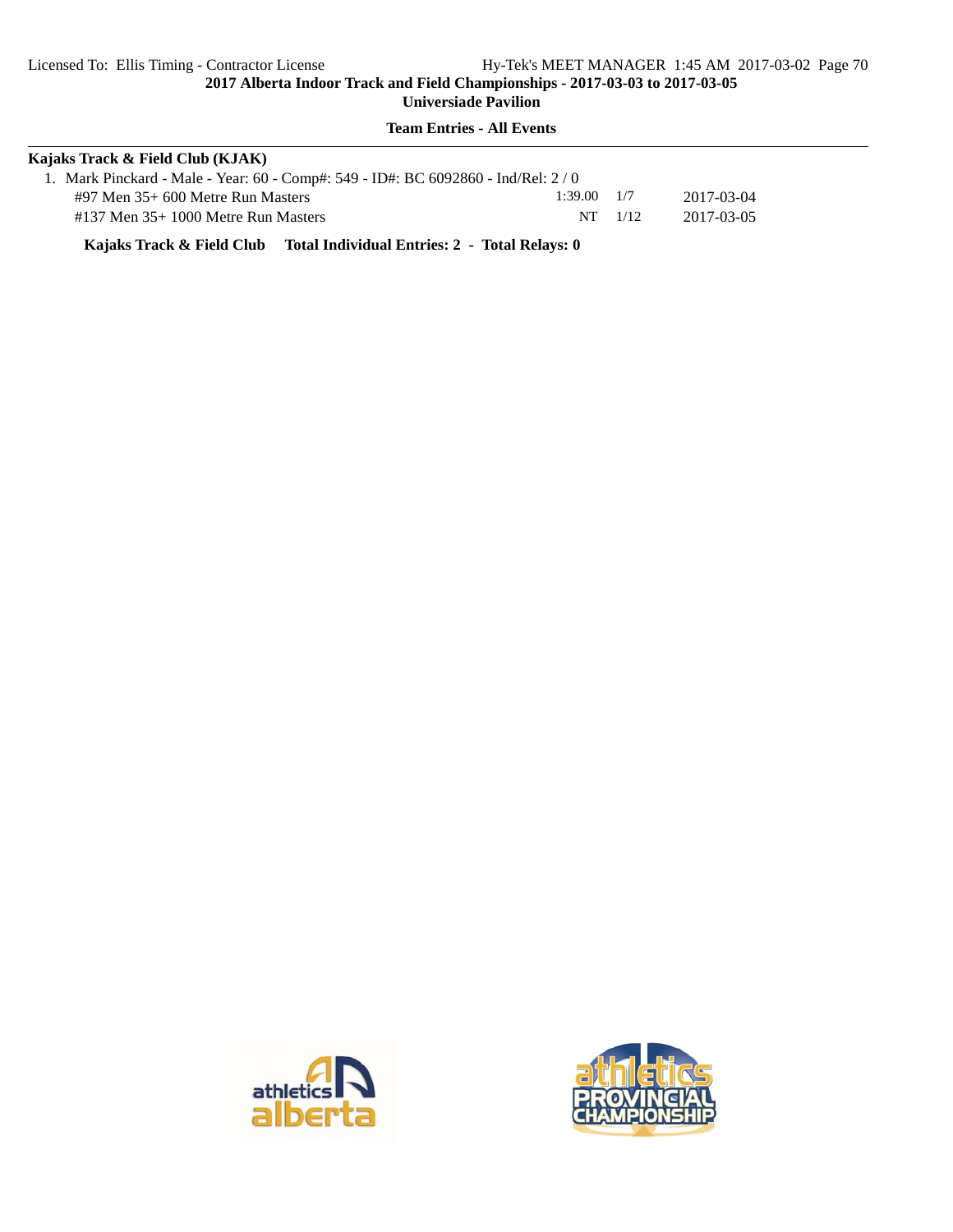**Universiade Pavilion**

# **Team Entries - All Events**

| Kindersley Athletika Track Clu (KATC)                                              |          |      |            |
|------------------------------------------------------------------------------------|----------|------|------------|
| 1. Sarah Wildman - Female - Year: 01 - Comp#: 550 - ID#: SK 0194821 - Ind/Rel: 3/0 |          |      |            |
| #323 Women Long Jump Under-18                                                      | 4.30m    | 2/12 | 2017-03-04 |
| #363 Women High Jump Under-18                                                      | $NH$ 1/2 |      | 2017-03-04 |
| #403 Women Shot Put 3 kg Under-18                                                  | $ND$ 1/5 |      | 2017-03-04 |

**Kindersley Athletika Track Clu Total Individual Entries: 3 - Total Relays: 0**



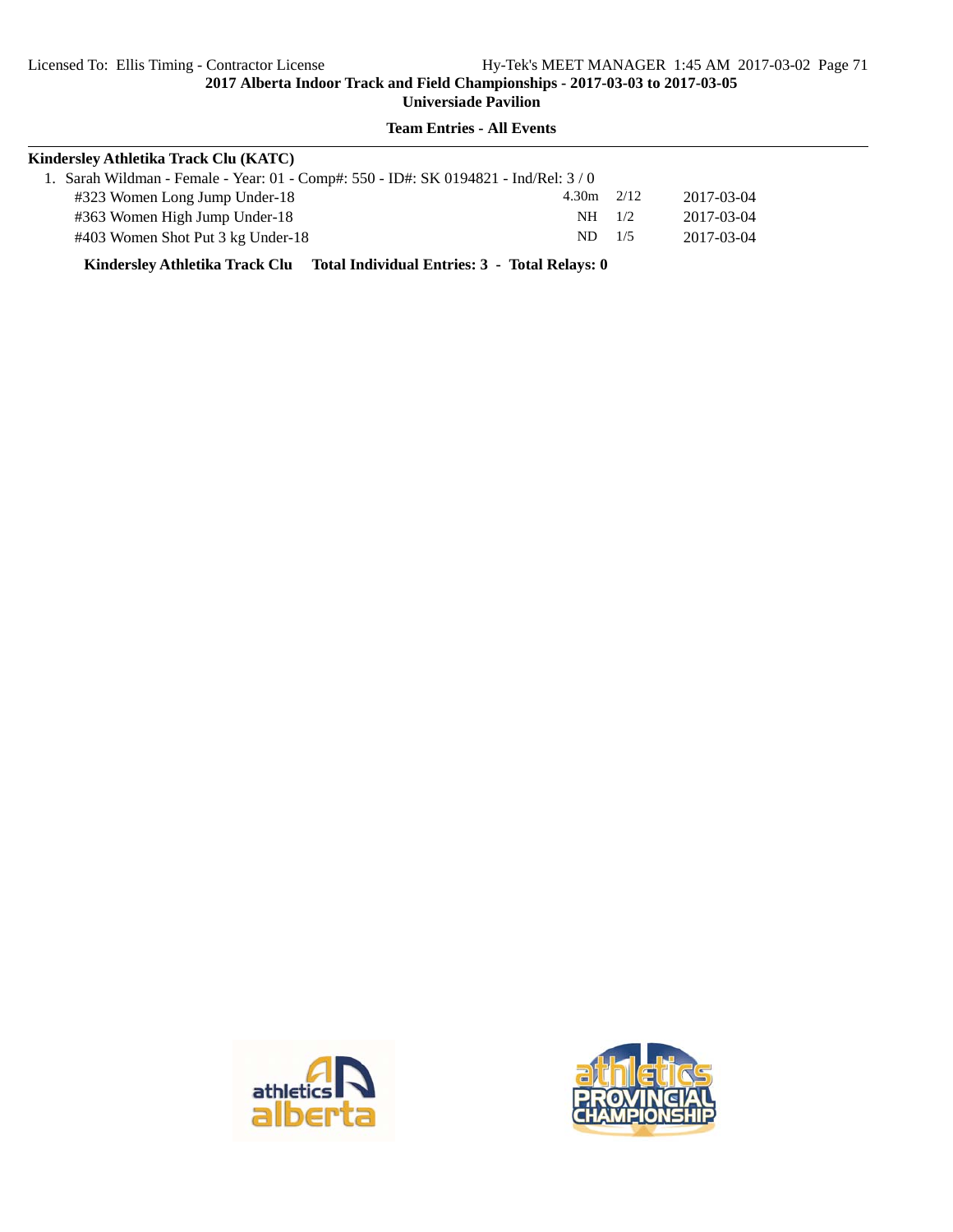**Team Entries - All Events**

| Kootenav Chaos Track Club (KCTC)                                                    |            |             |            |  |
|-------------------------------------------------------------------------------------|------------|-------------|------------|--|
| 1. Nicola Everton - Female - Year: 65 - Comp#: 551 - ID#: BC 6512901 - Ind/Rel: 2/0 |            |             |            |  |
| $\#93$ Women 35+ 600 Metre Run Masters                                              | $NT = 1/5$ |             | 2017-03-04 |  |
| #171 Women 1500 Metre Run Senior                                                    |            | $NT = 1/11$ | 2017-03-03 |  |

**Kootenay Chaos Track Club Total Individual Entries: 2 - Total Relays: 0**



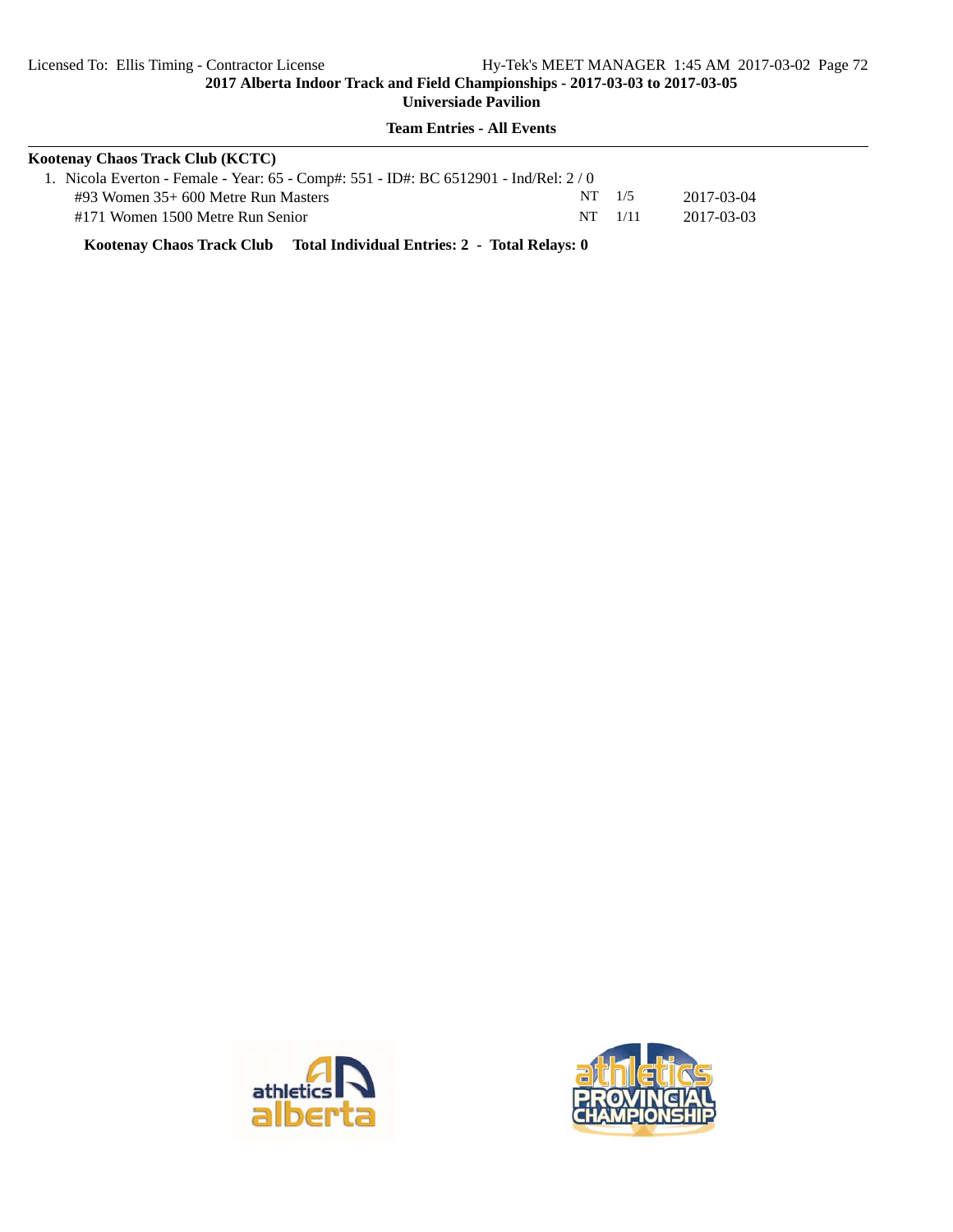**Universiade Pavilion**

|                                                                                    | <b>Lakeland Yellow Jackets (LLYJ)</b>                                                     |           |       |            |  |  |
|------------------------------------------------------------------------------------|-------------------------------------------------------------------------------------------|-----------|-------|------------|--|--|
|                                                                                    | 1. Brooklynn Bellisle - Female - Year: 05 - Comp#: 552 - ID#: AB 0551894 - Ind/Rel: 3 / 0 |           |       |            |  |  |
|                                                                                    | #741 Girls 60 Metre Dash Bantam                                                           | NT        | 3/7   | 2017-03-04 |  |  |
|                                                                                    | #743 Girls High Jump Bantam                                                               | NH        | 1/13  | 2017-03-04 |  |  |
|                                                                                    | #745 Girls 600 Metre Run Bantam                                                           | NT        | 2/5   | 2017-03-04 |  |  |
| 2. Justin Bellisle - Male - Year: 07 - Comp#: 553 - ID#: AB 0748456 - Ind/Rel: 3/0 |                                                                                           |           |       |            |  |  |
|                                                                                    | #722 Boys 150 Metre Dash Pee Wee                                                          | NΤ        | 1/5   | 2017-03-04 |  |  |
|                                                                                    | #724 Boys Long Jump Pee Wee                                                               | ND        | 1/1   | 2017-03-04 |  |  |
|                                                                                    | #726 Boys Shot Put 2 kg Pee Wee                                                           | ND        | 1/6   | 2017-03-04 |  |  |
|                                                                                    | 3. Duncan Critch - Male - Year: 04 - Comp#: 554 - ID#: AB 0460864 - Ind/Rel: 6 / 0        |           |       |            |  |  |
|                                                                                    | #742 Boys 60 Metre Dash Bantam                                                            | 8.76      | 5/9   | 2017-03-04 |  |  |
|                                                                                    | #744 Boys High Jump Bantam                                                                | 1.30m     | 3/4   | 2017-03-04 |  |  |
|                                                                                    | #746 Boys 600 Metre Run Bantam                                                            | NT        | 2/11  | 2017-03-04 |  |  |
|                                                                                    | #752 Boys 150 Metre Dash Bantam                                                           | NT        | $3/7$ | 2017-03-05 |  |  |
|                                                                                    | #754 Boys Long Jump Bantam                                                                | ND        | 1/9   | 2017-03-05 |  |  |
|                                                                                    | #756 Boys Shot Put 3 kg Bantam                                                            | 12.05m    | 2/9   | 2017-03-05 |  |  |
|                                                                                    | 4. Sophia Legault - Female - Year: 05 - Comp#: 555 - ID#: AB 0535533 - Ind/Rel: 3/0       |           |       |            |  |  |
|                                                                                    | #741 Girls 60 Metre Dash Bantam                                                           | NT        | 3/8   | 2017-03-04 |  |  |
|                                                                                    | #743 Girls High Jump Bantam                                                               | <b>NH</b> | 1/8   | 2017-03-04 |  |  |
|                                                                                    | #745 Girls 600 Metre Run Bantam                                                           | NT        | 3/11  | 2017-03-04 |  |  |
|                                                                                    | 5. Anderson Richer - Male - Year: 02 - Comp#: 556 - ID#: AB 0285693 - Ind/Rel: 1 / 0      |           |       |            |  |  |
|                                                                                    | #182 Men 2000 Metre Run Midget                                                            | 6:46.21   | 1/2   | 2017-03-05 |  |  |
|                                                                                    | 6. Alese Sartain - Female - Year: 02 - Comp#: 557 - ID#: AB 0233439 - Ind/Rel: 3 / 0      |           |       |            |  |  |
|                                                                                    | #1 Women 60 Metre Dash Midget Prelims                                                     | 8.27      | 4/3   | 2017-03-04 |  |  |
|                                                                                    | #41 Women 300 Metre Dash Midget Prelims                                                   | 44.76     | 7/7   | 2017-03-05 |  |  |
|                                                                                    | #321 Women Long Jump Midget                                                               | 4.78m     | 2/3   | 2017-03-04 |  |  |
|                                                                                    | 7. Mason Sartain - Male - Year: 02 - Comp#: 558 - ID#: AB 0218031 - Ind/Rel: 3 / 0        |           |       |            |  |  |
|                                                                                    | #2 Men 60 Metre Dash Midget Prelims                                                       | 7.53      | 3/5   | 2017-03-04 |  |  |
|                                                                                    | #42 Men 300 Metre Dash Midget Prelims                                                     | 39.12     | 7/7   | 2017-03-05 |  |  |
|                                                                                    | #322 Men Long Jump Midget                                                                 | 5.62m     | 2/11  | 2017-03-05 |  |  |
|                                                                                    | 8. Natalie Thompson - Female - Year: 00 - Comp#: 559 - ID#: AB 0093372 - Ind/Rel: 3 / 0   |           |       |            |  |  |
|                                                                                    | #3 Women 60 Metre Dash Under-18 Prelims                                                   | 8.27      | 1/6   | 2017-03-04 |  |  |
|                                                                                    | #323 Women Long Jump Under-18                                                             | 5.37m     | 2/15  | 2017-03-04 |  |  |
|                                                                                    | #343 Women Triple Jump Under-18                                                           | 11.70m    | 1/7   | 2017-03-05 |  |  |
|                                                                                    | 9. Damica Tremblay - Female - Year: 03 - Comp#: 560 - ID#: AB 0312139 - Ind/Rel: 2 / 0    |           |       |            |  |  |
|                                                                                    | #321 Women Long Jump Midget                                                               | 3.99m     | 1/7   | 2017-03-04 |  |  |
|                                                                                    | #361 Women High Jump Midget                                                               | 1.36m     | 2/13  | 2017-03-05 |  |  |



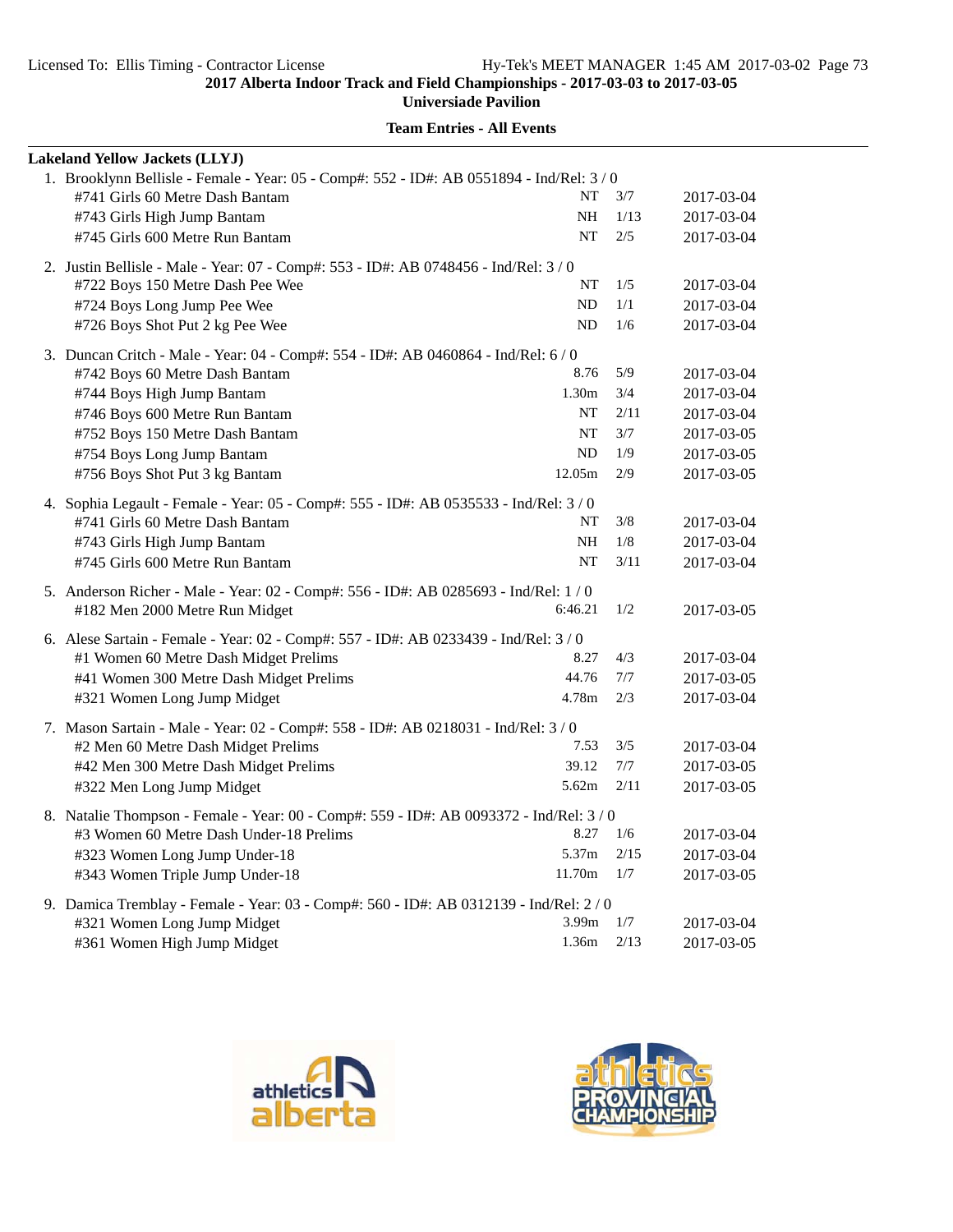#### **Team Entries - All Events**

| <b>Lakeland Yellow Jackets (LLYJ)</b>                                                 |                |     |            |  |  |  |
|---------------------------------------------------------------------------------------|----------------|-----|------------|--|--|--|
| 10. Nicholas Tremblay - Male - Year: 05 - Comp#: 561 - ID#: AB 0571390 - Ind/Rel: 3/0 |                |     |            |  |  |  |
| #752 Boys 150 Metre Dash Bantam                                                       | 27.37          | 4/5 | 2017-03-05 |  |  |  |
| #754 Boys Long Jump Bantam                                                            | $3.14m$ $2/13$ |     | 2017-03-05 |  |  |  |
| #756 Boys Shot Put 3 kg Bantam                                                        | 5.16m $2/3$    |     | 2017-03-05 |  |  |  |

**Lakeland Yellow Jackets Total Individual Entries: 30 - Total Relays: 0**



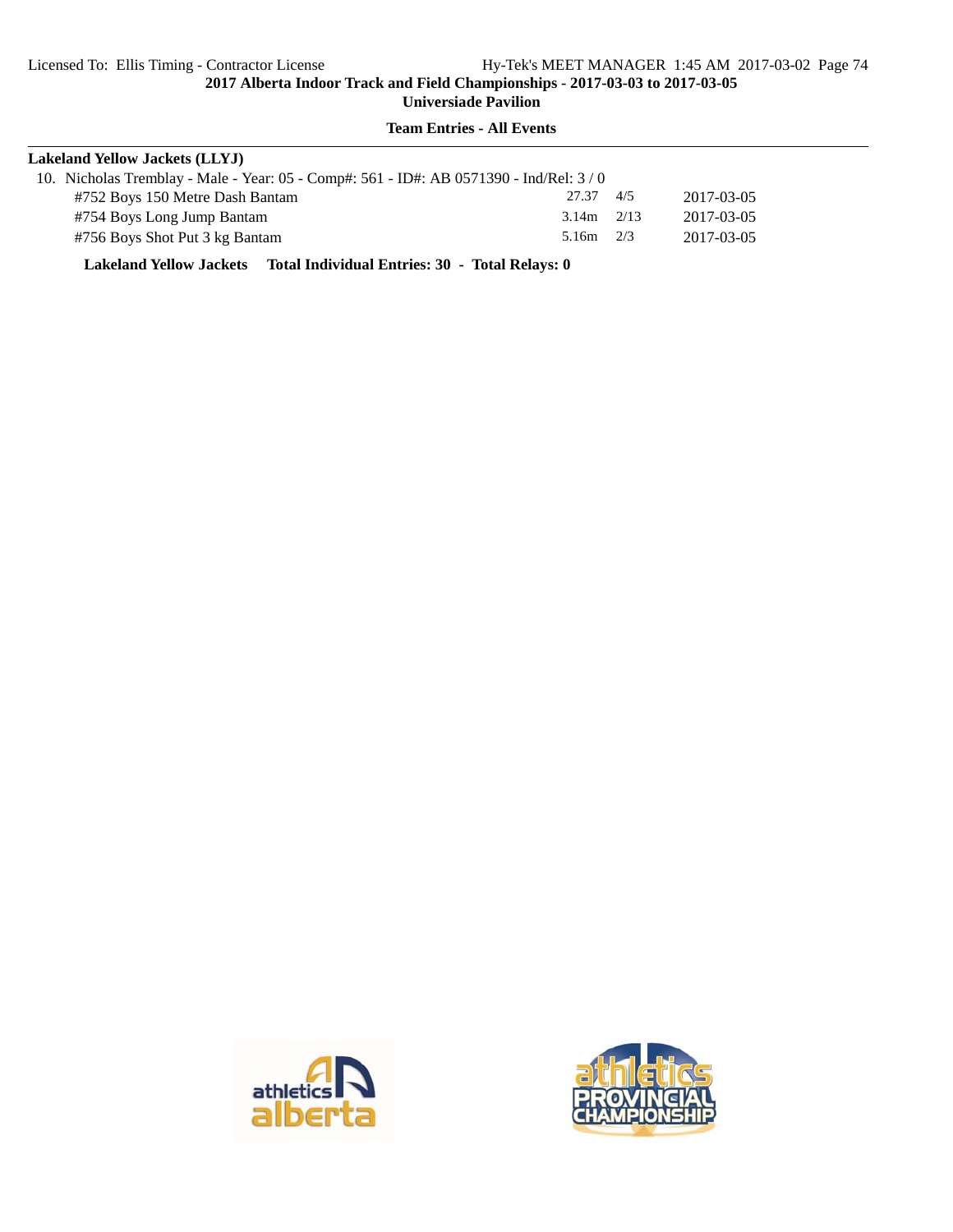| Leduc Track And Field Club (LEDU)                                                       |         |      |                          |
|-----------------------------------------------------------------------------------------|---------|------|--------------------------|
| AB CAN                                                                                  |         |      |                          |
| 1. Jayme Bialik - Female - Year: 07 - Comp#: 562 - ID#: AB 0796241 - Ind/Rel: 6 / 0     |         |      |                          |
| #721 Girls 150 Metre Dash Pee Wee                                                       | 22.41   | 6/7  | 2017-03-04               |
| #723 Girls Long Jump Pee Wee                                                            | ND      | 1/12 | 2017-03-04               |
| #725 Girls Shot Put 2 kg Pee Wee                                                        | ND      | 1/9  | 2017-03-04               |
| #731 Girls 60 Metre Dash Pee Wee                                                        | 9.15    | 4/6  | 2017-03-05               |
| #733 Girls High Jump Pee Wee                                                            | 1.05m   | 2/5  | 2017-03-05               |
| #735 Girls 600 Metre Run Pee Wee                                                        | NT      | 2/7  | 2017-03-05               |
| 2. Kenna Bole - Female - Year: 04 - Comp#: 563 - ID#: AB 0460630 - Ind/Rel: 3 / 0       |         |      |                          |
| #741 Girls 60 Metre Dash Bantam                                                         | 9.57    | 5/7  | 2017-03-04               |
| #743 Girls High Jump Bantam                                                             | 1.25m   | 3/2  | 2017-03-04               |
| #745 Girls 600 Metre Run Bantam                                                         | 1:55.34 | 4/11 | 2017-03-04               |
| 3. Julianna Chipiuk - Female - Year: 05 - Comp#: 564 - ID#: AB 0599514 - Ind/Rel: 6 / 0 |         |      |                          |
| #741 Girls 60 Metre Dash Bantam                                                         | NT      | 3/1  | 2017-03-04               |
| #743 Girls High Jump Bantam                                                             | NH      | 1/12 | 2017-03-04               |
| #745 Girls 600 Metre Run Bantam                                                         | 2:06.71 | 4/8  | 2017-03-04               |
| #751 Girls 150 Metre Dash Bantam                                                        | 23.56   | 5/7  | 2017-03-05               |
| #753 Girls Long Jump Bantam                                                             | ND      | 2/5  | 2017-03-05               |
| #755 Girls Shot Put 3 kg Bantam                                                         | ND      | 2/6  | 2017-03-05               |
| 4. Austin Dellezay - Male - Year: 07 - Comp#: 565 - ID#: AB 0716744 - Ind/Rel: 3 / 0    |         |      |                          |
| #722 Boys 150 Metre Dash Pee Wee                                                        | 22.60   | 5/6  | 2017-03-04               |
| #724 Boys Long Jump Pee Wee                                                             | ND      | 1/12 | 2017-03-04               |
| #726 Boys Shot Put 2 kg Pee Wee                                                         | ND.     | 1/14 | 2017-03-04               |
| 5. Darren Dellezay - Male - Year: 77 - Comp#: 566 - ID#: AB 7793814 - Ind/Rel: 1 / 0    |         |      |                          |
| #337 Men 35+ Long Jump Masters                                                          | ND      | 1/2  | 2017-03-04               |
| 6. Lauren Dellezay - Female - Year: 05 - Comp#: 567 - ID#: AB 0549877 - Ind/Rel: 6 / 0  |         |      |                          |
| #741 Girls 60 Metre Dash Bantam                                                         | 10.14   | 4/5  | 2017-03-04               |
| #743 Girls High Jump Bantam                                                             | 1.25m   | 3/1  | 2017-03-04               |
| #745 Girls 600 Metre Run Bantam                                                         | 2:12.96 | 4/12 | 2017-03-04               |
| #751 Girls 150 Metre Dash Bantam                                                        | 26.13   | 4/6  | 2017-03-05               |
|                                                                                         | ND      | 2/6  |                          |
| #753 Girls Long Jump Bantam                                                             | ND      | 2/3  | 2017-03-05<br>2017-03-05 |
| #755 Girls Shot Put 3 kg Bantam                                                         |         |      |                          |
| 7. Libby Dunn - Female - Year: 06 - Comp#: 568 - ID#: AB 0688413 - Ind/Rel: 6/0         |         |      |                          |
| #721 Girls 150 Metre Dash Pee Wee                                                       | 23.01   | 6/5  | 2017-03-04               |
| #723 Girls Long Jump Pee Wee                                                            | ND      | 1/6  | 2017-03-04               |
| #725 Girls Shot Put 2 kg Pee Wee                                                        | ND      | 1/12 | 2017-03-04               |
| #731 Girls 60 Metre Dash Pee Wee                                                        | 9.46    | 4/4  | 2017-03-05               |
| #733 Girls High Jump Pee Wee                                                            | 1.10m   | 2/12 | 2017-03-05               |
| #735 Girls 600 Metre Run Pee Wee                                                        | 1:54.99 | 3/1  | 2017-03-05               |



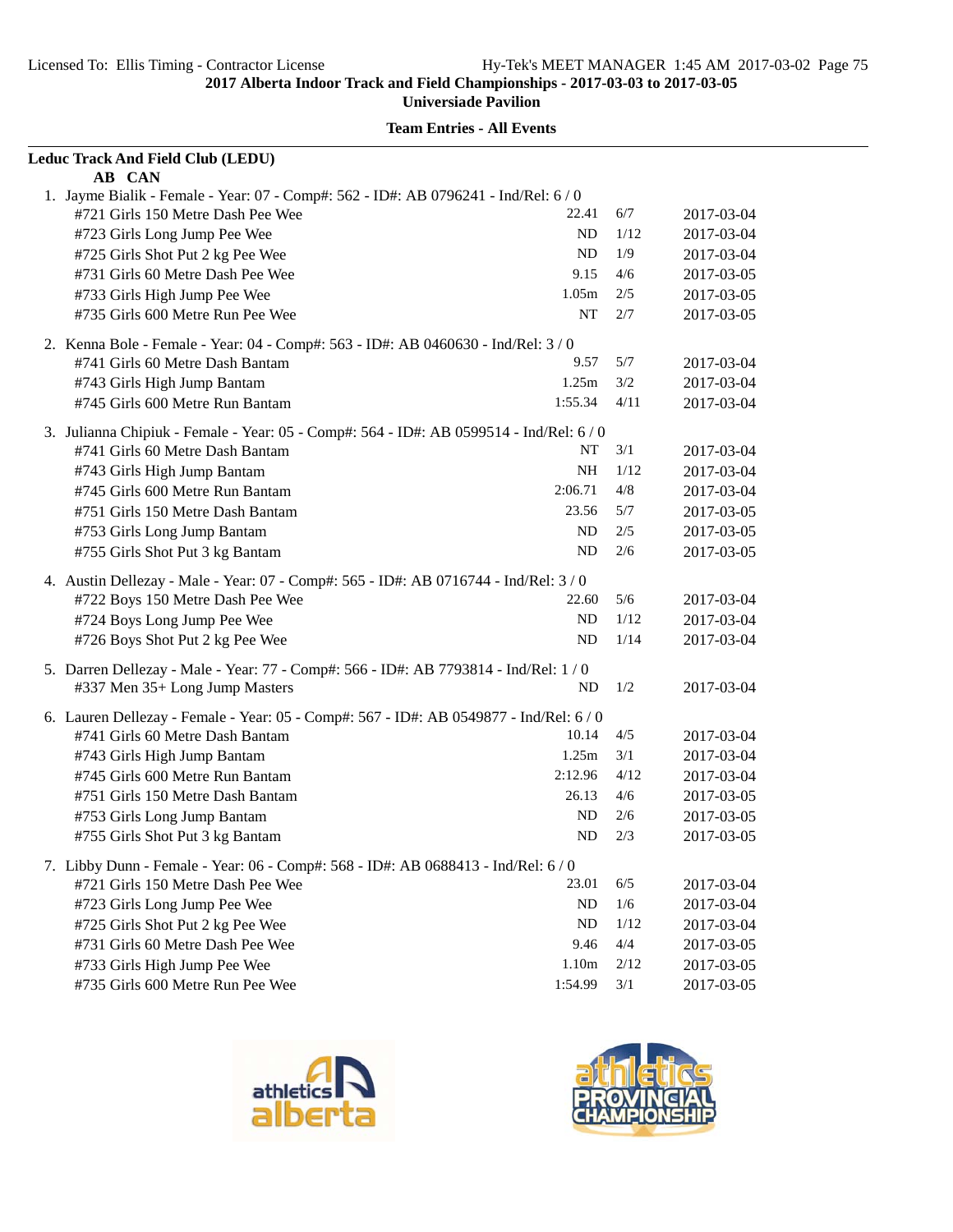| Leduc Track And Field Club (LEDU)<br>AB CAN                                               |          |                                                                                                                          |            |
|-------------------------------------------------------------------------------------------|----------|--------------------------------------------------------------------------------------------------------------------------|------------|
| 8. Rhys Dunn - Male - Year: 01 - Comp#: 569 - ID#: AB 0119816 - Ind/Rel: 2 / 0            |          |                                                                                                                          |            |
| #44 Men 300 Metre Dash Under-18 Prelims                                                   | 42.44    | 4/5                                                                                                                      | 2017-03-05 |
| #164 Men 1500 Metre Run Under-18                                                          | 5:08.62  | 1/2                                                                                                                      | 2017-03-04 |
| 9. Brynn Hebert - Female - Year: 02 - Comp#: 570 - ID#: AB 0294790 - Ind/Rel: 4 / 0       |          |                                                                                                                          |            |
| #41 Women 300 Metre Dash Midget Prelims                                                   | 47.42    | 9/4                                                                                                                      | 2017-03-05 |
| #141 Women 1200 Metre Run Midget                                                          | 4:06.33  | 1/2                                                                                                                      | 2017-03-04 |
| #181 Women 2000 Metre Run Midget                                                          | 7:23.87  | 1/6                                                                                                                      | 2017-03-05 |
| #321 Women Long Jump Midget                                                               | 4.20m    | 2/7                                                                                                                      | 2017-03-04 |
| 10. Megan Hebert - Female - Year: 01 - Comp#: 571 - ID#: AB 0183458 - Ind/Rel: 3/0        |          |                                                                                                                          |            |
| #3 Women 60 Metre Dash Under-18 Prelims                                                   | 8.66     | 5/1                                                                                                                      | 2017-03-04 |
| #43 Women 300 Metre Dash Under-18 Prelims                                                 | 46.31    | 1/5                                                                                                                      | 2017-03-05 |
| #403 Women Shot Put 3 kg Under-18                                                         | 11.99m   | 1/1                                                                                                                      | 2017-03-04 |
| 11. Dominic Henderson - Male - Year: 07 - Comp#: 572 - ID#: AB 0775731 - Ind/Rel: 3 / 0   |          |                                                                                                                          |            |
| #722 Boys 150 Metre Dash Pee Wee                                                          | NT       | 3/5                                                                                                                      | 2017-03-04 |
| #724 Boys Long Jump Pee Wee                                                               | ND       | 1/3                                                                                                                      | 2017-03-04 |
| #726 Boys Shot Put 2 kg Pee Wee                                                           | ND       | 1/3                                                                                                                      | 2017-03-04 |
| 12. Andrea Jacob - Female - Year: 08 - Comp#: 573 - ID#: AB 0830657 - Ind/Rel: 6 / 0      |          | 2/5<br>1/4<br>1/5<br>2/4<br>1/4<br>1/10<br>5/4<br>1/19<br>2/8<br>3/7<br>1/2<br>3/3<br>1/6<br>1/3<br>1/6<br>$2/3$<br>1/11 |            |
| #701 Girls 50 Metre Dash Tyke                                                             | 8.90     |                                                                                                                          | 2017-03-04 |
| #703 Girls Long Jump Tyke                                                                 | ND       |                                                                                                                          | 2017-03-04 |
| #705 Girls 400 Metre Dash Tyke                                                            | NT       |                                                                                                                          | 2017-03-04 |
| #711 Girls 60 Metre Dash Tyke                                                             | 10.30    |                                                                                                                          | 2017-03-05 |
| #713 Girls Other Standing LJ Tyke                                                         | ND       |                                                                                                                          | 2017-03-05 |
| #715 Girls Shot Put 2 kg Tyke                                                             | ND       |                                                                                                                          | 2017-03-05 |
| 13. Brooklyn Johnston - Female - Year: 07 - Comp#: 574 - ID#: AB 0716939 - Ind/Rel: 6 / 0 |          |                                                                                                                          |            |
| #721 Girls 150 Metre Dash Pee Wee                                                         | 26.15    |                                                                                                                          | 2017-03-04 |
| #723 Girls Long Jump Pee Wee                                                              | 3.13m    |                                                                                                                          | 2017-03-04 |
| #725 Girls Shot Put 2 kg Pee Wee                                                          | 3.88m    |                                                                                                                          | 2017-03-04 |
| #731 Girls 60 Metre Dash Pee Wee                                                          | 10.49    |                                                                                                                          | 2017-03-05 |
| #733 Girls High Jump Pee Wee                                                              | NH       |                                                                                                                          | 2017-03-05 |
| #735 Girls 600 Metre Run Pee Wee                                                          | 2:13.70  |                                                                                                                          | 2017-03-05 |
| 14. Aryonnah Knee - Female - Year: 09 - Comp#: 575 - ID#: AB 0956383 - Ind/Rel: 6 / 0     |          |                                                                                                                          |            |
| #701 Girls 50 Metre Dash Tyke                                                             | NT       |                                                                                                                          | 2017-03-04 |
| #703 Girls Long Jump Tyke                                                                 | 2.47m    |                                                                                                                          | 2017-03-04 |
| #705 Girls 400 Metre Dash Tyke                                                            | NT       |                                                                                                                          | 2017-03-04 |
| #711 Girls 60 Metre Dash Tyke                                                             | 10.82    |                                                                                                                          | 2017-03-05 |
| #713 Girls Other Standing LJ Tyke                                                         | $\rm ND$ |                                                                                                                          | 2017-03-05 |
| #715 Girls Shot Put 2 kg Tyke                                                             | 2.50m    | $1/12$                                                                                                                   | 2017-03-05 |



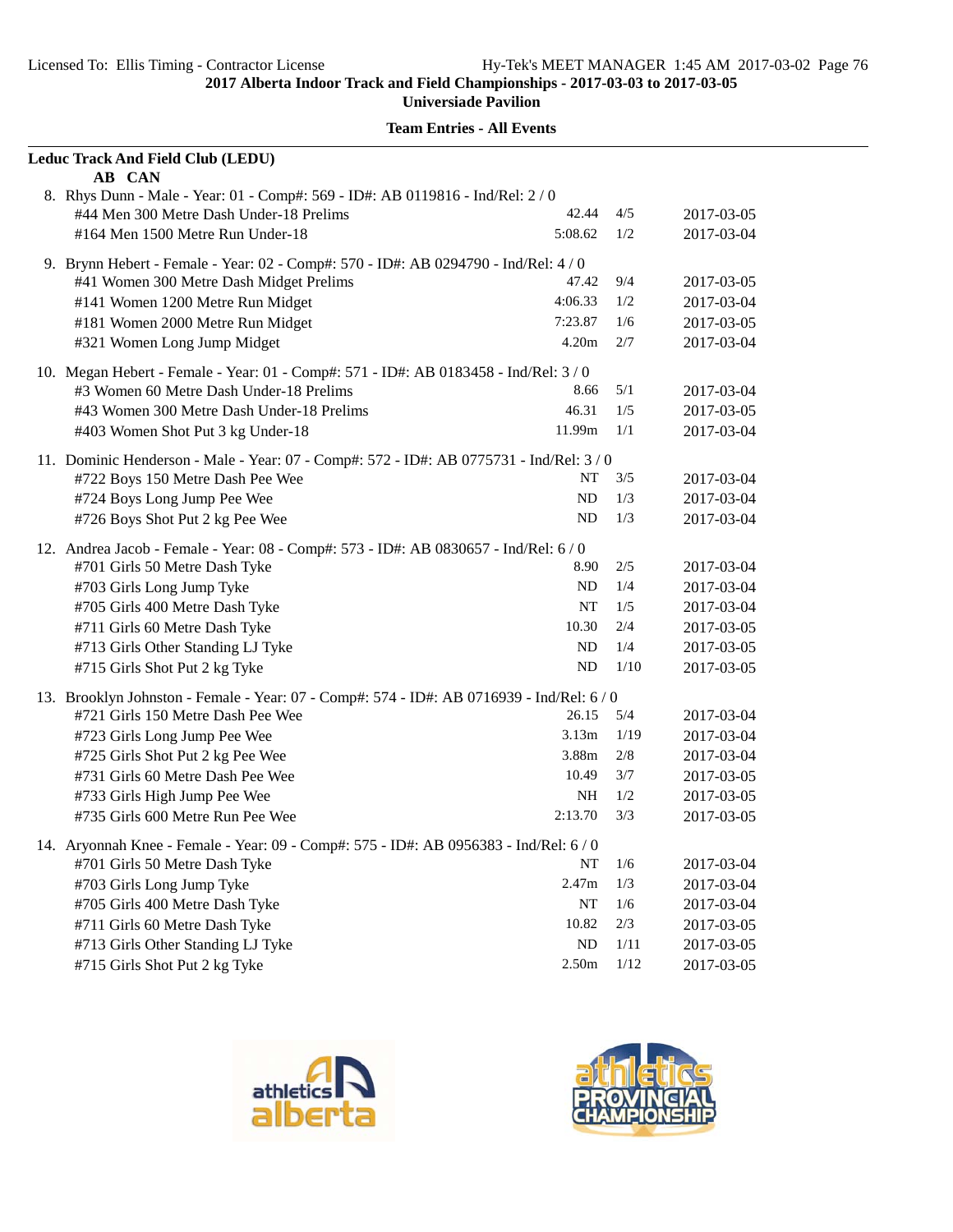| Leduc Track And Field Club (LEDU)                                                                                         |                   |      |            |  |  |
|---------------------------------------------------------------------------------------------------------------------------|-------------------|------|------------|--|--|
| AB CAN                                                                                                                    |                   |      |            |  |  |
| 15. Matthew MacLellan - Male - Year: 99 - Comp#: 576 - ID#: AB 9953294 - Ind/Rel: 2/0<br>#168 Men 1500 Metre Run Under-20 | 4:14.21           | 2/2  | 2017-03-03 |  |  |
| #208 Men 3000 Metre Run Under-20                                                                                          | 9:11.49           | 1/5  | 2017-03-04 |  |  |
|                                                                                                                           |                   |      |            |  |  |
| 16. Stuart MacLellan - Male - Year: 02 - Comp#: 577 - ID#: AB 0274298 - Ind/Rel: 2/0                                      |                   |      |            |  |  |
| #82 Men 600 Metre Run Midget                                                                                              | 1:44.01           | 3/7  | 2017-03-05 |  |  |
| #142 Men 1200 Metre Run Midget                                                                                            | 4:17.73           | 1/14 | 2017-03-04 |  |  |
| 17. Josephine Plitt - Female - Year: 05 - Comp#: 578 - ID#: AB 0531094 - Ind/Rel: 3/0                                     |                   |      |            |  |  |
| #741 Girls 60 Metre Dash Bantam                                                                                           | 9.60              | 5/8  | 2017-03-04 |  |  |
| #743 Girls High Jump Bantam                                                                                               | <b>NH</b>         | 1/1  | 2017-03-04 |  |  |
| #745 Girls 600 Metre Run Bantam                                                                                           | 2:04.10           | 4/3  | 2017-03-04 |  |  |
| 18. Ella Ross - Female - Year: 05 - Comp#: 579 - ID#: AB 0515993 - Ind/Rel: 6 / 0                                         |                   |      |            |  |  |
| #741 Girls 60 Metre Dash Bantam                                                                                           | NT                | 3/9  | 2017-03-04 |  |  |
| #743 Girls High Jump Bantam                                                                                               | 1.00 <sub>m</sub> | 2/5  | 2017-03-04 |  |  |
| #745 Girls 600 Metre Run Bantam                                                                                           | 1:56.75           | 4/15 | 2017-03-04 |  |  |
| #751 Girls 150 Metre Dash Bantam                                                                                          | NT                | 2/5  | 2017-03-05 |  |  |
| #753 Girls Long Jump Bantam                                                                                               | N <sub>D</sub>    | 2/10 | 2017-03-05 |  |  |
| #755 Girls Shot Put 3 kg Bantam                                                                                           | ND                | 2/5  | 2017-03-05 |  |  |
|                                                                                                                           |                   |      |            |  |  |
| 19. Izabella Seiler - Female - Year: 06 - Comp#: 580 - ID#: AB 0681976 - Ind/Rel: 3/0<br>#731 Girls 60 Metre Dash Pee Wee | 9.59              | 4/7  | 2017-03-05 |  |  |
| #733 Girls High Jump Pee Wee                                                                                              | NH                | 2/13 | 2017-03-05 |  |  |
| #735 Girls 600 Metre Run Pee Wee                                                                                          | NT                | 2/9  | 2017-03-05 |  |  |
|                                                                                                                           |                   |      |            |  |  |
| 20. Ella Steel-Douglas - Female - Year: 07 - Comp#: 581 - ID#: AB 0776525 - Ind/Rel: 6 / 0                                | 22.91             | 6/6  |            |  |  |
| #721 Girls 150 Metre Dash Pee Wee                                                                                         |                   |      | 2017-03-04 |  |  |
| #723 Girls Long Jump Pee Wee                                                                                              | 3.80m             | 1/7  | 2017-03-04 |  |  |
| #725 Girls Shot Put 2 kg Pee Wee                                                                                          | 5.65m             | 2/18 | 2017-03-04 |  |  |
| #731 Girls 60 Metre Dash Pee Wee                                                                                          | 9.61              | 4/1  | 2017-03-05 |  |  |
| #733 Girls High Jump Pee Wee                                                                                              | 1.10 <sub>m</sub> | 2/1  | 2017-03-05 |  |  |
| #735 Girls 600 Metre Run Pee Wee                                                                                          | NT                | 2/4  | 2017-03-05 |  |  |
| 21. Mats Swanson - Male - Year: 04 - Comp#: 582 - ID#: AB 0455060 - Ind/Rel: 6 / 0                                        |                   |      |            |  |  |
| #742 Boys 60 Metre Dash Bantam                                                                                            | 8.24              | 5/3  | 2017-03-04 |  |  |
| #744 Boys High Jump Bantam                                                                                                | 1.14m             | 2/5  | 2017-03-04 |  |  |
| #746 Boys 600 Metre Run Bantam                                                                                            | 1:47.75           | 3/8  | 2017-03-04 |  |  |
| #752 Boys 150 Metre Dash Bantam                                                                                           | 19.95             | 6/7  | 2017-03-05 |  |  |
| #754 Boys Long Jump Bantam                                                                                                | 4.26m             | 2/4  | 2017-03-05 |  |  |
| #756 Boys Shot Put 3 kg Bantam                                                                                            | 5.85m             | 2/8  | 2017-03-05 |  |  |
| 22. Jennifer Zawaski-Dellezay - Female - Year: 77 - Comp#: 583 - ID#: AB 7787987 - Ind/Rel: 1 / 0                         |                   |      |            |  |  |
| #33 Women 35+ 200 Metre Dash Masters                                                                                      | NT                | 1/7  | 2017-03-05 |  |  |

**Leduc Track And Field Club Total Individual Entries: 90 - Total Relays: 0**



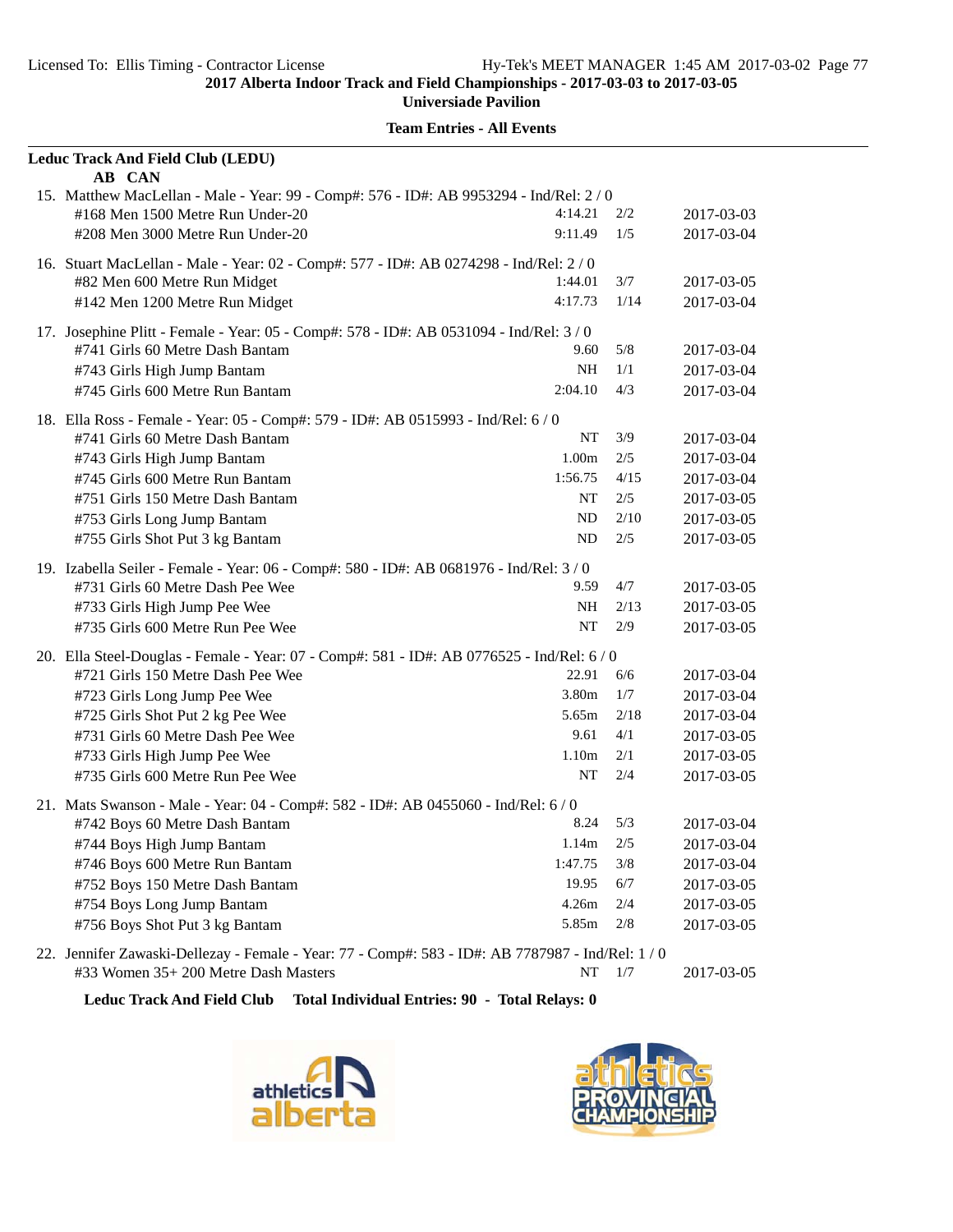**Universiade Pavilion**

**Team Entries - All Events**

# **Lethbridge Track & Field Club (LETH)** 1. Brock Jensen - Male - Year: 02 - Comp#: 584 - ID#: AB 0262902 - Ind/Rel: 1 / 0

#142 Men 1200 Metre Run Midget NT 1/13 2017-03-04

**Lethbridge Track & Field Club Total Individual Entries: 1 - Total Relays: 0**



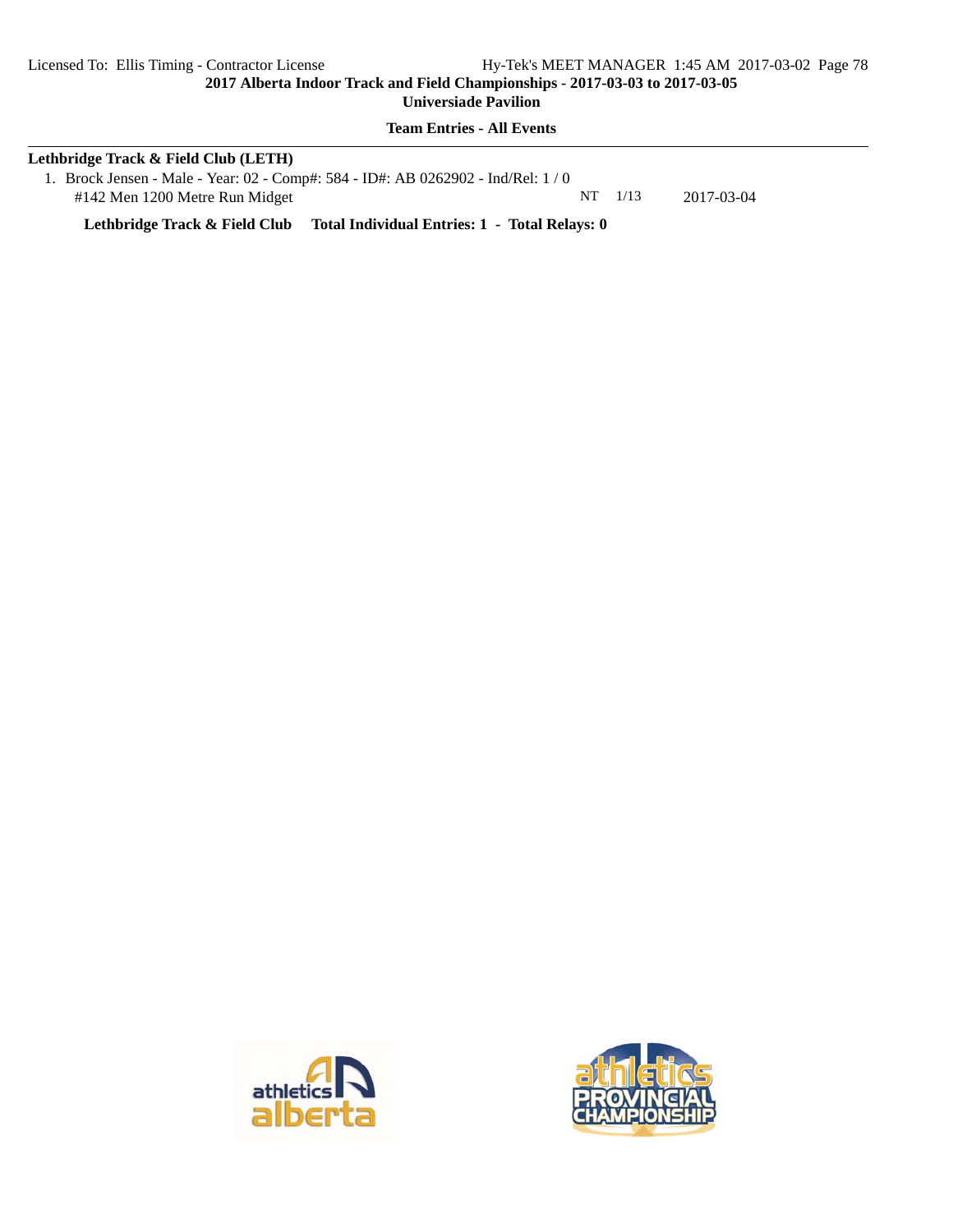**Universiade Pavilion**

| <b>Mac Track (MACT)</b>                                                              |          |      |            |
|--------------------------------------------------------------------------------------|----------|------|------------|
| 1. Aaron Boyle - Male - Year: 99 - Comp#: 585 - ID#: AB 9923986 - Ind/Rel: 2/0       |          |      |            |
| #168 Men 1500 Metre Run Under-20                                                     | 4:19.33  | 2/8  | 2017-03-03 |
| #208 Men 3000 Metre Run Under-20                                                     | 9:23.51  | 1/6  | 2017-03-04 |
| 2. Owen Guenette - Male - Year: 00 - Comp#: 586 - ID#: AB 0034272 - Ind/Rel: 2/0     |          |      |            |
| #164 Men 1500 Metre Run Under-18                                                     | 4:43.27  | 2/7  | 2017-03-04 |
| #204 Men 3000 Metre Run Under-18                                                     | 10:21.10 | 1/5  | 2017-03-05 |
| 3. Sarah Hrustic - Female - Year: 03 - Comp#: 587 - ID#: AB 0382992 - Ind/Rel: 1/0   |          |      |            |
| #81 Women 600 Metre Run Midget                                                       | 2:14.14  | 1/5  | 2017-03-05 |
| 4. Tyson Keddie - Male - Year: 99 - Comp#: 588 - ID#: AB 9921296 - Ind/Rel: 2/0      |          |      |            |
| #128 Men 1000 Metre Run Under-20                                                     | 2:37.68  | 2/10 | 2017-03-04 |
| #168 Men 1500 Metre Run Under-20                                                     | 4:16.75  | 2/3  | 2017-03-03 |
| 5. Paige Patterson - Female - Year: 00 - Comp#: 589 - ID#: AB 0019157 - Ind/Rel: 2/0 |          |      |            |
| #123 Women 1000 Metre Run Under-18                                                   | 3:08.13  | 1/12 | 2017-03-05 |
| #163 Women 1500 Metre Run Under-18                                                   | 5:00.24  | 1/1  | 2017-03-04 |
| 6. Bailey Stang - Female - Year: 00 - Comp#: 590 - ID#: AB 0096159 - Ind/Rel: 2/0    |          |      |            |
| #83 Women 600 Metre Run Under-18                                                     | 1:50.22  | 3/4  | 2017-03-04 |
| #123 Women 1000 Metre Run Under-18                                                   | 3:19.20  | 1/4  | 2017-03-05 |
| Mac Track Total Individual Entries: 11 - Total Relays: 0                             |          |      |            |



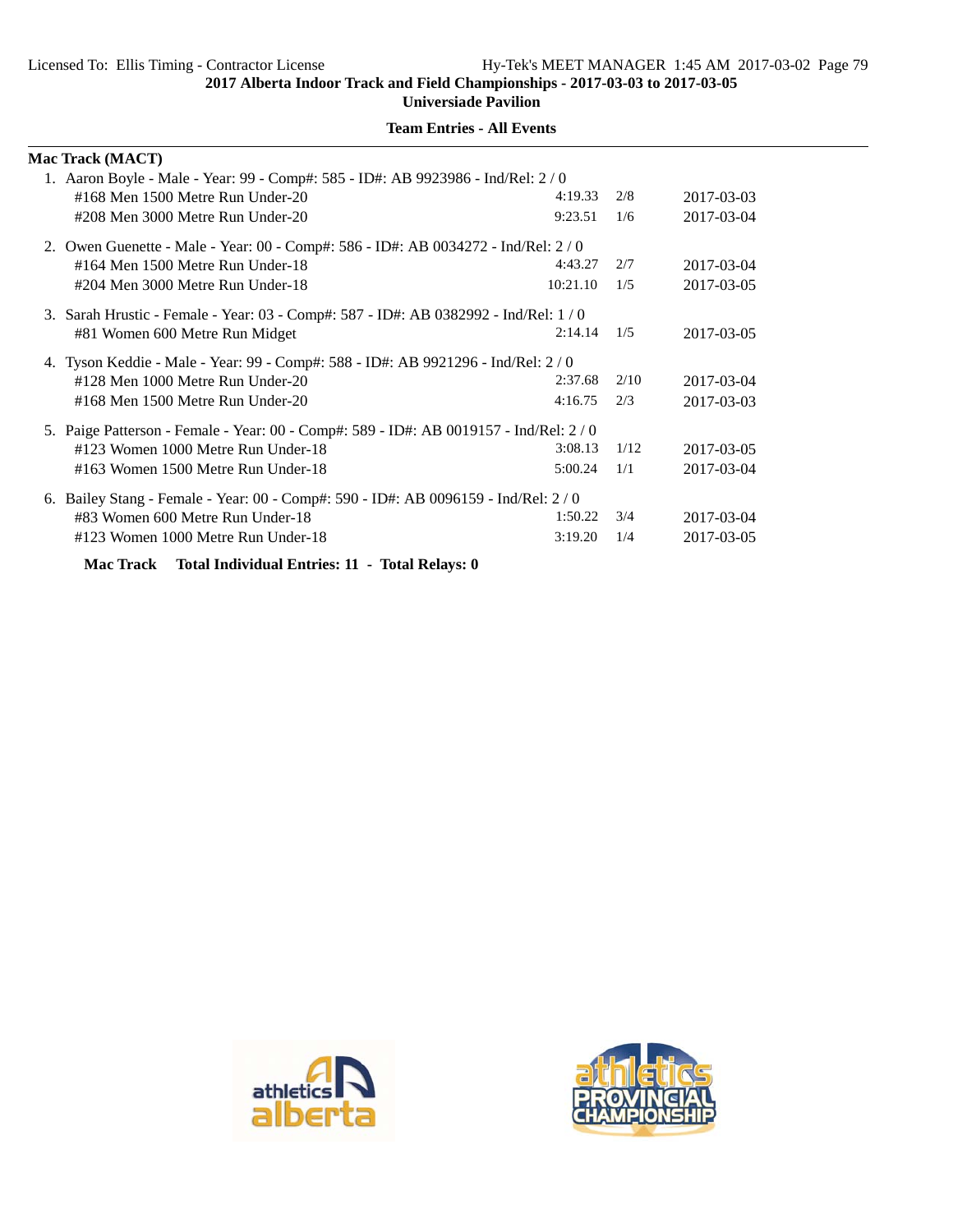**Universiade Pavilion**

| <b>Meadowlark Christian School (MEACS)</b>                                            |           |      |            |  |  |  |
|---------------------------------------------------------------------------------------|-----------|------|------------|--|--|--|
| 1. Liam Brandsma - Male - Year: 07 - Comp#: 591 - ID#: AB 0755396 - Ind/Rel: 6/0      |           |      |            |  |  |  |
| #722 Boys 150 Metre Dash Pee Wee                                                      | <b>NT</b> | 2/3  | 2017-03-04 |  |  |  |
| #724 Boys Long Jump Pee Wee                                                           | ND        | 2/11 | 2017-03-04 |  |  |  |
| #726 Boys Shot Put 2 kg Pee Wee                                                       | <b>ND</b> | 1/7  | 2017-03-04 |  |  |  |
| #732 Boys 60 Metre Dash Pee Wee                                                       | NT        | 1/4  | 2017-03-05 |  |  |  |
| #734 Boys High Jump Pee Wee                                                           | NH        | 1/1  | 2017-03-05 |  |  |  |
| #736 Boys 600 Metre Run Pee Wee                                                       | NT        | 1/2  | 2017-03-05 |  |  |  |
| 2. Mallory Brown - Female - Year: 03 - Comp#: 592 - ID#: AB 0school - Ind/Rel: 1/0    |           |      |            |  |  |  |
| #1 Women 60 Metre Dash Midget Prelims                                                 | NT        | 7/9  | 2017-03-04 |  |  |  |
| 3. Kevin Hunter - Male - Year: 04 - Comp#: 593 - ID#: AB 0school - Ind/Rel: 3 / 0     |           |      |            |  |  |  |
| #742 Boys 60 Metre Dash Bantam                                                        | <b>NT</b> | 1/3  | 2017-03-04 |  |  |  |
| #744 Boys High Jump Bantam                                                            | <b>NH</b> | 1/6  | 2017-03-04 |  |  |  |
| #746 Boys 600 Metre Run Bantam                                                        | <b>NT</b> | 2/5  | 2017-03-04 |  |  |  |
| 4. Anna Lemke - Female - Year: 03 - Comp#: 594 - ID#: AB 0school - Ind/Rel: 1 / 0     |           |      |            |  |  |  |
| #81 Women 600 Metre Run Midget                                                        | NT        | 1/1  | 2017-03-05 |  |  |  |
| 5. Evan Ludwick - Male - Year: 06 - Comp#: 595 - ID#: AB 0school - Ind/Rel: 3 / 0     |           |      |            |  |  |  |
| #722 Boys 150 Metre Dash Pee Wee                                                      | NT        | 3/1  | 2017-03-04 |  |  |  |
| #724 Boys Long Jump Pee Wee                                                           | ND        | 2/9  | 2017-03-04 |  |  |  |
| #726 Boys Shot Put 2 kg Pee Wee                                                       | <b>ND</b> | 1/8  | 2017-03-04 |  |  |  |
| 6. Brendon Thompson - Male - Year: 03 - Comp#: 596 - ID#: AB 0350879 - Ind/Rel: 2 / 0 |           |      |            |  |  |  |
| #2 Men 60 Metre Dash Midget Prelims                                                   | NT        | 3/2  | 2017-03-04 |  |  |  |
| #322 Men Long Jump Midget                                                             | ND        | 1/3  | 2017-03-05 |  |  |  |
| 7. Isabelle Timmer - Female - Year: 10 - Comp#: 597 - ID#: AB 0school - Ind/Rel: 3/0  |           |      |            |  |  |  |
| #701 Girls 50 Metre Dash Tyke                                                         | NT        | 2/2  | 2017-03-04 |  |  |  |
| #703 Girls Long Jump Tyke                                                             | <b>ND</b> | 1/8  | 2017-03-04 |  |  |  |
| #705 Girls 400 Metre Dash Tyke                                                        | <b>NT</b> | 1/2  | 2017-03-04 |  |  |  |
| <b>Meadowlark Christian School</b><br>Total Individual Entries: 19 - Total Relays: 0  |           |      |            |  |  |  |



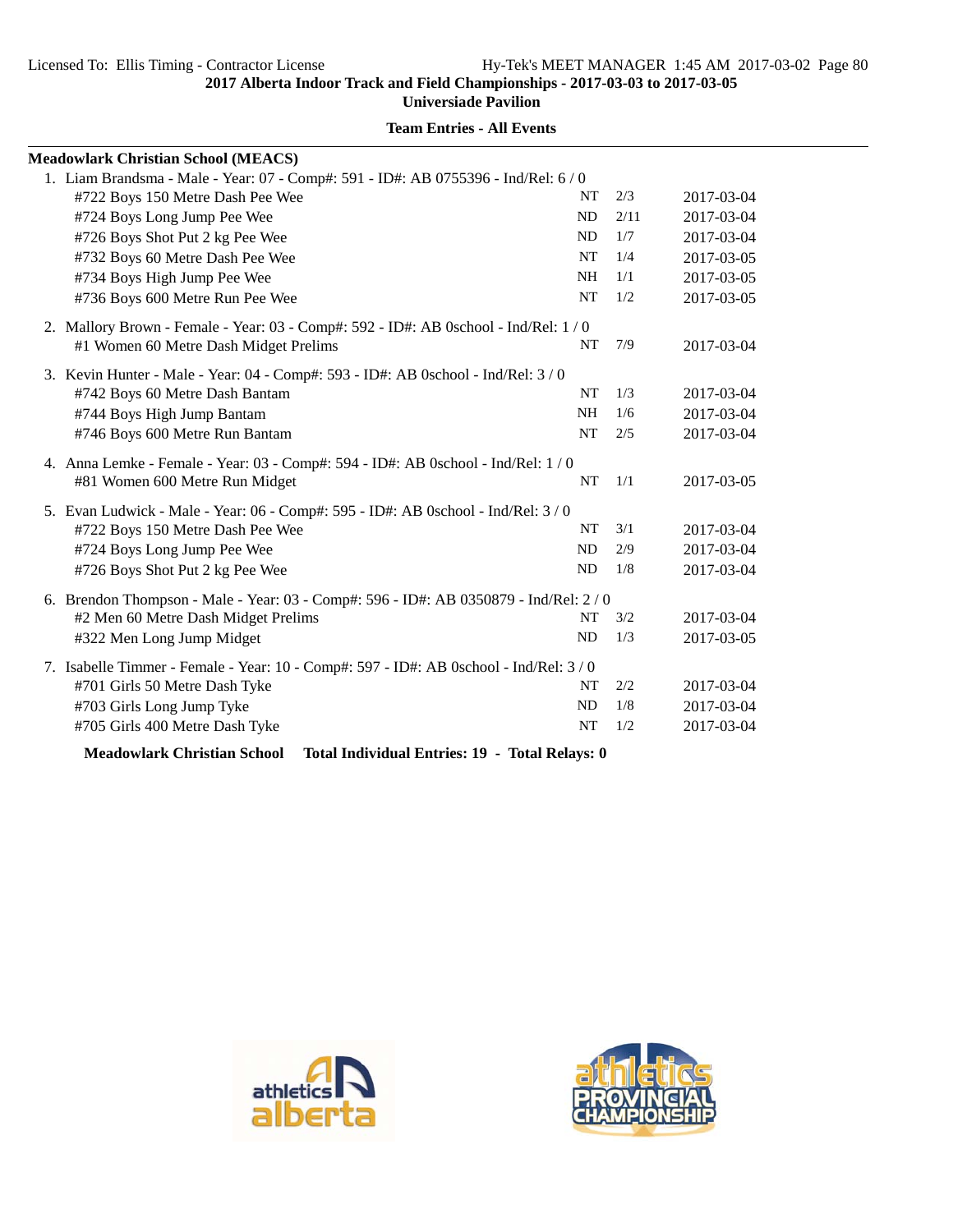# **Team Entries - All Events**

| <b>North American Indigenous Game (NG17)</b>                                           |       |      |            |  |  |
|----------------------------------------------------------------------------------------|-------|------|------------|--|--|
| 1. Kaydence Campbell - Female - Year: 03 - Comp#: 598 - ID#: SK 0385870 - Ind/Rel: 3/0 |       |      |            |  |  |
| #1 Women 60 Metre Dash Midget Prelims                                                  | NT.   | 1/8  | 2017-03-04 |  |  |
| #41 Women 300 Metre Dash Midget Prelims                                                | NT .  | 10/4 | 2017-03-05 |  |  |
| #321 Women Long Jump Midget                                                            | 4.18m | 2/10 | 2017-03-04 |  |  |
|                                                                                        |       |      |            |  |  |

**North American Indigenous Game Total Individual Entries: 3 - Total Relays: 0**



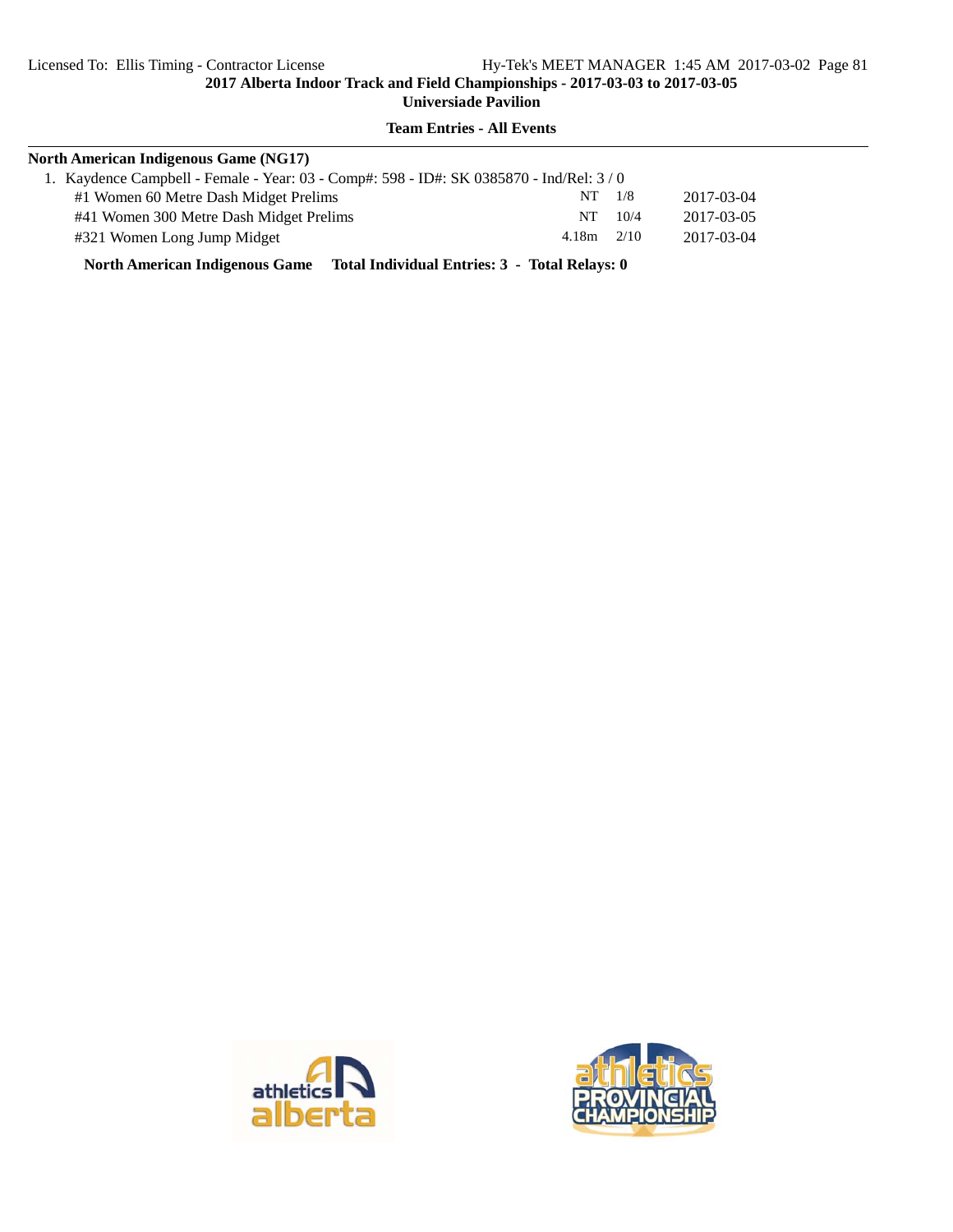| Northeast Alberta Track & Fiel (NEAT)                                                |                                            |     |            |  |  |
|--------------------------------------------------------------------------------------|--------------------------------------------|-----|------------|--|--|
| 4606 - 46 Avenue                                                                     |                                            |     |            |  |  |
| , T0A 3A3 CAN<br><b>St. Paul</b>                                                     |                                            |     |            |  |  |
| 1. Eric Hurtubise - Male - Year: 05 - Comp#: 599 - ID#: AB 0564418 - Ind/Rel: 6/0    |                                            |     |            |  |  |
| #742 Boys 60 Metre Dash Bantam                                                       | NT                                         | 2/2 | 2017-03-04 |  |  |
| #744 Boys High Jump Bantam                                                           | 1.20 <sub>m</sub>                          | 3/1 | 2017-03-04 |  |  |
| #746 Boys 600 Metre Run Bantam                                                       | 2:09.87                                    | 3/7 | 2017-03-04 |  |  |
| #752 Boys 150 Metre Dash Bantam                                                      | 23.65                                      | 5/5 | 2017-03-05 |  |  |
| #754 Boys Long Jump Bantam                                                           | 3.84m                                      | 2/7 | 2017-03-05 |  |  |
| #756 Boys Shot Put 3 kg Bantam                                                       | 6.19m                                      | 2/5 | 2017-03-05 |  |  |
| 2. Matthew Hurtubise - Male - Year: 02 - Comp#: 600 - ID#: AB 0292476 - Ind/Rel: 3/0 |                                            |     |            |  |  |
| #2 Men 60 Metre Dash Midget Prelims                                                  | 7.96                                       | 5/5 | 2017-03-04 |  |  |
| #362 Men High Jump Midget                                                            | 1.50 <sub>m</sub>                          | 2/8 | 2017-03-05 |  |  |
| #402 Men Shot Put 4 kg Midget                                                        | 9.92m                                      | 1/3 | 2017-03-04 |  |  |
| 3. Tom Starosielski - Male - Year: 68 - Comp#: 601 - ID#: AB 6821512 - Ind/Rel: 2/0  |                                            |     |            |  |  |
| $#37$ Men $35+200$ Metre Dash Masters                                                | NT                                         | 1/2 | 2017-03-05 |  |  |
| #377 Men 35+ High Jump Masters                                                       | 1.45m                                      | 1/5 | 2017-03-05 |  |  |
|                                                                                      | $\mathbf{m}$ . $\mathbf{m}$ , $\mathbf{n}$ |     |            |  |  |

**Team Entries - All Events**

**Northeast Alberta Track & Fiel Total Individual Entries: 11 - Total Relays: 0**



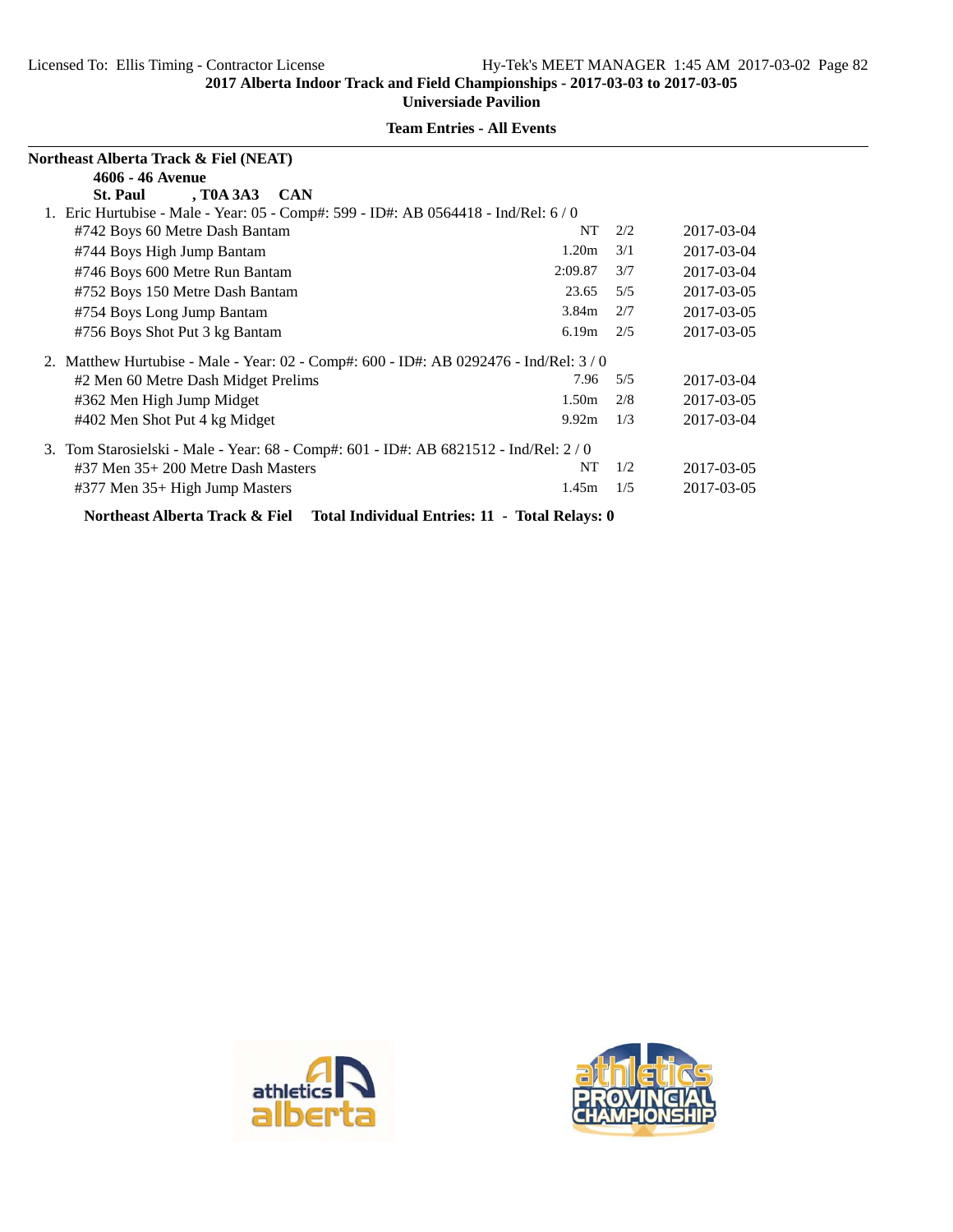**Universiade Pavilion**

| PA Athletics (PAAC)                                                                         |           |      |            |
|---------------------------------------------------------------------------------------------|-----------|------|------------|
| 1. Nicolas Bardal - Male - Year: 00 - Comp#: 602 - ID#: SK 0077432 - Ind/Rel: 2 / 1         |           |      |            |
| #84 Men 600 Metre Run Under-18                                                              | 1:29.69   | 4/3  | 2017-03-04 |
| #124 Men 1000 Metre Run Under-18                                                            | 2:54.65   | 2/4  | 2017-03-05 |
| #284 Men 4x200 Metre Relay Under-18 (3)                                                     | NT        | 1/6  | 2017-03-04 |
| 2. Hendre Basson - Male - Year: 00 - Comp#: 603 - ID#: SK 0068800 - Ind/Rel: 1 / 1          |           |      |            |
| #4 Men 60 Metre Dash Under-18 Prelims                                                       | 7.57      | 3/4  | 2017-03-04 |
| #284 Men 4x200 Metre Relay Under-18 (1)                                                     | NT        | 1/6  | 2017-03-04 |
| 3. Wian Basson - Male - Year: 03 - Comp#: 604 - ID#: SK 0369546 - Ind/Rel: 1/0              |           |      |            |
| #2 Men 60 Metre Dash Midget Prelims                                                         | 8.15      | 1/4  | 2017-03-04 |
| 4. Mohamed Bensaleh - Male - Year: 00 - Comp#: 605 - ID#: SK 0079169 - Ind/Rel: 1 / 1       |           |      |            |
| #4 Men 60 Metre Dash Under-18 Prelims                                                       | 7.87      | 1/8  | 2017-03-04 |
| #284 Men 4x200 Metre Relay Under-18 (2)                                                     | <b>NT</b> | 1/6  | 2017-03-04 |
| 5. Zander Bissky - Male - Year: 07 - Comp#: 606 - ID#: SK 0789650 - Ind/Rel: 6 / 0          |           |      |            |
| #722 Boys 150 Metre Dash Pee Wee                                                            | NT        | 4/3  | 2017-03-04 |
| #724 Boys Long Jump Pee Wee                                                                 | 1.58m     | 2/6  | 2017-03-04 |
| #726 Boys Shot Put 2 kg Pee Wee                                                             | 5.22m     | 2/5  | 2017-03-04 |
| #732 Boys 60 Metre Dash Pee Wee                                                             | 10.19     | 3/9  | 2017-03-05 |
| #734 Boys High Jump Pee Wee                                                                 | <b>NH</b> | 1/12 | 2017-03-05 |
| #736 Boys 600 Metre Run Pee Wee                                                             | 2:16.14   | 2/10 | 2017-03-05 |
| 6. Jesse Brittain - Male - Year: 00 - Comp#: 607 - ID#: SK 0095964 - Ind/Rel: 3 / 1         |           |      |            |
| #324 Men Long Jump Under-18                                                                 | 5.12m     | 2/3  | 2017-03-04 |
| #344 Men Triple Jump Under-18                                                               | 10.80m    | 1/4  | 2017-03-05 |
| #364 Men High Jump Under-18                                                                 | 1.62m     | 1/1  | 2017-03-04 |
| #284 Men 4x200 Metre Relay Under-18 (4)                                                     | NT        | 1/6  | 2017-03-04 |
| 7. Hayden Cable - Male - Year: 01 - Comp#: 608 - ID#: SK 0183593 - Ind/Rel: 2 / 0           |           |      |            |
| #124 Men 1000 Metre Run Under-18                                                            | NT        | 1/10 | 2017-03-05 |
| #164 Men 1500 Metre Run Under-18                                                            | NT        | 1/7  | 2017-03-04 |
| 8. Mia Childress - Female - Year: 03 - Comp#: 609 - ID#: SK 0393700 - Ind/Rel: 2/0          |           |      |            |
| #1 Women 60 Metre Dash Midget Prelims                                                       | 8.87      | 4/4  | 2017-03-04 |
| #321 Women Long Jump Midget                                                                 | 3.47m     | 1/13 | 2017-03-04 |
| 9. Emily Cole-Johnson - Female - Year: 02 - Comp#: 610 - ID#: SK 0235653 - Ind/Rel: 1 / 0   |           |      |            |
| #1 Women 60 Metre Dash Midget Prelims                                                       | 8.44      | 1/5  | 2017-03-04 |
| 10. Emilie Cornelson - Female - Year: 02 - Comp#: 611 - ID#: SK 0236677 - Ind/Rel: 2 / 0    |           |      |            |
| #321 Women Long Jump Midget                                                                 | 4.25m     | 2/6  | 2017-03-04 |
| #361 Women High Jump Midget                                                                 | 1.45m     | 2/11 | 2017-03-05 |
| 11. Tyler Goertzen-Diakiw - Male - Year: 98 - Comp#: 612 - ID#: SK 9853082 - Ind/Rel: 2 / 0 |           |      |            |
| #128 Men 1000 Metre Run Under-20                                                            | NT        | 1/1  | 2017-03-04 |
| #168 Men 1500 Metre Run Under-20                                                            | 4:31.49   | 1/4  | 2017-03-03 |



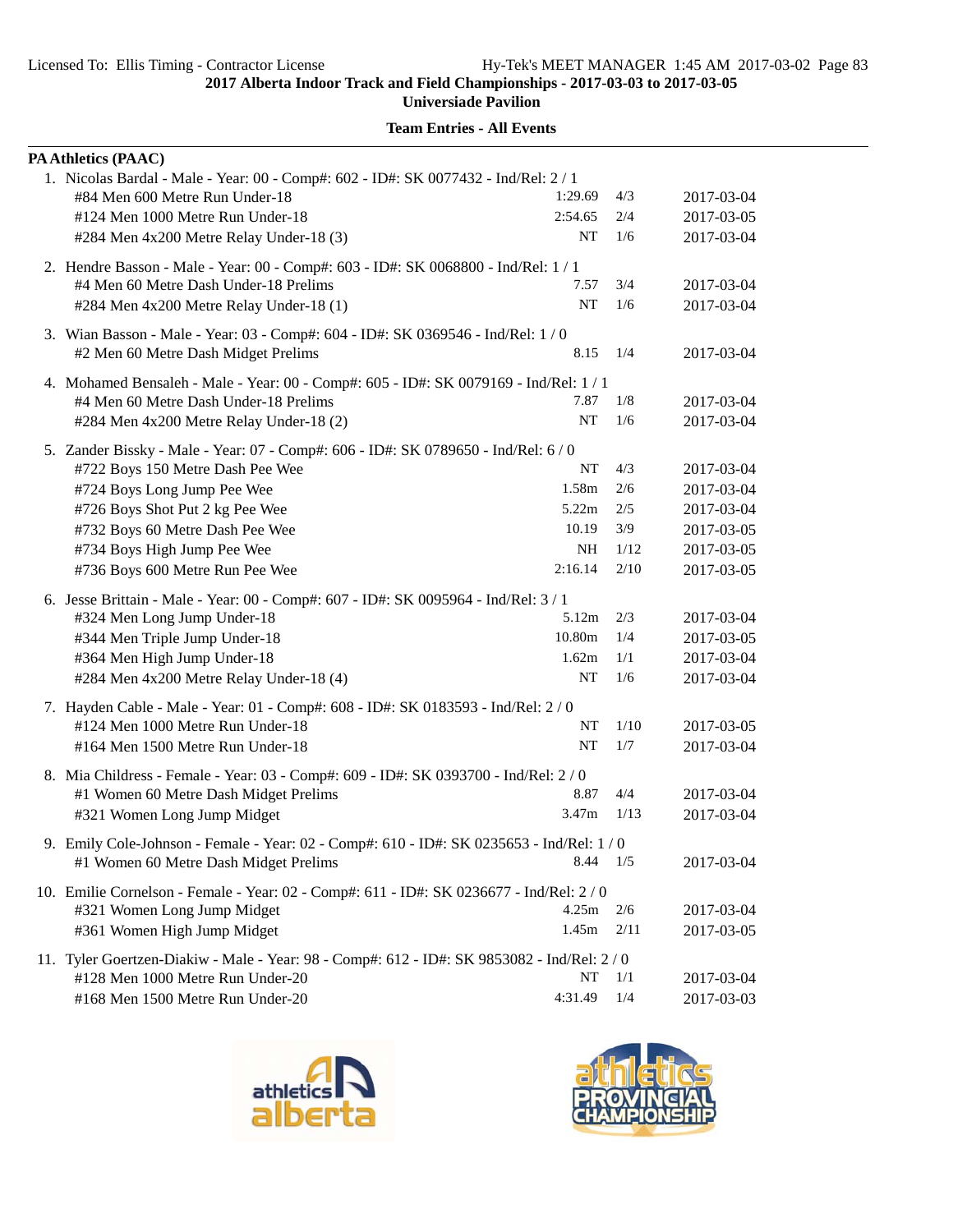**Universiade Pavilion**

| PA Athletics (PAAC)                                                                    |                   |        |            |
|----------------------------------------------------------------------------------------|-------------------|--------|------------|
| 12. Liam Goodwin - Male - Year: 02 - Comp#: 613 - ID#: SK 0224985 - Ind/Rel: 2 / 0     |                   |        |            |
| #2 Men 60 Metre Dash Midget Prelims                                                    | 8.57              | 2/8    | 2017-03-04 |
| #42 Men 300 Metre Dash Midget Prelims                                                  | NT                | 7/4    | 2017-03-05 |
| 13. Chantel Hewitt - Female - Year: 01 - Comp#: 614 - ID#: SK 0131578 - Ind/Rel: 3 / 0 |                   |        |            |
| #3 Women 60 Metre Dash Under-18 Prelims                                                | 8.89              | 3/1    | 2017-03-04 |
| #343 Women Triple Jump Under-18                                                        | 9.09 <sub>m</sub> | 1/5    | 2017-03-05 |
| #363 Women High Jump Under-18                                                          | 1.40m             | 1/8    | 2017-03-04 |
| 14. Kaylee Ilnisky - Female - Year: 00 - Comp#: 615 - ID#: SK 0031603 - Ind/Rel: 2/0   |                   |        |            |
| #3 Women 60 Metre Dash Under-18 Prelims                                                | 8.26              | 2/3    | 2017-03-04 |
| #323 Women Long Jump Under-18                                                          | 5.08m             | 2/9    | 2017-03-04 |
| 15. Jordan Lafleur - Male - Year: 98 - Comp#: 616 - ID#: SK 9852789 - Ind/Rel: 1 / 0   |                   |        |            |
| #8 Men 60 Metre Dash Under-20 Prelims                                                  | 7.81              | 2/2    | 2017-03-03 |
| 16. Landon Leschyshyn - Male - Year: 02 - Comp#: 617 - ID#: SK 0238952 - Ind/Rel: 3/0  |                   |        |            |
| #2 Men 60 Metre Dash Midget Prelims                                                    | 8.29              | 5/4    | 2017-03-04 |
| #322 Men Long Jump Midget                                                              | 5.05m             | 2/9    | 2017-03-05 |
| #402 Men Shot Put 4 kg Midget                                                          | 9.65m             | 1/9    | 2017-03-04 |
| 17. Corey McDougald - Male - Year: 06 - Comp#: 618 - ID#: SK 0642437 - Ind/Rel: 6/0    |                   |        |            |
| #722 Boys 150 Metre Dash Pee Wee                                                       | NT                | 4/1    | 2017-03-04 |
| #724 Boys Long Jump Pee Wee                                                            | 3.35m             | 2/15   | 2017-03-04 |
| #726 Boys Shot Put 2 kg Pee Wee                                                        | 5.12m             | 2/4    | 2017-03-04 |
| #732 Boys 60 Metre Dash Pee Wee                                                        | 10.64             | 3/1    | 2017-03-05 |
| #734 Boys High Jump Pee Wee                                                            | NH                | $1/10$ | 2017-03-05 |
| #736 Boys 600 Metre Run Pee Wee                                                        | <b>NT</b>         | 2/9    | 2017-03-05 |
| 18. Nikala Morash - Female - Year: 00 - Comp#: 619 - ID#: SK 0080725 - Ind/Rel: 2 / 0  |                   |        |            |
| #263 Women 60 Metre Hurdles 0.76 m Under-18 Prelim                                     | 10.53             | 2/3    | 2017-03-05 |
| #383 Women Pole Vault Under-18                                                         | 2.20m             | 1/1    | 2017-03-04 |
| 19. Brayden Mudjar - Male - Year: 01 - Comp#: 620 - ID#: SK 0121211 - Ind/Rel: 2 / 0   |                   |        |            |
| #124 Men 1000 Metre Run Under-18                                                       | 3:10.49           | 1/5    | 2017-03-05 |
| #164 Men 1500 Metre Run Under-18                                                       | NT                | 1/5    | 2017-03-04 |
| 20. Jordan Petit - Male - Year: 02 - Comp#: 621 - ID#: SK 0212621 - Ind/Rel: 3 / 0     |                   |        |            |
| #2 Men 60 Metre Dash Midget Prelims                                                    | 8.05              | 3/3    | 2017-03-04 |
| #322 Men Long Jump Midget                                                              | 5.31m             | 2/4    | 2017-03-05 |
| #362 Men High Jump Midget                                                              | 1.55m             | 2/12   | 2017-03-05 |



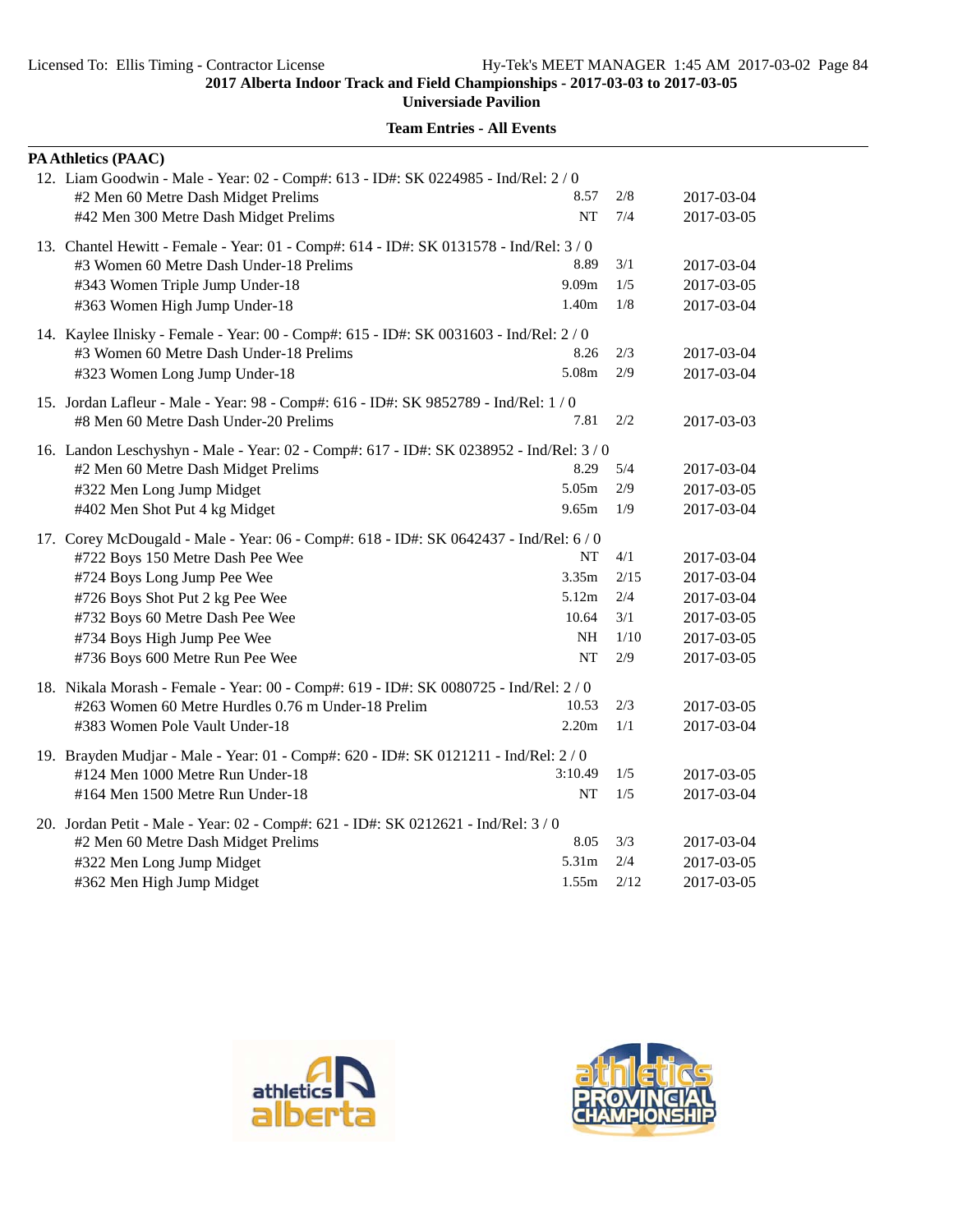**Universiade Pavilion**

|                                                                                          | PA Athletics (PAAC)                                                                             |           |      |            |  |  |
|------------------------------------------------------------------------------------------|-------------------------------------------------------------------------------------------------|-----------|------|------------|--|--|
| 21. Shelaine Pritchard - Female - Year: 04 - Comp#: 622 - ID#: SK 0411422 - Ind/Rel: 6/0 |                                                                                                 |           |      |            |  |  |
|                                                                                          | #741 Girls 60 Metre Dash Bantam                                                                 | 8.55      | 6/4  | 2017-03-04 |  |  |
|                                                                                          | #743 Girls High Jump Bantam                                                                     | <b>NH</b> | 1/19 | 2017-03-04 |  |  |
|                                                                                          | #745 Girls 600 Metre Run Bantam                                                                 | <b>NT</b> | 2/9  | 2017-03-04 |  |  |
|                                                                                          | #751 Girls 150 Metre Dash Bantam                                                                | 21.05     | 7/7  | 2017-03-05 |  |  |
|                                                                                          | #753 Girls Long Jump Bantam                                                                     | 4.13m     | 4/10 | 2017-03-05 |  |  |
|                                                                                          | #755 Girls Shot Put 3 kg Bantam                                                                 | 8.08m     | 4/3  | 2017-03-05 |  |  |
|                                                                                          | 22. Cole Puetz - Male - Year: 93 - Comp#: 623 - ID#: SK 9364851 - Ind/Rel: 1 / 0                |           |      |            |  |  |
|                                                                                          | #12 Men 60 Metre Dash Senior Prelims                                                            | 7.64      | 2/9  | 2017-03-03 |  |  |
|                                                                                          | 23. Ethan Schmidt - Male - Year: 02 - Comp#: 624 - ID#: SK 0253177 - Ind/Rel: 3/0               |           |      |            |  |  |
|                                                                                          | #82 Men 600 Metre Run Midget                                                                    | NT        | 1/7  | 2017-03-05 |  |  |
|                                                                                          | #142 Men 1200 Metre Run Midget                                                                  | 3:49.30   | 2/1  | 2017-03-04 |  |  |
|                                                                                          | #182 Men 2000 Metre Run Midget                                                                  | <b>NT</b> | 1/13 | 2017-03-05 |  |  |
|                                                                                          | 24. Hannah Walker - Female - Year: 01 - Comp#: 625 - ID#: SK 0192307 - Ind/Rel: 2 / 0           |           |      |            |  |  |
|                                                                                          | #163 Women 1500 Metre Run Under-18                                                              | 5:24.58   | 1/7  | 2017-03-04 |  |  |
|                                                                                          | #203 Women 3000 Metre Run Under-18                                                              | 12:11.39  | 1/1  | 2017-03-05 |  |  |
|                                                                                          | 25. Dezaray Wapass - Female - Year: 00 - Comp#: 626 - ID#: SK 0017211 - Ind/Rel: 2/0            |           |      |            |  |  |
|                                                                                          | #123 Women 1000 Metre Run Under-18                                                              | 3:32.79   | 1/11 | 2017-03-05 |  |  |
|                                                                                          | #163 Women 1500 Metre Run Under-18                                                              | 5:37.89   | 1/6  | 2017-03-04 |  |  |
|                                                                                          | 26. Charlie Wilkinson - Male - Year: 03 - Comp#: 627 - ID#: SK 0327697 - Ind/Rel: 2 / 0         |           |      |            |  |  |
|                                                                                          | #142 Men 1200 Metre Run Midget                                                                  | 4:14.29   | 1/6  | 2017-03-04 |  |  |
|                                                                                          | #182 Men 2000 Metre Run Midget                                                                  | <b>NT</b> | 1/10 | 2017-03-05 |  |  |
| $\mathbf{1}$ .                                                                           | <b>PA Athletics</b>                                                                             |           |      |            |  |  |
|                                                                                          | #284 Men 4x200 Metre Relay Under-18                                                             | <b>NT</b> | 1/6  | 2017-03-04 |  |  |
|                                                                                          | #603 Hendre Basson 00; #605 Mohamed Bensaleh 00; #602 Nicolas Bardal 00; #607 Jesse Brittain 00 |           |      |            |  |  |
|                                                                                          | PA Athletics Total Individual Entries: 63 - Total Relays: 1                                     |           |      |            |  |  |



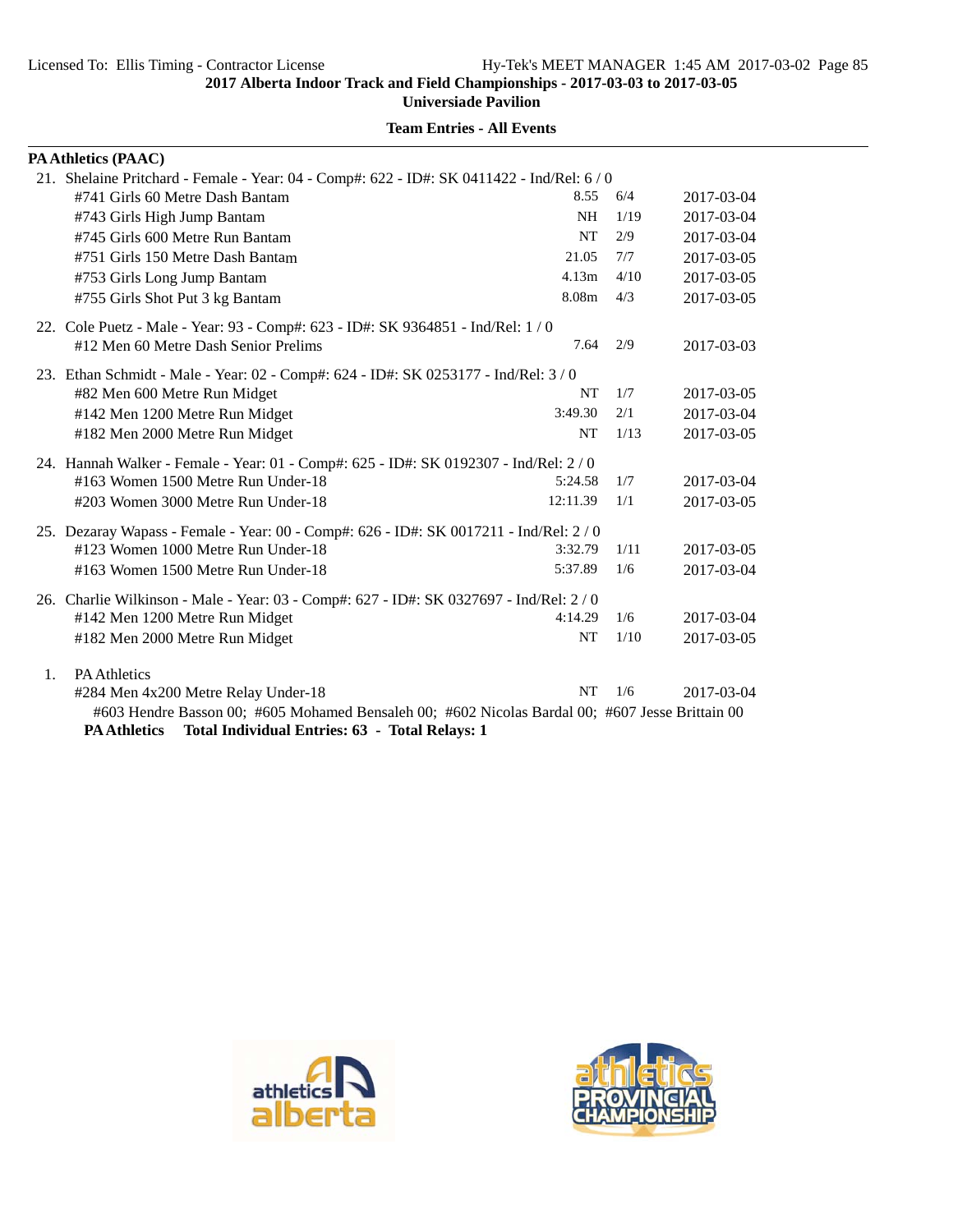**Universiade Pavilion**

# **Team Entries - All Events**

| Passtrak (PASS)                                                                                                                                                                                                                     |                   |      |            |
|-------------------------------------------------------------------------------------------------------------------------------------------------------------------------------------------------------------------------------------|-------------------|------|------------|
| 1. Jack Bailey - Male - Year: 05 - Comp#: 628 - ID#: AB 0563433 - Ind/Rel: 6 / 0                                                                                                                                                    |                   |      |            |
| #742 Boys 60 Metre Dash Bantam                                                                                                                                                                                                      | 10.88             | 3/4  | 2017-03-04 |
| #744 Boys High Jump Bantam                                                                                                                                                                                                          | 1.00 <sub>m</sub> | 2/4  | 2017-03-04 |
| #746 Boys 600 Metre Run Bantam                                                                                                                                                                                                      | 2:33.93           | 3/5  | 2017-03-04 |
| #752 Boys 150 Metre Dash Bantam                                                                                                                                                                                                     | 28.42             | 4/2  | 2017-03-05 |
| #754 Boys Long Jump Bantam                                                                                                                                                                                                          | 3.13 <sub>m</sub> | 2/2  | 2017-03-05 |
| #756 Boys Shot Put 3 kg Bantam                                                                                                                                                                                                      | 4.39m             | 2/18 | 2017-03-05 |
| 2. Ethan Richards - Male - Year: 99 - Comp#: 629 - ID#: AB 9982370 - Ind/Rel: 3/0                                                                                                                                                   |                   |      |            |
| #8 Men 60 Metre Dash Under-20 Prelims                                                                                                                                                                                               | 7.48              | 1/3  | 2017-03-03 |
| #48 Men 300 Metre Dash Under-20 Prelims                                                                                                                                                                                             | 38.91             | 2/5  | 2017-03-04 |
| #328 Men Long Jump Under-20                                                                                                                                                                                                         | 5.44m             | 1/6  | 2017-03-03 |
| 3. Paige Richards - Female - Year: 03 - Comp#: 630 - ID#: AB 0383481 - Ind/Rel: 4/0                                                                                                                                                 |                   |      |            |
| #1 Women 60 Metre Dash Midget Prelims                                                                                                                                                                                               | 8.87              | 3/6  | 2017-03-04 |
| #261 Women 60 Metre Hurdles 0.76 m Midget Prelims                                                                                                                                                                                   | 10.99             | 1/6  | 2017-03-05 |
| #321 Women Long Jump Midget                                                                                                                                                                                                         | 3.87 <sub>m</sub> | 1/15 | 2017-03-04 |
| #361 Women High Jump Midget                                                                                                                                                                                                         | 1.25m             | 1/5  | 2017-03-05 |
| 4. Sawyer Sawatzky - Male - Year: 06 - Comp#: 631 - ID#: AB 0626492 - Ind/Rel: 6/0                                                                                                                                                  |                   |      |            |
| #722 Boys 150 Metre Dash Pee Wee                                                                                                                                                                                                    | 26.85             | 4/7  | 2017-03-04 |
| #724 Boys Long Jump Pee Wee                                                                                                                                                                                                         | 3.62m             | 2/14 | 2017-03-04 |
| #726 Boys Shot Put 2 kg Pee Wee                                                                                                                                                                                                     | 6.61 <sub>m</sub> | 2/1  | 2017-03-04 |
| #732 Boys 60 Metre Dash Pee Wee                                                                                                                                                                                                     | 10.68             | 2/4  | 2017-03-05 |
| #734 Boys High Jump Pee Wee                                                                                                                                                                                                         | <b>NH</b>         | 2/6  | 2017-03-05 |
| #736 Boys 600 Metre Run Pee Wee                                                                                                                                                                                                     | 2:29.09           | 2/8  | 2017-03-05 |
| <b>Product Product Product</b> Product Product Product Product Product Product Product Product Product Product Product Product Product Product Product Product Product Product Product Product Product Product Product Product Prod |                   |      |            |

**Passtrak Total Individual Entries: 19 - Total Relays: 0**



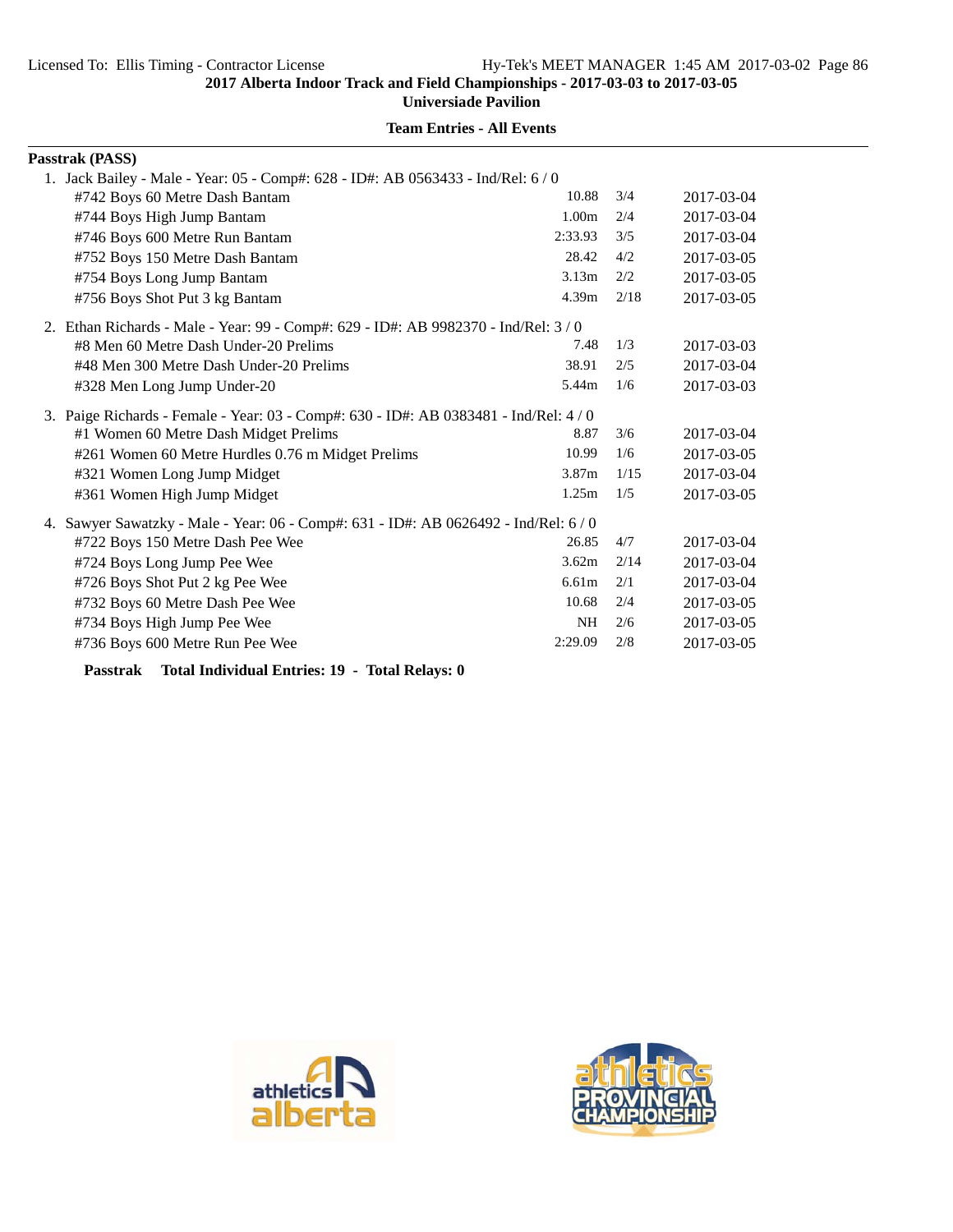**Team Entries - All Events**

| Peace River High School (01511)                                                 |                 |  |            |  |  |  |
|---------------------------------------------------------------------------------|-----------------|--|------------|--|--|--|
| 1. Brice Wilkes - Male - Year: 00 - Comp#: 632 - ID#: AB 0066392 - Ind/Rel: 2/0 |                 |  |            |  |  |  |
| #124 Men 1000 Metre Run Under-18                                                | $2:53.19$ $2/3$ |  | 2017-03-05 |  |  |  |
| $\#164$ Men 1500 Metre Run Under-18                                             | $4:49.10$ 1/6   |  | 2017-03-04 |  |  |  |

**Peace River High School Total Individual Entries: 2 - Total Relays: 0**



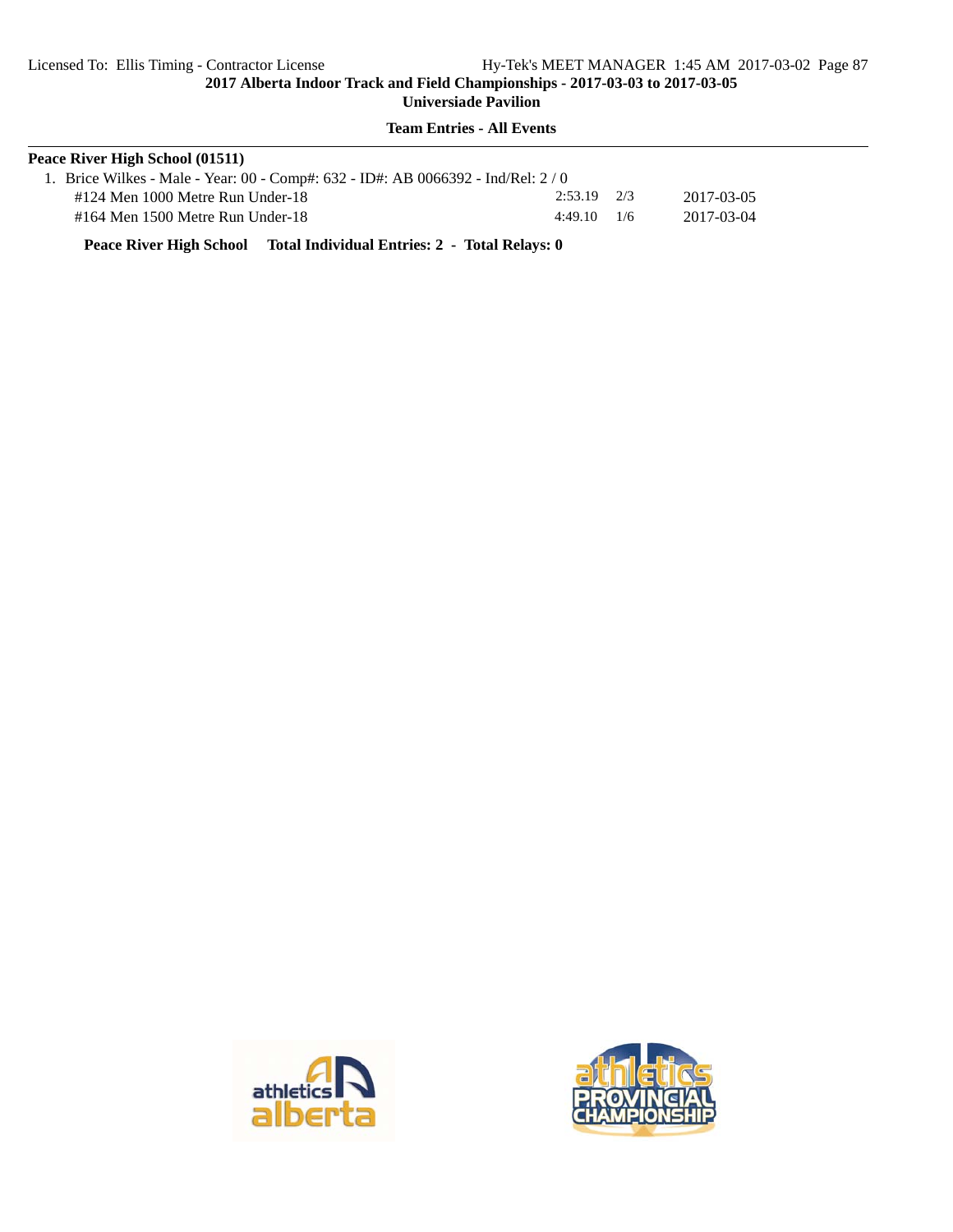**Universiade Pavilion**

|    | <b>Quill Plains Track Club (QPTC)</b>                                                     |                    |      |            |  |  |  |
|----|-------------------------------------------------------------------------------------------|--------------------|------|------------|--|--|--|
|    | 1. Jerome Montpetit - Male - Year: 00 - Comp#: 633 - ID#: SK 0019688 - Ind/Rel: 2/0       |                    |      |            |  |  |  |
|    | #164 Men 1500 Metre Run Under-18                                                          | 4:36.39            | 2/5  | 2017-03-04 |  |  |  |
|    | #204 Men 3000 Metre Run Under-18                                                          | 9:42.47            | 1/7  | 2017-03-05 |  |  |  |
|    | 2. Jenelle Sunderland - Female - Year: 99 - Comp#: 634 - ID#: SK 9967464 - Ind/Rel: 2 / 0 |                    |      |            |  |  |  |
|    | #407 Women Shot Put 4 kg Under-20                                                         | 10.08 <sub>m</sub> | 1/1  | 2017-03-04 |  |  |  |
|    | #427 Women Weight Throw 9.08 kg Under-20                                                  | 11.74m             | 1/2  | 2017-03-03 |  |  |  |
| 3. | Ben Yungmann - Male - Year: 04 - Comp#: 635 - ID#: SK 0423673 - Ind/Rel: 6 / 0            |                    |      |            |  |  |  |
|    | #742 Boys 60 Metre Dash Bantam                                                            | NT                 | 2/3  | 2017-03-04 |  |  |  |
|    | #744 Boys High Jump Bantam                                                                | NH.                | 1/7  | 2017-03-04 |  |  |  |
|    | #746 Boys 600 Metre Run Bantam                                                            | NT                 | 2/6  | 2017-03-04 |  |  |  |
|    | #752 Boys 150 Metre Dash Bantam                                                           | NT                 | 2/3  | 2017-03-05 |  |  |  |
|    | #754 Boys Long Jump Bantam                                                                | ND                 | 1/16 | 2017-03-05 |  |  |  |
|    | #756 Boys Shot Put 3 kg Bantam                                                            | ND                 | 1/4  | 2017-03-05 |  |  |  |
|    | 4. Lilly Yungmann - Female - Year: 00 - Comp#: 636 - ID#: SK 0067798 - Ind/Rel: 4/0       |                    |      |            |  |  |  |
|    | #263 Women 60 Metre Hurdles 0.76 m Under-18 Prelim                                        | NT                 | 2/2  | 2017-03-05 |  |  |  |
|    | #323 Women Long Jump Under-18                                                             | ND                 | 1/7  | 2017-03-04 |  |  |  |
|    | #343 Women Triple Jump Under-18                                                           | 10.03m             | 1/9  | 2017-03-05 |  |  |  |
|    | #383 Women Pole Vault Under-18                                                            | 2.50 <sub>m</sub>  | 1/2  | 2017-03-04 |  |  |  |
|    |                                                                                           |                    |      |            |  |  |  |

**Team Entries - All Events**

**Quill Plains Track Club Total Individual Entries: 14 - Total Relays: 0**



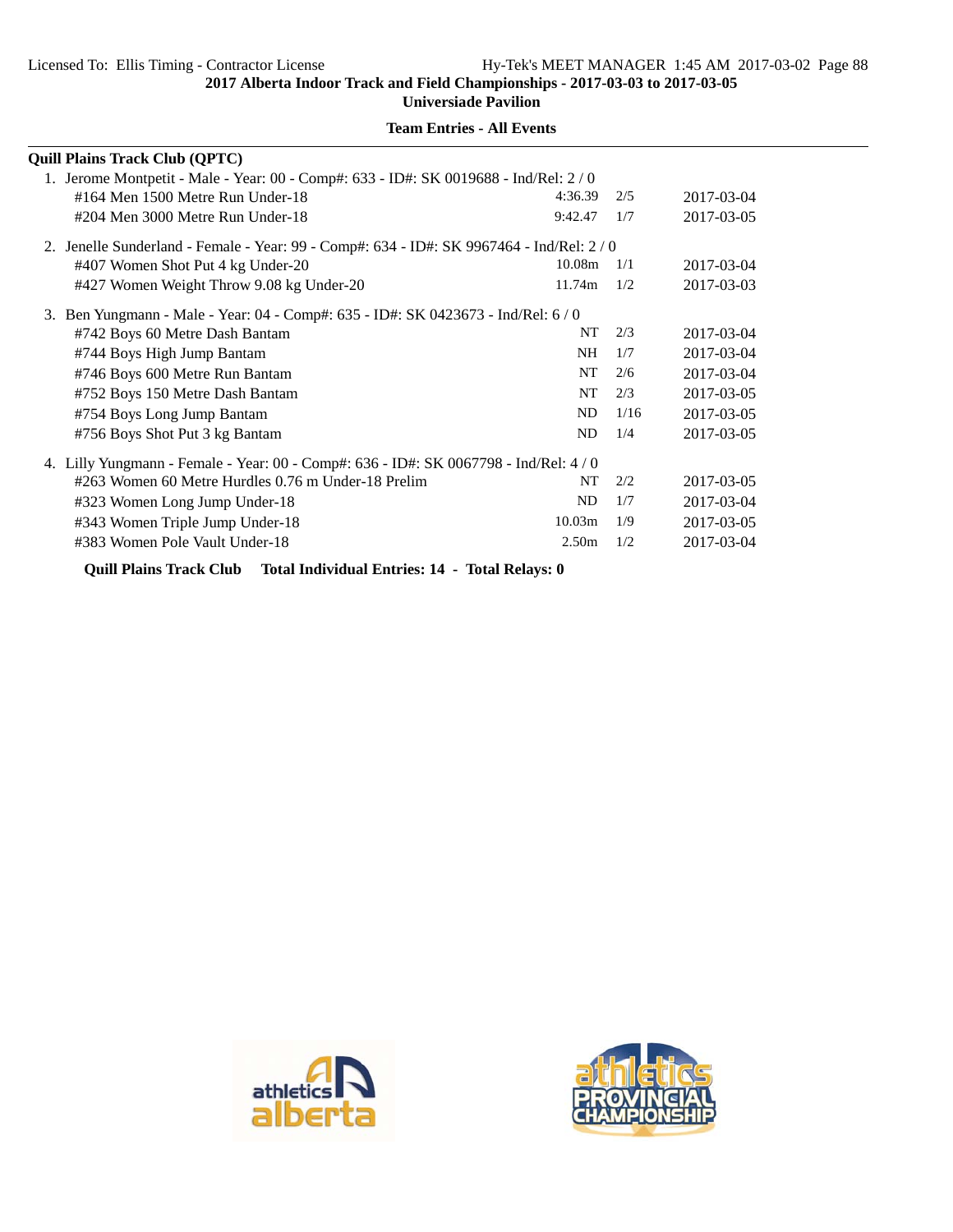| <b>Red Deer Titans (REDD)</b><br>48 Dynes St.                                         |          |      |            |
|---------------------------------------------------------------------------------------|----------|------|------------|
| <b>Red Deer</b><br>, AB T4R 3C3<br><b>CAN</b>                                         |          |      |            |
| 1. Damola Akinola - Male - Year: 03 - Comp#: 637 - ID#: AB 0362144 - Ind/Rel: 2 / 0   |          |      |            |
| #2 Men 60 Metre Dash Midget Prelims                                                   | NT       | 2/7  | 2017-03-04 |
| #42 Men 300 Metre Dash Midget Prelims                                                 | NT       | 3/5  | 2017-03-05 |
| 2. Femi Akinola - Female - Year: 01 - Comp#: 638 - ID#: AB 0190600 - Ind/Rel: 4 / 0   |          |      |            |
| #3 Women 60 Metre Dash Under-18 Prelims                                               | NT       | 3/8  | 2017-03-04 |
| #323 Women Long Jump Under-18                                                         | ND       | 1/4  | 2017-03-04 |
| #343 Women Triple Jump Under-18                                                       | ND       | 1/3  | 2017-03-05 |
| #363 Women High Jump Under-18                                                         | NH       | 1/3  | 2017-03-04 |
| 3. Jorgie Cornish - Female - Year: 07 - Comp#: 639 - ID#: AB 0779367 - Ind/Rel: 3 / 0 |          |      |            |
| #721 Girls 150 Metre Dash Pee Wee                                                     | NT       | 2/3  | 2017-03-04 |
| #723 Girls Long Jump Pee Wee                                                          | ND       | 2/6  | 2017-03-04 |
| #725 Girls Shot Put 2 kg Pee Wee                                                      | ND       | 2/6  | 2017-03-04 |
| 4. Eric Desilets - Male - Year: 01 - Comp#: 640 - ID#: AB 0135777 - Ind/Rel: 3/0      |          |      |            |
| #44 Men 300 Metre Dash Under-18 Prelims                                               | 42.83    | 6/4  | 2017-03-05 |
| #84 Men 600 Metre Run Under-18                                                        | NT       | 1/7  | 2017-03-04 |
| #324 Men Long Jump Under-18                                                           | 4.41m    | 1/6  | 2017-03-04 |
| 5. Jared Howse - Male - Year: 02 - Comp#: 641 - ID#: AB 0282297 - Ind/Rel: 2/0        |          |      |            |
| #142 Men 1200 Metre Run Midget                                                        | 3:28.76  | 2/5  | 2017-03-04 |
| #182 Men 2000 Metre Run Midget                                                        | 6:08.55  | 1/12 | 2017-03-05 |
| 6. Zackary Jansen - Male - Year: 01 - Comp#: 642 - ID#: AB 0126097 - Ind/Rel: 5 / 0   |          |      |            |
| #264 Men 60 Metre Hurdles 0.91 m Under-18                                             | NT       | 1/2  | 2017-03-05 |
| #264X Men 60 Metre Hurdles 0.91 m Exhib Under-18                                      | NT       | 1/2  | 2017-03-05 |
| #324 Men Long Jump Under-18                                                           | 5.11m    | 2/1  | 2017-03-04 |
| #344 Men Triple Jump Under-18                                                         | ND       | 1/1  | 2017-03-05 |
| #364 Men High Jump Under-18                                                           | NH       | 1/2  | 2017-03-04 |
| 7. Jeremiah Lauzon - Male - Year: 00 - Comp#: 643 - ID#: AB 0048785 - Ind/Rel: 3 / 0  |          |      |            |
| #4 Men 60 Metre Dash Under-18 Prelims                                                 | NT       | 2/7  | 2017-03-04 |
| #324 Men Long Jump Under-18                                                           | 5.81m    | 2/9  | 2017-03-04 |
| #364 Men High Jump Under-18                                                           | NH       | 1/5  | 2017-03-04 |
| 8. Chloe Lucas - Female - Year: 00 - Comp#: 644 - ID#: AB 0020734 - Ind/Rel: 1 / 0    |          |      |            |
| #203 Women 3000 Metre Run Under-18                                                    | 12:03.78 | 1/4  | 2017-03-05 |
| 9. Owen Lundmark - Male - Year: 07 - Comp#: 645 - ID#: AB 0727697 - Ind/Rel: 6 / 0    |          |      |            |
| #722 Boys 150 Metre Dash Pee Wee                                                      | NT       | 2/7  | 2017-03-04 |
| #724 Boys Long Jump Pee Wee                                                           | ND       | 2/7  | 2017-03-04 |
| #726 Boys Shot Put 2 kg Pee Wee                                                       | ND       | 2/8  | 2017-03-04 |
| #732 Boys 60 Metre Dash Pee Wee                                                       | NT       | 1/1  | 2017-03-05 |
| #734 Boys High Jump Pee Wee                                                           | 1.00m    | 1/5  | 2017-03-05 |
| #736 Boys 600 Metre Run Pee Wee                                                       | NT       | 2/4  | 2017-03-05 |
|                                                                                       |          |      |            |



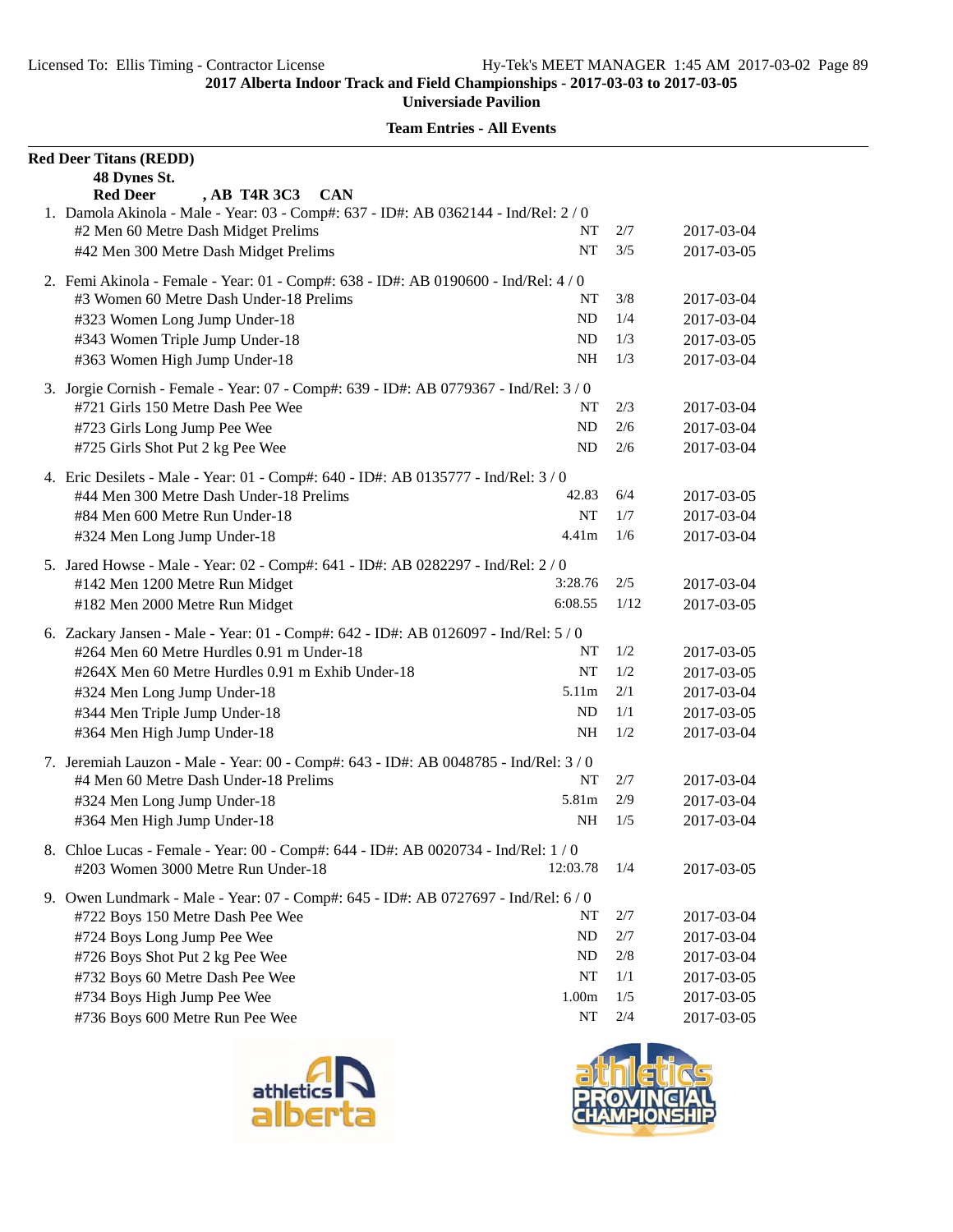| <b>Red Deer Titans (REDD)</b>                                                             |                   |      |            |
|-------------------------------------------------------------------------------------------|-------------------|------|------------|
| 48 Dynes St.                                                                              |                   |      |            |
| <b>Red Deer</b><br>, AB T4R 3C3<br><b>CAN</b>                                             |                   |      |            |
| 10. Donovan Manchulenko - Male - Year: 03 - Comp#: 646 - ID#: AB 0316027 - Ind/Rel: 5 / 0 |                   |      |            |
| #42 Men 300 Metre Dash Midget Prelims                                                     | NT                | 4/4  | 2017-03-05 |
| #82 Men 600 Metre Run Midget                                                              | 1:50.80           | 2/6  | 2017-03-05 |
| #142 Men 1200 Metre Run Midget                                                            | NT                | 1/10 | 2017-03-04 |
| #322 Men Long Jump Midget                                                                 | 3.71 <sub>m</sub> | 1/1  | 2017-03-05 |
| #362 Men High Jump Midget                                                                 | 1.30m             | 2/4  | 2017-03-05 |
| 11. Sarah McDonald - Female - Year: 05 - Comp#: 647 - ID#: AB 0593692 - Ind/Rel: 6 / 0    |                   |      |            |
| #741 Girls 60 Metre Dash Bantam                                                           | NT                | 1/5  | 2017-03-04 |
| #743 Girls High Jump Bantam                                                               | NH                | 1/17 | 2017-03-04 |
| #745 Girls 600 Metre Run Bantam                                                           | NT                | 3/5  | 2017-03-04 |
| #751 Girls 150 Metre Dash Bantam                                                          | NT                | 4/3  | 2017-03-05 |
| #753 Girls Long Jump Bantam                                                               | ND                | 2/7  | 2017-03-05 |
| #755 Girls Shot Put 3 kg Bantam                                                           | ND                | 3/1  | 2017-03-05 |
| 12. Alexanmac Teleron - Male - Year: 02 - Comp#: 648 - ID#: 0228631 - Ind/Rel: 4 / 0      |                   |      |            |
| #2 Men 60 Metre Dash Midget Prelims                                                       | NT                | 4/8  | 2017-03-04 |
| #42 Men 300 Metre Dash Midget Prelims                                                     | NT                | 8/3  | 2017-03-05 |
| #981 Mixed Other 1st Event \$5 All                                                        | ND                |      |            |
| #995 Mixed Other Late Fee \$80 All                                                        | ND                |      |            |
| 13. Keegan Wehage - Male - Year: 06 - Comp#: 649 - ID#: AB 0672855 - Ind/Rel: 6/0         |                   |      |            |
| #722 Boys 150 Metre Dash Pee Wee                                                          | NT                | 4/4  | 2017-03-04 |
| #724 Boys Long Jump Pee Wee                                                               | ND                | 2/10 | 2017-03-04 |
| #726 Boys Shot Put 2 kg Pee Wee                                                           | ND                | 1/2  | 2017-03-04 |
| #732 Boys 60 Metre Dash Pee Wee                                                           | NT                | 2/5  | 2017-03-05 |
| #734 Boys High Jump Pee Wee                                                               | NH                | 2/10 | 2017-03-05 |
| #736 Boys 600 Metre Run Pee Wee                                                           | NT                | 2/5  | 2017-03-05 |
| 14. Riley Wehage - Male - Year: 08 - Comp#: 650 - ID#: AB 0862898 - Ind/Rel: 6 / 0        |                   |      |            |
| #702 Boys 50 Metre Dash Tyke                                                              | NT                | 3/2  | 2017-03-04 |
| #704 Boys Long Jump Tyke                                                                  | ND                | 1/12 | 2017-03-04 |
| #706 Boys 400 Metre Dash Tyke                                                             | NT                | 2/3  | 2017-03-04 |
| #712 Boys 60 Metre Dash Tyke                                                              | NT                | 1/2  | 2017-03-05 |
| #714 Boys Other Standing LJ Tyke                                                          | ND                | 1/13 | 2017-03-05 |
| #716 Boys Shot Put 2 kg Tyke                                                              | ND                | 1/4  | 2017-03-05 |
| 15. Alejandro Yepes-Oliva - Male - Year: 08 - Comp#: 651 - ID#: AB 0840114 - Ind/Rel: 6/0 |                   |      |            |
| #702 Boys 50 Metre Dash Tyke                                                              | NT                | 1/4  | 2017-03-04 |
| #704 Boys Long Jump Tyke                                                                  | ND                | 1/18 | 2017-03-04 |
| #706 Boys 400 Metre Dash Tyke                                                             | NT                | 1/1  | 2017-03-04 |
| #712 Boys 60 Metre Dash Tyke                                                              | NT                | 1/6  | 2017-03-05 |
| #714 Boys Other Standing LJ Tyke                                                          | ND                | 1/4  | 2017-03-05 |
| #716 Boys Shot Put 2 kg Tyke                                                              | ND                | 1/6  | 2017-03-05 |



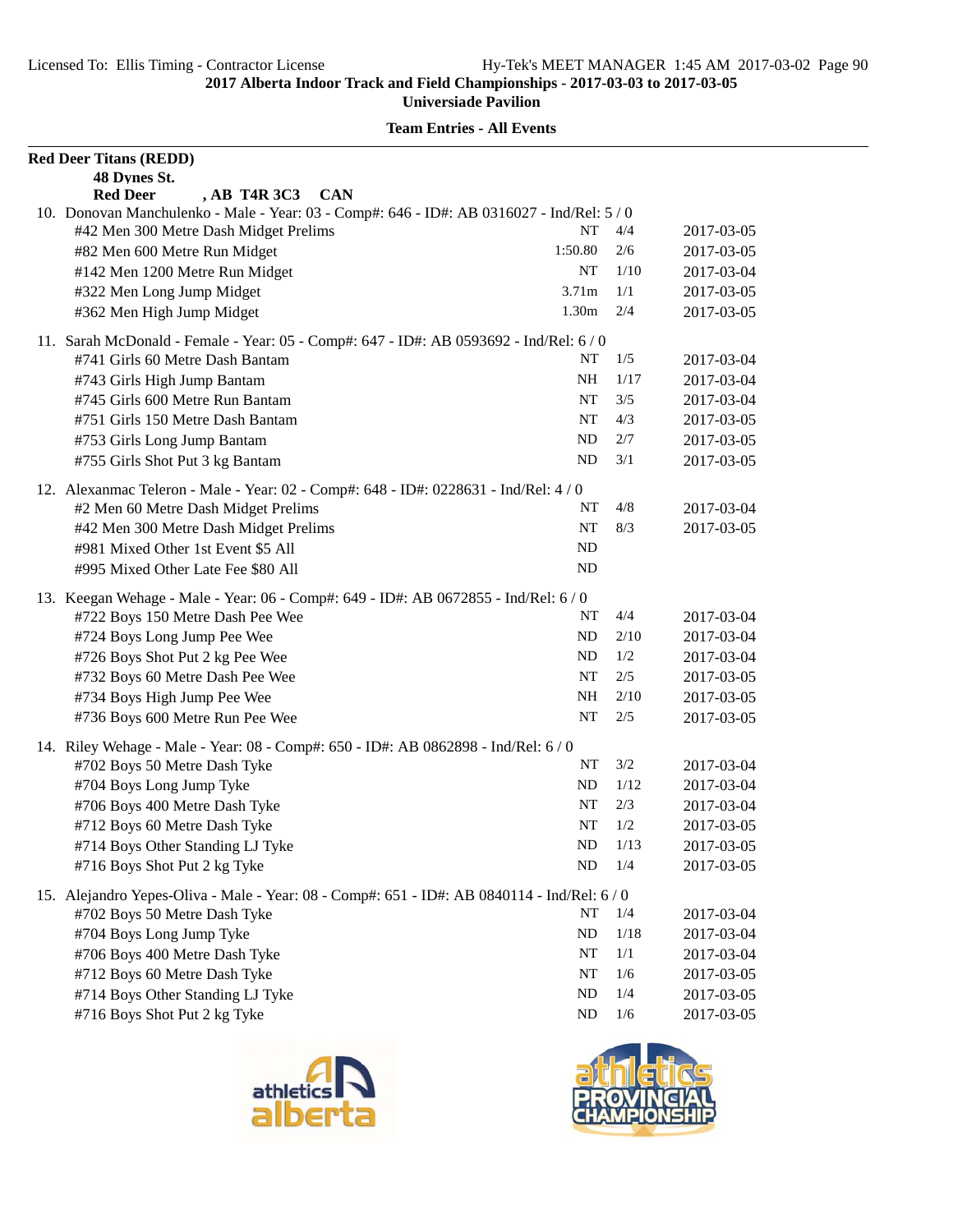**Team Entries - All Events**

| <b>Red Deer Titans (REDD)</b>                                                                 |     |      |            |
|-----------------------------------------------------------------------------------------------|-----|------|------------|
| 48 Dynes St.                                                                                  |     |      |            |
| <b>Red Deer</b><br>$AB$ T <sub>4R</sub> $3C3$<br><b>CAN</b>                                   |     |      |            |
| 16. Esmerelda Yepes-Oliva - Female - Year: 09 - Comp#: 652 - ID#: AB 0920165 - Ind/Rel: 6 / 0 |     |      |            |
| #701 Girls 50 Metre Dash Tyke                                                                 | NT  | 2/3  | 2017-03-04 |
| #703 Girls Long Jump Tyke                                                                     | ND. | 1/12 | 2017-03-04 |
| #705 Girls 400 Metre Dash Tyke                                                                | NT  | 1/13 | 2017-03-04 |
| #711 Girls 60 Metre Dash Tyke                                                                 | NT  | 1/4  | 2017-03-05 |
| #713 Girls Other Standing LJ Tyke                                                             | ND. | 1/6  | 2017-03-05 |
| #715 Girls Shot Put 2 kg Tyke                                                                 | ND  | 1/5  | 2017-03-05 |
|                                                                                               |     |      |            |

**Red Deer Titans Total Individual Entries: 68 - Total Relays: 0**



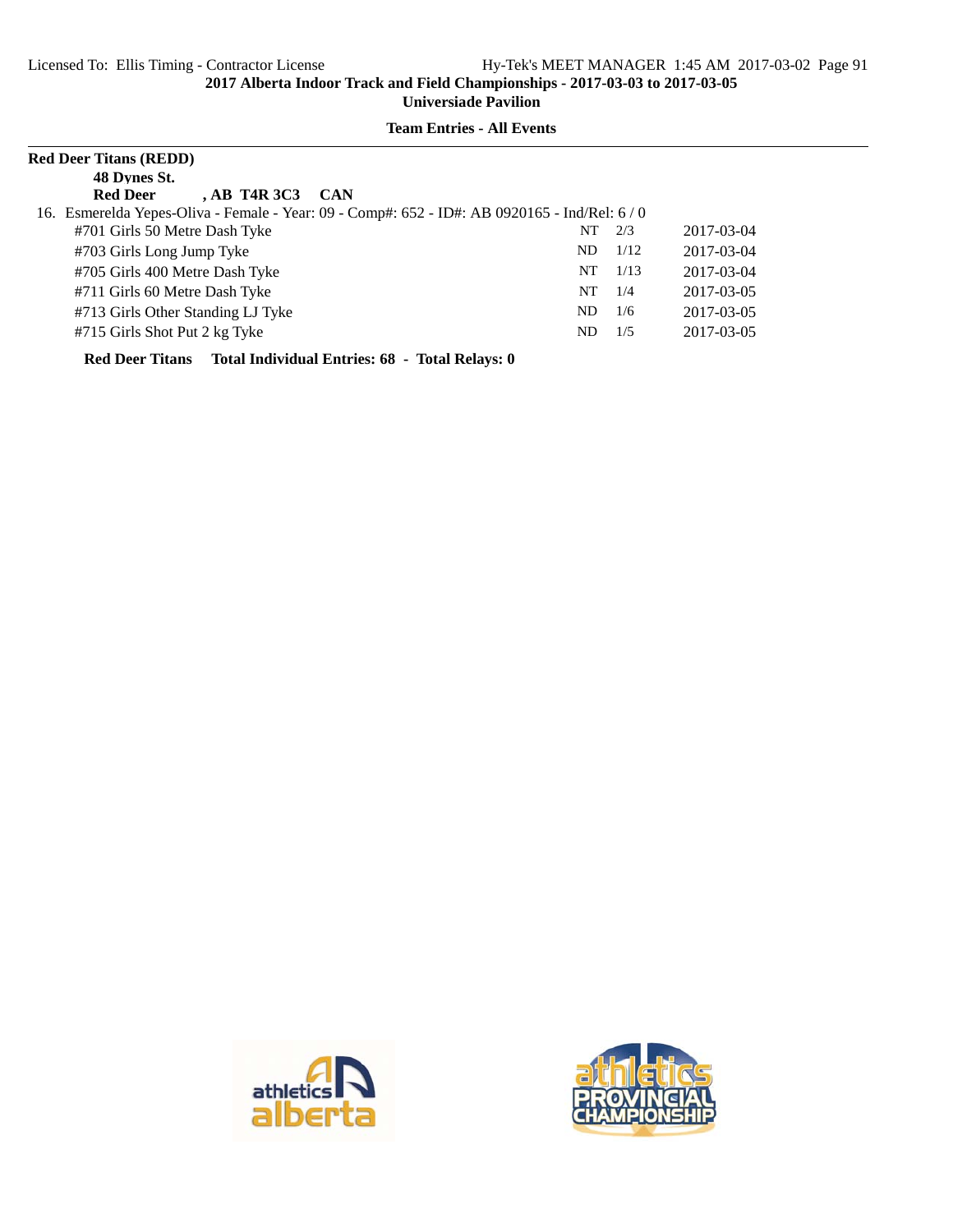**Universiade Pavilion**

| <b>Riversdale Athletics Track (RIVA)</b>                                              |           |      |            |
|---------------------------------------------------------------------------------------|-----------|------|------------|
| 1. Nicholas Ambrose - Male - Year: 05 - Comp#: 653 - ID#: SK 0583058 - Ind/Rel: 6 / 0 |           |      |            |
| #742 Boys 60 Metre Dash Bantam                                                        | NT        | 3/6  | 2017-03-04 |
| #744 Boys High Jump Bantam                                                            | NH        | 1/12 | 2017-03-04 |
| #746 Boys 600 Metre Run Bantam                                                        | NT        | 1/11 | 2017-03-04 |
| #752 Boys 150 Metre Dash Bantam                                                       | <b>NT</b> | 3/1  | 2017-03-05 |
| #754 Boys Long Jump Bantam                                                            | ND        | 1/10 | 2017-03-05 |
| #756 Boys Shot Put 3 kg Bantam                                                        | ND        | 1/16 | 2017-03-05 |
| 2. Erica Andres - Female - Year: 04 - Comp#: 654 - ID#: SK 0488546 - Ind/Rel: 6 / 0   |           |      |            |
| #741 Girls 60 Metre Dash Bantam                                                       | NT        | 3/5  | 2017-03-04 |
| #743 Girls High Jump Bantam                                                           | NH        | 1/7  | 2017-03-04 |
| #745 Girls 600 Metre Run Bantam                                                       | NT        | 2/3  | 2017-03-04 |
| #751 Girls 150 Metre Dash Bantam                                                      | NT        | 1/7  | 2017-03-05 |
| #753 Girls Long Jump Bantam                                                           | ND        | 1/1  | 2017-03-05 |
| #755 Girls Shot Put 3 kg Bantam                                                       | <b>ND</b> | 2/4  | 2017-03-05 |
| 3. Brayden Arnason - Male - Year: 01 - Comp#: 655 - ID#: SK 0110556 - Ind/Rel: 5 / 0  |           |      |            |
| #4 Men 60 Metre Dash Under-18 Prelims                                                 | 7.84      | 3/9  | 2017-03-04 |
| #44 Men 300 Metre Dash Under-18 Prelims                                               | 38.81     | 2/7  | 2017-03-05 |
| #84 Men 600 Metre Run Under-18                                                        | 1:30.19   | 3/7  | 2017-03-04 |
| #324 Men Long Jump Under-18                                                           | 5.84m     | 2/10 | 2017-03-04 |
| #344 Men Triple Jump Under-18                                                         | ND        | 1/3  | 2017-03-05 |
| 4. Sandi Arnason - Female - Year: 73 - Comp#: 656 - ID#: SK 7390945 - Ind/Rel: 4 / 0  |           |      |            |
| #13 Women 35+ 60 Metre Dash Masters                                                   | NT        | 1/5  | 2017-03-04 |
| #333 Women 35+ Long Jump Masters                                                      | ND        | 1/2  | 2017-03-04 |
| #353 Women 35+ Triple Jump Masters                                                    | ND        | 1/1  | 2017-03-05 |
| #373 Women 35+ High Jump Masters                                                      | NH        | 1/1  | 2017-03-05 |
| 5. Ojamalie Attah - Female - Year: 01 - Comp#: 657 - ID#: SK 0116527 - Ind/Rel: 1/0   |           |      |            |
| #3 Women 60 Metre Dash Under-18 Prelims                                               | 8.16      | 5/3  | 2017-03-04 |
| 6. Dylan Bauman - Male - Year: 01 - Comp#: 658 - ID#: SK 0195049 - Ind/Rel: 2 / 0     |           |      |            |
| #124 Men 1000 Metre Run Under-18                                                      | 2:48.67   | 2/1  | 2017-03-05 |
| #164 Men 1500 Metre Run Under-18                                                      | 4:22.21   | 2/4  | 2017-03-04 |
| 7. Sheldon Boehr - Male - Year: 00 - Comp#: 659 - ID#: SK 0049007 - Ind/Rel: 2 / 0    |           |      |            |
| #4 Men 60 Metre Dash Under-18 Prelims                                                 | 7.81      | 4/1  | 2017-03-04 |
| #44 Men 300 Metre Dash Under-18 Prelims                                               | 39.41     | 5/7  | 2017-03-05 |
| 8. Brayden Brown - Male - Year: 03 - Comp#: 660 - ID#: SK 0381803 - Ind/Rel: 2 / 0    |           |      |            |
| #2 Men 60 Metre Dash Midget Prelims                                                   | 9.97      | 4/1  | 2017-03-04 |
| #262 Men 60 Metre Hurdles 0.84 m Midget Prelims                                       | 12.12     | 1/5  | 2017-03-05 |



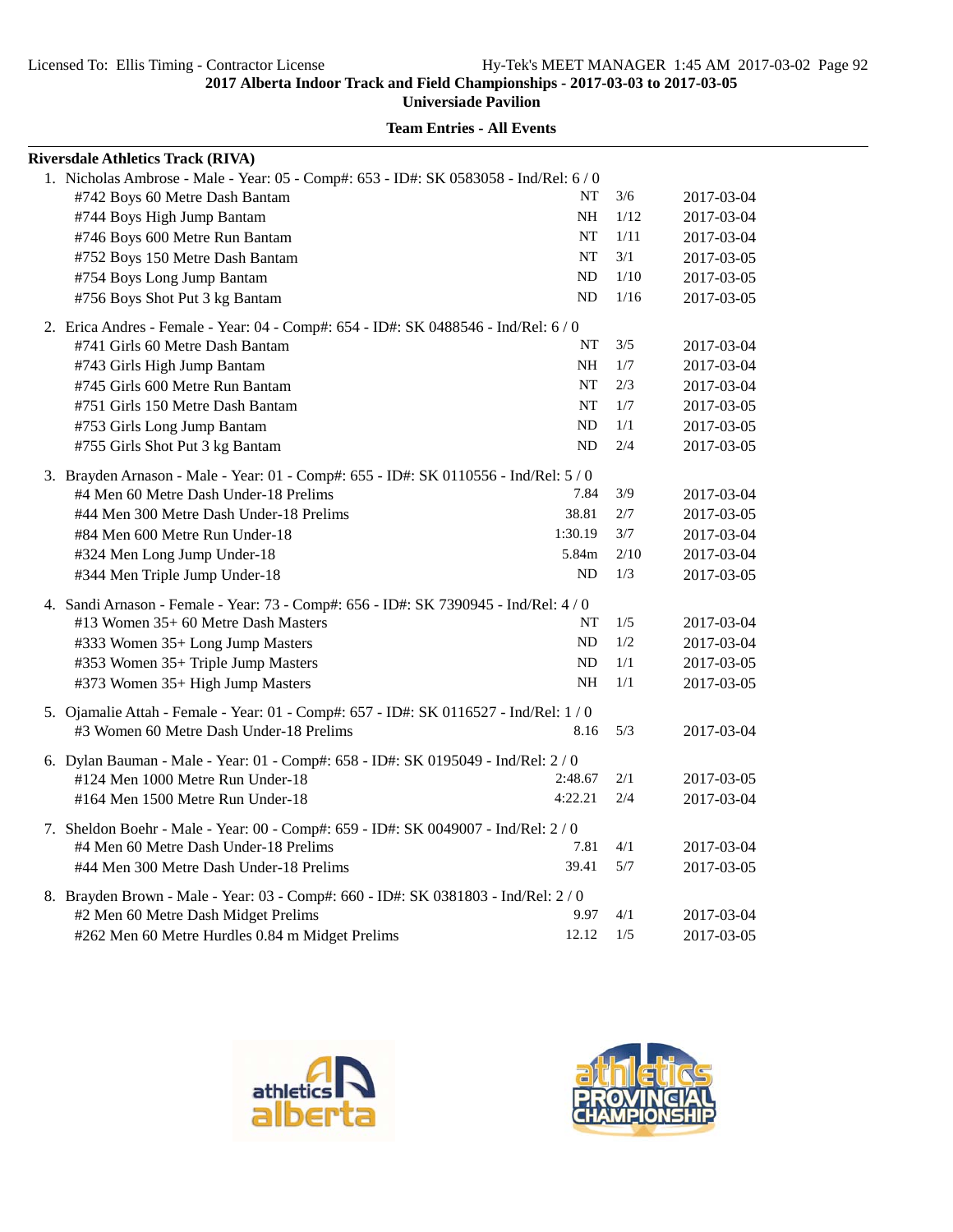**Universiade Pavilion**

| <b>Riversdale Athletics Track (RIVA)</b>                                                                                                                                                                            |                                     |                   |                                        |
|---------------------------------------------------------------------------------------------------------------------------------------------------------------------------------------------------------------------|-------------------------------------|-------------------|----------------------------------------|
| 9. Riley Brown - Male - Year: 01 - Comp#: 661 - ID#: SK 0141558 - Ind/Rel: 3 / 0<br>#324 Men Long Jump Under-18<br>#364 Men High Jump Under-18<br>#384 Men Pole Vault Under-18                                      | 5.39m<br>1.75m<br>2.95m             | 2/2<br>1/3<br>1/2 | 2017-03-04<br>2017-03-04<br>2017-03-04 |
| 10. Kylie Buchan - Female - Year: 00 - Comp#: 662 - ID#: SK 0057566 - Ind/Rel: 1 / 0<br>#383 Women Pole Vault Under-18                                                                                              | NH                                  | 1/5               | 2017-03-04                             |
| 11. Madigan Chartier - Female - Year: 00 - Comp#: 663 - ID#: SK 0061686 - Ind/Rel: 2/0<br>#3 Women 60 Metre Dash Under-18 Prelims<br>#43 Women 300 Metre Dash Under-18 Prelims                                      | 8.38<br><b>NT</b>                   | 4/2<br>7/3        | 2017-03-04<br>2017-03-05               |
| 12. Tegan Closson - Male - Year: 01 - Comp#: 664 - ID#: SK 0156495 - Ind/Rel: 2/0<br>#124 Men 1000 Metre Run Under-18<br>#164 Men 1500 Metre Run Under-18                                                           | NT<br>4:59.26                       | 1/8<br>1/10       | 2017-03-05<br>2017-03-04               |
| 13. Jordan Dasiuk - Male - Year: 01 - Comp#: 665 - ID#: SK 0184608 - Ind/Rel: 3 / 0<br>#4 Men 60 Metre Dash Under-18 Prelims<br>#44 Men 300 Metre Dash Under-18 Prelims<br>#324 Men Long Jump Under-18              | 7.78<br>NT<br>5.42m                 | 4/5<br>7/3<br>2/4 | 2017-03-04<br>2017-03-05<br>2017-03-04 |
| 14. Lauren Dressler - Female - Year: 00 - Comp#: 666 - ID#: SK 0078261 - Ind/Rel: 3 / 0<br>#3 Women 60 Metre Dash Under-18 Prelims<br>#323 Women Long Jump Under-18<br>#403 Women Shot Put 3 kg Under-18            | 8.82<br>4.22m<br><b>ND</b>          | 1/7<br>2/1<br>1/6 | 2017-03-04<br>2017-03-04<br>2017-03-04 |
| 15. Quincy Fast - Male - Year: 01 - Comp#: 667 - ID#: SK 0126284 - Ind/Rel: 2 / 0<br>#164 Men 1500 Metre Run Under-18<br>#204 Men 3000 Metre Run Under-18                                                           | 4:28.24<br>9:33.22                  | 2/10<br>1/2       | 2017-03-04<br>2017-03-05               |
| 16. Scott Fenton - Male - Year: 01 - Comp#: 668 - ID#: SK 0181358 - Ind/Rel: 2/0<br>#124 Men 1000 Metre Run Under-18<br>#164 Men 1500 Metre Run Under-18                                                            | 2:50.84<br><b>NT</b>                | 2/10<br>1/1       | 2017-03-05<br>2017-03-04               |
| 17. Noah Gedir - Male - Year: 02 - Comp#: 669 - ID#: SK 0229811 - Ind/Rel: 2 / 0<br>#2 Men 60 Metre Dash Midget Prelims<br>#402 Men Shot Put 4 kg Midget                                                            | 8.25<br>ND                          | 4/3<br>1/10       | 2017-03-04<br>2017-03-04               |
| 18. Muriel Gieni - Female - Year: 58 - Comp#: 670 - ID#: SK 5830080 - Ind/Rel: 3 / 0<br>#273 Women 35+ 60 Metre Hurdles WMA specs Masters<br>#333 Women 35+ Long Jump Masters<br>#353 Women 35+ Triple Jump Masters | 10.78<br>4.36m<br>9.13 <sub>m</sub> | 1/1<br>1/1<br>1/2 | 2017-03-04<br>2017-03-04<br>2017-03-05 |



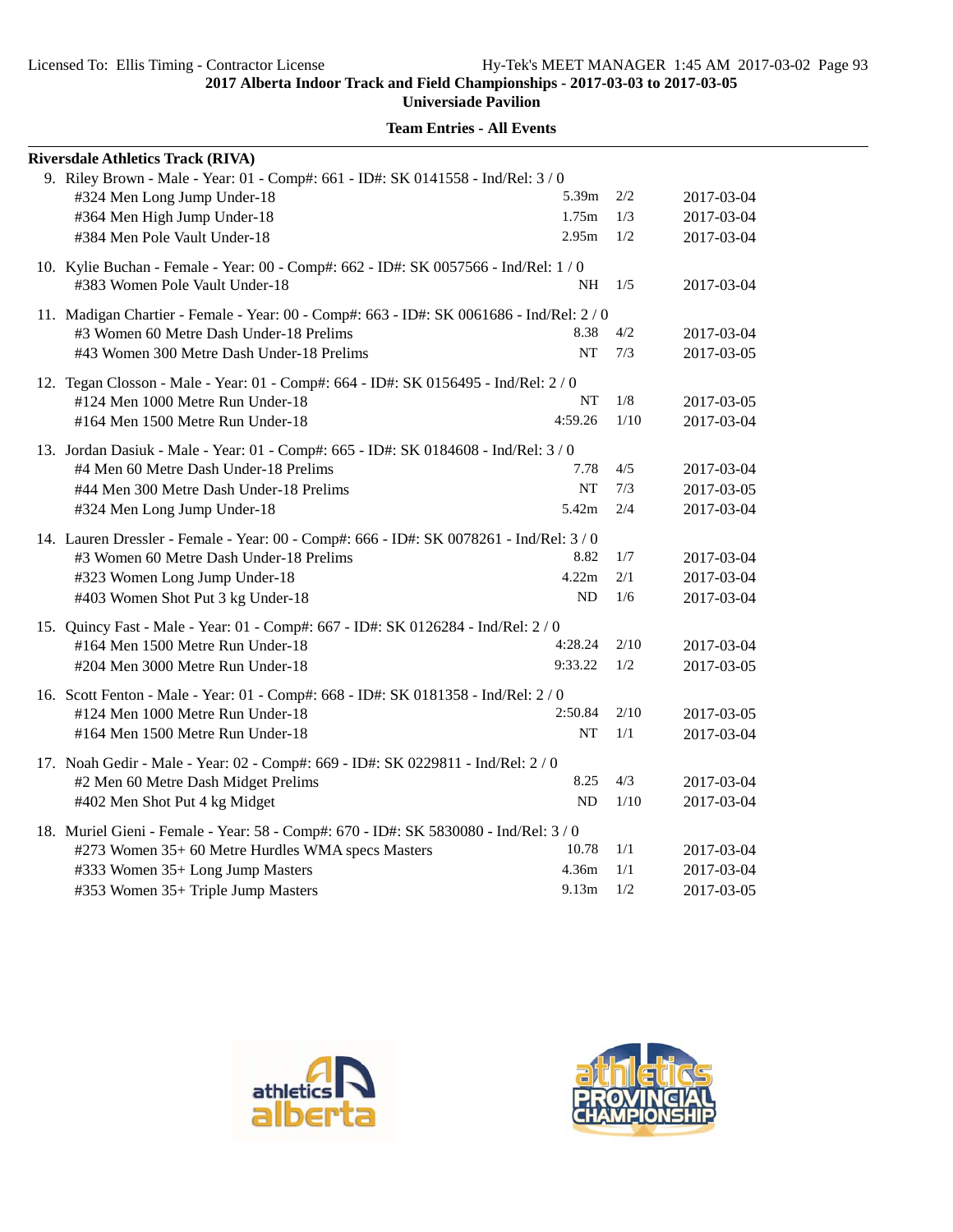**Universiade Pavilion**

| <b>Riversdale Athletics Track (RIVA)</b>                                                                                  |           |       |            |
|---------------------------------------------------------------------------------------------------------------------------|-----------|-------|------------|
| 19. Ryder Hardy - Male - Year: 04 - Comp#: 671 - ID#: SK 0468420 - Ind/Rel: 6 / 0                                         |           |       |            |
| #742 Boys 60 Metre Dash Bantam                                                                                            | 7.91      | 5/4   | 2017-03-04 |
| #744 Boys High Jump Bantam                                                                                                | NH        | 1/16  | 2017-03-04 |
| #746 Boys 600 Metre Run Bantam                                                                                            | NT        | 2/10  | 2017-03-04 |
| #752 Boys 150 Metre Dash Bantam                                                                                           | 19.20     | 6/6   | 2017-03-05 |
| #754 Boys Long Jump Bantam                                                                                                | 4.43m     | 2/1   | 2017-03-05 |
| #756 Boys Shot Put 3 kg Bantam                                                                                            | ND        | 1/13  | 2017-03-05 |
| 20. John Headley - Male - Year: 56 - Comp#: 672 - ID#: SK 5648830 - Ind/Rel: 2/0                                          |           |       |            |
| #17 Men 35+ 60 Metre Dash Masters                                                                                         | 8.57      | 2/7   | 2017-03-04 |
| #37 Men 35+ 200 Metre Dash Masters                                                                                        | 28.48     | 1/7   | 2017-03-05 |
| 21. Nicole Hoare - Female - Year: 01 - Comp#: 673 - ID#: SK 0174408 - Ind/Rel: 2/0                                        |           |       |            |
| #3 Women 60 Metre Dash Under-18 Prelims                                                                                   | 8.34      | 5/7   | 2017-03-04 |
| #43 Women 300 Metre Dash Under-18 Prelims                                                                                 | 44.76     | 8/7   | 2017-03-05 |
| 22. Ashley Janzen - Female - Year: 01 - Comp#: 674 - ID#: SK 0111234 - Ind/Rel: 2/0                                       |           |       |            |
| #3 Women 60 Metre Dash Under-18 Prelims                                                                                   | 8.32      | 4/6   | 2017-03-04 |
| #43 Women 300 Metre Dash Under-18 Prelims                                                                                 | NT        | 4/3   | 2017-03-05 |
|                                                                                                                           |           |       |            |
| 23. Ayden Janzen - Female - Year: 06 - Comp#: 675 - ID#: SK 0618788 - Ind/Rel: 5 / 0<br>#721 Girls 150 Metre Dash Pee Wee | NT        | 1/5   | 2017-03-04 |
| #723 Girls Long Jump Pee Wee                                                                                              | ND        | 2/8   | 2017-03-04 |
| #725 Girls Shot Put 2 kg Pee Wee                                                                                          | ND        | 1/3   | 2017-03-04 |
| #731 Girls 60 Metre Dash Pee Wee                                                                                          | NT        | 1/6   | 2017-03-05 |
| #733 Girls High Jump Pee Wee                                                                                              | NH        | 1/11  | 2017-03-05 |
|                                                                                                                           |           |       |            |
| 24. Jaryn Janzen - Female - Year: 04 - Comp#: 676 - ID#: SK 0461539 - Ind/Rel: 6/0                                        |           |       |            |
| #741 Girls 60 Metre Dash Bantam                                                                                           | NT        | 1/3   | 2017-03-04 |
| #743 Girls High Jump Bantam                                                                                               | NH        | 1/9   | 2017-03-04 |
| #745 Girls 600 Metre Run Bantam                                                                                           | NT        | 1/11  | 2017-03-04 |
| #751 Girls 150 Metre Dash Bantam                                                                                          | NT        | 4/4   | 2017-03-05 |
| #753 Girls Long Jump Bantam                                                                                               | ND        | 3/4   | 2017-03-05 |
| #755 Girls Shot Put 3 kg Bantam                                                                                           | ND        | 3/7   | 2017-03-05 |
| 25. Jayce Janzen - Male - Year: 02 - Comp#: 677 - ID#: SK 0272742 - Ind/Rel: 2/0                                          |           |       |            |
| #2 Men 60 Metre Dash Midget Prelims                                                                                       | 7.65      | 2/4   | 2017-03-04 |
| #42 Men 300 Metre Dash Midget Prelims                                                                                     | 39.23     | 6/7   | 2017-03-05 |
| 26. Joshua Joslin - Male - Year: 06 - Comp#: 678 - ID#: SK 0645636 - Ind/Rel: 6/0                                         |           |       |            |
| #722 Boys 150 Metre Dash Pee Wee                                                                                          | NT        | 3/2   | 2017-03-04 |
| #724 Boys Long Jump Pee Wee                                                                                               | ND        | 1/7   | 2017-03-04 |
| #726 Boys Shot Put 2 kg Pee Wee                                                                                           | ND        | 1/12  | 2017-03-04 |
| #732 Boys 60 Metre Dash Pee Wee                                                                                           | NT        | 2/1   | 2017-03-05 |
| #734 Boys High Jump Pee Wee                                                                                               | 1.00m     | $2/5$ | 2017-03-05 |
| #736 Boys 600 Metre Run Pee Wee                                                                                           | $\rm{NT}$ | 1/11  | 2017-03-05 |



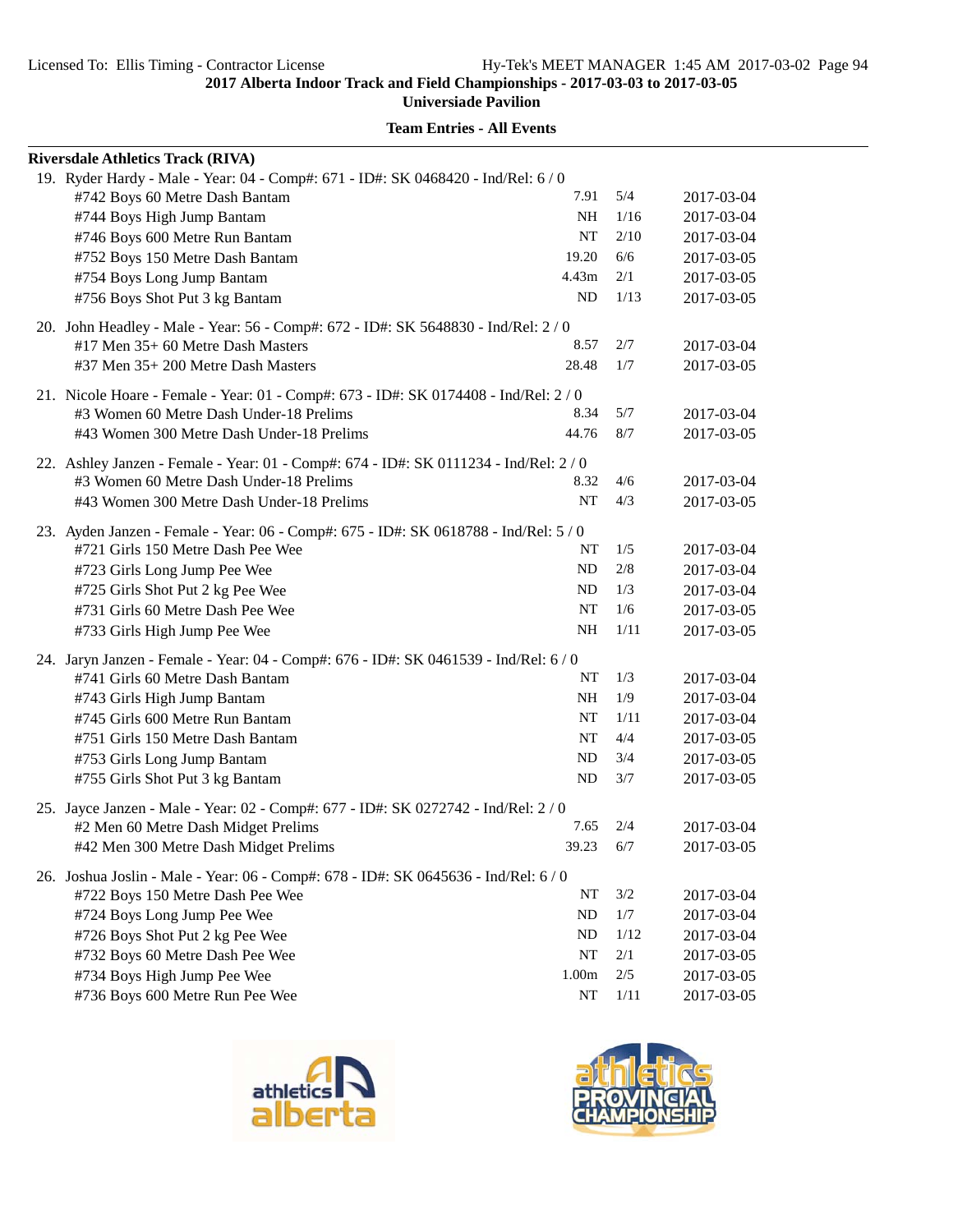**Universiade Pavilion**

| <b>Riversdale Athletics Track (RIVA)</b>                                                 |              |      |            |
|------------------------------------------------------------------------------------------|--------------|------|------------|
| 27. Jordan Kitchen - Male - Year: 99 - Comp#: 679 - ID#: SK 9944364 - Ind/Rel: 2 / 0     |              |      |            |
| #168 Men 1500 Metre Run Under-20                                                         | 4:39.13      | 1/5  | 2017-03-03 |
| #208 Men 3000 Metre Run Under-20                                                         | 9:49.12      | 1/7  | 2017-03-04 |
| 28. Elliott Klassen - Male - Year: 98 - Comp#: 680 - ID#: SK 9825348 - Ind/Rel: 4 / 0    |              |      |            |
| #8 Men 60 Metre Dash Under-20 Prelims                                                    | 7.43         | 2/5  | 2017-03-03 |
| #48 Men 300 Metre Dash Under-20 Prelims                                                  | 38.24        | 3/7  | 2017-03-04 |
| #268 Men 60 Metre Hurdles 0.99 m Under-20                                                | 8.70         | 1/3  | 2017-03-04 |
| #268X Men 60 Metre Hurdles 0.99 m Exhib Under-20                                         | 8.70         | 1/4  | 2017-03-04 |
| 29. Alexis Lewans - Female - Year: 04 - Comp#: 681 - ID#: SK 0429755 - Ind/Rel: 3 / 0    |              |      |            |
| #741 Girls 60 Metre Dash Bantam                                                          | NT           | 1/1  | 2017-03-04 |
| #743 Girls High Jump Bantam                                                              | NH           | 1/4  | 2017-03-04 |
| #745 Girls 600 Metre Run Bantam                                                          | <b>NT</b>    | 2/8  | 2017-03-04 |
| 30. Abraham Makaby - Male - Year: 04 - Comp#: 682 - ID#: SK 0488437 - Ind/Rel: 3 / 0     |              |      |            |
| #742 Boys 60 Metre Dash Bantam                                                           | NT           | 2/5  | 2017-03-04 |
| #744 Boys High Jump Bantam                                                               | NΗ           | 1/8  | 2017-03-04 |
| #746 Boys 600 Metre Run Bantam                                                           | NT           | 1/1  | 2017-03-04 |
| 31. Kibrom Makaby - Male - Year: 02 - Comp#: 683 - ID#: SK 0289280 - Ind/Rel: 2 / 0      |              |      |            |
| #142 Men 1200 Metre Run Midget                                                           | 3:49.37      | 2/12 | 2017-03-04 |
| #182 Men 2000 Metre Run Midget                                                           | 6:54.12      | 1/1  | 2017-03-05 |
| 32. Courtneigh Mayne - Female - Year: 03 - Comp#: 684 - ID#: SK 0392814 - Ind/Rel: 3/0   |              |      |            |
| #1 Women 60 Metre Dash Midget Prelims                                                    | 9.03         | 1/1  | 2017-03-04 |
| #41 Women 300 Metre Dash Midget Prelims                                                  | NT           | 5/3  | 2017-03-05 |
| #321 Women Long Jump Midget                                                              | ND           | 1/14 | 2017-03-04 |
| 33. Towfik Mohammedali - Male - Year: 02 - Comp#: 685 - ID#: SK 0234357 - Ind/Rel: 2 / 0 |              |      |            |
| #142 Men 1200 Metre Run Midget                                                           | 3:46.91      | 2/14 | 2017-03-04 |
| #182 Men 2000 Metre Run Midget                                                           | 6:47.97      | 1/6  | 2017-03-05 |
| 34. Ashlyn Mooney - Female - Year: 99 - Comp#: 686 - ID#: SK 9993894 - Ind/Rel: 2 / 0    |              |      |            |
| #47 Women 300 Metre Dash Under-20 Prelims                                                | 42.13        | 1/6  | 2017-03-04 |
| #367 Women High Jump Under-20                                                            | 1.57m        | 1/2  | 2017-03-03 |
| 35. Jacob Murphy - Male - Year: 98 - Comp#: 687 - ID#: SK 9891300 - Ind/Rel: 2/0         |              |      |            |
| #8 Men 60 Metre Dash Under-20 Prelims                                                    | $7.29$ $1/5$ |      | 2017-03-03 |
| #48 Men 300 Metre Dash Under-20 Prelims                                                  | 36.50        | 2/7  | 2017-03-04 |
| 36. Jake Neufeld - Male - Year: 00 - Comp#: 688 - ID#: SK 0064213 - Ind/Rel: 5 / 0       |              |      |            |
| #44 Men 300 Metre Dash Under-18 Prelims                                                  | NT           | 3/3  | 2017-03-05 |
| #264 Men 60 Metre Hurdles 0.91 m Under-18                                                | 9.00         | 1/5  | 2017-03-05 |
| #264X Men 60 Metre Hurdles 0.91 m Exhib Under-18                                         | 9.00         | 1/4  | 2017-03-05 |
| #364 Men High Jump Under-18                                                              | 1.82m        | 1/6  | 2017-03-04 |
| #384 Men Pole Vault Under-18                                                             | NH           | 1/3  | 2017-03-04 |



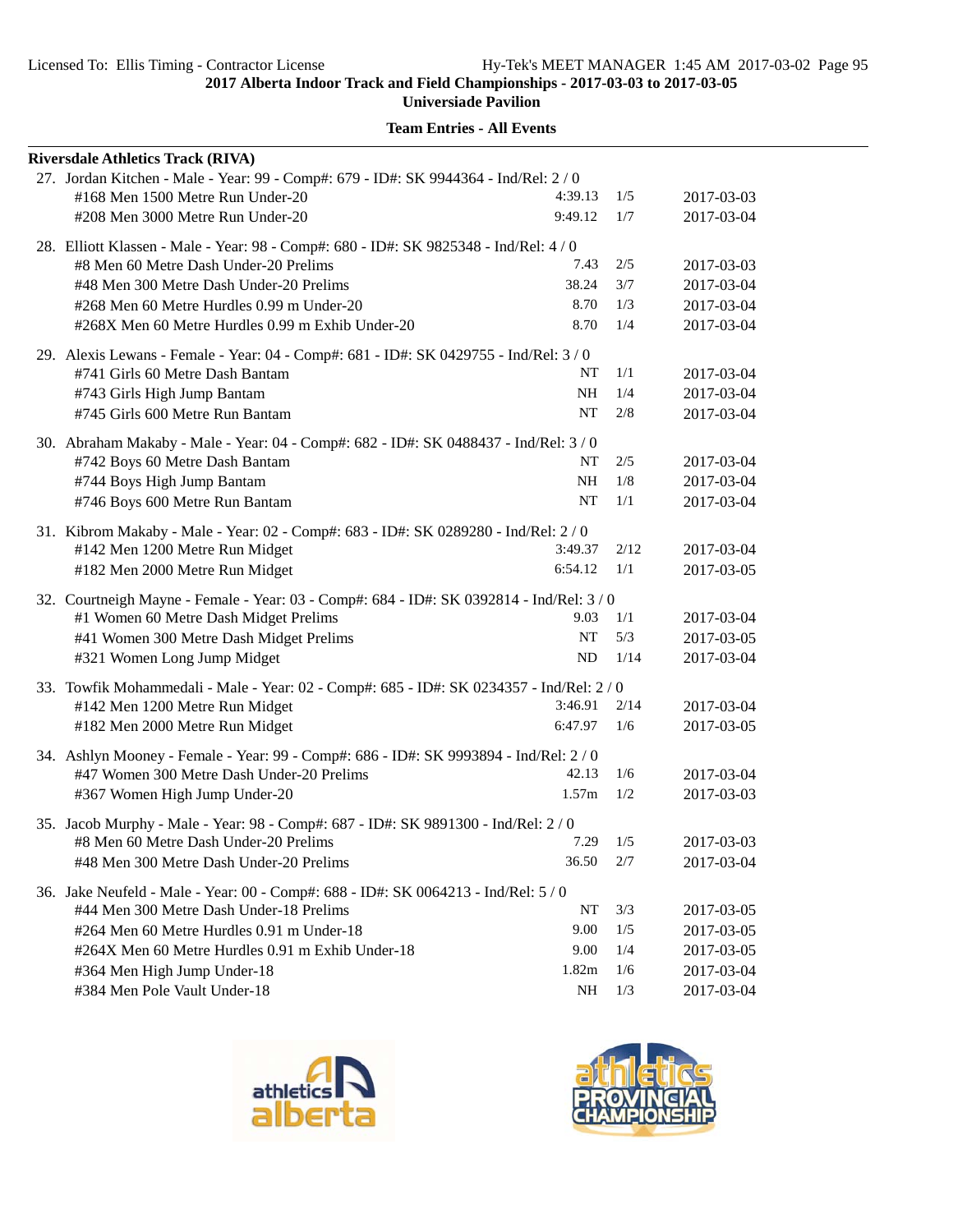**Universiade Pavilion**

| <b>Riversdale Athletics Track (RIVA)</b>                                                 |                   |     |            |  |  |  |
|------------------------------------------------------------------------------------------|-------------------|-----|------------|--|--|--|
| 37. Ann Ogunnubi - Female - Year: 01 - Comp#: 689 - ID#: SK 0198552 - Ind/Rel: 2/0       |                   |     |            |  |  |  |
| #3 Women 60 Metre Dash Under-18 Prelims                                                  | 8.25              | 3/4 | 2017-03-04 |  |  |  |
| #43 Women 300 Metre Dash Under-18 Prelims                                                | 43.42             | 3/7 | 2017-03-05 |  |  |  |
| 38. Moktar Said - Male - Year: 01 - Comp#: 690 - ID#: SK 0178676 - Ind/Rel: 2/0          |                   |     |            |  |  |  |
| #164 Men 1500 Metre Run Under-18                                                         | 4:34.14           | 2/6 | 2017-03-04 |  |  |  |
| #204 Men 3000 Metre Run Under-18                                                         | 10:08.03          | 1/6 | 2017-03-05 |  |  |  |
| 39. Brett Schatz - Male - Year: 00 - Comp#: 691 - ID#: SK 0051487 - Ind/Rel: 1/0         |                   |     |            |  |  |  |
| #84 Men 600 Metre Run Under-18                                                           | 1:37.54           | 2/6 | 2017-03-04 |  |  |  |
| 40. Aspen Slobodzian - Female - Year: 01 - Comp#: 692 - ID#: SK 0182264 - Ind/Rel: 3 / 0 |                   |     |            |  |  |  |
| #43 Women 300 Metre Dash Under-18 Prelims                                                | 44.41             | 7/7 | 2017-03-05 |  |  |  |
| #363 Women High Jump Under-18                                                            | 1.55m             | 1/1 | 2017-03-04 |  |  |  |
| #383 Women Pole Vault Under-18                                                           | <b>NH</b>         | 1/4 | 2017-03-04 |  |  |  |
| 41. Sage Slobodzian - Female - Year: 03 - Comp#: 693 - ID#: SK 0357901 - Ind/Rel: 2/0    |                   |     |            |  |  |  |
| #1 Women 60 Metre Dash Midget Prelims                                                    | 8.46              | 3/3 | 2017-03-04 |  |  |  |
| #41 Women 300 Metre Dash Midget Prelims                                                  | 50.09             | 1/4 | 2017-03-05 |  |  |  |
| 42. Micah Strueby - Female - Year: 99 - Comp#: 694 - ID#: SK 9986699 - Ind/Rel: 2/0      |                   |     |            |  |  |  |
| #47 Women 300 Metre Dash Under-20 Prelims                                                | 43.26             | 4/6 | 2017-03-04 |  |  |  |
| #87 Women 600 Metre Run Under-20                                                         | 1:40.48           | 1/5 | 2017-03-03 |  |  |  |
| 43. Payne Wylie - Male - Year: 00 - Comp#: 695 - ID#: SK 0070182 - Ind/Rel: 4 / 0        |                   |     |            |  |  |  |
| #44 Men 300 Metre Dash Under-18 Prelims                                                  | 36.83             | 6/6 | 2017-03-05 |  |  |  |
| #268 Men 60 Metre Hurdles 0.99 m Under-20                                                | NT                | 1/4 | 2017-03-04 |  |  |  |
| #268X Men 60 Metre Hurdles 0.99 m Exhib Under-20                                         | <b>NT</b>         | 1/5 | 2017-03-04 |  |  |  |
| #364 Men High Jump Under-18                                                              | 1.90 <sub>m</sub> | 1/4 | 2017-03-04 |  |  |  |
|                                                                                          |                   |     |            |  |  |  |

**Team Entries - All Events**

**Riversdale Athletics Track Total Individual Entries: 126 - Total Relays: 0**



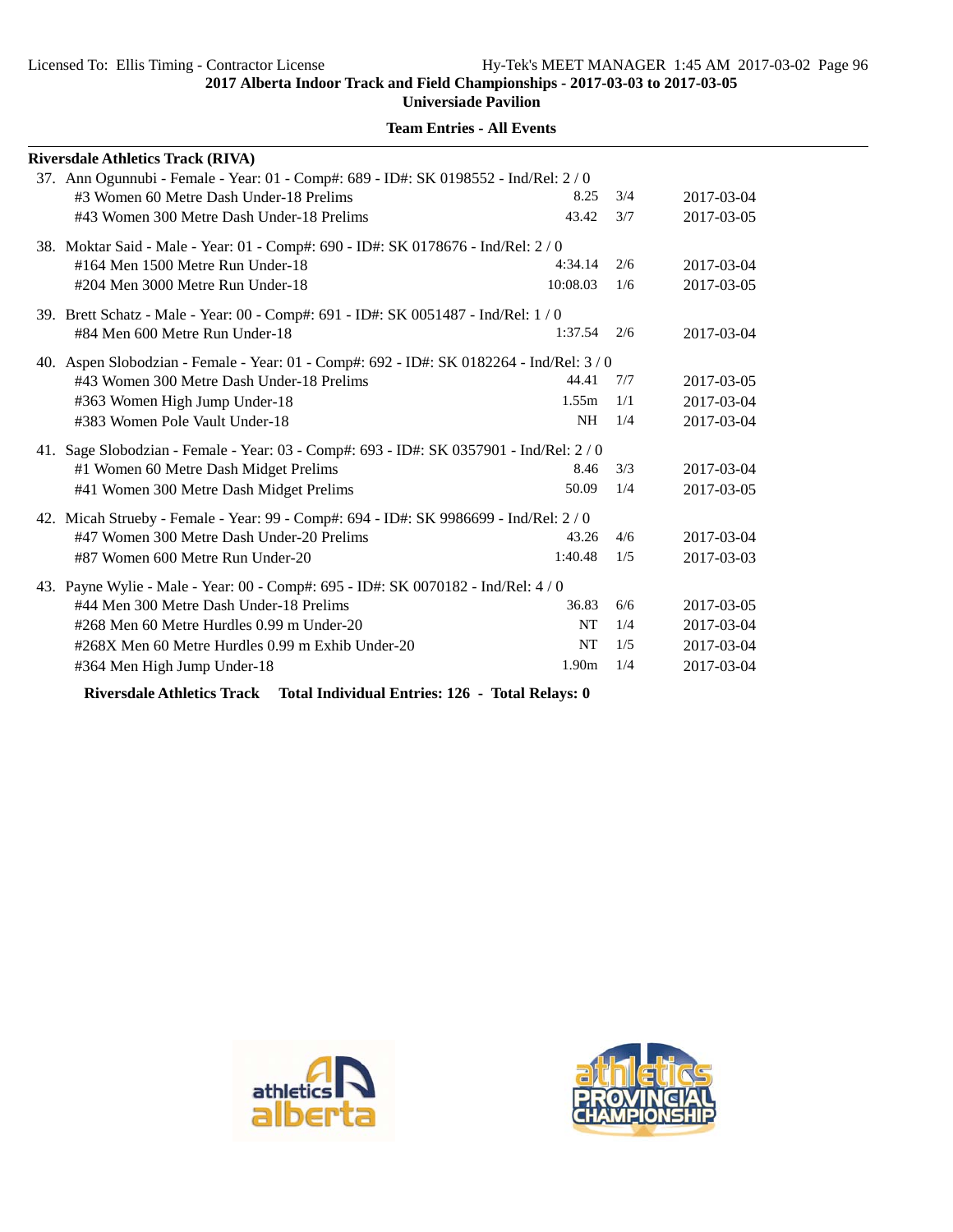# **Team Entries - All Events**

| <b>Running Room Athletic Club (RARC)</b>                                           |                  |  |            |  |
|------------------------------------------------------------------------------------|------------------|--|------------|--|
| 1. Joseph Boland - Male - Year: 78 - Comp#: 696 - ID#: ON 7897345 - Ind/Rel: $1/0$ |                  |  |            |  |
| $\#137$ Men 35+ 1000 Metre Run Masters                                             | $2:32.50$ $1/11$ |  | 2017-03-05 |  |

**Running Room Athletic Club Total Individual Entries: 1 - Total Relays: 0**



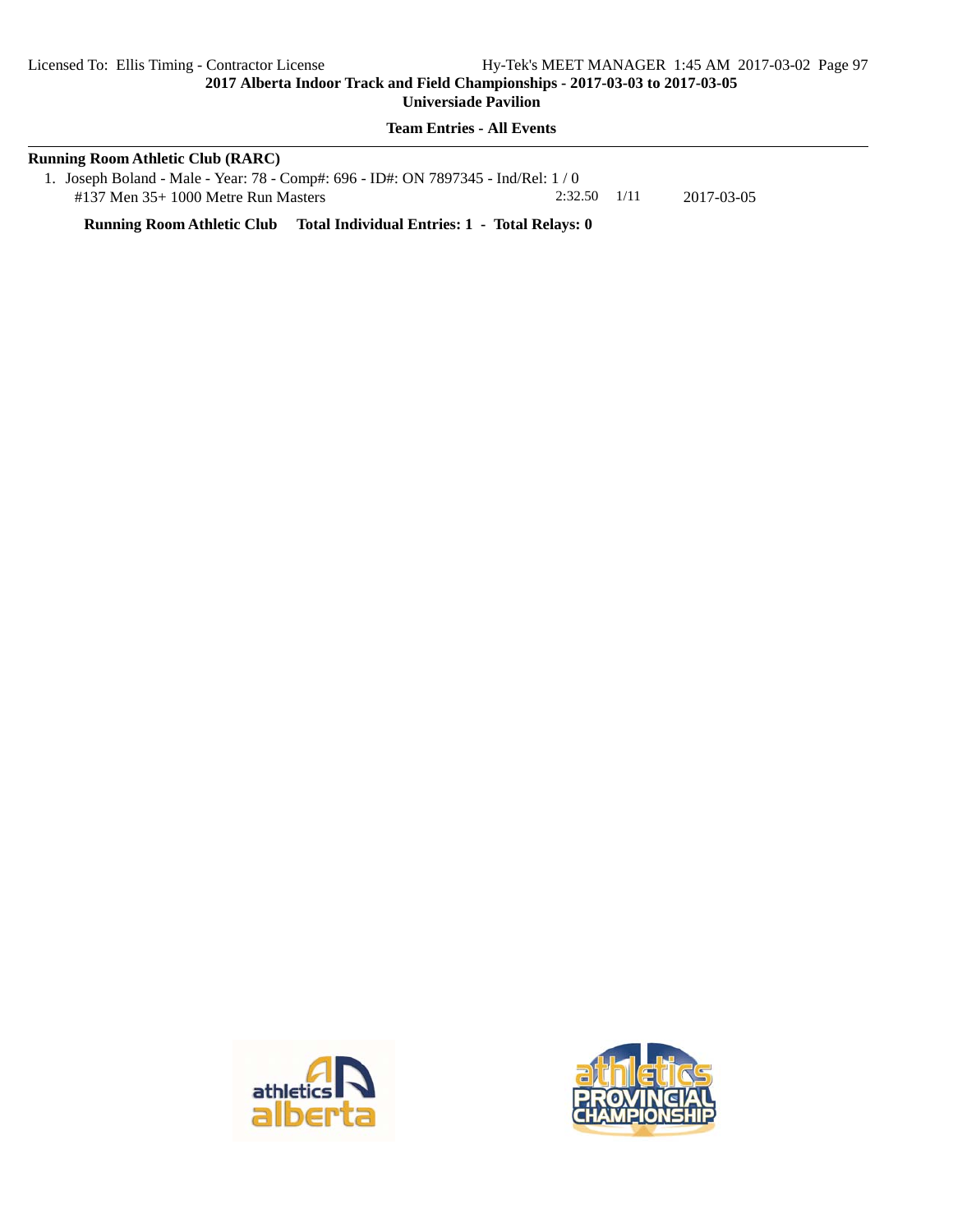**Universiade Pavilion**

| <b>Running Room Athletic Club Alb (RRAC)</b>                                                                           |          |      |            |
|------------------------------------------------------------------------------------------------------------------------|----------|------|------------|
| 1. Taylor Carlin - Female - Year: 94 - Comp#: 697 - ID#: AB 9440037 - Ind/Rel: 1/0<br>#131 Women 1000 Metre Run Senior | NT.      | 1/8  | 2017-03-04 |
| 2. Robert Gustas - Male - Year: 90 - Comp#: 698 - ID#: AB 9036734 - Ind/Rel: 1/0<br>#212 Men 3000 Metre Run Senior     | 9:45.00  | 1/12 | 2017-03-04 |
| 3. Jessica Kaiser - Female - Year: 87 - Comp#: 699 - ID#: AB 8769624 - Ind/Rel: 2/0                                    |          |      |            |
| #171 Women 1500 Metre Run Senior                                                                                       | 4:52.00  | 1/8  | 2017-03-03 |
| #211 Women 3000 Metre Run Senior                                                                                       | 10:50.19 | 1/2  | 2017-03-04 |
| 4. Julian Reddy - Male - Year: 88 - Comp#: 700 - ID#: AB 8814904 - Ind/Rel: 1/0                                        |          |      |            |
| #12 Men 60 Metre Dash Senior Prelims                                                                                   | 7.12     | 2/4  | 2017-03-03 |
| 5. Kirk Sundt - Male - Year: 92 - Comp#: 701 - ID#: AB 9270531 - Ind/Rel: 2/0                                          |          |      |            |
| #172 Men 1500 Metre Run Senior                                                                                         | 4:10.80  | 1/1  | 2017-03-03 |
| #212 Men 3000 Metre Run Senior                                                                                         | 9:00.00  | 1/14 | 2017-03-04 |
| 6. Vanessa Trofimenkoff - Female - Year: 94 - Comp#: 702 - ID#: AB 9476366 - Ind/Rel: 1/0                              |          |      |            |
| #131 Women 1000 Metre Run Senior                                                                                       | 2:54.02  | 1/7  | 2017-03-04 |
| Running Room Athletic Club Alb Total Individual Entries: 8 - Total Relays: 0                                           |          |      |            |



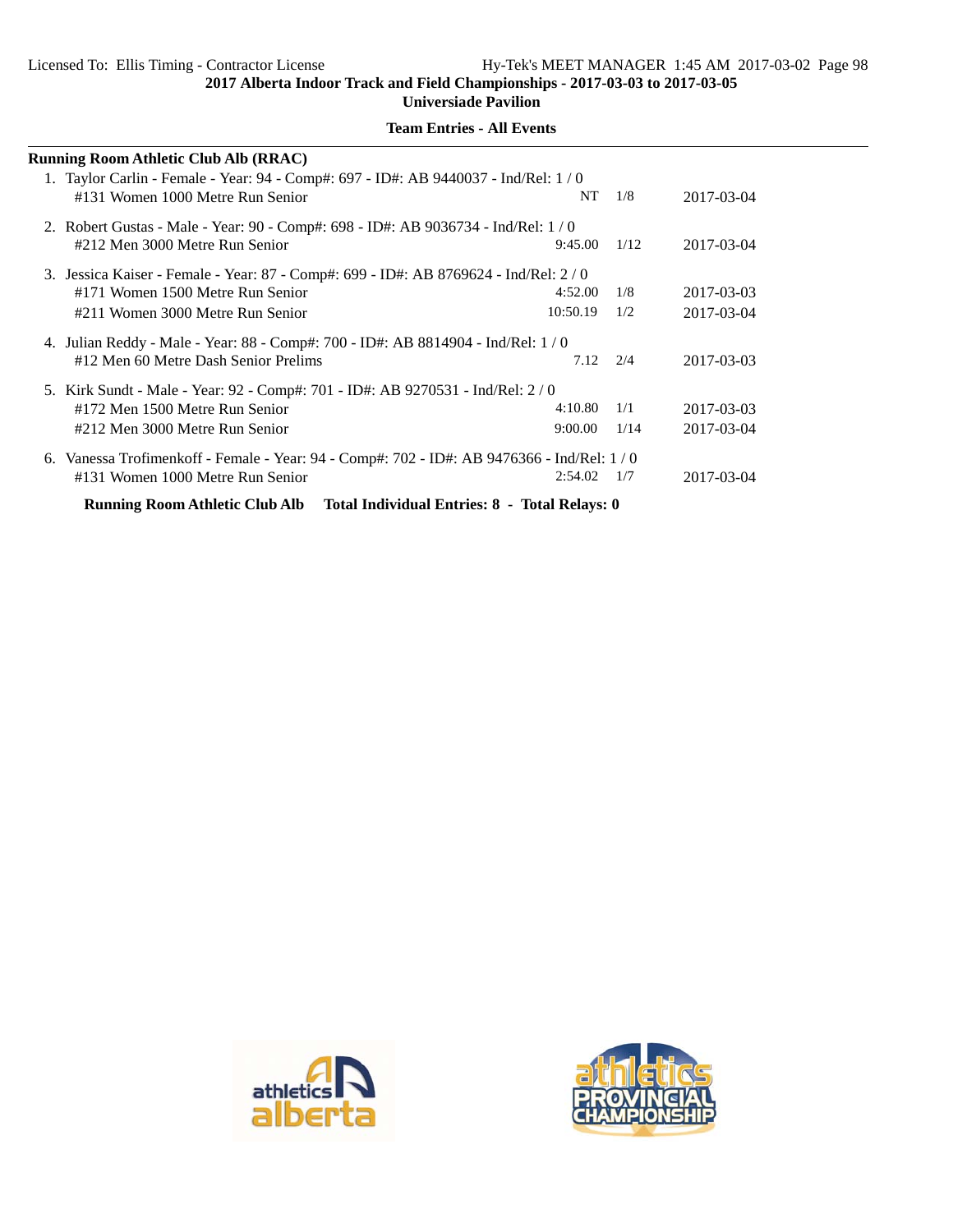# **Team Entries - All Events**

| <b>Saint Thomas Aquinas (STA)</b>                                                       |     |     |            |
|-----------------------------------------------------------------------------------------|-----|-----|------------|
| 1. Caleigh O'Flaherty - Female - Year: 02 - Comp#: 703 - ID#: BC 0243534 - Ind/Rel: 5/0 |     |     |            |
| #1 Women 60 Metre Dash Midget Prelims                                                   | NT  | 6/1 | 2017-03-04 |
| #41 Women 300 Metre Dash Midget Prelims                                                 | NT. | 8/3 | 2017-03-05 |
| #261 Women 60 Metre Hurdles 0.76 m Midget Prelims                                       | NT. | 3/7 | 2017-03-05 |
| #321 Women Long Jump Midget                                                             | ND. | 1/2 | 2017-03-04 |
| #361 Women High Jump Midget                                                             | NH. | 1/3 | 2017-03-05 |
|                                                                                         |     |     |            |

**Saint Thomas Aquinas Total Individual Entries: 5 - Total Relays: 0**



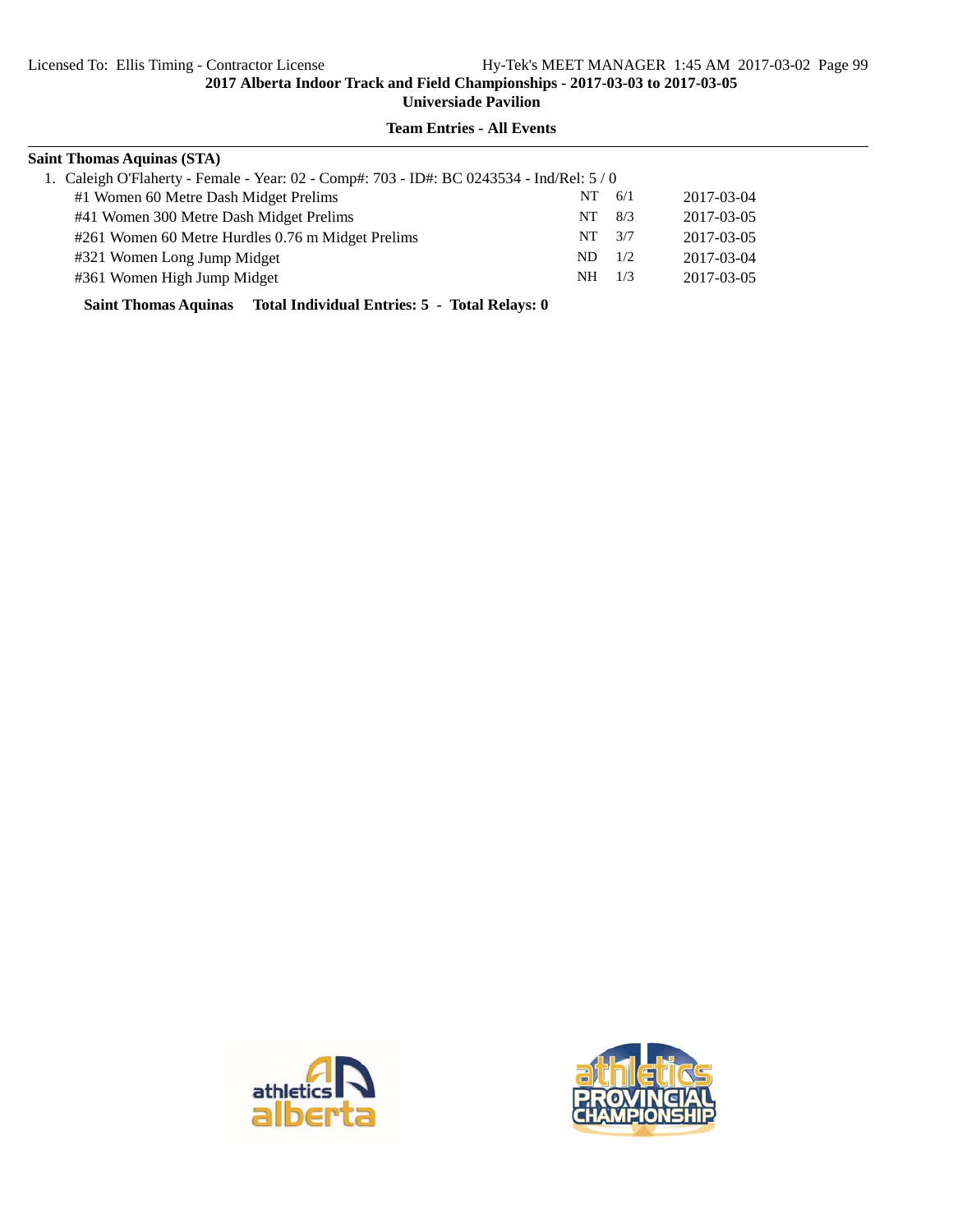#### **Team Entries - All Events**

| <b>Saskatoon Century Track Club (SCTM)</b> |                                                                                 |                                          |  |  |  |
|--------------------------------------------|---------------------------------------------------------------------------------|------------------------------------------|--|--|--|
|                                            |                                                                                 |                                          |  |  |  |
|                                            |                                                                                 | 2017-03-04                               |  |  |  |
|                                            |                                                                                 | 2017-03-04                               |  |  |  |
|                                            |                                                                                 | 2017-03-04                               |  |  |  |
|                                            | 1. Doug Renwick - Male - Year: 42 - Comp#: 704 - ID#: SK 4280624 - Ind/Rel: 3/0 | $NT$ 2/3<br>$2:12.00$ 1/6<br>$2.00m$ 1/2 |  |  |  |

**Saskatoon Century Track Club Total Individual Entries: 3 - Total Relays: 0**



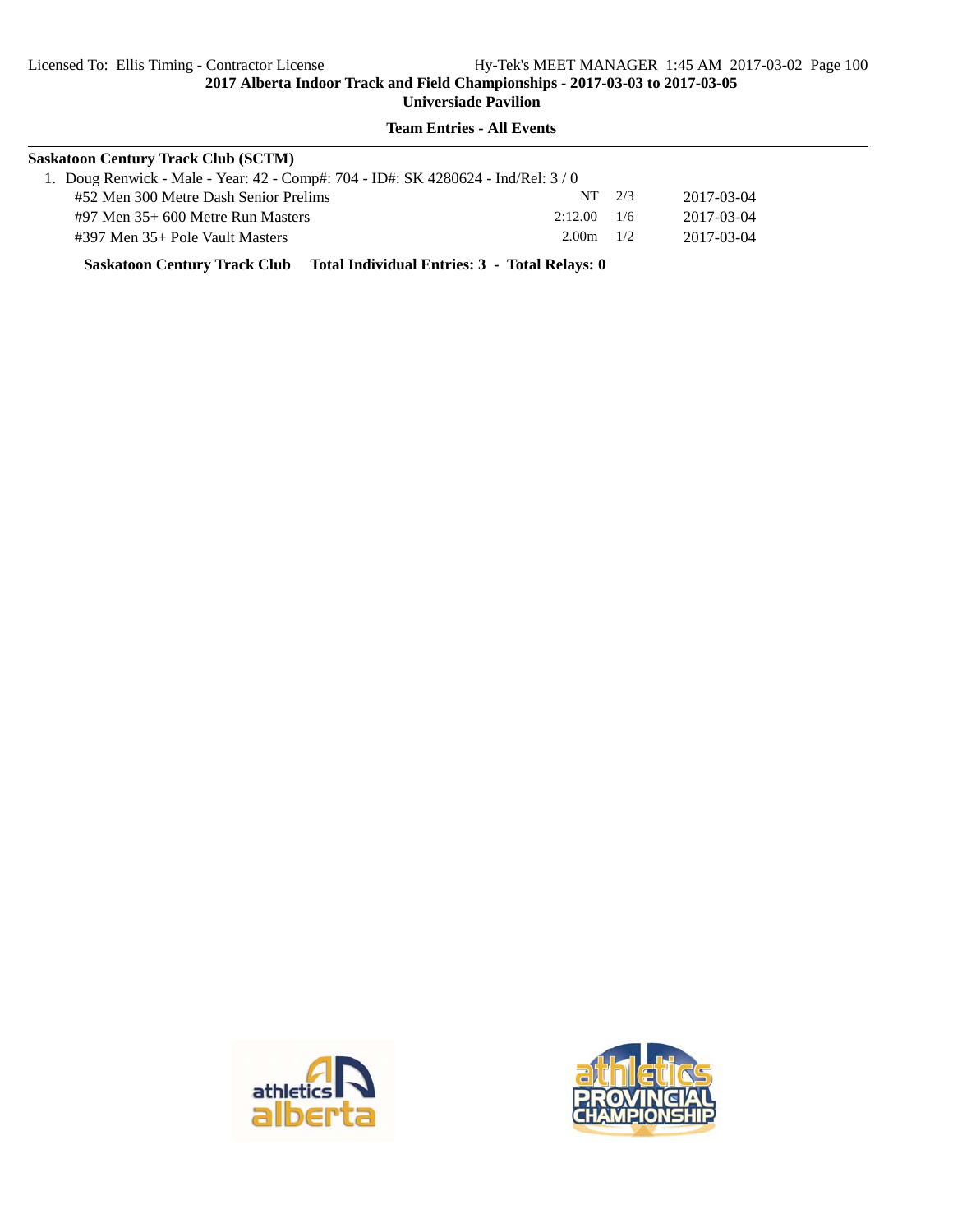| Lloydminster<br>, NC CAN<br>1. Austin Bitzer - Male - Year: 00 - Comp#: 705 - ID#: AB 0012584 - Ind/Rel: 3 / 0<br>5.47m<br>#324 Men Long Jump Under-18<br>2/8<br>2017-03-04<br>#344 Men Triple Jump Under-18<br>11.31m<br>1/6<br>2017-03-05<br>#424 Men Weight Throw 9.08 kg Under-18<br>13.86m<br>1/1<br>2017-03-05<br>2. Sean Doherty - Male - Year: 99 - Comp#: 706 - ID#: AB 9998218 - Ind/Rel: 1/0<br>#428 Men Weight Throw 11.34 kg Under-20<br>15.72m<br>1/1<br>2017-03-03<br>3. Kamryn Hanley - Female - Year: 05 - Comp#: 707 - ID#: AB 0556077 - Ind/Rel: 6 / 0<br>9.84<br>4/6<br>#741 Girls 60 Metre Dash Bantam<br>2017-03-04<br>1.20m<br>3/9<br>#743 Girls High Jump Bantam<br>2017-03-04<br>NT<br>2/7<br>#745 Girls 600 Metre Run Bantam<br>2017-03-04<br>#751 Girls 150 Metre Dash Bantam<br>NT<br>1/6<br>2017-03-05<br>4/8<br>#753 Girls Long Jump Bantam<br>3.90m<br>2017-03-05<br>#755 Girls Shot Put 3 kg Bantam<br>ND<br>2/11<br>2017-03-05<br>4. Rhett Knelsen - Male - Year: 05 - Comp#: 708 - ID#: AB 0545038 - Ind/Rel: 3 / 0<br>#742 Boys 60 Metre Dash Bantam<br>NT<br>1/6<br>2017-03-04<br>#744 Boys High Jump Bantam<br><b>NH</b><br>1/10<br>2017-03-04<br>#746 Boys 600 Metre Run Bantam<br>2:01.00<br>3/11<br>2017-03-04<br>5. Riely Mansfield - Female - Year: 03 - Comp#: 709 - ID#: AB 0344229 - Ind/Rel: 4/0<br>8.60<br>4/5<br>#1 Women 60 Metre Dash Midget Prelims<br>2017-03-04<br>46.26<br>#41 Women 300 Metre Dash Midget Prelims<br>2/6<br>2017-03-05<br>#321 Women Long Jump Midget<br>3.84m<br>1/1<br>2017-03-04<br>#401 Women Shot Put 3 kg Midget<br>ND<br>1/1<br>2017-03-04<br>6. Ethan Martell - Male - Year: 03 - Comp#: 710 - ID#: AB 0394468 - Ind/Rel: 4/0<br>#2 Men 60 Metre Dash Midget Prelims<br>9.22<br>3/8<br>2017-03-04<br>NT<br>2/5<br>#82 Men 600 Metre Run Midget<br>2017-03-05<br>4.05m<br>#322 Men Long Jump Midget<br>1/5<br>2017-03-05<br>1.27m<br>#362 Men High Jump Midget<br>1/3<br>2017-03-05<br>7. Cassian Murray-White - Male - Year: 01 - Comp#: 711 - ID#: AB 0138313 - Ind/Rel: 4 / 0<br>#44 Men 300 Metre Dash Under-18 Prelims<br>5/5<br>42.69<br>2017-03-05<br>1:46.20<br>2/2<br>#84 Men 600 Metre Run Under-18<br>2017-03-04<br>3:10.48<br>1/9<br>2017-03-05<br>#124 Men 1000 Metre Run Under-18<br>4.73m<br>1/2<br>#324 Men Long Jump Under-18<br>2017-03-04<br>8. Alexis Rehmann - Female - Year: 04 - Comp#: 712 - ID#: AB 0482638 - Ind/Rel: 6 / 0<br>#741 Girls 60 Metre Dash Bantam<br>2/4<br>NT<br>2017-03-04<br>#743 Girls High Jump Bantam<br>NH<br>1/14<br>2017-03-04<br>#745 Girls 600 Metre Run Bantam<br>NT<br>1/8<br>2017-03-04<br>#751 Girls 150 Metre Dash Bantam<br>4/2<br>NT<br>2017-03-05<br>ND<br>#753 Girls Long Jump Bantam<br>1/10<br>2017-03-05 | <b>Split City Sonics (SPLI)</b> |    |       |            |
|------------------------------------------------------------------------------------------------------------------------------------------------------------------------------------------------------------------------------------------------------------------------------------------------------------------------------------------------------------------------------------------------------------------------------------------------------------------------------------------------------------------------------------------------------------------------------------------------------------------------------------------------------------------------------------------------------------------------------------------------------------------------------------------------------------------------------------------------------------------------------------------------------------------------------------------------------------------------------------------------------------------------------------------------------------------------------------------------------------------------------------------------------------------------------------------------------------------------------------------------------------------------------------------------------------------------------------------------------------------------------------------------------------------------------------------------------------------------------------------------------------------------------------------------------------------------------------------------------------------------------------------------------------------------------------------------------------------------------------------------------------------------------------------------------------------------------------------------------------------------------------------------------------------------------------------------------------------------------------------------------------------------------------------------------------------------------------------------------------------------------------------------------------------------------------------------------------------------------------------------------------------------------------------------------------------------------------------------------------------------------------------------------------------------------------------------------------------------------------------------------------------------------------------------------------------------------------------------------------------------------------------------------------------------------------------------------------------------------------------------------|---------------------------------|----|-------|------------|
|                                                                                                                                                                                                                                                                                                                                                                                                                                                                                                                                                                                                                                                                                                                                                                                                                                                                                                                                                                                                                                                                                                                                                                                                                                                                                                                                                                                                                                                                                                                                                                                                                                                                                                                                                                                                                                                                                                                                                                                                                                                                                                                                                                                                                                                                                                                                                                                                                                                                                                                                                                                                                                                                                                                                                      |                                 |    |       |            |
|                                                                                                                                                                                                                                                                                                                                                                                                                                                                                                                                                                                                                                                                                                                                                                                                                                                                                                                                                                                                                                                                                                                                                                                                                                                                                                                                                                                                                                                                                                                                                                                                                                                                                                                                                                                                                                                                                                                                                                                                                                                                                                                                                                                                                                                                                                                                                                                                                                                                                                                                                                                                                                                                                                                                                      |                                 |    |       |            |
|                                                                                                                                                                                                                                                                                                                                                                                                                                                                                                                                                                                                                                                                                                                                                                                                                                                                                                                                                                                                                                                                                                                                                                                                                                                                                                                                                                                                                                                                                                                                                                                                                                                                                                                                                                                                                                                                                                                                                                                                                                                                                                                                                                                                                                                                                                                                                                                                                                                                                                                                                                                                                                                                                                                                                      |                                 |    |       |            |
|                                                                                                                                                                                                                                                                                                                                                                                                                                                                                                                                                                                                                                                                                                                                                                                                                                                                                                                                                                                                                                                                                                                                                                                                                                                                                                                                                                                                                                                                                                                                                                                                                                                                                                                                                                                                                                                                                                                                                                                                                                                                                                                                                                                                                                                                                                                                                                                                                                                                                                                                                                                                                                                                                                                                                      |                                 |    |       |            |
|                                                                                                                                                                                                                                                                                                                                                                                                                                                                                                                                                                                                                                                                                                                                                                                                                                                                                                                                                                                                                                                                                                                                                                                                                                                                                                                                                                                                                                                                                                                                                                                                                                                                                                                                                                                                                                                                                                                                                                                                                                                                                                                                                                                                                                                                                                                                                                                                                                                                                                                                                                                                                                                                                                                                                      |                                 |    |       |            |
|                                                                                                                                                                                                                                                                                                                                                                                                                                                                                                                                                                                                                                                                                                                                                                                                                                                                                                                                                                                                                                                                                                                                                                                                                                                                                                                                                                                                                                                                                                                                                                                                                                                                                                                                                                                                                                                                                                                                                                                                                                                                                                                                                                                                                                                                                                                                                                                                                                                                                                                                                                                                                                                                                                                                                      |                                 |    |       |            |
|                                                                                                                                                                                                                                                                                                                                                                                                                                                                                                                                                                                                                                                                                                                                                                                                                                                                                                                                                                                                                                                                                                                                                                                                                                                                                                                                                                                                                                                                                                                                                                                                                                                                                                                                                                                                                                                                                                                                                                                                                                                                                                                                                                                                                                                                                                                                                                                                                                                                                                                                                                                                                                                                                                                                                      |                                 |    |       |            |
|                                                                                                                                                                                                                                                                                                                                                                                                                                                                                                                                                                                                                                                                                                                                                                                                                                                                                                                                                                                                                                                                                                                                                                                                                                                                                                                                                                                                                                                                                                                                                                                                                                                                                                                                                                                                                                                                                                                                                                                                                                                                                                                                                                                                                                                                                                                                                                                                                                                                                                                                                                                                                                                                                                                                                      |                                 |    |       |            |
|                                                                                                                                                                                                                                                                                                                                                                                                                                                                                                                                                                                                                                                                                                                                                                                                                                                                                                                                                                                                                                                                                                                                                                                                                                                                                                                                                                                                                                                                                                                                                                                                                                                                                                                                                                                                                                                                                                                                                                                                                                                                                                                                                                                                                                                                                                                                                                                                                                                                                                                                                                                                                                                                                                                                                      |                                 |    |       |            |
|                                                                                                                                                                                                                                                                                                                                                                                                                                                                                                                                                                                                                                                                                                                                                                                                                                                                                                                                                                                                                                                                                                                                                                                                                                                                                                                                                                                                                                                                                                                                                                                                                                                                                                                                                                                                                                                                                                                                                                                                                                                                                                                                                                                                                                                                                                                                                                                                                                                                                                                                                                                                                                                                                                                                                      |                                 |    |       |            |
|                                                                                                                                                                                                                                                                                                                                                                                                                                                                                                                                                                                                                                                                                                                                                                                                                                                                                                                                                                                                                                                                                                                                                                                                                                                                                                                                                                                                                                                                                                                                                                                                                                                                                                                                                                                                                                                                                                                                                                                                                                                                                                                                                                                                                                                                                                                                                                                                                                                                                                                                                                                                                                                                                                                                                      |                                 |    |       |            |
|                                                                                                                                                                                                                                                                                                                                                                                                                                                                                                                                                                                                                                                                                                                                                                                                                                                                                                                                                                                                                                                                                                                                                                                                                                                                                                                                                                                                                                                                                                                                                                                                                                                                                                                                                                                                                                                                                                                                                                                                                                                                                                                                                                                                                                                                                                                                                                                                                                                                                                                                                                                                                                                                                                                                                      |                                 |    |       |            |
|                                                                                                                                                                                                                                                                                                                                                                                                                                                                                                                                                                                                                                                                                                                                                                                                                                                                                                                                                                                                                                                                                                                                                                                                                                                                                                                                                                                                                                                                                                                                                                                                                                                                                                                                                                                                                                                                                                                                                                                                                                                                                                                                                                                                                                                                                                                                                                                                                                                                                                                                                                                                                                                                                                                                                      |                                 |    |       |            |
|                                                                                                                                                                                                                                                                                                                                                                                                                                                                                                                                                                                                                                                                                                                                                                                                                                                                                                                                                                                                                                                                                                                                                                                                                                                                                                                                                                                                                                                                                                                                                                                                                                                                                                                                                                                                                                                                                                                                                                                                                                                                                                                                                                                                                                                                                                                                                                                                                                                                                                                                                                                                                                                                                                                                                      |                                 |    |       |            |
|                                                                                                                                                                                                                                                                                                                                                                                                                                                                                                                                                                                                                                                                                                                                                                                                                                                                                                                                                                                                                                                                                                                                                                                                                                                                                                                                                                                                                                                                                                                                                                                                                                                                                                                                                                                                                                                                                                                                                                                                                                                                                                                                                                                                                                                                                                                                                                                                                                                                                                                                                                                                                                                                                                                                                      |                                 |    |       |            |
|                                                                                                                                                                                                                                                                                                                                                                                                                                                                                                                                                                                                                                                                                                                                                                                                                                                                                                                                                                                                                                                                                                                                                                                                                                                                                                                                                                                                                                                                                                                                                                                                                                                                                                                                                                                                                                                                                                                                                                                                                                                                                                                                                                                                                                                                                                                                                                                                                                                                                                                                                                                                                                                                                                                                                      |                                 |    |       |            |
|                                                                                                                                                                                                                                                                                                                                                                                                                                                                                                                                                                                                                                                                                                                                                                                                                                                                                                                                                                                                                                                                                                                                                                                                                                                                                                                                                                                                                                                                                                                                                                                                                                                                                                                                                                                                                                                                                                                                                                                                                                                                                                                                                                                                                                                                                                                                                                                                                                                                                                                                                                                                                                                                                                                                                      |                                 |    |       |            |
|                                                                                                                                                                                                                                                                                                                                                                                                                                                                                                                                                                                                                                                                                                                                                                                                                                                                                                                                                                                                                                                                                                                                                                                                                                                                                                                                                                                                                                                                                                                                                                                                                                                                                                                                                                                                                                                                                                                                                                                                                                                                                                                                                                                                                                                                                                                                                                                                                                                                                                                                                                                                                                                                                                                                                      |                                 |    |       |            |
|                                                                                                                                                                                                                                                                                                                                                                                                                                                                                                                                                                                                                                                                                                                                                                                                                                                                                                                                                                                                                                                                                                                                                                                                                                                                                                                                                                                                                                                                                                                                                                                                                                                                                                                                                                                                                                                                                                                                                                                                                                                                                                                                                                                                                                                                                                                                                                                                                                                                                                                                                                                                                                                                                                                                                      |                                 |    |       |            |
|                                                                                                                                                                                                                                                                                                                                                                                                                                                                                                                                                                                                                                                                                                                                                                                                                                                                                                                                                                                                                                                                                                                                                                                                                                                                                                                                                                                                                                                                                                                                                                                                                                                                                                                                                                                                                                                                                                                                                                                                                                                                                                                                                                                                                                                                                                                                                                                                                                                                                                                                                                                                                                                                                                                                                      |                                 |    |       |            |
|                                                                                                                                                                                                                                                                                                                                                                                                                                                                                                                                                                                                                                                                                                                                                                                                                                                                                                                                                                                                                                                                                                                                                                                                                                                                                                                                                                                                                                                                                                                                                                                                                                                                                                                                                                                                                                                                                                                                                                                                                                                                                                                                                                                                                                                                                                                                                                                                                                                                                                                                                                                                                                                                                                                                                      |                                 |    |       |            |
|                                                                                                                                                                                                                                                                                                                                                                                                                                                                                                                                                                                                                                                                                                                                                                                                                                                                                                                                                                                                                                                                                                                                                                                                                                                                                                                                                                                                                                                                                                                                                                                                                                                                                                                                                                                                                                                                                                                                                                                                                                                                                                                                                                                                                                                                                                                                                                                                                                                                                                                                                                                                                                                                                                                                                      |                                 |    |       |            |
|                                                                                                                                                                                                                                                                                                                                                                                                                                                                                                                                                                                                                                                                                                                                                                                                                                                                                                                                                                                                                                                                                                                                                                                                                                                                                                                                                                                                                                                                                                                                                                                                                                                                                                                                                                                                                                                                                                                                                                                                                                                                                                                                                                                                                                                                                                                                                                                                                                                                                                                                                                                                                                                                                                                                                      |                                 |    |       |            |
|                                                                                                                                                                                                                                                                                                                                                                                                                                                                                                                                                                                                                                                                                                                                                                                                                                                                                                                                                                                                                                                                                                                                                                                                                                                                                                                                                                                                                                                                                                                                                                                                                                                                                                                                                                                                                                                                                                                                                                                                                                                                                                                                                                                                                                                                                                                                                                                                                                                                                                                                                                                                                                                                                                                                                      |                                 |    |       |            |
|                                                                                                                                                                                                                                                                                                                                                                                                                                                                                                                                                                                                                                                                                                                                                                                                                                                                                                                                                                                                                                                                                                                                                                                                                                                                                                                                                                                                                                                                                                                                                                                                                                                                                                                                                                                                                                                                                                                                                                                                                                                                                                                                                                                                                                                                                                                                                                                                                                                                                                                                                                                                                                                                                                                                                      |                                 |    |       |            |
|                                                                                                                                                                                                                                                                                                                                                                                                                                                                                                                                                                                                                                                                                                                                                                                                                                                                                                                                                                                                                                                                                                                                                                                                                                                                                                                                                                                                                                                                                                                                                                                                                                                                                                                                                                                                                                                                                                                                                                                                                                                                                                                                                                                                                                                                                                                                                                                                                                                                                                                                                                                                                                                                                                                                                      |                                 |    |       |            |
|                                                                                                                                                                                                                                                                                                                                                                                                                                                                                                                                                                                                                                                                                                                                                                                                                                                                                                                                                                                                                                                                                                                                                                                                                                                                                                                                                                                                                                                                                                                                                                                                                                                                                                                                                                                                                                                                                                                                                                                                                                                                                                                                                                                                                                                                                                                                                                                                                                                                                                                                                                                                                                                                                                                                                      |                                 |    |       |            |
|                                                                                                                                                                                                                                                                                                                                                                                                                                                                                                                                                                                                                                                                                                                                                                                                                                                                                                                                                                                                                                                                                                                                                                                                                                                                                                                                                                                                                                                                                                                                                                                                                                                                                                                                                                                                                                                                                                                                                                                                                                                                                                                                                                                                                                                                                                                                                                                                                                                                                                                                                                                                                                                                                                                                                      |                                 |    |       |            |
|                                                                                                                                                                                                                                                                                                                                                                                                                                                                                                                                                                                                                                                                                                                                                                                                                                                                                                                                                                                                                                                                                                                                                                                                                                                                                                                                                                                                                                                                                                                                                                                                                                                                                                                                                                                                                                                                                                                                                                                                                                                                                                                                                                                                                                                                                                                                                                                                                                                                                                                                                                                                                                                                                                                                                      |                                 |    |       |            |
|                                                                                                                                                                                                                                                                                                                                                                                                                                                                                                                                                                                                                                                                                                                                                                                                                                                                                                                                                                                                                                                                                                                                                                                                                                                                                                                                                                                                                                                                                                                                                                                                                                                                                                                                                                                                                                                                                                                                                                                                                                                                                                                                                                                                                                                                                                                                                                                                                                                                                                                                                                                                                                                                                                                                                      |                                 |    |       |            |
|                                                                                                                                                                                                                                                                                                                                                                                                                                                                                                                                                                                                                                                                                                                                                                                                                                                                                                                                                                                                                                                                                                                                                                                                                                                                                                                                                                                                                                                                                                                                                                                                                                                                                                                                                                                                                                                                                                                                                                                                                                                                                                                                                                                                                                                                                                                                                                                                                                                                                                                                                                                                                                                                                                                                                      |                                 |    |       |            |
|                                                                                                                                                                                                                                                                                                                                                                                                                                                                                                                                                                                                                                                                                                                                                                                                                                                                                                                                                                                                                                                                                                                                                                                                                                                                                                                                                                                                                                                                                                                                                                                                                                                                                                                                                                                                                                                                                                                                                                                                                                                                                                                                                                                                                                                                                                                                                                                                                                                                                                                                                                                                                                                                                                                                                      |                                 |    |       |            |
|                                                                                                                                                                                                                                                                                                                                                                                                                                                                                                                                                                                                                                                                                                                                                                                                                                                                                                                                                                                                                                                                                                                                                                                                                                                                                                                                                                                                                                                                                                                                                                                                                                                                                                                                                                                                                                                                                                                                                                                                                                                                                                                                                                                                                                                                                                                                                                                                                                                                                                                                                                                                                                                                                                                                                      |                                 |    |       |            |
|                                                                                                                                                                                                                                                                                                                                                                                                                                                                                                                                                                                                                                                                                                                                                                                                                                                                                                                                                                                                                                                                                                                                                                                                                                                                                                                                                                                                                                                                                                                                                                                                                                                                                                                                                                                                                                                                                                                                                                                                                                                                                                                                                                                                                                                                                                                                                                                                                                                                                                                                                                                                                                                                                                                                                      |                                 |    |       |            |
|                                                                                                                                                                                                                                                                                                                                                                                                                                                                                                                                                                                                                                                                                                                                                                                                                                                                                                                                                                                                                                                                                                                                                                                                                                                                                                                                                                                                                                                                                                                                                                                                                                                                                                                                                                                                                                                                                                                                                                                                                                                                                                                                                                                                                                                                                                                                                                                                                                                                                                                                                                                                                                                                                                                                                      |                                 |    |       |            |
|                                                                                                                                                                                                                                                                                                                                                                                                                                                                                                                                                                                                                                                                                                                                                                                                                                                                                                                                                                                                                                                                                                                                                                                                                                                                                                                                                                                                                                                                                                                                                                                                                                                                                                                                                                                                                                                                                                                                                                                                                                                                                                                                                                                                                                                                                                                                                                                                                                                                                                                                                                                                                                                                                                                                                      |                                 |    |       |            |
|                                                                                                                                                                                                                                                                                                                                                                                                                                                                                                                                                                                                                                                                                                                                                                                                                                                                                                                                                                                                                                                                                                                                                                                                                                                                                                                                                                                                                                                                                                                                                                                                                                                                                                                                                                                                                                                                                                                                                                                                                                                                                                                                                                                                                                                                                                                                                                                                                                                                                                                                                                                                                                                                                                                                                      |                                 |    |       |            |
|                                                                                                                                                                                                                                                                                                                                                                                                                                                                                                                                                                                                                                                                                                                                                                                                                                                                                                                                                                                                                                                                                                                                                                                                                                                                                                                                                                                                                                                                                                                                                                                                                                                                                                                                                                                                                                                                                                                                                                                                                                                                                                                                                                                                                                                                                                                                                                                                                                                                                                                                                                                                                                                                                                                                                      |                                 |    |       |            |
|                                                                                                                                                                                                                                                                                                                                                                                                                                                                                                                                                                                                                                                                                                                                                                                                                                                                                                                                                                                                                                                                                                                                                                                                                                                                                                                                                                                                                                                                                                                                                                                                                                                                                                                                                                                                                                                                                                                                                                                                                                                                                                                                                                                                                                                                                                                                                                                                                                                                                                                                                                                                                                                                                                                                                      |                                 |    |       |            |
|                                                                                                                                                                                                                                                                                                                                                                                                                                                                                                                                                                                                                                                                                                                                                                                                                                                                                                                                                                                                                                                                                                                                                                                                                                                                                                                                                                                                                                                                                                                                                                                                                                                                                                                                                                                                                                                                                                                                                                                                                                                                                                                                                                                                                                                                                                                                                                                                                                                                                                                                                                                                                                                                                                                                                      | #755 Girls Shot Put 3 kg Bantam | ND | $2/7$ | 2017-03-05 |



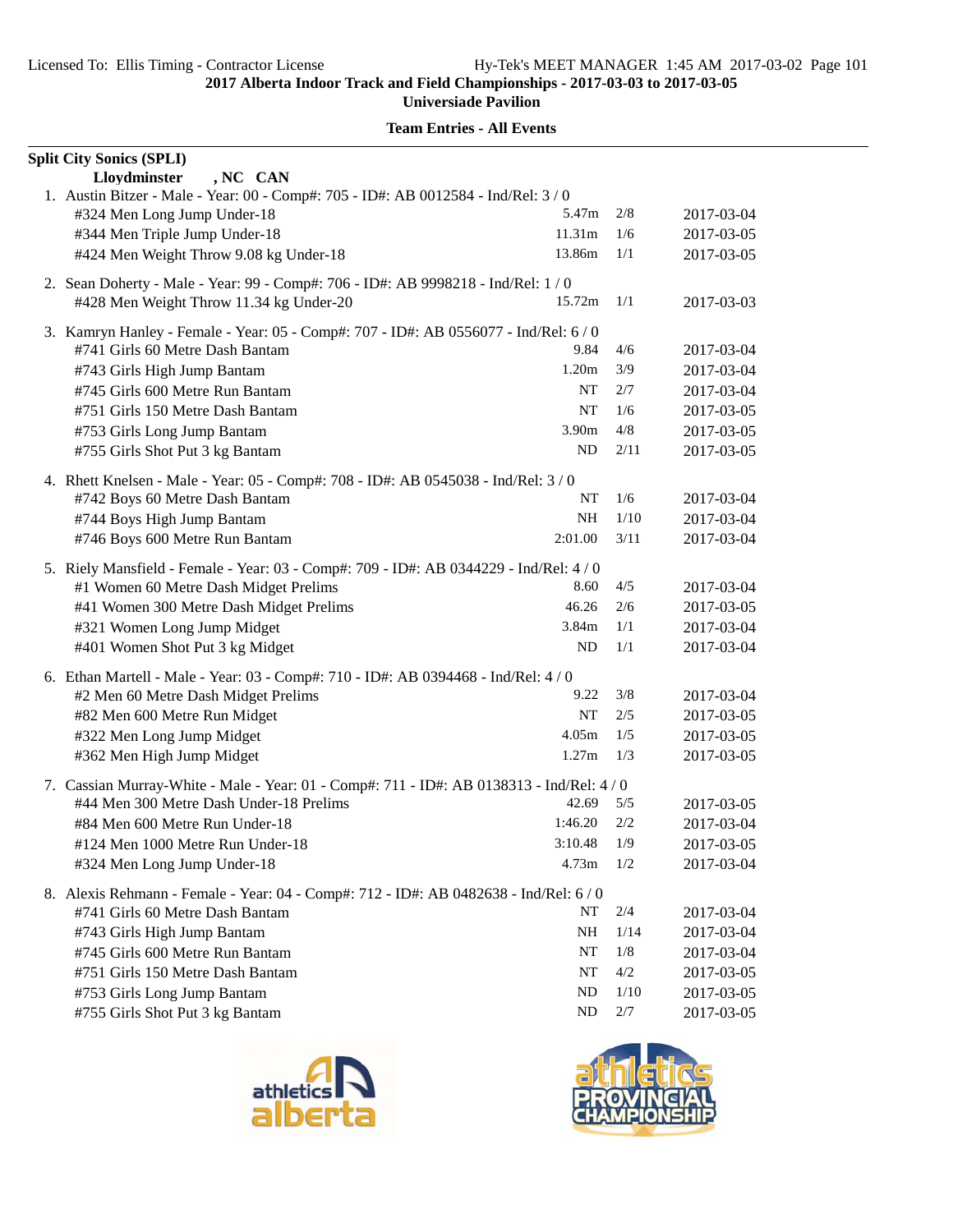# **Team Entries - All Events**

| <b>Split City Sonics (SPLI)</b>                                                         |                   |      |            |
|-----------------------------------------------------------------------------------------|-------------------|------|------------|
| Lloydminster<br>, NC CAN                                                                |                   |      |            |
| 9. Bailey Steier - Female - Year: 03 - Comp#: 713 - ID#: AB 0393657 - Ind/Rel: 5 / 0    |                   |      |            |
| #1 Women 60 Metre Dash Midget Prelims                                                   | 9.65              | 5/2  | 2017-03-04 |
| #321 Women Long Jump Midget                                                             | 3.85m             | 1/12 | 2017-03-04 |
| #361 Women High Jump Midget                                                             | 1.30 <sub>m</sub> | 2/4  | 2017-03-05 |
| #401 Women Shot Put 3 kg Midget                                                         | 8.69m             | 2/5  | 2017-03-04 |
| #421 Women Weight Throw 7.26 kg Midget                                                  | 9.84m             | 1/1  | 2017-03-05 |
| 10. Chloe Studer - Female - Year: 00 - Comp#: 714 - ID#: AB 0094120 - Ind/Rel: 2/0      |                   |      |            |
| #263 Women 60 Metre Hurdles 0.76 m Under-18 Prelim                                      | 12.51             | 2/6  | 2017-03-05 |
| #423 Women Weight Throw 7.26 kg Under-18                                                | 9.66m             | 1/4  | 2017-03-05 |
| 11. Ally Thompson - Female - Year: 04 - Comp#: 715 - ID#: AB 0436544 - Ind/Rel: 3/0     |                   |      |            |
| #751 Girls 150 Metre Dash Bantam                                                        | NT                | 2/6  | 2017-03-05 |
| #753 Girls Long Jump Bantam                                                             | ND                | 1/11 | 2017-03-05 |
| #755 Girls Shot Put 3 kg Bantam                                                         | 7.79 <sub>m</sub> | 4/11 | 2017-03-05 |
| 12. Hailey Thompson - Female - Year: 07 - Comp#: 716 - ID#: AB 0744926 - Ind/Rel: 6 / 0 |                   |      |            |
| #721 Girls 150 Metre Dash Pee Wee                                                       | 23.99             | 6/2  | 2017-03-04 |
| #723 Girls Long Jump Pee Wee                                                            | 3.38m             | 2/10 | 2017-03-04 |
| #725 Girls Shot Put 2 kg Pee Wee                                                        | 5.76m             | 2/4  | 2017-03-04 |
| #731 Girls 60 Metre Dash Pee Wee                                                        | 10.11             | 3/6  | 2017-03-05 |
| #733 Girls High Jump Pee Wee                                                            | 1.10 <sub>m</sub> | 2/7  | 2017-03-05 |
| #735 Girls 600 Metre Run Pee Wee                                                        | <b>NT</b>         | 1/2  | 2017-03-05 |
| 13. Calina Williams - Female - Year: 99 - Comp#: 717 - ID#: AB 9967044 - Ind/Rel: 2/0   |                   |      |            |
| #7 Women 60 Metre Dash Under-20 Prelims                                                 | NT                | 2/9  | 2017-03-03 |
| #47 Women 300 Metre Dash Under-20 Prelims                                               | NT                | 4/3  | 2017-03-04 |

**Split City Sonics Total Individual Entries: 49 - Total Relays: 0**



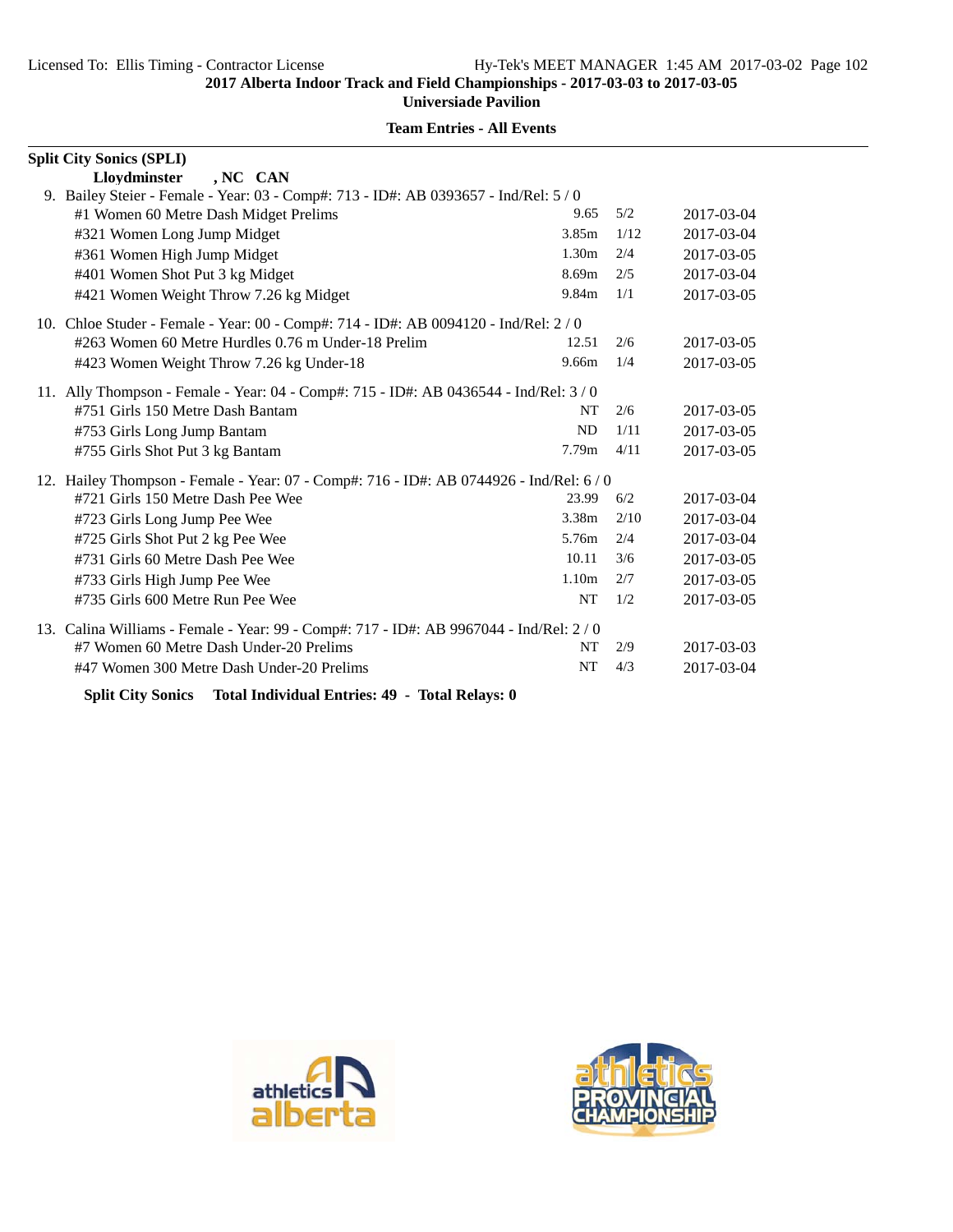**Universiade Pavilion**

| St. Albert Mustangs Track & Fi (STAL)                                                   |                   |      |            |
|-----------------------------------------------------------------------------------------|-------------------|------|------------|
| 1. Sabrina Anderson - Female - Year: 07 - Comp#: 718 - ID#: AB 0711410 - Ind/Rel: 6 / 0 |                   |      |            |
| #721 Girls 150 Metre Dash Pee Wee                                                       | NT                | 2/6  | 2017-03-04 |
| #723 Girls Long Jump Pee Wee                                                            | ND                | 1/9  | 2017-03-04 |
| #725 Girls Shot Put 2 kg Pee Wee                                                        | ND                | 1/15 | 2017-03-04 |
| #731 Girls 60 Metre Dash Pee Wee                                                        | NT                | 2/1  | 2017-03-05 |
| #733 Girls High Jump Pee Wee                                                            | 0.90 <sub>m</sub> | 1/9  | 2017-03-05 |
| #735 Girls 600 Metre Run Pee Wee                                                        | NT                | 2/2  | 2017-03-05 |
| 2. Claire Bennett - Female - Year: 06 - Comp#: 719 - ID#: AB 0644788 - Ind/Rel: 3/0     |                   |      |            |
| #721 Girls 150 Metre Dash Pee Wee                                                       | NT                | 2/5  | 2017-03-04 |
| #723 Girls Long Jump Pee Wee                                                            | ND                | 1/2  | 2017-03-04 |
| #725 Girls Shot Put 2 kg Pee Wee                                                        | ND                | 1/14 | 2017-03-04 |
| 3. Zachary Bergeron - Male - Year: 01 - Comp#: 720 - ID#: AB 0163913 - Ind/Rel: 2 / 0   |                   |      |            |
| #4 Men 60 Metre Dash Under-18 Prelims                                                   | NT                | 4/7  | 2017-03-04 |
| #44 Men 300 Metre Dash Under-18 Prelims                                                 | 42.22             | 2/4  | 2017-03-05 |
| 4. Madelyn Curle - Female - Year: 99 - Comp#: 721 - ID#: AB 9918343 - Ind/Rel: 2 / 0    |                   |      |            |
| #47 Women 300 Metre Dash Under-20 Prelims                                               | 42.86             | 2/6  | 2017-03-04 |
| #367 Women High Jump Under-20                                                           | 1.63m             | 1/3  | 2017-03-03 |
| 5. Dawson De Sousa - Male - Year: 03 - Comp#: 722 - ID#: AB 0334279 - Ind/Rel: 2/0      |                   |      |            |
| #142 Men 1200 Metre Run Midget                                                          | NT                | 1/2  | 2017-03-04 |
| #182 Men 2000 Metre Run Midget                                                          | <b>NT</b>         | 1/5  | 2017-03-05 |
| 6. Karissa De Sousa - Female - Year: 08 - Comp#: 723 - ID#: AB 0880614 - Ind/Rel: 6 / 0 |                   |      |            |
| #701 Girls 50 Metre Dash Tyke                                                           | NT                | 1/2  | 2017-03-04 |
| #703 Girls Long Jump Tyke                                                               | ND                | 1/11 | 2017-03-04 |
| #705 Girls 400 Metre Dash Tyke                                                          | NT                | 1/4  | 2017-03-04 |
| #711 Girls 60 Metre Dash Tyke                                                           | <b>NT</b>         | 2/1  | 2017-03-05 |
| #713 Girls Other Standing LJ Tyke                                                       | ND                | 1/2  | 2017-03-05 |
| #715 Girls Shot Put 2 kg Tyke                                                           | ND                | 1/2  | 2017-03-05 |
| 7. Elizabeth Elmore - Female - Year: 01 - Comp#: 724 - ID#: AB 0154119 - Ind/Rel: 3 / 0 |                   |      |            |
| #3 Women 60 Metre Dash Under-18 Prelims                                                 | 8.59              | 5/9  | 2017-03-04 |
| #43 Women 300 Metre Dash Under-18 Prelims                                               | 46.94             | 2/5  | 2017-03-05 |
| #323 Women Long Jump Under-18                                                           | 4.24m             | 2/2  | 2017-03-04 |
| 8. Barrett Groves - Female - Year: 04 - Comp#: 725 - ID#: AB 0414765 - Ind/Rel: 3 / 0   |                   |      |            |
| #741 Girls 60 Metre Dash Bantam                                                         | NT                | 3/3  | 2017-03-04 |
| #743 Girls High Jump Bantam                                                             | 1.35m             | 3/14 | 2017-03-04 |
| #745 Girls 600 Metre Run Bantam                                                         | NT                | 3/1  | 2017-03-04 |
| 9. Matthew Harrison - Male - Year: 02 - Comp#: 726 - ID#: AB 0298773 - Ind/Rel: 1 / 0   |                   |      |            |
| #262 Men 60 Metre Hurdles 0.84 m Midget Prelims                                         | 9.46              | 2/6  | 2017-03-05 |



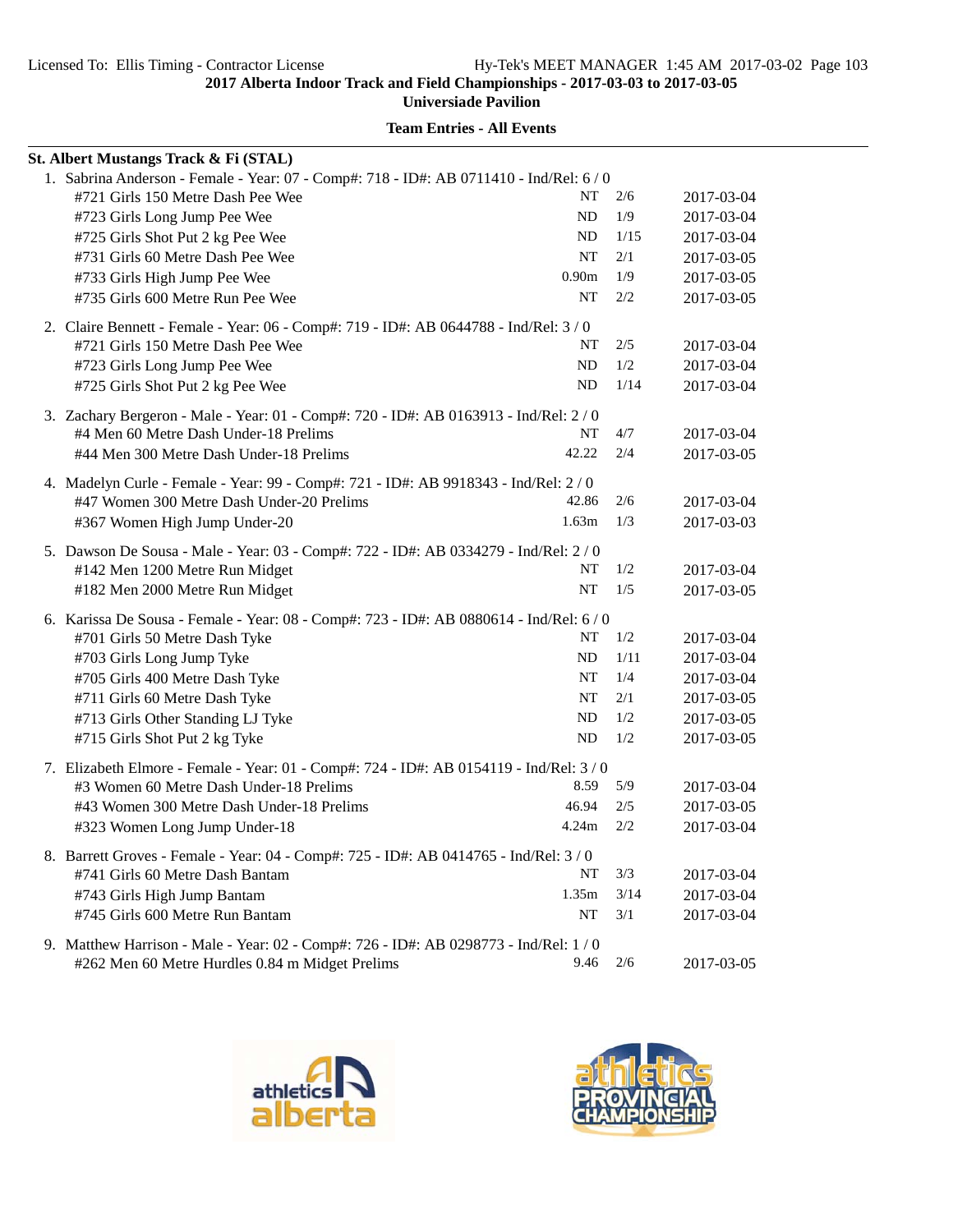**Universiade Pavilion**

| St. Albert Mustangs Track & Fi (STAL)                                                          |                   |        |            |
|------------------------------------------------------------------------------------------------|-------------------|--------|------------|
| 10. Paige Hill - Female - Year: 05 - Comp#: 727 - ID#: AB 0532322 - Ind/Rel: 6 / 0             |                   |        |            |
| #741 Girls 60 Metre Dash Bantam                                                                | NT                | 1/4    | 2017-03-04 |
| #743 Girls High Jump Bantam                                                                    | 1.00 <sub>m</sub> | 2/10   | 2017-03-04 |
| #745 Girls 600 Metre Run Bantam                                                                | NT                | 1/10   | 2017-03-04 |
| #751 Girls 150 Metre Dash Bantam                                                               | NT                | 1/4    | 2017-03-05 |
| #753 Girls Long Jump Bantam                                                                    | ND                | 2/2    | 2017-03-05 |
| #755 Girls Shot Put 3 kg Bantam                                                                | ND                | 2/8    | 2017-03-05 |
| 11. Christina Hollingworth - Female - Year: 06 - Comp#: 728 - ID#: AB 0618890 - Ind/Rel: 6 / 0 |                   |        |            |
| #721 Girls 150 Metre Dash Pee Wee                                                              | NT                | 4/2    | 2017-03-04 |
| #723 Girls Long Jump Pee Wee                                                                   | ND                | 1/10   | 2017-03-04 |
| #725 Girls Shot Put 2 kg Pee Wee                                                               | ND                | 1/7    | 2017-03-04 |
| #731 Girls 60 Metre Dash Pee Wee                                                               | NT                | 1/2    | 2017-03-05 |
| #733 Girls High Jump Pee Wee                                                                   | 1.10m             | 2/8    | 2017-03-05 |
| #735 Girls 600 Metre Run Pee Wee                                                               | NT                | 2/12   | 2017-03-05 |
| 12. Ryder Horton - Male - Year: 00 - Comp#: 729 - ID#: AB 0020131 - Ind/Rel: 2/0               |                   |        |            |
| #44 Men 300 Metre Dash Under-18 Prelims                                                        | 36.74             | 8/6    | 2017-03-05 |
| #84 Men 600 Metre Run Under-18                                                                 | 1:22.26           | 4/6    | 2017-03-04 |
|                                                                                                |                   |        |            |
| 13. Noah Jeske - Male - Year: 05 - Comp#: 730 - ID#: AB 0563326 - Ind/Rel: 3/0                 | NT                | 1/7    |            |
| #752 Boys 150 Metre Dash Bantam                                                                | ND                | 1/18   | 2017-03-05 |
| #754 Boys Long Jump Bantam                                                                     | <b>ND</b>         | 1/7    | 2017-03-05 |
| #756 Boys Shot Put 3 kg Bantam                                                                 |                   |        | 2017-03-05 |
| 14. Rasheed Jomha - Male - Year: 04 - Comp#: 731 - ID#: AB 0411092 - Ind/Rel: 6 / 0            |                   |        |            |
| #742 Boys 60 Metre Dash Bantam                                                                 | NT                | 3/1    | 2017-03-04 |
| #744 Boys High Jump Bantam                                                                     | 1.30m             | 3/5    | 2017-03-04 |
| #746 Boys 600 Metre Run Bantam                                                                 | NT                | 1/8    | 2017-03-04 |
| #752 Boys 150 Metre Dash Bantam                                                                | NT                | 2/7    | 2017-03-05 |
| #754 Boys Long Jump Bantam                                                                     | ND                | 1/1    | 2017-03-05 |
| #756 Boys Shot Put 3 kg Bantam                                                                 | ND                | 1/2    | 2017-03-05 |
| 15. Sohaib Jomha - Male - Year: 03 - Comp#: 732 - ID#: AB 0324794 - Ind/Rel: 4 / 0             |                   |        |            |
| #2 Men 60 Metre Dash Midget Prelims                                                            | NT                | 1/2    | 2017-03-04 |
| #42 Men 300 Metre Dash Midget Prelims                                                          | NT                | 7/5    | 2017-03-05 |
| #142 Men 1200 Metre Run Midget                                                                 | NT                | 1/11   | 2017-03-04 |
| #362 Men High Jump Midget                                                                      | 1.25m             | 1/2    | 2017-03-05 |
| 16. Cameron Kinsella - Male - Year: 09 - Comp#: 733 - ID#: AB 0963909 - Ind/Rel: 6 / 0         |                   |        |            |
| #702 Boys 50 Metre Dash Tyke                                                                   | NT                | 2/7    | 2017-03-04 |
| #704 Boys Long Jump Tyke                                                                       | ND                | 1/11   | 2017-03-04 |
| #706 Boys 400 Metre Dash Tyke                                                                  | NT                | $2/8$  | 2017-03-04 |
| #712 Boys 60 Metre Dash Tyke                                                                   | NT                | 2/2    | 2017-03-05 |
| #714 Boys Other Standing LJ Tyke                                                               | ND                | $1/12$ | 2017-03-05 |
| #716 Boys Shot Put 2 kg Tyke                                                                   | <b>ND</b>         | $1/7$  | 2017-03-05 |
|                                                                                                |                   |        |            |



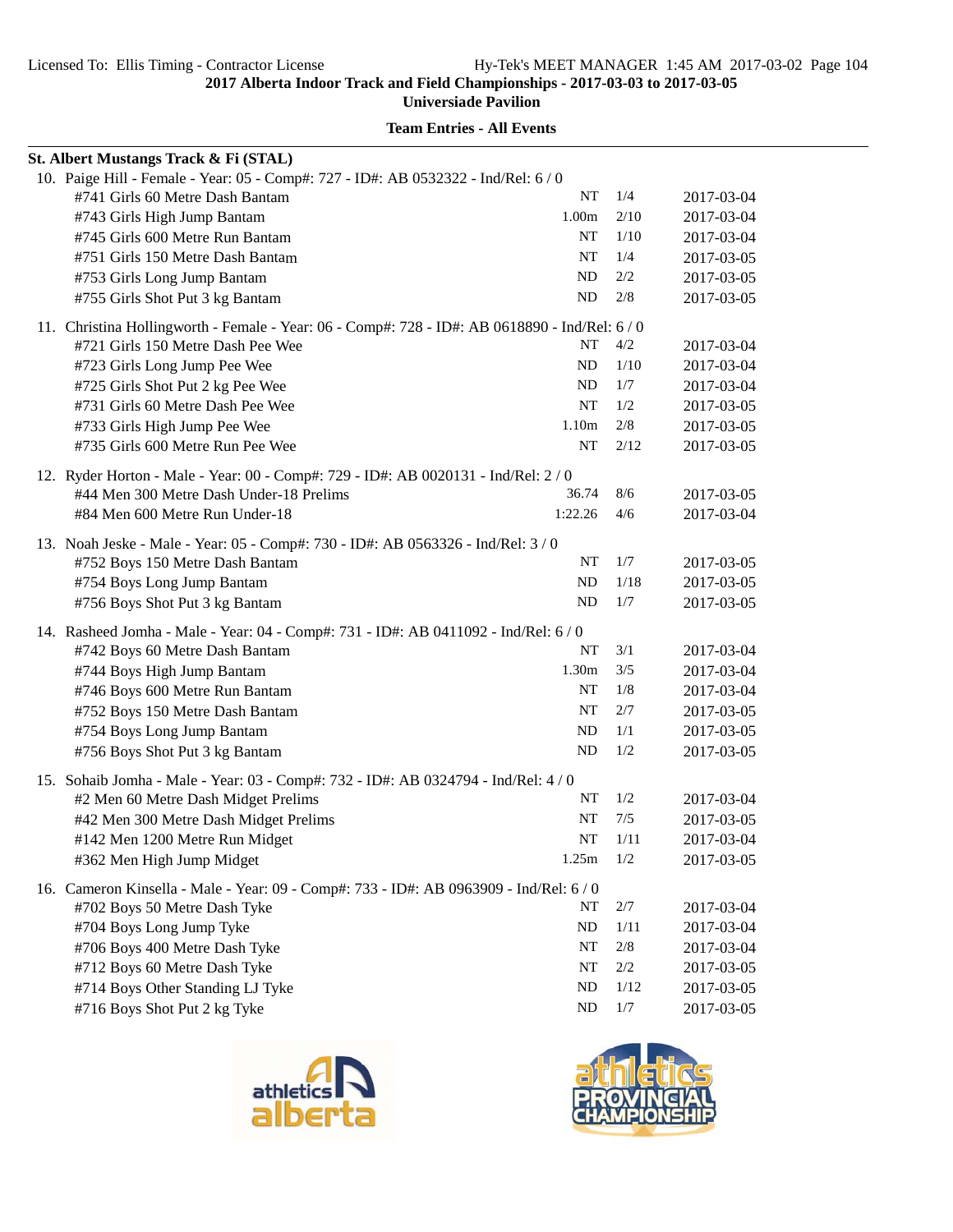**Universiade Pavilion**

| St. Albert Mustangs Track & Fi (STAL)                                                     |                   |       |            |
|-------------------------------------------------------------------------------------------|-------------------|-------|------------|
| 17. Emily Kinsella - Female - Year: 07 - Comp#: 734 - ID#: AB 0785214 - Ind/Rel: 6 / 0    |                   |       |            |
| #721 Girls 150 Metre Dash Pee Wee                                                         | NT                | 4/1   | 2017-03-04 |
| #723 Girls Long Jump Pee Wee                                                              | ND                | 1/5   | 2017-03-04 |
| #725 Girls Shot Put 2 kg Pee Wee                                                          | <b>ND</b>         | 1/18  | 2017-03-04 |
| #731 Girls 60 Metre Dash Pee Wee                                                          | NT                | 2/2   | 2017-03-05 |
| #733 Girls High Jump Pee Wee                                                              | NH                | 1/12  | 2017-03-05 |
| #735 Girls 600 Metre Run Pee Wee                                                          | NT                | 1/10  | 2017-03-05 |
| 18. Bunmi Lagoke - Female - Year: 05 - Comp#: 735 - ID#: AB 0568399 - Ind/Rel: 6 / 0      |                   |       |            |
| #741 Girls 60 Metre Dash Bantam                                                           | NT                | 1/6   | 2017-03-04 |
| #743 Girls High Jump Bantam                                                               | 1.35m             | 3/8   | 2017-03-04 |
| #745 Girls 600 Metre Run Bantam                                                           | NT                | 1/2   | 2017-03-04 |
| #751 Girls 150 Metre Dash Bantam                                                          | NT                | 1/5   | 2017-03-05 |
| #753 Girls Long Jump Bantam                                                               | ND                | 2/9   | 2017-03-05 |
| #755 Girls Shot Put 3 kg Bantam                                                           | ND                | 2/1   | 2017-03-05 |
| 19. Sierra L'Heureux - Female - Year: 04 - Comp#: 736 - ID#: AB 0470544 - Ind/Rel: 6 / 0  |                   |       |            |
| #741 Girls 60 Metre Dash Bantam                                                           | NT                | 2/5   | 2017-03-04 |
| #743 Girls High Jump Bantam                                                               | 1.14m             | 2/8   | 2017-03-04 |
| #745 Girls 600 Metre Run Bantam                                                           | NT                | 3/4   | 2017-03-04 |
| #751 Girls 150 Metre Dash Bantam                                                          | NT                | 3/5   | 2017-03-05 |
| #753 Girls Long Jump Bantam                                                               | ND                | 2/1   | 2017-03-05 |
| #755 Girls Shot Put 3 kg Bantam                                                           | ND                | 2/10  | 2017-03-05 |
| 20. Ryan Lofstrom - Male - Year: 07 - Comp#: 737 - ID#: AB 0727710 - Ind/Rel: 6 / 0       |                   |       |            |
| #722 Boys 150 Metre Dash Pee Wee                                                          | NT                | 1/7   | 2017-03-04 |
| #724 Boys Long Jump Pee Wee                                                               | <b>ND</b>         | 1/2   | 2017-03-04 |
| #726 Boys Shot Put 2 kg Pee Wee                                                           | ND                | 1/9   | 2017-03-04 |
| #732 Boys 60 Metre Dash Pee Wee                                                           | <b>NT</b>         | 2/7   | 2017-03-05 |
| #734 Boys High Jump Pee Wee                                                               | NH                | 1/7   | 2017-03-05 |
| #736 Boys 600 Metre Run Pee Wee                                                           | NT                | 2/11  | 2017-03-05 |
| 21. Isaiah Mapp - Male - Year: 01 - Comp#: 738 - ID#: AB 0166987 - Ind/Rel: 1 / 0         |                   |       |            |
| #4 Men 60 Metre Dash Under-18 Prelims                                                     | NT                | 2/2   | 2017-03-04 |
| 22. Emma Murchison - Female - Year: 00 - Comp#: 739 - ID#: AB 0040093 - Ind/Rel: 2 / 0    |                   |       |            |
| #43 Women 300 Metre Dash Under-18 Prelims                                                 | 43.00             | 2/6   | 2017-03-05 |
| #83 Women 600 Metre Run Under-18                                                          | 1:39.67           | 4/7   | 2017-03-04 |
| 23. Matteo Niebach-Pare - Male - Year: 06 - Comp#: 740 - ID#: AB 0638704 - Ind/Rel: 6 / 0 |                   |       |            |
| #722 Boys 150 Metre Dash Pee Wee                                                          | NT                | 3/3   | 2017-03-04 |
| #724 Boys Long Jump Pee Wee                                                               | <b>ND</b>         | 1/13  | 2017-03-04 |
| #726 Boys Shot Put 2 kg Pee Wee                                                           | <b>ND</b>         | 1/13  | 2017-03-04 |
| #732 Boys 60 Metre Dash Pee Wee                                                           | NT                | 1/8   | 2017-03-05 |
| #734 Boys High Jump Pee Wee                                                               | 1.00 <sub>m</sub> | 2/2   | 2017-03-05 |
| #736 Boys 600 Metre Run Pee Wee                                                           | NT                | $1/8$ | 2017-03-05 |



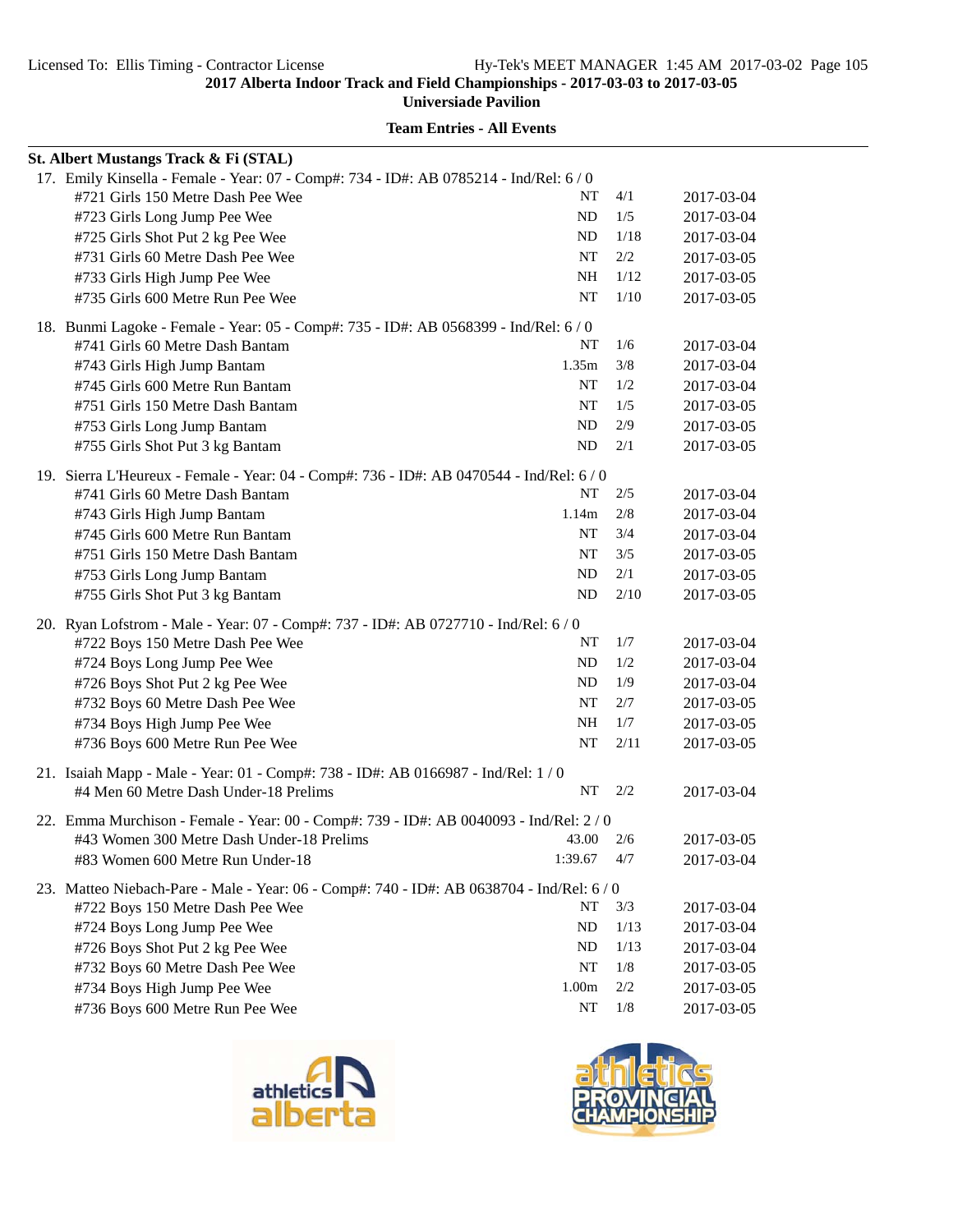**Universiade Pavilion**

|  | St. Albert Mustangs Track & Fi (STAL)                                                   |                   |      |            |  |  |
|--|-----------------------------------------------------------------------------------------|-------------------|------|------------|--|--|
|  | 24. Oakley Paradis - Male - Year: 05 - Comp#: 741 - ID#: AB 0597724 - Ind/Rel: 6 / 0    |                   |      |            |  |  |
|  | #742 Boys 60 Metre Dash Bantam                                                          | NT                | 2/1  | 2017-03-04 |  |  |
|  | #744 Boys High Jump Bantam                                                              | 1.00m             | 2/2  | 2017-03-04 |  |  |
|  | #746 Boys 600 Metre Run Bantam                                                          | NT                | 2/3  | 2017-03-04 |  |  |
|  | #752 Boys 150 Metre Dash Bantam                                                         | NT                | 3/2  | 2017-03-05 |  |  |
|  | #754 Boys Long Jump Bantam                                                              | ND                | 1/13 | 2017-03-05 |  |  |
|  | #756 Boys Shot Put 3 kg Bantam                                                          | ND                | 1/8  | 2017-03-05 |  |  |
|  | 25. Abby Pawlik - Female - Year: 04 - Comp#: 742 - ID#: AB 0433957 - Ind/Rel: 6 / 0     |                   |      |            |  |  |
|  | #741 Girls 60 Metre Dash Bantam                                                         | NT                | 3/6  | 2017-03-04 |  |  |
|  | #743 Girls High Jump Bantam                                                             | 1.10 <sub>m</sub> | 2/7  | 2017-03-04 |  |  |
|  | #745 Girls 600 Metre Run Bantam                                                         | NT                | 2/1  | 2017-03-04 |  |  |
|  | #751 Girls 150 Metre Dash Bantam                                                        | NT                | 4/1  | 2017-03-05 |  |  |
|  | #753 Girls Long Jump Bantam                                                             | ND                | 2/3  | 2017-03-05 |  |  |
|  | #755 Girls Shot Put 3 kg Bantam                                                         | ND                | 2/9  | 2017-03-05 |  |  |
|  | 26. Kaeb Pellerin - Male - Year: 08 - Comp#: 743 - ID#: AB 0842012 - Ind/Rel: 6/0       |                   |      |            |  |  |
|  | #702 Boys 50 Metre Dash Tyke                                                            | NT                | 2/4  | 2017-03-04 |  |  |
|  | #704 Boys Long Jump Tyke                                                                | ND                | 1/5  | 2017-03-04 |  |  |
|  | #706 Boys 400 Metre Dash Tyke                                                           | NT                | 2/4  | 2017-03-04 |  |  |
|  | #712 Boys 60 Metre Dash Tyke                                                            | NT                | 2/6  | 2017-03-05 |  |  |
|  | #714 Boys Other Standing LJ Tyke                                                        | ND                | 1/11 | 2017-03-05 |  |  |
|  | #716 Boys Shot Put 2 kg Tyke                                                            | ND                | 1/19 | 2017-03-05 |  |  |
|  | 27. Dillon Sharpe - Male - Year: 00 - Comp#: 744 - ID#: AB 0025664 - Ind/Rel: 2 / 0     |                   |      |            |  |  |
|  | #4 Men 60 Metre Dash Under-18 Prelims                                                   | 7.38              | 2/4  | 2017-03-04 |  |  |
|  | #44 Men 300 Metre Dash Under-18 Prelims                                                 | 36.79             | 7/6  | 2017-03-05 |  |  |
|  | 28. Sophie Tamano - Female - Year: 03 - Comp#: 745 - ID#: AB 0391428 - Ind/Rel: 1 / 0   |                   |      |            |  |  |
|  | #81 Women 600 Metre Run Midget                                                          | NT                | 1/3  | 2017-03-05 |  |  |
|  | 29. Nicholas Vandenberg - Male - Year: 06 - Comp#: 746 - ID#: AB 0664214 - Ind/Rel: 3/0 |                   |      |            |  |  |
|  | #722 Boys 150 Metre Dash Pee Wee                                                        | NT                | 2/6  | 2017-03-04 |  |  |
|  | #724 Boys Long Jump Pee Wee                                                             | ND                | 1/6  | 2017-03-04 |  |  |
|  | #726 Boys Shot Put 2 kg Pee Wee                                                         | ND                | 1/11 | 2017-03-04 |  |  |
|  | 30. Kelsey Wallace - Female - Year: 05 - Comp#: 747 - ID#: AB 0560627 - Ind/Rel: 3 / 0  |                   |      |            |  |  |
|  | #741 Girls 60 Metre Dash Bantam                                                         | NT.               | 2/2  | 2017-03-04 |  |  |
|  | #743 Girls High Jump Bantam                                                             | 1.00m             | 2/3  | 2017-03-04 |  |  |
|  | #745 Girls 600 Metre Run Bantam                                                         | NT                | 3/7  | 2017-03-04 |  |  |
|  | 31. Jacob Wessel - Male - Year: 03 - Comp#: 748 - ID#: AB 0380488 - Ind/Rel: 4 / 0      |                   |      |            |  |  |
|  | #2 Men 60 Metre Dash Midget Prelims                                                     | 8.32              | 5/1  | 2017-03-04 |  |  |
|  | #42 Men 300 Metre Dash Midget Prelims                                                   | 43.49             | 8/7  | 2017-03-05 |  |  |
|  | #362 Men High Jump Midget                                                               | 1.65m             | 2/7  | 2017-03-05 |  |  |
|  | #402 Men Shot Put 4 kg Midget                                                           | 9.06m             | 1/8  | 2017-03-04 |  |  |



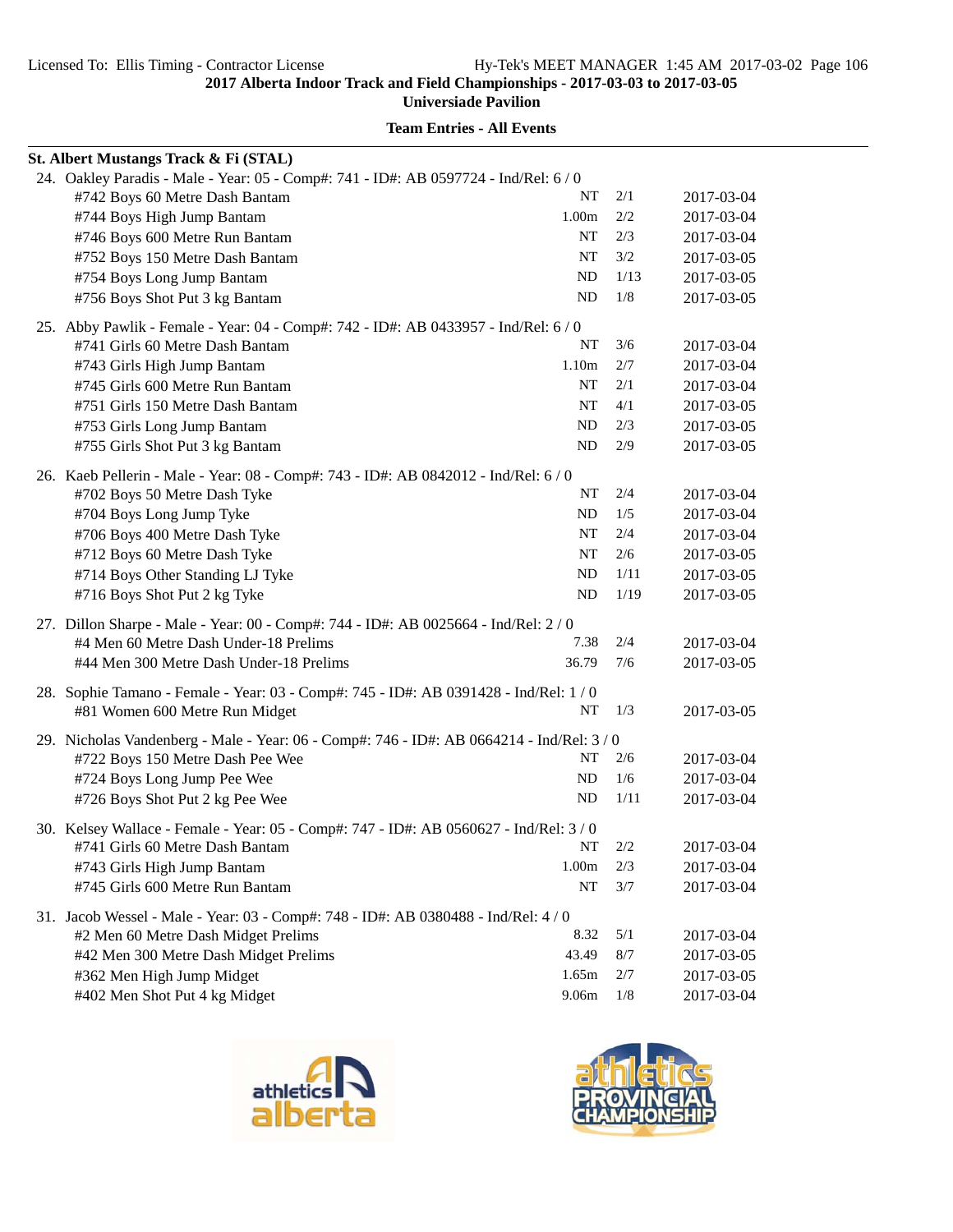**Universiade Pavilion**

| St. Albert Mustangs Track & Fi (STAL)                                                        |                   |      |            |  |  |  |  |
|----------------------------------------------------------------------------------------------|-------------------|------|------------|--|--|--|--|
| 32. Kaitlin Wiles - Female - Year: 09 - Comp#: 749 - ID#: AB 0920675 - Ind/Rel: 6 / 0        |                   |      |            |  |  |  |  |
| #701 Girls 50 Metre Dash Tyke                                                                | NT                | 1/7  | 2017-03-04 |  |  |  |  |
| #703 Girls Long Jump Tyke                                                                    | ND                | 1/13 | 2017-03-04 |  |  |  |  |
| #705 Girls 400 Metre Dash Tyke                                                               | NT                | 1/11 | 2017-03-04 |  |  |  |  |
| #711 Girls 60 Metre Dash Tyke                                                                | NT                | 1/3  | 2017-03-05 |  |  |  |  |
| #713 Girls Other Standing LJ Tyke                                                            | N <sub>D</sub>    | 1/3  | 2017-03-05 |  |  |  |  |
| #715 Girls Shot Put 2 kg Tyke                                                                | ND                | 1/3  | 2017-03-05 |  |  |  |  |
| 33. Zoey Wiles - Female - Year: 05 - Comp#: 750 - ID#: AB 0598495 - Ind/Rel: 6/0             |                   |      |            |  |  |  |  |
| #741 Girls 60 Metre Dash Bantam                                                              | NT                | 4/9  | 2017-03-04 |  |  |  |  |
| #743 Girls High Jump Bantam                                                                  | 1.00 <sub>m</sub> | 2/11 | 2017-03-04 |  |  |  |  |
| #745 Girls 600 Metre Run Bantam                                                              | NT                | 3/2  | 2017-03-04 |  |  |  |  |
| #751 Girls 150 Metre Dash Bantam                                                             | NT                | 3/4  | 2017-03-05 |  |  |  |  |
| #753 Girls Long Jump Bantam                                                                  | ND.               | 2/11 | 2017-03-05 |  |  |  |  |
| #755 Girls Shot Put 3 kg Bantam                                                              | ND                | 2/2  | 2017-03-05 |  |  |  |  |
| Total Individual Entries: 137 - Total Relays: 0<br><b>St. Albert Mustangs Track &amp; Fi</b> |                   |      |            |  |  |  |  |



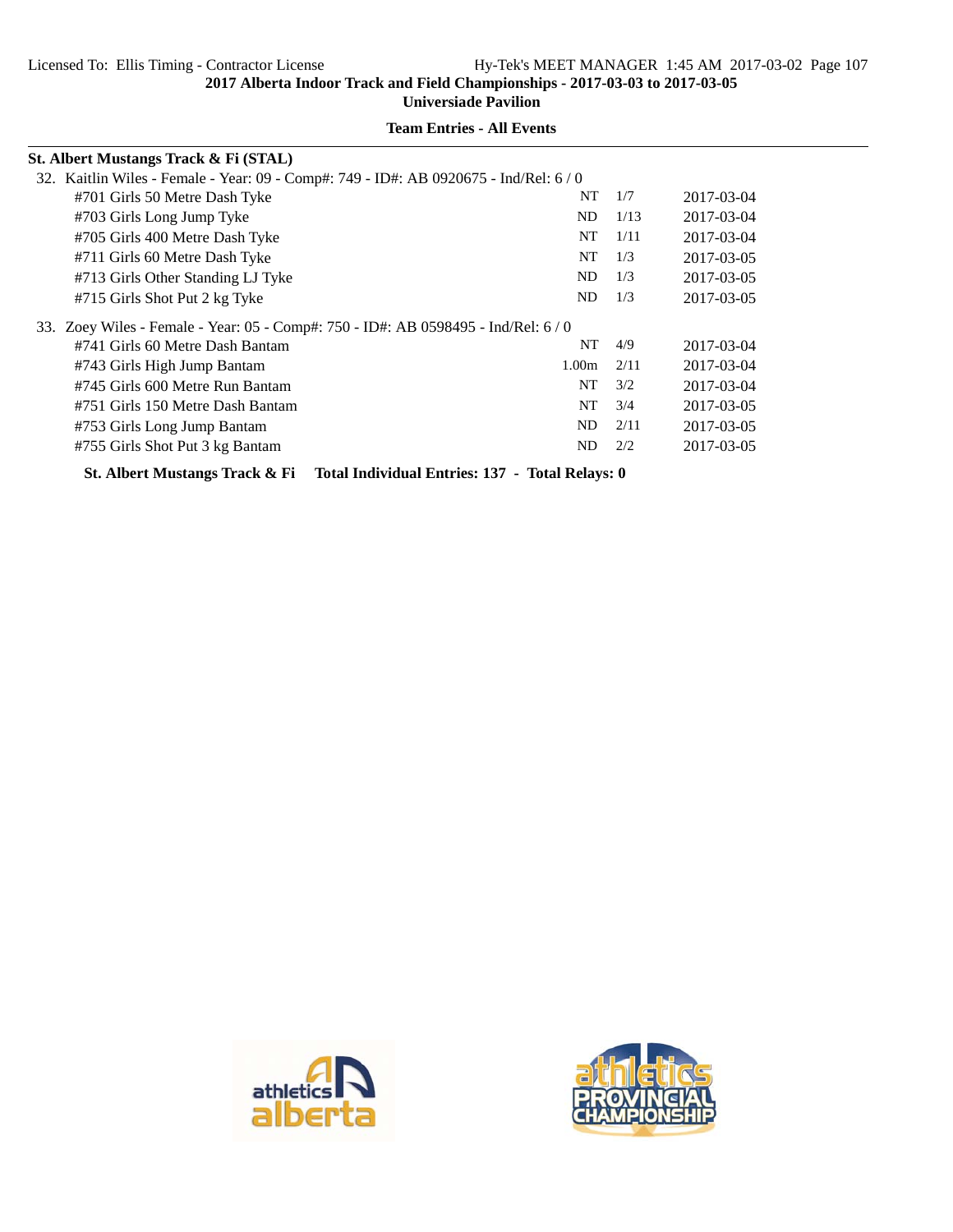**Universiade Pavilion**

|                                                                                     | <b>U Of C Athletics Club (UCAC)</b>                                                         |            |       |            |  |  |  |
|-------------------------------------------------------------------------------------|---------------------------------------------------------------------------------------------|------------|-------|------------|--|--|--|
|                                                                                     | 1. Jake Armstrong - Male - Year: 97 - Comp#: 751 - ID#: AB 9753181 - Ind/Rel: 2 / 0         |            |       |            |  |  |  |
|                                                                                     | #132 Men 1000 Metre Run Senior                                                              | NT         | 1/1   | 2017-03-04 |  |  |  |
|                                                                                     | #172 Men 1500 Metre Run Senior                                                              | 4:07.35    | 1/3   | 2017-03-03 |  |  |  |
|                                                                                     | 2. Thomas Armstrong - Male - Year: 01 - Comp#: 752 - ID#: AB 0165772 - Ind/Rel: 2 / 0       |            |       |            |  |  |  |
|                                                                                     | #124 Men 1000 Metre Run Under-18                                                            | 2:42.77    | 2/7   | 2017-03-05 |  |  |  |
|                                                                                     | #164 Men 1500 Metre Run Under-18                                                            | 4:22.77    | 2/8   | 2017-03-04 |  |  |  |
|                                                                                     | 3. Peri Bentley - Female - Year: 00 - Comp#: 753 - ID#: AB 0095460 - Ind/Rel: 2 / 0         |            |       |            |  |  |  |
|                                                                                     | #123 Women 1000 Metre Run Under-18                                                          | 3:28.82    | 1/9   | 2017-03-05 |  |  |  |
|                                                                                     | #163 Women 1500 Metre Run Under-18                                                          | 5:12.27    | 1/2   | 2017-03-04 |  |  |  |
|                                                                                     | 4. Caitlin Bergman - Female - Year: 01 - Comp#: 754 - ID#: AB 0120238 - Ind/Rel: 2 / 0      |            |       |            |  |  |  |
|                                                                                     | #123 Women 1000 Metre Run Under-18                                                          | NT         | 1/10  | 2017-03-05 |  |  |  |
|                                                                                     | #163 Women 1500 Metre Run Under-18                                                          | NT         | 1/4   | 2017-03-04 |  |  |  |
|                                                                                     | 5. Jenna Bertschmann - Female - Year: 00 - Comp#: 755 - ID#: AB 0085261 - Ind/Rel: 2 / 0    |            |       |            |  |  |  |
|                                                                                     | #83 Women 600 Metre Run Under-18                                                            | NT         | 1/4   | 2017-03-04 |  |  |  |
|                                                                                     | #123 Women 1000 Metre Run Under-18                                                          | <b>NT</b>  | 1/8   | 2017-03-05 |  |  |  |
|                                                                                     | 6. Molly Brown - Female - Year: 99 - Comp#: 756 - ID#: AB 9910394 - Ind/Rel: 2 / 0          |            |       |            |  |  |  |
|                                                                                     | #7 Women 60 Metre Dash Under-20 Prelims                                                     | NT         | 2/7   | 2017-03-03 |  |  |  |
|                                                                                     | #47 Women 300 Metre Dash Under-20 Prelims                                                   | NT         | 3/3   | 2017-03-04 |  |  |  |
|                                                                                     | 7. Juan Celis - Male - Year: 99 - Comp#: 757 - ID#: AB 9989983 - Ind/Rel: 2 / 0             |            |       |            |  |  |  |
|                                                                                     | #128 Men 1000 Metre Run Under-20                                                            | 2:45.51    | 2/11  | 2017-03-04 |  |  |  |
|                                                                                     | #168 Men 1500 Metre Run Under-20                                                            | 4:21.98    | 2/10  | 2017-03-03 |  |  |  |
|                                                                                     | 8. Pelumi Dada - Female - Year: 99 - Comp#: 758 - ID#: AB 9958486 - Ind/Rel: 2 / 1          |            |       |            |  |  |  |
|                                                                                     | #7 Women 60 Metre Dash Under-20 Prelims                                                     | 8.69       | 1/8   | 2017-03-03 |  |  |  |
|                                                                                     | #327 Women Long Jump Under-20                                                               | 4.44m      | 1/4   | 2017-03-03 |  |  |  |
|                                                                                     | #287 Women 4x200 Metre Relay Under-20 (4)                                                   | 1:45.00    | 1/7   | 2017-03-03 |  |  |  |
| 9. Matthew Forman - Male - Year: 00 - Comp#: 759 - ID#: AB 0029649 - Ind/Rel: 2 / 0 |                                                                                             |            |       |            |  |  |  |
|                                                                                     | #124 Men 1000 Metre Run Under-18                                                            | 2:50.65    | 2/5   | 2017-03-05 |  |  |  |
|                                                                                     | #164 Men 1500 Metre Run Under-18                                                            | NT         | 1/11  | 2017-03-04 |  |  |  |
|                                                                                     | 10. Britney Hammerlindl - Female - Year: 00 - Comp#: 760 - ID#: AB 0028415 - Ind/Rel: 3 / 0 |            |       |            |  |  |  |
|                                                                                     | #3 Women 60 Metre Dash Under-18 Prelims                                                     | NT         | - 1/9 | 2017-03-04 |  |  |  |
|                                                                                     | #323 Women Long Jump Under-18                                                               | $ND$ $1/3$ |       | 2017-03-04 |  |  |  |
|                                                                                     | #363 Women High Jump Under-18                                                               | NH         | 1/7   | 2017-03-04 |  |  |  |
|                                                                                     | 11. Mya Hastie - Female - Year: 00 - Comp#: 761 - ID#: AB 0084020 - Ind/Rel: 1/0            |            |       |            |  |  |  |
|                                                                                     | #3 Women 60 Metre Dash Under-18 Prelims                                                     | 8.31       | 1/4   | 2017-03-04 |  |  |  |
|                                                                                     | 12. Alexis Johnson - Female - Year: 00 - Comp#: 762 - ID#: AB 0053931 - Ind/Rel: 2/0        |            |       |            |  |  |  |
|                                                                                     | #403 Women Shot Put 3 kg Under-18                                                           | 12.34m     | 1/10  | 2017-03-04 |  |  |  |
|                                                                                     | #423 Women Weight Throw 7.26 kg Under-18                                                    | 12.98m     | 1/3   | 2017-03-05 |  |  |  |



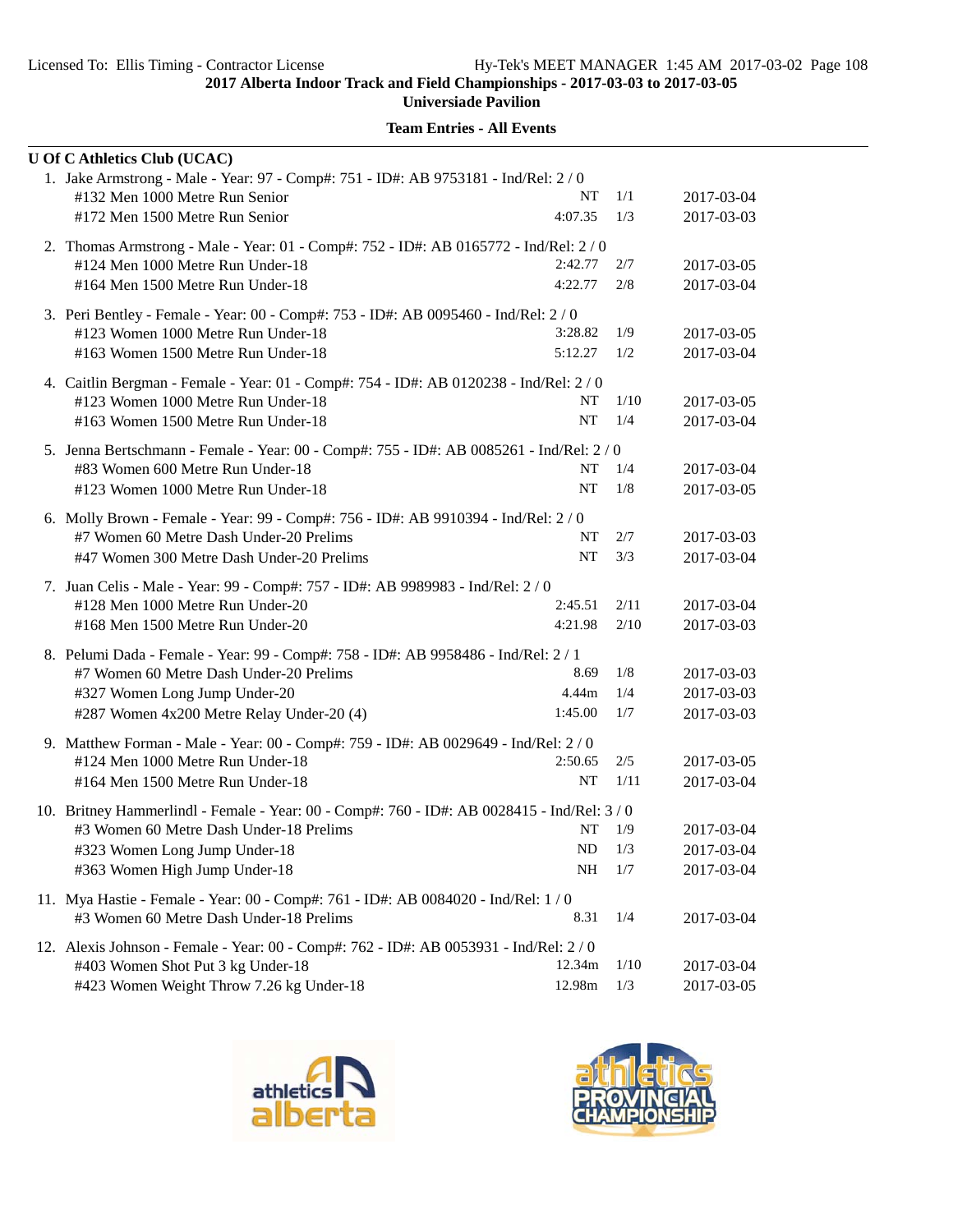| <b>U Of C Athletics Club (UCAC)</b>                                                                                                                                                                                          |                           |                   |                                        |
|------------------------------------------------------------------------------------------------------------------------------------------------------------------------------------------------------------------------------|---------------------------|-------------------|----------------------------------------|
| 13. Julianne Kemper - Female - Year: 99 - Comp#: 763 - ID#: AB 9943996 - Ind/Rel: 2 / 1<br>#7 Women 60 Metre Dash Under-20 Prelims<br>#47 Women 300 Metre Dash Under-20 Prelims<br>#287 Women 4x200 Metre Relay Under-20 (1) | 8.58<br>44.37<br>1:45.00  | 2/8<br>2/4<br>1/7 | 2017-03-03<br>2017-03-04<br>2017-03-03 |
| 14. Calista Kleine - Female - Year: 00 - Comp#: 764 - ID#: AB 0091987 - Ind/Rel: 2/0<br>#3 Women 60 Metre Dash Under-18 Prelims<br>#383 Women Pole Vault Under-18                                                            | 8.69<br>2.70 <sub>m</sub> | 4/8<br>1/3        | 2017-03-04<br>2017-03-04               |
| 15. Lauren Kolodnicki - Female - Year: 01 - Comp#: 765 - ID#: AB 0189194 - Ind/Rel: 2 / 0<br>#3 Women 60 Metre Dash Under-18 Prelims<br>#323 Women Long Jump Under-18                                                        | 8.89<br>4.49m             | 2/2<br>2/13       | 2017-03-04<br>2017-03-04               |
| 16. Michael Kondro - Male - Year: 93 - Comp#: 766 - ID#: AB 9392798 - Ind/Rel: 2/0<br>#132 Men 1000 Metre Run Senior<br>#172 Men 1500 Metre Run Senior                                                                       | 2:33.43<br><b>NT</b>      | 1/3<br>1/6        | 2017-03-04<br>2017-03-03               |
| 17. Alyson Koo - Female - Year: 02 - Comp#: 767 - ID#: AB 0275090 - Ind/Rel: 1 / 0<br>#401 Women Shot Put 3 kg Midget                                                                                                        | 9.77m                     | 2/12              | 2017-03-04                             |
| 18. Maciek Krolikowski - Male - Year: 91 - Comp#: 768 - ID#: AB 9123721 - Ind/Rel: 2 / 0<br>#52 Men 300 Metre Dash Senior Prelims<br>#92 Men 600 Metre Run Senior                                                            | 38.08<br>1:23.21          | 2/5<br>1/7        | 2017-03-04<br>2017-03-03               |
| 19. Carter Lane - Male - Year: 99 - Comp#: 769 - ID#: AB 9917119 - Ind/Rel: 3/0<br>#8 Men 60 Metre Dash Under-20 Prelims<br>#328 Men Long Jump Under-20<br>#348 Men Triple Jump Under-20                                     | 7.43<br>6.12m<br>12.36m   | 1/6<br>1/1<br>1/4 | 2017-03-03<br>2017-03-03<br>2017-03-04 |
| 20. Nickolas Laporte - Male - Year: 89 - Comp#: 770 - ID#: AB 8956876 - Ind/Rel: 1/0<br>#12 Men 60 Metre Dash Senior Prelims                                                                                                 | NT                        | 2/2               | 2017-03-03                             |
| 21. Eric Lutz - Male - Year: 98 - Comp#: 771 - ID#: AB 9826632 - Ind/Rel: 2 / 0<br>#128 Men 1000 Metre Run Under-20<br>#168 Men 1500 Metre Run Under-20                                                                      | NT<br>NT                  | 1/3<br>1/2        | 2017-03-04<br>2017-03-03               |
| 22. Evodie Makasa - Female - Year: 99 - Comp#: 772 - ID#: AB 9948644 - Ind/Rel: 2 / 0<br>#7 Women 60 Metre Dash Under-20 Prelims<br>#327 Women Long Jump Under-20                                                            | 8.22<br>5.17m             | 1/5<br>1/7        | 2017-03-03<br>2017-03-03               |
| 23. David McNish - Male - Year: 99 - Comp#: 773 - ID#: AB 9943452 - Ind/Rel: 2 / 0<br>#128 Men 1000 Metre Run Under-20<br>#168 Men 1500 Metre Run Under-20                                                                   | 2:39.02<br>4:18.35        | 2/5<br>2/1        | 2017-03-04<br>2017-03-03               |
| 24. Musa Mohannad - Male - Year: 99 - Comp#: 774 - ID#: AB 9959001 - Ind/Rel: 1 / 0<br>#8 Men 60 Metre Dash Under-20 Prelims                                                                                                 | 7.86                      | 2/7               | 2017-03-03                             |
| 25. Sophia Nowicki - Female - Year: 99 - Comp#: 775 - ID#: AB 9977521 - Ind/Rel: 2 / 0<br>#127 Women 1000 Metre Run Under-20<br>#167 Women 1500 Metre Run Under-20                                                           | NT<br>4:59.68             | 1/6<br>1/1        | 2017-03-04<br>2017-03-03               |



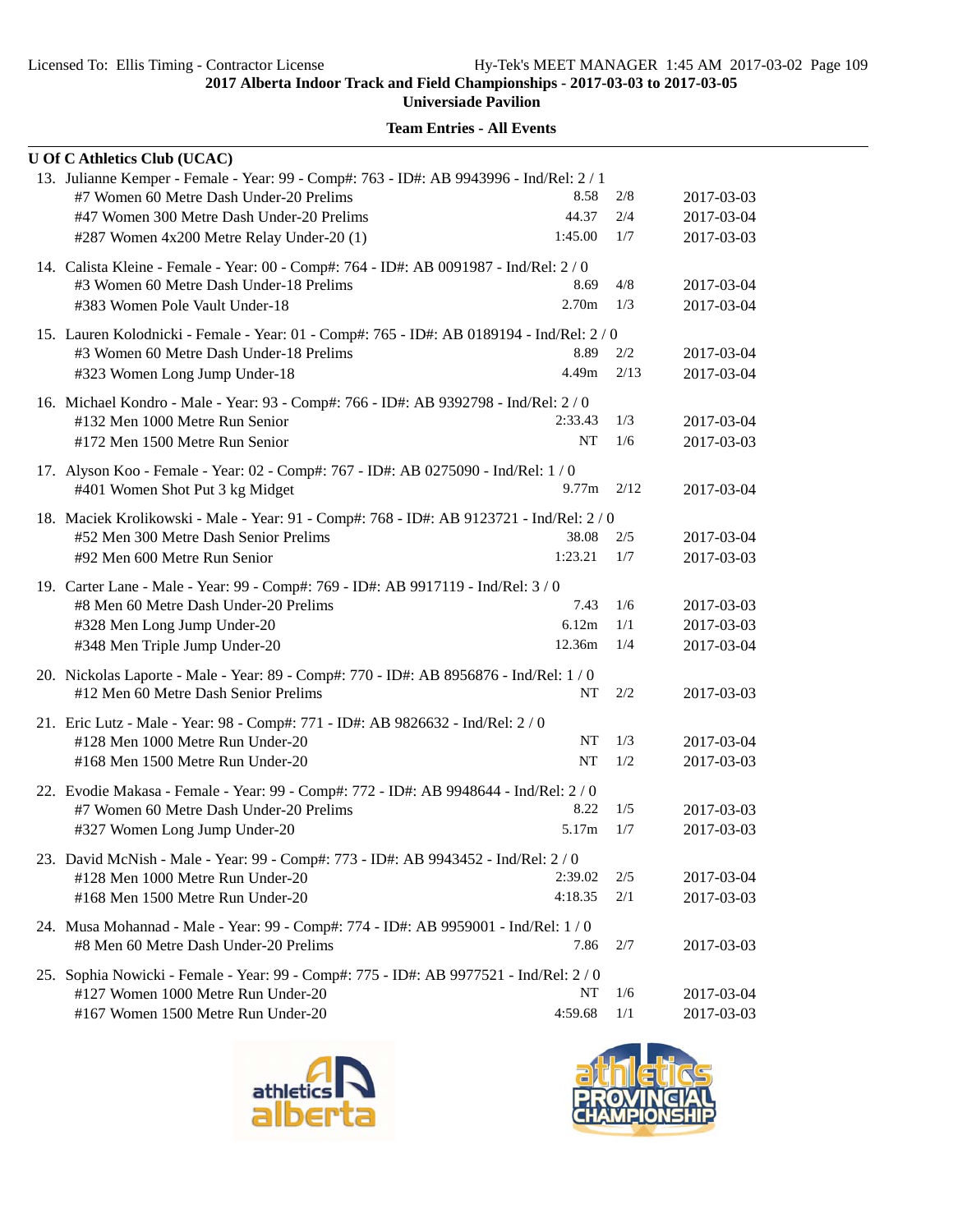| <b>Team Entries - All Events</b> |
|----------------------------------|
|----------------------------------|

| <b>U Of C Athletics Club (UCAC)</b>                                                                                                                                                                                                     |                                                |                          |                                                      |
|-----------------------------------------------------------------------------------------------------------------------------------------------------------------------------------------------------------------------------------------|------------------------------------------------|--------------------------|------------------------------------------------------|
| 26. Osereme Omosun - Female - Year: 99 - Comp#: 776 - ID#: AB 9951090 - Ind/Rel: 1 / 0<br>#7 Women 60 Metre Dash Under-20 Prelims                                                                                                       | 8.42                                           | 1/1                      | 2017-03-03                                           |
| 27. Austin Ost - Male - Year: 95 - Comp#: 777 - ID#: AB 9522957 - Ind/Rel: 3 / 0<br>#12 Men 60 Metre Dash Senior Prelims<br>#272 Men 60 Metre Hurdles 1.07 m Senior<br>#272X Men 60 Metre Hurdles 1.07 m Exhib Senior                   | 7.22<br>8.78<br>8.78                           | 2/6<br>1/6<br>1/5        | 2017-03-03<br>2017-03-04<br>2017-03-04               |
| 28. Sam Rajah - Female - Year: 01 - Comp#: 778 - ID#: AB 0121949 - Ind/Rel: 2 / 0<br>#43 Women 300 Metre Dash Under-18 Prelims<br>#83 Women 600 Metre Run Under-18                                                                      | 46.12<br>NT                                    | 3/4<br>1/6               | 2017-03-05<br>2017-03-04                             |
| 29. Alexander Royall - Male - Year: 00 - Comp#: 779 - ID#: AB 0015329 - Ind/Rel: 2/0<br>#124 Men 1000 Metre Run Under-18<br>#164 Men 1500 Metre Run Under-18                                                                            | 2:39.98<br>4:16.19                             | 2/9<br>2/11              | 2017-03-05<br>2017-03-04                             |
| 30. Kennedy Rypien - Female - Year: 99 - Comp#: 780 - ID#: AB 9985762 - Ind/Rel: 3 / 1<br>#327 Women Long Jump Under-20<br>#367 Women High Jump Under-20<br>#387 Women Pole Vault Under-20<br>#287 Women 4x200 Metre Relay Under-20 (2) | 4.91m<br>1.35m<br>2.40 <sub>m</sub><br>1:45.00 | 1/2<br>1/1<br>1/1<br>1/7 | 2017-03-03<br>2017-03-03<br>2017-03-04<br>2017-03-03 |
| 31. Nicole Struthers - Female - Year: 90 - Comp#: 781 - ID#: AB 9064158 - Ind/Rel: 2/0<br>#131 Women 1000 Metre Run Senior<br>#171 Women 1500 Metre Run Senior                                                                          | 3:28.16<br>5:37.24                             | 1/9<br>1/5               | 2017-03-04<br>2017-03-03                             |
| 32. Jovana Tepavac - Female - Year: 99 - Comp#: 782 - ID#: AB 9941966 - Ind/Rel: 2 / 0<br>#127 Women 1000 Metre Run Under-20<br>#167 Women 1500 Metre Run Under-20                                                                      | 3:04.32<br>4:48.49                             | 1/3<br>1/3               | 2017-03-04<br>2017-03-03                             |
| 33. Maximus Thiessen - Male - Year: 00 - Comp#: 783 - ID#: AB 0033277 - Ind/Rel: 2 / 0<br>#124 Men 1000 Metre Run Under-18<br>#164 Men 1500 Metre Run Under-18                                                                          | 2:39.49<br>4:10.31                             | 2/6<br>2/2               | 2017-03-05<br>2017-03-04                             |
| 34. Martin Undheim - Male - Year: 02 - Comp#: 784 - ID#: AB 0229155 - Ind/Rel: 3/0<br>#82 Men 600 Metre Run Midget<br>#142 Men 1200 Metre Run Midget<br>#182 Men 2000 Metre Run Midget                                                  | NT<br>3:54.04<br>6:57.15                       | 1/6<br>2/11<br>1/4       | 2017-03-05<br>2017-03-04<br>2017-03-05               |
| 35. Isaac Wetmore - Male - Year: 01 - Comp#: 785 - ID#: AB 0134503 - Ind/Rel: 2 / 0<br>#84 Men 600 Metre Run Under-18<br>#124 Men 1000 Metre Run Under-18                                                                               | 1:26.80<br>2:40.30                             | 4/7<br>2/13              | 2017-03-04<br>2017-03-05                             |
| 36. Darienne Wourms - Female - Year: 01 - Comp#: 786 - ID#: AB 0181199 - Ind/Rel: 2 / 0<br>#123 Women 1000 Metre Run Under-18<br>#163 Women 1500 Metre Run Under-18                                                                     | 3:26.11<br>5:31.05                             | 1/1<br>1/9               | 2017-03-05<br>2017-03-04                             |



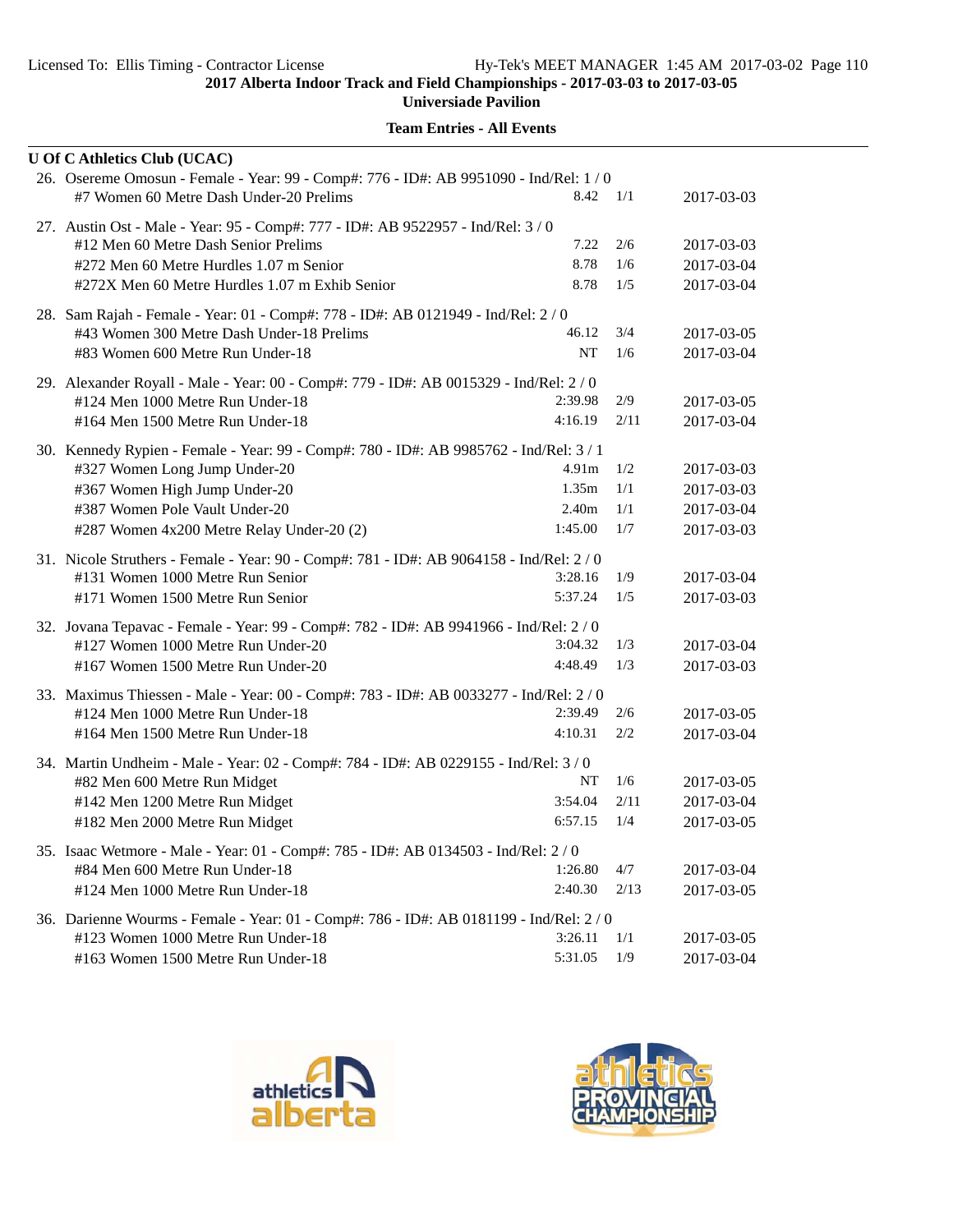| <b>U Of C Athletics Club (UCAC)</b>                                                          |         |     |            |  |  |  |  |
|----------------------------------------------------------------------------------------------|---------|-----|------------|--|--|--|--|
| 37. Katelyn Yackel - Female - Year: 98 - Comp#: 787 - ID#: AB 9851690 - Ind/Rel: 3/1         |         |     |            |  |  |  |  |
| #47 Women 300 Metre Dash Under-20 Prelims                                                    | 45.17   | 1/4 | 2017-03-04 |  |  |  |  |
| #267 Women 60 Metre Hurdles 0.84 m Under-20                                                  | 9.01    | 1/5 | 2017-03-04 |  |  |  |  |
| #267X Women 60 Metre Hurdles 0.84 m Exhib Under-20                                           | 9.01    | 1/5 | 2017-03-04 |  |  |  |  |
| $\text{\#287}$ Women 4x200 Metre Relay Under-20 (3)                                          | 1:45.00 | 1/7 | 2017-03-03 |  |  |  |  |
| U Of C Athletics Club                                                                        |         |     |            |  |  |  |  |
| #287 Women 4x200 Metre Relay Under-20                                                        | 1:45.00 | 1/7 | 2017-03-03 |  |  |  |  |
| #763 Julianne Kemper 99; #780 Kennedy Rypien 99; #787 Katelyn Yackel 98; #758 Pelumi Dada 99 |         |     |            |  |  |  |  |
| U Of C Athletics Club Total Individual Entries: 75 - Total Relays: 1                         |         |     |            |  |  |  |  |



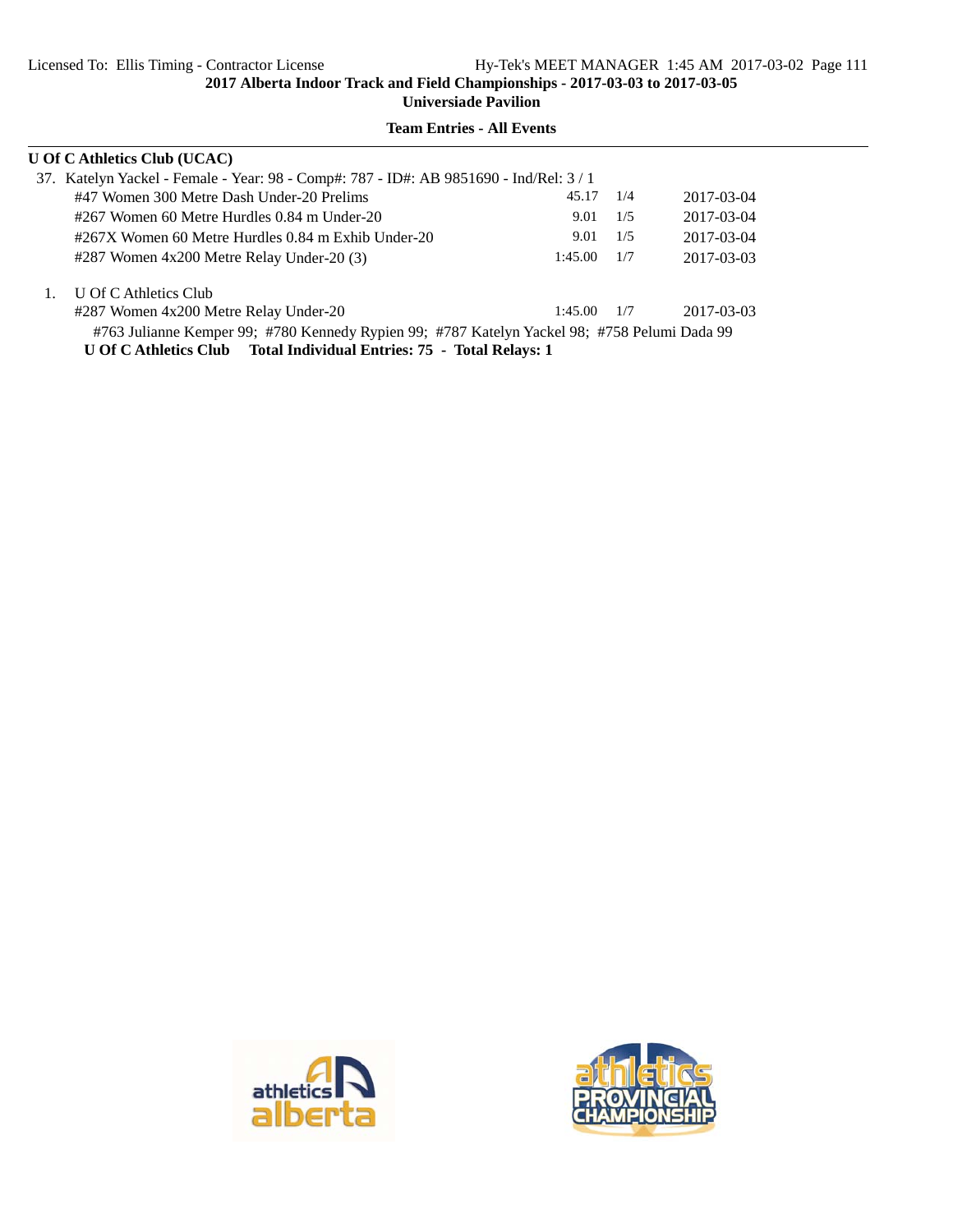| <b>Unattached (UNA)</b>                                                                                                                                                                                                                                                                          |           |       |            |
|--------------------------------------------------------------------------------------------------------------------------------------------------------------------------------------------------------------------------------------------------------------------------------------------------|-----------|-------|------------|
| 1. Lewis Aaron - Male - Year: 93 - Comp#: 788 - ID#: 0SCHOOL - Ind/Rel: 2 / 0                                                                                                                                                                                                                    |           |       |            |
| #20 Men 60 Metre Dash Special O Para/Special O                                                                                                                                                                                                                                                   | NT        | 1/3   | 2017-03-04 |
| #30 Men 200 Metre Dash Special O Para/Special O                                                                                                                                                                                                                                                  | NT        | 1/5   | 2017-03-04 |
| 2. Iain Cheyne - Male - Year: 92 - Comp#: 789 - ID#: 9238154 - Ind/Rel: 2 / 0                                                                                                                                                                                                                    |           |       |            |
| #20 Men 60 Metre Dash Special O Para/Special O                                                                                                                                                                                                                                                   | NT        | 1/2   | 2017-03-04 |
| #30 Men 200 Metre Dash Special O Para/Special O                                                                                                                                                                                                                                                  | NT        | 1/7   | 2017-03-04 |
| 3. Dvoughn Floyd - Male - Year: 96 - Comp#: 790 - ID#: 0SCHOOL - Ind/Rel: 2 / 0                                                                                                                                                                                                                  |           |       |            |
| #20 Men 60 Metre Dash Special O Para/Special O                                                                                                                                                                                                                                                   | NT        | 1/5   | 2017-03-04 |
| #30 Men 200 Metre Dash Special O Para/Special O                                                                                                                                                                                                                                                  | NT        | 1/3   | 2017-03-04 |
| 4. Megan Goudreau - Female - Year: 94 - Comp#: 791 - ID#: 0SCHOOL - Ind/Rel: 2 / 0                                                                                                                                                                                                               |           |       |            |
| #19 Women 60 Metre Dash Special O Para/Special O                                                                                                                                                                                                                                                 | <b>NT</b> | 1/5   | 2017-03-04 |
| #29 Women 200 Metre Dash Special O Para/Special O                                                                                                                                                                                                                                                | NT        | $1/7$ | 2017-03-04 |
| 5. David Kwas - Male - Year: 98 - Comp#: 792 - ID#: 0SCHOOL - Ind/Rel: 2 / 0                                                                                                                                                                                                                     |           |       |            |
| #20 Men 60 Metre Dash Special O Para/Special O                                                                                                                                                                                                                                                   | <b>NT</b> | 1/6   | 2017-03-04 |
| #30 Men 200 Metre Dash Special O Para/Special O                                                                                                                                                                                                                                                  | NT        | 2/7   | 2017-03-04 |
| 6. Alexandra Lo - Female - Year: 92 - Comp#: 793 - ID#: 0SCHOOL - Ind/Rel: 2/0                                                                                                                                                                                                                   |           |       |            |
| #19 Women 60 Metre Dash Special O Para/Special O                                                                                                                                                                                                                                                 | NT        | 1/4   | 2017-03-04 |
| #29 Women 200 Metre Dash Special O Para/Special O                                                                                                                                                                                                                                                | NT        | 1/5   | 2017-03-04 |
| 7. Benjamin Mergaert - Male - Year: 88 - Comp#: 794 - ID#: 0SCHOOL - Ind/Rel: 2/0                                                                                                                                                                                                                |           |       |            |
| #20 Men 60 Metre Dash Special O Para/Special O                                                                                                                                                                                                                                                   | <b>NT</b> | 1/7   | 2017-03-04 |
| #30 Men 200 Metre Dash Special O Para/Special O                                                                                                                                                                                                                                                  | NT        | 2/1   | 2017-03-04 |
| 8. Devyn Renzetti - Male - Year: 95 - Comp#: 795 - ID#: 9587248 - Ind/Rel: 2 / 0                                                                                                                                                                                                                 |           |       |            |
| #20 Men 60 Metre Dash Special O Para/Special O                                                                                                                                                                                                                                                   | NT        | 1/1   | 2017-03-04 |
| #30 Men 200 Metre Dash Special O Para/Special O                                                                                                                                                                                                                                                  | NT        | 2/5   | 2017-03-04 |
|                                                                                                                                                                                                                                                                                                  |           |       |            |
| 9. Meghan Sander - Female - Year: 92 - Comp#: 796 - ID#: 0SCHOOL - Ind/Rel: 2 / 0<br>#19 Women 60 Metre Dash Special O Para/Special O                                                                                                                                                            | NT        | 1/6   | 2017-03-04 |
| #29 Women 200 Metre Dash Special O Para/Special O                                                                                                                                                                                                                                                | NT        | 1/3   | 2017-03-04 |
|                                                                                                                                                                                                                                                                                                  |           |       |            |
| 10. Brittany Sinclair - Female - Year: 96 - Comp#: 797 - ID#: 0SCHOOL - Ind/Rel: 2 / 0                                                                                                                                                                                                           |           |       |            |
| #19 Women 60 Metre Dash Special O Para/Special O                                                                                                                                                                                                                                                 | NT        | 1/3   | 2017-03-04 |
| #29 Women 200 Metre Dash Special O Para/Special O                                                                                                                                                                                                                                                | NT        | 1/1   | 2017-03-04 |
| 11. Jean Paul Veress - Male - Year: 90 - Comp#: 798 - ID#: 0SCHOOL - Ind/Rel: 2 / 0                                                                                                                                                                                                              |           |       |            |
| #20 Men 60 Metre Dash Special O Para/Special O                                                                                                                                                                                                                                                   | NT        | 1/4   | 2017-03-04 |
| #30 Men 200 Metre Dash Special O Para/Special O                                                                                                                                                                                                                                                  | <b>NT</b> | 1/1   | 2017-03-04 |
| $\mathbf{r}$ and $\mathbf{r}$ are $\mathbf{r}$ and $\mathbf{r}$ and $\mathbf{r}$ are $\mathbf{r}$ and $\mathbf{r}$ and $\mathbf{r}$ and $\mathbf{r}$ are $\mathbf{r}$ and $\mathbf{r}$ and $\mathbf{r}$ are $\mathbf{r}$ and $\mathbf{r}$ and $\mathbf{r}$ are $\mathbf{r}$ and $\mathbf{r}$ are |           |       |            |





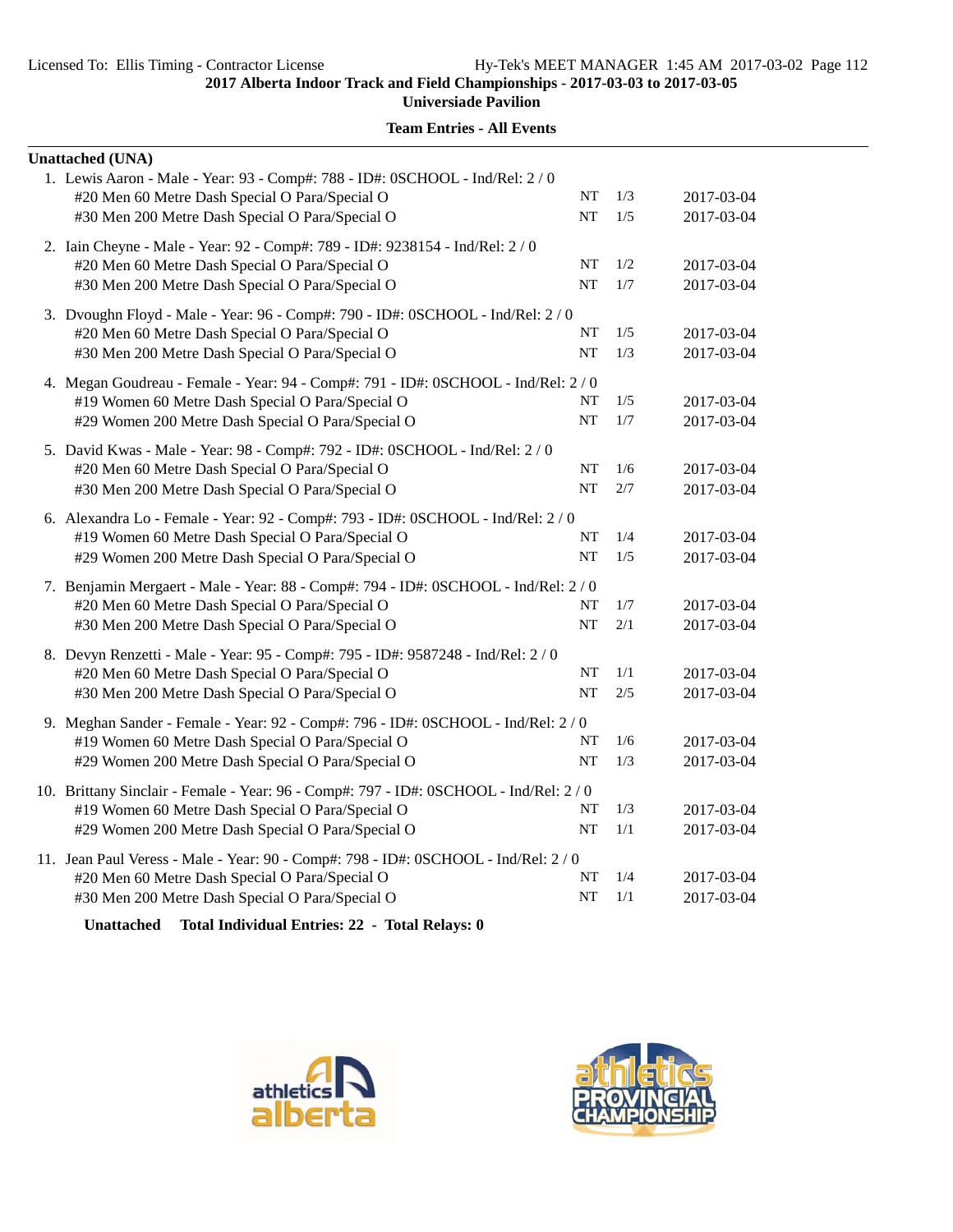| <b>Unattached Alberta (UNAB)</b>                                                                                      |          |            |                          |
|-----------------------------------------------------------------------------------------------------------------------|----------|------------|--------------------------|
| AB CAN                                                                                                                |          |            |                          |
| 1. Oluwabunmi Akinyede - Female - Year: 02 - Comp#: 799 - ID#: AB 0245149 - Ind/Rel: 3 / 0                            | NT       | 5/7        |                          |
| #1 Women 60 Metre Dash Midget Prelims                                                                                 | NT       |            | 2017-03-04               |
| #41 Women 300 Metre Dash Midget Prelims                                                                               | NT       | 5/5<br>3/2 | 2017-03-05<br>2017-03-05 |
| #261 Women 60 Metre Hurdles 0.76 m Midget Prelims                                                                     |          |            |                          |
| 2. Anakin Bretzer - Male - Year: 08 - Comp#: 800 - ID#: AB 0815754 - Ind/Rel: 6 / 0                                   |          |            |                          |
| #702 Boys 50 Metre Dash Tyke                                                                                          | 9.45     | 3/6        | 2017-03-04               |
| #704 Boys Long Jump Tyke                                                                                              | 2.75m    | 1/4        | 2017-03-04               |
| #706 Boys 400 Metre Dash Tyke                                                                                         | NT       | 2/10       | 2017-03-04               |
| #712 Boys 60 Metre Dash Tyke                                                                                          | 11.02    | 3/3        | 2017-03-05               |
| #714 Boys Other Standing LJ Tyke                                                                                      | 1.55m    | 1/3        | 2017-03-05               |
| #716 Boys Shot Put 2 kg Tyke                                                                                          | 4.60m    | 1/12       | 2017-03-05               |
| 3. Eden Bretzer - Female - Year: 03 - Comp#: 801 - ID#: AB 0351344 - Ind/Rel: 2 / 0                                   |          |            |                          |
| #1 Women 60 Metre Dash Midget Prelims                                                                                 | 8.53     | 7/4        | 2017-03-04               |
| #321 Women Long Jump Midget                                                                                           | 4.54m    | 2/9        | 2017-03-04               |
| 4. Paityn Bretzer - Female - Year: 99 - Comp#: 802 - ID#: AB 9939000 - Ind/Rel: 1 / 0                                 |          |            |                          |
| #7 Women 60 Metre Dash Under-20 Prelims                                                                               | NT       | 1/7        | 2017-03-03               |
| 5. Dave Brown - Male - Year: 58 - Comp#: 803 - ID#: AB 5867909 - Ind/Rel: 2 / 0                                       |          |            |                          |
| #17 Men 35+ 60 Metre Dash Masters                                                                                     | 8.09     | 2/6        | 2017-03-04               |
| #52 Men 300 Metre Dash Senior Prelims                                                                                 | NT       | 2/4        | 2017-03-04               |
| 6. D'Voughn Floyd - Male - Year: 96 - Comp#: 804 - ID#: AB 9674251 - Ind/Rel: 1/0                                     |          |            |                          |
| #44 Men 300 Metre Dash Under-18 Prelims                                                                               | NT       | 4/3        | 2017-03-05               |
|                                                                                                                       |          |            |                          |
| 7. Sarah Han - Female - Year: 01 - Comp#: 805 - ID#: AB 0162824 - Ind/Rel: 1 / 0<br>#403 Women Shot Put 3 kg Under-18 | 10.85m   | 1/8        | 2017-03-04               |
|                                                                                                                       |          |            |                          |
| 8. Brian Hnatiw - Male - Year: 87 - Comp#: 806 - ID#: AB 8758324 - Ind/Rel: 1 / 0                                     |          |            |                          |
| #410 Men Shot Put Para specs Para/Special O                                                                           | ND       | 1/1        | 2017-03-04               |
| 9. Nyema Ingleton - Female - Year: 05 - Comp#: 807 - ID#: AB 0530659 - Ind/Rel: 5/0                                   |          |            |                          |
| #741 Girls 60 Metre Dash Bantam                                                                                       | NT       | 2/3        | 2017-03-04               |
| #743 Girls High Jump Bantam                                                                                           | NH       | 1/10       | 2017-03-04               |
| #745 Girls 600 Metre Run Bantam                                                                                       | NT       | 2/11       | 2017-03-04               |
| #751 Girls 150 Metre Dash Bantam                                                                                      | $\bf NT$ | 3/2        | 2017-03-05               |
| #753 Girls Long Jump Bantam                                                                                           | ND       | 2/4        | 2017-03-05               |
| 10. Fabrice Kabore - Male - Year: 88 - Comp#: 808 - ID#: AB 8850573 - Ind/Rel: 1 / 0                                  |          |            |                          |
| #12 Men 60 Metre Dash Senior Prelims                                                                                  | 7.45     | 1/1        | 2017-03-03               |
| 11. Joban Khuber - Male - Year: 03 - Comp#: 809 - ID#: AB 0374218 - Ind/Rel: 2/0                                      |          |            |                          |
| #2 Men 60 Metre Dash Midget Prelims                                                                                   | NT       | 3/7        | 2017-03-04               |
| #42 Men 300 Metre Dash Midget Prelims                                                                                 | NT       | 6/4        | 2017-03-05               |



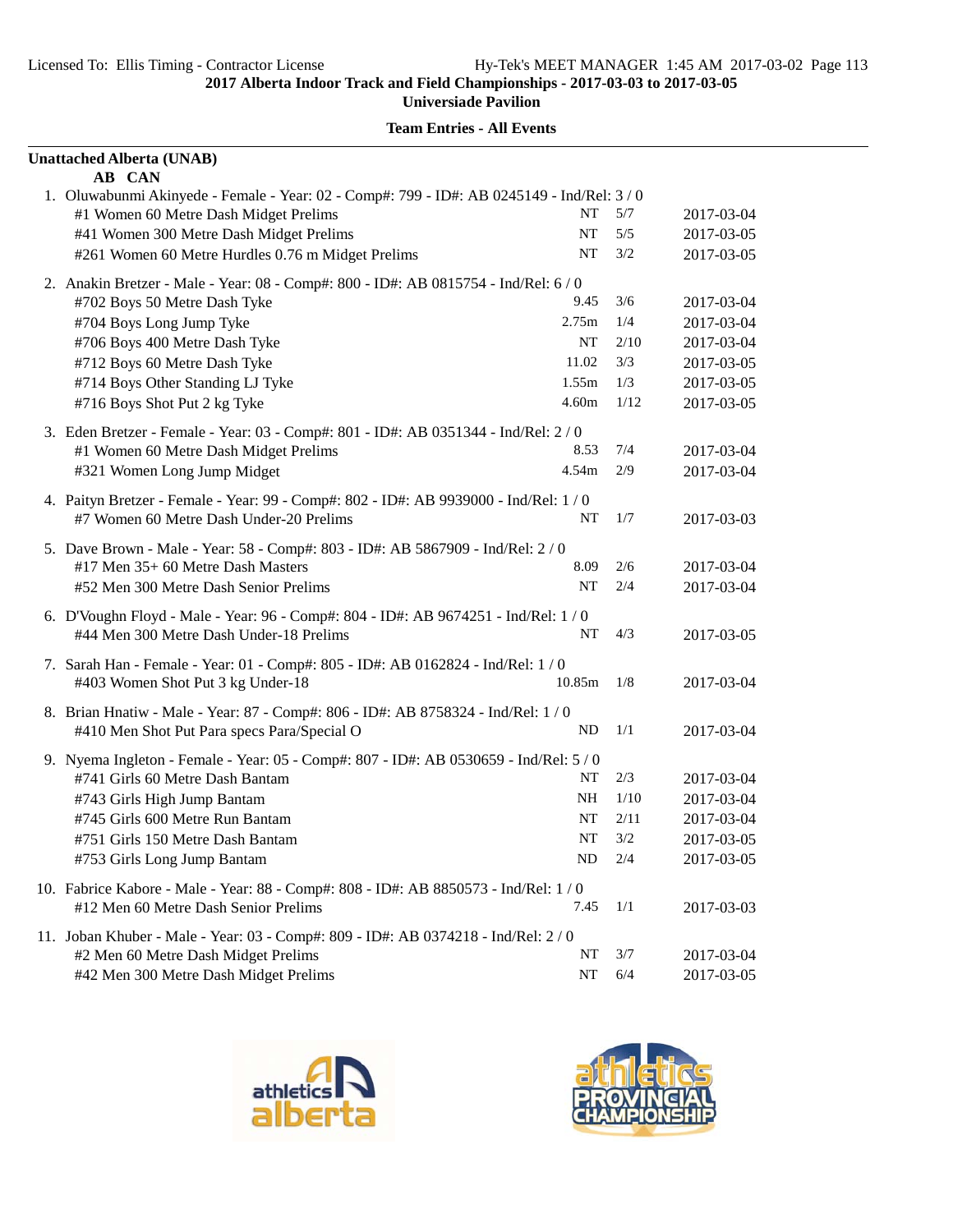| <b>Unattached Alberta (UNAB)</b>                                                                                               |                   |         |            |
|--------------------------------------------------------------------------------------------------------------------------------|-------------------|---------|------------|
| AB CAN<br>12. Chris La Bine - Male - Year: 51 - Comp#: 810 - ID#: AB 5110758 - Ind/Rel: 1/0                                    |                   |         |            |
| #417 Men 35+ Shot Put WMA specs Masters                                                                                        | 8.00m             | 1/4     | 2017-03-04 |
| 13. Sebastian Lind - Male - Year: 03 - Comp#: 811 - ID#: AB 0364964 - Ind/Rel: 2/0                                             |                   |         |            |
| #82 Men 600 Metre Run Midget                                                                                                   | NT                | 2/3     | 2017-03-05 |
| #142 Men 1200 Metre Run Midget                                                                                                 | NT                | 1/9     | 2017-03-04 |
| 14. Justin Little - Male - Year: 99 - Comp#: 812 - ID#: AB 9918807 - Ind/Rel: 1/0<br>#388 Men Pole Vault Under-20              | NH                | 1/3     | 2017-03-04 |
| 15. Timothy Mackay - Male - Year: 99 - Comp#: 813 - ID#: AB 9963207 - Ind/Rel: 1/0<br>#368 Men High Jump Under-20              | 2.01m             | 1/2     | 2017-03-03 |
| 16. Amanda Rummery - Female - Year: 97 - Comp#: 814 - ID#: AB 9733301 - Ind/Rel: 1 / 0                                         |                   |         |            |
| #43 Women 300 Metre Dash Under-18 Prelims                                                                                      | NT                | 6/3     | 2017-03-05 |
| 17. Taylor Schultz - Female - Year: 01 - Comp#: 815 - ID#: AB 0169009 - Ind/Rel: 3/0                                           |                   |         |            |
| #323 Women Long Jump Under-18                                                                                                  | ND                | 1/5     | 2017-03-04 |
| #363 Women High Jump Under-18                                                                                                  | 1.52m             | 1/6     | 2017-03-04 |
| #403 Women Shot Put 3 kg Under-18                                                                                              | 9.97 <sub>m</sub> | 1/4     | 2017-03-04 |
| 18. Kael Snashall - Male - Year: 99 - Comp#: 816 - ID#: AB 9991531 - Ind/Rel: 1 / 0                                            |                   |         |            |
| #388 Men Pole Vault Under-20                                                                                                   | NH                | 1/2     | 2017-03-04 |
| 19. Jenica Swartz - Female - Year: 03 - Comp#: 817 - ID#: AB 0335753 - Ind/Rel: 1/0<br>#41 Women 300 Metre Dash Midget Prelims | NT                | 3/4     | 2017-03-05 |
| 20. Kaitlin Swartz - Female - Year: 00 - Comp#: 818 - ID#: AB 0023344 - Ind/Rel: 2/0                                           |                   |         |            |
| #83 Women 600 Metre Run Under-18                                                                                               | NT                | 1/2     | 2017-03-04 |
| #123 Women 1000 Metre Run Under-18                                                                                             | <b>NT</b>         | 1/6     | 2017-03-05 |
| 21. Andreas Troschke - Male - Year: 99 - Comp#: 819 - ID#: AB 9939606 - Ind/Rel: 1 / 0                                         |                   |         |            |
| #428 Men Weight Throw 11.34 kg Under-20                                                                                        | 20.04m            | 1/3     | 2017-03-03 |
| 22. Helena Troschke - Female - Year: 01 - Comp#: 820 - ID#: AB 0158961 - Ind/Rel: 2 / 0                                        |                   |         |            |
| #403 Women Shot Put 3 kg Under-18                                                                                              | 8.28m             | 1/7     | 2017-03-04 |
| #423 Women Weight Throw 7.26 kg Under-18                                                                                       | 12.11m            | 1/2     | 2017-03-05 |
| 23. Breaux Wilson - Male - Year: 08 - Comp#: 821 - ID#: AB 0883000 - Ind/Rel: 6 / 0                                            |                   |         |            |
| #702 Boys 50 Metre Dash Tyke                                                                                                   | NT –              | 2/6     | 2017-03-04 |
| #704 Boys Long Jump Tyke                                                                                                       | ND                | 1/13    | 2017-03-04 |
| #706 Boys 400 Metre Dash Tyke                                                                                                  | NT                | $2/2\,$ | 2017-03-04 |
| #712 Boys 60 Metre Dash Tyke                                                                                                   | $\bf NT$          | 2/4     | 2017-03-05 |
| #714 Boys Other Standing LJ Tyke                                                                                               | ND                | 1/8     | 2017-03-05 |
| #716 Boys Shot Put 2 kg Tyke                                                                                                   | ND                | 1/5     | 2017-03-05 |
| 24. Kier Wilson - Male - Year: 71 - Comp#: 822 - ID#: AB 7161309 - Ind/Rel: 2 / 0                                              |                   |         |            |
| #432 Men Weight Throw 15.88 kg Senior                                                                                          | <b>ND</b>         | 1/2     | 2017-03-03 |
| #437 Men 35+ Weight Throw WMA specs Masters                                                                                    | ND                | 1/1     | 2017-03-05 |



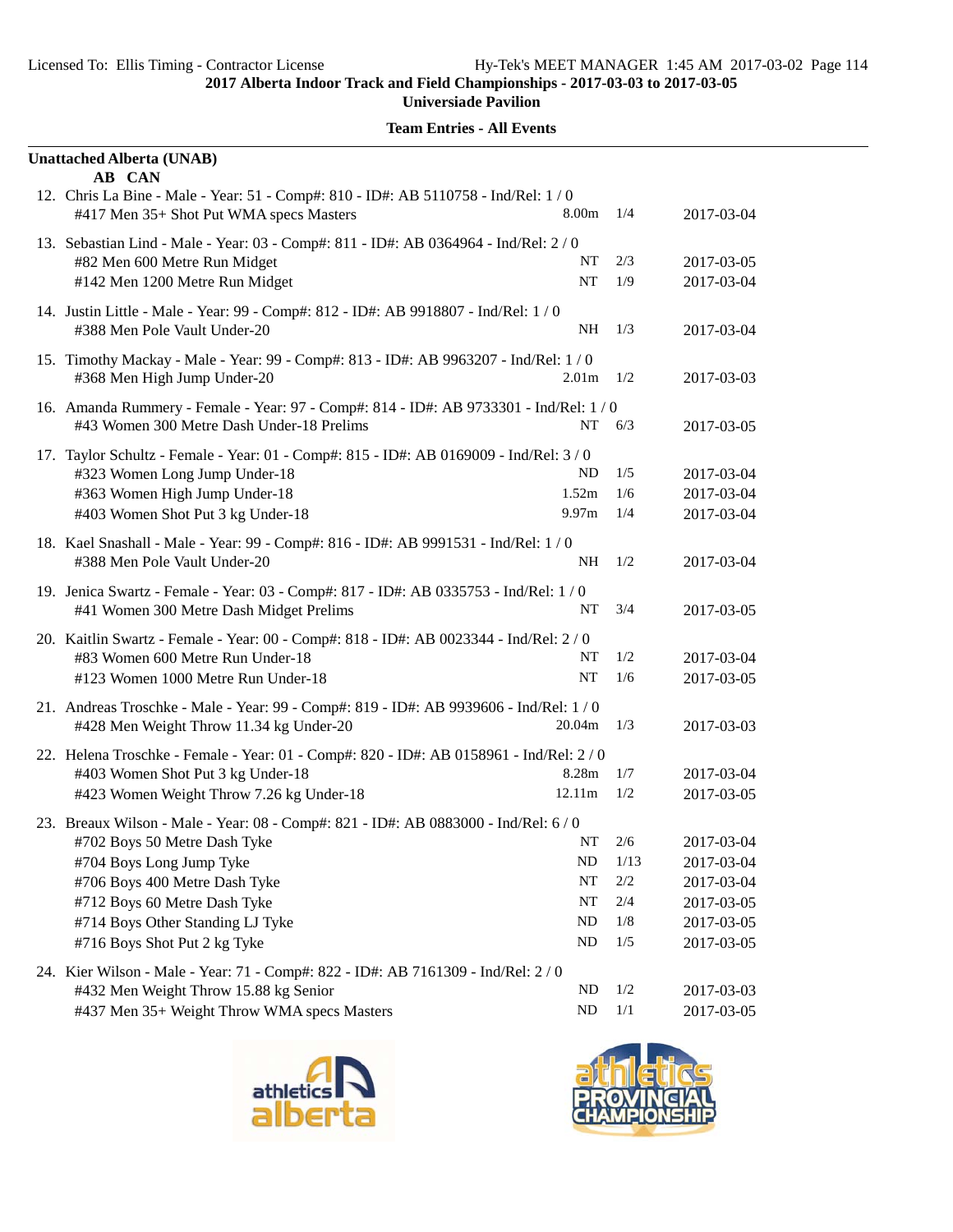**Team Entries - All Events**

| <b>Unattached Alberta (UNAB)</b>                                                 |                |     |            |  |  |  |
|----------------------------------------------------------------------------------|----------------|-----|------------|--|--|--|
| AB CAN                                                                           |                |     |            |  |  |  |
| 25. Clayton Wong - Male - Year: 96 - Comp#: 823 - ID#: AB 9619265 - Ind/Rel: 2/0 |                |     |            |  |  |  |
| #332 Men Long Jump Senior                                                        | 5.99m          | 1/1 | 2017-03-03 |  |  |  |
| #352 Men Triple Jump Senior                                                      | $12.66m$ $1/1$ |     | 2017-03-04 |  |  |  |

**Unattached Alberta Total Individual Entries: 51 - Total Relays: 0**



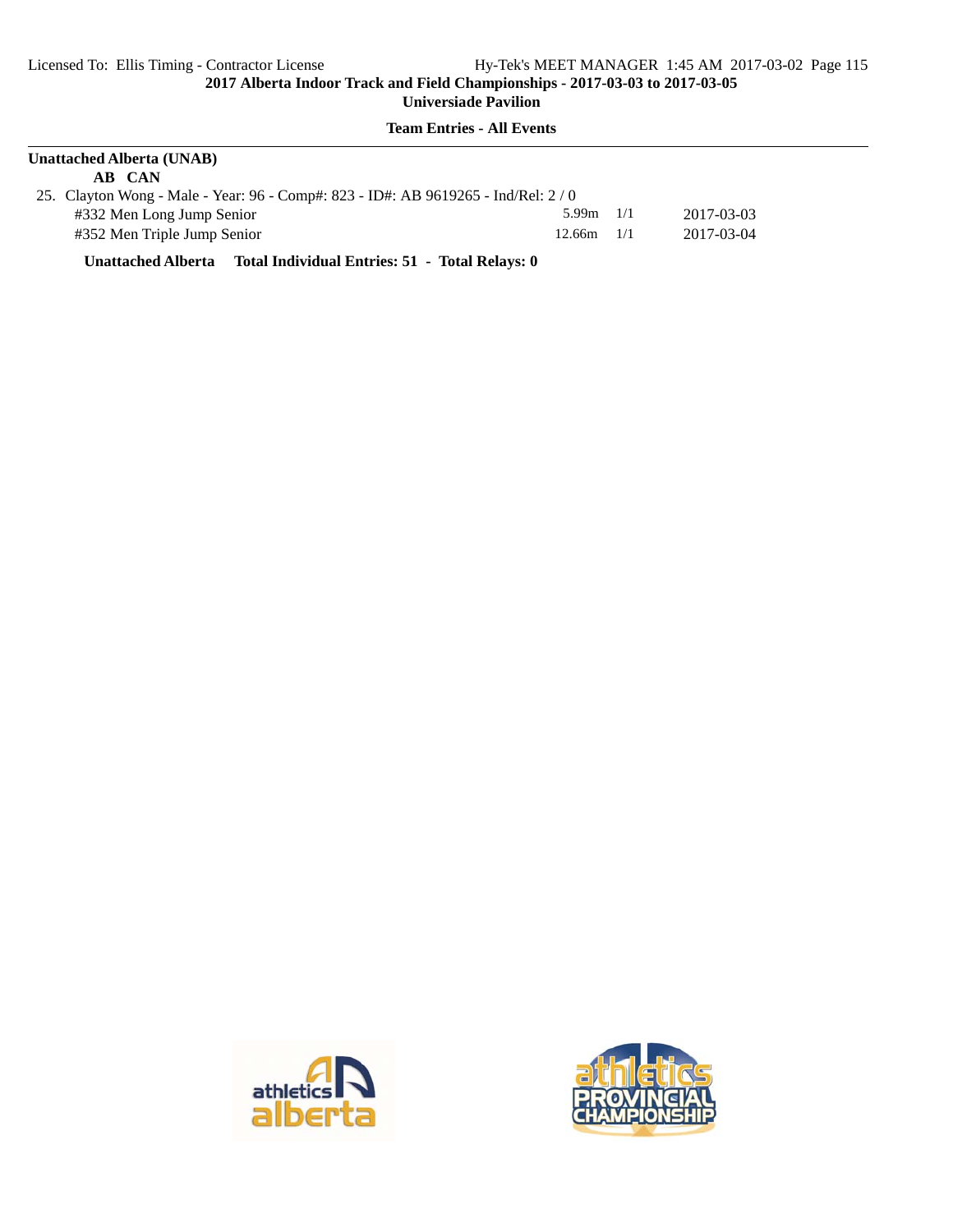**Team Entries - All Events**

| <b>Unattached Northwest Territori (UNNT)</b>                                        |           |      |            |
|-------------------------------------------------------------------------------------|-----------|------|------------|
| 1. William Buckland - Male - Year: 97 - Comp#: 824 - ID#: NT 9728459 - Ind/Rel: 2/0 |           |      |            |
| #172 Men 1500 Metre Run Senior                                                      | 4:18.34   | 1/4  | 2017-03-03 |
| #212 Men 3000 Metre Run Senior                                                      | 9:47.93   | 1/15 | 2017-03-04 |
| 2. Lance Dizon - Male - Year: 01 - Comp#: 825 - ID#: NT 0156785 - Ind/Rel: 5/0      |           |      |            |
| #4 Men 60 Metre Dash Under-18 Prelims                                               | 7.81      | 5/1  | 2017-03-04 |
| #44 Men 300 Metre Dash Under-18 Prelims                                             | 42.17     | 1/4  | 2017-03-05 |
| #324 Men Long Jump Under-18                                                         | 4.94m     | 1/4  | 2017-03-04 |
| #344 Men Triple Jump Under-18                                                       | ND        | 1/5  | 2017-03-05 |
| #404 Men Shot Put 5 kg Under-18                                                     | <b>ND</b> | 1/1  | 2017-03-04 |
| 3. Luke Dizon - Male - Year: 04 - Comp#: 826 - ID#: NT 0440458 - Ind/Rel: 6/0       |           |      |            |
| #742 Boys 60 Metre Dash Bantam                                                      | 8.49      | 5/5  | 2017-03-04 |
| #744 Boys High Jump Bantam                                                          | 1.35m     | 3/3  | 2017-03-04 |
| #746 Boys 600 Metre Run Bantam                                                      | <b>NT</b> | 1/7  | 2017-03-04 |
| #752 Boys 150 Metre Dash Bantam                                                     | <b>NT</b> | 4/1  | 2017-03-05 |
| #754 Boys Long Jump Bantam                                                          | 4.12m     | 2/19 | 2017-03-05 |
| #756 Boys Shot Put 3 kg Bantam                                                      | 5.85m     | 2/11 | 2017-03-05 |
| 4. Fiona Huang - Female - Year: 00 - Comp#: 827 - ID#: NT 0078872 - Ind/Rel: 3/0    |           |      |            |
| #43 Women 300 Metre Dash Under-18 Prelims                                           | 48.04     | 3/5  | 2017-03-05 |
| #83 Women 600 Metre Run Under-18                                                    | 1:49.01   | 3/6  | 2017-03-04 |
| #123 Women 1000 Metre Run Under-18                                                  | 3:26.57   | 1/15 | 2017-03-05 |
|                                                                                     |           |      |            |

**Unattached Northwest Territori Total Individual Entries: 16 - Total Relays: 0**



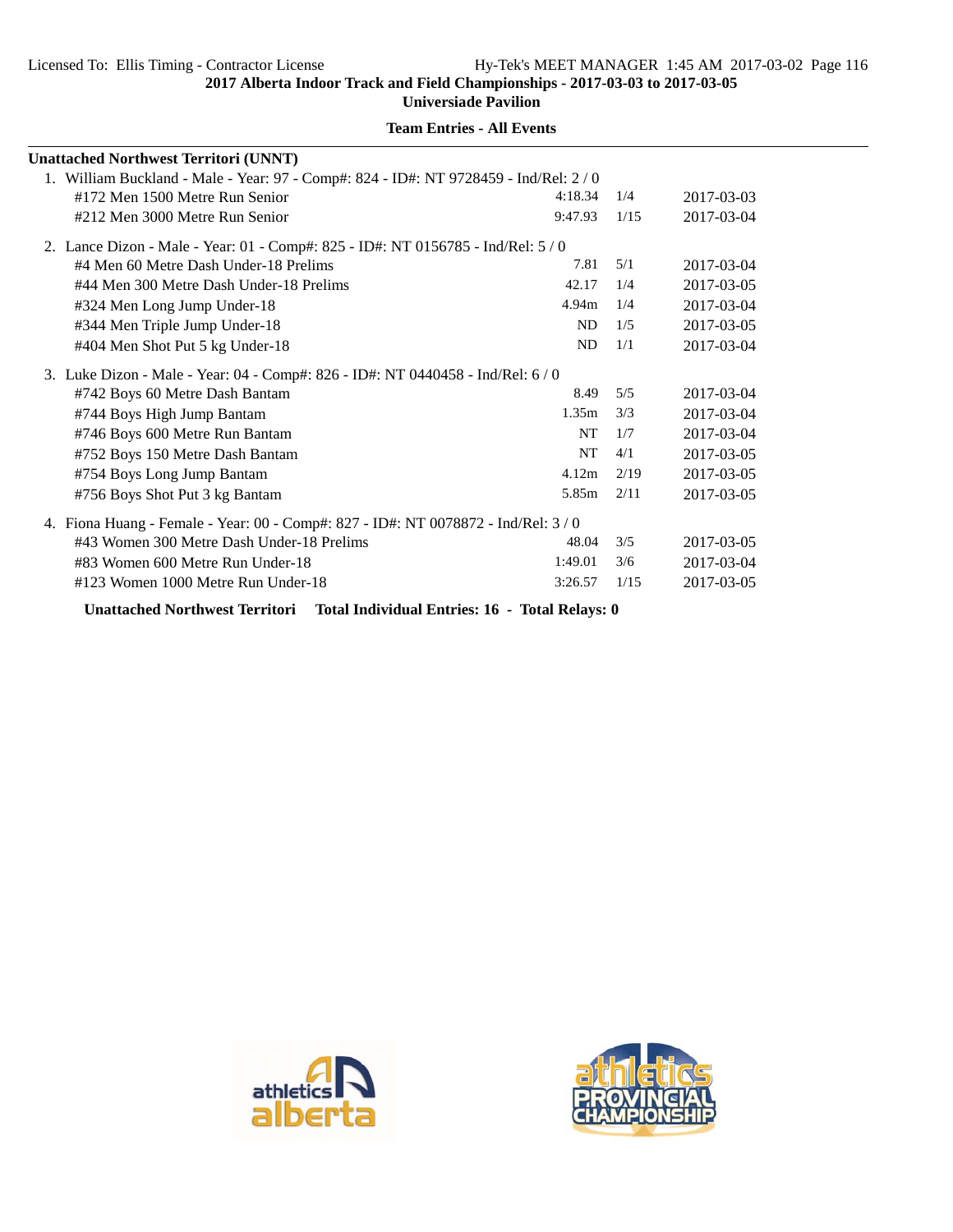| <b>University of Alberta (UOA)</b>                                                                                    |                   |      |            |
|-----------------------------------------------------------------------------------------------------------------------|-------------------|------|------------|
| 1. Emily Cliff - Female - Year: 97 - Comp#: 828 - ID#: AB 9790986 - Ind/Rel: 2 / 0<br>#411 Women Shot Put 4 kg Senior | 13.15m            | 1/3  | 2017-03-04 |
| #431 Women Weight Throw 9.08 kg Senior                                                                                | 9.58m             | 1/1  | 2017-03-03 |
|                                                                                                                       |                   |      |            |
| 2. Rachelle Doyon - Female - Year: 97 - Comp#: 829 - ID#: AB 0school - Ind/Rel: 2/0                                   |                   | 1/6  |            |
| #171 Women 1500 Metre Run Senior                                                                                      | 5:10.69           |      | 2017-03-03 |
| #211 Women 3000 Metre Run Senior                                                                                      | 11:31.07          | 1/3  | 2017-03-04 |
| 3. Nils Erickson - Male - Year: 98 - Comp#: 830 - ID#: AB 9815196 - Ind/Rel: 2/0                                      |                   |      |            |
| #128 Men 1000 Metre Run Under-20                                                                                      | 2:46.19           | 2/1  | 2017-03-04 |
| #168 Men 1500 Metre Run Under-20                                                                                      | 4:19.04           | 2/11 | 2017-03-03 |
| 4. James Gibbons - Male - Year: 96 - Comp#: 831 - ID#: AB 0school - Ind/Rel: 1 / 0                                    |                   |      |            |
| #372 Men High Jump Senior                                                                                             | 1.90 <sub>m</sub> | 1/1  | 2017-03-03 |
| 5. Dacia Gramlick - Female - Year: 97 - Comp#: 832 - ID#: AB 9730973 - Ind/Rel: 2 / 0                                 |                   |      |            |
| #411 Women Shot Put 4 kg Senior                                                                                       | 11.29m            | 1/5  | 2017-03-04 |
| #431 Women Weight Throw 9.08 kg Senior                                                                                | 12.10m            | 1/2  | 2017-03-03 |
|                                                                                                                       |                   |      |            |
| 6. Jalyse Haluszka - Female - Year: 98 - Comp#: 833 - ID#: AB 0school - Ind/Rel: 1 / 0                                | 1.46m             | 1/4  |            |
| #367 Women High Jump Under-20                                                                                         |                   |      | 2017-03-03 |
| 7. Danielle Kabatoff - Female - Year: 93 - Comp#: 834 - ID#: AB 9361984 - Ind/Rel: 2 / 0                              |                   |      |            |
| #331 Women Long Jump Senior                                                                                           | <b>ND</b>         | 1/1  | 2017-03-03 |
| #371 Women High Jump Senior                                                                                           | <b>NH</b>         | 1/1  | 2017-03-03 |
| 8. Curtis Thompson - Male - Year: 97 - Comp#: 835 - ID#: AB 9710667 - Ind/Rel: 1 / 0                                  |                   |      |            |
| #212 Men 3000 Metre Run Senior                                                                                        | 9:54.41           | 1/13 | 2017-03-04 |
| 9. Aida Valevicius - Female - Year: 89 - Comp#: 836 - ID#: AB 8968427 - Ind/Rel: 2/0                                  |                   |      |            |
| #171 Women 1500 Metre Run Senior                                                                                      | 5:14.08           | 1/9  | 2017-03-03 |
| #211 Women 3000 Metre Run Senior                                                                                      | 11:04.95          | 1/1  | 2017-03-04 |
|                                                                                                                       |                   |      |            |
| 10. Samira Zabian - Female - Year: 98 - Comp#: 837 - ID#: AB 0school - Ind/Rel: 1 / 0                                 |                   |      |            |
| #327 Women Long Jump Under-20                                                                                         | 4.89m             | 1/6  | 2017-03-03 |
| <b>University of Alberta</b><br>Total Individual Entries: 16 - Total Relays: 0                                        |                   |      |            |



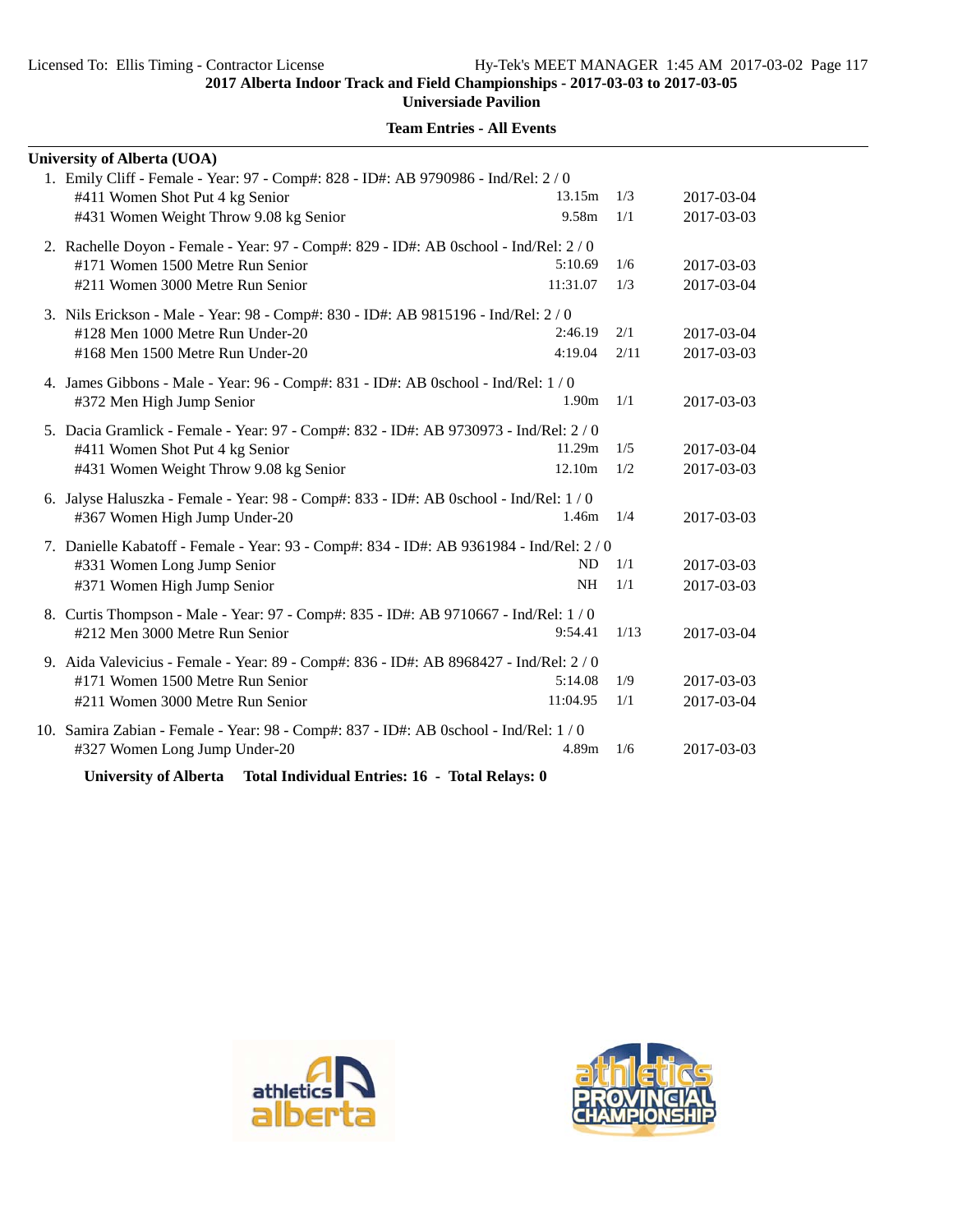| <b>University of Calgary (UOFC)</b>                                                   |                   |      |            |
|---------------------------------------------------------------------------------------|-------------------|------|------------|
| 1. Kwaku Addo-Osafo - Male - Year: 95 - Comp#: 838 - ID#: AB 9561106 - Ind/Rel: 2 / 0 |                   |      |            |
| #272 Men 60 Metre Hurdles 1.07 m Senior                                               | 8.85              | 1/4  | 2017-03-04 |
| #272X Men 60 Metre Hurdles 1.07 m Exhib Senior                                        | 8.85              | 1/4  | 2017-03-04 |
| 2. Mohamed Asiff - Male - Year: 97 - Comp#: 839 - ID#: AB 0school - Ind/Rel: 2 / 0    |                   |      |            |
| #412 Men Shot Put 7.26 kg Senior                                                      | 11.29m            | 1/1  | 2017-03-04 |
| #432 Men Weight Throw 15.88 kg Senior                                                 | 10.56m            | 1/1  | 2017-03-03 |
| 3. Lucas Harrison - Male - Year: 98 - Comp#: 840 - ID#: AB 9880498 - Ind/Rel: 2/0     |                   |      |            |
| #128 Men 1000 Metre Run Under-20                                                      | 2:42.50           | 2/8  | 2017-03-04 |
| #168 Men 1500 Metre Run Under-20                                                      | 4:15.65           | 2/9  | 2017-03-03 |
| 4. Douglas Kondro - Male - Year: 93 - Comp#: 841 - ID#: AB 9392028 - Ind/Rel: 2/0     |                   |      |            |
| #92 Men 600 Metre Run Senior                                                          | 1:26.29           | 1/6  | 2017-03-03 |
| #132 Men 1000 Metre Run Senior                                                        | 2:38.14           | 1/2  | 2017-03-04 |
| 5. Daniel Melanson - Male - Year: 98 - Comp#: 842 - ID#: AB 9851137 - Ind/Rel: 3/0    |                   |      |            |
| #328 Men Long Jump Under-20                                                           | 6.05m             | 1/2  | 2017-03-03 |
| #348 Men Triple Jump Under-20                                                         | 11.35m            | 1/1  | 2017-03-04 |
| #368 Men High Jump Under-20                                                           | 1.60 <sub>m</sub> | 1/6  | 2017-03-03 |
| 6. Geoffrey Michalak - Male - Year: 93 - Comp#: 843 - ID#: AB 0school - Ind/Rel: 2/0  |                   |      |            |
| #172 Men 1500 Metre Run Senior                                                        | 4:35.35           | 1/2  | 2017-03-03 |
| #212 Men 3000 Metre Run Senior                                                        | 10:00.39          | 1/11 | 2017-03-04 |
| 7. Allison Mulhall - Female - Year: 98 - Comp#: 844 - ID#: AB 0school - Ind/Rel: 2/0  |                   |      |            |
| #7 Women 60 Metre Dash Under-20 Prelims                                               | 8.57              | 2/2  | 2017-03-03 |
| #387 Women Pole Vault Under-20                                                        | 2.61 <sub>m</sub> | 1/2  | 2017-03-04 |
|                                                                                       |                   |      |            |

**Team Entries - All Events**

**University of Calgary Total Individual Entries: 15 - Total Relays: 0**



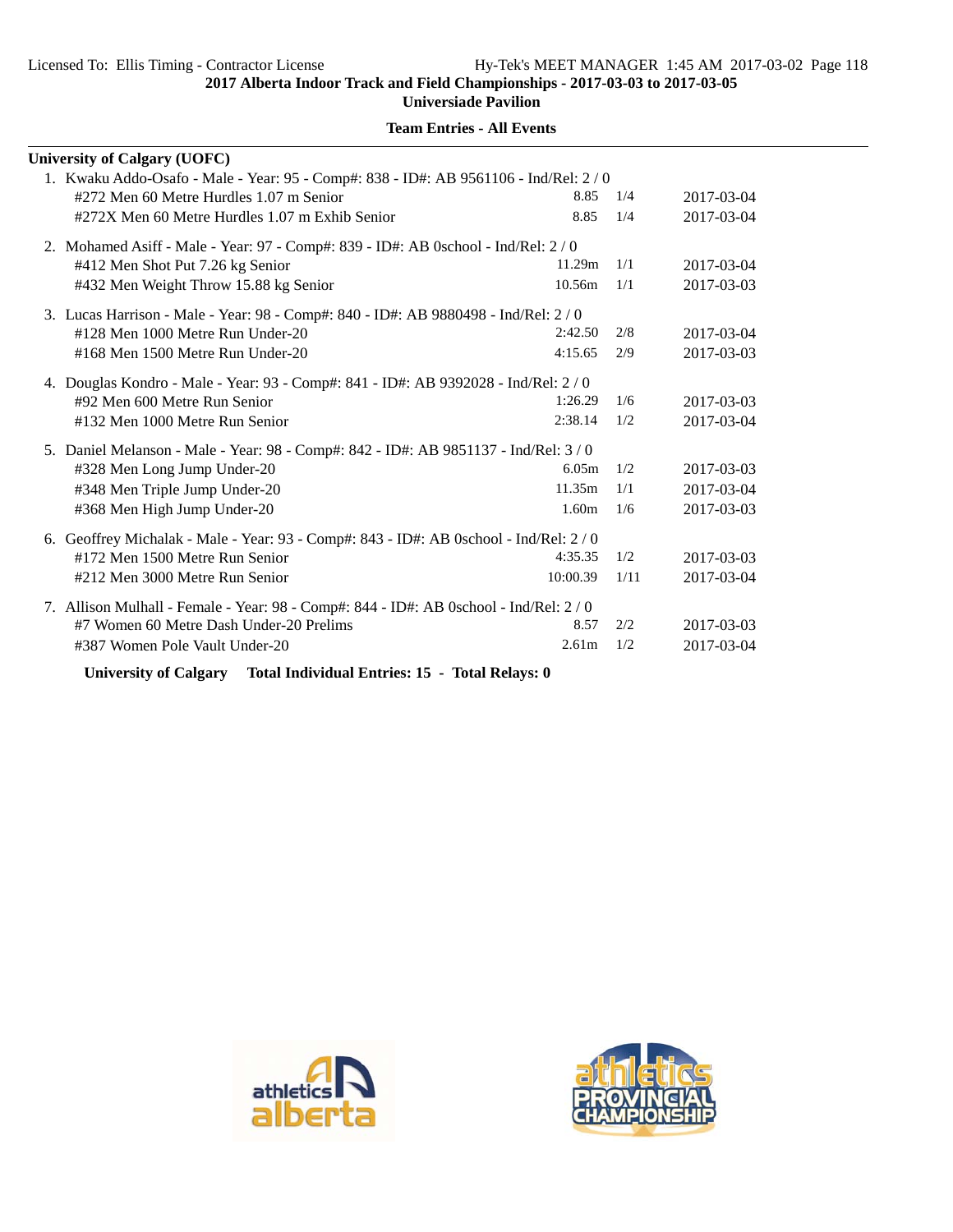| <b>Voleo Athletics (VOLE)</b><br>AB CAN                                                                                                                                                                                                                                                            |                                            |                                          |                                                                                  |
|----------------------------------------------------------------------------------------------------------------------------------------------------------------------------------------------------------------------------------------------------------------------------------------------------|--------------------------------------------|------------------------------------------|----------------------------------------------------------------------------------|
| 1. Loretta Amerongen - Female - Year: 53 - Comp#: 845 - ID#: AB 5315283 - Ind/Rel: 1 / 0<br>#413 Women 35+ Shot Put WMA specs Masters                                                                                                                                                              | 7.00 <sub>m</sub>                          | 1/4                                      | 2017-03-04                                                                       |
| 2. Marco Arop - Male - Year: 98 - Comp#: 846 - ID#: AB 9891408 - Ind/Rel: 2 / 0<br>#48 Men 300 Metre Dash Under-20 Prelims<br>#88 Men 600 Metre Run Under-20                                                                                                                                       | 36.19<br>1:21.67                           | 3/6<br>2/6                               | 2017-03-04<br>2017-03-03                                                         |
| 3. Marin Boucher - Male - Year: 00 - Comp#: 847 - ID#: AB 0058104 - Ind/Rel: 1 / 0<br>#44 Men 300 Metre Dash Under-18 Prelims                                                                                                                                                                      | 38.93                                      | 3/6                                      | 2017-03-05                                                                       |
| 4. Sophia Burns - Female - Year: 03 - Comp#: 848 - ID#: AB 0351864 - Ind/Rel: 1 / 0<br>#1 Women 60 Metre Dash Midget Prelims                                                                                                                                                                       | NT                                         | 7/7                                      | 2017-03-04                                                                       |
| 5. Elliot Cameron - Male - Year: 03 - Comp#: 849 - ID#: AB 0383154 - Ind/Rel: 2 / 0<br>#42 Men 300 Metre Dash Midget Prelims<br>#82 Men 600 Metre Run Midget                                                                                                                                       | 44.64<br>1:48.88                           | 7/3<br>3/2                               | 2017-03-05<br>2017-03-05                                                         |
| 6. Spencer Cameron - Male - Year: 02 - Comp#: 850 - ID#: AB 0272535 - Ind/Rel: 2 / 0<br>#2 Men 60 Metre Dash Midget Prelims<br>#42 Men 300 Metre Dash Midget Prelims                                                                                                                               | 7.71<br>39.57                              | 1/6<br>4/7                               | 2017-03-04<br>2017-03-05                                                         |
| 7. Diego Castillo - Male - Year: 92 - Comp#: 851 - ID#: AB 9226425 - Ind/Rel: 3/0<br>#272 Men 60 Metre Hurdles 1.07 m Senior<br>#272X Men 60 Metre Hurdles 1.07 m Exhib Senior<br>#372 Men High Jump Senior                                                                                        | 8.67<br>8.67<br>1.90m                      | 1/3<br>1/6<br>1/2                        | 2017-03-04<br>2017-03-04<br>2017-03-03                                           |
| 8. Carl Chu - Male - Year: 05 - Comp#: 852 - ID#: AB 0579216 - Ind/Rel: 6 / 0<br>#742 Boys 60 Metre Dash Bantam<br>#744 Boys High Jump Bantam<br>#746 Boys 600 Metre Run Bantam<br>#752 Boys 150 Metre Dash Bantam<br>#754 Boys Long Jump Bantam<br>#756 Boys Shot Put 3 kg Bantam                 | NT<br>1.35m<br>NT<br>NT<br>ND<br>ND        | 2/6<br>3/11<br>1/6<br>1/4<br>1/7<br>1/18 | 2017-03-04<br>2017-03-04<br>2017-03-04<br>2017-03-05<br>2017-03-05<br>2017-03-05 |
| 9. Carmen Chu - Female - Year: 07 - Comp#: 853 - ID#: AB 0764788 - Ind/Rel: 6 / 0<br>#721 Girls 150 Metre Dash Pee Wee<br>#723 Girls Long Jump Pee Wee<br>#725 Girls Shot Put 2 kg Pee Wee<br>#731 Girls 60 Metre Dash Pee Wee<br>#733 Girls High Jump Pee Wee<br>#735 Girls 600 Metre Run Pee Wee | NT<br>ND<br>ND<br><b>NT</b><br>1.10m<br>NT | 1/4<br>1/17<br>1/8<br>2/7<br>2/11<br>1/7 | 2017-03-04<br>2017-03-04<br>2017-03-04<br>2017-03-05<br>2017-03-05<br>2017-03-05 |



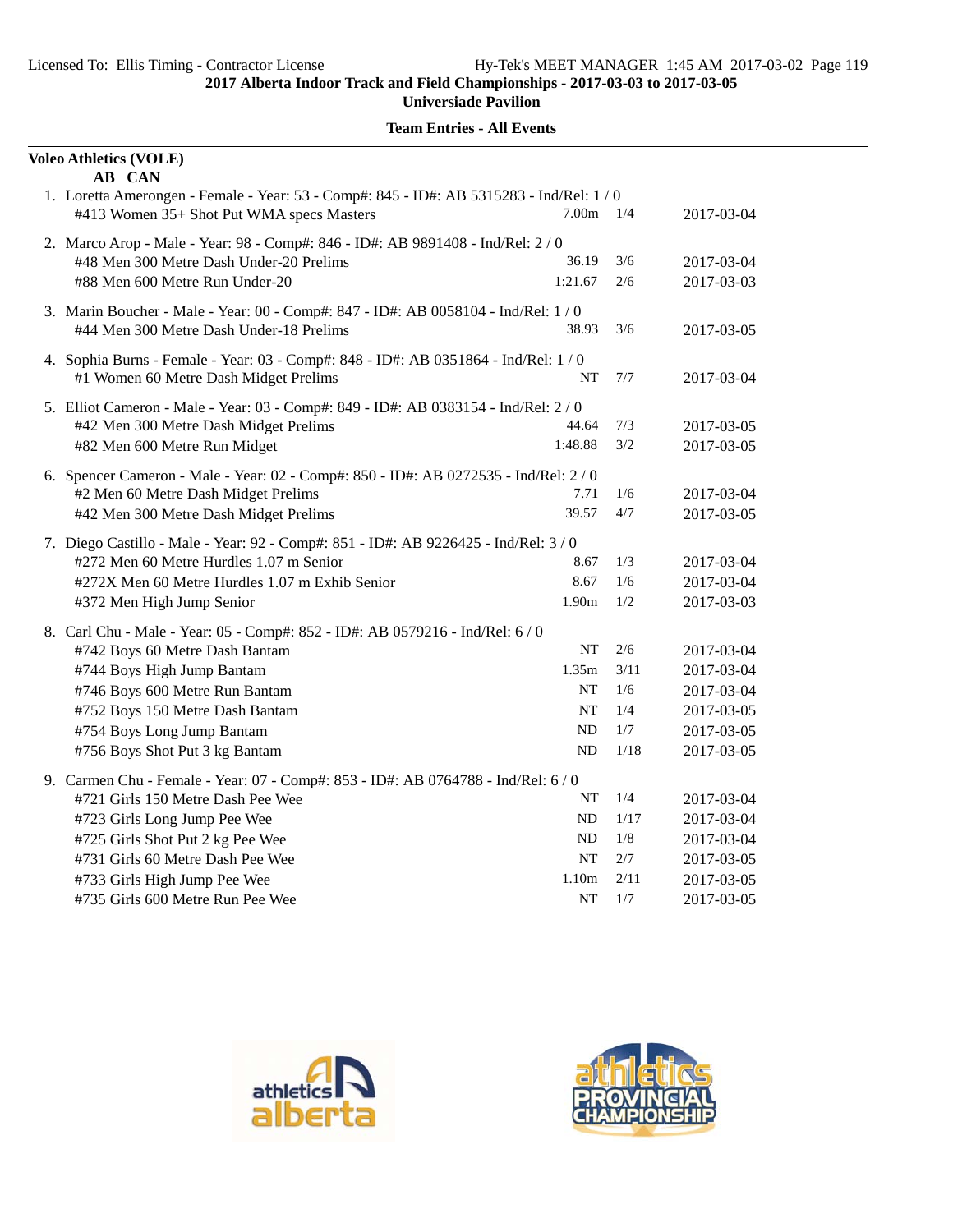| <b>Voleo Athletics (VOLE)</b>                                                                                           |                   |      |            |  |
|-------------------------------------------------------------------------------------------------------------------------|-------------------|------|------------|--|
| AB CAN                                                                                                                  |                   |      |            |  |
| 10. Hayes Cooke - Male - Year: 06 - Comp#: 854 - ID#: AB 0638376 - Ind/Rel: 6 / 0                                       |                   |      |            |  |
| #722 Boys 150 Metre Dash Pee Wee                                                                                        | NT                | 4/2  | 2017-03-04 |  |
| #724 Boys Long Jump Pee Wee                                                                                             | ND                | 1/14 | 2017-03-04 |  |
| #726 Boys Shot Put 2 kg Pee Wee                                                                                         | ND                | 2/15 | 2017-03-04 |  |
| #732 Boys 60 Metre Dash Pee Wee                                                                                         | <b>NT</b>         | 1/6  | 2017-03-05 |  |
| #734 Boys High Jump Pee Wee                                                                                             | 1.10 <sub>m</sub> | 2/4  | 2017-03-05 |  |
| #736 Boys 600 Metre Run Pee Wee                                                                                         | NT                | 1/9  | 2017-03-05 |  |
| 11. Ella Couprie - Female - Year: 10 - Comp#: 855 - ID#: AB 1061073 - Ind/Rel: 6 / 0                                    |                   |      |            |  |
| #701 Girls 50 Metre Dash Tyke                                                                                           | NT                | 2/4  | 2017-03-04 |  |
| #703 Girls Long Jump Tyke                                                                                               | ND                | 1/7  | 2017-03-04 |  |
| #705 Girls 400 Metre Dash Tyke                                                                                          | NT                | 1/3  | 2017-03-04 |  |
| #711 Girls 60 Metre Dash Tyke                                                                                           | NT                | 1/2  | 2017-03-05 |  |
| #713 Girls Other Standing LJ Tyke                                                                                       | ND                | 1/8  | 2017-03-05 |  |
| #715 Girls Shot Put 2 kg Tyke                                                                                           | ND                | 1/8  | 2017-03-05 |  |
| 12. Haydn Couprie - Male - Year: 06 - Comp#: 856 - ID#: AB 0661506 - Ind/Rel: 6 / 0                                     |                   |      |            |  |
| #722 Boys 150 Metre Dash Pee Wee                                                                                        | NT                | 1/6  | 2017-03-04 |  |
| #724 Boys Long Jump Pee Wee                                                                                             | <b>ND</b>         | 1/11 | 2017-03-04 |  |
| #726 Boys Shot Put 2 kg Pee Wee                                                                                         | ND                | 1/15 | 2017-03-04 |  |
| #732 Boys 60 Metre Dash Pee Wee                                                                                         | NT                | 1/3  | 2017-03-05 |  |
| #734 Boys High Jump Pee Wee                                                                                             | 0.90 <sub>m</sub> | 2/9  | 2017-03-05 |  |
| #736 Boys 600 Metre Run Pee Wee                                                                                         | <b>NT</b>         | 1/1  | 2017-03-05 |  |
| 13. Nathan Desjardins - Male - Year: 00 - Comp#: 857 - ID#: AB 0094052 - Ind/Rel: 2 / 0                                 |                   |      |            |  |
| #4 Men 60 Metre Dash Under-18 Prelims                                                                                   | 7.57              | 4/6  | 2017-03-04 |  |
| #44 Men 300 Metre Dash Under-18 Prelims                                                                                 | 38.93             | 4/6  | 2017-03-05 |  |
| 14. Nicoli Edwards - Male - Year: 96 - Comp#: 858 - ID#: AB 9692360 - Ind/Rel: 2 / 0                                    |                   |      |            |  |
| #12 Men 60 Metre Dash Senior Prelims                                                                                    | NT                | 1/7  | 2017-03-03 |  |
| #52 Men 300 Metre Dash Senior Prelims                                                                                   | 35.85             | 3/7  | 2017-03-04 |  |
| 15. Rashaun Ellis - Male - Year: 01 - Comp#: 859 - ID#: AB 0191571 - Ind/Rel: 2 / 0                                     |                   |      |            |  |
| #4 Men 60 Metre Dash Under-18 Prelims                                                                                   | 7.40              | 4/4  | 2017-03-04 |  |
| #44 Men 300 Metre Dash Under-18 Prelims                                                                                 | 37.79             | 5/6  | 2017-03-05 |  |
|                                                                                                                         |                   |      |            |  |
| 16. Isatu Fofanah - Female - Year: 93 - Comp#: 860 - ID#: AB 9391366 - Ind/Rel: 2 / 0<br>#11 Women 60 Metre Dash Senior | 7.49              | 1/6  |            |  |
|                                                                                                                         |                   | 1/4  | 2017-03-03 |  |
| #11X Women 60 Metre Dash Exhibition Senior                                                                              | 7.49              |      | 2017-03-03 |  |
| 17. Alex Gbaguidi - Male - Year: 81 - Comp#: 861 - ID#: AB 8133144 - Ind/Rel: 2/0                                       |                   |      |            |  |
| #17 Men 35+ 60 Metre Dash Masters                                                                                       | 7.10              | 2/4  | 2017-03-04 |  |
| #37 Men 35+ 200 Metre Dash Masters                                                                                      | 24.02             | 2/7  | 2017-03-05 |  |



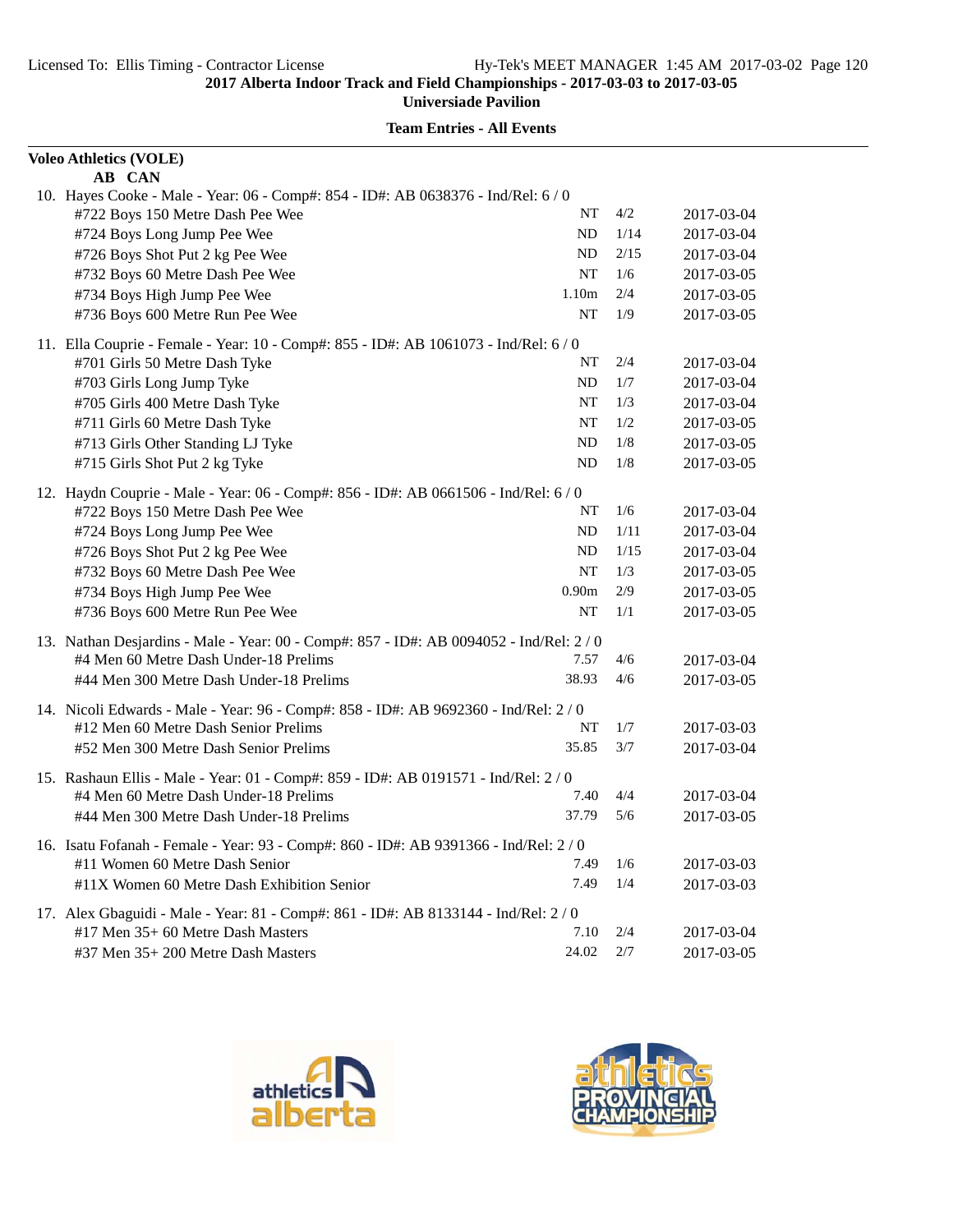|                                                                                       | <b>Voleo Athletics (VOLE)</b>                                                                 |       |     |            |  |
|---------------------------------------------------------------------------------------|-----------------------------------------------------------------------------------------------|-------|-----|------------|--|
|                                                                                       | AB CAN<br>18. Jamal Gregory - Male - Year: 00 - Comp#: 862 - ID#: AB 0033557 - Ind/Rel: 2 / 0 |       |     |            |  |
|                                                                                       | #4 Men 60 Metre Dash Under-18 Prelims                                                         | NT    | 3/2 | 2017-03-04 |  |
|                                                                                       | #44 Men 300 Metre Dash Under-18 Prelims                                                       | NT    | 9/5 | 2017-03-05 |  |
|                                                                                       | 19. Evan Hannah - Male - Year: 02 - Comp#: 863 - ID#: AB 0274049 - Ind/Rel: 2 / 0             |       |     |            |  |
|                                                                                       | #42 Men 300 Metre Dash Midget Prelims                                                         | 40.60 | 1/7 | 2017-03-05 |  |
|                                                                                       | #322 Men Long Jump Midget                                                                     | 5.14m | 2/3 | 2017-03-05 |  |
|                                                                                       | 20. Alex Harris Harris - Male - Year: 97 - Comp#: 864 - ID#: AB 9793271 - Ind/Rel: 2 / 0      |       |     |            |  |
|                                                                                       | #12 Men 60 Metre Dash Senior Prelims                                                          | 7.18  | 1/6 | 2017-03-03 |  |
|                                                                                       | #52 Men 300 Metre Dash Senior Prelims                                                         | NT    | 1/4 | 2017-03-04 |  |
|                                                                                       | 21. Matthew Hawiuk - Male - Year: 99 - Comp#: 865 - ID#: AB 9937697 - Ind/Rel: 2 / 0          |       |     |            |  |
|                                                                                       | #8 Men 60 Metre Dash Under-20 Prelims                                                         | 7.27  | 1/4 | 2017-03-03 |  |
|                                                                                       | #328 Men Long Jump Under-20                                                                   | 6.83m | 1/7 | 2017-03-03 |  |
|                                                                                       | 22. Jasmine Hill Durand - Female - Year: 00 - Comp#: 866 - ID#: AB 0010142 - Ind/Rel: 1 / 0   |       |     |            |  |
|                                                                                       | #43 Women 300 Metre Dash Under-18 Prelims                                                     | 41.19 | 8/6 | 2017-03-05 |  |
|                                                                                       | 23. Lucien Jackson - Male - Year: 91 - Comp#: 867 - ID#: AB 9120608 - Ind/Rel: 2 / 0          |       |     |            |  |
|                                                                                       | #12 Men 60 Metre Dash Senior Prelims                                                          | NT    | 2/7 | 2017-03-03 |  |
|                                                                                       | #52 Men 300 Metre Dash Senior Prelims                                                         | 37.18 | 2/6 | 2017-03-04 |  |
|                                                                                       | 24. Matthew Kim - Male - Year: 01 - Comp#: 868 - ID#: AB 0140961 - Ind/Rel: 2/0               |       |     |            |  |
|                                                                                       | #4 Men 60 Metre Dash Under-18 Prelims                                                         | NT    | 1/7 | 2017-03-04 |  |
|                                                                                       | #44 Men 300 Metre Dash Under-18 Prelims                                                       | 41.58 | 3/4 | 2017-03-05 |  |
| 25. Josh Li - Male - Year: 98 - Comp#: 869 - ID#: AB 9894365 - Ind/Rel: 2 / 0         |                                                                                               |       |     |            |  |
|                                                                                       | #8 Men 60 Metre Dash Under-20 Prelims                                                         | 7.52  | 2/3 | 2017-03-03 |  |
|                                                                                       | #48 Men 300 Metre Dash Under-20 Prelims                                                       | 36.63 | 1/6 | 2017-03-04 |  |
| 26. Gracia Muamba - Female - Year: 98 - Comp#: 870 - ID#: AB 9880943 - Ind/Rel: 1 / 0 |                                                                                               |       |     |            |  |
|                                                                                       | #47 Women 300 Metre Dash Under-20 Prelims                                                     | 41.99 | 2/7 | 2017-03-04 |  |
|                                                                                       | 27. Ella Murphy - Female - Year: 04 - Comp#: 871 - ID#: AB 0454845 - Ind/Rel: 5/0             |       |     |            |  |
|                                                                                       | #741 Girls 60 Metre Dash Bantam                                                               | NT    | 3/2 | 2017-03-04 |  |
|                                                                                       | #743 Girls High Jump Bantam                                                                   | 1.10m | 2/2 | 2017-03-04 |  |
|                                                                                       | #745 Girls 600 Metre Run Bantam                                                               | NT    | 1/1 | 2017-03-04 |  |
|                                                                                       | #751 Girls 150 Metre Dash Bantam                                                              | NT    | 3/3 | 2017-03-05 |  |
|                                                                                       | #753 Girls Long Jump Bantam                                                                   | ND    | 2/8 | 2017-03-05 |  |
|                                                                                       | 28. Malachi Murray - Male - Year: 00 - Comp#: 872 - ID#: AB 0035321 - Ind/Rel: 1/0            |       |     |            |  |
|                                                                                       | #4 Men 60 Metre Dash Under-18 Prelims                                                         | 7.06  | 5/4 | 2017-03-04 |  |
|                                                                                       | 29. Liam O'Gilvie - Male - Year: 00 - Comp#: 873 - ID#: AB 0051728 - Ind/Rel: 2 / 0           |       |     |            |  |
|                                                                                       | #4 Men 60 Metre Dash Under-18 Prelims                                                         | 7.50  | 5/3 | 2017-03-04 |  |
|                                                                                       | #44 Men 300 Metre Dash Under-18 Prelims                                                       | 38.55 | 1/7 | 2017-03-05 |  |



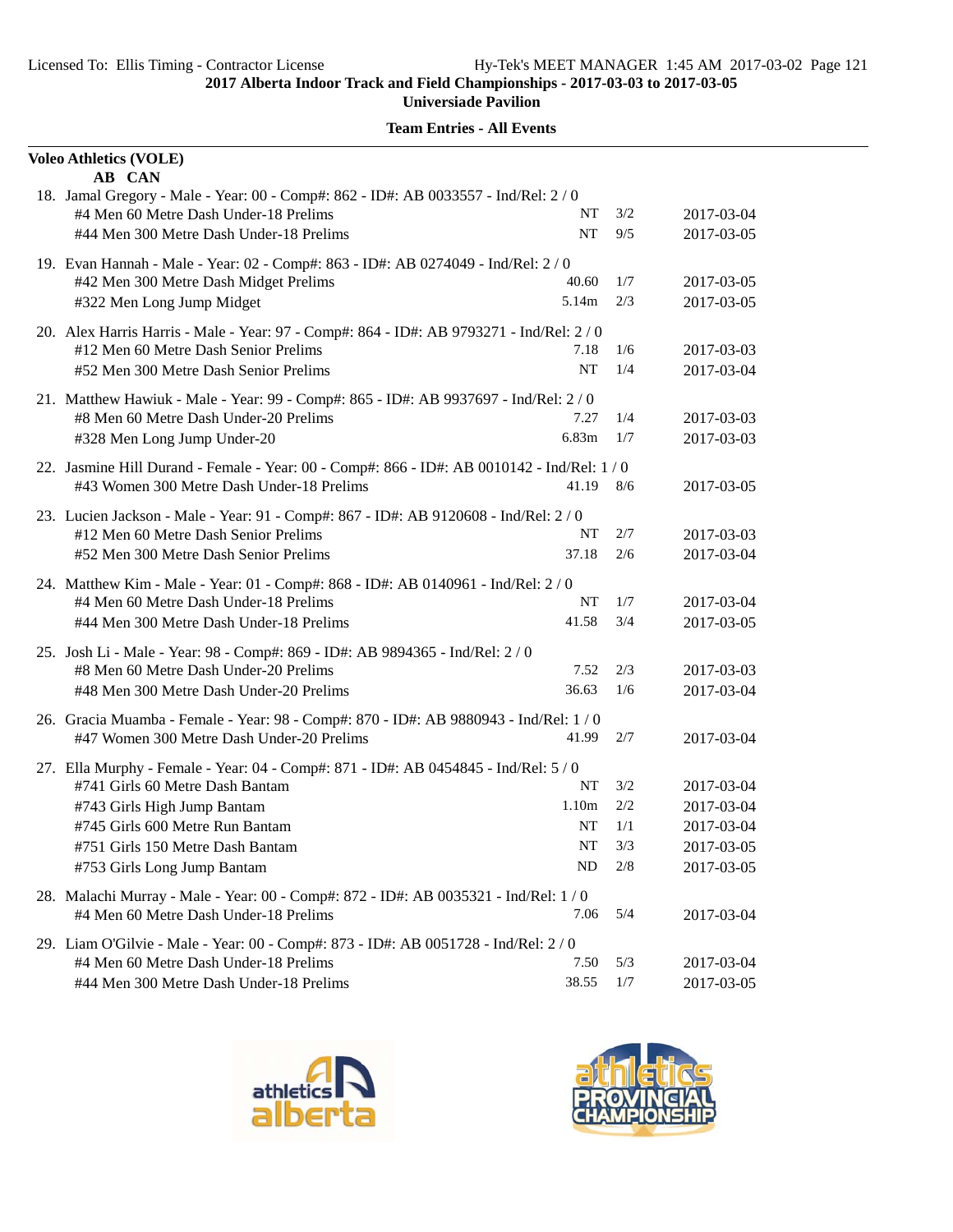| <b>Voleo Athletics (VOLE)</b>                                                                |           |       |            |
|----------------------------------------------------------------------------------------------|-----------|-------|------------|
| AB CAN<br>30. Javan Pearce - Male - Year: 07 - Comp#: 874 - ID#: AB 0753611 - Ind/Rel: 6 / 0 |           |       |            |
| #722 Boys 150 Metre Dash Pee Wee                                                             | NT        | 4/6   | 2017-03-04 |
| #724 Boys Long Jump Pee Wee                                                                  | ND        | 1/5   | 2017-03-04 |
| #726 Boys Shot Put 2 kg Pee Wee                                                              | ND        | 2/13  | 2017-03-04 |
| #732 Boys 60 Metre Dash Pee Wee                                                              | <b>NT</b> | 1/2   | 2017-03-05 |
| #734 Boys High Jump Pee Wee                                                                  | 0.95m     | 1/6   | 2017-03-05 |
| #736 Boys 600 Metre Run Pee Wee                                                              | NT        | 1/10  | 2017-03-05 |
| 31. Lua Perez Hernandez - Female - Year: 10 - Comp#: 875 - ID#: AB 1029100 - Ind/Rel: 6 / 0  |           |       |            |
| #701 Girls 50 Metre Dash Tyke                                                                | NT        | 1/3   | 2017-03-04 |
| #703 Girls Long Jump Tyke                                                                    | <b>ND</b> | 1/9   | 2017-03-04 |
| #705 Girls 400 Metre Dash Tyke                                                               | NT        | 1/7   | 2017-03-04 |
| #711 Girls 60 Metre Dash Tyke                                                                | <b>NT</b> | 2/7   | 2017-03-05 |
| #713 Girls Other Standing LJ Tyke                                                            | ND        | 1/5   | 2017-03-05 |
| #715 Girls Shot Put 2 kg Tyke                                                                | <b>ND</b> | 1/11  | 2017-03-05 |
| 32. Nicole Rosnau - Female - Year: 10 - Comp#: 876 - ID#: AB 1076045 - Ind/Rel: 6 / 0        |           |       |            |
| #701 Girls 50 Metre Dash Tyke                                                                | NT        | 1/5   | 2017-03-04 |
| #703 Girls Long Jump Tyke                                                                    | <b>ND</b> | 1/2   | 2017-03-04 |
| #705 Girls 400 Metre Dash Tyke                                                               | NT        | 1/1   | 2017-03-04 |
| #711 Girls 60 Metre Dash Tyke                                                                | NT        | 1/5   | 2017-03-05 |
| #713 Girls Other Standing LJ Tyke                                                            | ND        | 1/1   | 2017-03-05 |
| #715 Girls Shot Put 2 kg Tyke                                                                | ND        | 1/9   | 2017-03-05 |
| 33. Katelyn Slessor - Female - Year: 98 - Comp#: 877 - ID#: AB 9896036 - Ind/Rel: 3/0        |           |       |            |
| #7 Women 60 Metre Dash Under-20 Prelims                                                      | 7.88      | 1/6   | 2017-03-03 |
| #267 Women 60 Metre Hurdles 0.84 m Under-20                                                  | 8.65      | 1/3   | 2017-03-04 |
| #267X Women 60 Metre Hurdles 0.84 m Exhib Under-20                                           | 8.65      | 1/6   | 2017-03-04 |
| 34. Spencer Smith - Male - Year: 00 - Comp#: 878 - ID#: AB 0010084 - Ind/Rel: 2 / 0          |           |       |            |
| #4 Men 60 Metre Dash Under-18 Prelims                                                        | NT        | 1/2   | 2017-03-04 |
| #44 Men 300 Metre Dash Under-18 Prelims                                                      | 38.07     | 3/7   | 2017-03-05 |
| 35. Connor Swaby - Male - Year: 00 - Comp#: 879 - ID#: AB 0074452 - Ind/Rel: 2 / 0           |           |       |            |
| #4 Men 60 Metre Dash Under-18 Prelims                                                        | 7.29      | 1/3   | 2017-03-04 |
| #44 Men 300 Metre Dash Under-18 Prelims                                                      | 36.00     | 10/7  | 2017-03-05 |
| 36. Kiara Tan - Female - Year: 00 - Comp#: 880 - ID#: AB 0081183 - Ind/Rel: 3/0              |           |       |            |
| #3 Women 60 Metre Dash Under-18 Prelims                                                      | 7.72      | 5/5   | 2017-03-04 |
| #43 Women 300 Metre Dash Under-18 Prelims                                                    | NT        | $8/5$ | 2017-03-05 |
| #323 Women Long Jump Under-18                                                                | 5.39m     | 2/3   | 2017-03-04 |
| 37. Derek Uzoh - Male - Year: 98 - Comp#: 881 - ID#: AB 9857955 - Ind/Rel: 2/0               |           |       |            |
| #328 Men Long Jump Under-20                                                                  | 6.31m     | 1/4   | 2017-03-03 |
| #368 Men High Jump Under-20                                                                  | 1.95m     | 1/7   | 2017-03-03 |



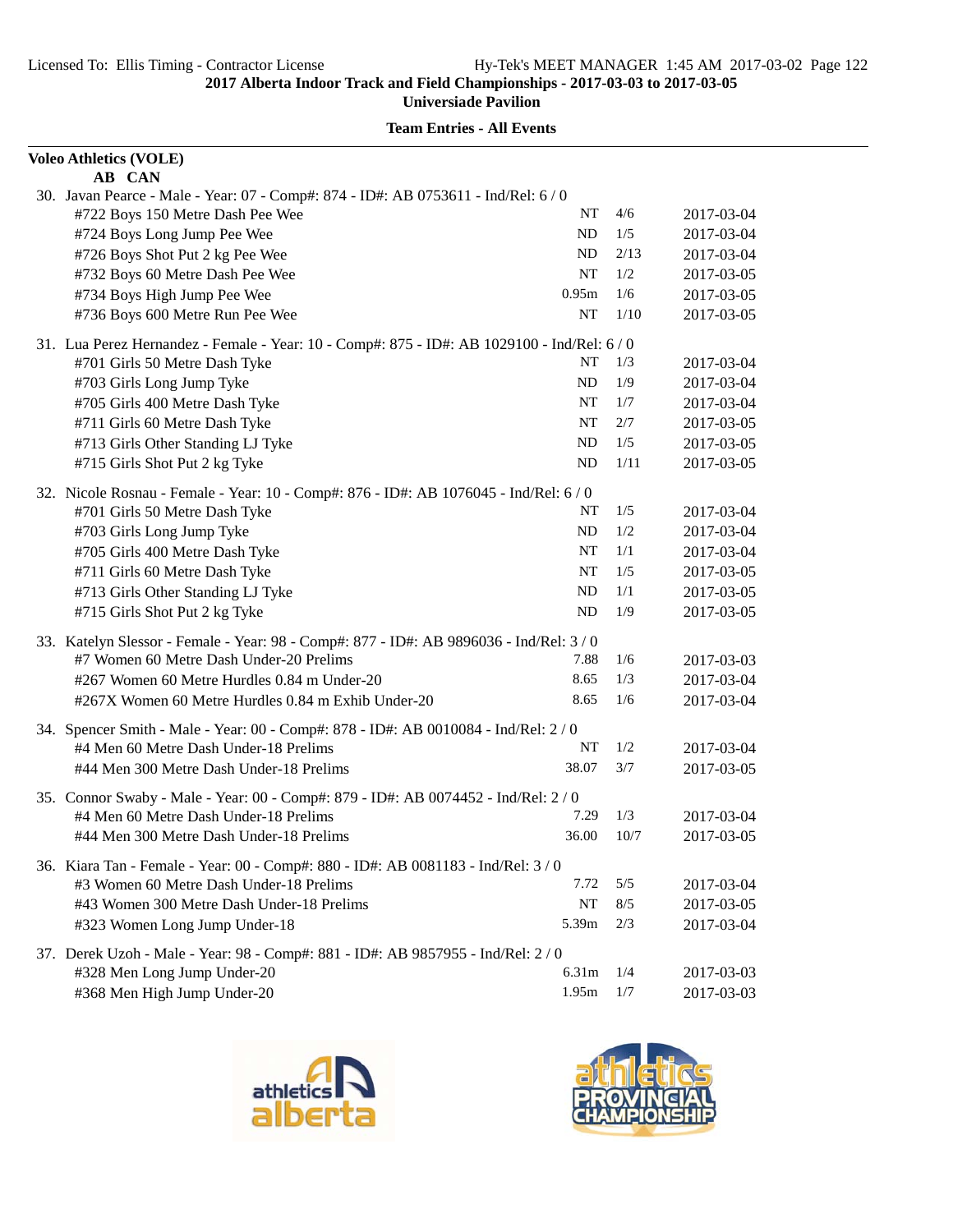# **Team Entries - All Events**

| <b>Voleo Athletics (VOLE)</b>                                                           |                |      |            |  |
|-----------------------------------------------------------------------------------------|----------------|------|------------|--|
| AB CAN                                                                                  |                |      |            |  |
| 38. Zac Valentine - Male - Year: 05 - Comp#: 882 - ID#: AB 0553175 - Ind/Rel: 6/0       |                |      |            |  |
| #742 Boys 60 Metre Dash Bantam                                                          | <b>NT</b>      | 1/2  | 2017-03-04 |  |
| #744 Boys High Jump Bantam                                                              | <b>NH</b>      | 1/13 | 2017-03-04 |  |
| #746 Boys 600 Metre Run Bantam                                                          | <b>NT</b>      | 2/7  | 2017-03-04 |  |
| #752 Boys 150 Metre Dash Bantam                                                         | <b>NT</b>      | 1/5  | 2017-03-05 |  |
| #754 Boys Long Jump Bantam                                                              | ND             | 1/14 | 2017-03-05 |  |
| #756 Boys Shot Put 3 kg Bantam                                                          | ND             | 1/3  | 2017-03-05 |  |
| 39. Ruby Vezina - Female - Year: 07 - Comp#: 883 - ID#: AB 0753495 - Ind/Rel: 6 / 0     |                |      |            |  |
| #721 Girls 150 Metre Dash Pee Wee                                                       | NT             | 3/7  | 2017-03-04 |  |
| #723 Girls Long Jump Pee Wee                                                            | N <sub>D</sub> | 1/4  | 2017-03-04 |  |
| #725 Girls Shot Put 2 kg Pee Wee                                                        | ND             | 1/2  | 2017-03-04 |  |
| #731 Girls 60 Metre Dash Pee Wee                                                        | <b>NT</b>      | 1/1  | 2017-03-05 |  |
| #733 Girls High Jump Pee Wee                                                            | 1.05m          | 2/4  | 2017-03-05 |  |
| #735 Girls 600 Metre Run Pee Wee                                                        | <b>NT</b>      | 1/9  | 2017-03-05 |  |
| 40. Gabrielle Wafer - Female - Year: 03 - Comp#: 884 - ID#: AB 0332665 - Ind/Rel: 2 / 0 |                |      |            |  |
| #81 Women 600 Metre Run Midget                                                          | 1:55.17        | 2/1  | 2017-03-05 |  |
| #261 Women 60 Metre Hurdles 0.76 m Midget Prelims                                       | 11.27          | 3/4  | 2017-03-05 |  |
| 41. Benjamin Williams - Male - Year: 92 - Comp#: 885 - ID#: AB 9298935 - Ind/Rel: 1 / 0 |                |      |            |  |
| #12 Men 60 Metre Dash Senior Prelims                                                    | 6.74           | 1/4  | 2017-03-03 |  |
| 42. Darian Yakimchuk - Male - Year: 96 - Comp#: 886 - ID#: AB 9676675 - Ind/Rel: 2 / 0  |                |      |            |  |
| #12 Men 60 Metre Dash Senior Prelims                                                    | 7.82           | 2/8  | 2017-03-03 |  |
| #52 Men 300 Metre Dash Senior Prelims                                                   | <b>NT</b>      | 3/5  | 2017-03-04 |  |
| 43. Dylan Zambonelli - Male - Year: 95 - Comp#: 887 - ID#: AB 9586577 - Ind/Rel: 3/0    |                |      |            |  |
| #52 Men 300 Metre Dash Senior Prelims                                                   | 40.89          | 1/5  | 2017-03-04 |  |
| #92 Men 600 Metre Run Senior                                                            | <b>NT</b>      | 1/5  | 2017-03-03 |  |
| #132 Men 1000 Metre Run Senior                                                          | 2:58.77        | 1/4  | 2017-03-04 |  |
|                                                                                         |                |      |            |  |

**Voleo Athletics Total Individual Entries: 126 - Total Relays: 0**